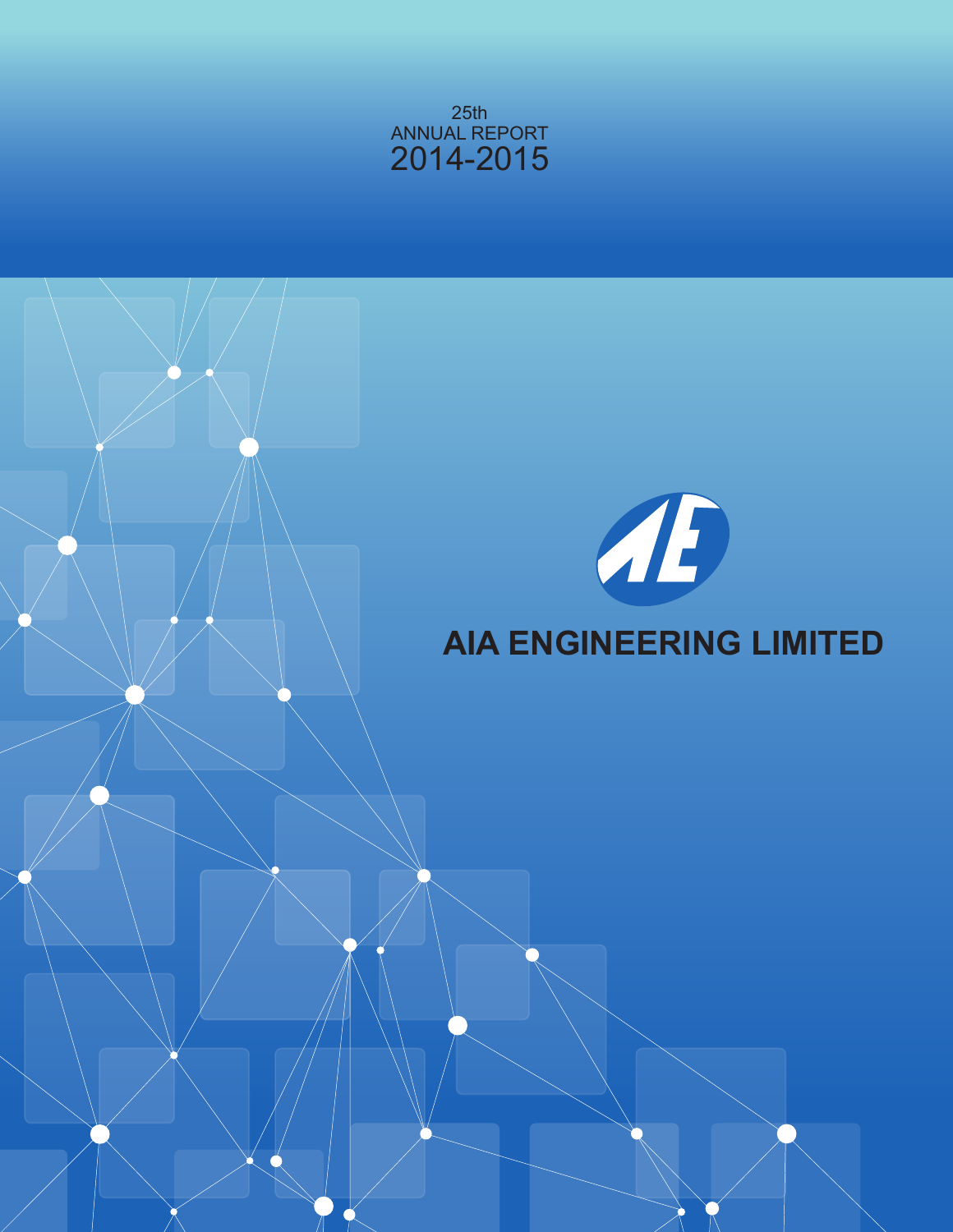

## **CORPORATE INFORMATION**

#### **BOARD OF DIRECTORS**

| Mr. Rajendra S. Shah   | : Chairman: Independent-Non-Executive                                                               |
|------------------------|-----------------------------------------------------------------------------------------------------|
| Mr. Bhadresh K. Shah   | : Managing Director: Executive - Promoter                                                           |
| Mr. Vinod Narain       | : Independent: Resigned w.e.f. 4th August<br>2014                                                   |
| Mr. Sanjay S. Majmudar | : Independent Director                                                                              |
| Dr. S. Srikumar        | : Non Independent-Non-Executive Director                                                            |
| Mr. Yashwant M. Patel  | : Whole-time Director                                                                               |
| Mr. Dileep C. Choksi   | : Independent Director                                                                              |
|                        | Mrs. Khushali S. Solanki : Non-Executive- Non-Independent -<br>w.e.f. 7 <sup>th</sup> November 2014 |

- Mrs. Bhumika S. Shodhan: Non-Executive– Non-Independent w.e.f. 7<sup>th</sup> November 2014
- Mr. Rajan Harivallabhdas : Additional Director Independent w.e.f. 14th May, 2015

#### **EXECUTIVE DIRECTOR (FINANCE)**

Mr. Kunal D. Shah

#### **COMPANY SECRETARY**

Mr. S. N. Jetheliya

#### **STATUTORY AUDITORS**

M/s.Talati & Talati, Chartered Accountants

#### **COST AUDITORS**

M/s.Kiran J. Mehta & Co. Cost Accountants

#### **SECRETARIAL AUDITORS**

M/s. Tushar Vora & Associates Company Secretaries

#### **REGISTERED OFFICE**

115, GVMM Estate, Odhav Road, Odhav, Ahmedabad - 382 410

#### **REGISTRAR & SHARE TRANSFER AGENT**

Link Intime India Private Limited, C/13, Pannalal Silk Mills Compound, Kantilal Maganlal Ind. Estate, L.B.S. Marg, Bhandup (West), MUMBAI – 400 078 Phone No. 022-25946970 Fax No. 022-25946969

#### **COMMITTEES:**

- **1. Audit Committee:** Mr. Rajendra S. Shah – Chairman Mr. Sanjay S. Majmudar - Member Mr. Dileep C. Choksi-Member - Upto 30<sup>th</sup> March, 2015 Mr. Bhadresh K. Shah-Member-Appointed w.e.f. 29<sup>th</sup> April, 2015 Mr. Rajan Harivallabhdas-Member-Appointed w.e.f. 14<sup>th</sup> May, 2015
- **2. Nomination & Remuneration Committee:** Mr. Sanjay S. Majmudar - Chairman Mr. Rajendra S. Shah - Member Dr. S. Srikumar - Member
- **3. Stakeholders' Relationship Committee:** Mr. Rajendra S. Shah - Chairman Mr. Bhadresh K. Shah – Member
- **4. Corporate Social Responsibility Committee:** Mr. Bhadresh K. Shah - Chairman Mr. Sanjay S. Majmudar - Member Mr. Yashwant M. Patel - Member
- **5. Risk Management Committee:**

Mr. Bhadresh K. Shah - Chairman Mr. Yashwant M. Patel - Member Dr. Ajit Nath Jha - Member

#### **BANKERS**

State Bank of India G.V.M.S.A.V. Ltd. Branch, Odhav Road, Odhav, Ahmedabad-382410

Citi Bank N.A. 1st Floor, Kalapurnam, Nr. Municipal Market, C.G. Road, Ahmedabad-380 009

HSBC Bank Ltd. Maradia Plaza, Upper Level, C.G. Road, Ahmedabad-380 009

#### **CONTENTS**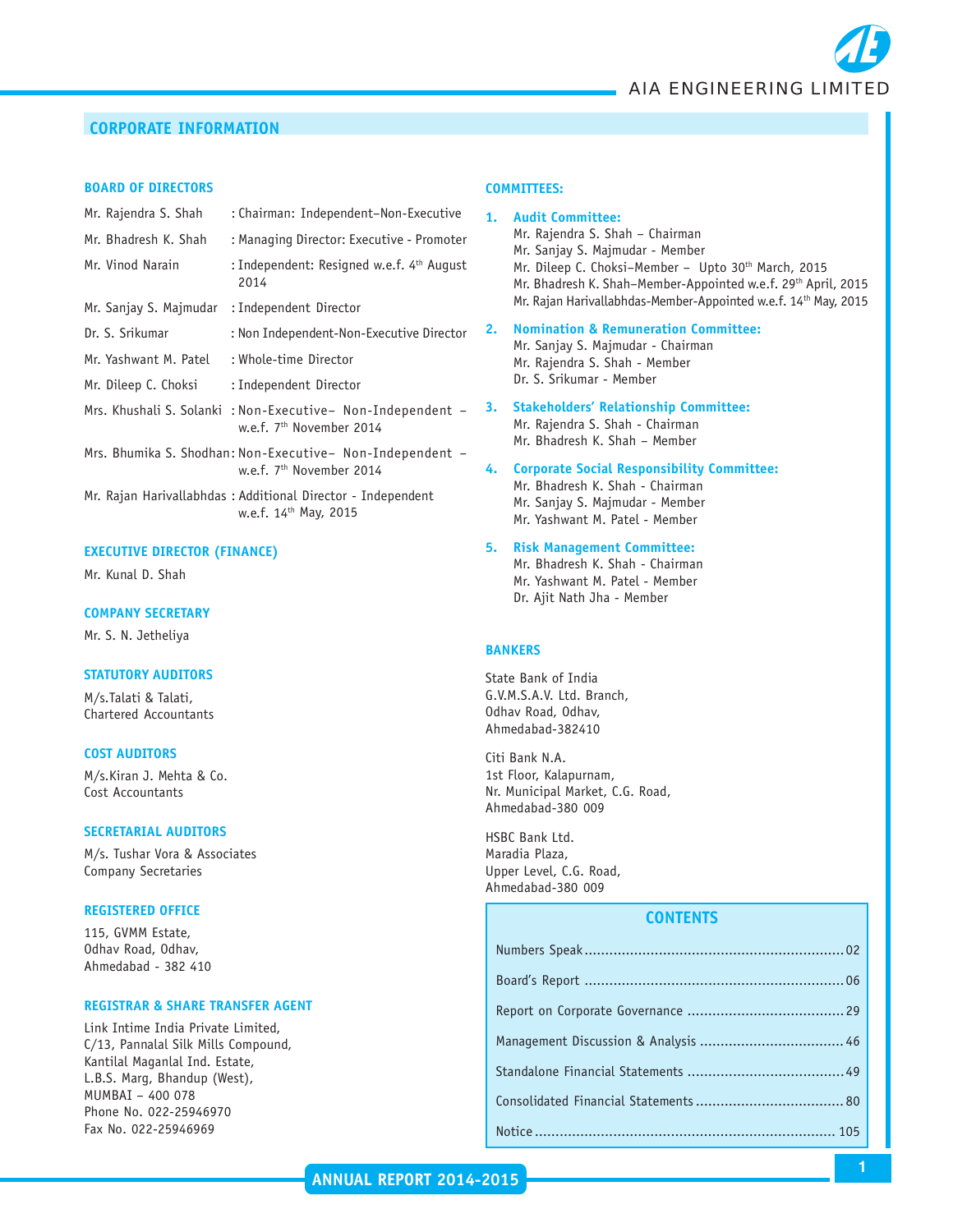# **NUMBERS SPEAK**

#### **CONSOLIDATED STATEMENT OF PROFIT AND LOSS**

|     | <b>Particulars</b>                                                            | <b>Year Ended</b><br>31st March, 2015<br>₹ Lacs | <b>Year Ended</b><br>31st March, 2014<br>₹ Lacs |
|-----|-------------------------------------------------------------------------------|-------------------------------------------------|-------------------------------------------------|
| I.  | Revenue from Operations                                                       | 225,710.34                                      | 216,162.11                                      |
|     | Less : Central Excise Duty                                                    | 7,346.65                                        | 8,154.28                                        |
|     | Revenue from Operations (Net)                                                 | 218,363.69                                      | 208,007.83                                      |
| II. | Other Income                                                                  | 8,321.59                                        | 3,340.71                                        |
|     | III. Total Revenue (I +II)                                                    | 226,685.28                                      | 211,348.54                                      |
| IV. | <b>Expenses:</b>                                                              |                                                 |                                                 |
|     | Cost of Materials Consumed                                                    | 86,063.29                                       | 72,681.49                                       |
|     | Changes in Inventories of Finished Goods, Work-in-Progress and Stock-in-Trade | (9,903.05)                                      | 6,958.68                                        |
|     | Employee Benefits Expense                                                     | 9,811.13                                        | 8,883.53                                        |
|     | <b>Finance Costs</b>                                                          | 393.55                                          | 636.45                                          |
|     | Depreciation and Amortisation Expense                                         | 6,974.68                                        | 3,814.22                                        |
|     | Other Expenses                                                                | 73,911.49                                       | 69,268.89                                       |
|     | <b>Total Expenses (IV)</b>                                                    | 167,251.09                                      | 162,243.26                                      |
| V.  | Profit before exceptional items and Tax (III-IV)                              | 59,434.19                                       | 49,105.28                                       |
| VI. | Exceptional Items (Refer Note No.19)                                          |                                                 | 3,111.00                                        |
|     | VII. Profit Before Tax (V-VI)                                                 | 59,434.19                                       | 45,994.28                                       |
|     | <b>VIII. Tax Expense:</b>                                                     |                                                 |                                                 |
|     | Current Tax<br>(1)                                                            | 15,795.75                                       | 13,254.74                                       |
|     | Deferred Tax<br>(2)                                                           | 545.14                                          | 167.62                                          |
| IX. | Profit for the period before Minority Interest (VII-VIII )                    | 43,093.30                                       | 32,571.92                                       |
| Х.  | Minority Interest                                                             | (0.63)                                          | 74.94                                           |
| XI. | Profit for the period after adjustment of Minority Interest (IX-X)            | 43,093.93                                       | 32,496.98                                       |
|     | XII. Earnings per Equity Share: (Face Value of ₹ 2/- each)                    |                                                 |                                                 |
|     | Basic and Diluted $(3)$                                                       | 45.69                                           | 34.45                                           |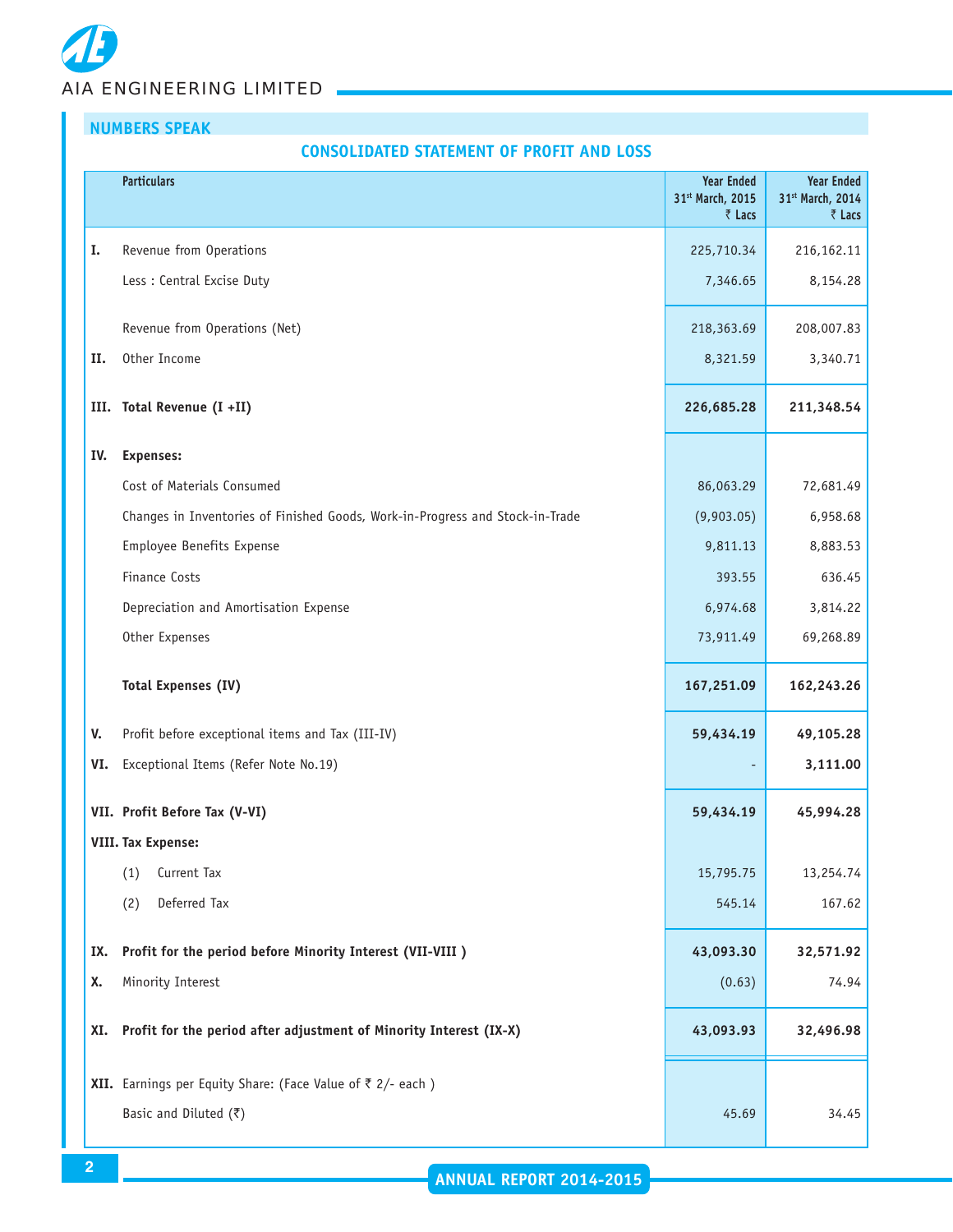# **NUMBERS SPEAK**

|    | <b>CONSOLIDATED BALANCE SHEET</b> |                                                     |                                     |                                     |  |  |  |
|----|-----------------------------------|-----------------------------------------------------|-------------------------------------|-------------------------------------|--|--|--|
|    | <b>Particulars</b>                |                                                     | As at<br>31st March, 2015<br>₹ Lacs | As at<br>31st March, 2014<br>₹ Lacs |  |  |  |
|    |                                   | <b>EQUITY AND LIABILITIES</b>                       |                                     |                                     |  |  |  |
| Ι. |                                   |                                                     |                                     |                                     |  |  |  |
|    | (1)                               | Shareholders' Funds                                 | 1,886.41                            |                                     |  |  |  |
|    |                                   | Share Capital<br>(a)<br>Reserves and Surplus<br>(b) | 206,474.14                          | 1,886.41<br>171,997.55              |  |  |  |
|    |                                   |                                                     |                                     |                                     |  |  |  |
|    |                                   |                                                     | 208,360.55                          | 173,883.96                          |  |  |  |
|    | (2)                               | <b>Minority Interest</b>                            | 773.42                              | 781.01                              |  |  |  |
|    | (3)                               | <b>Non-Current Liabilities</b>                      |                                     |                                     |  |  |  |
|    |                                   | Long-Term Borrowings<br>(a)                         | 5,507.39                            | 8,671.76                            |  |  |  |
|    |                                   | Deferred Tax Liabilities (Net)<br>(b)               | 2,464.63                            | 1,995.92                            |  |  |  |
|    |                                   | Long Term Provisions<br>(c)                         | 898.26                              | 646.05                              |  |  |  |
|    |                                   |                                                     | 8,870.28                            | 11,313.73                           |  |  |  |
|    | (4)                               | <b>Current Liabilities</b>                          |                                     |                                     |  |  |  |
|    |                                   | Short-Term Borrowings<br>(a)                        | 905.28                              | 325.00                              |  |  |  |
|    |                                   | Trade Payables<br>(b)                               | 11,911.45                           | 13,289.94                           |  |  |  |
|    |                                   | Other Current Liabilities<br>(c)                    | 10,182.90                           | 11,611.27                           |  |  |  |
|    |                                   | Short-Term Provisions<br>(d)                        | 13,876.12                           | 12,084.68                           |  |  |  |
|    |                                   |                                                     | 36,875.75                           | 37,310.89                           |  |  |  |
|    |                                   | <b>Total</b>                                        | 254,880.00                          | 223,289.59                          |  |  |  |
| н. | <b>ASSETS</b>                     |                                                     |                                     |                                     |  |  |  |
|    | (1)                               | <b>Non-Current Assets</b>                           |                                     |                                     |  |  |  |
|    |                                   | <b>Fixed Assets</b><br>(a)                          |                                     |                                     |  |  |  |
|    |                                   | Tangible Assets<br>(i)                              | 52,979.23                           | 36,515.47                           |  |  |  |
|    |                                   | Intangible Assets<br>(i)                            | 2,165.02                            | 2,349.53                            |  |  |  |
|    |                                   | Capital Work in Progress<br>(iii)                   | 4,647.57                            | 9,976.19                            |  |  |  |
|    |                                   | Non-Current Investments<br>(b)                      | 0.10                                | 0.60                                |  |  |  |
|    |                                   | Long Term Loans and Advances<br>(c)                 | 4,030.17                            | 2,118.15                            |  |  |  |
|    |                                   | Other Non-Current Assets<br>(d)                     | 424.14                              | 98.36                               |  |  |  |
|    |                                   |                                                     | 64,246.23                           | 51,058.30                           |  |  |  |
|    | (2)                               | <b>Current Assets</b>                               |                                     |                                     |  |  |  |
|    |                                   | Current Investments<br>(a)                          | 63,695.70                           | 52,909.35                           |  |  |  |
|    |                                   | Inventories<br>(b)                                  | 45,963.67                           | 35,077.41                           |  |  |  |
|    |                                   | Trade Receivables<br>(c)                            | 39,375.49                           | 43,148.15                           |  |  |  |
|    |                                   | Cash and Bank balances<br>(d)                       | 18,679.34                           | 21,976.36                           |  |  |  |
|    |                                   | Short-Term Loans and Advances<br>(e)                | 22,865.03                           | 19,087.70                           |  |  |  |
|    |                                   | Other Current Assets<br>(f)                         | 54.54                               | 32.32                               |  |  |  |
|    |                                   |                                                     |                                     |                                     |  |  |  |
|    |                                   |                                                     | 190,633.77                          | 172,231.29                          |  |  |  |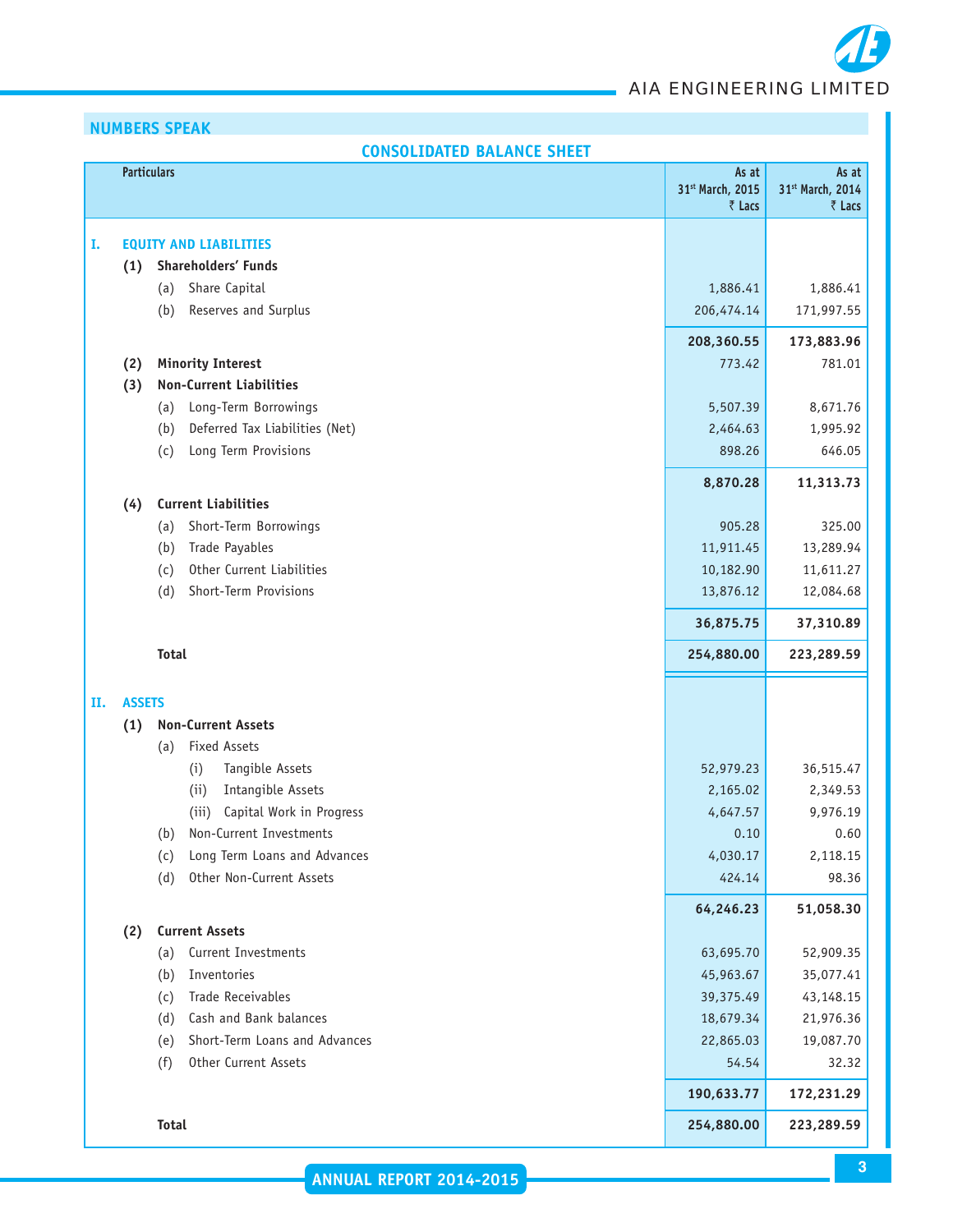# **NUMBERS SPEAK**

# **RATIOS (Consolidated)**

| <b>Particulars</b>                    | <b>Year ended</b><br>31 <sup>st</sup> March, 2015 | <b>Year ended</b><br>31st March, 2014 |
|---------------------------------------|---------------------------------------------------|---------------------------------------|
| <b>FINANCIAL PERFORMANCE RATIOS %</b> |                                                   |                                       |
| Operating Profits                     | 31.69                                             | 26.56                                 |
| PAT / Net Sales                       | 20.45                                             | 16.11                                 |
| Interest / Total Income               | 0.17                                              | 0.31                                  |
| <b>BALANCE SHEET RATIOS (TIMES)</b>   |                                                   |                                       |
| Debt / Equity Ratio                   | 0.03                                              | 0.05                                  |
| Current Ratio                         | 5.17                                              | 4.62                                  |
| <b>PER SHARE DATA RATIOS (₹)</b>      |                                                   |                                       |
| Earning Per Share                     | 45.69                                             | 34.45                                 |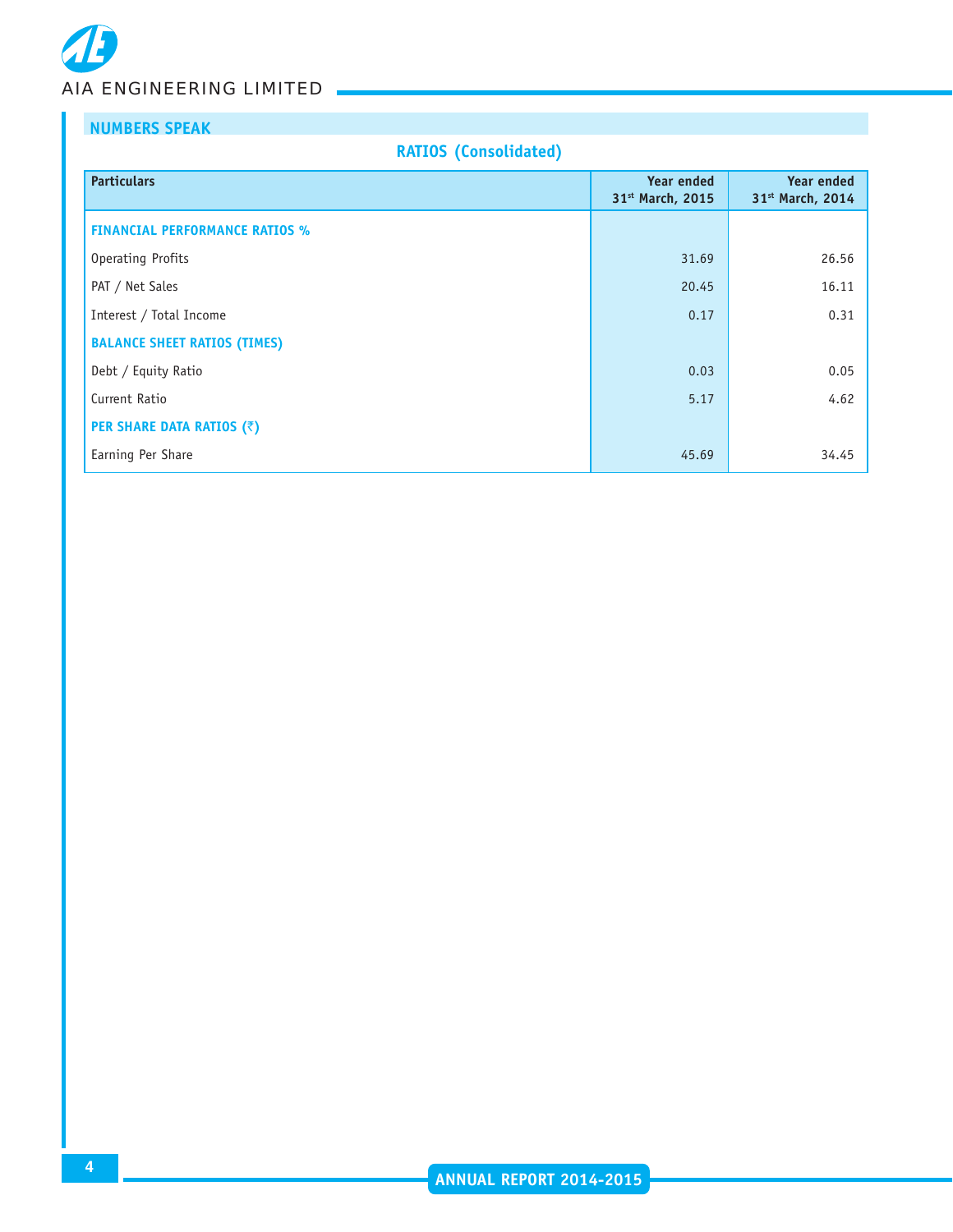

# **NUMBERS SPEAK**

**GRAPHS**



**ANNUAL REPORT 2014-2015**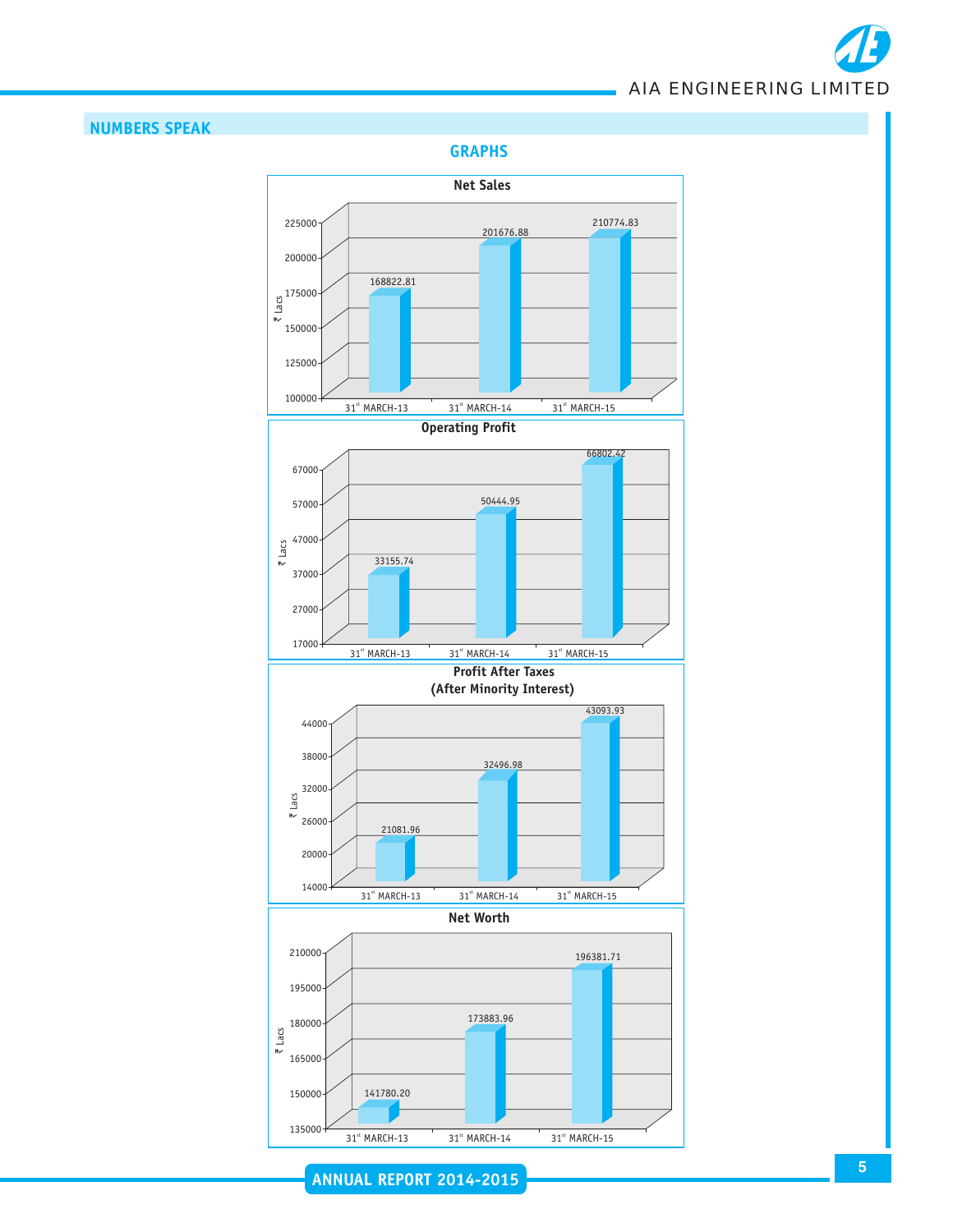

#### The Members, **AIA Engineering Limited** Ahmedabad

Your Directors take pleasure in submitting the 25<sup>th</sup> Annual Report and the Audited Annual Accounts of the Company for the year ended 31st March, 2015.

#### **1. FINANCIAL HIGHLIGHTS:**

| <b>Particulars</b>                                                          |                                                 | <b>Standalone</b>                                           | <b>Consolidated</b>                             |                                                 |  |
|-----------------------------------------------------------------------------|-------------------------------------------------|-------------------------------------------------------------|-------------------------------------------------|-------------------------------------------------|--|
|                                                                             | <b>Year ended</b><br>31st March, 2015<br>₹ Lacs | <b>Year ended</b><br>31 <sup>st</sup> March, 2014<br>₹ Lacs | <b>Year ended</b><br>31st March, 2015<br>₹ Lacs | <b>Year ended</b><br>31st March, 2014<br>₹ Lacs |  |
| Revenue from operations & Other Income                                      | 223,135.20                                      | 181,557.14                                                  | 226,685.28                                      | 211,348.54                                      |  |
| Profit before Finance Cost, Depreciation &<br>Amortization and Tax Expenses | 64,625.69                                       | 45,785.46                                                   | 66,802.42                                       | 50,444.95                                       |  |
| Finance Cost                                                                | 339.88                                          | 574.07                                                      | 393.55                                          | 636.45                                          |  |
| Depreciation & Amortization                                                 | 6,761.45                                        | 3,629.48                                                    | 6,974.68                                        | 3,814.22                                        |  |
| <b>Profit Before Tax</b>                                                    | 57,524.36                                       | 41,581.91                                                   | 59,434.19                                       | 45,994.28                                       |  |
| Provision for Taxation (Current)<br>(i)                                     | 15,540.04                                       | 12,899.26                                                   | 15,795.75                                       | 13,254.74                                       |  |
| (ii) Provision for Taxation (Deferred)                                      | 527.13                                          | 178.72                                                      | 545.14                                          | 167.62                                          |  |
| Total Tax (i+ii)                                                            | 16,067.17                                       | 13,077.98                                                   | 16,340.89                                       | 13,422.36                                       |  |
| <b>Profit After Tax</b>                                                     | 41,457.19                                       | 28,503.93                                                   | 43,093.30                                       | 32,571.92                                       |  |
| Minority Interest                                                           |                                                 |                                                             | (0.63)                                          | 74.94                                           |  |
| Profit After Tax (After Minority Interest)                                  | 41,457.19                                       | 28,503.93                                                   | 43,093.93                                       | 32,496.98                                       |  |
| Surplus Brought Forward from Previous Year                                  | 87,664.19                                       | 68,628.21                                                   | 121,453.30                                      | 98,436.66                                       |  |
| <b>Balance available for appropriations</b>                                 | 129,121.38                                      | 97,132.14                                                   | 164,546.60                                      | 131,008.58                                      |  |
| Transferred to General Reserve                                              | 4,146.00                                        | 2,851.00                                                    | 4,146.00                                        | 2,901.00                                        |  |
| Proposed Dividend on Equity Shares                                          | 7,545.63                                        | 5,659.22                                                    | 7,558.39                                        | 5,691.13                                        |  |
| Tax on Dividend on Equity Shares                                            | 1,534.17                                        | 957.73                                                      | 1,536.77                                        | 963.15                                          |  |
| Balance Carried to Balance Sheet                                            | 115,895.58                                      | 87,664.19                                                   | 151,306.86                                      | 121,453.30                                      |  |

#### **2. OPERATIONAL REVIEW:**

During the year under review, the Revenue from Operations of the Company has gone up to  $\bar{\zeta}$ 209,402.79 Lacs as compared to `178,301.05 Lacs in the previous Financial Year. Exports Turnover has also gone up to `145,529.92 Lacs as compared to `122,970.36 Lacs in the previous Financial Year.

During the year under review, Company has earned a Profit Before Tax (PBT) of `57,524.36 Lacs and Profit After Tax (PAT) of ₹41,457.19 Lacs as compared to PBT of ₹41,581.91 Lacs and PAT of ₹28,503.93 Lacs respectively in the previous Financial year.

During the year under review, on a Consolidated basis, your Company (together with its Subsidiaries) has earned Revenue from Operations of ₹218,363.69 Lacs as compared to ₹208,007.83 Lacs in the previous Financial Year. Correspondingly, the Consolidated Profit After Tax (PAT) registered during the year under review is ₹43,093.93 Lacs (After Minority Interest) as compared to PAT (After Minority Interest) of ₹32,496.98 Lacs in the previous Financial Year.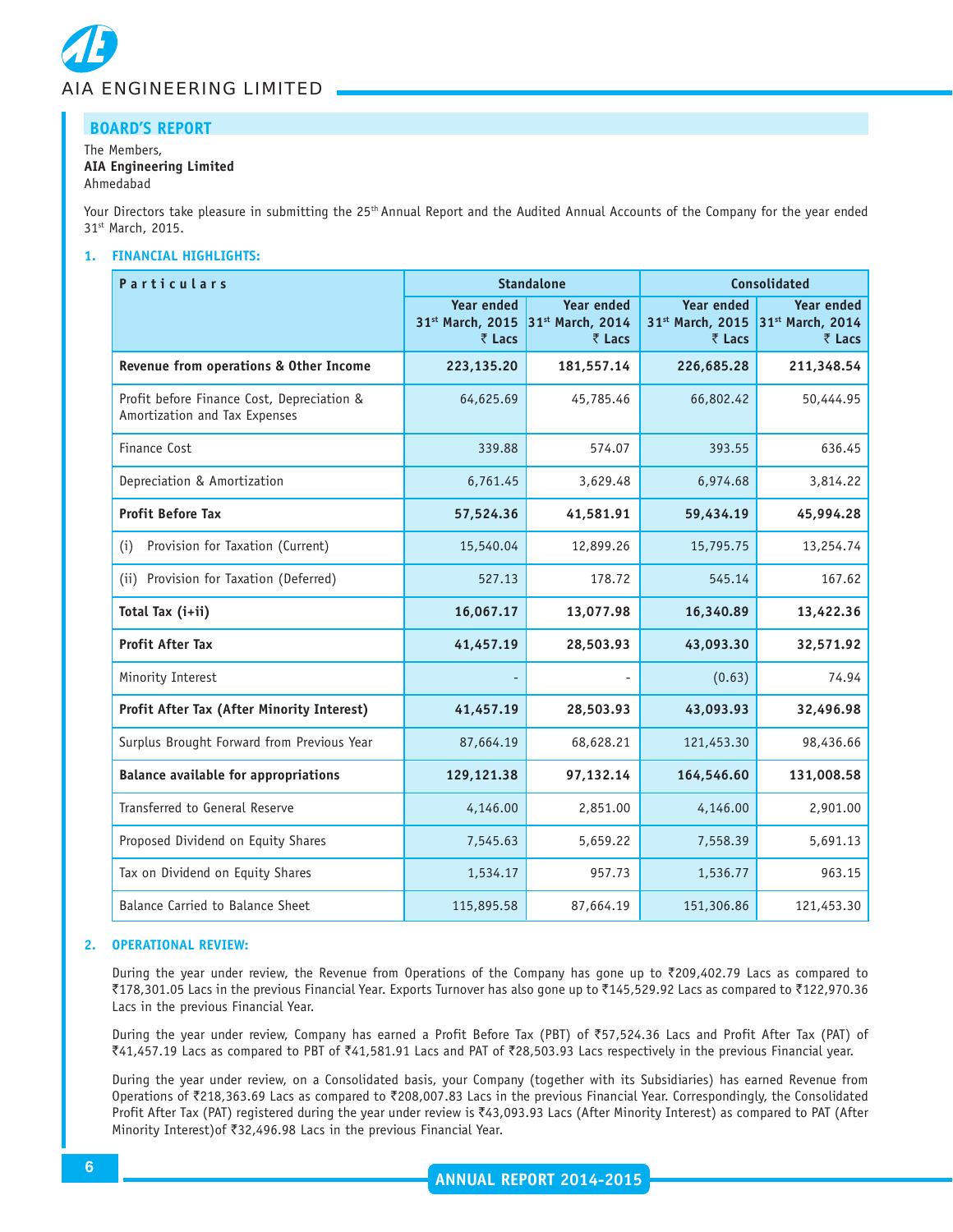#### **3. DIVIDEND:**

The Board of Directors are pleased to recommend a Dividend of  $\overline{8}8$  (400%) per Equity Share of the face value of  $\overline{8}2$  each amounting to ₹7,545.63 Lacs for the Financial Year 2014-15.

The Dividend, if declared by the Shareholders at the ensuing Annual General Meeting, will be paid to those Shareholders, whose names stand registered in the Register of Members as on 12<sup>th</sup> September, 2015. In respect of Shares held in dematerialized form, it will be paid to the members whose names are furnished by National Securities Depository Limited and Central Depository Services [India] Limited, as beneficial owners.

The total Dividend outgo for the year ended 31<sup>st</sup> March, 2015 would be ₹9,079.80 Lacs including the Corporate Dividend Tax of ₹1,534.17 Lacs.

#### **4. CREDIT RATING:**

CRISIL has reaffirmed both the Long Term and Short Term rating of the Company as CRISIL AA/Stable and CRISIL A+, respectively.

#### **5. SHARE CAPITAL:**

The paid-up Share Capital of the Company as on 31<sup>st</sup> March, 2015 is ₹1,886.41 Lacs. During the year under review, the Company has not issued any Share to Shareholders. Further, the Company has not issued Shares with differential voting rights nor granted stock options or sweat equity.

#### **6. FINANCE:**

Cash and cash equivalents as at 31<sup>st</sup> March, 2015 were ₹72,758.47 Lacs. The Company continues to focus on judicious management of its Working Capital, Receivables, Inventories, whole other Working Capital parameters were kept under strict check through continuous monitoring.

#### **7. PARTICULARS OF LOANS, GUARANTEES OR INVESTMENTS:**

The Company has not given any loans or guarantees covered under the provisions of Section 186 of the Companies Act, 2013. The details of the Investments made by the Company are given in the notes to the Financial Statements.

#### **8. CAPITAL EXPENDITURE OUTLAY:**

During the year under review, the Company has incurred an expense of ₹28,088.60 Lacs (including ₹4,647.57 Lacs of Capital workin-progress) on Capital Expenditure.

#### **9. HUMAN RESOURCE POLICY:**

The Company gives utmost importance to its Human Resources and believes that employee involvement is crucial to sustaining growth. Our Human Resource policy, therefore, promotes employee engagement at all levels. Organization structure design, role profiles, and goal setting exercise are periodically reviewed and strengthened to inculcate a performance oriented culture in the organization, and afford adequate growth opportunities within the organization. Behavioural training programmes and motivational seminars are regularly organized to keep employees motivated and involved. The employees are also encouraged to participate in sporting events inside and outside the Company to foster team spirit. As a result of all these initiatives, we are able to sustain and strengthen employee's bond with the Company which has resulted in very low attrition rates for many years.

#### **10. BUSINESS PROSPECTS:**

Although Cement industry continued to remain sluggish in all key markets during the last financial year, there is an expectation that to stimulate growth in sluggish economies - and in India - respective governments will have to resort to infrastructure spending which will trigger improvement in capacity utilization at Cement plants. The Company will be a beneficiary as and when the same is witnessed. In addition, there are certain specific markets in Asia, Africa and South America, which continue to add capacity or have increased capacity utilization. In China, the Company currently maintains a limited presence by marketing specific products but China continues to remain an important market where we will continue to invest resources and strategize for a bigger market share. In India, while new capacities were created in this segment, the pace has distinctively slowed down. Nevertheless, with the initiatives now being taken to provide stimulus to the Infrastructure Industry, India's cement production is expected to increase in the next financial year and your Company is confident of maintaining a similar growth in the cement replacement market in India.

From a strategic positioning perspective, a significant contribution in your Company's growth is expected to come from the mining industry. The growth prospects are primarily emanating out of the large annual replacement market in this industry. Here, we are currently catering to the requirements of four major metal ore types, viz., Iron, Platinum, Gold and Copper, with total emphasis on the replacement market. Further, your Company is positioned as perhaps the only Company in the world offering complete range of High- Chrome consumables to the mining industry, which include grinding media as well as mining liners. This positioning is unique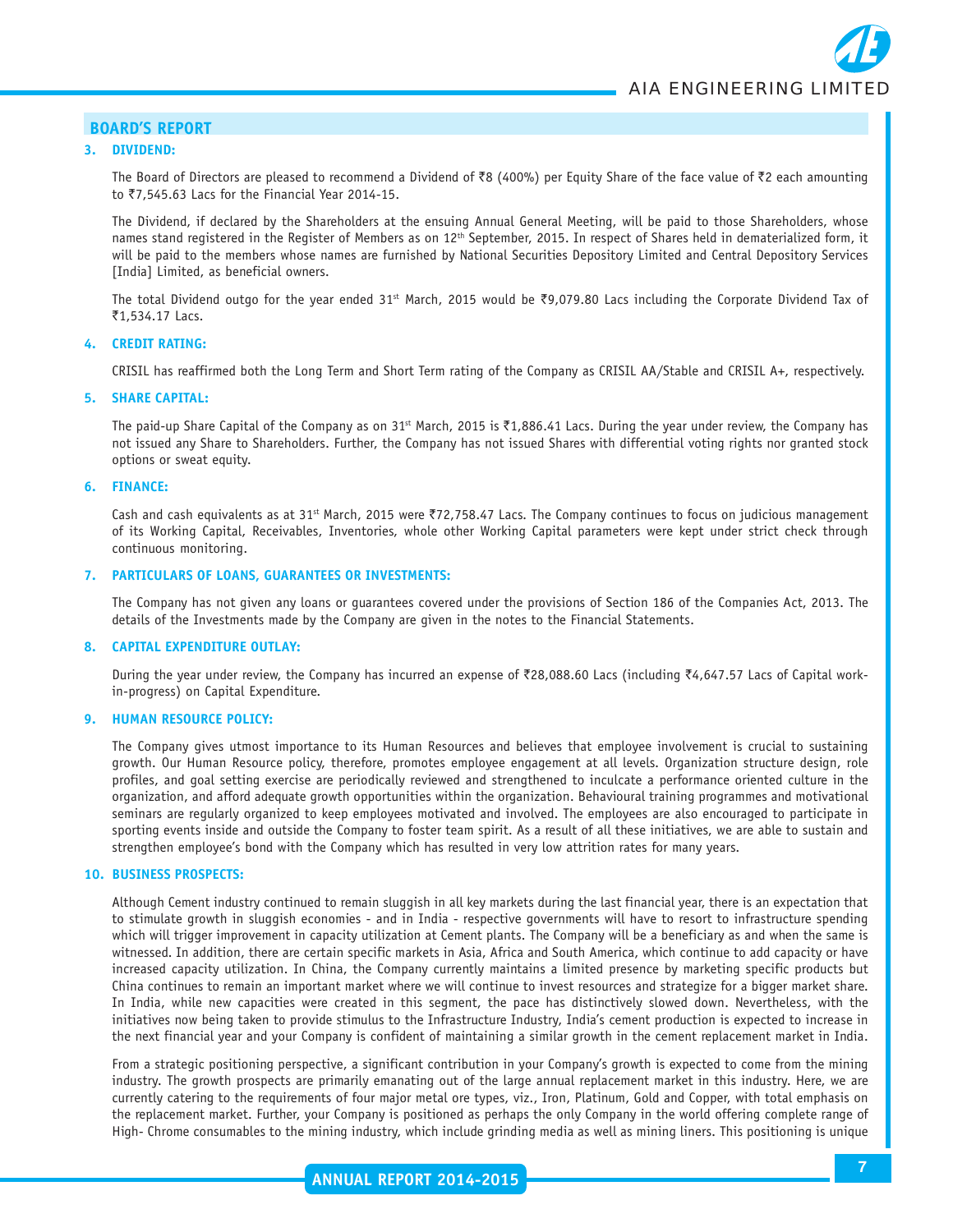

to your Company and augurs well for the consistent and steady growth in this industry over medium to long term. As the Company is focused on four major ores, the declining fortunes of one commodity do not significantly impact your Company's growth prospects. During last few years, we have steadily increased our presence in the major mining groups across the globe with a stronger focus on major mining centers like Australia, Africa, North America and the Far East Asia, etc. While the current focus of the Company in mining segment is outside India, your Company also has a major share of the domestic mining demand and shall be able to capture incremental demand as and when the same arises.

In as much as the Thermal Power Plants are concerned the Company continues to enjoy a niche position in this particular segment in India. The Company will strive to maintain a steady growth rate in this particular segment matching with the rate at which the sector grows.

#### **11. FUTURE EXPANSION:**

The Company's effective capacity reached 260,000 Metric Tonnes after successful commission of Moraiya brownfield expansion project during 2014-15. We are on target for the capital expenditure plans for Financial Year 2015-16 and will augment the installed capacity to 340,000 MT by commissioning the first of GIDC Kerala Greenfield Project and augmentation of capacity in the Trichy facility. The installed capacity will further be augmented to 440,000 MT when the second phase of the Greenfield expansion in Kerala GIDC is commissioned.

#### **12. SUBSIDIARY COMPANIES:**

In accordance with the Accounting Standard AS-21 on Consolidated Financial Statements as provided under the Listing Agreement with the Stock Exchanges, the audited Consolidated Financial Statements are provided in the Annual Report, which show the financial resources, assets, liabilities, income, profits and other details of the Company and its subsidiaries as a single entity as per Annexure-**"A".**

The Company will make available the Annual Accounts of the Subsidiary Companies and the related detailed information to any member of the Company who may be interested in obtaining the same. The annual accounts of the Subsidiary Companies will also be kept open for inspection at the Registered Office of the Company and that of the respective Subsidiary Companies. The Consolidated Financial Statements presented by the Company include financial results of its Subsidiary Companies.

The Annual Accounts of the Subsidiary Companies and the related detailed information will be made available to the members of the Company seeking such information at any point of time.

#### **13. INSURANCE:**

The Company has taken adequate insurance coverage of all its assets and Inventories against various calamities viz. fire, floods, earthquake, cyclone etc.

#### **14. DEPOSITS:**

The Company has not accepted any deposit from the Public during the year under review, within the meaning of Section 73 of the Companies Act, 2013.

#### **15. INDUSTRIAL RELATIONS (IR):**

The Company continues to maintain harmonious industrial relation. We periodically review our HR policies and procedures to aid and improve the living standards of our employees, and to keep them motivated and involved with the larger interests of the organization. The Company has systems and procedures in place to hear and resolve employees grievances in a timely manner, and provides avenues to its employees for their all-round development on professional and personal levels. All these measures aid employee satisfaction and involvement, resulting in good Industrial Relations.

#### **16. INTERNAL CONTROL AND AUDIT:**

The Company has a proper and adequate system of Internal Control commensurate with its size and the nature of its operations to ensure that all assets are safeguarded and protected against loss from un-authorized use or disposition and those transactions are authorized, recorded and reported correctly.

The Board of Directors at the recommendations of the Audit Committee appointed M/s. Shah & Shah Associates, Chartered Accountants as Internal Auditors of the Company for the Financial Year 2015-16.

Internal Auditors monitors and evaluates the efficacy and adequacy of Internal Control System in the Company, its compliance with operating systems, accounting procedures, policies at all locations of the Company. Significant audit observations and corrective actions thereon are presented to the Audit Committee of the Board.

#### **17. CORPORATE GOVERNANCE:**

In line with the Company's commitment to good Corporate Governance Practices, your Company has complied with all the mandatory provisions of Corporate Governance as prescribed in Clause 49 of the Listing Agreement with the Stock Exchanges.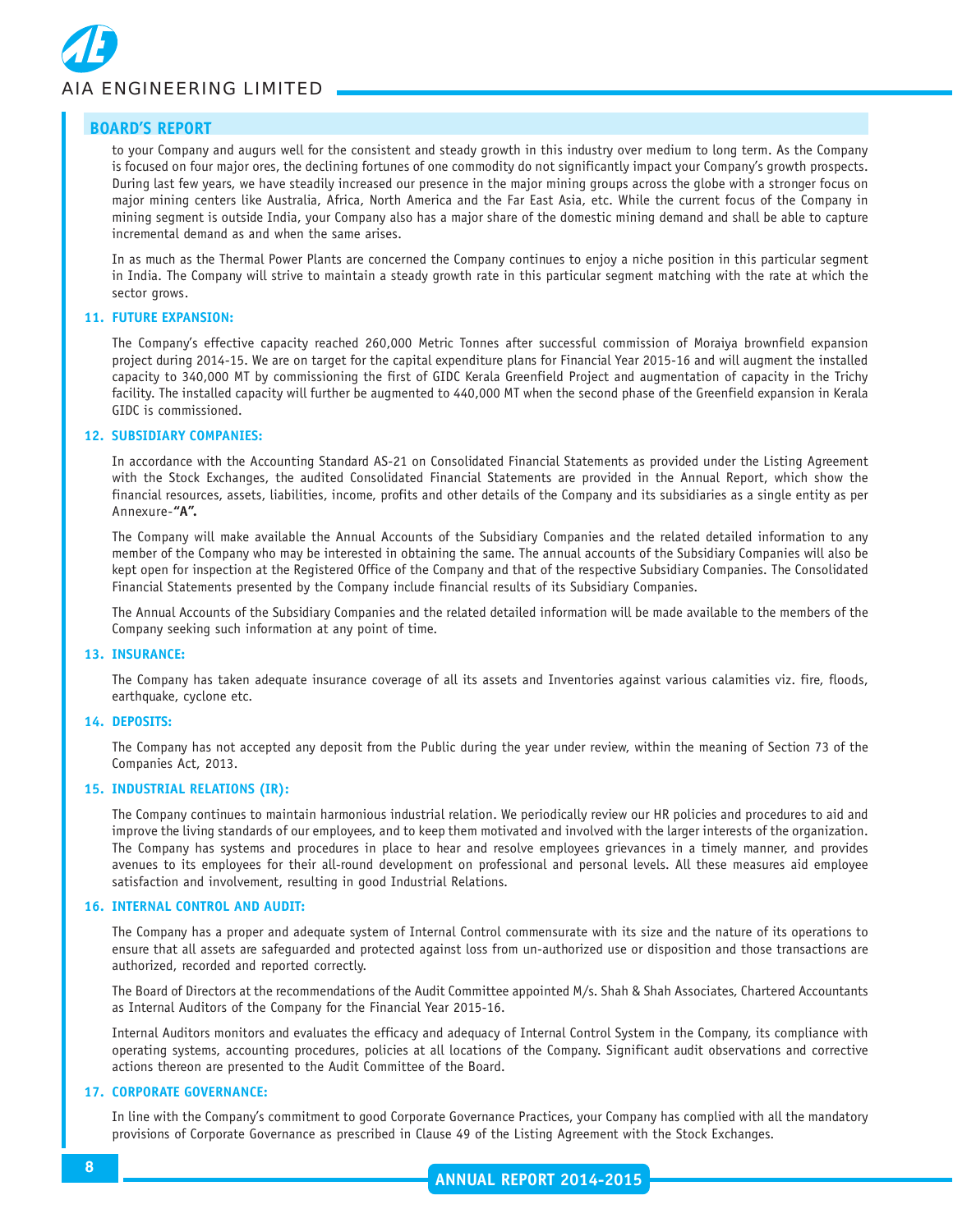A separate report on Corporate Governance and Practicing Company Secretaries Report thereon is included as a part of the Annual Report.

#### **18. MANAGEMENT'S DISCUSSION AND ANALYSIS (MDA):**

MDA covering details of operations, International markets, Research and Development, Opportunities and Threats etc. for the year under review is given as a separate statement, which forms part of this Annual Report.

#### **19. RISK MANAGEMENT:**

In compliance with the provisions of Clause 49 of the Listing Agreement, the Board of Directors have constituted a Risk Management Committee. The details of Committee and its terms of reference are set out in the Corporate Governance Report forming part of the Board's Report.

The Company has a robust Risk Management framework to identify, evaluate business risks and opportunities. Corporate Risk Evaluation and Management is an ongoing process within the Organization. The Company has a well-defined Risk Management framework to identify, monitor and minimizing/mitigating risks.

The Risk Management framework has been developed and approved by the senior management in accordance with the business strategy.

The key elements of the framework include:

- Risk Structure;
- Risk Portfolio;
- Risk Measuring & Monitoring and
- Risk Optimizing.

The implementation of the framework is supported through criteria for Risk assessment, Risk forms & MIS.

The objectives and scope of Risk Management Committee broadly comprises of:

- Oversight of risk management performed by the executive management:
- ¾ Reviewing the Corporate Risk Management Policy and framework within the local legal requirements and Clause 49 of the Listing Agreement;
- $\triangleright$  Reviewing risks and evaluate treatment including initiating mitigation actions and ownerships as per a predefined cycle;
- Defining framework for identification, assessment, monitoring, mitigation and reporting of risks.

#### **20. VIGIL MECHANISM / WHISTLE BLOWER POLICY:**

In compliance with Section 177 of the Companies Act, 2013 and Clause 49 of the Listing Agreement, the Company has formulated a Vigil Mechanism / Whistle Blower Policy (Mechanism) for its Stakeholders, Directors and Employees to report concerns about unethical behavior, actual or suspected fraud or violation of the Company's Code of Conduct policy.

This Mechanism also provides for adequate safeguards against victimization of Director (s) / Employee (s) / Stakeholders who avail the mechanism and also provide for direct access to the Chairman of the Audit Committee.

The policy is available on the website of the Company www.aiaengineering.com. Any Stakeholder comes across any instances of unethical matters, the same can be reported by sending an email to inform@aiaengineering.com.

#### **21. DIRECTORS:**

Mr. Yashwant M. Patel (DIN-02103312), a Whole-Director, of the Company retire by rotation at the ensuing Annual General Meeting and being eligible, offered himself for re-appointment.

On the recommendations of the Nomination and Remuneration Committee, the Board of Directors of the Company in their meeting held on 7th November, 2014 appointed Mrs. Khushali Samip Solanki (DIN-07008918) and Mrs. Bhumika Shyamal Shodhan (DIN – 02099400) as Additional Directors of the Company who will hold office of Director up to the date of the ensuing 25th Annual General Meeting. Notices have been received from the members proposing their names for appointment as Directors (Non-Independent Non-Executive) liable to retire by rotation.

The Board of Directors of the Company have also appointed Mr. Rajan Harivallabhdas (DIN 00014625) as an Additional Director (Independent) of the Company on 14th May, 2015 who will also hold office of Director upto the ensuing Annual General Meeting of the members of the Company.

The Remuneration and Nomination Committee recommended the Board for the re-appointment / appointment of the above Directors for the approval of members of the Company at the ensuing  $25<sup>th</sup>$  Annual General Meeting.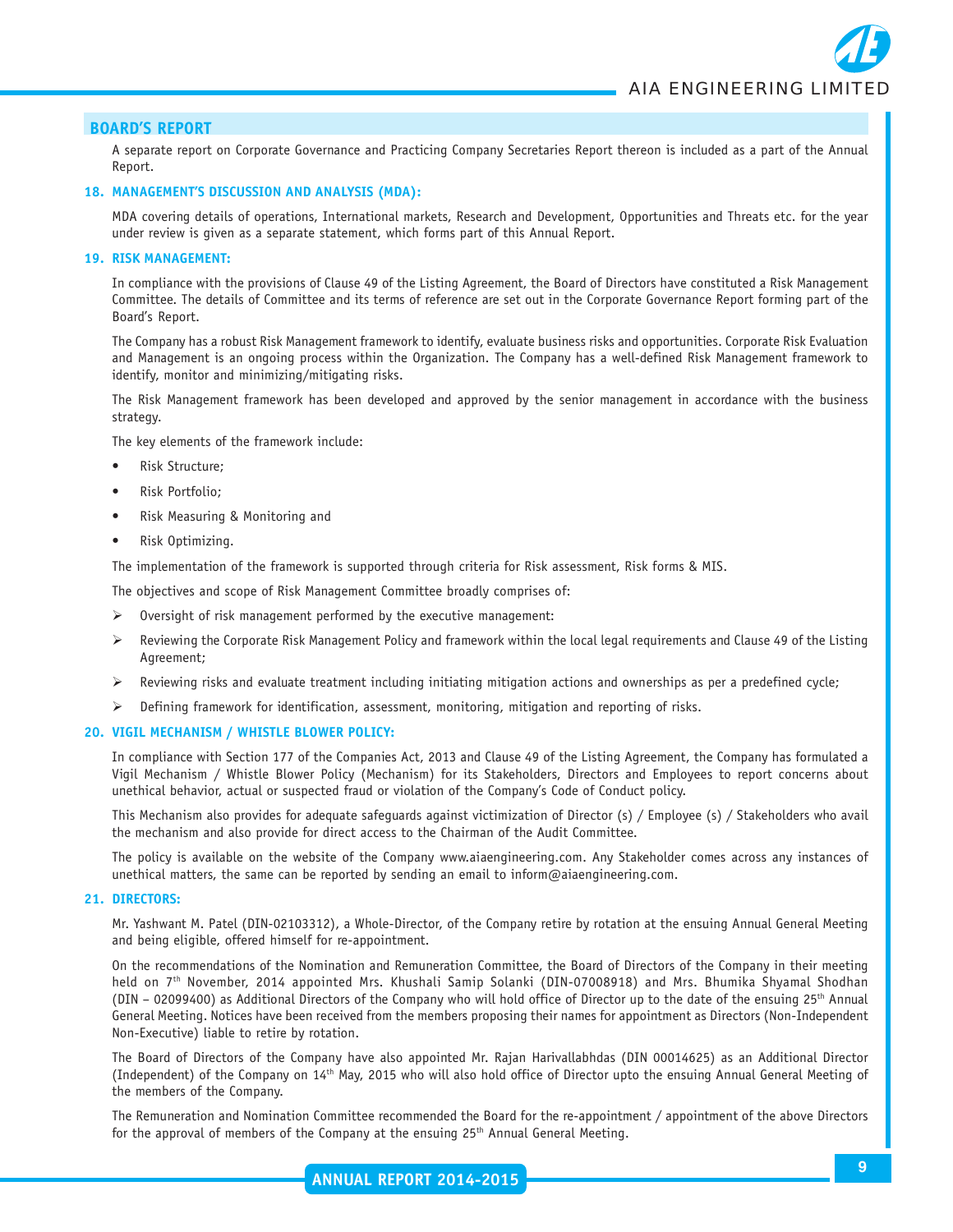

Mr. Vinod Narain (DIN-00058280), an Independent Director of the Company resigned as Director effective from 4<sup>th</sup> August, 2014 on account of personal reasons. The Board of Directors in their meeting held on  $4<sup>th</sup>$  August, 2014 took note of the same.

The Board members also placed on record their appreciation of the valuable contributions made by Mr. Vinod Narain in furthering the objectives of the Company.

In the 24<sup>th</sup> Annual General Meeting of the members of the Company held on 11<sup>th</sup> September, 2014, Mr. Dileep C. Choksi, Mr. Sanjay S. Majmudar and Mr. Rajendra S. Shah were appointed as Independent Directors under the Companies Act, 2013 for a term of 5 Years effective from 11<sup>th</sup> September, 2014.

All Independent Directors have given declarations that they meet the criteria of independence as laid down under Section 149 (6) of the Companies Act, 2013 and Clause 49 of the Listing Agreement.

The requisite resolutions for the re-appointment / appointment of Mr. Yashwant M. Patel, Mrs. Khushali Samip Solanki, Mrs. Bhumika Shyamal Shodhan and Mr. Rajan Harivallabhdas as Directors of the Company, are being proposed in the Notice of the ensuing 25<sup>th</sup> Annual General Meeting for the approval of members.

As required under Clause 49 of the Listing Agreement, the information on the particulars of the Directors proposed for appointment has been given in the Notice of the Annual General Meeting.

#### **a) BOARD EVALUATION:**

Pursuant to the provisions of the Companies Act, 2013 and Clause 49 of the Listing Agreement, the Board has carried out an Annual Performance evaluation of its own performance, the Directors individually as well as the evaluation of the working of its Audit, Nomination & Remuneration Committees. The manner in which the evaluation has been carried out has been explained in the Corporate Governance Report.

#### **b) REMUNERATION POLICY:**

The Board has on the recommendation of the Nomination & Remuneration Committee framed a policy for selection and appointment of Directors, Senior Management Personnel and their remuneration. The Remuneration Policy is stated in the Corporate Governance Report which is a Part of the Board's Report.

#### **c) MEETINGS:**

During the year under review, Four Board Meetings and Four Audit Committee meetings were convened and held. The details of Composition of the Committees and dates of the meetings are given in the Corporate Governance Report. The intervening gap between the meetings was within the period prescribed under the Companies Act, 2013 and Clause 49 of the Listing Agreement as amended from time to time.

#### **22. DIRECTORS' RESPONSIBILITY STATEMENT:**

To the best of their knowledge and belief and according to the information and explanations obtained by them, your Directors make the following statements in terms of Clause (*c*) of Sub-section (*3*) of Section 134 of the Companies Act, 2013, which states that—

- (a) in the preparation of the Annual Accounts, the applicable Accounting Standards have been followed along with proper explanation relating to material departures;
- (b) the Directors have selected such accounting policies and applied them consistently and made judgments and estimates that are reasonable and prudent so as to give a true and fair view of the state of affairs of the Company at the end of the financial year and of the profit of the Company for that period;
- (c) the Directors have taken proper and sufficient care for the maintenance of adequate accounting records in accordance with the provisions of this Act for safeguarding the assets of the Company and for preventing and detecting fraud and other irregularities;
- (d) the Directors have prepared the Annual Accounts on a going concern basis;
- (e) the Directors have laid down Internal Financial Controls to be followed by the Company and that such Internal Financial Controls are adequate and were operating effectively; and
- (f) the Directors have devised proper systems to ensure compliance with the provisions of all applicable laws and that such systems were adequate and operating effectively.

#### **23. RELATED PARTY TRANSACTIONS:**

All the Related Party Transactions that were entered into during the financial year were on an Arm's Length basis and in the Ordinary Course of Business. There are no materially significant Related Party Transactions made by the Company with Promoters, Directors, Key Managerial Personnel (KMP) which may have a potential conflict with the interest of the Company at large.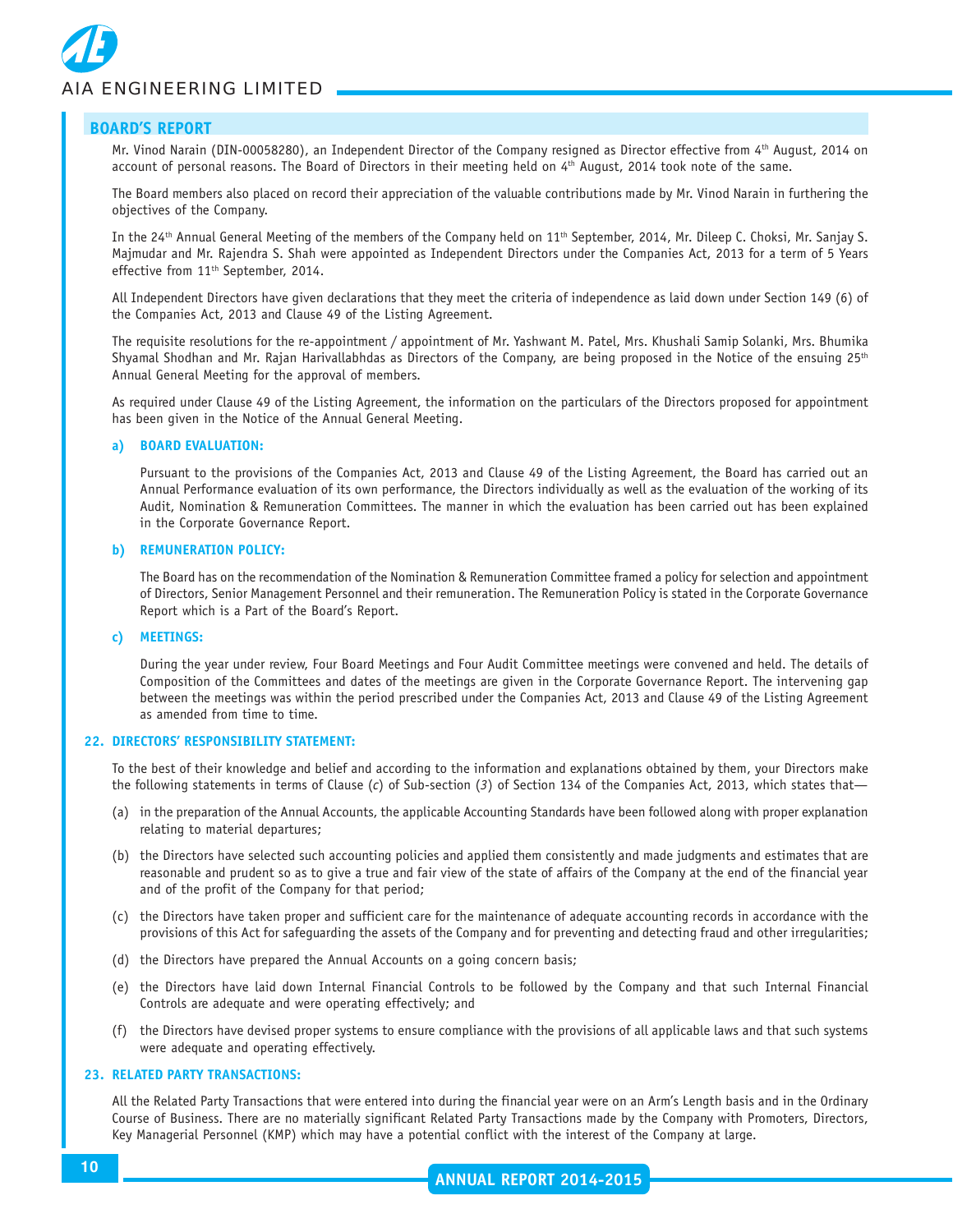During the year under review, the transactions of Purchase / Sale of material with a Subsidiary Company crossed the 10% limit of material transactions. Pursuant to Clause 49 of the Listing Agreement, Company proposes to take the permission of members of the Company by way of Special Resolution to be passed at the ensuing 25<sup>th</sup> Annual General Meeting.

All Related Party Transactions are placed before the Audit Committee and the Board for their Approval. Prior Omnibus approval of the Audit Committee is obtained on yearly basis for the transactions which are of a foreseen and repetitive nature. The transactions entered into pursuant to the omnibus approval so granted are placed before the Audit Committee and the Board of Directors for their approval on quarterly basis. The details of Related Party Transactions entered by the Company are disclosed in Form AOC-2 – as per Annexure **"B"**.

The Policy on Related Party Transactions as approved by the Board of Directors is uploaded on the website of the Company viz www.aiaengineering.com.

#### **24. AUDITORS:**

#### **STATUTORY AUDITORS:**

 $M/s$ . Talati & Talati, Chartered Accountants, the Company's Statutory Auditors will hold office until the conclusion of the ensuing  $25<sup>th</sup>$ Annual General Meeting and being eligible offer themselves for re- appointment. The Audit Committee and the Board of Directors recommend their re-appointment as Statutory Auditors of your Company.

The Company has received a letter to the effect that their re-appointment, if made, would be within the prescribed limit under Section 139 (1) of the Companies Act, 2013 (the Act) and that they are not disqualified for re-appointment within the meaning of Section 141 of the said Act and rules framed thereunder.

As required under Clause 49 of the Listing Agreement, the Auditors have also confirmed that they hold a valid certificate issued by the Peer Review Board of the Institute of Chartered Accountants of India.

#### **COST AUDITORS:**

Pursuant to Section 148 of the Companies Act, 2013 read with the Companies (Cost Records and Audit) Amendment Rules 2014, the Cost Audit records maintained by the Company are required to be audited by Cost Accountant. On the recommendations of the Audit Committee, the Board of Directors of the Company have appointed M/s. Kiran J. Mehta & Co., Cost Accountants, Ahmedabad as the Cost Auditors of the Company to audit the Cost Accounting Records of the Company for the Financial Year 2014-15.

The Cost Auditor has filed the Cost Audit Report for the financial year ended  $31<sup>st</sup>$  March, 2014 within the stipulated time frame.

The Board of Directors on the recommendations of the Audit Committee has appointed M/s. Kiran J. Mehta & Co., Cost Accountants, Ahmedabad as the Cost Auditors of the Company to audit the Cost Accounting Records of the Company for the Financial Year 2015- 16. As required under the Companies Act, 2013, the remuneration payable to the Cost Auditors is required to be placed before the members of the Company for their ratification at the ensuing Annual General Meeting. Accordingly, a Resolution seeking member's ratification of the remuneration payable to M/s. Kiran J. Mehta & Co., Cost Accountants, Ahmedabad is included in the Notice convening the 25th Annual General Meeting.

#### **SECRETARIAL AUDIT REPORT:**

Pursuant to the provisions of Section 204 of the Companies Act, 2013 and the Companies (Appointment and Remuneration of Managerial Personnel) Rules 2014, the Company has appointed, Mr. Tushar M. Vora, Practicing Company Secretary (ACS-3459, CP No. 1745), Ahmedabad to conduct a Secretarial Audit of the Company's Secretarial and related records for the year ended  $31^{st}$  March, 2015.

The Report on the Secretarial Audit is annexed herewith as Annexure "**C**" to this Board's Report.

#### **25. AUDITORS' REPORT AND NOTES ON ACCOUNTS:**

The Board has duly reviewed the Statutory Auditors' Report on the Accounts. The observations and comments, appearing in the Auditors' Report are self-explanatory and do not call for any further explanation / clarification by the Board of Directors.

The Board has duly reviewed the Statutory Auditors' Report for the Financial Year ended  $31<sup>st</sup>$  March, 2015. The observations and comments, appearing in the Statutory Auditors' Report are self-explanatory and do not call for any further explanation / clarification by the Board of Directors.

#### **26. PARTICULARS OF ENERGY CONSERVATION, TECHNOLOGY ABSORPTION AND FOREIGN EXCHANGE EARNINGS AND OUTGO:**

The additional information regarding conservation of energy, technology absorption and foreign exchange earnings and outgo, stipulated under Section 134 (3)(m) of the Companies Act, 2013 read with Rule 8 of the Companies (Accounts) Rules, 2014 is annexed herewith to this report.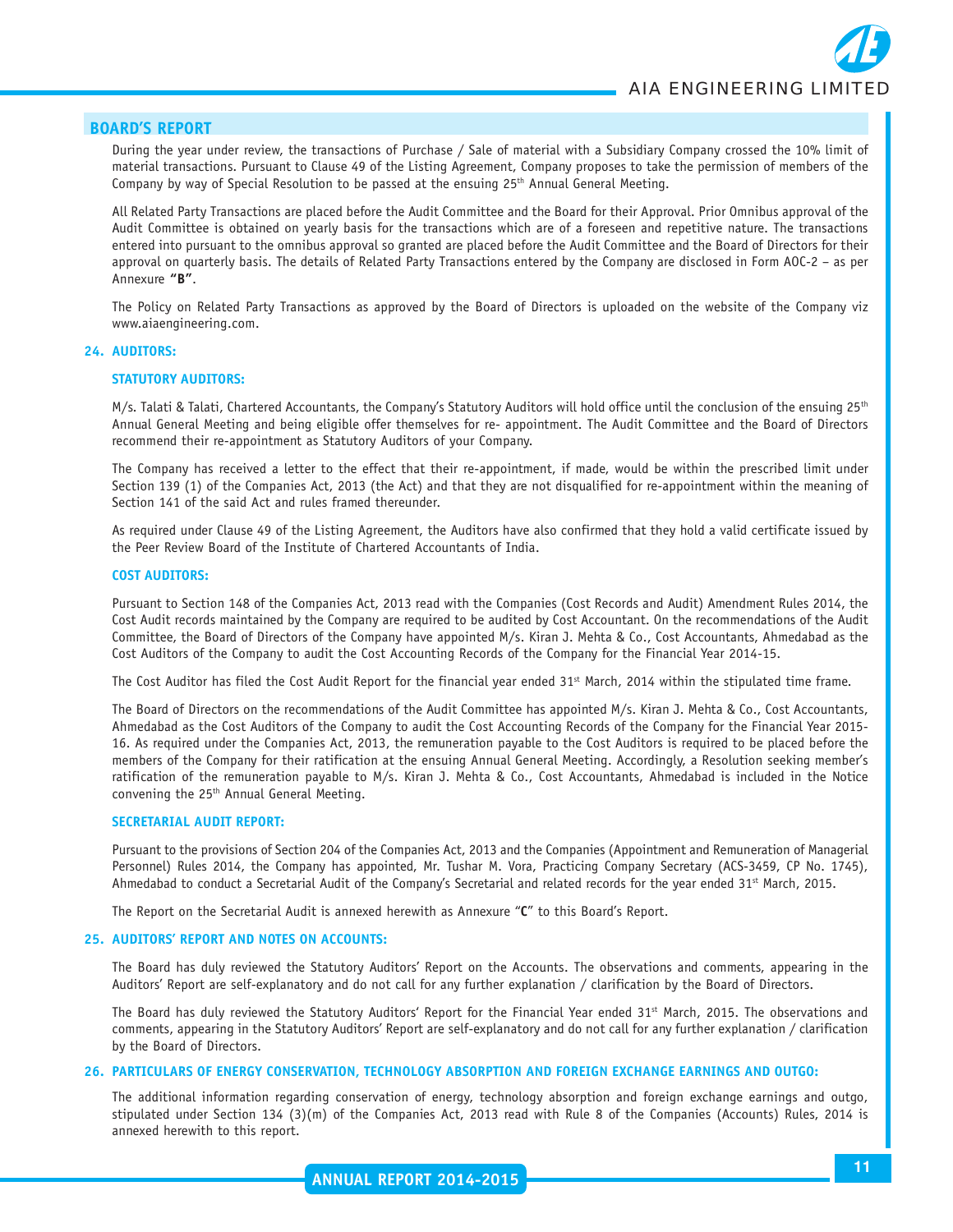

#### **27. CONSOLIDATED FINANCIAL STATEMENTS:**

The Consolidated Financial Statements of the Company prepared in accordance with relevant Accounting Standards (AS) viz AS-21, AS-23 and AS-27 issued by the Institute of Chartered Accountants of India form part of this Annual Report.

#### **28. EXTRACT OF ANNUAL RETURN:**

The details forming part of the extract of the Annual Return in form MGT-9 is annexed herewith as Annexure "**D**".

#### **29. PARTICULARS OF EMPLOYEES:**

The information required pursuant to Section 197 of the Companies Act, 2013 read with Rule 5 of the Companies (Appointment of Remuneration of Managerial Personnel) Rules, 2014 in respect of employees of the Company will be provided on request. In terms of Section 136 of the Companies Act, 2013, the Report and Accounts are being sent to the Members and others entitled thereto, excluding the information on employees particulars which is available for inspection by the Members at the Registered Office of the Company during business hours on working days of the Company up to the date of ensuing Annual General Meeting. If any member is interested in obtaining a copy thereof, such Member may write to the Company Secretary in this regard.

Disclosures in respect of the Remuneration of the Managerial Personnel are given in Annexure **"E".**

#### **30. CORPORATE SOCIAL RESPONSIBILITY (CSR):**

In compliance with the provisions of Section 135 of the Companies Act, 2013 and Rules made thereunder, the Board of Directors of the Company have constituted a CSR Committee. The Committee is governed by its Charter. The terms of reference of the committee inter alia comprises of the following:

- $\triangleright$  To review, formulate and recommend to the Board a CSR policy which shall indicate the activities to be undertaken by the Company specified in Schedule VII of the Companies Act, 2013 and rules made thereunder;
- ¾ To provide guidance on various CSR activities and recommend the amount of expenditure to be incurred on the activities;
- To Monitor the CSR policy from time to time and may seek outside agency advice, if necessary."

The composition and other details of the CSR Committee are included in the Corporate Governance Report which form part of Board's Report.

The amount required to be spent on CSR activities during the year under report in accordance with the provisions of Section 135 of the Companies Act, 2013 and rules made thereunder is ₹587.12 Lacs and the Company has spent ₹114.47 Lacs during the Financial Year ended 31st March, 2015. The shortfall in the spending during the year under report is intended to be utilized in a phased manner in future, upon identification of suitable projects within the Company's CSR Policy. The requisite details of CSR activities pursuant to Section 135 of the Companies Act, 2013 and as per Annexure attached to the Companies (Corporate Social Responsibility Policy) Rules, 2014 are annexed as Annexure **'F'**.

#### **31. ENVIRONMENT, HEALTH AND SAFETY:**

The Company is committed to health and safety of its employees, contractors and visitors. We are compliant with all EHS Regulations stipulated under the Water (Prevention and Control of Pollution) Act, The Air (Prevention and Control of Pollution) Act, The Environment Protection Act and The Factories Act and Rules made thereunder. Our mandate is to go beyond compliance standards and we have made a considerable improvement in this direction.

#### **32. ACKNOWLEDGEMENT:**

Your Directors would like to express their appreciation for the assistance and co-operation received from the Company's customers, vendors, bankers, auditors, investors and Government bodies during the year under review. Your Directors place on record their appreciation of the contributions made by employees at all levels. Your Company's consistent growth was made possible by their hard work, solidarity, co-operation and support.

For and on behalf of the Board,

Date : 19<sup>th</sup> May, 2015 **Managing Director** Whole-time Director Whole-time Director

Place : Ahmedabad **(Bhadresh K. Shah) (Yashwant M. Patel)**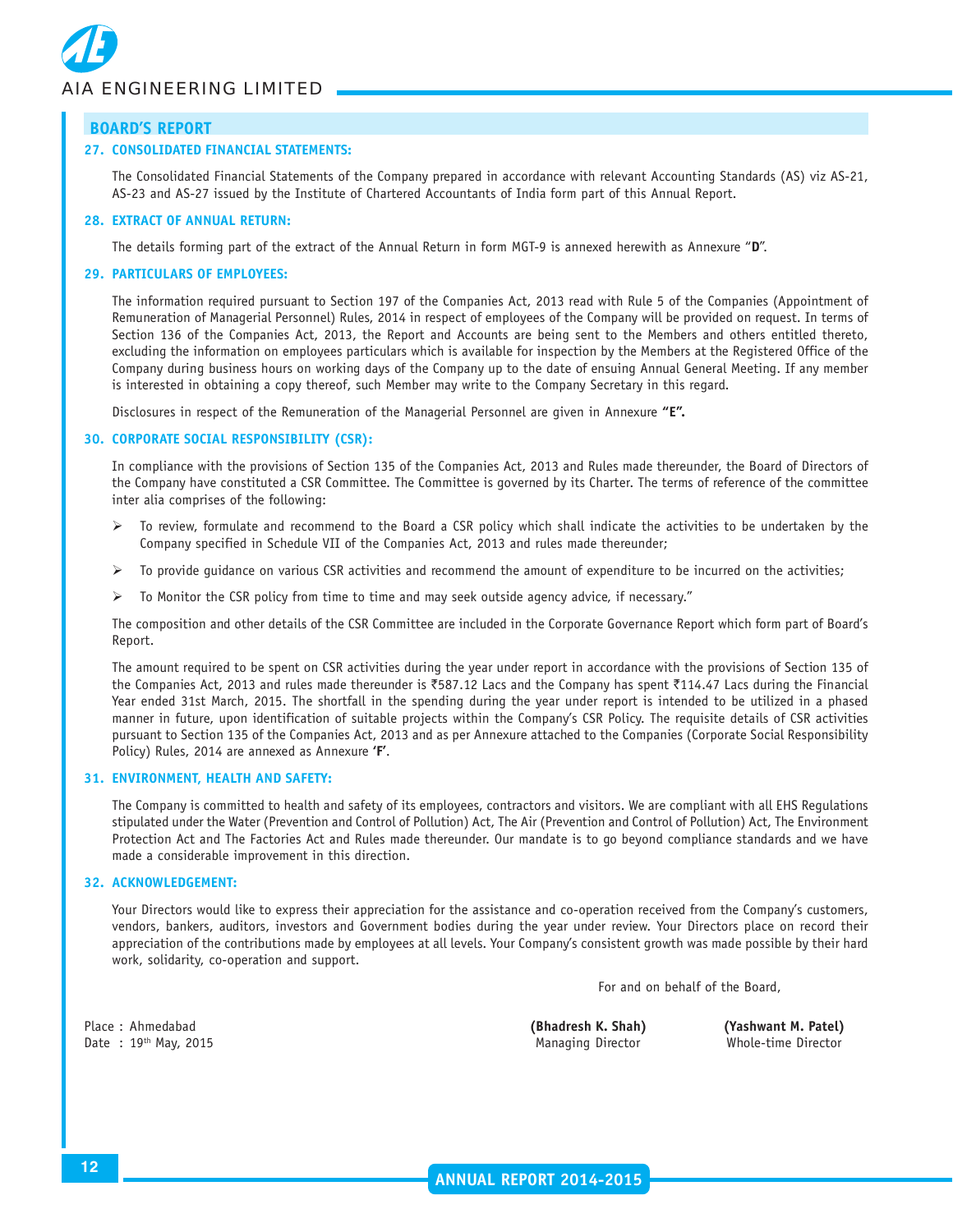**CONSERVATION OF ENERGY, TECHNOLOGY ABSORPTION AND FOREIGN EXCHANGE EARNINGS AND OUTGO [Section 134(3)(m) of The Companies Act, 2013 read with Rule 8(3) of The Companies (Accounts) Rules, 2014]**

#### **A) CONSERVATION OF ENERGY:**

- 1. For minimizing the usage of electrical energy a system called "Conserve Air" has been installed in the Compressed Air System. This system has resulted in energy savings of more than 10%.
- 2. Installed magnetic resonators in fuel carrying line of a Heat Treatment Furnance, which has resulted in savings of fuel (PNG) by 4%.

#### **(I) POWER & FUEL CONSUMPTION:**

|    | <b>Particulars</b> |                                       | <b>Current Year</b><br>2014-2015 | Previous Year<br>2013-2014 |
|----|--------------------|---------------------------------------|----------------------------------|----------------------------|
| 1. |                    | Electricity                           |                                  |                            |
|    | a)                 | Purchased Units                       | 248,612,891                      | 206,797,147                |
|    |                    | Total Amount (₹ Lacs)                 | 17,218.33                        | 12,359.42                  |
|    |                    | Rate/Unit/(₹)                         | 6.93                             | 5.98                       |
|    | b)                 | Own Generation                        |                                  |                            |
|    |                    | Through Diesel Generator Unit         | 83,746                           | 248,941                    |
|    |                    | Unit per Litre of Diesel Oil          | 2.03                             | 2.30                       |
|    |                    | Cost/Unit (₹)                         | 25.98                            | 25.01                      |
|    | $\mathsf{C}$ )     | Through Steam Turbine/Generator Units |                                  |                            |
|    |                    | Units per Ltr. of Fuel/Oil/Gas        | <b>NA</b>                        | <b>NA</b>                  |
|    |                    | Cost/Unit (₹)                         | <b>NA</b>                        | <b>NA</b>                  |
|    | d)                 | Coal(Specify Quantity and where used) |                                  |                            |
|    |                    | Quantity (in Tons)                    | <b>NA</b>                        | <b>NA</b>                  |
|    |                    | Total Cost (₹)                        | <b>NA</b>                        | <b>NA</b>                  |
|    |                    | Average Rate/(₹)                      | <b>NA</b>                        | <b>NA</b>                  |
|    | e)                 | Light Diesel Oil/c9                   |                                  |                            |
|    |                    | Quantity (in Ltrs)                    | 1,879,511                        | 3,541,247                  |
|    |                    | Total Amount (₹ Lacs)                 | 2,248.89                         | 2,037.10                   |
|    |                    | Average Rate (₹)                      | 119.65                           | 57.52                      |
|    | f)                 | Others/Internal Generation PNG        |                                  |                            |
|    |                    | Quantity Unit (SCM)                   | 6,048,636                        | 4,334,843                  |
|    |                    | Total Cost (₹ Lacs)                   | 2,792.23                         | 2,060.66                   |
|    |                    | Rate/Unit (₹)                         | 46.16                            | 47.54                      |

#### **II. CONSUMPTION PER UNIT OF PRODUCTION:**

| <b>Particulars</b>                      | Current Year<br>2014-2015 | Previous Year<br>2013-2014 |
|-----------------------------------------|---------------------------|----------------------------|
| Product:                                |                           |                            |
| Castings Unit (Tonnes)                  | 164,733.63                | 138,457.62                 |
| Electricity per Ton of Castings (Units) | 1,509.69                  | 1,495.38                   |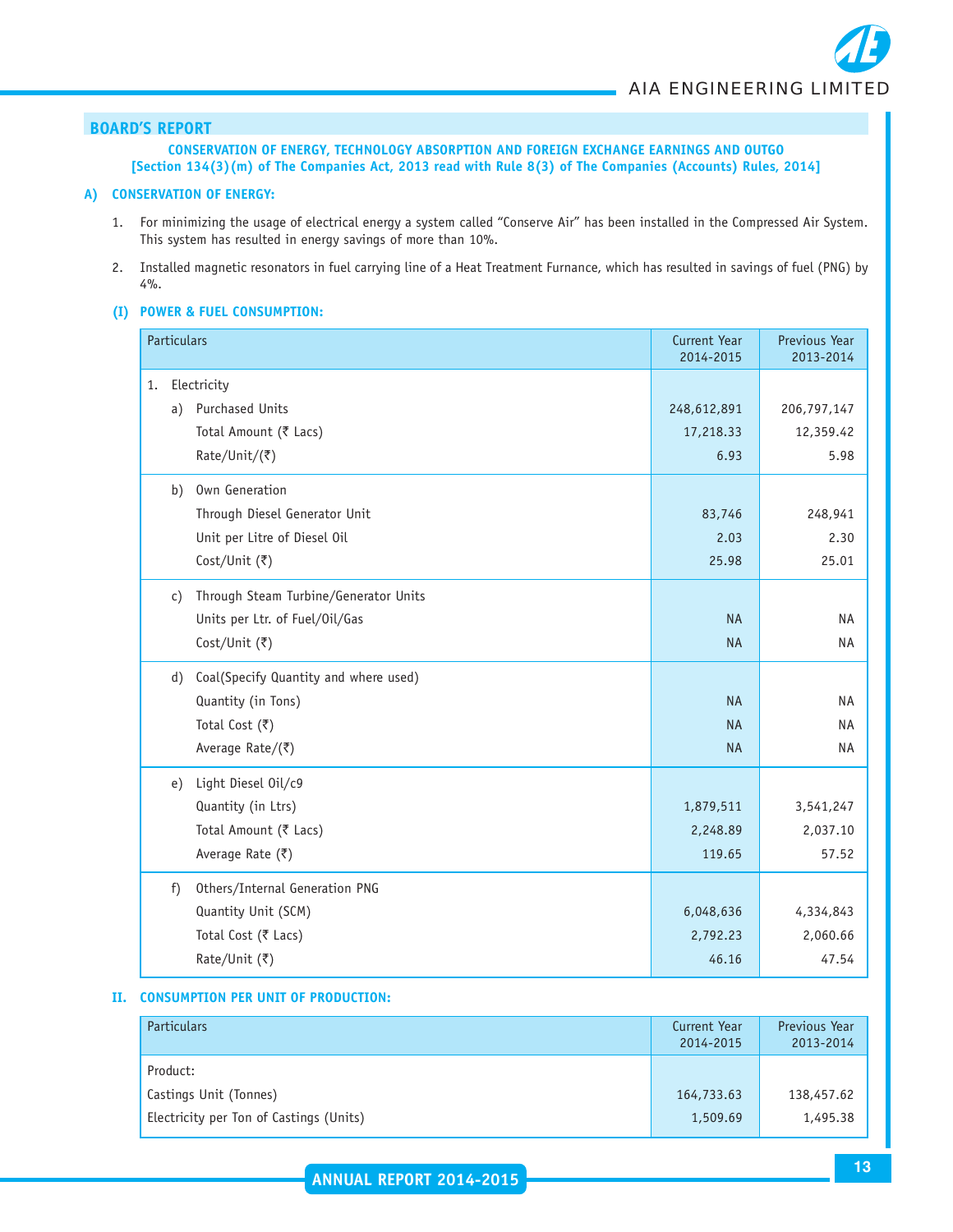| <b>BOARD'S REPORT</b> |           |                                                                                                                                               |                                |                                |
|-----------------------|-----------|-----------------------------------------------------------------------------------------------------------------------------------------------|--------------------------------|--------------------------------|
|                       |           | (A) TECHNOLOGY ABSORPTION:                                                                                                                    |                                |                                |
| I.                    |           | <b>RESEARCH &amp; DEVELOPMENT (R &amp; D)</b>                                                                                                 |                                |                                |
| a)                    |           | Specific areas in which R & D carried out by the Company.                                                                                     |                                |                                |
|                       | $\bullet$ | Development of new alloys of High Chrome Grinding Media for application in Mining Industry.                                                   |                                |                                |
| b)                    |           | Benefits derived as a result of the above R & D.                                                                                              |                                |                                |
|                       | $\bullet$ | High Chrome Grinding Media is expected to perform superior to forged Grinding Media presently being used in the<br>Industry.                  |                                |                                |
| C)                    |           | <b>Future plans of action.</b>                                                                                                                |                                |                                |
|                       | ٠         | Continue to introduce solutions with higher performance.                                                                                      |                                |                                |
| d)                    |           | Expenditure on R & D ( $\bar{\zeta}$ Lacs).                                                                                                   |                                |                                |
|                       | 1.        | Capital<br>Nil                                                                                                                                |                                |                                |
|                       | 2.        | Nil<br>Recurring                                                                                                                              |                                |                                |
|                       | 3.        | Total<br>Nil                                                                                                                                  |                                |                                |
|                       | 4.        | Total R & D expenditure as percentage of total turn over - Nil.                                                                               |                                |                                |
|                       |           | (B) TECHNOLOGY ABSORPTION, ADAPTATION AND INNOVATION                                                                                          |                                |                                |
| a)                    |           | Efforts in brief made towards technology absorption, adaptation and innovation.                                                               |                                |                                |
| ٠                     |           | An automatic high pressure molding line has been commissioned for manufacturing big size grinding media.                                      |                                |                                |
| b)                    |           | Benefits derived as a result of the above efforts.                                                                                            |                                |                                |
|                       |           | High pressure molding line gives very high productivity and the grinding media manufactured on this machine is of<br>consistent good quality. |                                |                                |
| C)                    |           | <b>Imported Technology.</b>                                                                                                                   |                                |                                |
|                       |           | High pressure molding line imported from Italy.                                                                                               |                                |                                |
| d)                    |           | <b>Foreign Exchange Earnings and outgo:</b>                                                                                                   |                                | (₹ Lacs)                       |
|                       |           |                                                                                                                                               |                                |                                |
|                       |           | <b>Particulars</b>                                                                                                                            | Year ended<br>31st March, 2015 | Year ended<br>31st March, 2014 |

For and on behalf of the Board,

Date :  $19<sup>th</sup>$  May, 2015

# Place : Ahmedabad **(Bhadresh K. Shah) (Yashwant M. Patel)**<br>
Date : 19<sup>th</sup> May, 2015 **Manual Communisty Construction** Manual Manual Memorium (Mede-time Director

ii) Total foreign exchange earned 151,199.39 123,104.18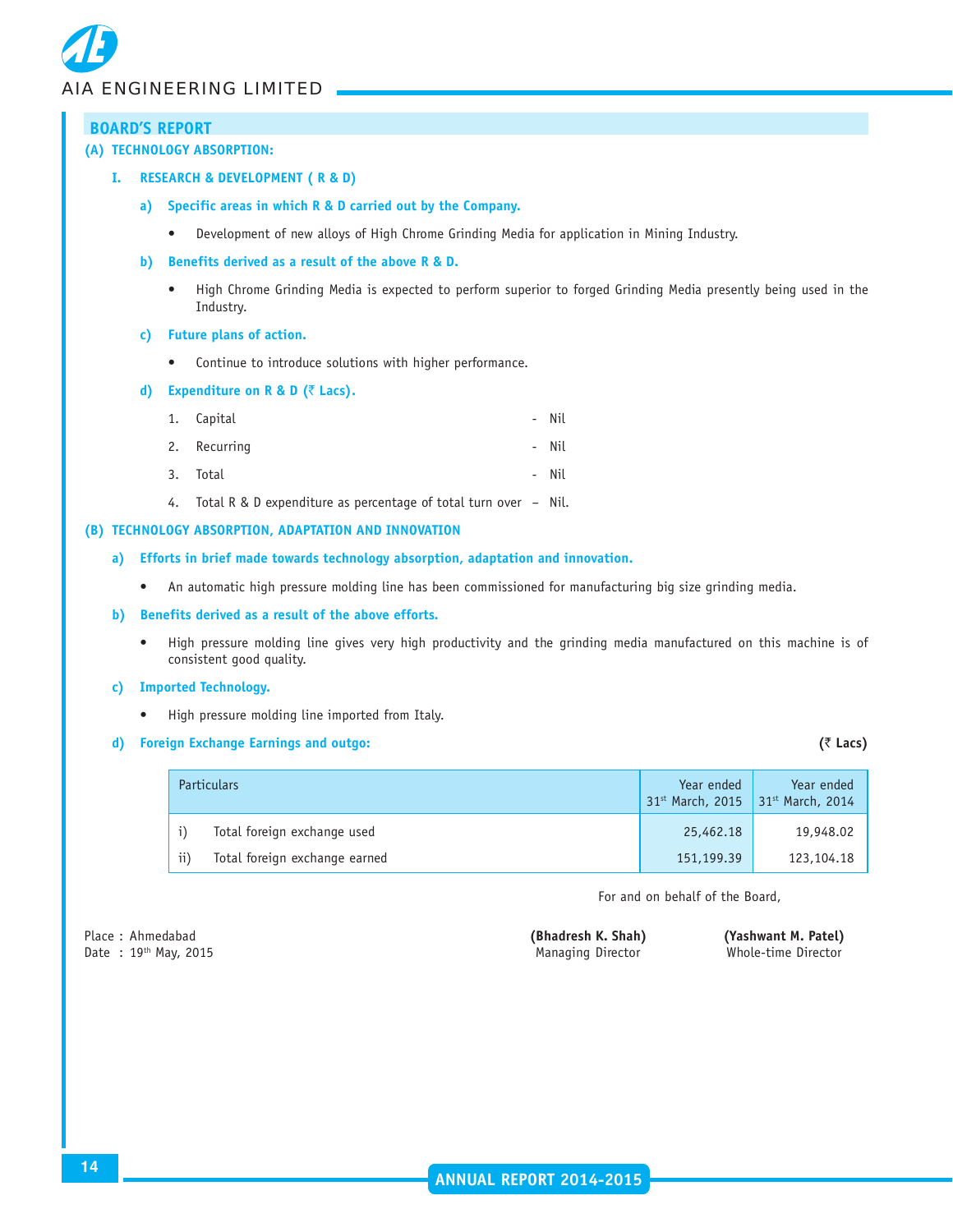#### **BOARD'S REPORT ANNEXURE - "A"** ANNEXURE - "A"

#### **Form No. AOC-1**

[Pursuant to first proviso to Sub-section (3) of Section 129 of the Companies Act, 2013 and Rules 5 of Companies (Accounts) Rules, 2014]

#### **Statement containing salient features of the Financial Statement of Subsidiaries / Associate Companies / Joint Ventures**

**Part – "A" : Subsidiaries**

(Information in respect of each subsidiary to be presented with amounts in  $\bar{\tau}$  Lacs)

| $\mathbf{i}$ | Sr. No.                                                                                                                              | 1          | $\overline{c}$                         | 3                                 | 4                                      | 5                             | 6                                     |
|--------------|--------------------------------------------------------------------------------------------------------------------------------------|------------|----------------------------------------|-----------------------------------|----------------------------------------|-------------------------------|---------------------------------------|
| ii)          | Name of the Subsidiary                                                                                                               | WSL        | VEGA -ME                               | VEGA-UK                           | VEGA - USA                             | VEGA -RSA                     | VEGA -WUXI                            |
| iii)         | Reporting period for the subsidiary<br>concerned, if different from the Holding<br>Company's period.                                 | 31.03.2015 | 31.03.2015                             | 31.03.2015                        | 31.03.2015                             | 31.03.2015                    | 31.03.2015                            |
| iv)          | Reporting Currency and Exchange rate as<br>on the last date of the relevant Financial<br>Year in the case of the Foreign Subsidiary. | <b>INR</b> | <b>USD</b><br>BS-62.3355<br>PL-61.3261 | Pound<br>BS-92.5462<br>PL-98.5800 | <b>USD</b><br>BS-62.3355<br>PL-61.3261 | ZAR<br>BS-5.1349<br>PL-5.5194 | <b>CNY</b><br>BS-10.0533<br>PL-9.8982 |
| V)           | Share Capital                                                                                                                        | 63.84      | 149.39                                 | 6.88                              | 24.01                                  | 0.01                          | 27.05                                 |
| vi)          | Reserves & Surplus                                                                                                                   | 3,011.32   | 39,103.57                              | 3,762.54                          | 618.40                                 | 156.89                        | (9.10)                                |
| vii)         | <b>Total Assets</b>                                                                                                                  | 4,949.49   | 48,494.56                              | 10,384.24                         | 11,474.29                              | 8,483.38                      | 806.32                                |
| viii)        | <b>Total Liabilities</b>                                                                                                             | 1,874.33   | 13,206.28                              | 6,643.61                          | 10,823.72                              | 8,326.49                      | 640.10                                |
| $i \times$   | Investments                                                                                                                          |            | 4,017.88                               | 31.17                             | $\overline{\phantom{a}}$               |                               |                                       |
| x)           | Turnover                                                                                                                             | 20,321.81  | 152,356.00                             | 29,891.51                         | 16,616.56                              | 19,904.61                     | 1,008.83                              |
| xi)          | Profit Before Taxation                                                                                                               | 28.15      | 5,345.59                               | 643.55                            | 14.31                                  | 300.09                        | 20.64                                 |
| xii)         | Provision for Taxation                                                                                                               | 30.65      | Ξ.                                     | 135.10                            | 8.13                                   | ٠                             |                                       |
| xiii)        | Profit After Taxation                                                                                                                | (2.50)     | 5,345.59                               | 508.65                            | 6.17                                   | 300.09                        | 20.64                                 |
| xiiv)        | Proposed Dividend                                                                                                                    | 12.76      |                                        |                                   | ٠                                      |                               |                                       |
| XV)          | % of Shareholding                                                                                                                    | 74.85      | 100%                                   | 100%<br>by Vega ME                | 100%<br>by Vega UK                     | 100%<br>by Vega ME            | 100%<br>by Vega ME                    |

The following information shall be furnished at the end of the statement:

(a) Names of Subsidiaries which are yet to commence operations **:** NIL

(b) Names of Subsidiaries which have been liquidated or sold during the year **:** NIL

#### **Part – "B" : Associates & Joint Ventures**

| i)         | Sr. No.                                                                   |      | 2 | 3 | 4 | 5 |
|------------|---------------------------------------------------------------------------|------|---|---|---|---|
| ii)        | Name of Associates / Joint Ventures                                       |      |   |   |   |   |
| iii)       | Latest Audited Balance Sheet Date                                         |      |   |   |   |   |
| iv)        | Shares of Associates / Joint Ventures held by the Company on the year end |      |   |   |   |   |
| V)         | No.                                                                       |      |   |   |   |   |
| vi)        | Amount of Investment in Associate / Joint Venture                         |      |   |   |   |   |
| vii)       | Extend of holding %                                                       | None |   |   |   |   |
| viii)      | Description of how there is significant influence                         |      |   |   |   |   |
| $i \times$ | Reason why the associate / Joint Venture is not consolidated              |      |   |   |   |   |
| x)         | Networth attributable to Shareholding as per latest audited balance sheet |      |   |   |   |   |
| xi)        | Profit / Loss for the year                                                |      |   |   |   |   |
| xii)       | Considered in Consolidation                                               |      |   |   |   |   |
| xiii)      | Not considered in Consolidation                                           |      |   |   |   |   |
|            | .                                                                         |      |   |   |   |   |

The following information shall be furnished at the end of the statement:

(a) Names of Associates or Joint Ventures which are yet to commence operations **:** NIL

(b) Names of Associates or Joint Ventures which have been liquidated or sold during the year **:** NIL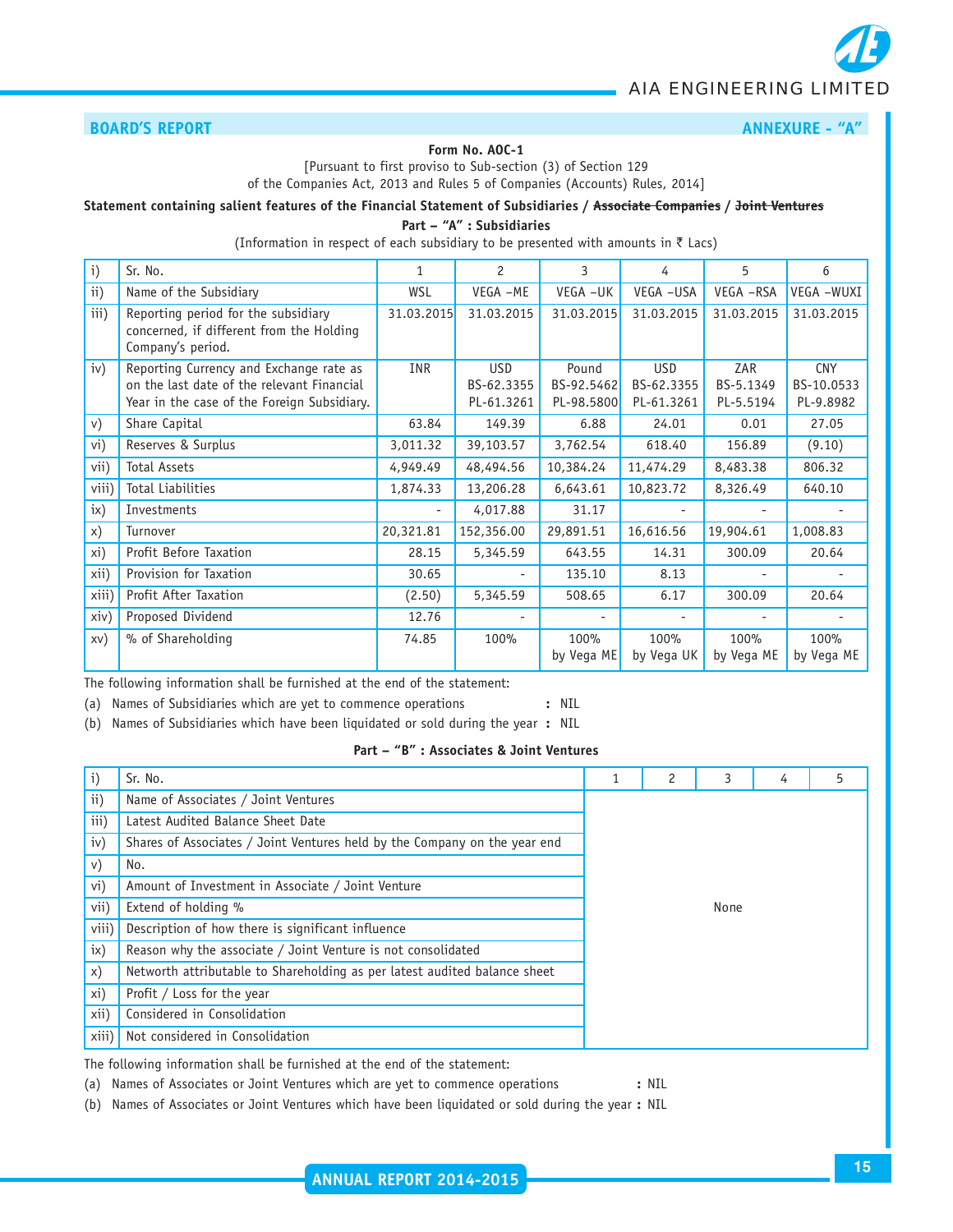### **BOARD'S REPORT ANNEXURE - "B"**

#### **Form No. AOC-2**

[Pursuant to Clause (h) of Sub-section (3) of Section 134 of the Companies Act, 2013 and Rules 8 (2) of the Companies (Accounts) Rules, 2014]

**Form for disclosure of particulars of Contracts / Arrangements entered into by the Company with the Related Parties referred to in Sub-section (1) of Section 188 of the Companies Act, 2013 including certain Arm's Length transactions under third proviso thereto:**

#### **1. Details of Contracts or Arrangements or transactions not at Arm's Length basis:**

| $\mathbf{i}$    | Name (s) of the Related Party and nature of Relationship                                                                                         |      |
|-----------------|--------------------------------------------------------------------------------------------------------------------------------------------------|------|
| $\mathbf{ii}$ ) | Nature of Contract / arrangements / transactions                                                                                                 |      |
| iii)            | Duration of Contract / arrangements / transactions                                                                                               |      |
| iv)             | Salient Terms of Contract / arrangements / transactions including the value, if any                                                              | None |
| v)              | Justification for entering into such contracts or arrangements or transactions                                                                   |      |
| vi)             | Date (s) of approval by the Board                                                                                                                |      |
| vii)            | Amount paid as Advances, if any                                                                                                                  |      |
| viii)           | Date on which the special resolution was passed in general meeting as required<br>under first proviso to Section 188 of the Companies Act, 2013. |      |

#### **2. Details of Material Contracts or Arrangements or transactions at Arm's Length basis:**

| i)            | Name(s) of the Related Party and nature of Relationship                                | Welcast Steels Ltd., a Subsidiary of the Company.                                                                                                                                                                                                                                                                                                                                                                                  |
|---------------|----------------------------------------------------------------------------------------|------------------------------------------------------------------------------------------------------------------------------------------------------------------------------------------------------------------------------------------------------------------------------------------------------------------------------------------------------------------------------------------------------------------------------------|
| $\mathbf{ii}$ | Nature of Contract / arrangements / transactions                                       | Purchase and Sales of Goods.                                                                                                                                                                                                                                                                                                                                                                                                       |
| iii)          | Duration of Contract / arrangements / transactions                                     | Five years from $1st$ January, 2014.                                                                                                                                                                                                                                                                                                                                                                                               |
| iv)           | Salient Terms of Contract / arrangements / transactions including<br>the value, if any | WSL shall exclusively manufacture Grinding Media<br>of different grades for the Company according<br>to Purchase Orders placed from time to time and<br>confirming to such technical specifications and<br>requirements, using the technical knowhow<br>provided by the Company. Company shall make<br>payment of the amount specified in each invoice<br>by bank transfer within 35 (Thirty Five) days of<br>the date of Invoice. |
| V)            | Justification for entering into such contracts or arrangements or<br>transactions      | In order to optimize the Company's production<br>abilities, WSL acts as an extended Arm of<br>manufacturing of Grinding Media being a<br>Subsidiary of the Company.                                                                                                                                                                                                                                                                |
| vi)           | Date (s) of approval by the Board                                                      | $20^{th}$ May, 2014                                                                                                                                                                                                                                                                                                                                                                                                                |
| vii)          | Amount paid as Advances, if any                                                        | <b>NIL</b>                                                                                                                                                                                                                                                                                                                                                                                                                         |

For and on behalf of the Board,

Place : Ahmedabad **(Bhadresh K. Shah) (Yashwant M. Patel)** Date : 19<sup>th</sup> May, 2015 **Managing Director** Whole-time Director Whole-time Director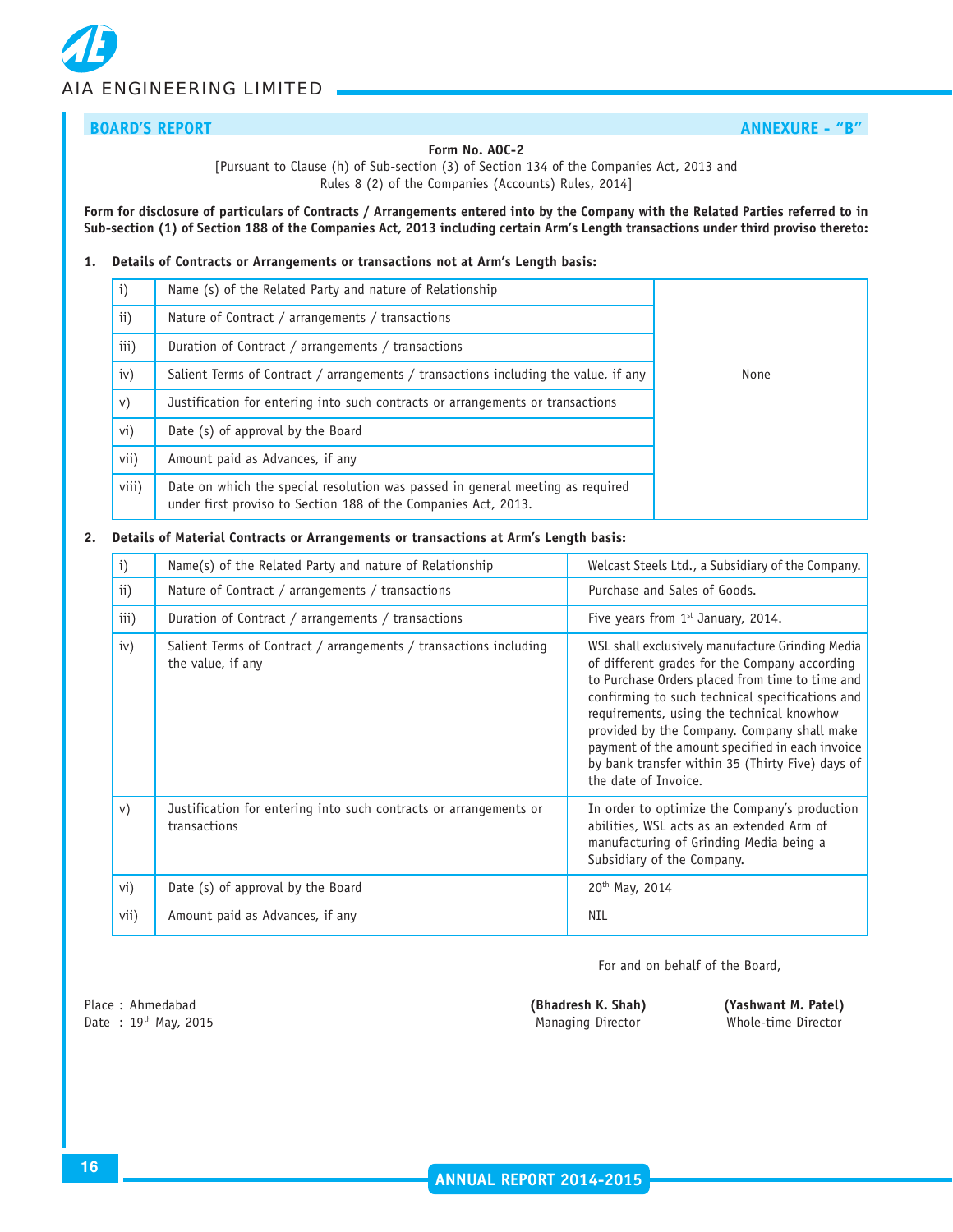

### **BOARD'S REPORT ANNEXURE - "C"** ANNEXURE - "C"

#### **SECRETARIAL AUDIT REPORT**

For the Financial Year ended on 31<sup>st</sup> March, 2015 *[Pursuant to Section 204(1) of the Companies Act, 2013 and Rule 9 of the Companies (Appointment and Remuneration of Personnel) Rules, 2014]*

To, The Members, AIA Engineering Limited

I/We have conducted the Secretarial Audit of the compliance of applicable statutory provisions and the adherence to good corporate practices by AIA ENGINEERING LIMITED (hereinafter called the Company). Secretarial Audit was conducted in a manner that provided us a reasonable basis for evaluating the corporate conducts/statutory compliances and expressing my/our opinion thereon.

Based on our verification of the Company's books, papers, minute books, forms and returns filed and other records maintained by the Company and also the information provided by the Company, its officers, agents and authorized representatives during the conduct of Secretarial Audit, we hereby report that in our opinion read with Annexure attached herewith and forming Part of this report the Company has, during the audit period covering the financial year ended on 31<sup>ST</sup> March, 2015, complied with the statutory provisions listed hereunder and also that the Company has proper Board-processes and compliance-mechanism in place to the extent, in the manner and subject to the reporting made hereinafter:

I/We have examined the books, papers, minute books, forms and returns filed and other records maintained by the Company for the Financial Year ended  $31<sup>st</sup>$  March, 2015 according to the provisions of:

- (i) The Companies Act, 2013 (the Act) and the Rules made there under;
- (ii) The Securities Contracts (Regulation) Act, 1956 ('SCRA') and the Rules made there under;
- (iii) The Depositories Act, 1996 and the Regulations and Bye-laws framed there under;
- (iv) Foreign Exchange Management Act, 1999 and the Rules and Regulations made there under to the extent of Foreign Direct Investment, Overseas Direct Investment and External Commercial Borrowings;
- (v) The following Regulations and Guidelines prescribed under the Securities and Exchange Board of India Act, 1992 ('SEBI Act'):-
	- (a) The Securities and Exchange Board of India (Substantial Acquisition of Shares and Takeovers) Regulations, 2011;
	- (b) The Securities and Exchange Board of India (Prohibition of Insider Trading) Regulations, 1992;
	- (c) The Securities and Exchange Board of India (Issue of Capital and Disclosure Requirements) Regulations, 2009;
	- (d) The Securities and Exchange Board of India (Employee Stock Option Scheme and Employee Stock Purchase Scheme) Guidelines, 1999;
	- (e) The Securities and Exchange Board of India (Issue and Listing of Debt Securities) Regulations, 2008;
	- (f) The Securities and Exchange Board of India (Registrars to an Issue and Share Transfer Agents) Regulations, 1993 regarding the Companies Act and dealing with client;
	- (g) The Securities and Exchange Board of India (Delisting of Equity Shares) Regulations, 2009; and
	- (h) The Securities and Exchange Board of India (Buyback of Securities) Regulations, 1998;

(vi) As informed to us, there are no laws which have specific applicability to the Company.

I/We have also examined compliance with the applicable clauses of The Listing Agreements entered into by the Company with [1] The Bombay Stock Exchange and [2] The National Stock Exchange Ltd.

In view of no mandatory secretarial standards having been notified under the Companies Act, 2013 which have applicability during the Financial Year ended  $31<sup>st</sup>$  March, 2015, no Secretarial standards were applicable to the Company.

During the period under review the Company has complied with the provisions of the Act, Rules, Regulations, Guidelines, Standards, etc. mentioned above subject to the following observations:

The Company has spent  $\bar{\tau}$ 114.47 Lacs on Corporate Social Responsibility activities as defined under Schedule VII to Section 135 of the Companies Act, 2013 read with Rules made thereunder during the Financial Year ended  $31<sup>st</sup>$  March, 2015 as against the requirement of `587.12 Lacs.

#### **We further report that:**

The Board of Directors of the Company is duly constituted with proper balance of Executive Directors, Non-Executive Directors and Independent Directors. The changes in the composition of the Board of Directors that took place during the period under review were carried out in compliance with the provisions of the Act.

Adequate notice is given at least seven days in advance to all Directors to schedule the Board Meetings. As expained to us the Company has also provided agenda and detailed notes on agenda to the Directors and a system exists for seeking and obtaining further information and clarifications on the agenda items before the meeting and for meaningful participation at the meeting.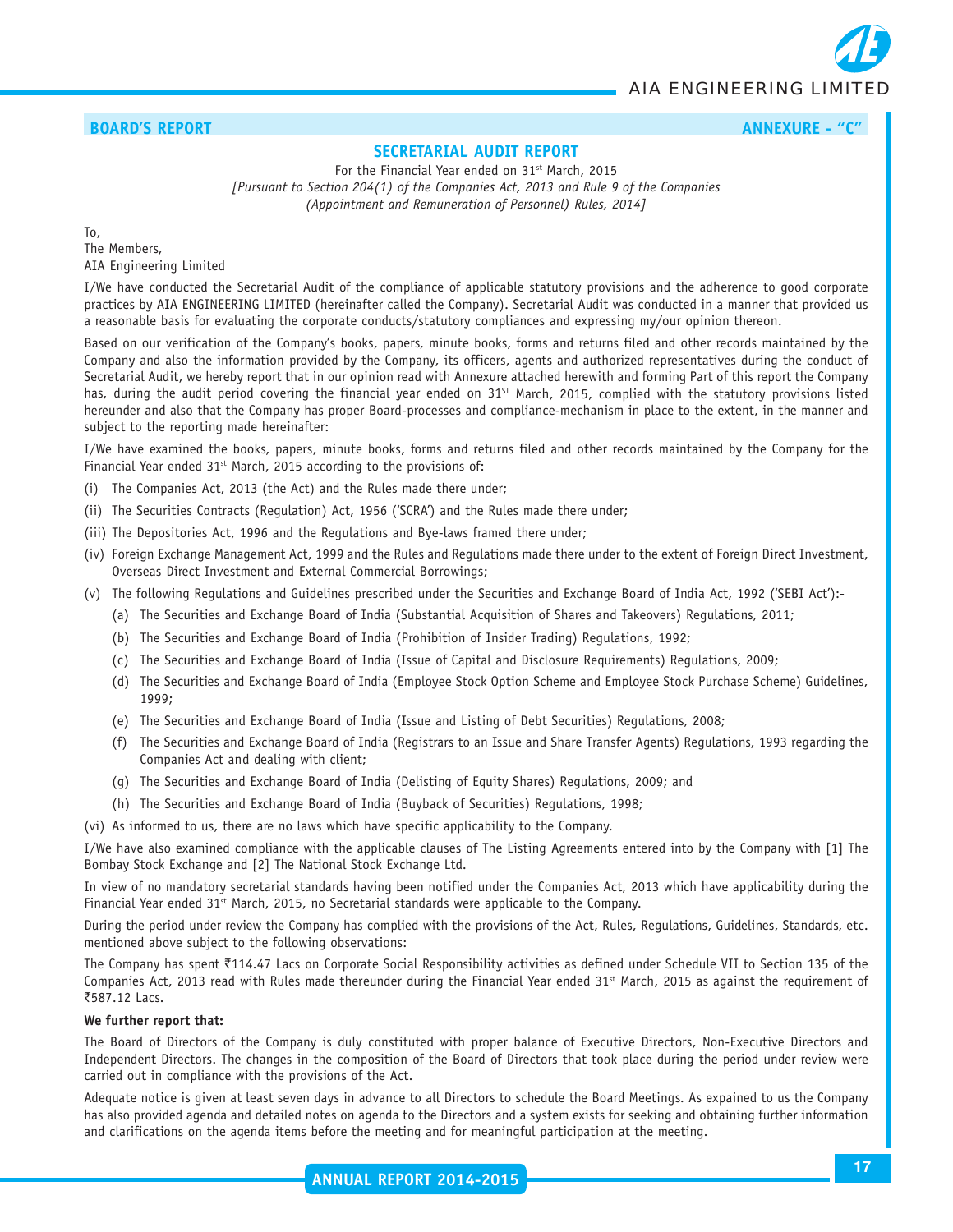

#### **BOARD'S REPORT ANNEXURE - "C"** ANNEXURE - "C"

Majority decision is carried through while the dissenting members' views are captured and recorded, wherever applicable, as part of the minutes.

**We further report that** there are adequate systems and processes in the Company commensurate with the size and operations of the Company to monitor and ensure compliance with applicable Laws, Rules, Regulations and Guidelines.

**We further report that** during the audit period**,** the following major events took place under the Companies Act, 2013 having bearing on the Company's affairs.

- 1. Obtained approval of Shareholders by way of Special Resolution pursuant to Section 180[1][c] of the Companies Act, 2013 authorizing the Board to borrow money in excess of the aggregate of the paid up Share Capital and free reserves in ordinary course of business which shall not be in excess of ₹500 crores (Rs. Five hundred crore only) over and above the aggregate of the paid up Share Capital and free reserves of the Company during any Financial Year.
- 2. Obtained approval of Shareholders by way of Special Resolution pursuant to Section 197 of the Companies Act, 2013 authorizing the Board to pay remuneration to Directors other than Managing Director and Whole-time Director of the Company, a sum not exceeding 0.25% p.a. of the Net Profit of the Company.
- 3. Obtained approval of Shareholders by way of Special Resolution pursuant to Section 188 of the Companies Act, 2013 approving the Related Party Transactions.
- 4. Obtained approval of Shareholders by way of Special Resolution through Postal Ballot (including e-voting) pursuant to Section 180[1][a] of the Companies Act, 2013 authorizing the Board to mortgage / hypothecate and / or create charge on assets of the Company to secure borrowings.

FOR **TUSHAR VORA & ASSOCIATES**

Company Secretaries

Place: Ahmedabad. FCS No. 3459 Date : 19<sup>th</sup> May, 2015 C P No.: 1745

**TUSHAR M VORA** Proprietor

#### **ANNEXURE TO SECRETARIAL AUDIT REPORT**

To The Members **AIA Engineering Limited**

Our report of even date is to be read along with this letter.

- 1. Maintenance of Secretarial record is the responsibility of the management of the Company. Our responsibility is to express an opinion on these secretarial records based on our audit.
- 2. We have followed the audit practices and process as considered appropriate to obtain reasonable assurance about the correctness of the contents of the Secretarial records. The verification as done on test basis is to reasonably ensure that correct facts are reflected in secretarial records. We believe that the processes and practices, we followed provide a reasonable basis for our opinion.
- 3. In respect of other Laws, Rules and Regulations other than those specifically mentioned in our report above, we have limited our review, analysis and reporting up to process and system adopted by the Company for compliance with the same and have not verified detailed compliance, submissions, reporting under such laws etc. nor verified correctness and appropriateness thereof including financial records and books of accounts of the Company.
- 4. Wherever required, we have obtained the Management representation about the compliance of Laws, Rules and Regulations and happening of events etc.
- 5. The compliance of the provisions of Corporate and other applicable Laws, Rules, Regulations, standards is the responsibility of management. Our examination was limited to the verification of procedures on test basis.
- 6. The Secretarial Audit report is neither an assurance as to compliance in totality or the future viability of the Company nor of the efficacy or effectiveness with which the management has conducted the affairs of the Company.

FOR **TUSHAR VORA & ASSOCIATES** Company Secretaries

> **TUSHAR M VORA** Proprietor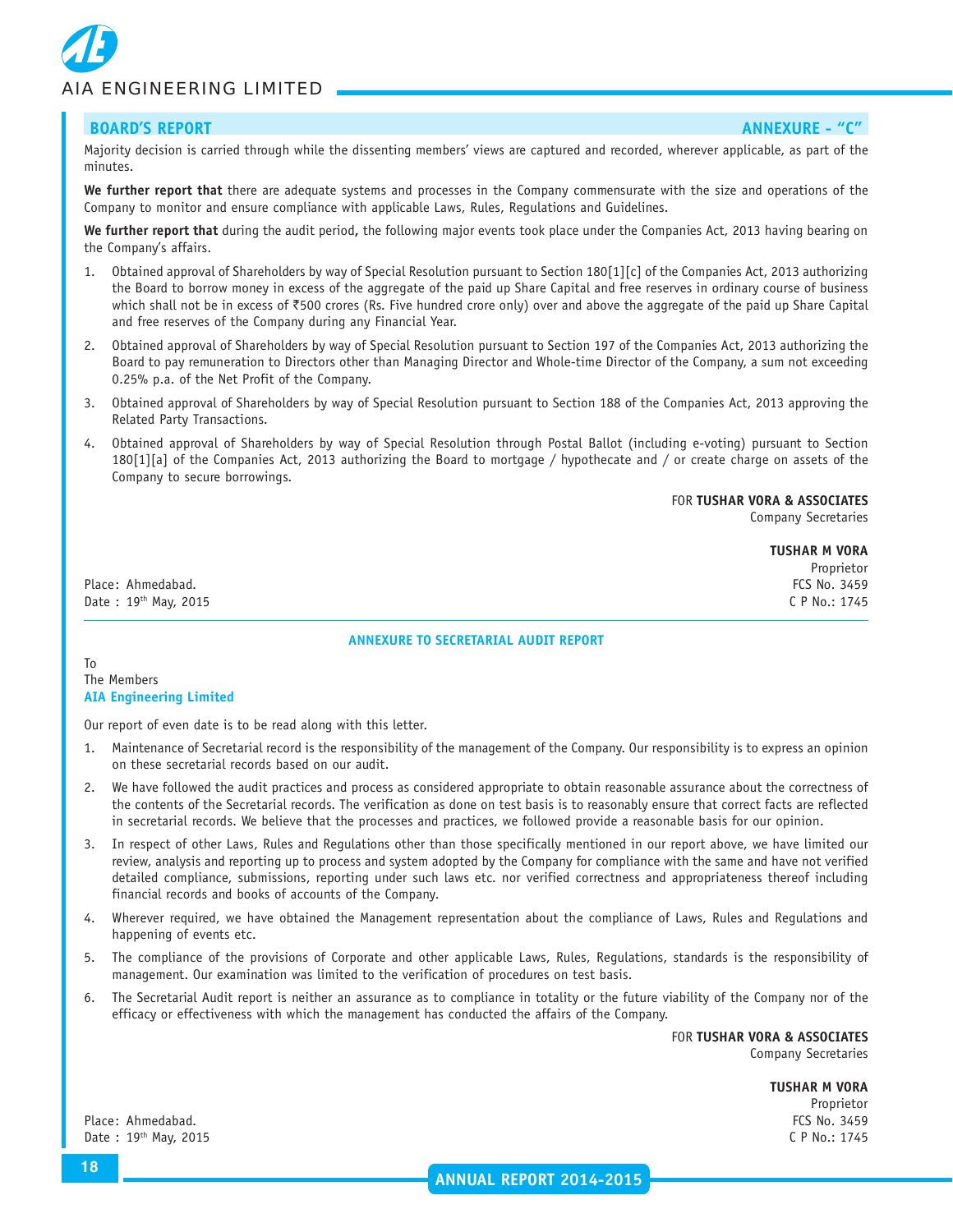# **BOARD'S REPORT ANNEXURE - "D"**

#### **Form No. MGT – 9 EXTRACT OF ANNUAL RETURN**

**as on the Financial Year ended 31st March 2015**

[Pursuant to Section 92 (3) of the Companies Act, 2013 and Rules 12 (1) of the Companies (Management and Administration) Rules, 2014]

#### **I. REGISTRATION AND OTHER DETAILS:**

| $\mathbf{i}$ | <b>CIN</b>                                                                | L29259GJ1991PLC015182                                                                                                                                                                                                                           |
|--------------|---------------------------------------------------------------------------|-------------------------------------------------------------------------------------------------------------------------------------------------------------------------------------------------------------------------------------------------|
| ii)          | Registration Date                                                         | 11 <sup>th</sup> March, 1991                                                                                                                                                                                                                    |
| iii)         | Name of the Company                                                       | AIA Engineering Ltd.                                                                                                                                                                                                                            |
| iv)          | Category / Sub-Category of the Company                                    | Public Limited Company                                                                                                                                                                                                                          |
| V)           | Address of the Registered Office and Contact Details                      | 115, GVMM Estate, Odhav Road, Odhav,<br>Ahmedabd - 382 410<br>Ph.-079-22901078<br>Email: $\sin(\omega)$ aiaengineering.com                                                                                                                      |
| vi)          | Whether Listed Company                                                    | Yes - at NSE and BSE                                                                                                                                                                                                                            |
| vii)         | Name, Address and Contact Details of Registrar and Transfer Agent, if any | Link Intime India Private Limited,<br>303, $3^{rd}$ Floor, Shopper's Plaza - V,<br>Nr. 5 Government Society, Opp. Muncipal<br>Market, C. G. Road, Navrangpura,<br>Ahmedabad - 380 009,<br>Ph. 079-26465179<br>Email: ahmedabad@linkintime.co.in |

#### **II. PRINCIPAL BUSINESS ACTIVITIES OF THE COMPANY:**

All the business activities contributing 10% or more of the total Turnover of the Company shall be stated:

| Sr. | Name of Description of             | NIC Code of              | % of total turnover |
|-----|------------------------------------|--------------------------|---------------------|
| No. | main products / services           | <b>Product / Service</b> | of the Company      |
|     | Mfg. of High Chrome Mill Internals | 3371                     | 100%                |

#### **III. PARTICULARS OF HOLDING, SUBSIDIARY AND ASSOCIATE COMPANIES:**

| Sr.<br>No. | Name of the Company                                           | CIN/GLN<br><b>Associates</b> | Holding / Subsidiary /<br><b>Shares held</b> | $%$ of          | Applicable<br><b>Section</b> |
|------------|---------------------------------------------------------------|------------------------------|----------------------------------------------|-----------------|------------------------------|
| 1.         | Welcast Steels Ltd., Bangalore                                | L27104KA1972PLC002163        | Subsidiary                                   | 74.85%          | 2(87)                        |
| 2.         | Vega Industries (Middle East)<br>FZE, UAE                     | Foreign Company              | Wholly-owned Subsidiary                      | 100%            | 2(87)                        |
| 3.         | Vega Industries Ltd., UK                                      | Foreign Company              | Wholly-owned Subsidiary                      | 100% by Vega ME | 2(87)                        |
| 4.         | Vega Industries Ltd., USA                                     | Foreign Company              | Wholly-owned Subsidiary                      | 100% by Vega UK | 2(87)                        |
| 5.         | Vega Steel Industries (RSA)<br>Proprietary Ltd., South Africa | Foreign Company              | Wholly-owned Subsidiary                      | 100% by Vega ME | 2(87)                        |
| 6.         | Wuxi Weigejia Trade Co. Ltd.,<br>China                        | Foreign Company              | Wholly-owned Subsidiary                      | 100% by Vega ME | 2(87)                        |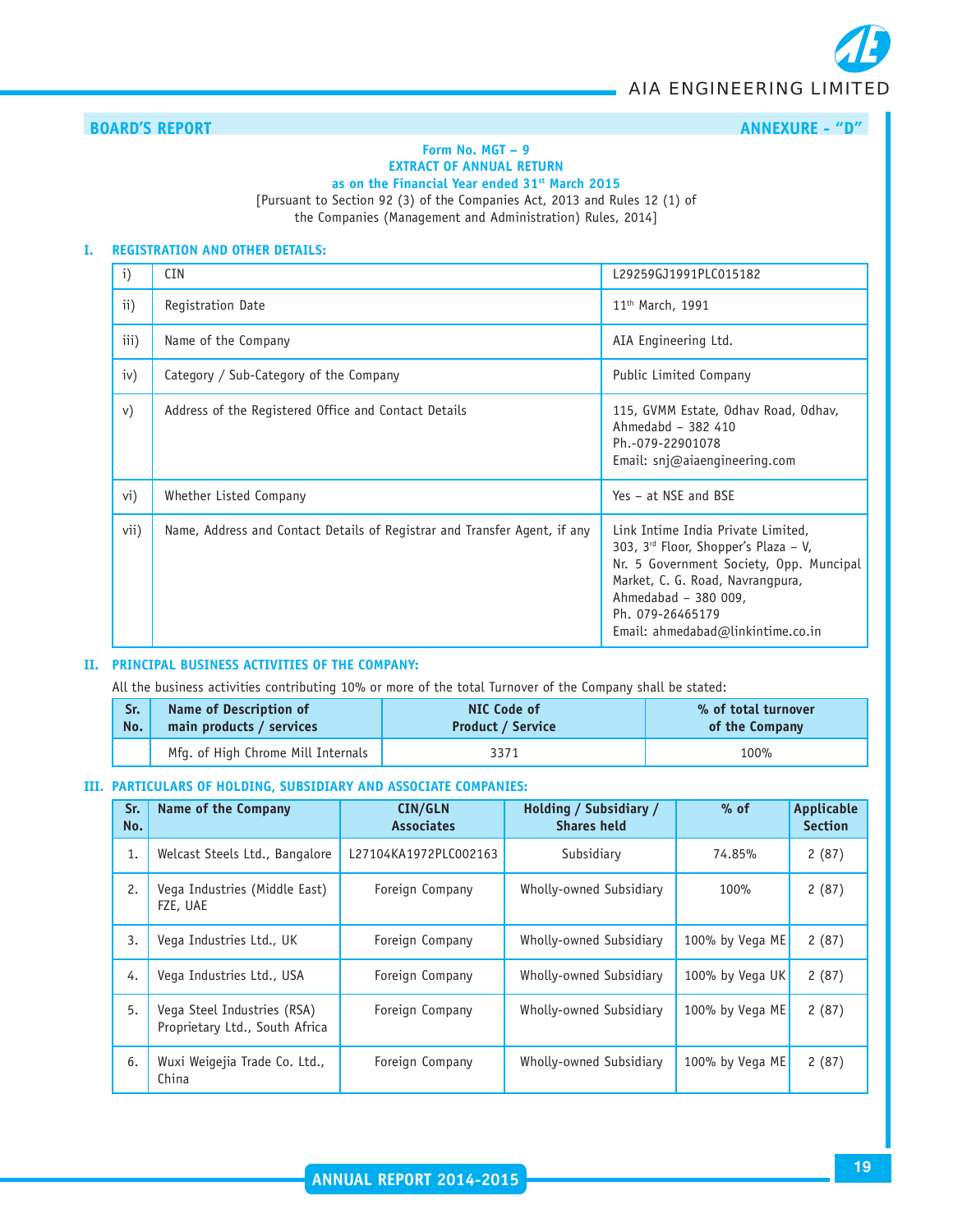# **BOARD'S REPORT ANNEXURE - "D"**

#### **IV. SHAREHOLDING PATTERN (Equity Share Capital Break-up as percentage of Total Equity):**

**i) Category – wise Shareholding:**

|    | Category of Shareholders |                                                                    |              |          | No of Shares held at<br>the beginning of the year |                                         | No of Shares held at<br>the end of the year |          |              |                                         | % Change<br>during<br>this year |
|----|--------------------------|--------------------------------------------------------------------|--------------|----------|---------------------------------------------------|-----------------------------------------|---------------------------------------------|----------|--------------|-----------------------------------------|---------------------------------|
|    |                          |                                                                    | <b>Demat</b> | Physical | <b>Total</b>                                      | $%$ of<br><b>Total</b><br><b>Shares</b> | <b>Demat</b>                                | Physical | <b>Total</b> | $%$ of<br><b>Total</b><br><b>Shares</b> |                                 |
| A. | Promoters                |                                                                    |              |          |                                                   |                                         |                                             |          |              |                                         |                                 |
|    | (1)                      | Indian                                                             |              |          |                                                   |                                         |                                             |          |              |                                         |                                 |
|    |                          | Individual / HUF<br>a)                                             | 58149120     |          | 58149120                                          | 61.65                                   | 58148920                                    |          | 58148920     | 61.65                                   |                                 |
|    |                          | b)<br>Central Govt.                                                |              |          |                                                   |                                         |                                             |          |              |                                         |                                 |
|    |                          | State Govt. (s)<br>$\mathsf{c})$                                   |              |          |                                                   |                                         |                                             |          | ä,           |                                         |                                 |
|    |                          | d)<br>Bodies Corporate                                             |              |          |                                                   |                                         |                                             |          |              |                                         |                                 |
|    |                          | Banks / FI<br>e)                                                   |              |          |                                                   |                                         |                                             |          |              |                                         |                                 |
|    |                          | f)<br>Any other                                                    |              |          |                                                   |                                         |                                             |          |              |                                         |                                 |
|    |                          | Sub-total (A) (1)                                                  | 58149120     |          | 58149120                                          |                                         | 61.65 58148920                              |          | 58148920     | 61.65                                   |                                 |
|    | (2)                      | Foreign                                                            |              |          |                                                   |                                         |                                             |          |              |                                         |                                 |
|    |                          | NRIs - Individual<br>a)                                            |              |          |                                                   |                                         |                                             |          |              |                                         |                                 |
|    |                          | Other- Individual<br>b)                                            |              |          |                                                   |                                         |                                             |          | ÷            |                                         |                                 |
|    |                          | Bodies Corporate<br>$\mathsf{c})$                                  |              |          |                                                   |                                         |                                             |          | ÷            |                                         |                                 |
|    |                          | d)<br>Banks / FI                                                   |              |          |                                                   |                                         |                                             |          | ÷            |                                         |                                 |
|    |                          | Any other<br>e)                                                    |              |          |                                                   |                                         |                                             |          |              |                                         |                                 |
|    |                          | Sub-total (A) (2)                                                  |              |          |                                                   |                                         |                                             |          |              |                                         |                                 |
|    |                          | <b>Total Shareholding of Promoter</b><br>$(A) = (A) (1) + (A) (2)$ | 58149120     |          | 58149120                                          |                                         | 61.65 58148920                              | í,       | 58148920     | 61.65                                   |                                 |
| B. |                          | <b>Public Shareholding</b>                                         |              |          |                                                   |                                         |                                             |          |              |                                         |                                 |
|    | (1)                      | Institutions                                                       |              |          |                                                   |                                         |                                             |          |              |                                         |                                 |
|    |                          | Mutual Funds<br>a)                                                 | 4859574      |          | 4859574                                           | 5.15                                    | 6051784                                     |          | 6051784      | 6.42                                    | $+1.27$                         |
|    |                          | b)<br>Banks / FIs                                                  | 3740         |          | 3740                                              |                                         | 2463                                        |          | 2463         |                                         |                                 |
|    |                          | d)<br>State Govt.                                                  |              |          |                                                   |                                         |                                             |          |              |                                         |                                 |
|    |                          | Venture Capital Funds<br>e)                                        |              |          |                                                   |                                         |                                             |          | ÷            |                                         |                                 |
|    |                          | f)<br><b>Insurance Companies</b>                                   |              |          |                                                   |                                         |                                             |          |              |                                         |                                 |
|    |                          | g)<br>FIIs                                                         | 25983402     |          | 25983402                                          | 27.55                                   | 22871387                                    |          | 22871387     | 24.25                                   | $-3.30$                         |
|    |                          | Foreign Venture Capital Funds<br>h)                                |              |          |                                                   |                                         |                                             |          |              |                                         |                                 |
|    |                          | Others - Specify<br>$\mathbf{i}$                                   |              |          |                                                   |                                         |                                             |          |              |                                         |                                 |
|    |                          | Sub-total (B) (1)                                                  | 30846716     |          | 30846716                                          |                                         | 32.70 28925634                              |          | 28925634     | 30.67                                   | $-2.03$                         |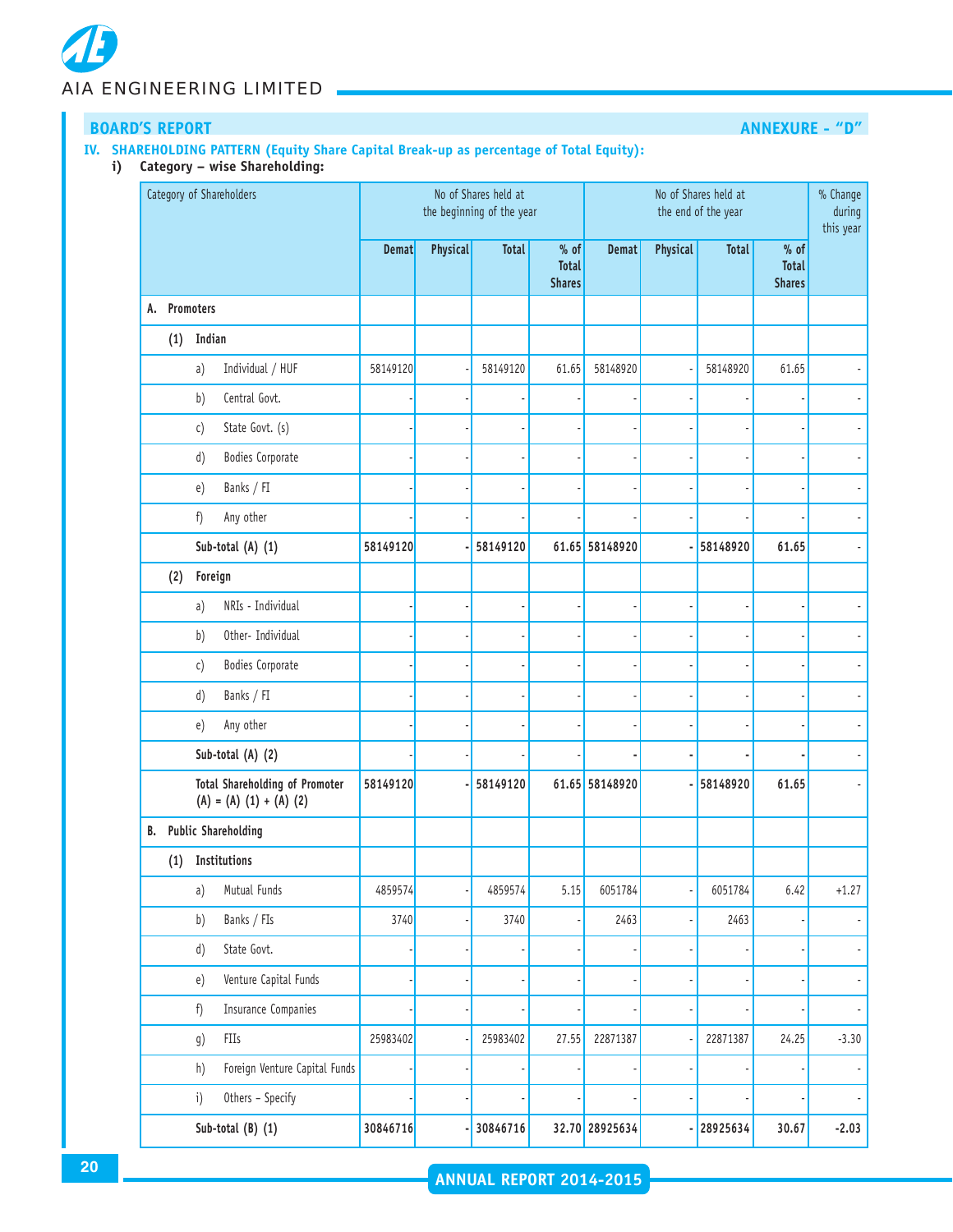| <b>BOARD'S REPORT</b>                                                                  | <b>ANNEXURE - "D"</b> |                 |                                                   |                                       |                  |          |                                             |                                         |                                 |
|----------------------------------------------------------------------------------------|-----------------------|-----------------|---------------------------------------------------|---------------------------------------|------------------|----------|---------------------------------------------|-----------------------------------------|---------------------------------|
| Category of Shareholders                                                               |                       |                 | No of Shares held at<br>the beginning of the year |                                       |                  |          | No of Shares held at<br>the end of the year |                                         | % Change<br>during<br>this year |
|                                                                                        | <b>Demat</b>          | <b>Physical</b> | <b>Total</b>                                      | % of<br><b>Total</b><br><b>Shares</b> | <b>Demat</b>     | Physical | <b>Total</b>                                | $%$ of<br><b>Total</b><br><b>Shares</b> |                                 |
| Non-Institutional<br>2.                                                                |                       |                 |                                                   |                                       |                  |          |                                             |                                         |                                 |
| Bodies Corporate<br>a)                                                                 | 2490520               |                 | 2490520                                           | 2.64                                  | 2308662          |          | 2308662                                     | 2.45                                    | $-0.19$                         |
| Indian<br>i)                                                                           |                       |                 |                                                   |                                       |                  |          |                                             |                                         |                                 |
| $\overline{ii}$<br>Overseas                                                            |                       |                 |                                                   |                                       |                  |          |                                             |                                         |                                 |
| Individuals<br>b)                                                                      |                       |                 |                                                   |                                       |                  |          |                                             |                                         |                                 |
| Individual Shareholders<br>i)<br>holding Share Capital<br>upto ₹ 1 Lac                 | 1917040               | 630             | 1917670                                           | 2.03                                  | 2252685          | 3130     | 2255815                                     | 2.39                                    | $+0.36$                         |
| Individual Shareholders<br>ii)<br>holding Share Capital in<br>excess of ₹1 Lac.        | 758664                |                 | 758664                                            | 0.80                                  | 693567           |          | 693567                                      | 0.74                                    | $-0.06$                         |
| Others - Specify<br>c)<br>Clearing Member<br>Foreign Portfolio Investor<br>(Corporate) | 38589                 |                 | 38589                                             | 0.04                                  | 44450<br>1798172 |          | 44450<br>1798172                            | 0.05<br>1.91                            | $+0.01$<br>$+1.91$              |
| NRI / NRN<br>Trust                                                                     | 113591<br>5500        |                 | 113591<br>5500                                    | 0.12                                  | 145150           |          | 145150                                      | 0.15                                    | $+0.03$<br>$-0.01$              |
| Sub-Total (B) (2)                                                                      | 5323904               | 630             | 5324534                                           | 5.65                                  | 7242686          | 3130     | 7245816                                     | 7.68                                    | $+2.03$                         |
| <b>Total Public Shareholding</b><br>$(B) = (B) (1) + (B) (2)$                          | 36170620              |                 | 630 36171250                                      |                                       | 38.35 36168320   |          | 3130 36171450                               | 38.35                                   |                                 |
| C. Shares held by Custodian<br>for GDRs & ADRs                                         |                       |                 |                                                   |                                       |                  |          |                                             |                                         |                                 |
| Grand Total (A+B+C)                                                                    | 94319740              |                 | 630 94320370                                      |                                       | 100.00 94317240  |          | 3130 94320370                               | 100.00                                  |                                 |

### **ii) Shareholding of Promoters & Promoter Group:**

| Sr.<br>No. | Shareholder's Name        |                         | Shareholding at the<br>beginning of the year     |                                                           | Shareholding at the<br>end of the year |                                              |                                                           | % Change in<br>Shareholding<br>during the year |
|------------|---------------------------|-------------------------|--------------------------------------------------|-----------------------------------------------------------|----------------------------------------|----------------------------------------------|-----------------------------------------------------------|------------------------------------------------|
|            |                           | No. of<br><b>Shares</b> | % of total<br><b>Shares</b><br>of the<br>Company | % of Shares<br>Pledged /<br>encumbered<br>to total Shares | No. of<br><b>Shares</b>                | % of total<br>Shares of<br>of the<br>Company | % of Shares<br>Pledged /<br>encumbered<br>to total Shares |                                                |
| 1.         | Bhadresh K. Shah          | 39626875                | 42.01                                            |                                                           | 58128900                               | 61.63                                        |                                                           | $+19.62$                                       |
| 2.         | Bhadresh K. Shah<br>- HUF | 18502025                | 19.62                                            |                                                           |                                        |                                              |                                                           | $-19.62$                                       |
| 3.         | Bhumika Shah              | 10005                   | 0.01                                             |                                                           | 10005                                  | 0.01                                         |                                                           |                                                |
| 4.         | Khushali Shah             | 10210                   | 0.01                                             |                                                           | 10010                                  | 0.01                                         |                                                           |                                                |
| 5.         | Gita B. Shah              | 5                       |                                                  |                                                           | 5                                      |                                              |                                                           |                                                |
|            | <b>Total</b>              | 58149120                | 61.65                                            |                                                           | 58148920                               | 61.65                                        |                                                           |                                                |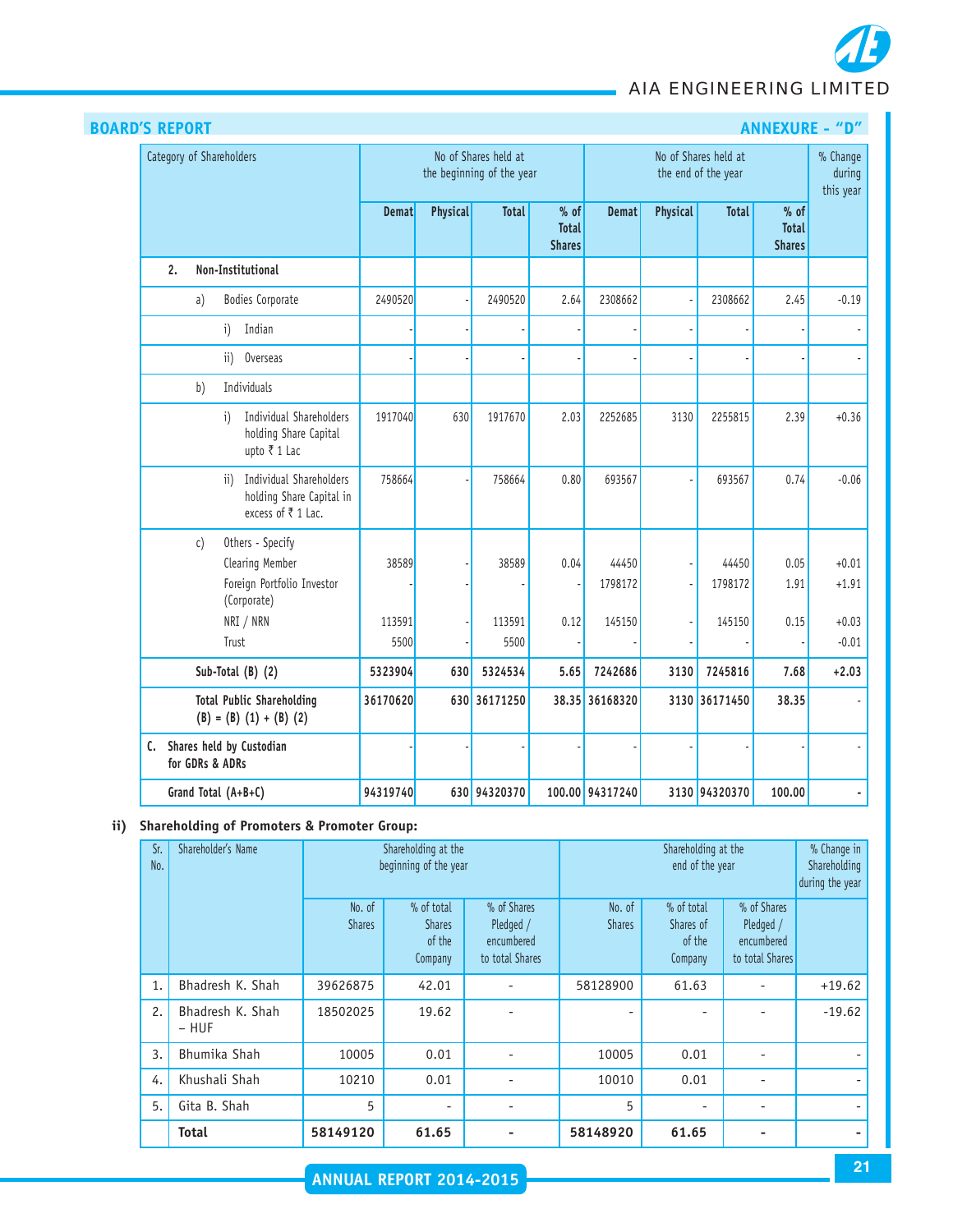# **BOARD'S REPORT ANNEXURE - "D"**

#### **iii) Change in Promoters Shareholding (Please specify, if there is no change):**

# **Sr.** Particulars Shareholding at the Cumulative Shareholding **No.**  *<b>beginning of the year* during the year during the year during the year **No. of % of total No. of % of total** Shares **Shares of** Shares Shares of **the Company the Company** At the beginning of the year **58149120** 58149120 **61.65%** 58149120 61.65% Date-wise Increase / Decrease in Promoters | 200 | 200 | 200 | 200 | 200 | 200 | 200 | 200 | 200 | 200 | 200 | 200 | 200 | 200 | 200 | 200 | 200 | 200 | 200 | 200 | 200 | 200 | 200 | 200 | 200 | 200 | 200 | 200 | 200 | 200 Shareholding during the years specifying the reasons for increase / decrease (e.g. allotment / transfer / bonus / sweat Equity etc. At the end of the year 61.65% 58148920 61.65% 58148920 61.65%

#### **iv) Shareholding Pattern of Top Ten Shareholders (other than Directors, Promoters and Holders of GDRs and ADRs):**

| Sr.<br>No.     | <b>Particulars</b>                                                  |                         | Shareholding at the<br>beginning of the year  |                          | <b>Cumulative Shareholding</b><br>during the year |
|----------------|---------------------------------------------------------------------|-------------------------|-----------------------------------------------|--------------------------|---------------------------------------------------|
|                |                                                                     | No. of<br><b>Shares</b> | % of total<br><b>Shares of</b><br>the Company | No. of<br><b>Shares</b>  | % of total<br><b>Shares of</b><br>the Company     |
| $\mathbf{1}$   | Nalanda India Equity Fund Limited.                                  | 7918845                 | 8.40                                          | 7918845                  | 8.40                                              |
| $\overline{c}$ | Small Cap World Fund                                                | 4695038                 | 4.97                                          | $\overline{\phantom{a}}$ |                                                   |
| $\mathbf{3}$   | Genesis Indian Investment Company Ltd.<br>- General Sub Fund        | 3814289                 | 4.04                                          |                          |                                                   |
| 4              | Mathews India Fund                                                  | 2306467                 | 2.44                                          | 2648467                  | 2.81                                              |
| 5              | HDFC Trustee Company Ltd.-A/c<br>HDFC Mid Cap Opportunities Fund    | 1201149                 | 1.27                                          | 1900000                  | 2.01                                              |
| 6              | Burgundy Asset Management Ltd. A/c<br>Burgundy Emerging Market Fund | 1063732                 | 1.13                                          | 855730                   | 0.91                                              |
| $\overline{7}$ | Pinerbridge Investments Asia Ltd.                                   | 956481                  | 1.01                                          | 1261020                  | 1.34                                              |
| 8              | Mathews Asia Small Companies Fund                                   | 849415                  | 0.90                                          | 515228                   | 0.55                                              |
| 9              | Mondrian Emerging Markets Small Cap Funds                           | 606382                  | 0.64                                          | 639295                   | 0.68                                              |
| 10             | Tata AIA Life Insurance Co. Ltd.,<br>Whole-life Mid Cap Equity Fund | 543474                  | 0.58                                          | 500000                   | 0.53                                              |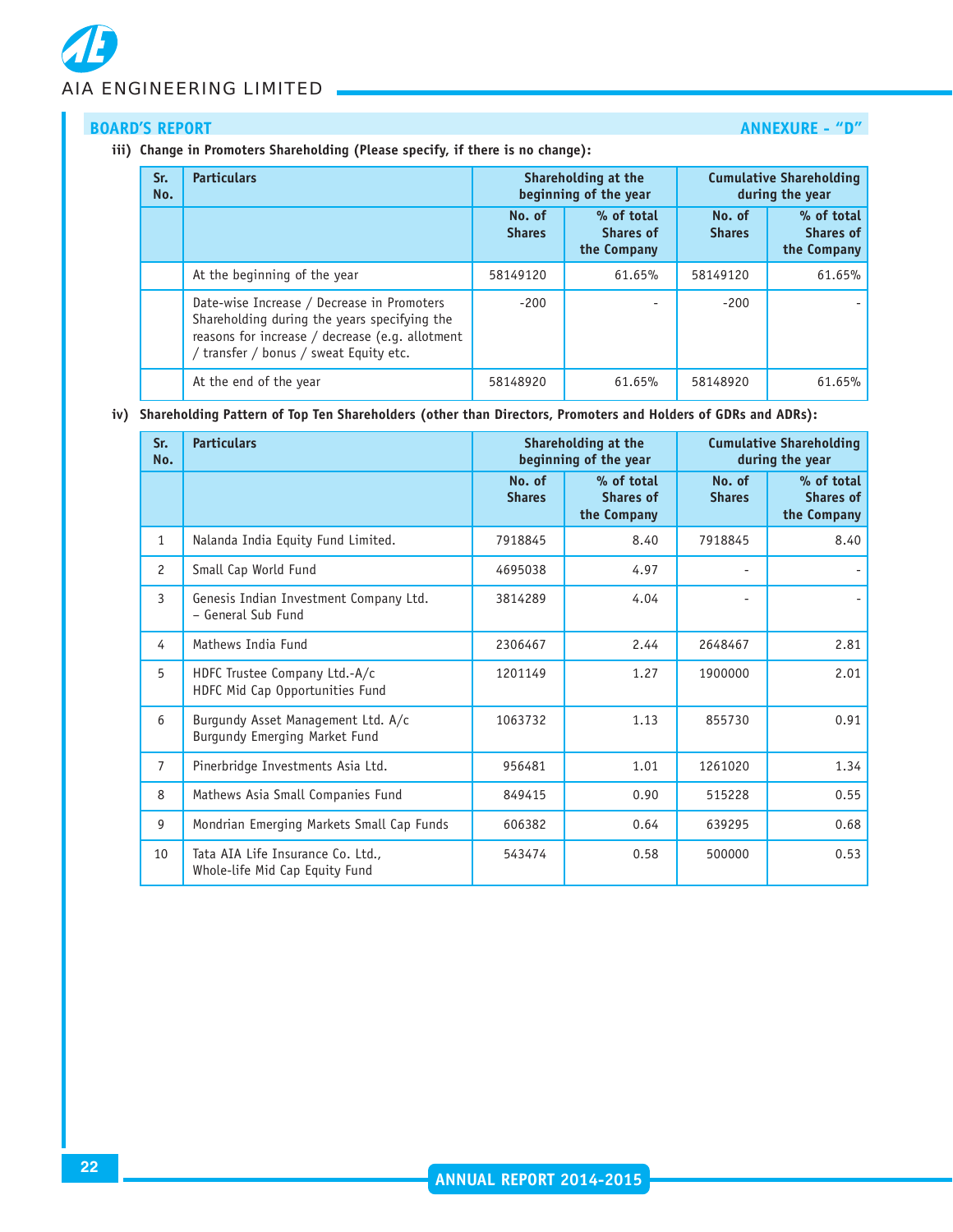# **BOARD'S REPORT ANNEXURE - "D"**

# **v) Shareholding of Directors and Key Managerial Personnel:**

| Sr.<br>No. | <b>Particulars</b>                                                                                                                                                             |                         | Shareholding at the<br>beginning of the year |                         | <b>Cumulative Shareholding</b><br>during the year |
|------------|--------------------------------------------------------------------------------------------------------------------------------------------------------------------------------|-------------------------|----------------------------------------------|-------------------------|---------------------------------------------------|
|            |                                                                                                                                                                                | No. of<br><b>Shares</b> | % of total<br>shares of<br>the Company       | No. of<br><b>Shares</b> | % of total<br>shares of<br>the Company            |
|            | Mr. Bhadresh K. Shah - Managing Director                                                                                                                                       |                         |                                              |                         |                                                   |
|            | At the beginning of the year                                                                                                                                                   | 58128900                | 61.63                                        | 58128900                | 61.63                                             |
|            | Date-wise Increase / Decrease in Shareholding<br>during the years specifying the reasons for<br>increase / decrease (e.g. allotment / transfer /<br>bonus / sweat Equity etc.) |                         |                                              |                         |                                                   |
|            | At the end of the year (or on the date of<br>separation, if separated during the year)                                                                                         | 58128900                | 61.63                                        | 58128900                | 61.63                                             |
|            | Mr. Rajendra S. Shah -Director                                                                                                                                                 |                         |                                              |                         |                                                   |
|            | At the beginning of the year                                                                                                                                                   | 847                     |                                              | 847                     |                                                   |
|            | Date-wise Increase / Decrease in Shareholding<br>during the years specifying the reasons for<br>increase / decrease (e.g. allotment / transfer /<br>bonus / sweat Equity etc.) |                         |                                              |                         |                                                   |
|            | At the end of the year (or on the date of<br>separation, if separated during the year)                                                                                         | 847                     |                                              | 847                     |                                                   |
|            | Mr. Sanjay S. Majmudar -Director<br>At the beginning of the year                                                                                                               | 15120                   | 0.01                                         | 15120                   | 0.01                                              |
|            | Date-wise Increase / Decrease in Shareholding<br>during the years specifying the reasons for<br>increase / decrease (e.g. allotment / transfer /<br>bonus / sweat Equity etc.) |                         |                                              |                         |                                                   |
|            | At the end of the year (or on the date of<br>separation, if separated during the year)                                                                                         | 15120                   | 0.01                                         | 15120                   | 0.01                                              |
|            | Mrs. Khushali Samip Solanki-<br><b>Additional Director</b>                                                                                                                     |                         |                                              |                         |                                                   |
|            | At the beginning of the year                                                                                                                                                   | 10210                   | 0.01                                         | 10210                   | 0.01                                              |
|            | Date-wise Increase / Decrease in Shareholding<br>during the years specifying the reasons for<br>increase / decrease e.g. allotment/transfer/<br>bonus/sweat Equity etc.)       | $-200$                  |                                              | 200                     |                                                   |
|            | At the end of the year (or on the date of<br>separation, if separated during the year)                                                                                         | 10010                   | 0.01                                         | 10010                   | 0.01                                              |
|            | Mrs. Bhumika Shyamal Shodhan -<br><b>Additional Director</b>                                                                                                                   |                         |                                              |                         |                                                   |
|            | At the beginning of the year                                                                                                                                                   | 10005                   | 0.01                                         | 10005                   | 0.01                                              |
|            | Date-wise Increase / Decrease in Shareholding<br>during the years specifying the reasons for<br>increase / decrease (e.g. allotment / transfer /<br>bonus / sweat Equity etc.) |                         |                                              |                         |                                                   |
|            | At the end of the year (or on the date of<br>separation, if separated during the year)                                                                                         | 10005                   | 0.01                                         | 10005                   | 0.01                                              |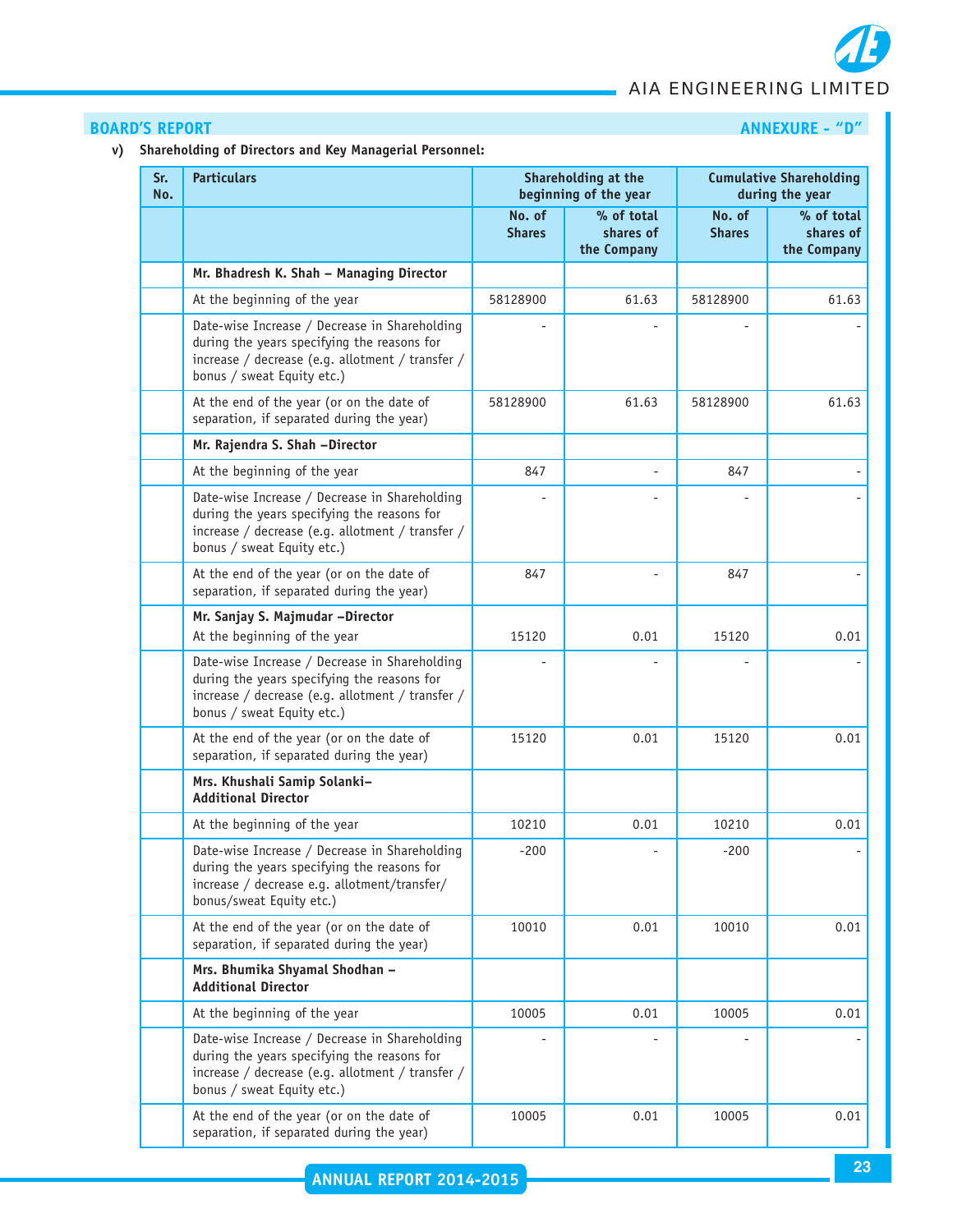

| Sr.<br>No. | <b>Particulars</b>                                                                                                                                                             | Shareholding at the<br><b>Cumulative Shareholding</b><br>beginning of the year<br>during the year |                                               |                         |                                                        |  |  |
|------------|--------------------------------------------------------------------------------------------------------------------------------------------------------------------------------|---------------------------------------------------------------------------------------------------|-----------------------------------------------|-------------------------|--------------------------------------------------------|--|--|
|            |                                                                                                                                                                                | No. of<br><b>Shares</b>                                                                           | % of total<br><b>Shares of</b><br>the Company | No. of<br><b>Shares</b> | % of total<br><b>Shares of</b><br>the Company          |  |  |
|            | Mr. Yashwant M. Patel - Whole-time Director,<br>Dr. S. Srikumar & Mr. Dileep C. Choksi<br>- Directors                                                                          |                                                                                                   |                                               |                         |                                                        |  |  |
|            | At the beginning of the year                                                                                                                                                   |                                                                                                   |                                               |                         | None of the above Directors hold Shares in the Company |  |  |
|            | Date-wise Increase / Decrease in Shareholding<br>during the years specifying the reasons for<br>increase / decrease (e.g. allotment / transfer /<br>bonus / sweat Equity etc.) | None of the above Directors hold Shares in the Company                                            |                                               |                         |                                                        |  |  |
|            | At the end of the year (or on the date of<br>separation, if separated during the year)                                                                                         | None of the above Directors hold Shares in the Company                                            |                                               |                         |                                                        |  |  |
|            | Mr. Kunal D. Shah -<br><b>Executive Director - Finance</b>                                                                                                                     |                                                                                                   |                                               |                         |                                                        |  |  |
|            | At the beginning of the year                                                                                                                                                   | 1250                                                                                              | $\overline{a}$                                | 1250                    |                                                        |  |  |
|            | Date-wise Increase / Decrease in Shareholding<br>during the years specifying the reasons for<br>increase / decrease (e.g. allotment / transfer /<br>bonus / sweat Equity etc.) |                                                                                                   |                                               |                         |                                                        |  |  |
|            | At the end of the year (or on the date of<br>separation, if separated during the year)                                                                                         | 1250                                                                                              |                                               | 1250                    |                                                        |  |  |
|            | Mr. S. N. Jetheliya - Company Secretary                                                                                                                                        |                                                                                                   |                                               |                         |                                                        |  |  |
|            | At the beginning of the year                                                                                                                                                   | 10000                                                                                             |                                               | 10000                   |                                                        |  |  |
|            | Date-wise Increase / Decrease in Shareholding<br>during the years specifying the reasons for<br>increase / decrease (e.g. allotment / transfer /<br>bonus / sweat Equity etc.  |                                                                                                   |                                               |                         |                                                        |  |  |
|            | At the end of the year (or on the date of<br>separation, if separated during the year                                                                                          | 10000                                                                                             |                                               | 10000                   |                                                        |  |  |

## **vi) INDEBTEDNESS:**

### **Indebtedness of the Company including Interest Outstanding / accrued but not due for payment:** ` **Lacs**

| <b>Particulars</b> |                                                     | Secured Loans<br>excluding Deposits | <b>Unsecured</b><br>Loans | <b>Deposits</b>          | Total<br><b>Indebtedness</b> |
|--------------------|-----------------------------------------------------|-------------------------------------|---------------------------|--------------------------|------------------------------|
|                    | Indebtedness at the beginning of the Financial Year |                                     |                           |                          |                              |
| i)                 | Principal Amount                                    | 11,614.28                           | 110.53                    | $\overline{\phantom{a}}$ | 11,724.81                    |
| $\mathbf{ii}$      | Interest due but not paid                           | 112.27                              |                           | -                        | 112.27                       |
| iii)               | Interest accrued but not due                        |                                     |                           | -                        |                              |
|                    | Total $(i + ii + iii)$                              | 11,726.55                           | 110.53                    | $\overline{\phantom{a}}$ | 11,837.08                    |
|                    | Change in Indebtedness during the Financial Year    |                                     |                           |                          |                              |
| i)                 | Addition                                            |                                     |                           | -                        |                              |
| $\mathbf{ii}$      | Reduction                                           | 3,086.81                            | 18.21                     | $\overline{\phantom{a}}$ | 3,105.02                     |
|                    | <b>Net Change</b>                                   | $-3,086.81$                         | $-18.21$                  |                          | $-3,105.02$                  |
|                    | Indebtedness at the end of the Financial Year       |                                     |                           |                          |                              |
| i)                 | Principal Amount                                    | 8,859.85                            | 92.32                     | -                        | 8,952.17                     |
| $\mathbf{ii}$      | Interest due but not paid                           | 83.85                               |                           | -                        | 83.85                        |
| iii)               | Interest accrued but not due                        |                                     |                           | $\overline{\phantom{a}}$ |                              |
|                    | Total $(i + ii + iii)$                              | 8,943.70                            | 92.32                     | ۰                        | 9,036.02                     |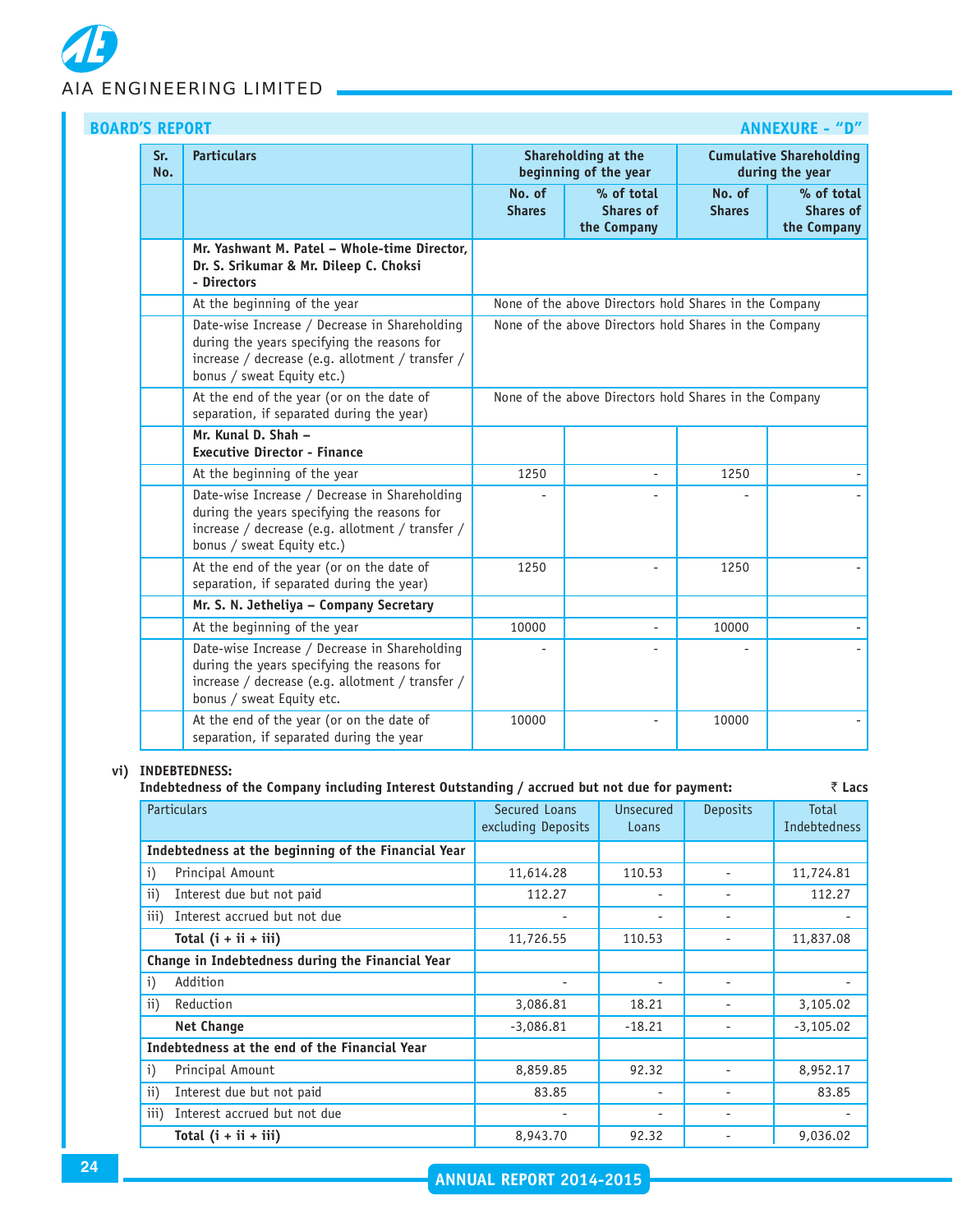# **BOARD'S REPORT ANNEXURE - "D"**

#### **vii) Remuneration of Directors and Key Managerial Personnel:**

**A. Remuneration to Managing Director and Whole-time Director:** ` **Lacs**

| Sr. No. | <b>Particulars of Remuneration</b>                                                        | Name of MD / WTD     |                       | <b>Total Amount</b> |
|---------|-------------------------------------------------------------------------------------------|----------------------|-----------------------|---------------------|
|         |                                                                                           | Mr. Bhadresh K. Shah | Mr. Yashwant M. Patel |                     |
| 1.      | Gross Salary                                                                              |                      |                       |                     |
|         | a) Salary as per provisions contained<br>in Section 17 (1) of the Income<br>Tax Act, 1961 | 82.93                | 7.20                  | 90.13               |
|         | b) Value of perquisites $u/s$ 17 (2) of<br>the Income Tax Act, 1961                       | 27.97                | 0.32                  | 28.29               |
|         | Profit in lieu of Salary under Section<br>C)<br>17 (3) of the Income Tax Act, 1961        |                      |                       |                     |
| 2.      | Stock Option                                                                              |                      |                       |                     |
| 3.      | Sweat Equity                                                                              |                      |                       |                     |
| 4.      | Commission-As % of Profit- Others, Specify                                                |                      |                       |                     |
| 5.      | Others, please specify                                                                    |                      |                       |                     |
|         | Total                                                                                     | 110.90               | 7.52                  | 118.42              |

#### **B. Remuneration to Other Directors:** ` **Lacs**

| Sr. No. | <b>Particulars of Remuneration</b>                                                           |                      | <b>Total Amount</b> |                                               |       |
|---------|----------------------------------------------------------------------------------------------|----------------------|---------------------|-----------------------------------------------|-------|
|         |                                                                                              | Mr. Dileep C. Choksi |                     | Mr. Rajendra S. Shah   Mr. Sanjay S. Majmudar |       |
| 1.      | Independent Directors                                                                        |                      |                     |                                               |       |
|         | Salary as per provisions<br>a)<br>contained in Section 17 (1)<br>of the Income Tax Act, 1961 |                      |                     |                                               |       |
|         | b) Value of perquisites u/s 17<br>(2) of the Income Tax Act,<br>1961                         |                      |                     |                                               |       |
|         | Profit in lieu of Salary under<br>c)<br>Section 17 (3) of the<br>Income Tax Act, 1961        |                      |                     |                                               |       |
| 2.      | Stock Option                                                                                 |                      |                     |                                               |       |
| 3.      | Sweat Equity                                                                                 |                      |                     |                                               |       |
| 4.      | Commission- As % of Profit-<br>Others, Specify                                               |                      |                     | 15.00                                         | 15.00 |
| 5.      | Others, Sitting fees                                                                         | 1.00                 | 0.90                | 1.00                                          | 2.90  |
|         | Total                                                                                        | 1.00                 | 0.90                | 16.00                                         | 17.90 |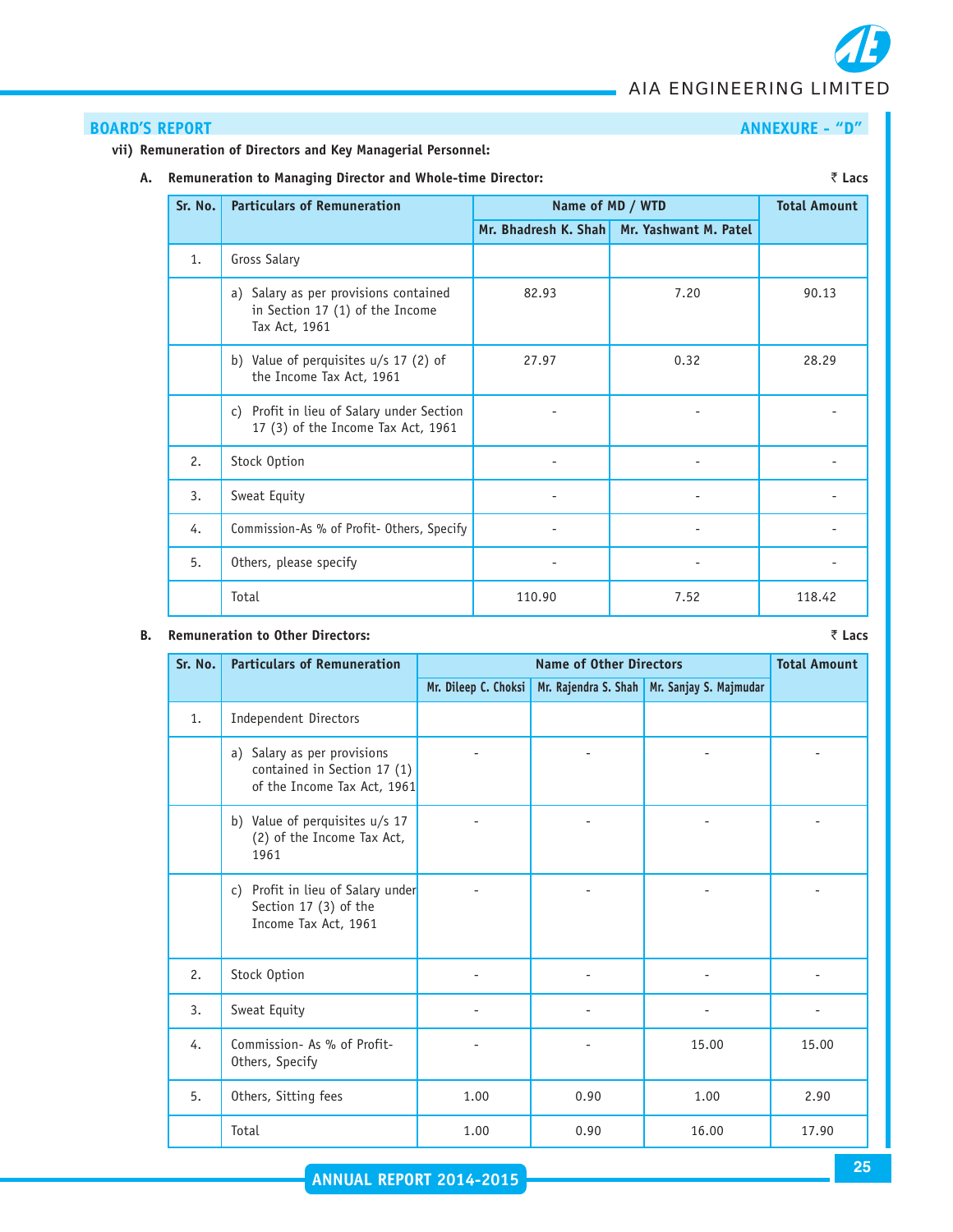# **BOARD'S REPORT ANNEXURE - "D"**

#### **Other Non-Executive Directors:** ` **Lacs**

| Sr. No. | <b>Particulars of Remuneration</b>                                                        | <b>Name of Other Non-Executive Directors</b> | <b>Total Amount</b>            |                                        |      |
|---------|-------------------------------------------------------------------------------------------|----------------------------------------------|--------------------------------|----------------------------------------|------|
|         |                                                                                           | Dr. S. Srikumar                              | Mrs. Khushali<br>Samip Solanki | Mrs. Bhumika<br><b>Shyamal Shodhan</b> |      |
| 1.      | Non-Executive Directors                                                                   |                                              |                                |                                        |      |
|         | a) Salary as per provisions<br>contained in Section 17 (1)<br>of the Income Tax Act, 1961 |                                              |                                |                                        |      |
|         | b) Value of perquisites u/s 17<br>(2) of the Income Tax Act,<br>1961                      |                                              |                                |                                        |      |
|         | c) Profit in lieu of Salary under<br>Section 17 (3) of the<br>Income Tax Act, 1961        |                                              |                                |                                        |      |
| 2.      | Stock Option                                                                              |                                              |                                |                                        |      |
| 3.      | Sweat Equity                                                                              |                                              |                                |                                        |      |
| 4.      | Commission- As % of Profit-<br>Others, Specify                                            |                                              |                                |                                        |      |
| 5.      | Others, Sitting fees                                                                      |                                              | 0.30                           | 0.15                                   | 0.45 |
|         | Total                                                                                     |                                              | 0.30                           | 0.15                                   | 0.45 |

### **C. Remuneration to Key Managerial Personnel other than MD / Manager / WTD:** ` **Lacs**

| Sr. No. | <b>Particulars of Remuneration</b>                                                           | <b>Key Managerial Personnel</b><br>(Other than MD/WTD) | <b>Total Amount</b>      |       |
|---------|----------------------------------------------------------------------------------------------|--------------------------------------------------------|--------------------------|-------|
|         |                                                                                              | <b>Executive Director</b><br>(Finance)                 | <b>Company Secretary</b> |       |
|         | Salary as per provisions contained<br>a)<br>in Section 17 (1) of the Income<br>Tax Act, 1961 | 34.00                                                  | $27.46*$                 | 61.46 |
|         | b) Value of perquisites $u/s$ 17 (2)<br>of the Income Tax Act, 1961                          | 0.32                                                   | 0.48                     | 0.80  |
|         | Profit in lieu of Salary under<br>C)<br>Section 17 (3) of the Income<br>Tax Act, 1961        |                                                        |                          |       |
| 2.      | Stock Option                                                                                 |                                                        |                          |       |
| 3.      | Sweat Equity                                                                                 |                                                        |                          |       |
| 4.      | Commission-As % of Profit- Others, Specify                                                   | ۰                                                      |                          |       |
| 5.      | Others, please specify                                                                       |                                                        |                          |       |
|         | Total                                                                                        | 34.32                                                  | 27.94                    | 62.26 |

\* Including Leave Encashment

## **V. PENALTIES / PUNISHMENT / COMPOUNDING OF OFFENCES:**

| <b>Type</b> |                                                                          | Section of the<br>Companies Act | <b>Brief</b><br><b>Description</b> | Details of Penalty /<br>Punishment / Compounding<br>fees imposed | Authority<br>(RD / NCLT /<br>Court) | Appeal made,<br>if any, give details |
|-------------|--------------------------------------------------------------------------|---------------------------------|------------------------------------|------------------------------------------------------------------|-------------------------------------|--------------------------------------|
| А.          | Company<br>Penalty<br>Punishment<br>Compounding                          |                                 |                                    |                                                                  |                                     |                                      |
| <b>B.</b>   | <b>Directors</b><br>Penalty<br>Punishment<br>Compounding                 | None.                           |                                    |                                                                  |                                     |                                      |
| C.          | <b>Other Officers in Default</b><br>Penalty<br>Punishment<br>Compounding |                                 |                                    |                                                                  |                                     |                                      |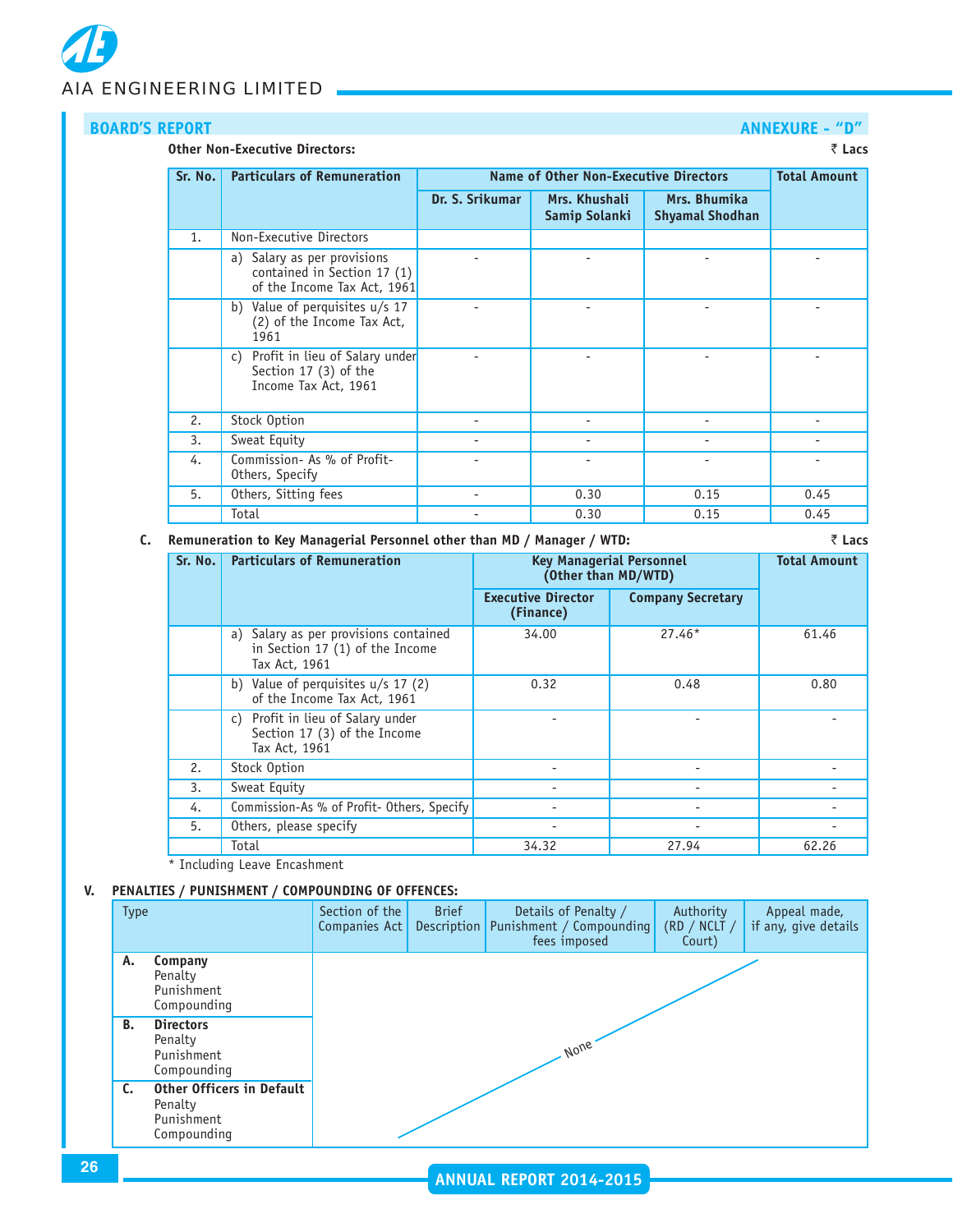#### **BOARD'S REPORT ANNEXURE - "E"** ANNEXURE - "E"

**Particulars of Remuneration as per Section 197 (12) of the Companies Act, 2013 read with Rules 5(1) of the Companies (Appointment and Remuneration of Managerial Personnel), Rules 2014**

(1) The ratio of remuneration of each director to the median remuneration of the employees of the Company for the Financial Year;

| <b>Name of the Director</b> | Ratio of remuneration of each director to the median remuneration of the employees |
|-----------------------------|------------------------------------------------------------------------------------|
| Mr. Bhadresh K. Shah        | 45.08                                                                              |
| Mr. Yashwant M. Patel       | 3.06                                                                               |
| Mr. Rajendra S. Shah        | 0.41                                                                               |
| Mr. Sanjay S. Majmudar      | 6.50                                                                               |
| Dr. S. Srikumar             | $\overline{\phantom{0}}$                                                           |
| Mr. Dileep C. Choksi        | 0.37                                                                               |
| Mrs. Khushali S. Solanki    | 0.12                                                                               |
| Mrs. Bhumika S. Shodhan     | 0.06                                                                               |

2. The percentage increase in remuneration of each Director, Chief Financial Officer, Chief Executive Officer, Company Secretary in the financial year;

| Name of the Director, CFO and Company Secretary | % increase in remuneration in the Financial Year |
|-------------------------------------------------|--------------------------------------------------|
| Mr. Bhadresh K. Shah                            | 12.61                                            |
| Mr. Yashwant M. Patel                           | ٠                                                |
| Mr. Rajendra S. Shah                            | ٠                                                |
| Mr. Sanjay S. Majmudar                          |                                                  |
| Dr. S. Srikumar                                 |                                                  |
| Mr. Dileep C. Choksi                            | N.A.                                             |
| Mrs. Khushali S. Solanki                        | N.A.                                             |
| Mrs. Bhumika S. Shodhan                         | N.A.                                             |

- 3. The percentage increase in the median remuneration of employees in the financial year was 10.48%.
- 4. There were 1274 permanent employees on the rolls of Company as on 31<sup>st</sup> March 2015.
- 5. The Profit After Tax for the Financial Year ended  $31<sup>st</sup>$  March 2015 increased by 45.44% whereas the average increase in remuneration of employee was 14.91%.
- 6. The Profit After Tax for the Financial Year ended 31<sup>st</sup> March 2015 increased by 45.44% whereas the average increase in remuneration of Key Managerial Personnel (KMP) viz. [1] Managing Director by 12.61% and [2] Company Secretary by 20.17%.
- 7. The Company came out with Initial Public Offer in November 2005 at a price of Rs.315 per share. The other details are as follows:

| <b>Date</b> | <b>Market Price</b> | EPS $(\bar{z})$ | P/E ratio | Market Capitalization $\bar{\tau}$ In Crore | % Change |
|-------------|---------------------|-----------------|-----------|---------------------------------------------|----------|
| 31.03.2014  | 556.45              | 30.22           | 18.41     | 5248.46                                     |          |
| 31.03.2015  | 1245.00             | 43.95           | 28.33     | 11742.89                                    | 123.74%  |

- 8. Average increase in the salaries of employees other than the managerial personnel in the last financial year was 14.91% whereas the average increase in the managerial remuneration was 8.19%.
- The members have at the 24<sup>th</sup> Annual General Meeting of the Company held on  $11<sup>th</sup>$  September 2014 approved the payment of commission to the Non-Executive Directors within the ceiling of 0.25% of the Net Profits. The performance of the Company in terms of sales and profitability are the key parameters apart and contributions of the Directors at the Board and the Committee meetings.
- 10. The ratio of the remuneration of the highest paid director to that of the employees who are not directors but receive remuneration in excess of the highest paid director during the year is NIL.
- 11. The Company affirms that the remuneration is as per the remuneration policy of the company.

For and on behalf of the Board,

Place : Ahmedabad **(Bhadresh K. Shah) (Yashwant M. Patel)** Date : 19<sup>th</sup> May, 2015 **Managing Director** Whole-time Director Whole-time Director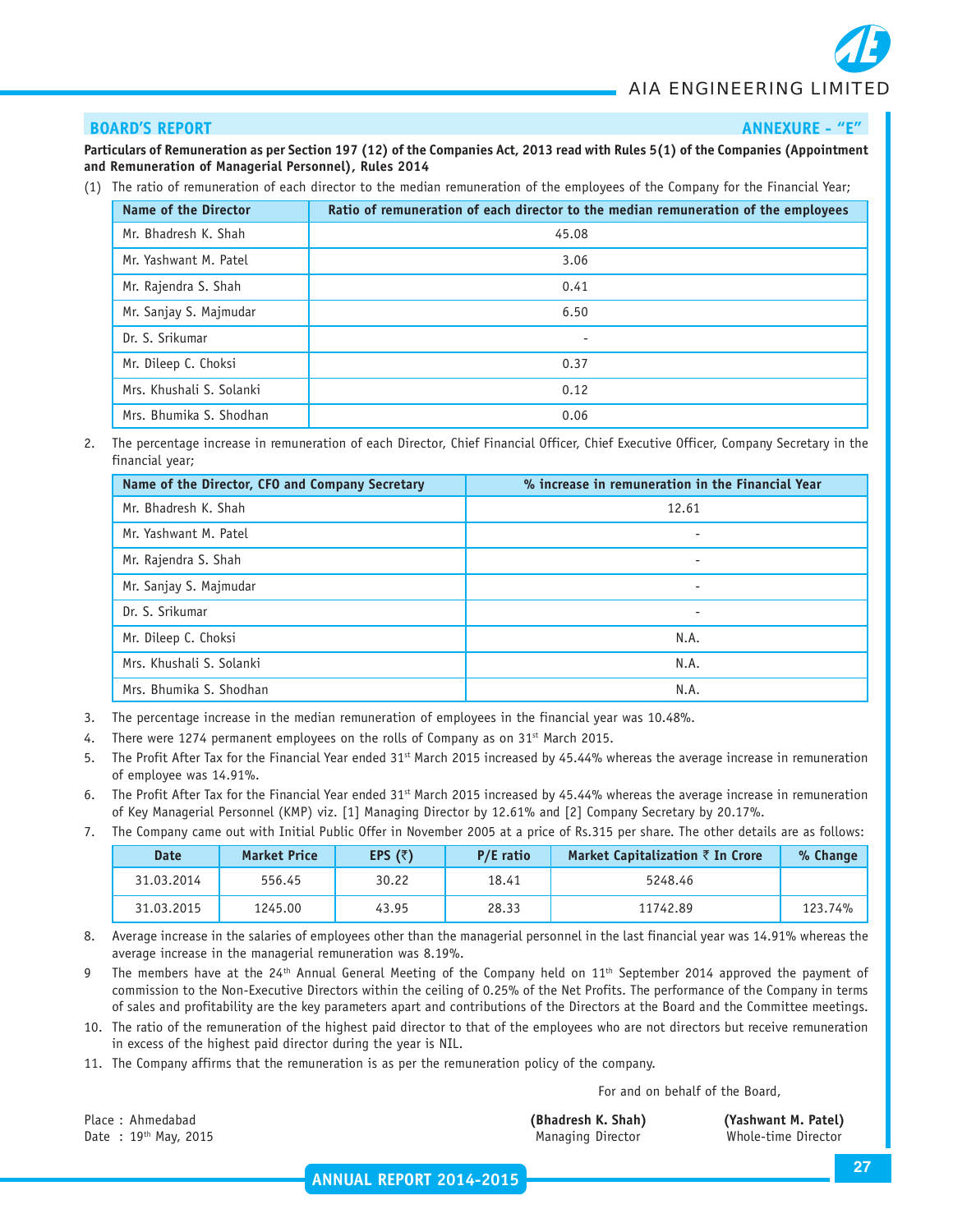#### **BOARD'S REPORT ANNEXURE - "F"** ANNEXURE - "F"

Annual Report on the Corporate Social Responsibility (CSR) Activities pursuant to the Companies (Corporate Social Responsibility Policy) Rules, 2014

A brief outline of the Company's CSR Policy, including overview of projects or programmes proposed to be undertaken and a reference to the web-link to the CSR policy and projects or programs. Company's vision on CSR is to enhance the quality of life and the economic well being of communities around our operations.

For detailed policy, please refer our website www.aiaengineering.com

**CORPORATE SOCIAL RESPONSIBILITY (CSR) STATEMENT:**

| Sr. No. | <b>Particulars</b>                                                                            | Amt. $($ ₹ Lacs) |
|---------|-----------------------------------------------------------------------------------------------|------------------|
| 1.      | Average Net Profit of the Company for the last three years                                    | 29,355.89        |
| 2.      | Prescribed CSR Expenditure (2% of the Amount of Net Profit)                                   | 587.12           |
| 3.      | Details of CSR spent during the Financial Year                                                |                  |
|         | Total Amount spent for the Financial Year<br>a)                                               | 114.47           |
|         | Amount unspent, if any<br>b)                                                                  | 472.65           |
|         | Manner in which the amount spent during the Financial Year is detailed below.<br>$\mathsf{C}$ | Yes              |

4. In case the company has failed to spend the two per cent of the average Net Profit of the last three financial years or any part thereof, the Company shall provide the reasons for not spending the amount in its Board Report.

The amount required to be spent on CSR activities during the year under report in accordance with the provisions of Section 135 of the Companies Act, 2013 and rules made thereunder is  $\overline{5}587.12$  Lacs and the Company has spent  $\overline{5}114.47$  Lacs during the Financial Year ended 31st March, 2015. The shortfall in the spending during the year under report is intended to be utilized in a phased manner in future, upon identification of suitable projects within the Company's CSR Policy.

5. A responsibility statement of the CSR Committee that the implementation and monitoring of CSR Policy, is in compliance of CSR objectives and Policy of the Company.

#### For and on behalf of the Board,

| Place: Ahmedabad          | (Yashwant M. Patel) | (Bhadresh K. Shah)       |
|---------------------------|---------------------|--------------------------|
| Date: $19^{th}$ May, 2015 | Whole-time Director | Chairman – CSR Committee |

| (1)             | (2)                                                               | (3)                                                          | (4)                                                                                                                                         | (5)                                                                                         | (6)                                                                                                                                                       | (7)                                                                                          | (8)                                                              |
|-----------------|-------------------------------------------------------------------|--------------------------------------------------------------|---------------------------------------------------------------------------------------------------------------------------------------------|---------------------------------------------------------------------------------------------|-----------------------------------------------------------------------------------------------------------------------------------------------------------|----------------------------------------------------------------------------------------------|------------------------------------------------------------------|
| S.<br><b>No</b> | CSR project or activity identified                                | <b>Sector</b><br>in<br>which<br>the<br>Project<br>is covered | Projects or programs<br>(1) Local area or<br>other<br>(2) Specify the State<br>and district where<br>projects or programs<br>was undertaken | <b>Amount</b><br>outlay<br>(budget)<br>project or<br>programs<br>wise<br>$(7 \text{ Lacs})$ | Amount spent on the<br>projects or programs<br>$Sub - heads:$<br>(1) Direct expenditure on<br>projects or programs<br>(2) Overheads<br>$(7 \text{ Lacs})$ | <b>Cumulative</b><br>expenditure<br>upto to the<br>reporting<br>period<br>$(7 \text{ Lacs})$ | Amount spent:<br>Direct or<br>through<br>implementing<br>agency* |
| 1               | Plantation - Green Environment                                    | $CL$ (iv)<br>Environment                                     | Local                                                                                                                                       | 15.00                                                                                       | 16.97                                                                                                                                                     | 16.97                                                                                        | Direct                                                           |
| $\overline{c}$  | Under Privileged Differently Abled<br>Children                    | Cl(i)<br>Healthcare                                          | Local                                                                                                                                       | 45.00                                                                                       | 45.00                                                                                                                                                     | 45.00                                                                                        | Aastha<br>Charitable &<br><b>Welfare Trust</b>                   |
| 3               | Promotion of Traffic Education &<br>Safety                        | Cl (ii)<br>Education                                         | Local                                                                                                                                       | 15.00                                                                                       | 15.00                                                                                                                                                     | 15.00                                                                                        | Ahmedabad<br><b>Traffic Trust</b>                                |
| 4               | Prevention & Promoting Health care                                | Cl (i)<br>Healthcare                                         | Local                                                                                                                                       | 5.00                                                                                        | 5.00                                                                                                                                                      | 5.00                                                                                         | Sanjivani Health<br>& Relief<br>Committee                        |
| 5               | Education<br>of<br>and<br>promotion<br>differently abled children | Cl (ii)<br>Education                                         | Local                                                                                                                                       | 5.00                                                                                        | 5.00                                                                                                                                                      | 5.00                                                                                         | Blind, Deaf &<br>Mute School                                     |
| 6               | Prevention & Promoting of Health<br>Education & Health Care       | Cl (i)<br>Healthcare                                         | Local                                                                                                                                       | 10.00                                                                                       | 10.00                                                                                                                                                     | 10.00                                                                                        | Dr. Jivraj Mehta<br>Smarak Health<br>Foundation                  |
| 7.              | Prevention & Promoting Health care                                | Cl (i)<br>Healthcare                                         | Local                                                                                                                                       | 7.50                                                                                        | 7.50                                                                                                                                                      | 7.50                                                                                         | Kanoria Hospital<br>& Research<br>Centre                         |
| 8.              | Prevention & Promoting Health care                                | Cl (i)<br>Healthcare                                         | Haryana                                                                                                                                     | 10.00                                                                                       | 10.00                                                                                                                                                     | 10.00                                                                                        | AADI - Action<br>for Ability<br>Development<br>and Inclusion     |
|                 | <b>TOTAL</b>                                                      |                                                              |                                                                                                                                             |                                                                                             |                                                                                                                                                           | 114.47                                                                                       |                                                                  |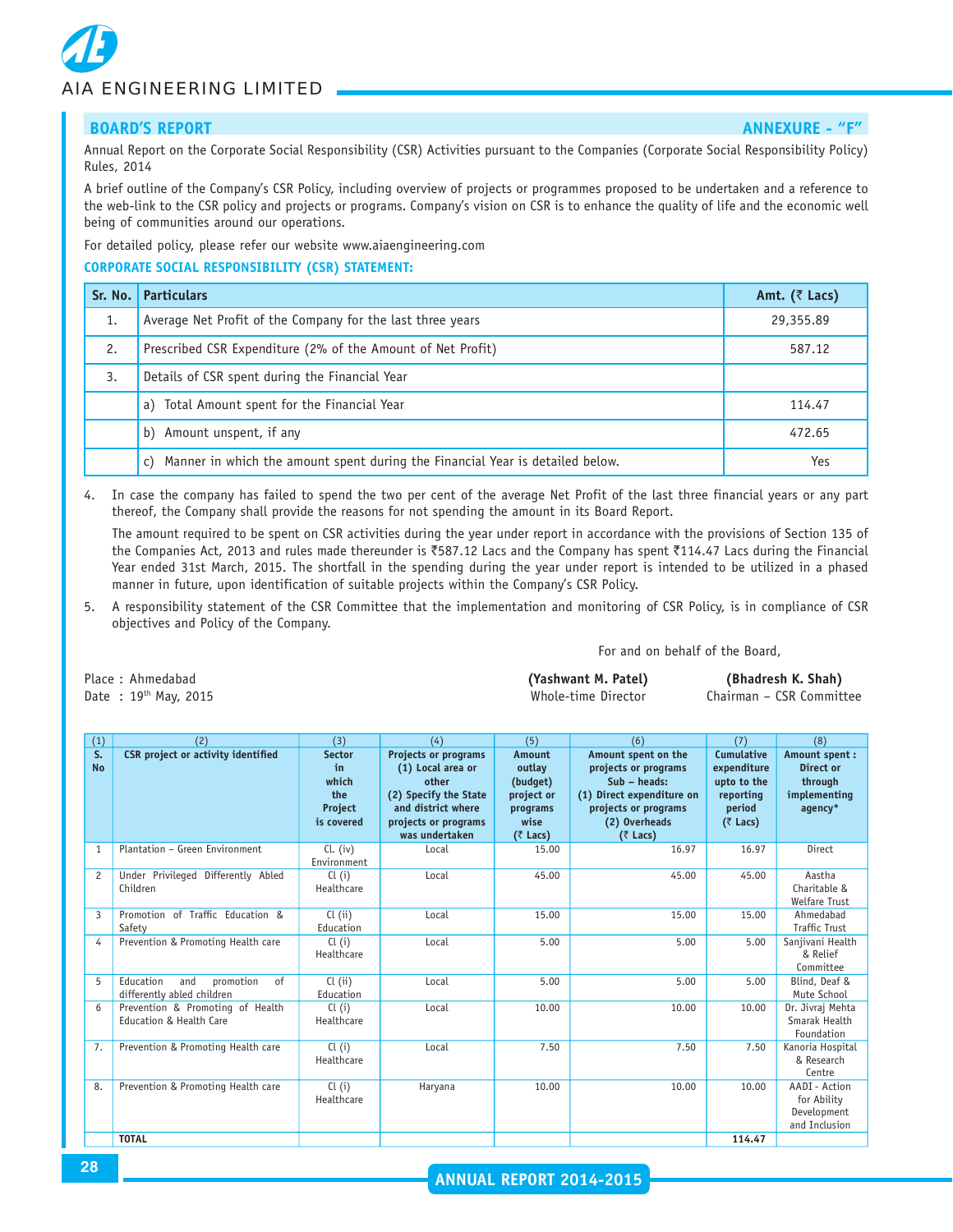#### **COMPANY'S PHILOSOPHY ON CORPORATE GOVERNANCE**

The Company's philosophy on Corporate Governance aims at assisting the management of the Company in the efficient conduct of the business and in meeting its responsibilities to all the Stakeholders. The Company always strives to achieve optimum performance at all levels by adhering to good Corporate Governance practices, such as:

- Fair and transparent business practices.
- Effective management control by Board.
- Adequate representation of Promoters and Independent Directors on the Board.
- Monitoring of executive performance by the Board.
- Compliance of Laws.
- Transparent and timely disclosure of financial and management information.

Company's Governance Structure broadly comprises the Board of Directors and the Committees of the Board at the apex level and the Management Structure at the operational level. This layered structure brings about a harmonious blend in governance as the Board sets the overall corporate objectives and gives direction and freedom to the Management to achieve these corporate objectives within a given framework thereby bringing about an enabling environment for value creation through sustainable profitable growth.

The Company's Corporate Governance philosophy has been further strengthened through the Model Code of Conduct for the Directors / Designated Employees of the Company for prevention of Insider Trading. The said Code of Conduct for prevention of the Insider Trading has also been amended from time to time in line with the amended Securities and Exchange Board of India (SEBI) Prevention of Insider Trading Regulations in this regard.

We take pleasure in reporting that your Company has complied in all respects with the features of Corporate Governance specified in Clause 49 of the Listing Agreement.

#### **I. BOARD OF DIRECTORS**

#### **(A) COMPOSITION OF THE BOARD:**

The Composition of the Board of Directors, with reference to the number of Executive and Non-Executive Directors, meets the requirement of Code of Corporate Governance. The Board is headed by the Non-Executive Chairman, Mr. Rajendra S. Shah. The present strength of the Board of Directors is 9 which include 1 Executive - Promoter Director, 1 Executive – Whole-time Director, 4 Independent Directors and 3 Non Independent - Non-Executive Directors in terms of Clause – II (A) of Clause 49 of the Listing Agreement. Board represents a balance mix of professionalism, knowledge and expertise.

Pursuant to the provisions of Section 149 (3) of the Companies Act, 2013 and Clause 49 of the Listing Agreement as amended from time to time Mrs. Khushali Samip Solanki and Mrs. Bhumika Shyamal Shodhan are the two Women Directors (Non-Independent Non-Executive) on the Board of the Company.

#### **(B) BOARD MEETINGS / DETAILS OF BOARD MEETINGS:**

The Board of Directors oversees management performance so as to ensure that the Company adheres to the highest standards of Corporate Governance. The Board provides leadership and guidance to the management and evaluates the effectiveness of management policies. Board meeting dates are finalized in consultation with all the Directors and agenda of the Board Meetings are circulated well in advance before the date of the meeting. Board members express opinions and bring up matters for discussions at the meetings. Copies of minutes of the various Committees of the Board, and Compliance Report in respect of various laws and regulations applicable to the Company are tabled at Board Meetings.

The Board periodically reviews the items required to be placed before and in particular reviews and approves Quarterly / Half yearly Un-audited Financial Statements and the Audited Annual Financial Statements, Business Plans, Annual Budgets and Capital expenditure. The Agenda for the Board Meetings covers items set out as guidelines in Clause 49 of the Listing Agreement to the extent these are relevant and applicable. All agenda items are supported by the relevant information, documents and presentations to enable the Board to take informed decisions.

Company's Board met Four times during the year under review on 20<sup>th</sup> May, 2014, 4<sup>th</sup> August, 2014, 7<sup>th</sup> November, 2014 and 5<sup>th</sup> February, 2015. The Company holds one Board Meeting in each quarter and the gap between any two Board Meetings was not more than One Hundred and twenty days as prescribed under Clause 49 of the Listing Agreement. Details of the Directors, their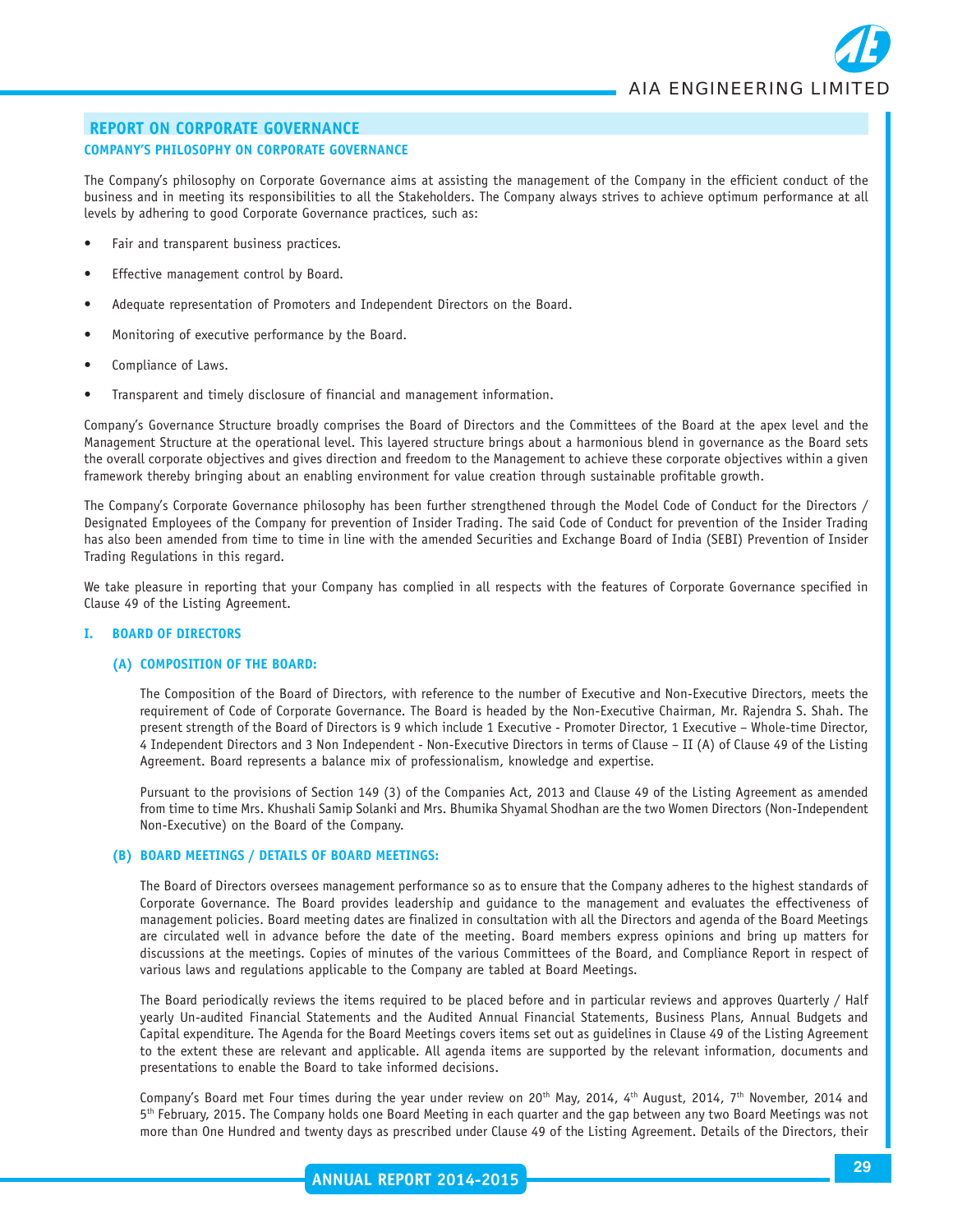### **REPORT ON CORPORATE GOVERNANCE**

positions, attendance record at Board Meetings and last Annual General Meeting (AGM), other Directorships (excluding Private Limited, Foreign Companies and Alternate Directorships) and the Memberships / Chairmanships of Board Committees other than your Company as on 31<sup>st</sup> March, 2015 are as follows:

| Name of the Board Member                     | Category                                                    |                               | Attendance at the Board<br>of Directors Meetings held on |                                   |                                   | <b>Attended AGM</b><br>11 <sup>th</sup> September, |  |
|----------------------------------------------|-------------------------------------------------------------|-------------------------------|----------------------------------------------------------|-----------------------------------|-----------------------------------|----------------------------------------------------|--|
|                                              |                                                             | 20 <sup>th</sup> May,<br>2014 | 4 <sup>th</sup> August,<br>2014                          | 7 <sup>th</sup> November.<br>2014 | 5 <sup>th</sup> February,<br>2015 | 2014                                               |  |
| Mr. Rajendra S. Shah<br>(Chairman)           | Independent<br>- Non Executive                              | ✓                             | $\checkmark$                                             | ✓                                 | $\checkmark$                      | $\checkmark$                                       |  |
| Mr. Bhadresh K. Shah<br>(Managing Director)  | Executive<br>- Promoter                                     | $\checkmark$                  | $\checkmark$                                             | $\checkmark$                      | $\checkmark$                      | $\checkmark$                                       |  |
| Mr. Vinod Narain*                            | Independent Director                                        | Leave of<br>Absence           | Leave of<br>Absence                                      | N.A.                              | N.A.                              | N.A.                                               |  |
| Mr. Sanjay S. Majmudar                       | Independent Director                                        | $\checkmark$                  | $\checkmark$                                             | $\checkmark$                      | $\checkmark$                      | $\checkmark$                                       |  |
| Dr. S. Srikumar                              | Non Independent<br>- Non Executive                          | $\checkmark$                  | $\checkmark$                                             | $\checkmark$                      | Leave of<br>Absence               | $\checkmark$                                       |  |
| Mr. Yashwant M. Patel<br>Whole-time Director | Executive                                                   | $\checkmark$                  | $\checkmark$                                             | $\checkmark$                      | Leave of<br>Absence               | $\checkmark$                                       |  |
| Mr. Dileep C. Choksi                         | Independent Director                                        | $\checkmark$                  | $\checkmark$                                             | $\checkmark$                      | $\checkmark$                      | Leave of<br>Absence                                |  |
| Mrs. Khushali S. Solanki**                   | Additional Director<br>(Non Independent<br>- Non Executive) | N.A.                          | N.A.                                                     | $\checkmark$                      | $\checkmark$                      | N.A.                                               |  |
| Mrs. Bhumika S. Shodhan**                    | Additional Director<br>(Non Independent<br>- Non Executive) | N.A.                          | N.A.                                                     | $\checkmark$                      | Leave of<br>Absence               | N.A.                                               |  |
| Mr. Rajan Harivallabhdas***                  | <b>Additional Director</b><br>(Independent)                 |                               |                                                          | N.A.                              |                                   |                                                    |  |

\* Resigned as Director of the Company w.e.f. 4<sup>th</sup> August, 2014.

\*\* Appointed as Additional Directors of the Company w.e.f. 7<sup>th</sup> November, 2014.

\*\*\* Appointed as an Additional Director of the Company w.e.f. 14<sup>th</sup> May, 2015.

**Number of Directorships & Committee Memberships/Chairmanships in other Public Companies (excluding Private & Foreign Companies):**

| <b>Name of the Director</b> | <b>Other Directorships</b> | <b>Committee Memberships</b> | <b>Committee Chairmanships</b> |
|-----------------------------|----------------------------|------------------------------|--------------------------------|
| Mr. Rajendra S. Shah        | 5                          | 3                            | 2                              |
| Mr. Bhadresh K. Shah        | 1                          | 3                            |                                |
| Mr. Vinod Narain*           | 1                          |                              |                                |
| Mr. Sanjay S. Majmudar      | 6                          | 3                            | 3                              |
| Dr. S. Srikumar             | 1                          |                              |                                |
| Mr. Yashwant M. Patel       |                            |                              |                                |
| Mr. Dileep C. Choksi        |                            | 5                            | 5                              |
| Mrs. Khushali S. Solanki**  | 1                          |                              |                                |
| Mrs. Bhumika S. Shodhan**   |                            |                              |                                |
| Mr. Rajan Harivallabhdas*** |                            |                              |                                |

Resigned as Director of the Company w.e.f. 4th August, 2014.

\*\* Appointed as Additional Directors of the Company w.e.f.  $7<sup>th</sup>$  November, 2014.

\*\*\* Appointed as an Additional Director of the Company w.e.f. 14<sup>th</sup> May, 2015.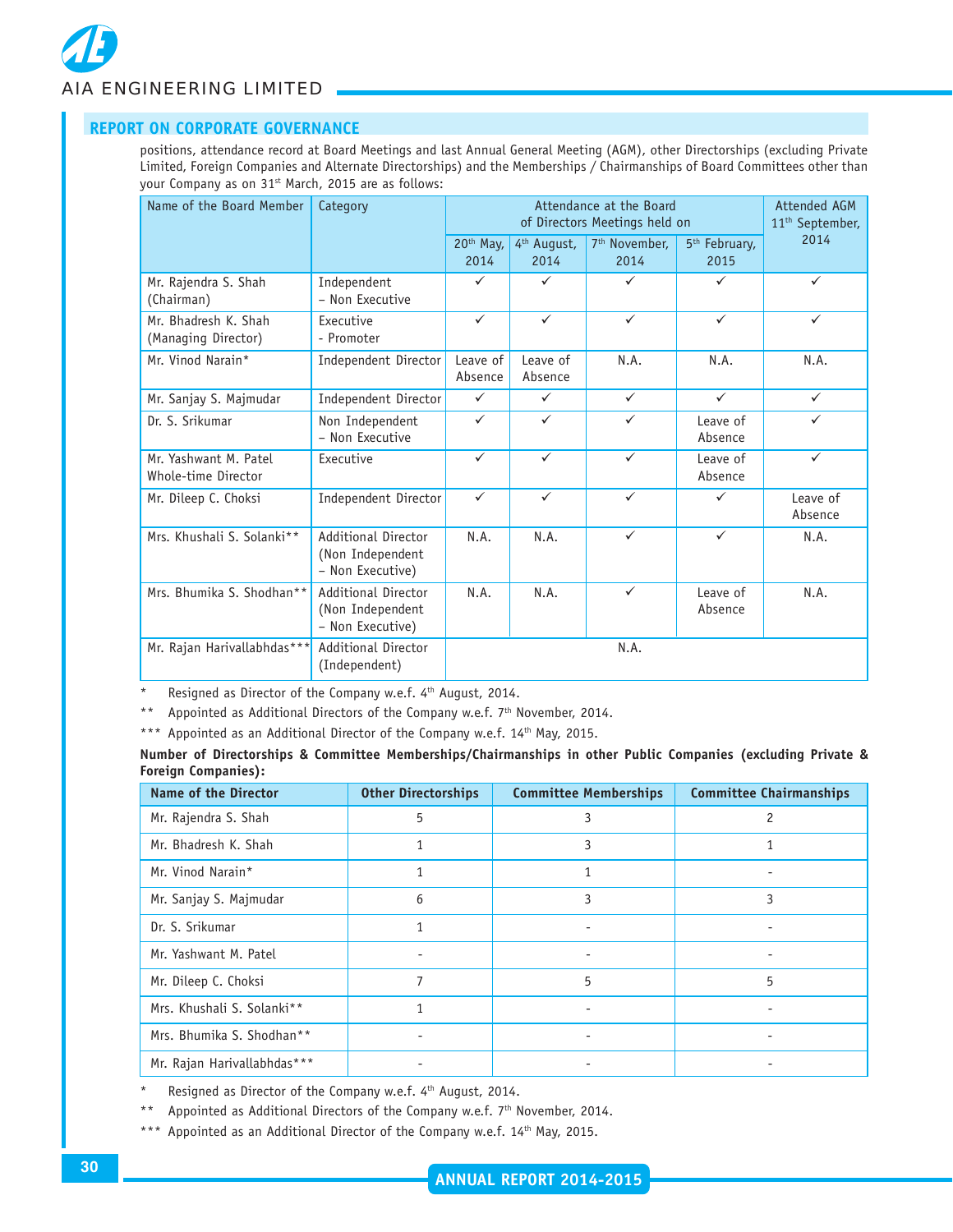#### **(C) NON-EXECUTIVE DIRECTORS' COMPENSATION AND DISCLOSURES:**

Non- Executive Directors including Independent Directors are paid sitting fees in accordance with the applicable laws.

Company is paying a sitting fees of ₹15,000 for attending a Board Meeting and ₹10,000 for attending a Audit Committee Meeting.

#### **(D) CODE OF CONDUCT:**

Company's Board has laid down a Code of Conduct for all Board Members and Senior Management of the Company. The Code of Conduct is available on the website of the Company www.aiaengineering.com.

The code lays down the standard of conduct which is expected to be followed by the Board Members and the Senior Management of the Company in particular on matters relating to integrity in the Work Place, in business practices and in dealing with Stakeholders.

All Board Members and Senior Management Personnel have affirmed compliance of the Code of Conduct. A declaration signed by the Managing Director to this effect is enclosed at the end of this report.

#### **(E) PROHIBITION OF INSIDER TRADING:**

In Compliance with SEBI Regulation for prevention of Insider Trading, the Company has formed Model Code of Conduct of Insider Trading Regulations which is applicable to all the Directors, Officers and the Designated Employees of the Company who are expected to have access to the unpublished Price Sensitive information relating to the Company.

The said Code lays down guidelines which advise them on procedures to be followed and disclosures to be made while dealing in the Shares of the Company.

#### **(F) VIGIL MECHANISM / WHISTLE BLOWER POLICY:**

In compliance with Section 177 of the Companies Act, 2013 and Clause 49 of the Listing Agreement, the Company has formulated a Vigil Mechanism / Whistle Blower Policy (Mechanism) for its stakeholders, Directors and Employees to report concerns about unethical behavior, actual or suspected fraud or violation of the Company's Code of Conduct policy.

This Mechanism also provides for adequate safeguards against victimization of Director (s) / Employee (s) / Stakeholders who avail the mechanism and also provide for direct access to the Chairman of the Audit Committee.

The policy is available on the website of the Company www.aiaengineering.com. Any Stakeholder comes across any instances of unethical matters, the same can be reported by sending an email to inform@aiaengineering.com.

#### **(G) FAMILIARISATION PROGRAMME FOR INDEPENDENT DIRECTORS:**

In compliance with Clause 49 of the Listing Agreement, Company has a Familiarisation Program for Independent Directors. At the time of appointment of a Director, a formal letter of appointment is issued which inter alia explains the roles, functions, duties and responsibilities expected of him as a Director of the Company.

The appointment letter also covers in detail the compliances required from the Director under the Companies Act, Clause 49 of the Listing Agreement and other relevant regulations and his affirmation is availed with this respect.

The details of such Familiarisation Program has been disclosed at the website of the Company www.aiaengineering.com.

#### **II. COMMITTEES OF THE BOARD:**

With a view to have a more focused attention on business and for better governance and accountability, the Board has constituted the following mandatory Committees viz:

- a) Audit Committee;
- b) Nomination and Remuneration Committee;
- c) Stakeholders' Relationship Committee;
- d) Corporate Social Responsibility Committee; and
- e) Risk Management Committee.

The terms and reference to these Committees are determined by the Board and their relevance reviewed from time to time. Each of these Committees has been mandated to operate with a given framework. Minutes of the meetings of each of these Committees are tabled regularly at the Board Meetings.

#### **a) AUDIT COMMITTEE:**

The Company has formed a qualified and Independent Audit Committee which acts as a link between the Statutory and Internal Auditors and the Board of Directors. The very purpose of the Audit Committee is to assist the Board in fulfilling its oversight responsibilities of monitoring financial reporting processes, reviewing the Company's established systems and processes for Internal financial controls, governance and reviewing the Company's Statutory and Internal Audit activities. The Committee is governed by a Charter which is in line with the regulatory requirements mandated by the Companies Act, 2013 and Clause 49 of the Listing Agreement.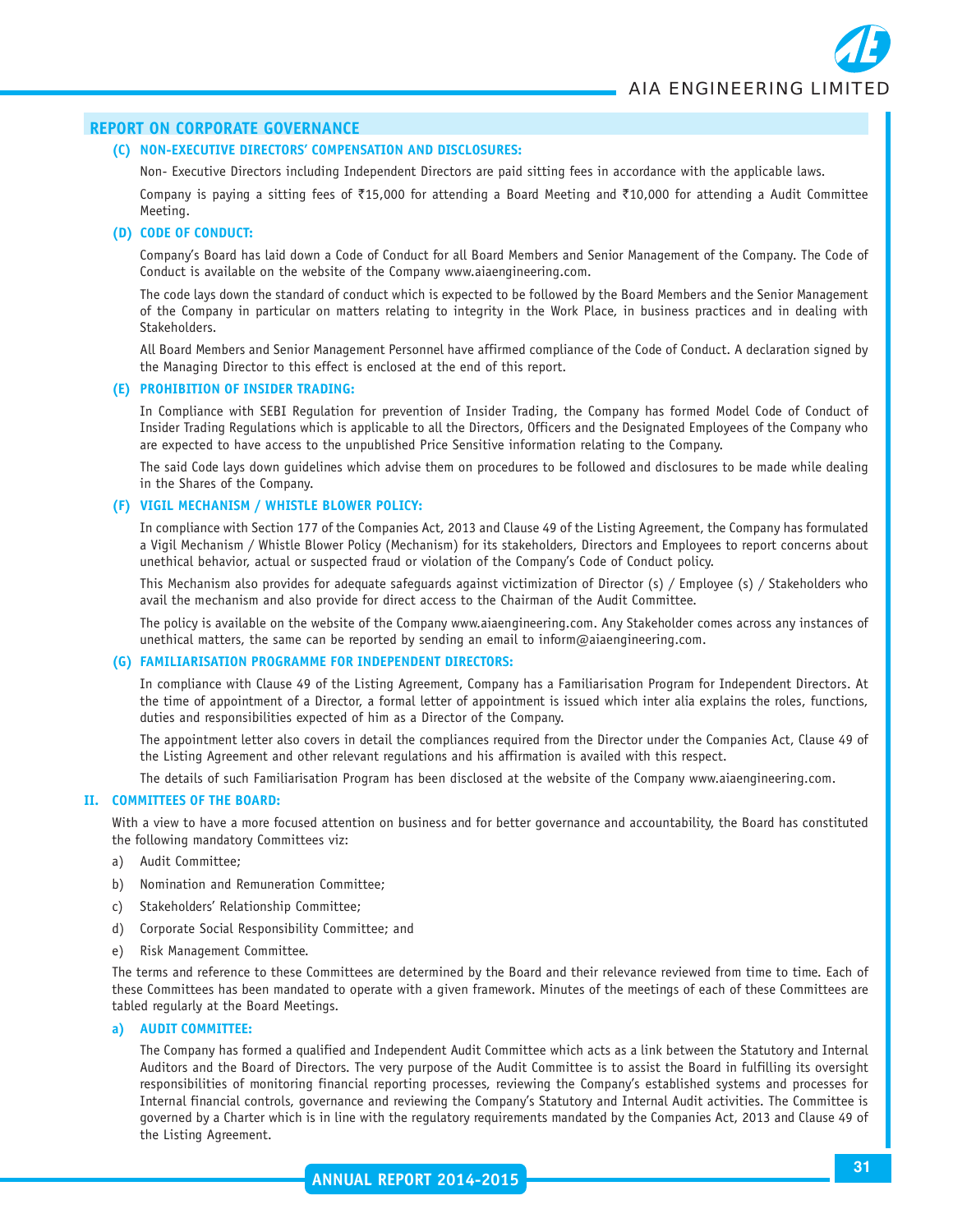

The Terms of Reference of the Audit Committee cover the matters specified for Audit Committee under Clause 49 of the Listing Agreement and Section 177 of the Companies Act, 2013 are as under:

#### **Brief description of Terms of Reference:**

- $\triangleright$  Oversight of the Company's financial reporting process and the disclosure of its financial information to ensure that the Financial Statement is correct, sufficient and credible;
- Recommendation for Appointment, Remuneration and terms of appointment of Auditors of the Company;
- $\triangleright$  Approval of payment to Statutory Auditors for any other services rendered by the Statutory Auditors;
- $\triangleright$  Reviewing, with the management, the Annual Financial Statements and Auditor's Report thereon before submission to the Board for approval, with particular reference to:
	- a. Matters required to be included in the Director's Responsibility Statement to be included in the Board's Report in terms of Clause (c) of Sub-Section 3 of Section 134 of the Companies Act, 2013;
	- b. Changes, if any, in accounting policies and practices and reasons for the same;
	- c. Major accounting entries involving estimates based on the exercise of judgment by management;
	- d. Significant adjustments made in the Financial Statements arising out of audit findings;
	- e. Compliance with listing and other legal requirements relating to Financial Statments;
	- f. Disclosure of any related party transactions; and
	- g. Qualifications in the draft Audit Report.
- $\triangleright$  Reviewing, with the management, the quarterly Financial Statments before submission to the Board for approval;
- Reviewing, with the management, the statement of uses / application of funds raised through an issue (public issue, rights issue, preferential issue, etc.), the statement of funds utilized for purposes other than those stated in the offer document / prospectus / notice and the report submitted by the monitoring agency monitoring the utilisation of proceeds of a public or rights issue, and making appropriate recommendations to the Board to take up steps in this matter;
- $\triangleright$  Review and monitor the Auditor's independence and performance, and effectiveness of audit process;
- $\triangleright$  Approval or any subsequent modification of transactions of the Company with related parties;
- $\triangleright$  Scrutiny of inter-corporate loans and investments;
- $\triangleright$  Valuation of undertakings or assets of the Company, wherever it is necessary;
- $\triangleright$  Evaluation of internal financial controls and risk management systems;
- $\triangleright$  Reviewing, with the management, performance of Statutory and Internal Auditors, adequacy of the internal control systems;
- $\triangleright$  Reviewing the adequacy of internal audit function, if any, including the structure of the internal audit department, staffing and seniority of the official heading the department, reporting structure coverage and frequency of internal audit;
- ¾ Discussion with Internal Auditors of any significant findings and follow up there on;
- $\triangleright$  Reviewing the findings of any internal investigations by the internal auditors into matters where there is suspected fraud or irregularity or a failure of internal control systems of a material nature and reporting the matter to the board;
- $\triangleright$  Discussion with Statutory Auditors before the audit commences, about the nature and scope of audit as well as post-audit discussion to ascertain any area of concern;
- $\triangleright$  To look into the reasons for substantial defaults in the payment to the Depositors, Debenture Holders, Shareholders (in case of non-payment of declared dividends) and Creditors;
- $\triangleright$  To review the functioning of the Whistle Blower mechanism;
- $\triangleright$  Approval of appointment of CFO (i.e., the Whole-time Finance Director or any other person heading the finance function or discharging that function) after assessing the qualifications, experience and background, etc. of the candidate;
- $\triangleright$  Carrying out any other function as is mentioned in the terms of reference of the Audit Committee.

#### **Other Duties:**

- $\triangleright$  Management discussion and analysis of financial condition and results of operations;
- ¾ Statement of significant related party transactions (as defined by the Audit Committee), submitted by management;
- ¾ Management letters / letters of internal control weaknesses issued by the Statutory Auditors;
- $\triangleright$  Internal Audit Reports relating to internal control weaknesses; and
- $\triangleright$  The Appointment, removal and terms of remuneration of the Chief Internal Auditor shall be subject to review by the Audit Committee.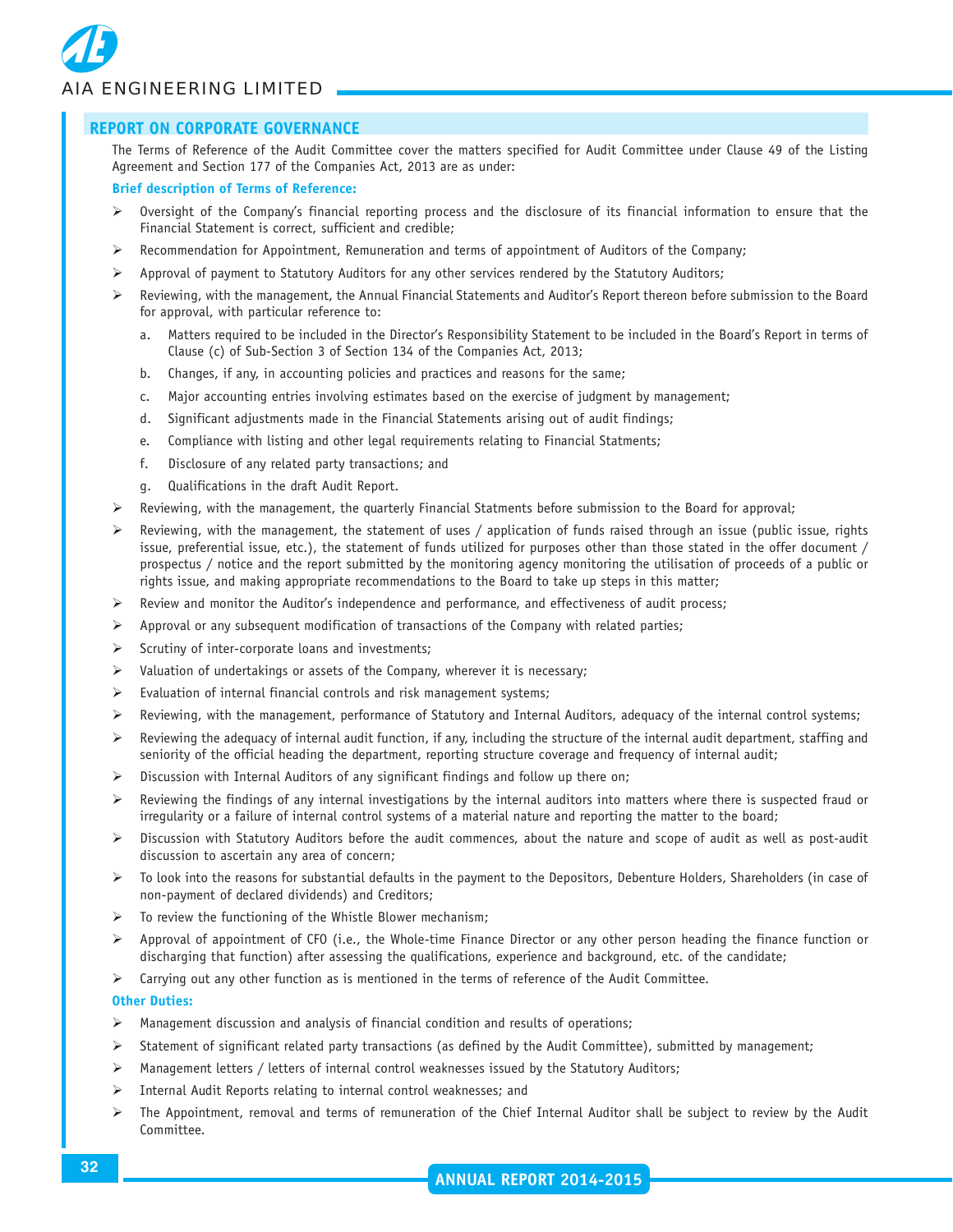$\triangleright$  To grant omnibus approval for related party transactions which are in the ordinary course of business and on an Arm's Length pricing basis and to review and approve such transactions subject to the approval of the Board.

The Audit Committee supervises the Financial Reporting & Internal Control process and ensures the proper and timely disclosures to maintain the Transparency, integrity and quality of financial control and reporting.

The Company continues to derive benefits from the deliberations of the Audit Committee Meetings as the members are experienced in the areas of Finance, Accounts, Taxation and the Industry.

During Financial Year 2014-15, Four (4) Audit Committee Meetings were held on 20<sup>th</sup> May, 2014, 4<sup>th</sup> August, 2014, 7<sup>th</sup> November,  $2014$  and  $5<sup>th</sup>$  February, 2015. Necessary quorum was present in all the meetings. The time gap between any two Audit committee Meetings was not more than four months.

As on 31st March, 2015, the Audit Committee comprise of 3 Independent Directors. Names of the members and the Chairman of the Committee as on 31<sup>st</sup> March, 2015 together with their attendance are given in the following table.

| Name of the Member / Chairman   | Category    | Attendance at the Audit Committee Meetings held on |                                 |                                   |                                   |
|---------------------------------|-------------|----------------------------------------------------|---------------------------------|-----------------------------------|-----------------------------------|
|                                 |             | $20th$ May,<br>2014                                | 4 <sup>th</sup> August,<br>2014 | 7 <sup>th</sup> November.<br>2014 | 5 <sup>th</sup> February,<br>2015 |
| Mr. Rajendra S. Shah - Chairman | Independent | $\checkmark$                                       | ✓                               | $\checkmark$                      | Leave of Absence                  |
| Mr. Vinod Narain*               | Independent | Leave of Absence                                   | Leave of Absence                | N.A.                              | N.A.                              |
| Mr. Sanjay S. Majmudar          | Independent |                                                    |                                 |                                   |                                   |
| Mr. Dileep C. Choksi**          | Independent | ✓                                                  | $\checkmark$                    | $\checkmark$                      |                                   |
| Mr. Bhadresh K. Shah***         | Executive   | N.A.                                               | N.A.                            | N.A.                              | N.A.                              |
| Mr. Rajan Harivallabhdas****    | Independent | N.A.                                               | N.A.                            | N.A.                              | N.A.                              |

Resigned as a member of the Committee w.e.f. 4<sup>th</sup> August, 2014.

Resigned as a member of the Committee w.e.f. 30<sup>th</sup> March, 2015.

Appointed as a member of the Committee w.e.f. 29<sup>th</sup> April, 2015.

Appointed as a member of the Committee w.e.f. 14<sup>th</sup> May, 2015.

Mr. Rajendra S. Shah, Chairman of the Audit Committee attended the last Annual General Meeting (AGM) of Shareholders of the Company.

All the members of the Audit Committee have the requisite qualification for appointment on the Committee and possess sound knowledge of finance, accounting practices and internal controls.

Statutory Auditors, Internal Auditors and their representatives are permanent invitees to the Audit Committee Meetings. They have attended all the Meetings during the year under review. The representative of the Cost Auditor is invited to attend the meeting of the Audit Committee when the Cost Audit Report is tabled for discussion. The Managing Director, Executive Director (Finance) and other Executives of the Company are also invited to attend the Audit Committee Meetings.

Mr. S. N. Jetheliya, Company Secretary acts as the Secretary of the Committee.

#### **b) NOMINATION AND REMUNERATION COMMITTEE:**

In compliance with Section 178 of the Companies Act, 2013 and Clause 49 of the Listing Agreement, the Board has renamed the existing 'Remuneration Committee' as the "Nomination and Remuneration Committee".

#### **The terms of reference of the Committee inter alia, include the following:**

- ¾ Succession Planning of the Board of Directors and Senior Management Personnel;
- $\triangleright$  Identifying and selection of candidates for appointment as Directors / Independent Directors based on certain laid down criteria;
- ¾ Identifying potential individuals for appointment as Key Managerial Personnel and Senior Management Personnel;
- ¾ Formulate and review from time to time the policy for selection and appointment of Directors, Key Managerial personnel and Senior Management personnel and their remuneration;
- Review the performance of the Board of Directors and Senior Management Employees based on certain criteria as approved by the Board. In reviewing the overall remuneration of the Board of Directors and Senior Management, the Committee ensures that the remuneration is reasonable and sufficient to attract, retain and motivate the best managerial talent, the relationship of remuneration to performance is clear and meets appropriate performance benchmarks and that the remuneration involves a balance between fixed and incentive pay reflecting short term and long term objectives of the Company.

In compliance with the provisions of Section 178 of the Companies Act, 2013 and Clause 49 of the Listing Agreement as amended from time to time, the Board of Directors reconstituted the Nomination and Remuneration Committee during the year under review. Mr. Rajendra S. Shah, Chairman of the Board, who was also the Chairman of this Committee has stepped down as the Chairman of this Committee and continues to be a Member on the Committee. Mr. Sanjay S. Majmudar an Independent Director has been appointed as the Chairman of the Committee.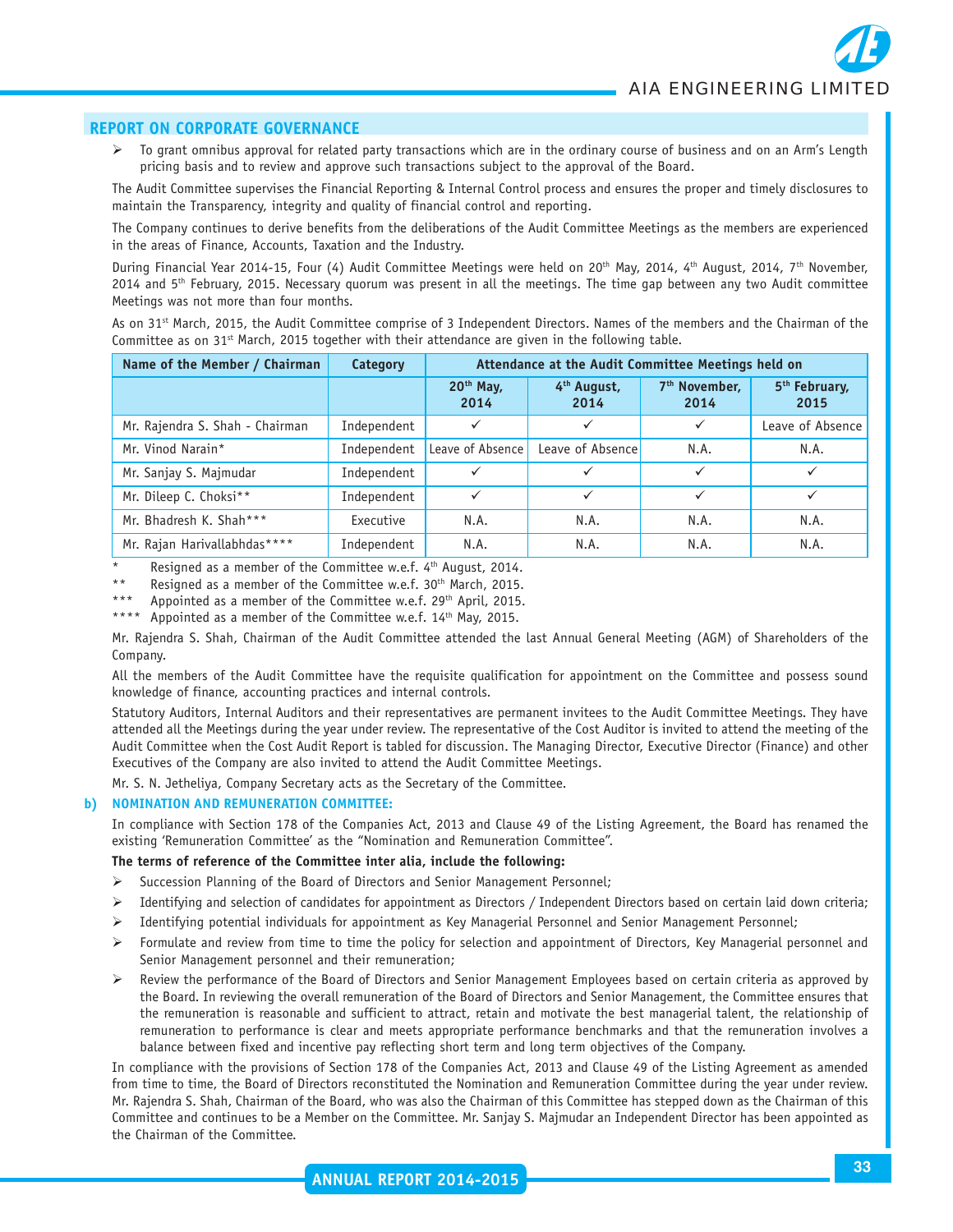#### **REPORT ON CORPORATE GOVERNANCE**

#### **Composition, Name of Members and Chairperson of Nomination and Remuneration Committee are:**

- ¾ Mr. Sanjay S. Majmudar Chairman
- ¾ Mr. Rajendra S. Shah Member
- $\triangleright$  Dr. S. Srikumar Member

#### **Meeting and Attendance during the year:**

| Name of the Member / Chairman     | Category      | Attendance at the Nomination and<br><b>Remuneration Committee Meetings held on</b> |                                |  |
|-----------------------------------|---------------|------------------------------------------------------------------------------------|--------------------------------|--|
|                                   |               | 19th May, 2014                                                                     | 7 <sup>th</sup> November, 2014 |  |
| Mr. Sanjay S. Majmudar - Chairman | Independent   |                                                                                    |                                |  |
| Mr. Rajendra S. Shah              | Independent   |                                                                                    |                                |  |
| Dr. S. Srikumar*                  | Non-Executive | N.A.                                                                               |                                |  |

Appointed as a member of the Committee w.e.f. 20<sup>th</sup> May, 2014.

#### **c) STAKEHOLDERS' RELATIONSHIP COMMITTEE:**

In compliance with the provisions of Section 178 of the Companies Act, 2013 and the Listing Agreement, the Board has renamed the existing "Shareholders' / Investors' Grievance Committee" as the "Stakeholders' Relationship Committee".

#### **Brief description of terms of reference:**

- Redressal of Shareholders and Investors complaints like transfer of Shares, non-receipt of Annual Reports, non-receipt of declared Dividends etc.
- Transfer / transmission of Shares of the securities of the Company from time to time;
- $\triangleright$  Issue of share certificate on dematerialization of Shares from time to time:
- $\triangleright$  Issue of new share certificates against sub-division of Shares, renewal, split or consolidation of Share certificates
- $\triangleright$  Approval and monitoring of dematerialization of Shares and all matters incidental thereto;
- ¾ Monitoring of redressal of Investors / Stakeholders grievances; and
- $\triangleright$  Oversee the performance of the Registrar and Transfer Agents and recommend measures for overall improvement in the quality of Investor services.

#### **Composition, Name of Members and Chairperson:**

- 1. Mr. Rajendra S. Shah Chairman
- 2. Mr. Bhadresh K. Shah Member

Mr. S. N. Jetheliya, Company Secretary acts as the Compliance Officer of the Committee pursuant to Clause 47 (a) of the Listing Agreement with the Stock Exchanges.

#### **Meetings and attendance during the year:**

| Name of the Member / Chairman   | Category    | Attendance at the Stakeholders' Relationship<br><b>Committee Meetings held on</b> |                                 |                                   |                                   |
|---------------------------------|-------------|-----------------------------------------------------------------------------------|---------------------------------|-----------------------------------|-----------------------------------|
|                                 |             | 20 <sup>th</sup> May,<br>2014                                                     | 4 <sup>th</sup> August,<br>2014 | 7 <sup>th</sup> November,<br>2014 | 5 <sup>th</sup> February,<br>2015 |
| Mr. Rajendra S. Shah - Chairman | Independent |                                                                                   |                                 |                                   |                                   |
| Mr. Bhadresh K. Shah            | Executive   |                                                                                   |                                 |                                   |                                   |

#### **Number of Shareholders complaints received during the Financial Year:**

The Committee ensures that the Shareholders' / Investors' grievances and correspondences are attended and resolved expediously.

During the period under review, Company received two Complaints from Shareholders and the same were resolved to their satisfactions. There is no outstanding complaint as on 31<sup>st</sup> March, 2015.

#### **d) CORPORATE SOCIAL RESPONSIBILITY (CSR) COMMITTEE:**

In compliance with the provisions of Section 135 of the Companies Act, 2013 and Rules made thereunder, the Board of Directors of the Company have constituted a CSR Committee. The Committee is governed by its Charter. The terms of reference of the Committee inter alia comprises of the following:

¾ To review, formulate and recommend to the Board a CSR policy which shall indicate the activities to be undertaken by the Company specified in Schedule VII of the Companies Act, 2013 and rules made thereunder;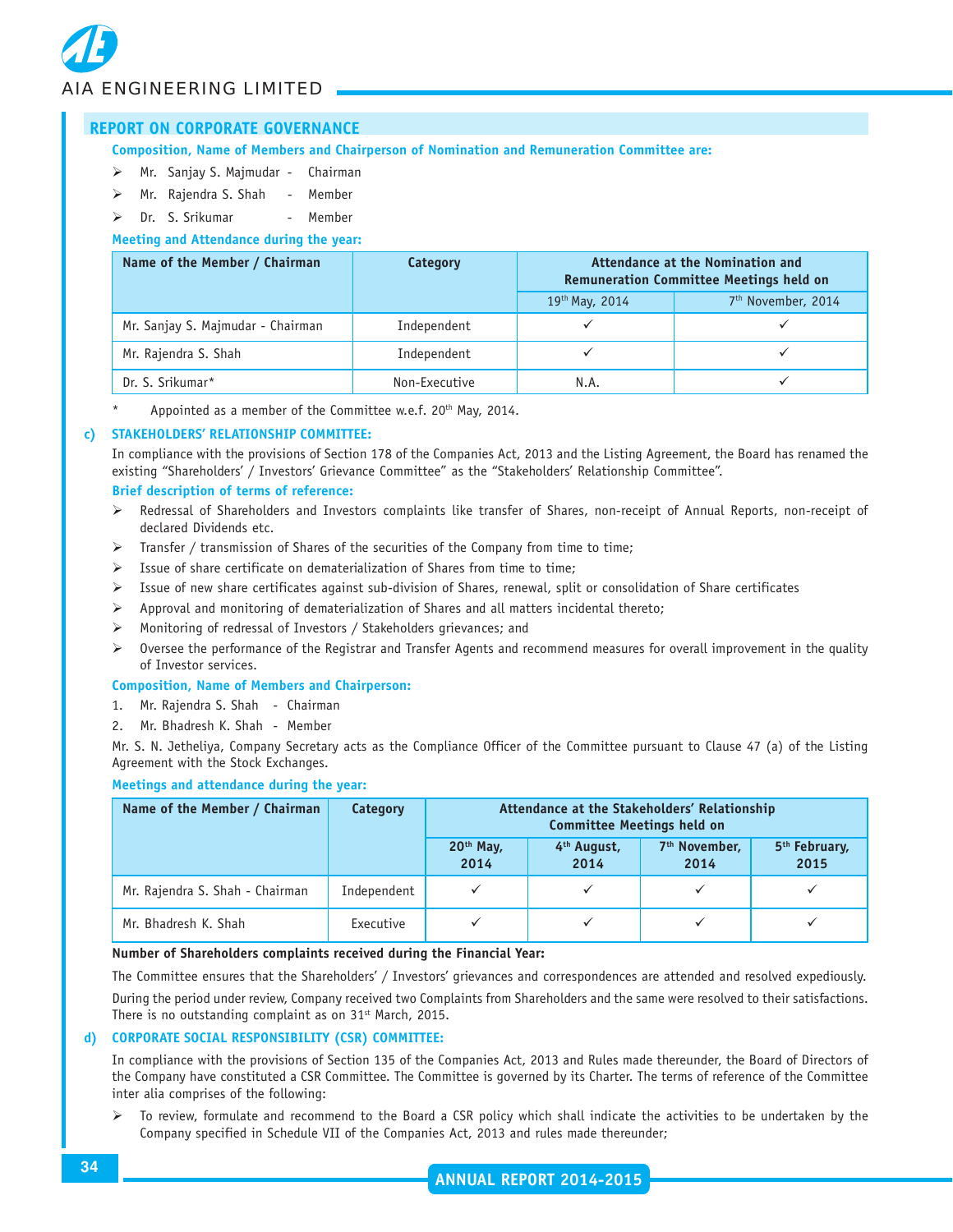- $\triangleright$  To provide quidance on various CSR activities and recommend the amount of expenditure to be incurred on the activities;
- $\triangleright$  To Monitor the CSR policy from time to time and may seek outside agency advice, if necessary.

The Composition of the Corporate Social Responsibility Committee as on 31<sup>st</sup> March, 2015 and the details of members participation at the Meetings of the Committee are as under:

#### **Composition, Name of Members and Chairperson of Corporate Social Responsibility are:**

- ¾ Mr. Bhadresh K. Shah Chairman
- Mr. Sanjay S. Majmudar Member
- ¾ Mr. Yashwant M. Patel Member

#### **Meeting and Attendance during the year:**

| Name of the Member / Chairman  | Category    | <b>Attendance at the Corporate Social</b><br><b>Responsibility Committee Meetings held on</b> |                  |  |
|--------------------------------|-------------|-----------------------------------------------------------------------------------------------|------------------|--|
|                                |             | 16 <sup>th</sup> January, 2015                                                                | 14th March, 2015 |  |
| Mr. Bhadresh K. Shah- Chairman | Executive   |                                                                                               |                  |  |
| Mr. Sanjay S. Majmudar         | Independent |                                                                                               |                  |  |
| Mr. Yashwant M. Patel          | Executive   |                                                                                               |                  |  |

#### **e) INDEPENDENT DIRECTORS' MEETING:**

During the year under review, the Independent Directors met on 5<sup>th</sup> February, 2015, inter alia, to discuss:

- $\triangleright$  Evaluation of the performance of Non-independent Directors and the Board of Directors as a whole;
- ¾ Evaluation of the performance of the Chairman of the Company, taking into account the views of the Executive and Non-Executive Directors;
- ¾ Evaluation of the quality, content and timeline of flow of information between the Management and the Board that is necessary for the Board to effectively and reasonably perform its duties.

All Independent Directors were present at the Meeting.

#### **III. SUBSIDIARY COMPANIES:**

Company does not have any Material Subsidiary whose Net worth exceeds 20% of the Consolidated Net Worth of the Holding Company in the immediately preceding accounting year or has generated 20% of the Consolidated income of the Company during the previous financial year.

However, the Company has formed a Policy on Material Subsidiary which has been placed at the website of the Company.

The Company does not have any non-Listed Indian Subsidiary.

#### **IV. RISK MANAGEMENT COMMITTEE:**

In compliance with the provisions of Clause 49 of the Listing Agreement, the Board of Directors have constituted a Risk Management Committee.

Corporate Risk Evaluation and Management is an ongoing process within the Organization. The Company has a well-defined Risk Management framework to identify, monitor and minimizing/mitigating risks as also identifying business opportunities.

The Risk Management framework has been developed and approved by the senior management in accordance with the business strategy.

The key elements of the framework include

- Risk Structure;
- Risk Portfolio;
- Risk Measuring & Monitoring and
- Risk Optimizing.

The implementation of the framework is supported through criteria for Risk assessment, Risk forms & MIS.

The objectives and scope of Risk Management Committee broadly comprises of:

- $\triangleright$  Oversight of risk management performed by the executive management:
- ¾ Reviewing the Corporate Risk Management Policy and framework within the local legal requirements and Clause 49 of the Listing Agreement;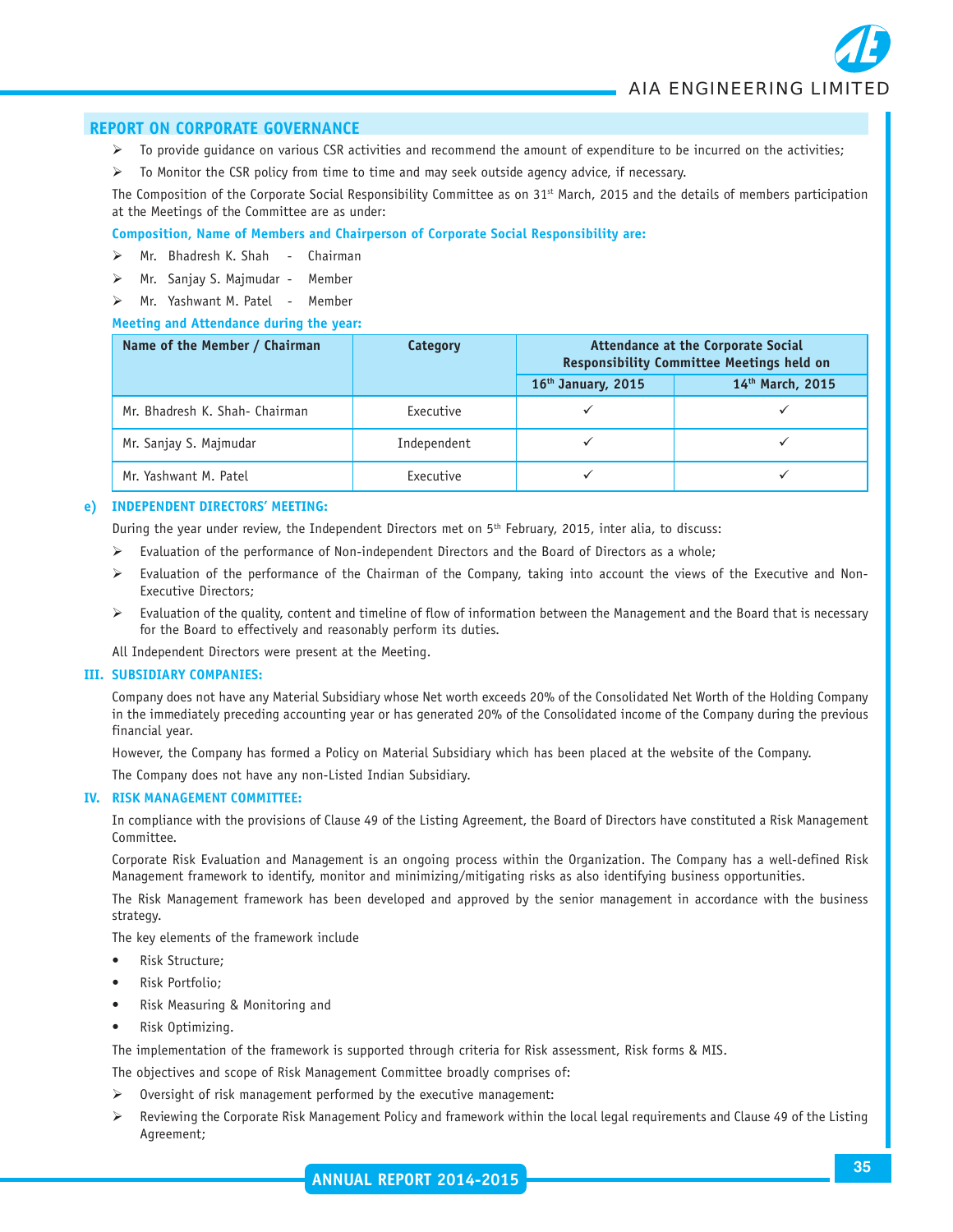# *AIA ENGINEERING LIMITED*

#### **REPORT ON CORPORATE GOVERNANCE**

- $\triangleright$  Reviewing risks and evaluate treatment including initiating mitigation actions and ownerships as per a predefined cycle;
- ¾ Defining framework for identification, assessment, monitoring, mitigation and reporting of risks.

The Composition of Risk Management Committee as on 31<sup>st</sup> March, 2015 is:

| Name of the Member / Chairman  | Category   | <b>Attendance at the Risk Management</b><br><b>Committee Meetings held on</b> |  |                                       |
|--------------------------------|------------|-------------------------------------------------------------------------------|--|---------------------------------------|
|                                |            | 30th July, 2014                                                               |  | 30th Ocotber, 2014 2nd February, 2015 |
| Mr. Bhadresh K. Shah- Chairman | Executive  |                                                                               |  |                                       |
| Mr. Yashwant M. Patel - Member | Executive  |                                                                               |  |                                       |
| Dr. Ajit Nath Jha- Member      | Consultant |                                                                               |  |                                       |

The Risk Management Committee has appointed a Risk Council which comprises of Executive Director (Finance), V.P. Corporate Planning, Company Secretary and General Manager – Corporate Affairs. The Risk Council is responsible for day-to-day oversight of risk management including identification, impact assessment, monitoring, mitigation and reporting. The Risk Council also updates to Risk Management Committee and the Board from time to time on the enterprise risks and actions taken.

#### **V. RELATED PARTY TRANSACTIONS:**

All transactions entered into with Related Party as defined under the Section 188 of the Companies Act, 2013 and Clause 49 of the Listing Agreement during the Financial Year 2014-15 which were in Ordinary Course of Business and at Arms' Length basis. Suitable disclosures as required under Accounting Standards (AS-18) have been made in the notes to the Financial Statements.

#### **VI. DISCLOSURES:**

#### **(A) Material Significant Related Party Transactions:**

The Company has entered into transactions with related parties i.e. Directors or Management, their Subsidiaries or Relatives conflicting with the Company's interest at large. The Register of Contracts containing transactions in which Directors are interested is placed before the Audit Committee / Board regularly for their approval. The details of Related Party Transactions are disclosed in Financial Section of this Annual Report.

The Board has approved a Policy for Related Party Transactions which has been uploaded on the website of the Company www.aiaengineering.com

#### **(B) DISCLOSURE OF ACCOUNTING TREATMENT:**

In the preparation of the Financial Statements, the Company has followed Accounting policies and Practices as prescribed in the Accounting Standards notified pursuant to Companies (Accounting Standards) Rules, 2006 as amended from time to time and the relevant provisions of the Companies Act, 1956 read with General Circular 8/2014 dated 4<sup>th</sup> April, 2014, issued by the Ministry of Corporate Affairs. The significant Accounting Policies which are consistently applied have been set out in the Notes to the Financial Statements.

The Company has voluntarily adopted Accounting Standard (AS) 30 "Financial Instruments: Recognition and Measurement" to the extent the standard does not conflict with the Accounting Standards notified under Section 211(3C) of the Companies Act, 1956 during Financial Year 2014-15. Pursuant to the adoption, the Net Gain on foreign currency forwards and interest rate swap of INR 2,688.25 Lacs as required by AS-30 has been parked in the Cash Flow Hedging Reserve under Reserves & Surplus during Financial Year 2014-15. This gain would be recycled in the Statement of Profit and Loss / Fixed Assets in the period during which the forecasted transactions occurs.

#### **(C) POLICY FOR SELECTION AND APPOINTMENT OF DIRECTORS AND THEIR REMUNERATION:**

The Nomination and Remuneration Committee has adopted a Policy which, inter alia, deals with the manner of Selection of Board of Directors, KMP and their remuneration.

#### **(1) Criteria for Selection of Non-Executive Directors:**

- a. The Non-Executive Directors shall be of high integrity with relevant expertise and experience so as to have a diverse Board with Directors having expertise in the fields of manufacturing, marketing, finance, taxation, law, governance and general management.
- b. In case of appointment of Independent Directors, the Nomination and Remuneration Committee satisfies itself with regard to the independence nature of the Directors vis-à-vis the Company so as to enable the Board to discharge its function and duties effectively.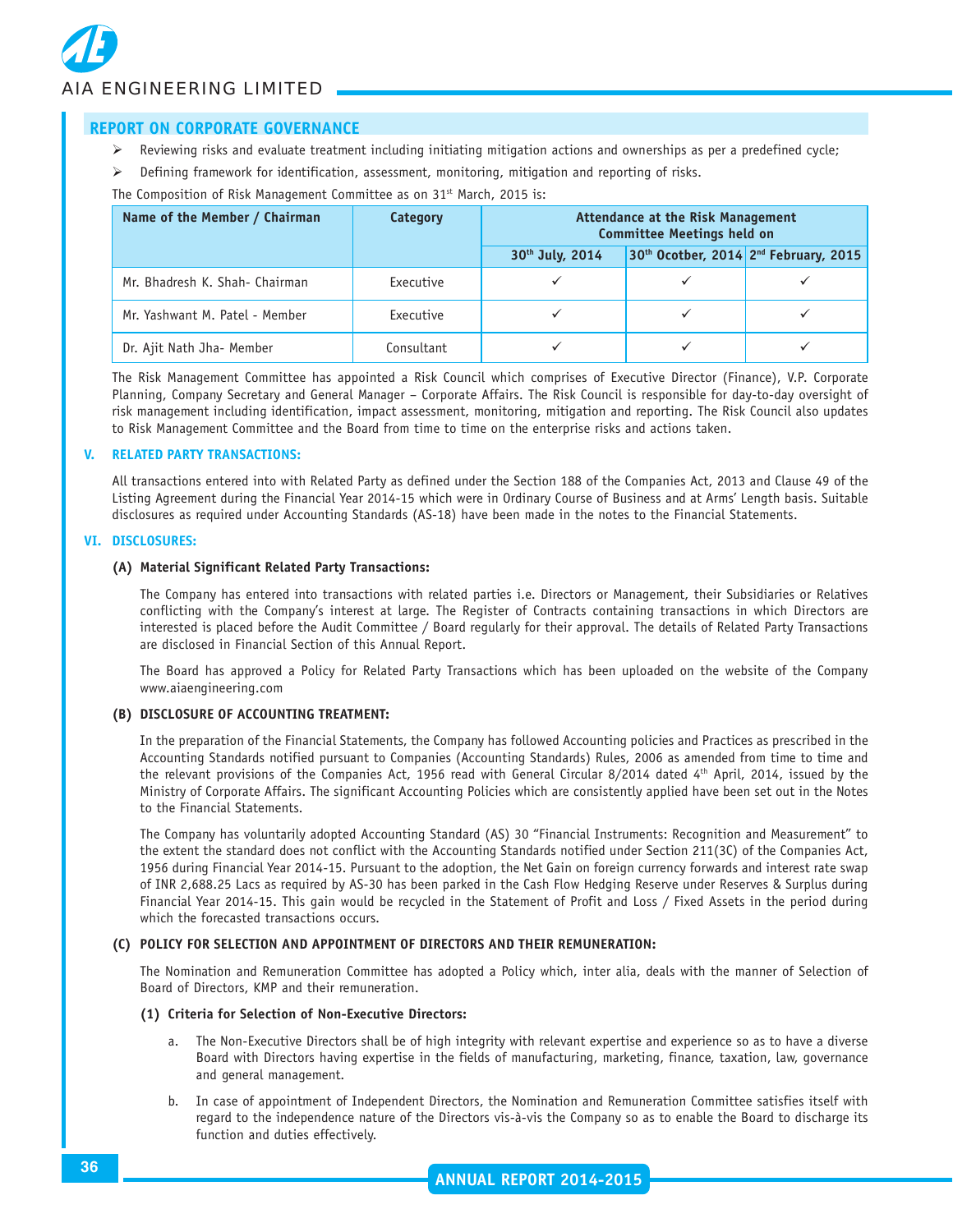- c. Nomination and Remuneration Committee ensures that the candidate identified for Appointment / Re-Appointment as an Independent Director is not disqualified for Appointment / Re-Appointment under Section 164 of the Companies Act, 2013.
- d. Nomination and Remuneration Committee considers the following attributes / criteria, whilst recommending to the Board the candidature for appointment as Director:
	- i. Qualification, expertise and experience of the Directors in their respective fields;
	- ii. Personal, Professional or business standing;
	- iii. Diversity of the Board.
- e. Board of Directors take into consideration the performance evaluation of the Directors and their engagement level.

#### **(2) Remuneration:**

The Non-Executive Directors shall be entitled to receive remuneration by way of sitting fees, reimbursement of expenses, if any, for participation in the Board / Committee Meetings as detailed hereunder:

- i. A Non-Executive Director shall be entitled to receive sitting fees for each of the meeting of Board or Committee of the Board attended by him as approved by the Board of Directors within the overall limits prescribed under the Companies Act, 2013 and the Companies (Appointment and Remuneration of Managerial Personnel) Rules, 2014;
- ii. A Non-Executive Director may be paid Commission on an annual basis of such sum as may be approved by the Board on the recommendation of the Nomination and Remuneration Committee;
- iii. In determining the quantum of commission payable to the Directors, the Nomination and Remuneration Committee shall make its recommendations after taking into consideration the overall performance of the Company and the onerous responsibilities required to be shouldered by the Director;
- iv. The total commission payable to the Directors shall not exceed 0.25% per annuam of the Net Profit of the Company as approved by the members of the Company in their Annual General Meeting held on  $11<sup>th</sup>$  September, 2014;
- v. The Independent Directors of the Company shall not be entitled to participate in the Stock Option Scheme of the Company, if any, pursuant to the provisions of Companies Act, 2013 and the Listing Agreement.

#### **Remuneration Policy for the Senior Management Employees:**

- I In determining the remuneration of the Senior Management Employees, the Nomination and Remuneration Committee shall ensure / consider the following:
	- $\triangleright$  the relationship of remuneration and performance benchmark;
	- $\triangleright$  the balance between fixed and incentive pay reflecting short and long term performance objectives, appropriate to the working of the Company and its goals;
	- $\triangleright$  the remuneration is divided into two components viz. fixed component comprising salaries, perquisites and retirement benefits and a variable component comprising performance bonus;
	- $\triangleright$  the remuneration including annual increment and performance bonus is decided based on the roles and responsibilities, the Company's performance vis-à-vis the annual budget achievement, individual performance vis-à-vis KRAs / KPIs, industry benchmark and current compensation trends in the market.
- II The Managing Director carry out the individual performance review based on the standard appraisal matrix and take into account the appraisal score card and other factors mentioned herein-above, whilst recommending the annual increment and performance incentive to the Nomination and Remuneration Committee for its review and approval.

#### **PERFORMANCE EVALUATION:**

In Compliance with the provisions of the Companies Act, 2013 and Clause 49 of the Listing Agreement, the Board has carried out the annual performance evaluation of its own performance, the Directors individually as well as the evaluation of the working of its Audit, Nomination and Remuneration and other Committees. A structured questionnaire was prepared after taking into consideration inputs received from the Directors, covering various aspects of the Board's functioning such as adequacy of the composition of the Board and its Committees, Board Culture, execution and performance of specific duties, obligation and governance.

A separate exercise was carried out to evaluate the performance of individual Directors including the Chairman of the Board, who were evaluated on parameters such as level of engagement and contribution, independence of judgement, safeguarding the interest of the Company and its minority shareholders etc. The performance evaluation of the Independent Directors was carried out by the entire Board. The performance evaluation of the Chairman and the Non-Independent Directors was carried out by the Independent Directors who also reviewed the performance of Secretarial Department. The Directors expressed their satisfaction with the evaluation process.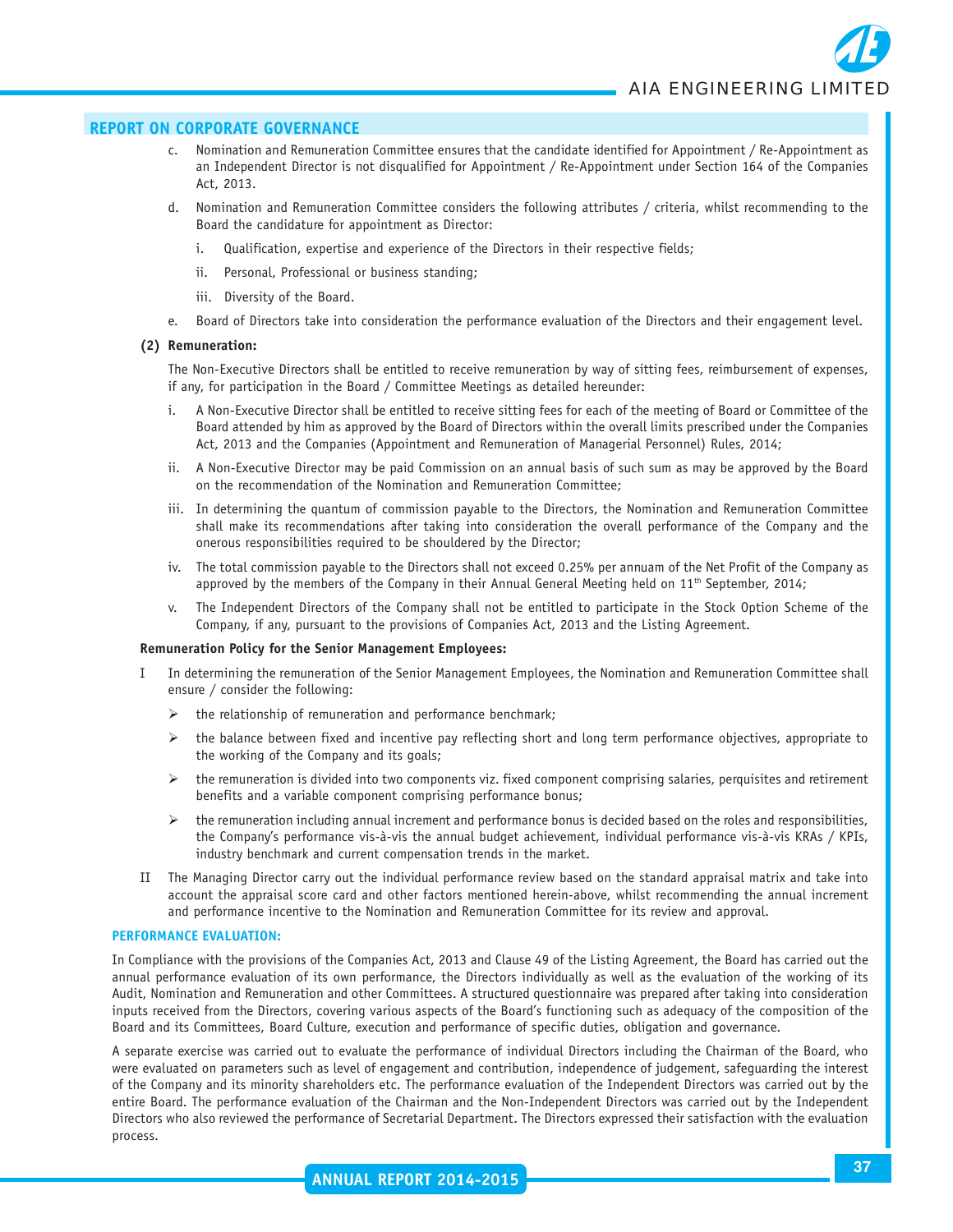The details of remunerations paid to the Managing Director and Whole-time Director during the year 2014 - 2015 are given below:  $(5$  Lacs)

| Name of the Director and Designation       | <b>Salary</b> | <b>Perguisites</b> | <b>Total</b> |
|--------------------------------------------|---------------|--------------------|--------------|
| Mr. Bhadresh K. Shah, Managing Director    | 82.93         | 27.97              | 110.90       |
| Mr. Yashwant M. Patel, Whole-time Director | 7.20          | 0.32               | 7.52         |

The Company does not have any stock option plan or performance linked incentive for the Executive Directors.

The details of Sitting Fees paid to the Independent Directors for attending Board and Committee Meetings during the Financial Year 2014-2015 are given below:

| Sr. No. | Name of the Director    | <b>Sitting Fees Paid</b> |
|---------|-------------------------|--------------------------|
| 1.      | Mr. Rajendra S. Shah    | 0.90                     |
| 2.      | Mr. Sanjay S. Majmudar* | 1.00                     |
| 3.      | Mr. Dileep C. Choksi    | 1.00                     |

#### \* **In addition to sitting fees,** `**15.00 Lacs has been paid as Commission during the Financial Year 2014-15.**

The Directors' Remuneration Policy of your Company conforms to the provisions under Companies Act, 2013. The Board determines the remuneration of the Non-Executive Directors.

#### **(D) Management**

#### **(i) Management Discussion and Analysis Report:**

Management Discussion and Analysis Report is set out in a separate section included in this Annual Report and forms a part of this Report.

#### **(ii) Disclosure of material Financial and Commercial Transactions:**

As per the disclosures received from the Senior Management, no material Financial and Commercial transactions that may have a potential conflict with the interest of the Company at large were taken place during the year under report.

#### **(E) Shareholders:**

(i) Disclosures regarding appointment or re-appointment of Directors:

Mr. Yashwant M. Patel, a Whole-time Director of the Company will retire by rotation at the ensuing 25<sup>th</sup> Annual General Meeting of the Company and being eligible, has offered himself for re-appointment.

Mrs. Khushali Samip Solanki and Mrs. Bhumika Shyamal Shodhan, were appointed as Additional Directors of the Company by the Board of Directors in their meeting held on 7<sup>th</sup> November, 2014 who hold office of Additional Directors upto the ensuing 25<sup>th</sup> Annual General Meeting of the Company.

Mr. Rajan Harivallabhdas, who was appointed as an Additional Director (Independent) of the Company w.e.f. 14<sup>th</sup> May, 2015, who holds the office of Director upto the 25<sup>th</sup> Annual General Meeting of the Company.

The brief resumes and other information of the above retiring Director and other Directors as required to be disclosed under this section are provided in the notice of the Annual General Meeting.

- (ii) Quarterly / Half yearly results are forwarded to the Stock Exchanges where the Equity Shares of the Company are listed and the same are also posted on Company's website : www.aiaengineering.com.
- (iii) Shareholding of Non-Executive Directors as on 31<sup>st</sup> March, 2015 is as under:

| <b>Name of Director</b>      | <b>Number of Shares</b> |
|------------------------------|-------------------------|
| Mr. Rajendra S. Shah         | 847                     |
| Mr. Sanjay S. Majmudar       | 15,120                  |
| Dr. S. Srikumar              | NTI                     |
| Mr. Dileep C. Choksi         | NIL                     |
| Mrs. Khushali Samip Solanki  | 10,010                  |
| Mrs. Bhumika Shyamal Shodhan | 10,005                  |
| Mr. Rajan Harivallabhdas     | NTI                     |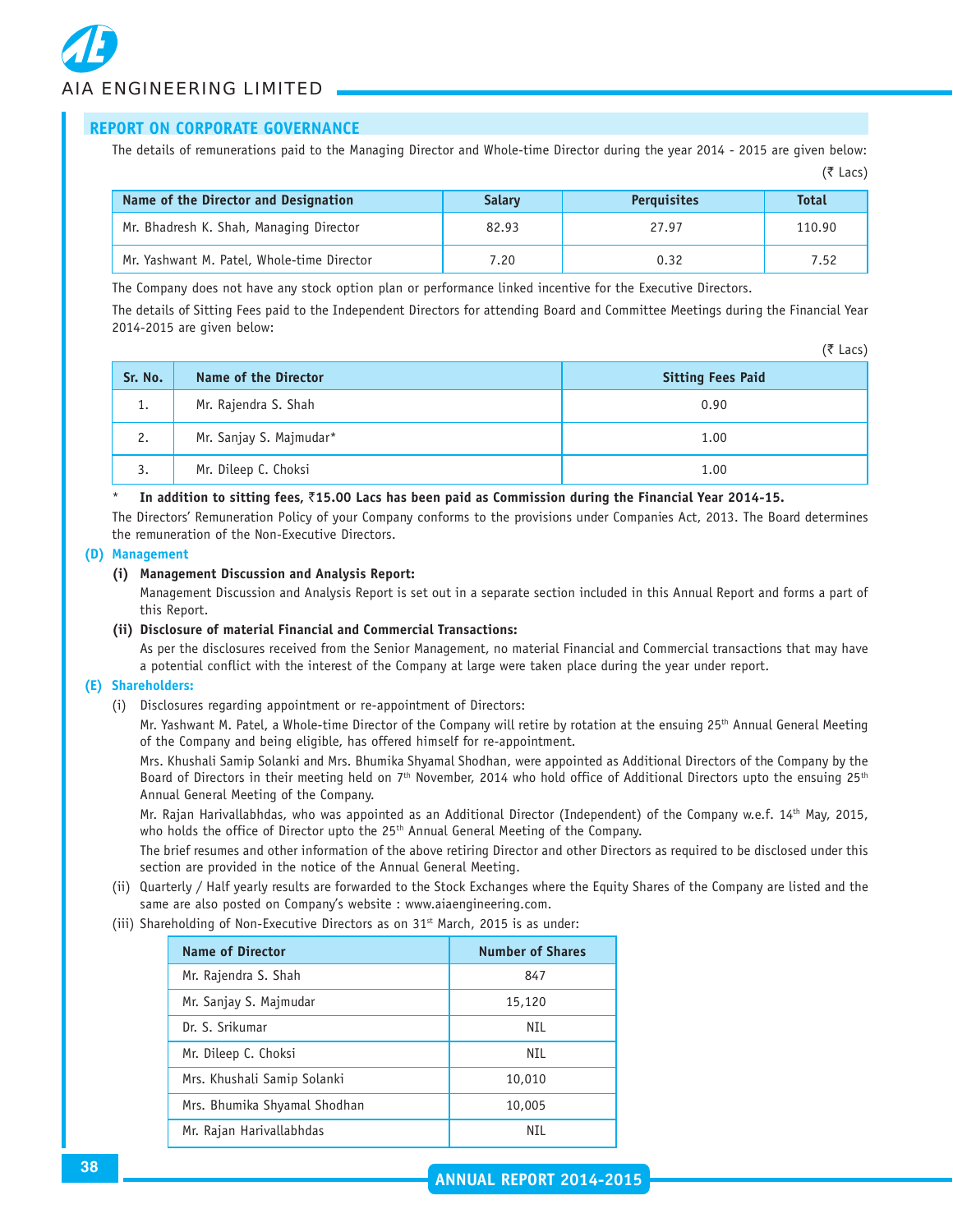#### **(F) Compliance by the Company:**

The Company has complied with all the mandatory requirements of the Listing Agreements with Stock Exchanges as well as regulations and guidelines of SEBI. Further, during the last three years, no penalties were imposed or strictures were passed on the Company by the Stock Exchanges or SEBI or any statutory authority, on any matter related to capital markets.

#### **VII. CEO / Executive Director (Finance) Certification:**

The Managing Director and the Executive Director (Finance) of the Company have certified to the Board that the Financial Results of the Company for the year ended 31<sup>st</sup> March, 2015 do not contain any false or misleading statements or figures and do not omit any material facts which may make the statements or figures contained therein misleading as required under Clause 49 (IX) of the Listing Agreement.

#### **VIII. Means of Communication:**

- (1) The quarterly and half yearly results are published in widely circulating national and local dailies such as "Economic Times" in English and Gujarati. These results are not sent individually to the shareholders but are put on the website of the Company.
- (2) The Company's results are displayed on the Company's website: www.aiaengineering.com. The Company holds meetings with the Investors and Analysts.

#### **IX. General Body Meetings: (Last three years disclosures) GENERAL MEETING:**

#### **ANNUAL GENERAL MEETINGS:**

The particulars of the last three Annual General Meetings held are given hereunder:

#### **Location, date and time for last 3 Annual General Meetings were:**

| <b>Financial Year</b> | <b>Date</b>                         | <b>Venue</b>                                                                                                                   | <b>Time</b> |
|-----------------------|-------------------------------------|--------------------------------------------------------------------------------------------------------------------------------|-------------|
| 2013-14               | 11 <sup>th</sup> September,<br>2014 | H.T. Parekh Convention Centre, Ahmedabad Management Association,<br>ATIRA Campus, Dr. Vikram Sarabhai Marg, Ahmedabad-380 015. | 10.00 A.M.  |
| 2012-13               | $12th$ August, 2013                 | H.T. Parekh Convention Centre, Ahmedabad Management Association,<br>ATIRA Campus, Dr. Vikram Sarabhai Marg, Ahmedabad-380 015. | 10.00 A.M.  |
| 2011-12               | $13th$ August, 2012                 | H.T. Parekh Convention Centre, Ahmedabad Management Association,<br>ATIRA Campus, Dr. Vikram Sarabhai Marg, Ahmedabad-380 015. | 10.00 A.M.  |

The following Special Resolutions were passed by the members during the past 3 Annual General Meetings:

#### **Annual General Meeting held on 11th September, 2014:**

- (i) Appointment of Mr. Sanjay S. Majmudar as an Independent Director.
- (ii) Appointment of Mr. Rajendra S. Shah as an Independent Director.
- (iii) Authority to Board of Directors to Borrow funds.
- (iv) Payment of Commission to Non-Whole-time Directors.
- (v) Approval for holding an Office or place of Profit by Powertec Engineering Pvt. Ltd.

#### **Annual General Meeting held on 12th August, 2013:**

- (i) Re-appointment of Mr. Yashwant M. Patel as Whole-time Director of the Company.
- (ii) Approval for the appointment of Powertec Engineering Pvt. Ltd. to hold Office or Place of Profit under Section 314 of the Companies Act, 1956.

#### **Annual General Meeting held on 13th August, 2012:**

Approval for increase in the investment limits by SEBI Registered Foreign Institutional Investors under Portfolio Investment Scheme under FEMA from 24% to 49% of the paid-up Share Capital of the Company.

#### **POSTAL BALLOT:**

During the year under review and pursuant to Section 110 of the Companies Act, 2013, read with Rule 22 of the Companies (Management and Administration) Rules, 2014, the following Special Resolution was passed by the members of the Company through Postal Ballot / e-voting.

**SPECIAL RESOLUTION** under Section 180 (1) (a) of the Companies Act, 2013 authorizing the Board of Directors to Mortgage / Hypothecate / Create Security and / or create any charge on immovable and / or movable Properties of the Company to secure the Borrowings (including temporary loans & Working Capital Facilities obtained by the Company from any of its Scheduled Banks in the Ordinary Course of Business.)

The scrutinizer Mr. Tushar Vora, Practicing Company Secretaries, Ahmedabad after due verification of all the Postal Ballot Forms received upto the close of working hours on 22<sup>nd</sup> December, 2014 (being the last date fixed for return of the postal ballot forms duly filled in by the members including e-voting), submitted his report dated 26<sup>th</sup> December, 2014. The results of the Postal Ballot were announced by the Chairman of the Company on 26<sup>th</sup> December, 2014. The resolution was approved by the members of the Company by casting more than 99% votes in favour of the Resolution.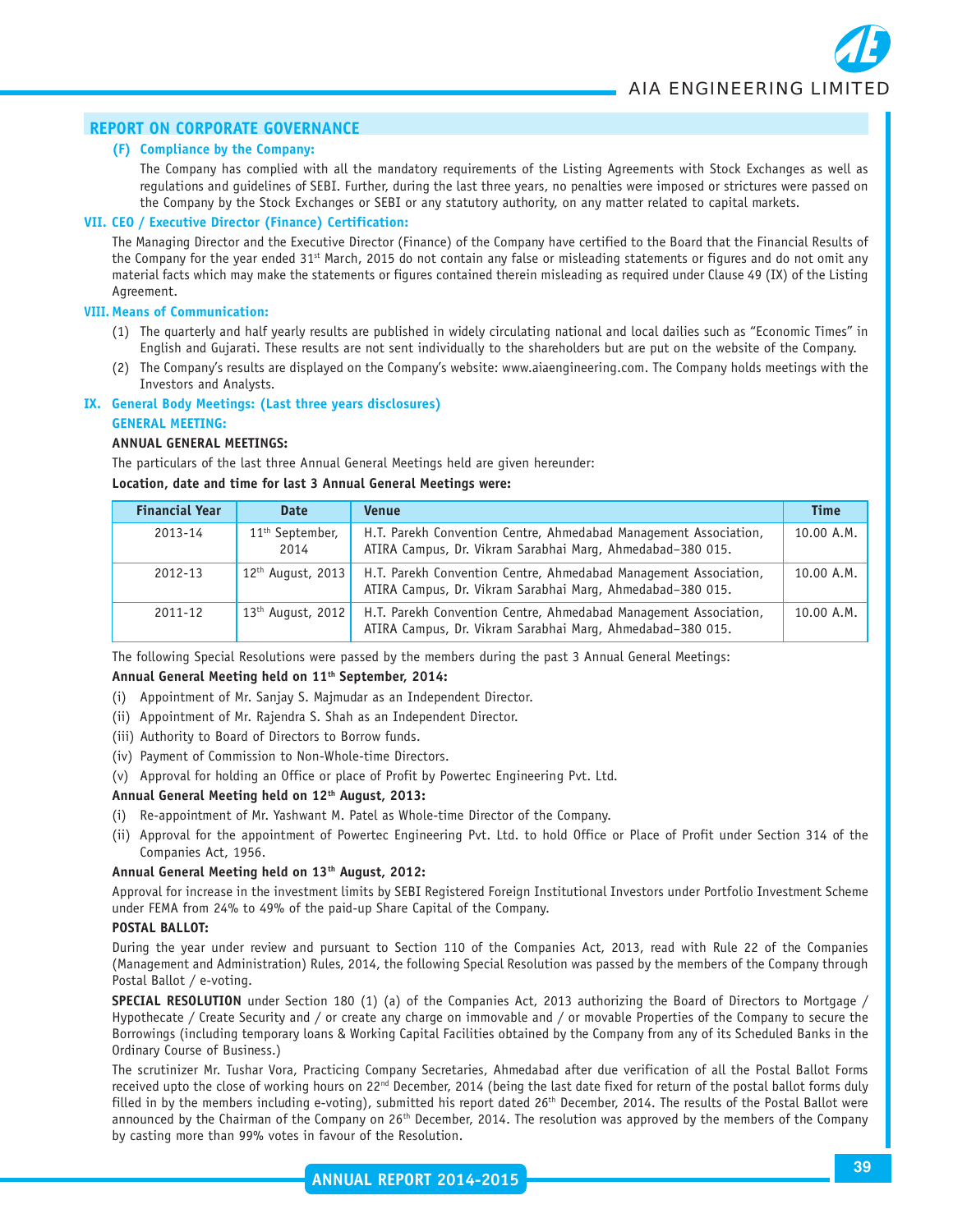*AIA ENGINEERING LIMITED*

| <b>REPORT ON CORPORATE GOVERNANCE</b>                                                   |                      |                                                                                                                               |  |  |  |
|-----------------------------------------------------------------------------------------|----------------------|-------------------------------------------------------------------------------------------------------------------------------|--|--|--|
| <b>GENERAL SHAREHOLDERS' INFORMATION</b><br>X.                                          |                      |                                                                                                                               |  |  |  |
| Date and Time of 25th AGM                                                               | ÷                    | Thursday the 24 <sup>th</sup> September, 2015 at 10.00 a.m.                                                                   |  |  |  |
| Venue of AGM                                                                            |                      | H.T. Parekh Convention Centre, Ahmedabad Management Association,<br>ATIRA Campus, Dr. Vikram Sarabhai Marg, Ahmedabad-380 015 |  |  |  |
| <b>Financial Year</b>                                                                   | $\ddot{\phantom{a}}$ | 31 <sup>st</sup> March, 2015.                                                                                                 |  |  |  |
| Book Closure Date                                                                       |                      | 12 <sup>th</sup> September, 2015 to 24 <sup>th</sup> September, 2015 (both days inclusive)                                    |  |  |  |
| Registered Office Address                                                               |                      | 115, GVMM Estate, Odhav Road, Odhav, Ahmedabad 382 410                                                                        |  |  |  |
| Dividend Payment Date                                                                   |                      | Within 30 days from the date of declaration of dividend.                                                                      |  |  |  |
| Compliance Officer                                                                      | ÷                    | Mr. S. N. Jetheliya, Company Secretary                                                                                        |  |  |  |
| Email for Redressal of Investors' Complaints                                            |                      | ric@aiaengineering.com                                                                                                        |  |  |  |
| in terms of Clause 47 (f) of the Listing Agreement                                      |                      |                                                                                                                               |  |  |  |
| Website                                                                                 |                      | www.aiaengineering.com                                                                                                        |  |  |  |
| Financial Calendar (subject to change) for the Financial Year 2015-16:                  |                      |                                                                                                                               |  |  |  |
| <b>First Quarter Results</b>                                                            | $\ddot{\phantom{0}}$ | On or before 14 <sup>th</sup> August, 2015                                                                                    |  |  |  |
| Second Quarter & Half Yearly Results                                                    |                      | On or before 14 <sup>th</sup> November, 2015                                                                                  |  |  |  |
| Third Quarter Results                                                                   |                      | On or before 14 <sup>th</sup> February, 2016                                                                                  |  |  |  |
| Audited Results for the year 2015-16                                                    |                      | On or before 30 <sup>th</sup> May, 2016                                                                                       |  |  |  |
| (a) Listing on Stock Exchanges:                                                         |                      |                                                                                                                               |  |  |  |
| Name and Address of the Stock Exchanges                                                 |                      |                                                                                                                               |  |  |  |
| Bombay Stock Exchange Limited<br>25th Floor D J Towers Dalal Street Fort Mumbai 600,001 |                      | 522692                                                                                                                        |  |  |  |

 $25<sup>th</sup>$  Floor, P. J. Towers, Dalal Street, Fort, Mumbai – 400 001  $\vert$  532683 National Stock Exchange of India Limited Exchange Plaza, Bandra-Kurla Complex, Bandra (E), Mumbai – 400 051 | AIAENG

The listing fees for the year 2015-16 have been paid to both the Stock Exchanges.

#### **(b) Market Price Data:**

The securities of the Company have been listed on BSE and NSE. The stock market prices were as under:

| <b>Month</b> | <b>BSE Sensex</b> | <b>Bombay Stock</b><br><b>Exchange Limited</b> |                 | <b>National Stock Exchange</b><br>of India Limited |                 |
|--------------|-------------------|------------------------------------------------|-----------------|----------------------------------------------------|-----------------|
|              |                   | High $(\bar{z})$                               | Low $(\bar{z})$ | High $(\bar{z})$                                   | Low $(\bar{z})$ |
| April 14     | 22455.23          | 622.00                                         | 535.60          | 621.90                                             | 537.10          |
| May 14       | 22493.59          | 802.50                                         | 575.00          | 804.00                                             | 582.10          |
| June 14      | 24368.96          | 858.00                                         | 754.95          | 859.90                                             | 752.00          |
| July 14      | 25469.94          | 807.80                                         | 705.00          | 808.00                                             | 701.60          |
| Aug. 14      | 25753.92          | 894.00                                         | 732.75          | 893.00                                             | 732.65          |
| Sept. 14     | 26733.18          | 1032.00                                        | 873.35          | 1031.70                                            | 872.70          |
| 0ct. 14      | 26681.47          | 974.65                                         | 866.00          | 975.00                                             | 866.45          |
| Nov. 14      | 27943.04          | 1229.00                                        | 935.00          | 1238.00                                            | 933.60          |
| Dec.14       | 28748.22          | 1224.50                                        | 1007.50         | 1216.55                                            | 1007.55         |
| Jan.15       | 27485.77          | 1185.00                                        | 983.95          | 1189.40                                            | 981.45          |
| Feb.15       | 29143.63          | 1189.00                                        | 1015.55         | 1178.00                                            | 1014.00         |
| Mar. 15      | 29533.42          | 1361.15                                        | 1125.00         | 1364.20                                            | 1124.20         |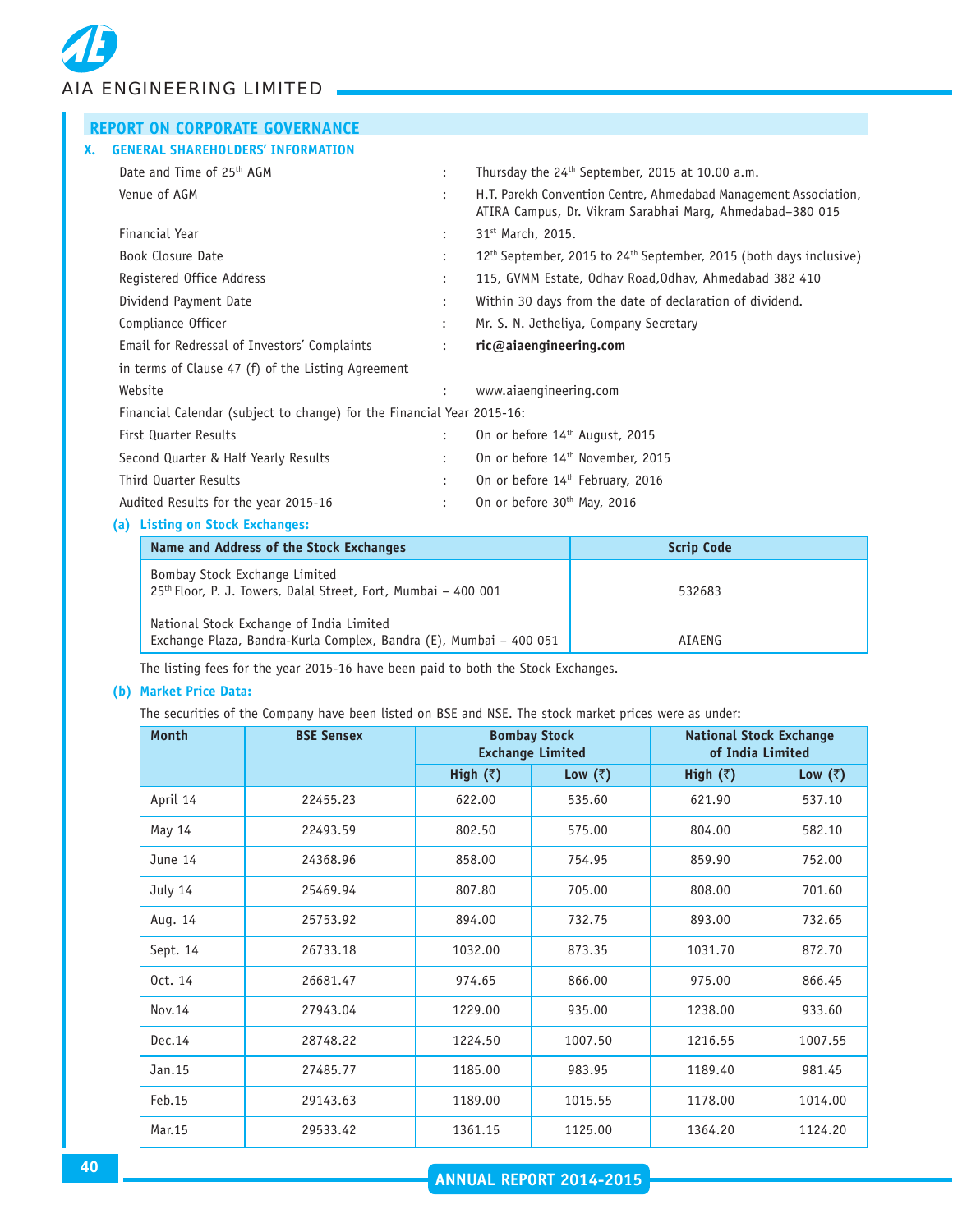#### **SHARE TRANSFER SYSTEM/ DIVIDEND AND OTHER RELATED MATTERS:**

#### **i. Share Transfers:**

Share transfers in physical form are processed and the Share Certificates are generally returned to the transferees within a period of fifteen days from the date of receipt of transfer documents provided the transfer documents lodged with the Company are complete in all respects.

#### **ii. Nomination facility for shareholding:**

Pursuant to the provisions of Section 72 of the Companies Act, 2013 and rules made thereunder, facility for making nomination is available for members in respect of Shares held by them. Members holding Shares in physical form may fill the Nomination form attached with the Annual Report or download the same from the website of the Company. Members holding Shares in dematerialized form should contact their Depository Participant (DP) in this regards.

#### **iii. Permanent Account Number (PAN):**

Members who hold Shares in physical Form are advised that SEBI has made it mandatory that a copy of the PAN card of the transferee/s, members, surviving joint holders / legal heirs be furnished to the Company while obtaining the services of transfer, transposition, transmission and issue of duplicate Share Certificates.

#### **iv. Dividend:**

#### **a. Payment of dividend through National Electronic Clearing Services (NECS):**

The Company provides facility for remittance of dividend to the Members through NECS. To facilitate dividend payment through NECS, Members who hold Shares in demat mode should inform their Depository Participant and such of the Members holding Shares in physical form should inform the Company of the core banking account number allotted to them by their bankers. In cases where the core banking account number is not intimated to the Company / Depository Participant, the Company will issue Dividend Warrants to the Members.

#### **b. Unclaimed Dividends:**

The Company is required to transfer dividends which have remained unpaid / unclaimed for a period of seven years to the Investor Education & Protection Fund established by the Government. The Company will, in October, 2015 transfer to the said Fund, the unpaid Dividend for the year ended 31st March, 2008 which have remained unpaid.

#### **v. Reconciliation of Share Capital Audit:**

As required by the Securities and Exchange Board of India (SEBI), a Quarterly Reconciliation of Share Capital is being carried out by an independent Practicing Company Secretary with a view to reconcile the Total Share Capital admitted with National Securities Depository Limited [NSDL] and Central Depository Services (India) Limited [CDSL] and held in physical form, with the issued and listed Capital of the Company. The Practicing Company Secretary's Certificate in regard to this is submitted to BSE Limited and The National Stock Exchange of India Limited and has also been placed before Stakeholders Relationship Committee and the Board of Directors.

#### **(c) Registrar & Transfer Agents:**

**Link Intime India Private Limited Link Intime India Private Limited** C/13, Pannalal Silk Mills Compound, 303, 3rd Floor, Shopper's Plaza – V, Kantilal Maganlal Ind. Estate, Nr. 5 Government Society, Opp. Municipal Market, Phone No. 022-25946970 Fax No. 022-25946969 Phone – 079-26465179 Email : mumbai@linkintime.co.in email:ahmedabad@linkintime.co.in

## **MUMBAI OFFICE: AHMEDABAD BRANCH OFFICE:**

L.B.S. Marg, Bhandup (West), **MUMBAI – 400 078** C. G. Road, Navrangpura, **AHMEDABAD - 380 009**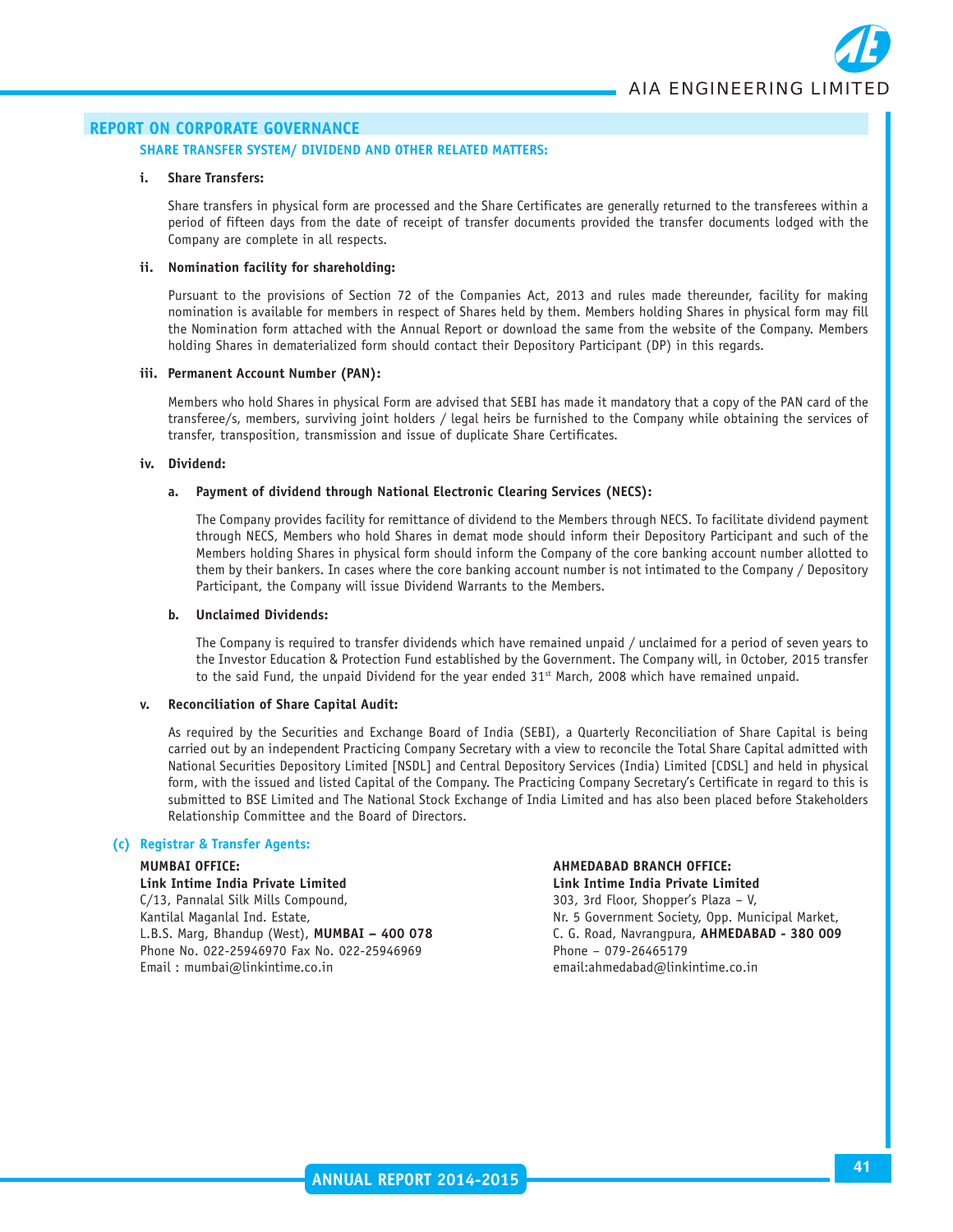**(d) Distribution of Shareholding:**

**(i) Shareholding pattern as on 31st March, 2015.**

|                                        | No. of Shares held |                   |                      |              |
|----------------------------------------|--------------------|-------------------|----------------------|--------------|
| Category                               | <b>Physical</b>    | <b>Electronic</b> | <b>No. of Shares</b> | % of holding |
| Promoters Shareholding                 |                    | 58148920          | 58148920             | 61.6506      |
| Mutual Funds & UTI                     |                    | 6051784           | 6051784              | 6.4162       |
| Banks, FI & Insurance Companies        |                    | 2463              | 2463                 | 0.0026       |
| Foreign Financial Institutions         |                    | 22871387          | 22871387             | 24.2486      |
| <b>NRIs</b>                            |                    | 145150            | 145150               | 0.1539       |
| Foreign Portfolio Investor (Corporate) |                    | 1798172           | 1798172              | 1.9065       |
| Other Corporate Bodies                 |                    | 2308662           | 2308662              | 2.4475       |
| Indian Public                          | 3130               | 2990702           | 2993832              | 3.1741       |
| <b>Total</b>                           | 3130               | 94317240          | 94320370             | 100.0000     |

#### **(ii) Distribution of Shareholding as on 31st March, 2015.**

| <b>No. of Equity Shares</b>     | No. of folios | % of total folios | <b>No. of Shares</b> | % of holding |
|---------------------------------|---------------|-------------------|----------------------|--------------|
| 1 to 500                        | 13559         | 93.8664           | 1116690              | 1.1839       |
| 501 to 1000                     | 337           | 2.333             | 259211               | 0.2748       |
| 1001 to 2000                    | 167           | 1.1561            | 248505               | 0.2635       |
| 2001 to 3000                    | 81            | 0.5607            | 204902               | 0.2172       |
| 3001 to 4000                    | 36            | 0.2492            | 131697               | 0.1396       |
| 4001 to 5000                    | 40            | 0.2761            | 187496               | 0.1988       |
| 5001 to 10000                   | 51            | 0.3531            | 365668               | 0.3877       |
| 10001 & above                   | 174           | 1.2046            | 91806201             | 97.3344      |
| <b>Grand Total</b>              | 14445         | 100.0000          | 94320370             | 100.0000     |
| Shareholders in Physical Mode   | 8             | 0.08              | 3130                 | 0.0033       |
| Shareholders in Electronic Mode | 14437         | 99.92             | 94317240             | 99.9967      |

#### **(f) Dematerialization of Shares & Liquidity:**

The Shares of the Company are compulsorily traded in DEMAT form in the Stock Exchanges where they are listed. The Shares are available for dematerialization on both the Depositories viz. National Securities Depository Limited (NSDL) and Central Depository Services (India) Limited (CDSL).

As on 31st March, 2015, 94317240 Equity Shares are in Dematerialized Form representing 99.97% of the total 94320370 Equity Share Capital of the Company. The ISIN allotted to the Company's scrip is INE212H01026. The Shares of the Company are actively traded at Bombay Stock Exchange Limited, Mumbai (BSE) and National Stock Exchange of India Limited, Mumbai (NSE).

#### **(g) Outstanding GDRs / ADRs /Warrants or any Convertible Instruments, conversion date and likely Impact on Equity:**

The Company has not issued GDRs / ADRs / Warrants or any convertible instruments.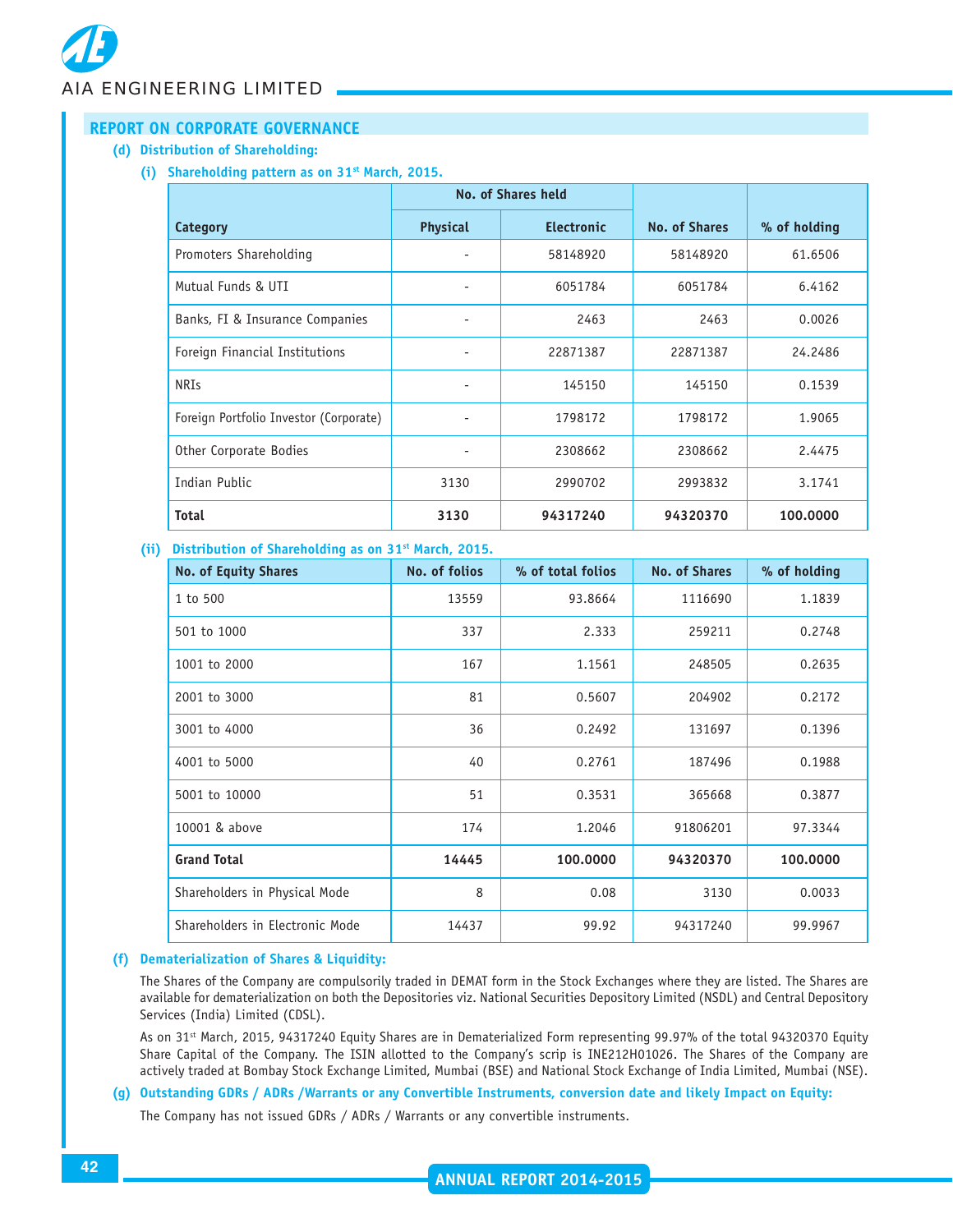#### **(h) Outstanding Shares in Unclaimed Suspense Account of the Company:**

The following Outstanding Shares lying in the Unclaimed Suspense Account of the Company as on 31<sup>st</sup> March, 2015:

| Sr. No.       | <b>Particulars</b>                                                                                                                | No. of<br><b>Shareholders</b> | Unclaimed<br><b>Shares</b> |
|---------------|-----------------------------------------------------------------------------------------------------------------------------------|-------------------------------|----------------------------|
|               | Aggregate No. of Shareholders and the outstanding Shares lying in<br>the Unclaimed Suspense Account at the beginning of the year. |                               | 700                        |
| $\mathcal{P}$ | No. of Shareholders approached the Company for transfer of Shares from<br>Unclaimed Suspense Account during the year.             |                               |                            |
|               | No. of Shareholders to whom Shares were transferred from Unclaimed<br>Suspense Account during the year.                           |                               |                            |
| 4             | Aggregate No. of Shareholders and the outstanding Shares lying in the<br>Unclaimed Suspense Account at the end of the year.       |                               | 700                        |

#### **(i) Plant Locations:**

- (a) 235-236 & Other Plants at G.V.M.M. Estate, Odhav Road, Odhav, Ahmedabad 382 410
- (b) 129/129-A, G.V.M.M. Estate, Odhav Road, (erstwhile Reclamation Welding Ltd.) Odhav, Ahmedabad 382 410
- (c) Plot Nos. 70-77, Survey Nos. 423/P, 426/P & 427/P, Mahagujarat Industrial Estate, Sarkhej-Bavla N. H. 8-A, Village: Moraiya, Post: Changodar, Taluka: Sanand, Ahmedabad – 382 213
- (d) 18/P, 20th Mile Stone, Sarkhej-Bavla N. H. 8-A, Village: Moraiya, Post: Changodar, Taluka: Sanand, Ahmedabad 382 213
- (e) Plot No. 14, (Survey No. 67, 67A & 70), Girnar Scooter Compound, Odhav Road, Odhav, Ahmedabad 382 410
- (f) L-3, MIDC Industrial Area, (erstwhile Paramount Centrispun Castings Pvt. Ltd.) Hingna, Nagpur 440016
- (g) SF No. 514, 5A1, 5A2, 5A3, (erstwhile DCPL Foundries Ltd.) Thathamangalam Village, Kariamanickam Road, S. Pudur, Samayapuram, Trichy - 621 115

#### **(j) Address for Correspondence:**

a) For transfer / dematerialisation of Shares, change of address of members and other queries:

|    | <b>MUMBAI OFFICE:</b>                               | <b>AHMEDABAD BRANCH OFFICE:</b>                  |
|----|-----------------------------------------------------|--------------------------------------------------|
|    | Link Intime India Private Limited                   | Link Intime India Private Limited                |
|    | C/13, Pannalal Silk Mills Compound,                 | 303, 3rd Floor, Shopper's Plaza - V,             |
|    | Kantilal Maganlal Ind. Estate,                      | Nr. 5 Government Society, Opp. Municipal Market, |
|    | L.B.S. Marg, Bhandup (West), MUMBAI - 400 078       | C. G. Road, Navrangpura, AHMEDABAD - 380 009     |
|    | Phone No. 022-25946970 Fax No. 022-25946969         | Phone - 079-26465179                             |
|    | Email: $mumbai@linkintime.co.in$                    | email:ahmedabad@linkintime.co.in                 |
| b) | Any query relating to Dividend, Annual Reports etc. | <b>CORPORATE OFFICE:</b>                         |
|    | Mr. S. N. Jetheliya,                                | 11-12, Sigma Corporates                          |
|    | Company Secretary & Compliance Officer              | B/h. HOF Showroom, Sindhubhavan Road,            |
|    |                                                     |                                                  |

AIA Engineering Limited **Contained AIA Engineering Limited** Contained Contained Contained Contained Contained Contained Contained Contained Contained Contained Contained Contained Contained Contained Contained Contained Co 115, GVMM Estate, Odhav Road, Odhav, **AHMEDABAD-382 410** Ahmedabad-380058 Phone No. 079-22901078-81 Fax No. 079-22901077 Phone No. 079-66047800 Fax No. 079-66047848 Investors' related query e-mail : ric@aiaengineering.com

#### **Details of Non-Compliance:**

There was no non-compliance during the year and no penalty has been imposed or stricture has been passed on the Company by the Stock Exchanges, SEBI or Registrar of Companies (ROC). The Company has obtained a Certificate from Tushar Vora & Associates, Practicing Company Secretaries on Corporate Governance and has attached the certificate with the Boards' Report and the same will be sent to all the Shareholders of the Company. The same certificate shall also be sent to all the concerned Stock Exchanges along with the Annual Reports filed by the Company.

#### **NON-MANDATORY REQUIREMENTS:**

#### **a) Chairman of the Board**

A Non-Executive Chairman heads the Board of the Company.

#### **b) Shareholder Rights**

As the Quarterly and Half Yearly results are published in leading newspapers having wide circulation, the same are not sent to the Shareholders of the Company individually.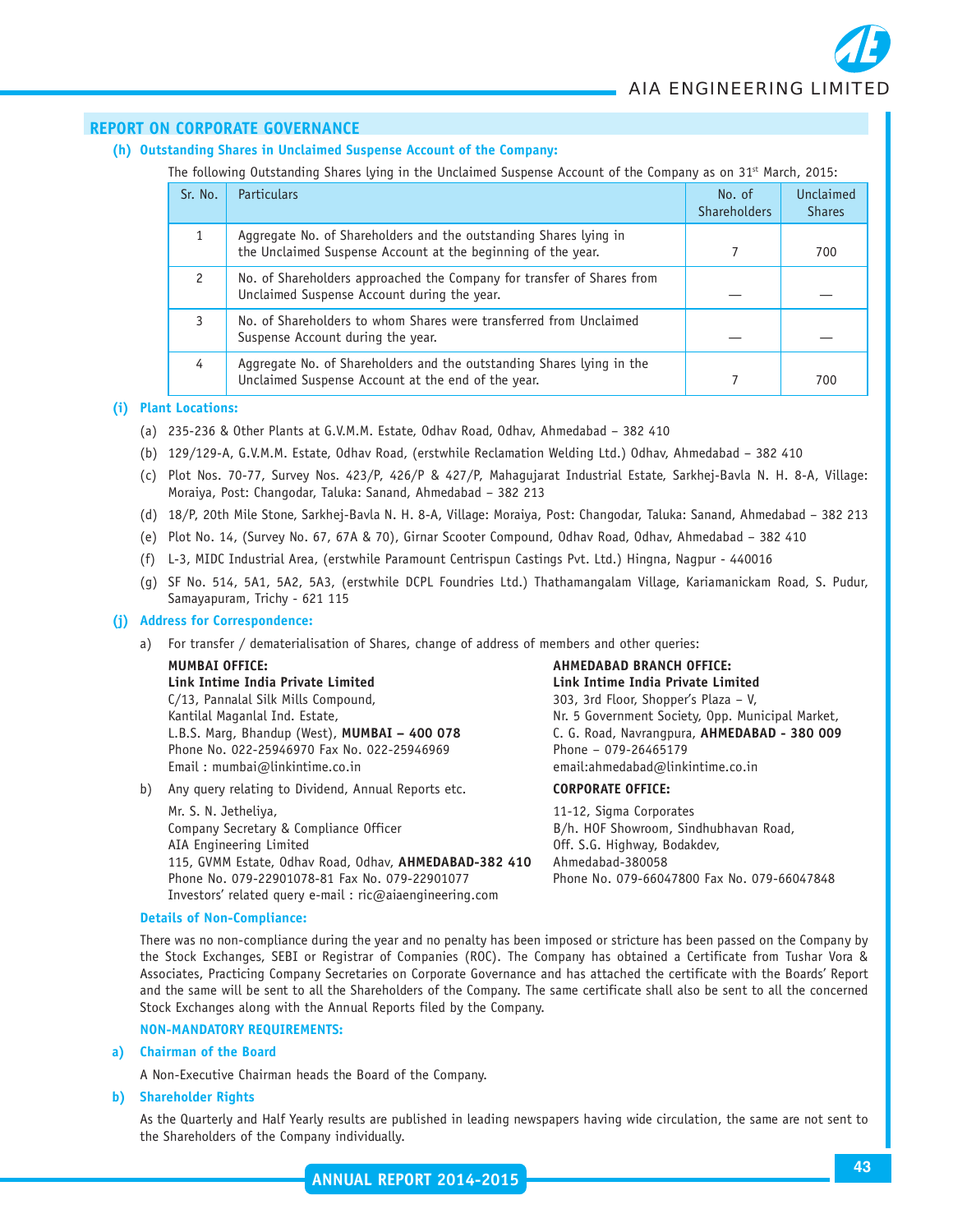

To

#### **PRACTICING COMPANY SECRETARIES CERTIFICATE ON CORPORATE GOVERNANCE**

The Members of AIA Engineering Limited Ahmedabad

We have examined the compliance of conditions of Corporate Governance by AIA ENGINEERING LIMITED for the year ended 31st March, 2015 as stipulated in Clause 49 of the Listing Agreement of the Company with the Stock Exchanges in India.

The Compliance of the conditions of Corporate Governance is the responsibility of the management. Our examination was limited to the procedures and implementation thereof, adopted by the Company for ensuring the compliance of the conditions of Corporate Governance. It is neither an audit nor an expression of an opinion on the financial statements of the Company.

In our opinion and to the best of our information and according to the explanations given to us, we certify that the Company has complied with the conditions of Corporate Governance as stipulated in the above Listing Agreement.

We state that during the year ended 31st March, 2015, two complaints were received and resolved and hence no Investor Complaint is pending against the Company as on 31st March, 2015 as per the records maintained by the Company and presented to the Stakeholders Relationship Committee and to us.

We further state that such Compliance is neither an assurance as to the future viability of the Company nor the efficiency or effectiveness with which the management has conducted the affairs of the Company.

> For **Tushar Vora & Associates** Company Secretaries

> > Sd/-

**TUSHAR M.VORA**

Place : Ahmedabad Proprietor Date : 19th May, 2015 C.O.P. No.: 1745

The above Corporate Governance Report was adopted by the Board of Directors at their meeting held on 19th May, 2015.

#### **DECLARATION**

In compliance with Clause 49 of the Listing Agreement, I Bhadresh K. Shah, Managing Director of the Company hereby declares on the basis of information furnished to me that all Board Members and Senior Managerial Personnel have affirmed in writing the Compliance of their respective Code of Conducts adopted by the Board for the Financial Year 2014-15.

Place : Ahmedabad **(Bhadresh K. Shah)** Date : 19<sup>th</sup> May, 2015 **Managing Director** Managing Director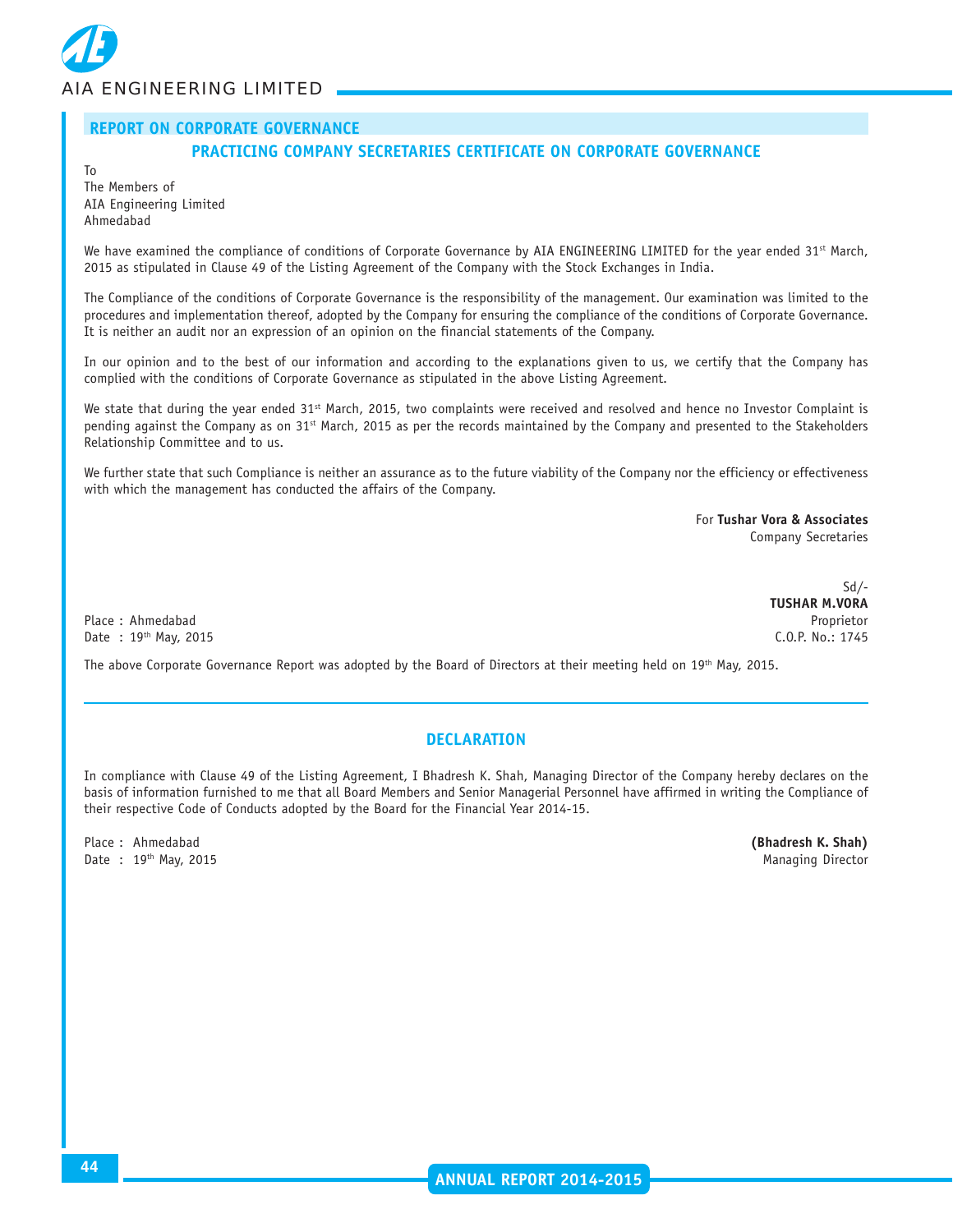#### **MANAGING DIRECTOR / EXECUTIVE DIRECTOR (FINANCE) CERTIFICATION**

To, The Board of Directors,

#### AIA Engineering Limited, **Ahmedabad-382 410**

We, the undersigned, in our capacities as the Managing Director and Executive Director (Finance) of AIA Engineering Limited ("the Company") to the best of our knowledge and belief certify that:

- (a) We have reviewed the Financial Statements and the Cash Flow Statement for the year ended 31<sup>st</sup> March, 2015 and based on our knowledge and belief, we state that:
	- (i) These statements do not contain any materially untrue statement or omit any material fact or contain statements that might be misleading.
	- (ii) These statements together present a true and fair view of the Company's affairs and are in compliance with existing Accounting Standards, applicable Laws & Regulations.
- (b) We further state that to the best of our knowledge and belief, no transactions entered into by the Company during the year which are fraudulent, illegal or violate the Company's Code of Conduct.
- (c) We accept responsibility for establishing & maintaining Internal Controls for financial reporting and we have evaluated the effectiveness of the Internal Control System of the Company pertaining to financial reporting and we have disclosed to the Auditors and the Audit Committee those deficiencies, of which we are aware, in the design or operation of the internal control system, if any, and that we have taken the required steps to rectify these deficiencies.
- (d) We have indicated, based on our evaluation, wherever applicable, to the Auditors' and the Audit Committee:
	- (i) significant changes, if any, in internal control over financial reporting during the year;
	- (ii) significant changes, if any, in accounting policies during the year and that the same has been disclosed in the notes to the financial statements; and
	- (iii) instances of fraud which we have become aware and the involvement therein, if any, of management or an employee having significant role in the Company's internal control system over financial reporting.

**Bhadresh K. Shah Kunal D. Shah Kunal D. Shah** Kunal D. Shah

Place : Ahmedabad **Place : Ahmedabad** Place : Ahmedabad Place : Ahmedabad Date : 19<sup>th</sup> May, 2015 **Date : 19th May, 2015** 

Managing Director **Executive Director** Executive Director (Finance)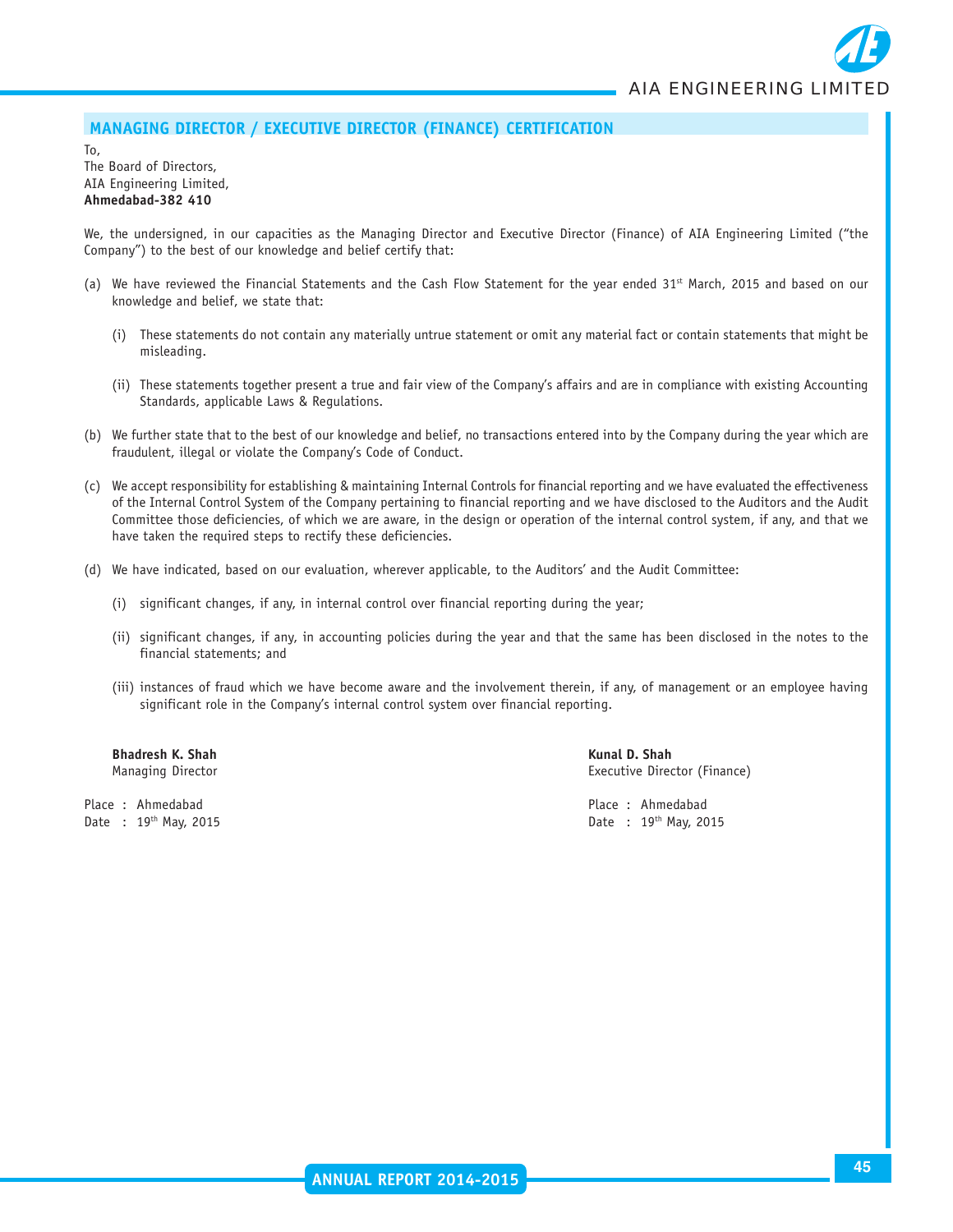

#### **MANAGEMENT DISCUSSION AND ANALYSIS**

#### **A. INDUSTRY OVERVIEW:**

AIA Engineering Ltd. (AIAE) manufactures and markets a wide range of High Chromium consumable wear parts (mill internals) which are used in the process of Crushing/Grinding in the Cement, Mining, Thermal Power and Aggregate Industries. These are core industries from an economic stand-point and are the basic drivers of infrastructural development.

The Company employs alloy-casting process for manufacture of the products, which entails designing and choosing the High-Chrome alloy composition in relation to the end application. The casting process is followed by precision heat treatment process to impart the required end properties. Therefore, the Company can generally be classified as a foundry. The Company produces a specific range of high chrome mill internals which are used as wear parts in the Cement, Mining, Utility and Aggregate Industries. Therefore, our market prospects are closely linked to the requirement of wear parts in these industries.

AIAE has a global footprint with sales and service support in more than 120- countries. The world economy has further slowed down during the last financial year with commodity prices softening to all-time lows. In addition, the global cement industry has been undergoing structural issues since last few years and has not witnessed new capacity addition except for a few select countries. Also, capacity utilization in developed countries continues to remain static. In India, the Cement industry, having grown its capacity to 300 million tonnes per annum, seems to have entered a phase of consolidation with new capacity addition having slowed down. The GDP growth forecast of 7% in India pre-supposes an improved manufacturing base and infrastructural push, which makes domestic business prospect for AIAE better.

In Mining Segment, as per our internal estimates, the present annual requirement of consumable wear parts is in the region of around 3 million tons per annum. Bulk of this is presently met by forged components, with around 10% being serviced by high chrome wear parts. Although there has been a significant fall in the commodity prices and therefore the prices of metals over last one year, major mines worldwide remain operational. However, if the commodity prices do not reverse, capital expenditure plans of mining sector may be put on hold and a few of them may also reduce inventories in the short term. On the brighter side, the prospect of conversion of the conventional wear parts into high chrome use is a sizeable opportunity available to AIAE. So far the domestic mining requirement is concerned, it is a small opportunity window that can expand into a reasonable opportunity as and when an effective mining policy is in place. From a strategic perspective, AIAE's current focus is on the global mining opportunity.

In India, in addition to the above two industries, AIAE is also servicing the replacement and new capex requirements of coal fired thermal power plants and is thus directly catering to the power sector. India is expected to narrow the power deficit in future and hence a sustained growth in this particular segment is predictable.

#### **B. SEGMENTWISE PERFORMANCE:**

The Company primarily operates in only one segment i.e. manufacturing of High Chrome Mill Internals. In Fiscal Year 2014-15, 27.89% of its total sales came from India while balance 72.11% came from sales outside India.

#### **C. OUTLOOK AND PROSPECTS:**

Although the Cement industry continued to remain sluggish in all key markets during the last financial year, there is expectation that to stimulate growth in the sluggish economies - and in India - respective governments will have to resort to infrastructure spending which will trigger improvement in capacity utilization at Cement plants. AIAE will be a beneficiary as and when the same is witnessed. In addition, there are certain specific markets in Asia, Africa and South America, which continue to add capacity or have increased capacity utilization. In China, the Company currently maintains a limited presence by marketing specific products but China continues to remain an important market where we will continue to invest resources and strategize for a bigger market share. In India, while new capacities were created in this segment, the pace has distinctively slowed down. Nevertheless, with the initiatives now being taken to provide stimulus to the Infrastructure Industry, India's cement production is expected to increase in the next financial year and your Company is confident of maintaining a similar growth in the cement replacement market in India.

From a strategic positioning perspective, a significant contribution in your Company's growth is expected to come from the mining industry. The growth prospects are primarily emanating out of the large annual replacement market in this industry. Here, we are currently catering to the requirements of four major metal ore types, viz., Iron, Platinum, Gold and Copper, with total emphasis on the replacement market. Further your Company is positioned as perhaps the only Company in the world offering the complete range of High- Chrome consumables to the mining industry, which include grinding media as well as mining liners. This positioning is unique to your Company and augurs well for the consistent and steady growth in this industry over medium to long term. As the Company is focused on four major ores, the declining fortunes of one commodity do not significantly impact your Company's growth prospects. During last few years, we have steadily increased our presence in the major mining groups across the globe with a stronger focus on major mining centers like Australia, Africa, North America, and the Far East Asia, etc. While the current focus of the Company in mining segment is outside India, your Company also has a major share of the domestic mining demand and shall be able to capture incremental demand as and when the same arises.

In as much as the thermal power plants are concerned the Company continues to enjoy a niche position in this particular segment in India. The Company will strive to maintain a steady growth rate in this particular segment matching with the rate at which the sector grows.

#### **D. CAPEX PLAN:**

The Company's effective capacity reached 260,000 Metric Tonnes after successful commission of Moraiya brownfield expansion project during 2014-15. We are on target for the capital expenditure plans for Financial Year 2015-16 and will augment the installed capacity to 340,000 MT by commissioning the first of GIDC Kerala Greenfield Project and augmentation of capacity in the Trichy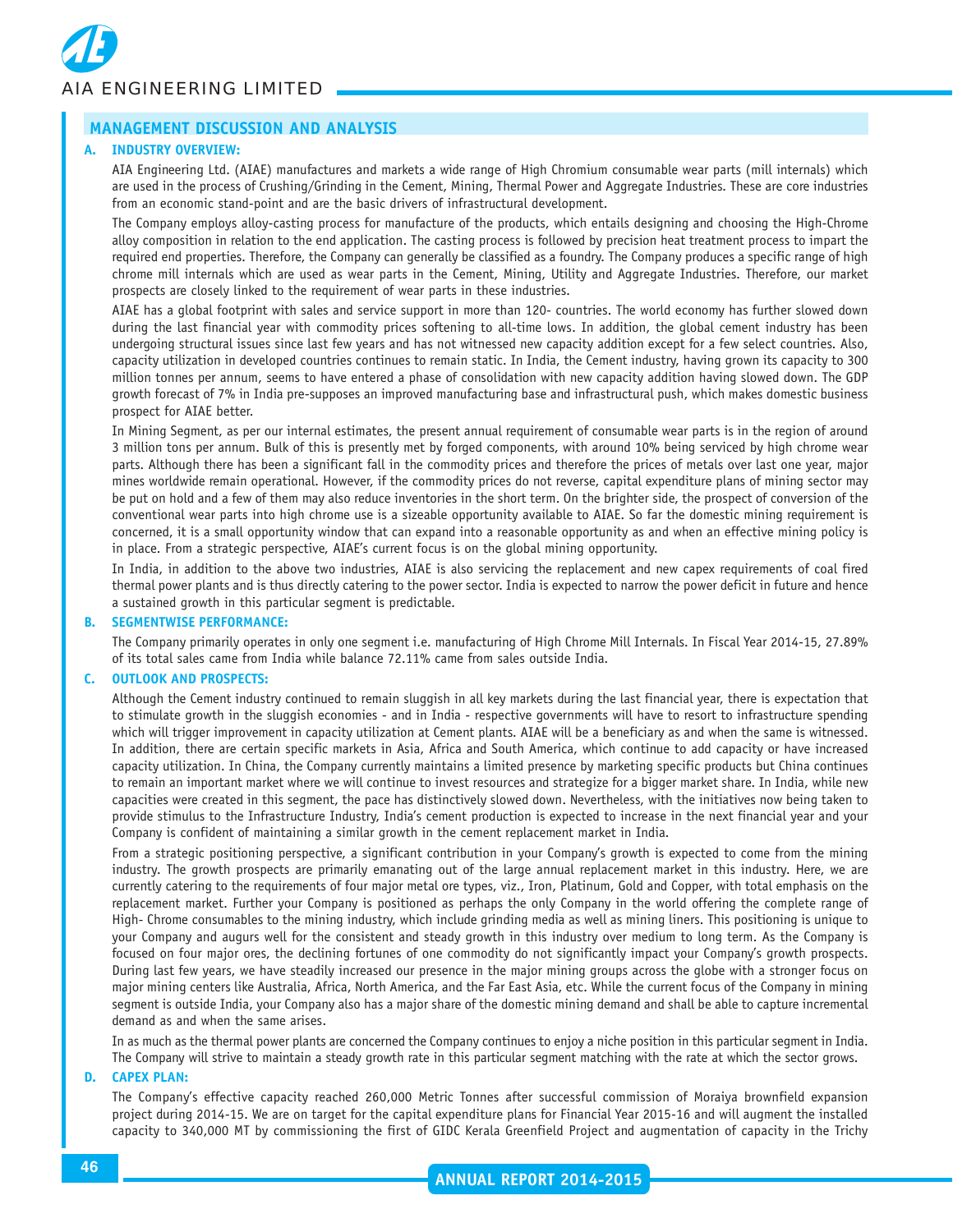#### **MANAGEMENT DISCUSSION AND ANALYSIS**

facility. The installed capacity will further be augmented to 440,000 MT when the second phase of the Greenfield expansion in Kerala GIDC is commissioned.

#### **E. RISKS AND CONCERNS:**

Given its large exports, the Company is exposed to foreign exchange rate fluctuation risk. The Company closely monitors the Currency movements and has a prudent hedging policy to mitigate this risk.

Another major concern is with regard to fluctuation in the raw material prices. However, the Company has converted major portion of its contracts from fixed price to fluctuating price regime. Again, the Company is closely monitoring raw material price movements and is regularly buying the raw materials during low price cycles so as to average out the impact of price fluctuations.

The Company is exposed to certain operating business risks, similar to most manufacturing companies, which is mitigated by regular monitoring and corrective actions.

#### **F. INTERNAL CONTROL SYSTEM AND THE ADEQUACY:**

The Company has proper and adequate systems of internal controls commensurate with its size and nature of operations to provide reasonable assurance that all assets are safeguarded, transactions are authorized, recorded & reported properly and to ascertain operating business risks, which are mitigated by regular monitoring and corrective actions. The internal control systems have been designed so as to ensure that the financial and other records are reliable and reflect a true and fair view of the state of the Company's business. The Company has successfully migrated to the SAP-ERP system in F.Y. 2010 and this has helped in further strengthening the Internal Control System.

A qualified and independent Audit Committee of the Board of Directors actively reviews the adequacy and effectiveness of internal control systems and suggests improvements for strengthening them. Similarly the Internal Auditors are also monitoring the Internal Control Systems.

#### **G. FINANCIAL PERFORMANCE REVIEW:**

The financial performance of the Company as a whole (on consolidated basis) is as under:-

#### **I. Consolidated Performance:**

An analysis of the consolidated performance of the Company is given below:

|                | <b>Physical Production:</b>                                                                                                     |                     |                     |
|----------------|---------------------------------------------------------------------------------------------------------------------------------|---------------------|---------------------|
|                | The production achieved is as under:                                                                                            |                     | (Qty.in M.T)        |
|                | Product                                                                                                                         | F.Y. 2014-15        | F.Y.2013-14         |
|                | High Chrome Mill Internals                                                                                                      | 200315              | 176393              |
|                | <b>Sales Turnover (Consolidated):</b><br>The comparative position of sales turnover achieved by the Company is as under:        |                     | $(3)$ Lacs)         |
|                | <b>Particular</b>                                                                                                               | F.Y. 2014-15        | F.Y.2013-14         |
|                | Sales in India (Net of Excise)                                                                                                  | 55,720.05           | 50,889.40           |
|                | Sales Outside India                                                                                                             | 155,054.78          | 150,787.48          |
| Total          |                                                                                                                                 | 210,774.83          | 201,676.88          |
|                | <b>Key Performance Indicators (Consolidated):</b><br>An analysis of the key indicators as percentage to Revenue is given below: |                     | $(3)$ Lacs)         |
|                | <b>Particular</b>                                                                                                               | F.Y. 2014-15        | F.Y.2013-14         |
| 1              | Revenue from Operations (Net)                                                                                                   | 218,363.69          | 208,007.83          |
| $\overline{c}$ | Cost of Materials Consumed                                                                                                      | 86,063.29           | 72,681.49           |
|                | % of revenue from operations                                                                                                    | 39.41%              | 34.94%              |
| 3              | Employee Benefits Expense                                                                                                       | 9,811.13            | 8,883.53            |
|                | % of revenue from operations                                                                                                    | 4.49%               | 4.27%               |
| 4              | Other Expenses                                                                                                                  | 73,911.49           | 69,269.67           |
|                | % of revenue from operations                                                                                                    | 33.85%              | 33.30%              |
| 5              | EBIDTA<br>% of revenue from operations                                                                                          | 66,802.42<br>30.59% | 50,444.95<br>24.25% |
| 6              | <b>Finance Costs</b>                                                                                                            | 393.55              | 636.45              |
|                | % of revenue from operations                                                                                                    | 0.18%               | 0.31%               |
| 7              | Depreciation and Amortization Expense                                                                                           | 6,974.68            | 3,814.22            |
|                | % of revenue from operations                                                                                                    | 3.19%               | 1.84%               |
| 8              | Profit Before Tax                                                                                                               | 59,434.19           | 45,994.28           |
|                | % of revenue from operations                                                                                                    | 27.22%              | 22.11%              |
| 9              | Profit After Tax & Minority Interest                                                                                            | 43,093.30           | 32,496.98           |

 $\%$  of revenue from operations 19.74% 15.62%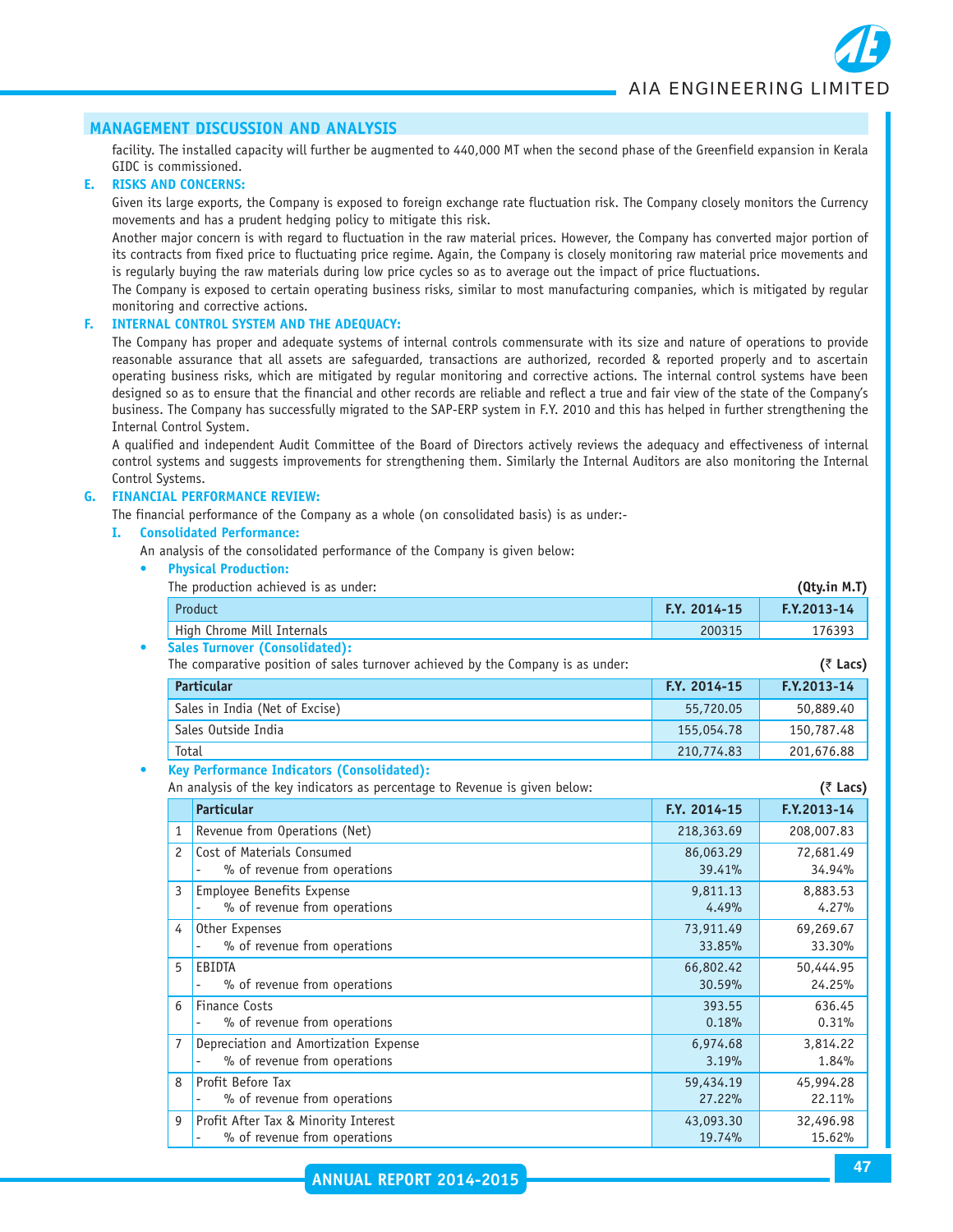*AIA ENGINEERING LIMITED*

|    |                | <b>MANAGEMENT DISCUSSION AND ANALYSIS</b>                                       |              |             |
|----|----------------|---------------------------------------------------------------------------------|--------------|-------------|
| п. |                | <b>Standalone Performance:</b>                                                  |              |             |
|    |                | The analysis of standalone performance of the Company is given below:           |              |             |
|    |                | <b>Sales Turnover (Standalone):</b>                                             |              |             |
|    |                | The comparative position of sales turnover achieved by the Company is as under: |              | (₹ Lacs)    |
|    |                | <b>Particular</b>                                                               | F.Y. 2014-15 | F.Y.2013-14 |
|    |                | Sales in India (Net of Excise)                                                  | 56,298.12    | 49,022.92   |
|    |                | Sales Outside India                                                             | 145,529.91   | 122,970.36  |
|    |                | Total                                                                           | 201,828.03   | 171,993.28  |
|    |                | <b>Key Performance Indicators (Standalone):</b>                                 |              |             |
|    |                | An analysis of the key indicators as percentage to Revenue is given below:      |              | (₹ Lacs)    |
|    |                | <b>Particular</b>                                                               | F.Y. 2014-15 | F.Y.2013-14 |
|    | 1              | Revenue from Operations (Net)                                                   | 209,402.79   | 178,301.05  |
|    | $\overline{c}$ | Cost of Materials Consumed                                                      | 73,159.75    | 57,853.76   |
|    |                | % of revenue from operations                                                    | 34.94%       | 32.44%      |
|    | 3              | Employee Benefits Expense                                                       | 6,621.35     | 5,670.70    |
|    |                | % of revenue from operations                                                    | 3.16%        | 3.18%       |
|    | 4              | Other Expenses                                                                  | 58,701.98    | 48,785.78   |
|    |                | % of revenue from operations                                                    | 28.03%       | 27.36%      |
|    | 5              | EBIDTA                                                                          | 64,625.69    | 45,785.46   |
|    |                | % of revenue from operations<br>$\overline{a}$                                  | 30.86%       | 25.68%      |
|    | 6              | <b>Finance Costs</b>                                                            | 339.88       | 574.07      |
|    |                | % of revenue from operations                                                    | 0.16%        | 0.32%       |
|    | 7              | Depreciation and Amortization Expense                                           | 6,761.45     | 3,629.48    |
|    |                | % of revenue from operations                                                    | 3.23%        | 2.04%       |
|    | 8              | Profit Before Tax                                                               | 57,524.36    | 41,581.91   |
|    |                | % of revenue from operations<br>$\overline{a}$                                  | 27.47%       | 23.32%      |
|    | 9              | Profit After Tax                                                                | 41,457.19    | 28,503.93   |
|    |                | % of revenue from operations                                                    | 19.80%       | 15.99%      |

The Company has faced certain entry level pricing pressure in the Mining Segment. In addition, major currencies where the Company has an exposure, viz. Euro and USD also went through volatility. All these factors have affected the margin to an extent.

#### **H) INDUSTRIAL RELATIONS AND HUMAN RESOURCE MANAGEMENT:**

The Company believes that human resource is the most important asset of the organization. During the year under review, your Company continued its efforts to improve HR related processes, practices and systems to align these to the organizational objectives. Training and development of its employees is ensured through on the job and outside training programs and workshop.

The Company continues to attract excellent talent to further its business interests. Industrial Relations continue to be cordial.

#### **CAUTIONARY STATEMENT:**

Statements made in the Management Discussion & Analysis describing the Company's objectives, projections, estimates, expectations may be "Forward-looking statements" within the meaning of applicable securities, laws & regulations. Actual results could differ from those expressed or implied. Important factors that could make a difference to the Company's operations include economic conditions affecting demand supply and price conditions in the domestic & overseas markets in which the Company operates, changes in the government regulations, tax laws & other statutes & other incidental factors.

**None of the Senior Management personnel has Financial and Commercial transactions with the Company, where they have personal interest that may emerge as a potential conflict with the interest of the Company at large.**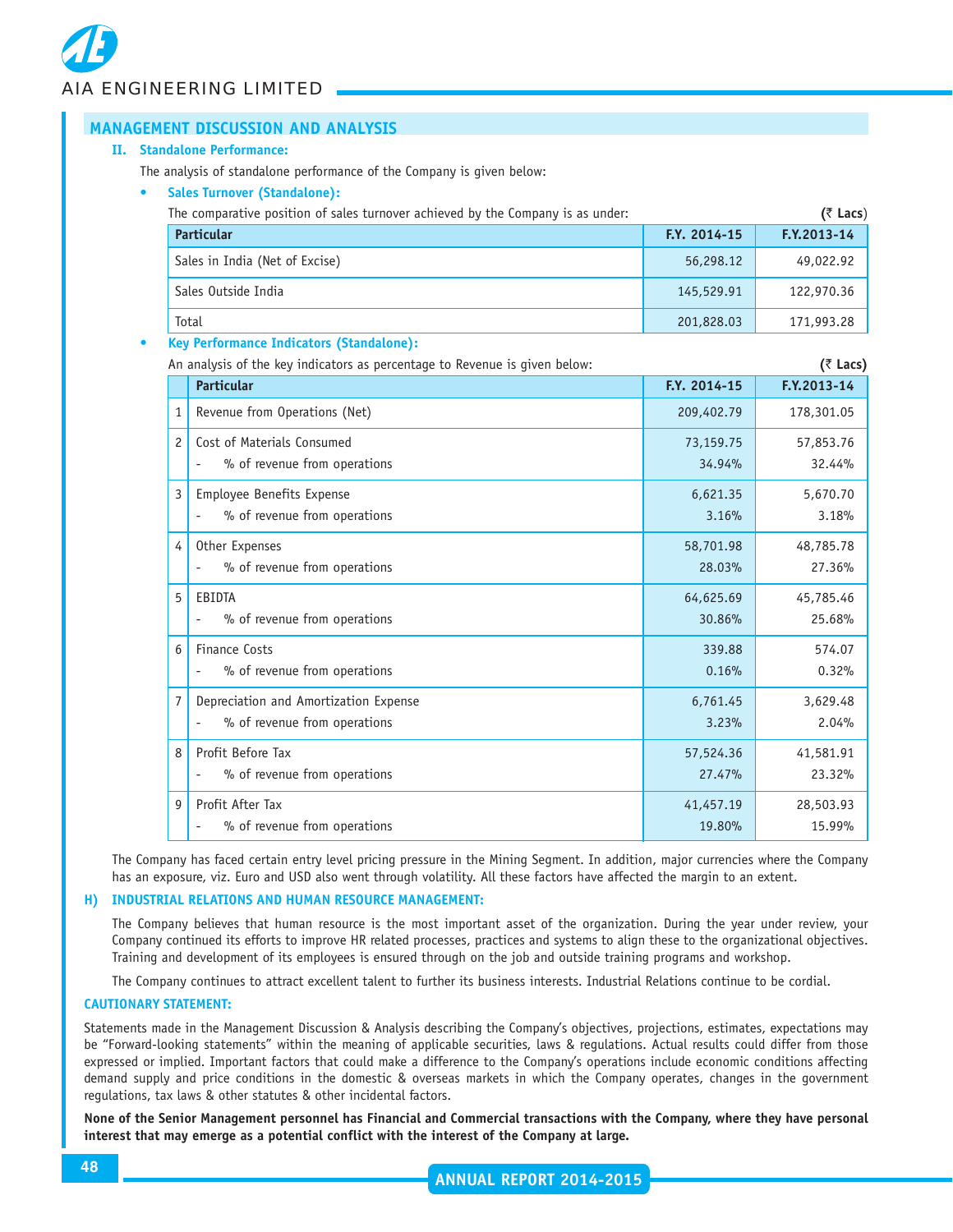

#### **INDEPENDENT AUDITORS' REPORT**

#### **To THE MEMBERS OF AIA ENGINEERING LIMITED**

#### **Report on the Standalone Financial Statements**

We have audited the accompanying Standalone Financial Statements of AIA Engineering Limited ("the Company"), which comprise the Balance Sheet as at 31st March, 2015, the Statement of Profit and Loss, the Cash Flow Statement for the year then ended, and a summary of the Significant Accounting Policies and other explanatory information.

#### **Management's Responsibility for the Standalone Financial Statements**

The Company's Board of Directors is responsible for the matters stated in Section 134(5) of the Companies Act, 2013 ("the Act") with respect to the preparation of these Standalone Financial Statements that give a true and fair view of the financial position, financial performance and cash flows of the Company in accordance with the accounting principles generally accepted in India, including the Accounting Standards specified under Section 133 of the Act, read with Rule 7 of the Companies (Accounts) Rules, 2014. This responsibility also includes maintenance of adequate accounting records in accordance with the provisions of the Act for safeguarding the assets of the Company and for preventing and detecting frauds and other irregularities; selection and application of appropriate accounting policies; making judgments and estimates that are reasonable and prudent; and design, implementation and maintenance of adequate internal financial controls, that were operating effectively for ensuring the accuracy and completeness of the accounting records, relevant to the preparation and presentation of the Financial Statements that give a true and fair view and are free from material misstatement, whether due to fraud or error.

#### **Auditors' Responsibility**

Our responsibility is to express an opinion on these Standalone Financial Statements based on our audit.

We have taken into account the provisions of the Act, the accounting and auditing standards and matters which are required to be included in the audit report under the provisions of the Act and the Rules made thereunder.

We conducted our audit in accordance with the Standards on Auditing specified under Section 143(10) of the Act. Those Standards require that we comply with ethical requirements and plan and perform the audit to obtain reasonable assurance about whether the Financial Statements are free from material misstatement.

An audit involves performing procedures to obtain audit evidence about the amounts and the disclosures in the Financial Statements. The procedures selected depend on the auditor's judgment, including the assessment of the risks of material misstatement of the Financial Statements, whether due to fraud or error. In making those risk assessments, the auditor considers internal financial control relevant to the Company's preparation of the Financial Statements that give a true and fair view in order to design audit procedures that are appropriate in the circumstances, but not for the purpose of expressing an opinion on whether the Company has in place an adequate internal financial controls system over financial reporting and the operating effectiveness of such controls**.** An audit also includes evaluating the appropriateness of the accounting policies used and the reasonableness of the accounting estimates made by the Company's Directors, as well as evaluating the overall presentation of the Financial Statements.

We believe that the audit evidence we have obtained is sufficient and appropriate to provide a basis for our audit opinion on the Standalone Financial Statements.

#### **Opinion**

In our opinion and to the best of our information and according to the explanations given to us, the aforesaid Standalone Financial Statements give the information required by the Act in the manner so required and give a true and fair view in conformity with the accounting principles generally accepted in India, of the state of affairs of the Company as at 31st March, 2015, and its profit and its cash flows for the year ended on that date.

#### **Report on Other Legal and Regulatory Requirements**

- 1. As required by the Companies (Auditor's Report) Order, 2015 ("the Order"), issued by the Central Government of India in terms of Sub-section (11) of Section 143 of the Companies Act, 2013, we give in the Annexure a statement on the matters specified in paragraphs 3 and 4 of the Order, to the extent applicable.
- 2. As required by Section 143(3) of the Act, we report that:
	- (a) We have sought and obtained all the information and explanations which to the best of our knowledge and belief were necessary for the purposes of our audit.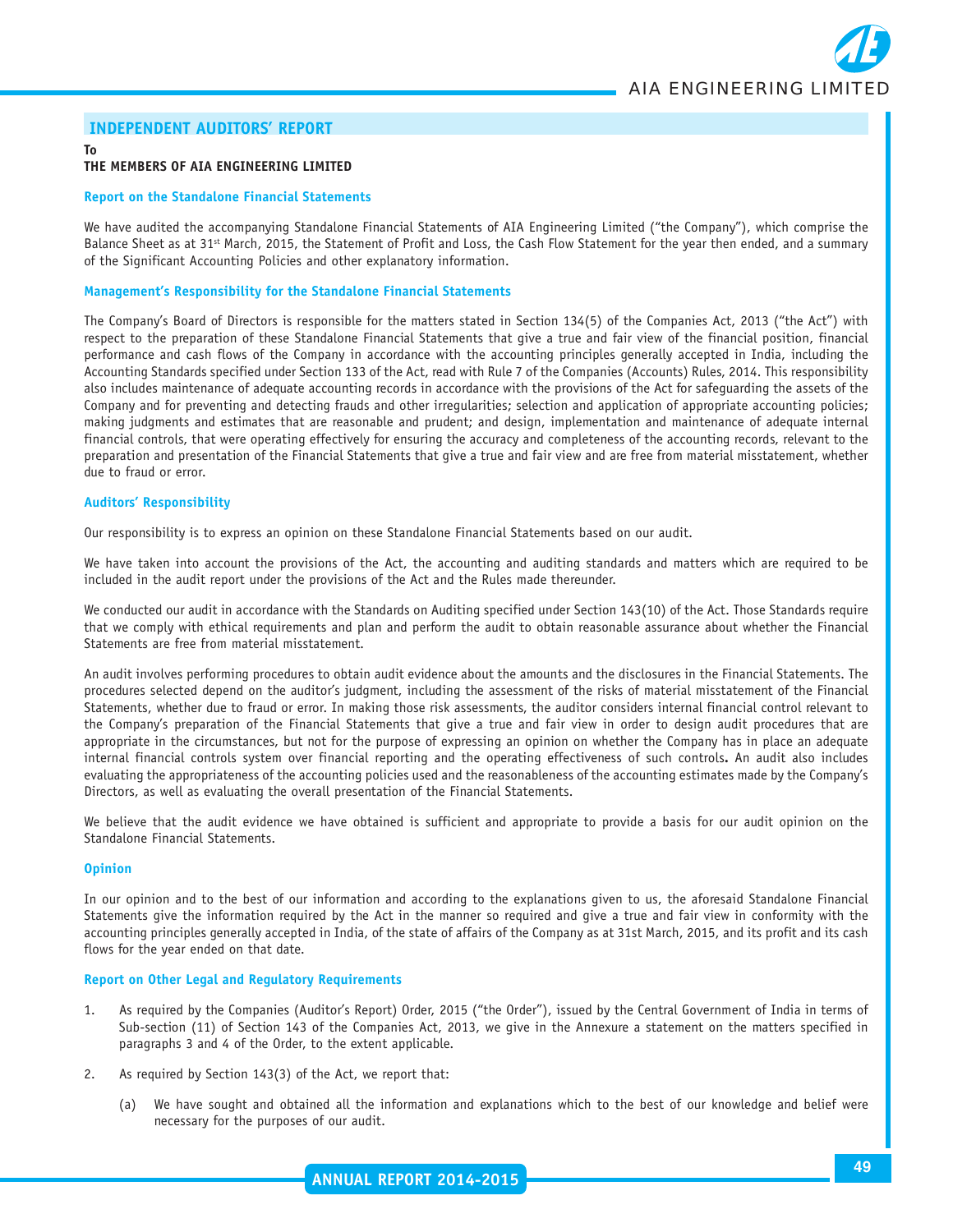# *AIA ENGINEERING LIMITED*

#### **INDEPENDENT AUDITORS' REPORT**

- (b) In our opinion, proper books of account as required by law have been kept by the Company so far as it appears from our examination of those books.
- (c) The Balance Sheet, the Statement of Profit and Loss, and the Cash Flow Statement dealt with by this Report are in agreement with the books of account.
- (d) In our opinion, the aforesaid Standalone Financial Statements comply with the Accounting Standards specified under Section 133 of the Act, read with Rule 7 of the Companies (Accounts) Rules, 2014.
- (e) On the basis of the written representations received from the Directors as on 31st March, 2015 taken on record by the Board of Directors, none of the Directors is disqualified as on 31st March, 2015 from being appointed as a Director in terms of Section 164(2) of the Act.
- (f) With respect to the other matters to be included in the Auditor's Report in accordance with Rule 11 of the Companies (Audit and Auditors) Rules, 2014, in our opinion and to the best of our information and according to the explanations given to us:
	- (i) The Company has disclosed the impact of pending litigations on its financial position in its Financial Statements Refer Note 31(1)(a) to the Financial Statements;
	- (ii) The Company has made provision, as required under the applicable law or accounting standards, for material foreseeable losses, if any, on long-term contracts including derivative contracts – Refer Note 32 to the Financial Statements;
	- (iii) There has been no delay in transferring the amount required to be transferred to the Investor Education and Protection Fund by the Company.

For **Talati & Talati** Chartered Accountants (Firm Regn No: 110758W)

**Anand Sharma**

Place of Signature : Ahmedabad (Partner) Date : 19<sup>th</sup> May, 2015 **May, 2016** Mem No: 129033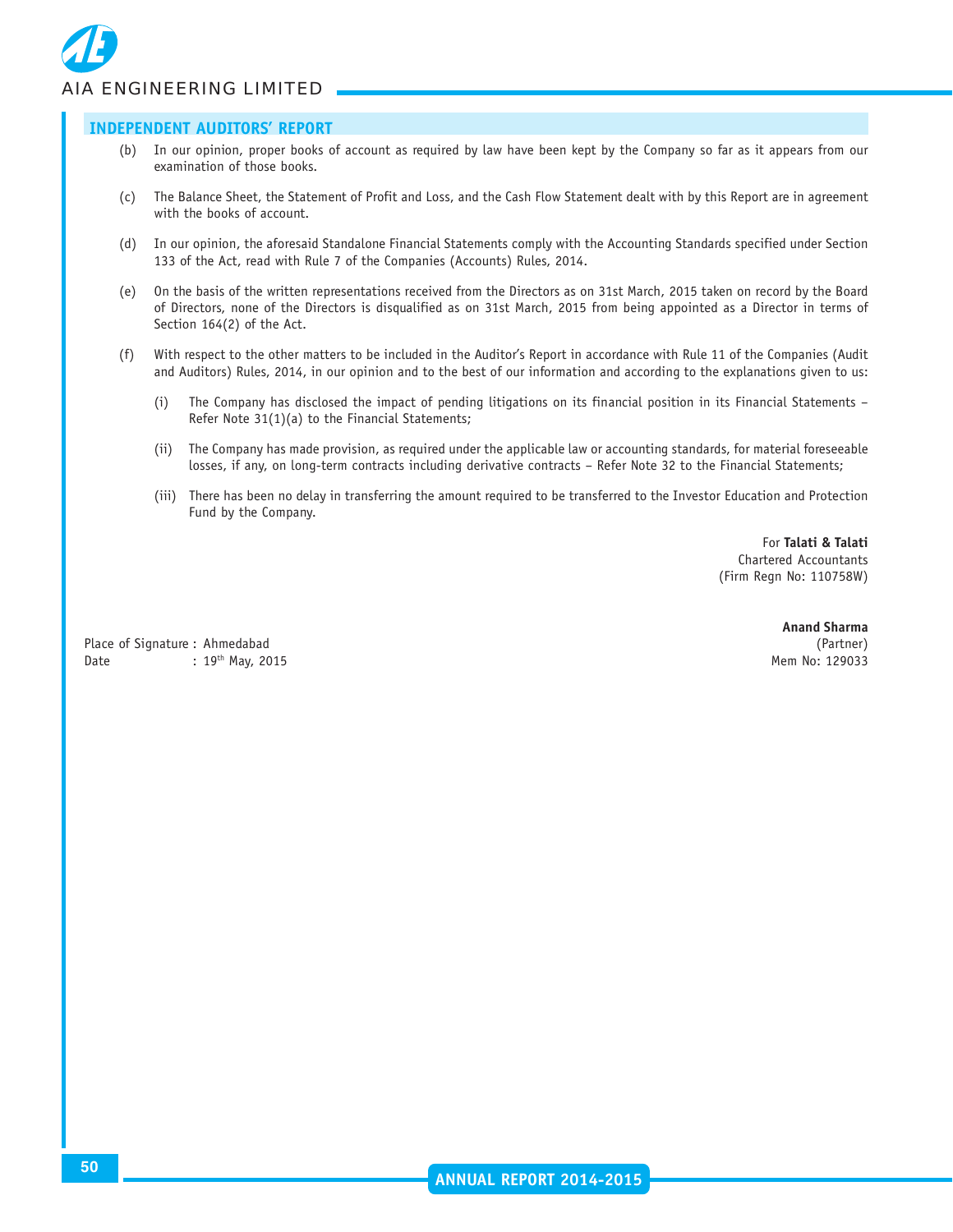#### **ANNEXURE TO INDEPENDENT AUDITORS' REPORT**

(**Referred to in paragraph 1 under the heading of "Report on Other Legal and Regulatory Requirements" of our report of even date.)**

- (i) In respect of its Fixed Assets:
	- (a) The Company has maintained proper records showing full particulars, including quantitative details and situation of Fixed Assets on the basis of available information.
	- (b) As explained to us, Majority of the Fixed Assets have been physically verified by the management during the year and there is a regular programme of verification which, in our opinion, is reasonable having regard to the size of the Company and the nature of its assets. No material discrepancies were noticed on such verification.
- (ii) In respect of its Inventories:
	- (a) The inventories have been physically verified during the year by the management. In our opinion, the frequency of verification is reasonable.
	- (b) In our opinion and according to the information and explanations given to us, the procedures of physical verification of inventories followed by the management are reasonable and adequate in relation to the size of the Company and the nature of its business.
	- (c) The Company has maintained proper records of inventories. As explained to us, there were no material discrepancies noticed on physical verification of inventories as compared to the book records.
- (iii) During the year the Company has not given any loans secured or unsecured to the Companies, firms or other parties covered in the register maintained under Section 189 of the Companies Act, 2013. Hence Clause (iii) (a) and (b) are not applicable to the Company.
- (iv) In our opinion and according to the information and explanations given to us, there is an adequate internal control systems commensurate with the size of the Company and the nature of its business with regard to purchase of inventory, fixed assets and with regard to the sale of goods and services. During the course of our audit, we have not observed any continuing failure to correct major weaknesses in internal control system.
- (v) In our opinion and according to the information and explanations given to us, the Company has not accepted any deposit and hence the provisions of Section 73 to 76 or any other relevant provisions of the Companies Act and the Companies (Acceptance of Deposits) Rules, 2014, with regard to the deposits accepted are not applicable to the Company. Therefore, the provisions of clause (v) of paragraph 3 of the Order are not applicable to the Company. According to the information and explanations given to us, no order has been passed by Company Law Board or National Company Law Tribunal or Reserve Bank of India or any Court or any other Tribunal.
- (vi) We have broadly reviewed the cost records maintained by the Company pursuant to the Companies (Cost Records and Audit) Rules, 2014 prescribed by the Central Government under Section 148(1) of the Companies Act, 2013 and are of the opinion that prima facie the prescribed cost records have been maintained. We have, however, not made a detailed examination of the Cost Records with the view to determine whether they are accurate or complete.
- (vii) In respect of statutory dues:
	- (a) According to the records of the Company, the Company is regular in depositing with appropriate authorities undisputed statutory dues including Provident Fund, Employees' State Insurance, Income Tax, Sales Tax, Wealth Tax, Service Tax, Duty of Customs, Duty of Excise, Value Added Tax, Cess and any other statutory dues applicable to it. According to the information and explanations given to us, no undisputed amounts payable in respect of the aforesaid statutory dues were in arrears as at  $31<sup>st</sup>$  March, 2015 for a period of more than six months from the date they became payable.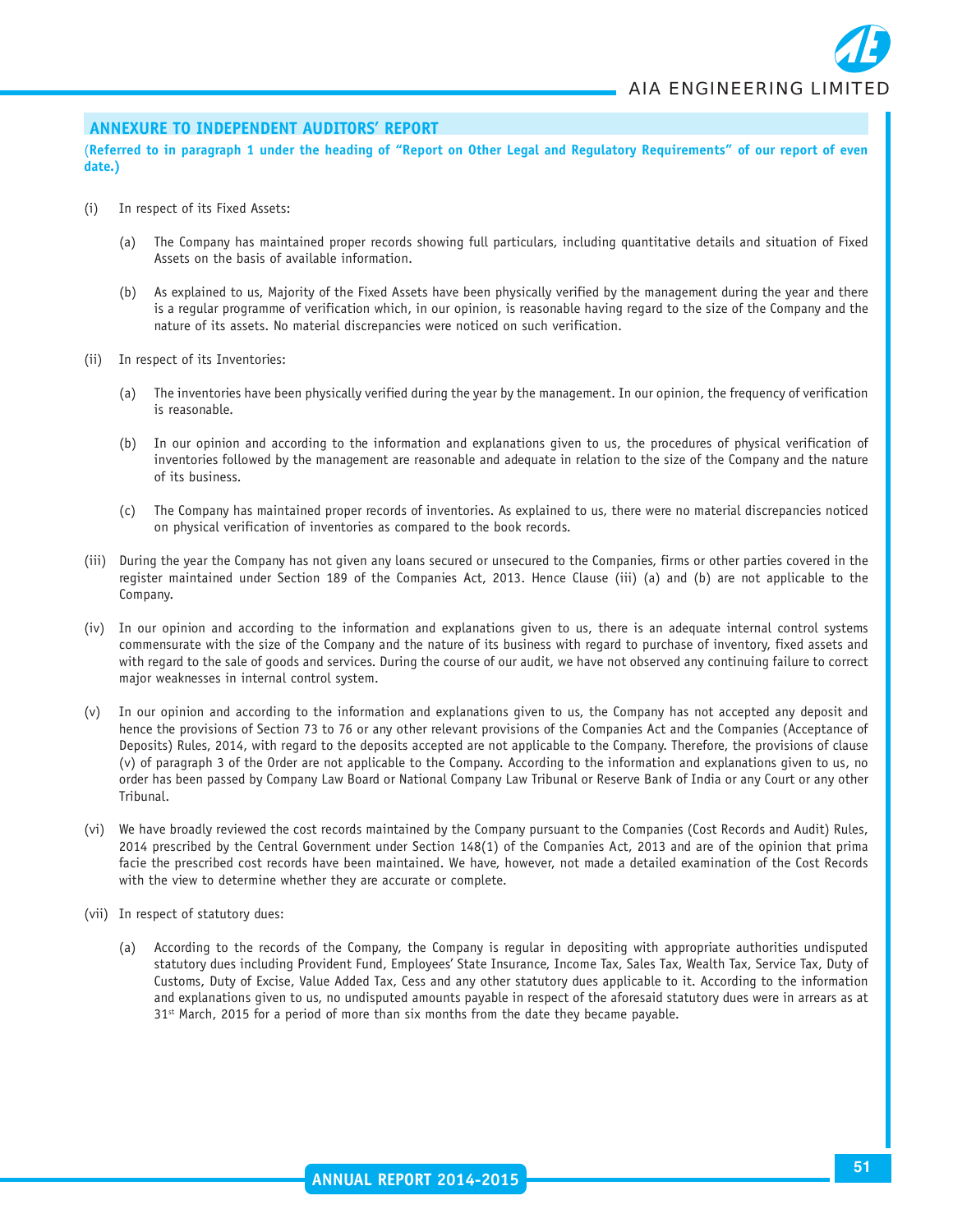

| Name of the Statute                                                        | Nature of dues                                              |                                                                                                                                                                                                                            |                                                        |                                                |  |  |  |
|----------------------------------------------------------------------------|-------------------------------------------------------------|----------------------------------------------------------------------------------------------------------------------------------------------------------------------------------------------------------------------------|--------------------------------------------------------|------------------------------------------------|--|--|--|
|                                                                            |                                                             | The disputed Statutory dues aggregating to $\overline{z}4,335.54$ Lacs, that have not been deposited on account of disputed statutory<br>(b)<br>matters pending before appropriate authorities are as under:<br>Amt. under |                                                        |                                                |  |  |  |
|                                                                            |                                                             | dispute not yet<br>deposited as on<br>31st March, 2015<br>₹ Lacs                                                                                                                                                           | Periods to<br>which the<br>amount<br>relates<br>(F.Y.) | Forum where the<br>dispute is pending          |  |  |  |
| The Central Excise Act,<br>1944                                            | Excise Duty including interest<br>and penalty as applicable | 36.13                                                                                                                                                                                                                      | 1998-99<br>and<br>1999-2000                            | Supreme Court                                  |  |  |  |
|                                                                            |                                                             | 82.82                                                                                                                                                                                                                      | 2003-04                                                | <b>CESTAT</b>                                  |  |  |  |
|                                                                            |                                                             | 5.43                                                                                                                                                                                                                       | Prior to 2006                                          | High Court                                     |  |  |  |
|                                                                            |                                                             | 34.77                                                                                                                                                                                                                      | 2006-07<br>and<br>2007-08                              | <b>CESTAT</b>                                  |  |  |  |
|                                                                            |                                                             | 2.34                                                                                                                                                                                                                       | 2006-09                                                | Asst. Commissioner                             |  |  |  |
|                                                                            |                                                             | 436.60                                                                                                                                                                                                                     | 2009-10<br>to 2011-12                                  | Asst. Commissioner                             |  |  |  |
| Finance Act, 1994<br>(Service Tax)                                         | Service Tax including interest<br>and penalty as applicable | 4.74                                                                                                                                                                                                                       | 2007-08                                                | <b>CESTAT</b>                                  |  |  |  |
|                                                                            |                                                             | 25.10                                                                                                                                                                                                                      | 2008-09                                                | <b>CESTAT</b>                                  |  |  |  |
|                                                                            |                                                             | 8.83                                                                                                                                                                                                                       | 2009-10                                                | <b>CESTAT</b>                                  |  |  |  |
|                                                                            |                                                             | 29.38<br>7.70                                                                                                                                                                                                              | 2010-11<br>2011-12                                     | <b>CESTAT</b><br>Asst. Commissioner            |  |  |  |
|                                                                            |                                                             | 24.69                                                                                                                                                                                                                      | 2011-12                                                | <b>CESTAT</b>                                  |  |  |  |
|                                                                            |                                                             | 6.23                                                                                                                                                                                                                       | 2007-08<br>to 2009-10                                  | Asst. Commissioner/<br>Divisional Officer      |  |  |  |
|                                                                            |                                                             | 2.08                                                                                                                                                                                                                       | 2005-06<br>and<br>2006-07                              | <b>CESTAT</b>                                  |  |  |  |
|                                                                            |                                                             | 16.37                                                                                                                                                                                                                      | 2010-11<br>to 2012-13                                  | <b>Commissioner Appeals</b>                    |  |  |  |
|                                                                            |                                                             | 28.39                                                                                                                                                                                                                      | 2012-13                                                | <b>Commissioner Appeals</b>                    |  |  |  |
|                                                                            |                                                             | 87.17                                                                                                                                                                                                                      | 2010-11<br>to 2013-14                                  | <b>CESTAT</b>                                  |  |  |  |
|                                                                            |                                                             | 12.11                                                                                                                                                                                                                      | 2011-12<br>to 2013-14                                  | Asst. Commissioner/<br>Divisional Officer      |  |  |  |
|                                                                            |                                                             | 33.93                                                                                                                                                                                                                      | 2013-14                                                | Asst. Commissioner/<br>Divisional Officer      |  |  |  |
|                                                                            |                                                             | 12.11                                                                                                                                                                                                                      | 2010-11<br>to 2013-14                                  | Asst. Commissioner/<br>Divisional Officer      |  |  |  |
|                                                                            |                                                             | 41.00                                                                                                                                                                                                                      | 2013-2014<br>and 2014-15                               | Asst. Commissioner/<br>Divisional Officer      |  |  |  |
|                                                                            |                                                             | 0.62                                                                                                                                                                                                                       | 2014-15                                                | Asst. Commissioner/<br>Divisional Officer      |  |  |  |
| Central Sales Tax Act, 1956<br>& Sales Tax Act of various<br><b>States</b> | Sales Tax including interest<br>and penalty as applicable   | 19.76                                                                                                                                                                                                                      | 2001-02                                                | Dy. Commissioner of<br>Commercial Tax (Appeal) |  |  |  |
| Income Tax Act, 1961                                                       | Income Tax including interest<br>and penalty as applicable  | 17.24                                                                                                                                                                                                                      | 2007-08                                                | CIT (Appeals)                                  |  |  |  |
|                                                                            |                                                             | 1,520.34                                                                                                                                                                                                                   | 2008-09                                                | CIT (Appeals)                                  |  |  |  |
|                                                                            |                                                             |                                                                                                                                                                                                                            |                                                        |                                                |  |  |  |
|                                                                            |                                                             | 1,830.28<br>9.38                                                                                                                                                                                                           | 2009-10<br>2007-08                                     | CIT (Appeals)<br>CIT (Appeals)                 |  |  |  |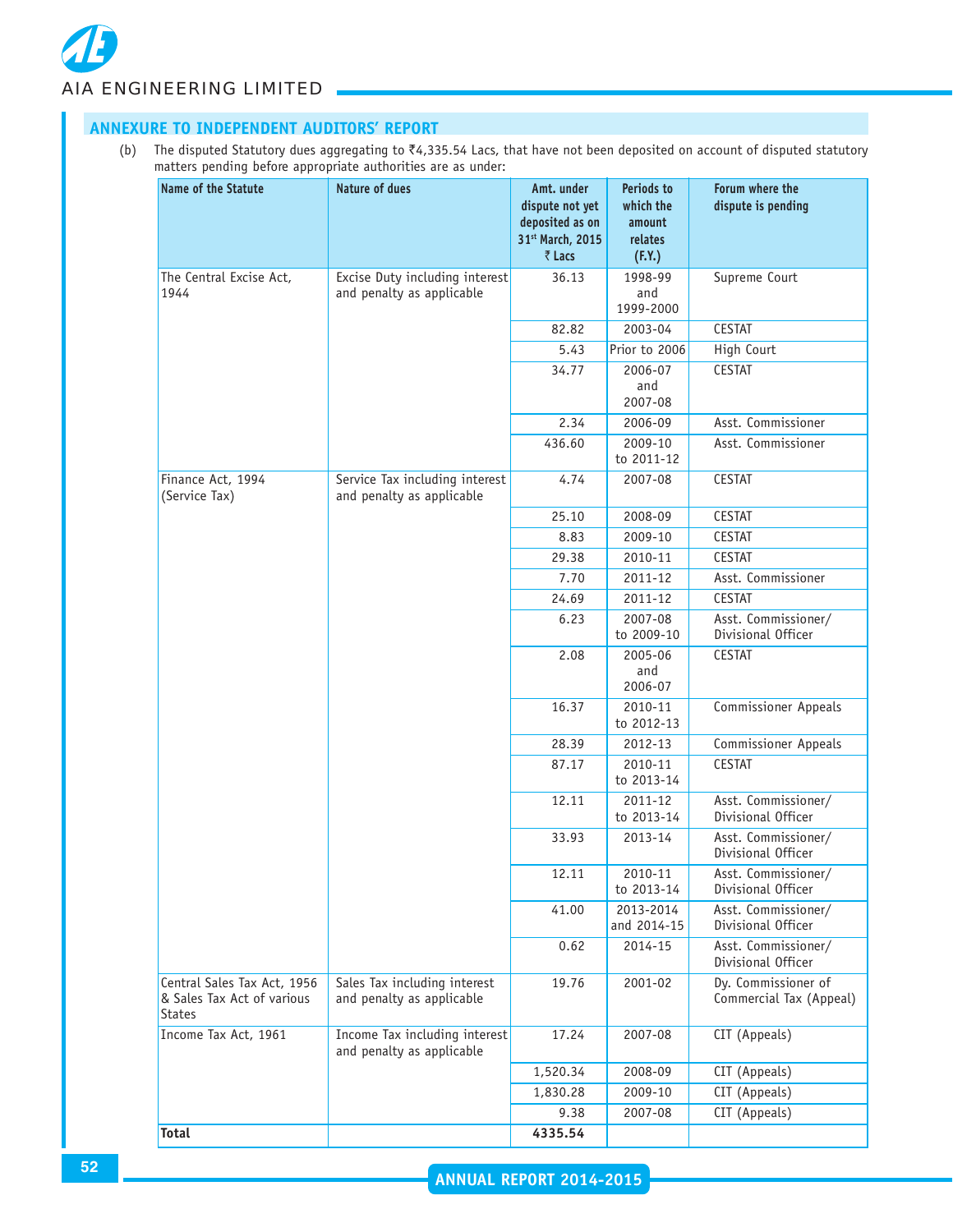#### **ANNEXURE TO INDEPENDENT AUDITORS' REPORT**

- (c) There has been no delay in transferring the amount required to be transfered to the Investor Education and Protection Fund by the Company.
- (viii) The Company does not have any accumulated losses at the end of the Financial Year. The Company has not incurred cash losses during the Financial Year covered by our audit and in the immediately preceding Financial Year.
- (ix) Based on our audit procedures and on the information and explanations given by the management, we are of the opinion that the Company has not defaulted in repayment of dues to the financial institutions or banks or debenture holders.
- (x) In our opinion the Company has provided Guarantees for Non-fund based limits taken by its Subsidiaries from Banks. According to the information and explanations given to us, we are of the opinion that the terms and conditions thereof are not prejudicial to the interest of the Company.
- (xi) According to the information and explanations given to us, the Term Loans were applied for the purpose for which it is obtained.
- (xii) Based on the audit procedures performed and representation obtained from management we report that, no case of material fraud on or by the Company has been noticed or reported for the year under audit.

For **Talati & Talati** Chartered Accountants (Firm Regn No: 110758W)

Place of Signature : Ahmedabad (Partner) Date : 19<sup>th</sup> May, 2015 **May, 2016** Mem No: 129033

**Anand Sharma**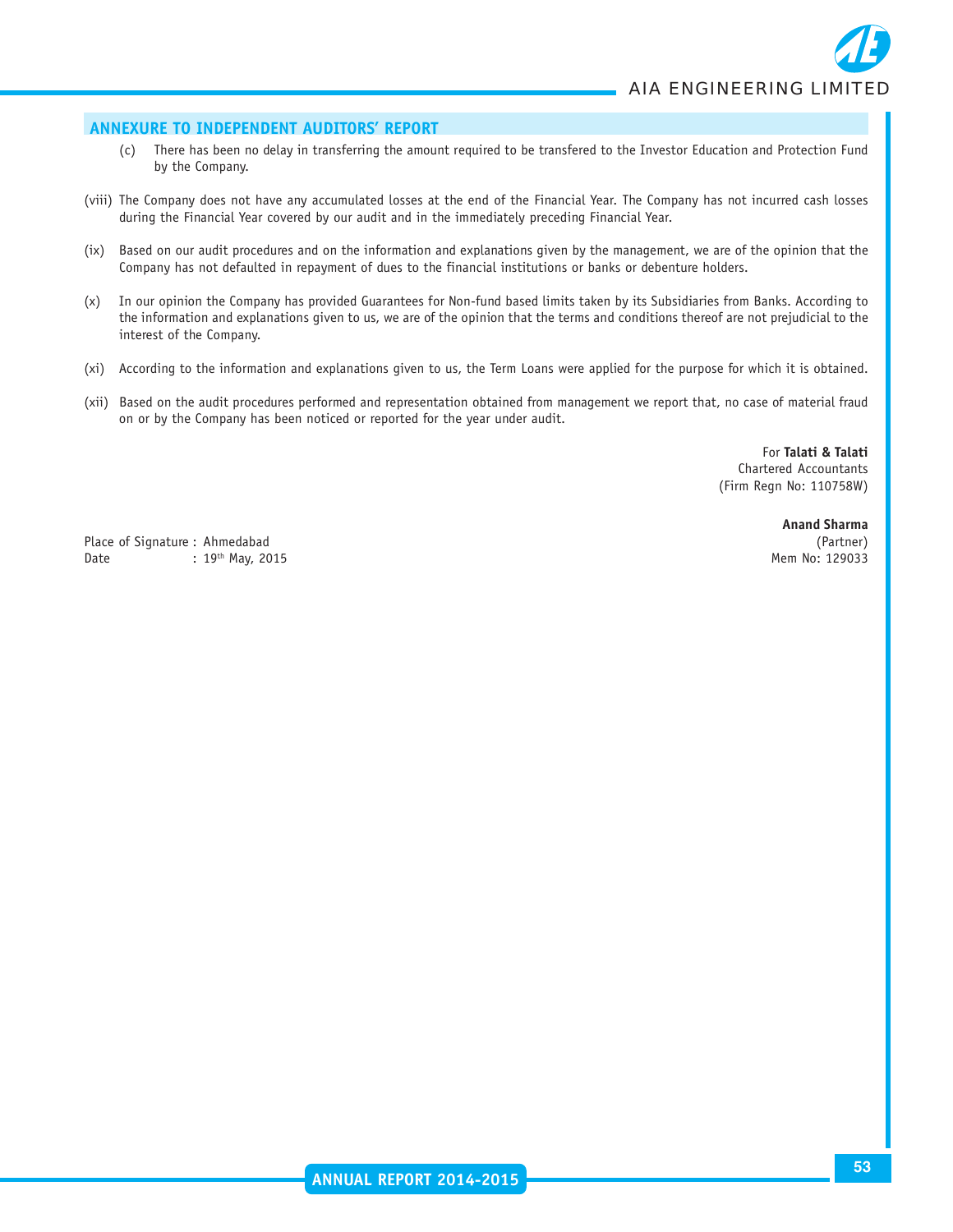|    |               | <b>BALANCE SHEET AS AT 31st MARCH, 2015</b>                                     |                    |                                     |                                                        |
|----|---------------|---------------------------------------------------------------------------------|--------------------|-------------------------------------|--------------------------------------------------------|
|    |               | <b>Particulars</b>                                                              | <b>Note</b><br>No. | As at 31st<br>March, 2015<br>₹ Lacs | As at 31 <sup>st</sup><br><b>March, 2014</b><br>₹ Lacs |
|    |               |                                                                                 |                    |                                     |                                                        |
| Ι. |               | <b>EQUITY AND LIABILITIES</b>                                                   |                    |                                     |                                                        |
|    | (1)           | <b>Shareholders' Funds</b>                                                      |                    |                                     |                                                        |
|    |               | Share Capital<br>(a)                                                            | 2                  | 1,886.41                            | 1,886.41                                               |
|    |               | Reserves and Surplus<br>(b)                                                     | 3                  | 163,278.36                          | 129,318.88                                             |
|    |               |                                                                                 |                    | 165, 164. 77                        | 131,205.29                                             |
|    | (2)           | <b>Non-Current Liabilities</b>                                                  |                    |                                     |                                                        |
|    |               | Long-Term Borrowings<br>(a)                                                     | 4                  | 5,507.39                            | 8,671.76                                               |
|    |               | Deferred Tax Liabilities (Net)<br>(b)                                           | 5                  | 2,588.60                            | 2,143.71                                               |
|    |               | Long Term Provisions<br>(c)                                                     | 6                  | 574.71                              | 375.08                                                 |
|    |               |                                                                                 |                    | 8,670.70                            | 11,190.55                                              |
|    | (3)           | <b>Current Liabilities</b>                                                      |                    |                                     |                                                        |
|    |               | Trade Payables<br>(a)                                                           | 7                  | 11,286.98                           | 11,968.38                                              |
|    |               | Other Current Liabilities<br>(b)                                                | 8                  | 6,641.42                            | 4,460.47                                               |
|    |               | Short-Term Provisions<br>(c)                                                    | 9                  | 10,512.56                           | 10,253.12                                              |
|    |               |                                                                                 |                    | 28,440.96                           | 26,681.97                                              |
|    |               | Total:                                                                          |                    | 202,276.43                          | 169,077.81                                             |
| н. | <b>ASSETS</b> |                                                                                 |                    |                                     |                                                        |
|    | (1)           | <b>Non-Current Assets</b><br><b>Fixed Assets</b><br>(a)                         | 10                 |                                     |                                                        |
|    |               | Tangible Assets<br>(i)                                                          |                    | 52,373.39                           | 35,815.13                                              |
|    |               | Intangible Assets<br>(ii)                                                       |                    | 670.74                              | 862.17                                                 |
|    |               | (iii) Capital Work in Progress                                                  |                    | 4,647.57                            | 9,976.19                                               |
|    |               | Non Current Investments<br>(b)                                                  | 11                 | 1,490.53                            | 1,491.03                                               |
|    |               | Long term Loans and Advances<br>(c)                                             | 12                 | 3,309.19                            | 1,496.29                                               |
|    |               | Other Non Current Assets<br>(d)                                                 | 13                 | 424.05                              | 98.27                                                  |
|    |               |                                                                                 |                    | 62,915.47                           | 49,739.08                                              |
|    | (2)           | <b>Current Assets</b>                                                           |                    |                                     |                                                        |
|    |               | (a) Current Investments                                                         | 14                 | 60,074.86                           | 50,134.96                                              |
|    |               | (b) Inventories<br>Trade receivables                                            | 15                 | 22,643.25                           | 21,940.25                                              |
|    |               | (c)<br>Cash and Bank Balances<br>(d)                                            | 16<br>17           | 22,638.22<br>12,389.21              | 22,136.13<br>8,298.76                                  |
|    |               | Short-term Loans and Advances<br>(e)                                            | 18                 | 21,603.81                           | 16,803.91                                              |
|    |               | Other Current Assets<br>(f)                                                     | 19                 | 11.61                               | 24.72                                                  |
|    |               |                                                                                 |                    | 139,360.96                          | 119,338.73                                             |
|    |               | Total:                                                                          |                    | 202,276.43                          | 169,077.81                                             |
|    |               |                                                                                 |                    |                                     |                                                        |
|    |               | The accompanying Notes 1 to 34 are integral part of these Financial Statements. |                    |                                     |                                                        |

As per our report of even date attached. For **TALATI & TALATI** Chartered Accountants (Firm Regn. No. 110758W) **ANAND SHARMA**

Partner Membership No. 129033 Place : AHMEDABAD Date : 19th May, 2015 **For and on behalf of the Board of Directors, (BHADRESH K. SHAH) (YASHWANT M. PATEL)**<br>
Managing Director **Managing Director** Whole-time Director Managing Director (American Computer of Muslim Contractor CDIN : 02103312

**(KUNAL D. SHAH) (S. N. JETHELIYA)** Executive Director (Finance)

Place : AHMEDABAD Date : 19th May, 2015 DIN : 02103312

Company Secretary<br>ACS: 5343

**ANNUAL REPORT 2014-2015**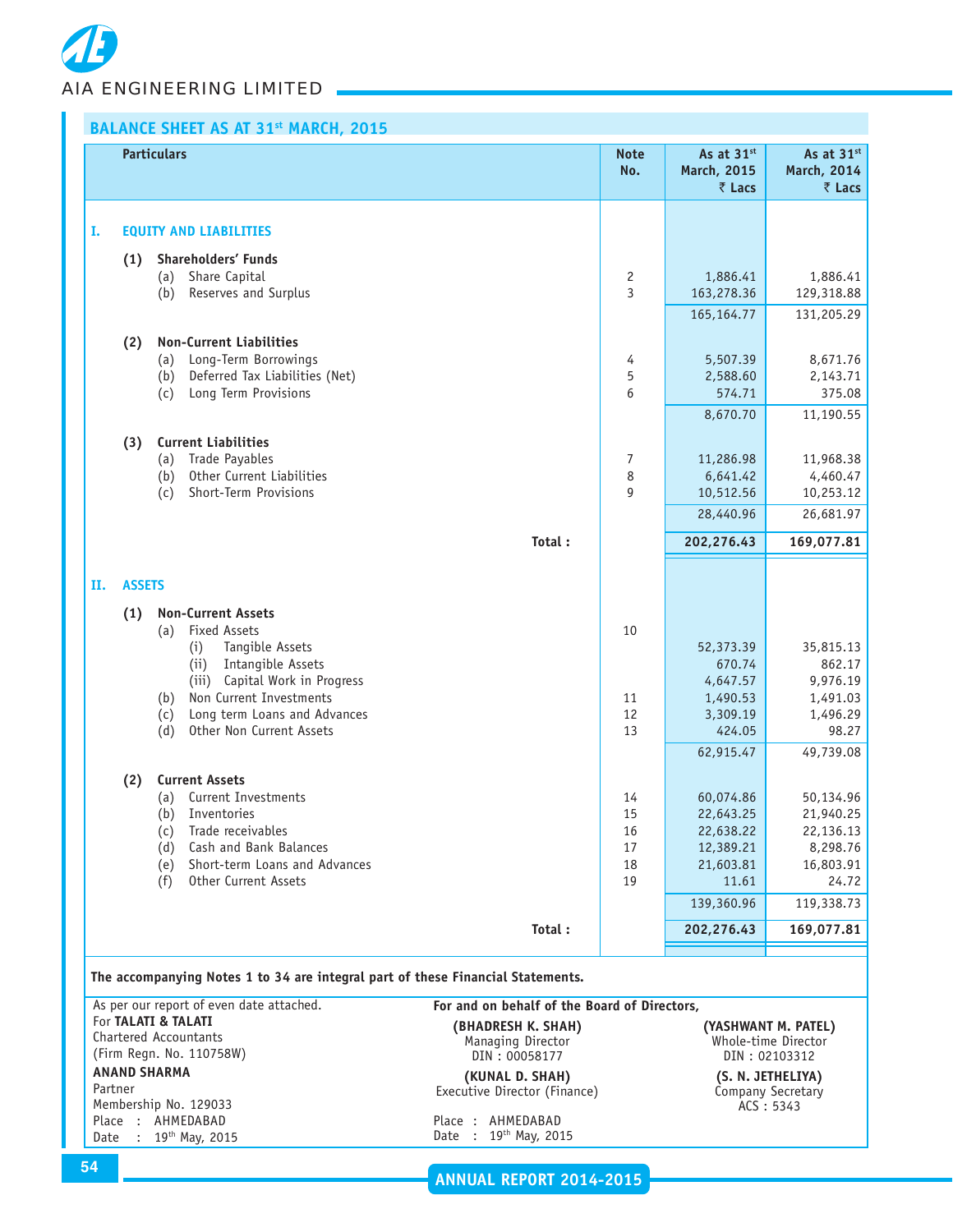*AIA ENGINEERING LIMITED*

|         | STATEMENT OF PROFIT & LOSS FOR THE YEAR ENDED 31 <sup>st</sup> MARCH, 2015      |                                                 |                    |                                |                                            |
|---------|---------------------------------------------------------------------------------|-------------------------------------------------|--------------------|--------------------------------|--------------------------------------------|
|         | <b>Particulars</b>                                                              |                                                 | <b>Note</b><br>No. | Year ended 31st<br>March, 2015 | Year ended 31 <sup>st</sup><br>March, 2014 |
|         |                                                                                 |                                                 |                    | ₹ Lacs                         | ₹ Lacs                                     |
| Ι.      | Revenue from Operations                                                         |                                                 | 20                 | 214,935.22                     | 184,369.68                                 |
|         | Less: Central Excise duty                                                       |                                                 |                    | 5,532.43                       | 6,068.63                                   |
|         |                                                                                 |                                                 |                    |                                |                                            |
|         | Revenue from Operations (Net)                                                   |                                                 |                    | 209,402.79                     | 178,301.05                                 |
| П.      | Other Income                                                                    |                                                 | 21                 | 13,732.41                      | 3,256.09                                   |
| III.    | Total Revenue (I +II)                                                           |                                                 |                    | 223,135.20                     | 181,557.14                                 |
| IV.     | Expenses:                                                                       |                                                 |                    |                                |                                            |
|         | Cost of Materials Consumed                                                      |                                                 | 22                 | 73,159.75                      | 57,853.76                                  |
|         | Purchases of Stock-in-Trade                                                     |                                                 |                    | 20,301.10                      | 21,123.34                                  |
|         | Changes in Inventories of Finished goods, Work-in-progress and Stock-in-Trade   |                                                 | 23                 | (274.67)                       | (772.90)                                   |
|         | Employee Benefits Expense                                                       |                                                 | 24                 | 6,621.35                       | 5,670.70                                   |
|         | Finance Costs                                                                   |                                                 | 25                 | 339.88                         | 574.07                                     |
|         | Depreciation and Amortization Expense                                           |                                                 | 10                 | 6,761.45                       | 3,629.48                                   |
|         | Other Expenses                                                                  |                                                 | 26                 | 58,701.98                      | 48,785.78                                  |
|         | <b>Total Expenses (IV)</b>                                                      |                                                 |                    | 165,610.84                     | 136,864.23                                 |
| V.      | Profit Before Exceptional items and Tax (III - IV)                              |                                                 |                    | 57,524.36                      | 44,692.91                                  |
| VI.     | <b>Exceptional Items</b>                                                        |                                                 |                    |                                | 3,111.00                                   |
|         | VII. Profit Before Tax (V - VI)                                                 |                                                 |                    | 57,524.36                      | 41,581.91                                  |
|         | <b>VIII.</b> Tax Expense :                                                      |                                                 |                    |                                |                                            |
|         | (1) Current Tax                                                                 |                                                 | 27                 | 15,540.04                      | 12,899.26                                  |
|         | Deferred Tax<br>(2)                                                             |                                                 |                    | 527.13                         | 178.72                                     |
|         |                                                                                 |                                                 |                    |                                |                                            |
| IX.     | Profit for the period (VII-VII)                                                 |                                                 |                    | 41,457.19                      | 28,503.93                                  |
| X.      | Earnings per Equity Share: (Face Value of ₹ 2/- each)                           |                                                 |                    |                                |                                            |
|         | Basic and Diluted $(3)$                                                         |                                                 | 28                 | 43.95                          | 30.22                                      |
|         | The accompanying Notes 1 to 34 are integral part of these Financial Statements. |                                                 |                    |                                |                                            |
|         | As per our report of even date attached.                                        | For and on behalf of the Board of Directors,    |                    |                                |                                            |
|         | For TALATI & TALATI<br>Chartered Accountants                                    | (BHADRESH K. SHAH)<br>Managing Director         |                    |                                | (YASHWANT M. PATEL)<br>Whole-time Director |
|         | (Firm Regn. No. 110758W)                                                        | DIN: 00058177                                   |                    |                                | DIN: 02103312                              |
| Partner | <b>ANAND SHARMA</b>                                                             | (KUNAL D. SHAH)<br>Executive Director (Finance) |                    |                                | (S. N. JETHELIYA)<br>Company Secretary     |
|         | Membership No. 129033<br>Place : AHMEDABAD                                      | Place: AHMEDABAD                                |                    |                                | ACS: 5343                                  |
| Date    | 19th May, 2015<br>$\sim$ 100 $\sim$                                             | Date: 19th May, 2015                            |                    |                                |                                            |

**COL**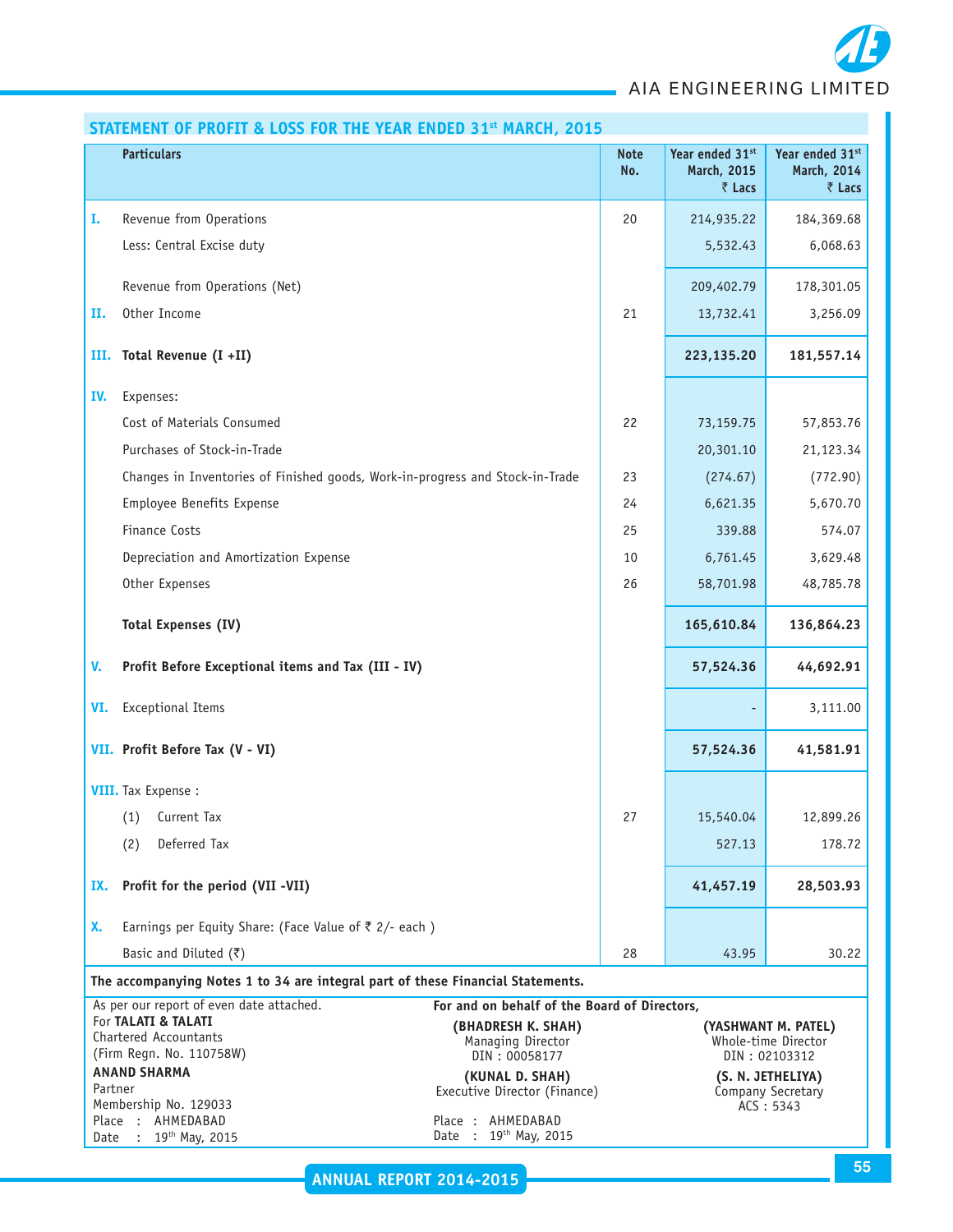|    | CASH FLOW STATEMENT FOR THE YEAR ENDED 31 <sup>st</sup> MARCH, 2015                                                                                                                                                                                                                         |                                                       |                                                              |                                                                       |
|----|---------------------------------------------------------------------------------------------------------------------------------------------------------------------------------------------------------------------------------------------------------------------------------------------|-------------------------------------------------------|--------------------------------------------------------------|-----------------------------------------------------------------------|
|    | <b>Particulars</b>                                                                                                                                                                                                                                                                          |                                                       | For the year<br>ended 31st<br>March, 2015<br>₹ Lacs          | For the year<br>ended 31st<br>March, 2014<br>₹ Lacs                   |
| А. | <b>CASH FLOW FROM OPERATING ACTIVITIES:</b><br>Net Profit Before Tax & Exceptional Items<br>Adjustment for<br>Add:                                                                                                                                                                          |                                                       | 57,524.36                                                    | 41,581.91                                                             |
|    | Difference of Provision and payment of Expenses<br>Interest and Finance Charges<br>Depreciation (Including adjusted to General Reserve)                                                                                                                                                     |                                                       | (411.45)<br>339.88<br>6,761.45                               | 531.94<br>340.33<br>3,629.48                                          |
|    | Loss on Sale of Assets                                                                                                                                                                                                                                                                      |                                                       | 19.09<br>6,708.97                                            | 11.47<br>4,513.22                                                     |
|    | Less :<br>Interest Income                                                                                                                                                                                                                                                                   |                                                       | 90.99                                                        | 160.05                                                                |
|    | Dividend on Shares<br>Dividend on Mutual Fund<br>Profit on Sale of Assets                                                                                                                                                                                                                   |                                                       | 5,442.24<br>2,259.76<br>9.83                                 | 22.84<br>1,762.47<br>36.19                                            |
|    | Profit on Sale of Investments (Net)                                                                                                                                                                                                                                                         |                                                       | 607.21<br>8,410.03                                           | 877.55<br>2,859.10                                                    |
|    | <b>Operating Profit Before Working Capital Changes</b><br>(Increase) / Decrease in Current Assets<br>Trade and Other Receivables                                                                                                                                                            |                                                       | 55,823.30<br>(5,400.95)                                      | 43,236.03<br>4,142.75                                                 |
|    | Inventories<br>Increase / (Decrease) in Current Liabilities                                                                                                                                                                                                                                 |                                                       | (703.01)                                                     | (975.96)                                                              |
|    | Trade and Other Payables<br><b>Cash Generated From Operations</b><br>Direct Taxes Paid                                                                                                                                                                                                      |                                                       | 1,822.45<br>(19,070.85)                                      | 2,654.78<br>(11, 100.00)                                              |
|    | NET CASH INFLOW / (OUTFLOW) FROM OPERATING ACTIVITIES (A)                                                                                                                                                                                                                                   |                                                       | 32,470.94                                                    | 37,957.60                                                             |
| В. | <b>CASH FLOW FROM INVESTING ACTIVITIES:</b><br><b>Interest Received</b><br>Dividend Received on Shares<br>Dividend Received on Mutual Fund<br>Purchase of Fixed Assets<br>Purchase of Current Investments<br>Investments in Subsidiary Company<br>Proceed from Investments in Joint Venture |                                                       | 90.99<br>5,442.24<br>2,259.76<br>(18, 112.41)<br>(23,806.39) | 160.05<br>22.84<br>1,762.47<br>(13, 299.23)<br>(46,896.54)<br>(45.28) |
|    | Proceeds from Sale of Fixed Assets<br>Proceeds from Sale of Current Investments<br>Proceeds from Sale of Investment in Subsidiary                                                                                                                                                           |                                                       | 0.50<br>61.54<br>14,473.69                                   | 113.60<br>15,297.01<br>100.25                                         |
|    | NET CASH INFLOW / (OUTFLOW) FROM INVESTING ACTIVITIES (B)                                                                                                                                                                                                                                   |                                                       | (19590.08)                                                   | (42784.83)                                                            |
| C. | <b>CASH FLOW USED IN FINANCING ACTIVITIES:</b><br>Proceeds from Secured Long Term Borrowings<br>Repayment of Secured Long Term Borrowings<br>Repayment of Secured Short Term Borrowings<br>Repayment of Unsecured Short Term Borrowings                                                     |                                                       | (2,754.43)                                                   | 1181.17<br>(18.20)<br>(4, 143.32)                                     |
|    | Interest and Finance Charges paid<br>Dividend paid including Tax                                                                                                                                                                                                                            |                                                       | (339.88)<br>(5,696.10)                                       | (340.33)<br>(4, 411.33)                                               |
|    | NET CASH INFLOW / (OUTFLOW) FROM FINANCING ACTIVITIES (C)<br>Net Increase / (Decrease) in Cash and Cash Equivalents $(A+B+C)$                                                                                                                                                               |                                                       | (8,790.41)<br>4090.45                                        | (7, 732.01)<br>(12, 559.24)                                           |
|    | Add : Cash and Cash Equivalents balance as at 1st April                                                                                                                                                                                                                                     |                                                       | 8,298.76                                                     | 20,858.01                                                             |
|    | Cash and Cash Equivalents as at 31st March<br>Note: Cash and Cash Equivalents include balances with Scheduled Banks in Unpaid Dividend Accounts ₹4.61 Lac (Previous Year ₹4.16                                                                                                              |                                                       | 12,389.21                                                    | 8,298.77                                                              |
|    | Lac) which are not available for the use by the Company.                                                                                                                                                                                                                                    |                                                       |                                                              |                                                                       |
|    | The accompanying Notes 1 to 34 are integral part of these Financial Statements.<br>As per our report of even date attached.                                                                                                                                                                 | For and on behalf of the Board of Directors,          |                                                              |                                                                       |
|    | For TALATI & TALATI<br>Chartered Accountants                                                                                                                                                                                                                                                | (BHADRESH K. SHAH)<br>Managing Director               |                                                              | (YASHWANT M. PATEL)<br>Whole-time Director                            |
|    | (Firm Regn. No. 110758W)<br><b>ANAND SHARMA</b>                                                                                                                                                                                                                                             | DIN: 00058177                                         |                                                              | DIN: 02103312                                                         |
|    | Partner<br>Membership No. 129033                                                                                                                                                                                                                                                            | (KUNAL D. SHAH)<br>Executive Director (Finance)       |                                                              | (S. N. JETHELIYA)<br>Company Secretary<br>ACS : 5343                  |
|    | Place : AHMEDABAD<br>Date : 19th May, 2015                                                                                                                                                                                                                                                  | Place: AHMEDABAD<br>Date : 19 <sup>th</sup> May, 2015 |                                                              |                                                                       |

**ANNUAL REPORT 2014-2015**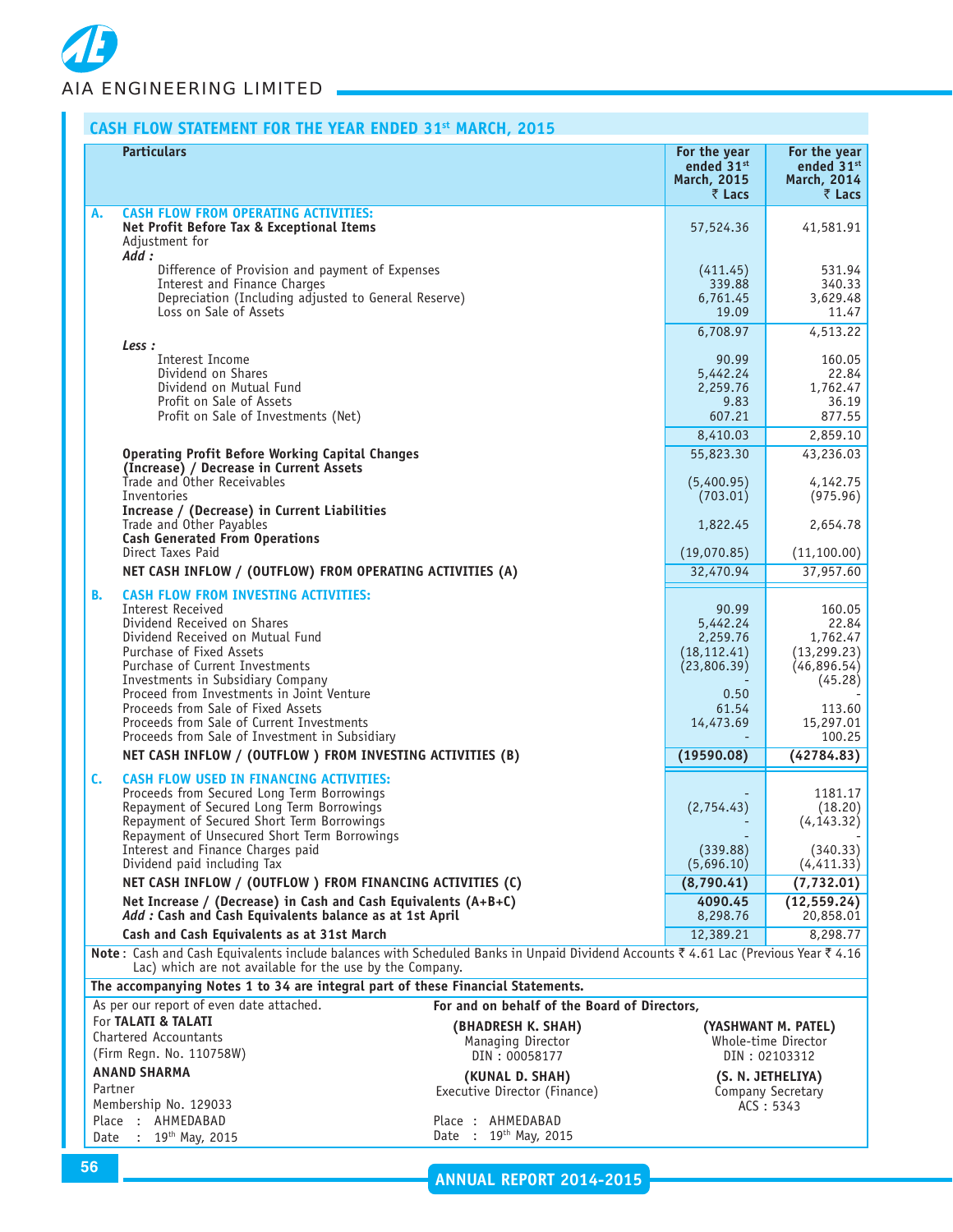#### **1. SIGNIFICANT ACCOUNTING POLICIES:**

#### **1) Basis of Accounting:**

These financial statements have been prepared in accordance with the generally accepted accounting principles in India under the historical cost convention on accrual basis. Theses financial statements have been prepared to comply in all material aspects with the Accounting Standards specified under Section 133 of the Companies Act, 2013, read with rule 7 of the Companies (Accounts) Rules, 2014 and the relevant Provisions of the Companies Act, 2013 ("the Act"). All assets and liabilities have been classified as current or non-current as per the company's normal operating cycle and other criteria set out in the Schedule III to the 2013 Act.

#### **2) Use of Estimates:**

The presentation of the Financial Statements in conformity with the Generally Accepted Accounting policies require, the management to make estimates and assumptions that affects the reported amount of Assets and Liabilities on the date of the financial statements and the reported amount of revenues and expenses during the reporting period and disclosure of contingent liabilities. Such estimation and assumptions are based on management's evaluation of relevant facts and circumstances as on date of Financial Statements. Difference between the actual results and estimates are recognized in the period in which the results are known / materialized.

#### **3) Revenue Recognition:**

Revenue is stated net of rebate and trade discount and excludes Central Sales Tax and State Value Added Tax. With regard to sale of products, income is reported when practically all risks and rights connected with the ownership have been transferred to the buyers. This usually occurs upon dispatch, after the price has been determined.

Export Benefits are accounted / recognized on accrual basis.

Dividend on Financial Instruments is recognized as and when realized. Interest is recognized on accrual basis.

#### **4) Fixed Assets:**

Tangible Fixed Assets acquired by the Company are reported at acquisition value, with deductions for accumulated depreciation and impairment losses, if any. The acquisition value includes the purchase price (excluding refundable taxes) and expenses directly attributable to assets to bring it to the factory and in the working condition for its intended use. Where the construction or development of any such asset requiring a substantial period of time to set up for its intended use, is funded by borrowings if any, the corresponding borrowing cost are capitalized up to the date when the asset is ready for its intended use.

Intangible Assets are reported at acquisition value with deductions for accumulated amortization and any impairment losses.

Capital work in progress includes cost of assets at sites and construction expenditure.

#### **5) Depreciation:**

Depreciation has been provided on Fixed Assets on Straight Line Method as per useful lives specified in Schedule II of the Companies Act, 2013 as amended from time to time.

Amortization of intangible assets takes place on a Straight Line basis over the assets anticipated useful life. The useful life is determined based on the period of the underline contract and the period of time over which the intangible assets is expected to be used.

Software is amortized over a period of 6 years. Patents are amortized over a period of 20 years on straight line basis as the benefits are generally available to the company for more than 10 years. Goodwill is amortized over a period of 5 Years. No amortization is provided for in case of Leasehold Land on Perpetual Lease.

#### **6) Impairment of Assets:**

The carrying value of assets of the Company's cash generating units are reviewed for impairment annually or more often if there is an indication of decline in value. If any indication of such impairment exists, the recoverable amounts of those assets are estimated and impairment loss is recognized, if the carrying amount of those assets exceeds their recoverable amount. The recoverable amount is the greater of the net selling price and their value in use, Value in use is arrived at by discounting the estimated future cash flows to their present value based on appropriate discount factor. Net Selling price is the estimated selling price in the ordinary course of business, less estimated cost of completion and to make the sales.

#### **7) Investments:**

Investments are classified as Long Term and Current Investments. Long Term Investments are valued at cost less provision for diminution other than temporary, in value, if any. Current Investments are valued at cost or fair value whichever is lower.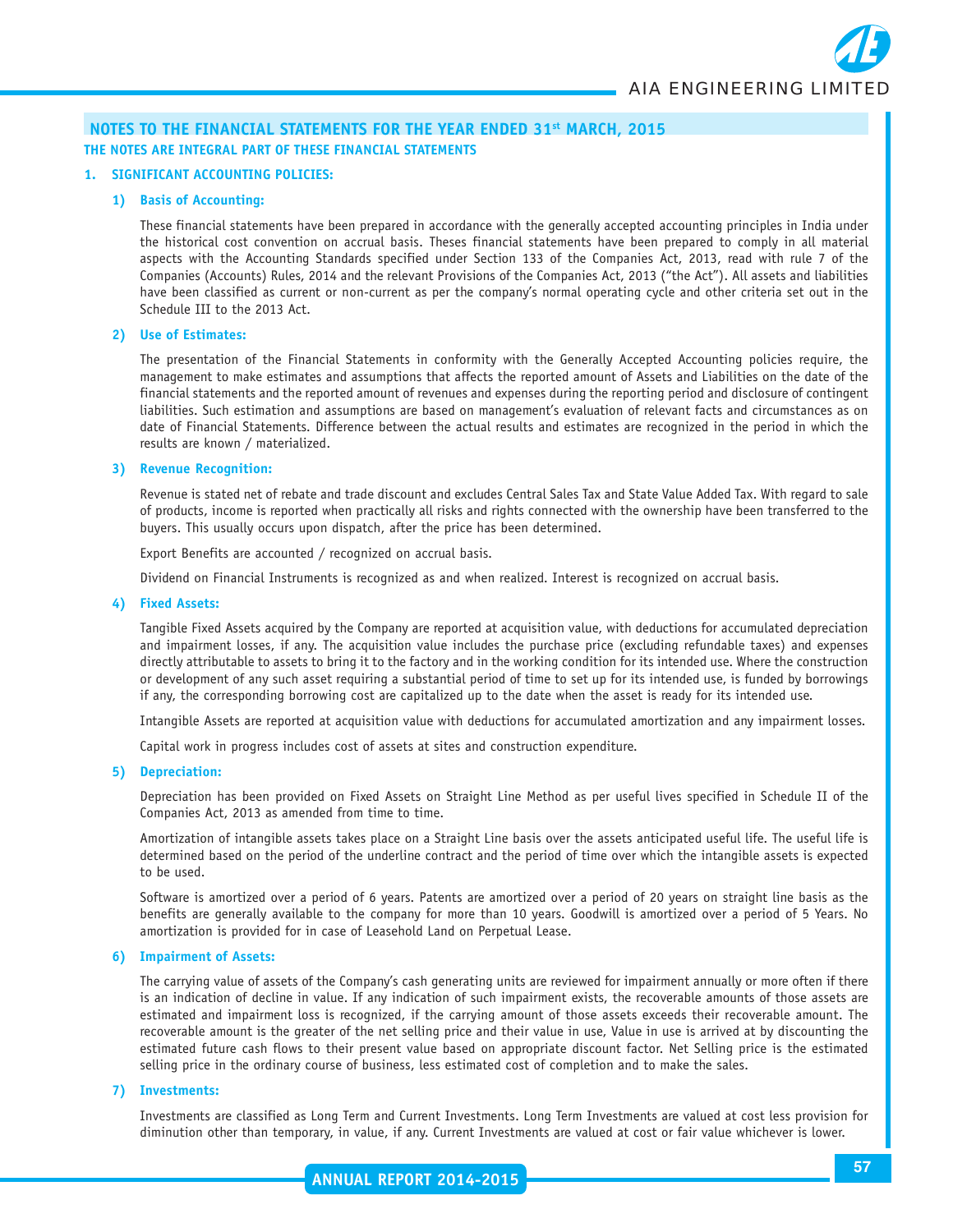

#### **8) Inventories:**

Inventories of Raw Materials and Stores are valued at cost or net realizable value whichever is lower after considering the credit of VAT and Cenvat. Stock in transit and Stock lying at third party premises are valued at cost.

Inventories of Work in Process are valued at lower of cost or net realizable value.

Inventories of Finished Goods are valued at cost or net realizable value whichever is lower. Cost of Finished Goods and Work-in-Progress are determined using the absorption costing principles. Costs include the cost of materials consumed, labour and a systematic allocation of variable and fixed production overheads, Excise duties at the applicable rates are also included in the cost of Finished Goods.

Cost of raw materials, stores and spares are determined on weighted average basis.

Excess / Shortages, if any, arising on physical verification are absorbed in the respective consumption Accounts.

#### **9) Employee Benefit:**

#### **(a) Short Term**

Short Term employee benefits are recognized as an expense at the undiscounted amount expected to be paid over the period of services rendered by the employees to the company.

#### **(b) Long Term**

The Company has both defined contribution and defined benefit plans, of which some have assets in approved funds. These plans are financed by the Company in the case of defined contribution plans.

#### **Defined Contribution Plans**

These are plans in which the Company pays pre-defined amounts to separate funds and does not have any legal or informal obligation to pay additional sums. These comprise of contributions to Employees Provident Fund. The Company's payments to the defined contribution plans are reported as expenses during the period in which the employee performs the services that the payment covers.

#### **Defined Benefit Plans**

Expenses for defined benefit gratuity payment plans are calculated as at the balance sheet date by independent actuaries in the manner that distributes expenses over the employees working life. These commitments are valued at the present value of the expected future payments, with consideration for calculated future salary increases, using a discounted rate corresponding to the interest rate estimated by the actuary having regard to the interest rate on Government Bonds with a remaining term i.e. almost equivalent to the average balance working period of employees.

#### **Other Employee Benefit**

Compensated absences which accrue to employees which can be carried to future periods but are expected to be encashed or availed in twelve months immediately following the year end are reported as expenses during the year in which the employees perform the services that the benefit covers and the liabilities are reported at the undiscounted amount of the benefits after deducting amounts already paid.

#### **10) Central Excise Duty:**

Excise duty is accounted on the basis of payments made in respect of goods cleared.

#### **11) Foreign Currency Transactions:**

Transactions in foreign currencies are translated to the reporting currency based on the exchange rate on the date of the transaction. Exchange differences arising on settlement thereof during the year are recognized as income or expenses in the Profit and Loss Account, except it pertains to Fixed asset, where in such difference adjusted to Carrying amount of Fixed Asset. In addition, exchange difference on Long Term Liability, where they relate to acquisition of fixed assets, in which case they are adjusted to carrying cost of such assets. In case of items which are covered by forward exchange contracts, the difference between the year-end rate and rate on the date of the contract is recognized as exchange difference and the premium paid on forward contracts is recognized over the life of the contract.

Cash and bank balances, receivables and liabilities (monetary items) in foreign currencies as at the year end are translated at closing-date rates, and unrealized translation differences are included in the Profit and Loss Account.

Investments in foreign currency (non-monetary items) are reported using the exchange rate at the date of the transaction.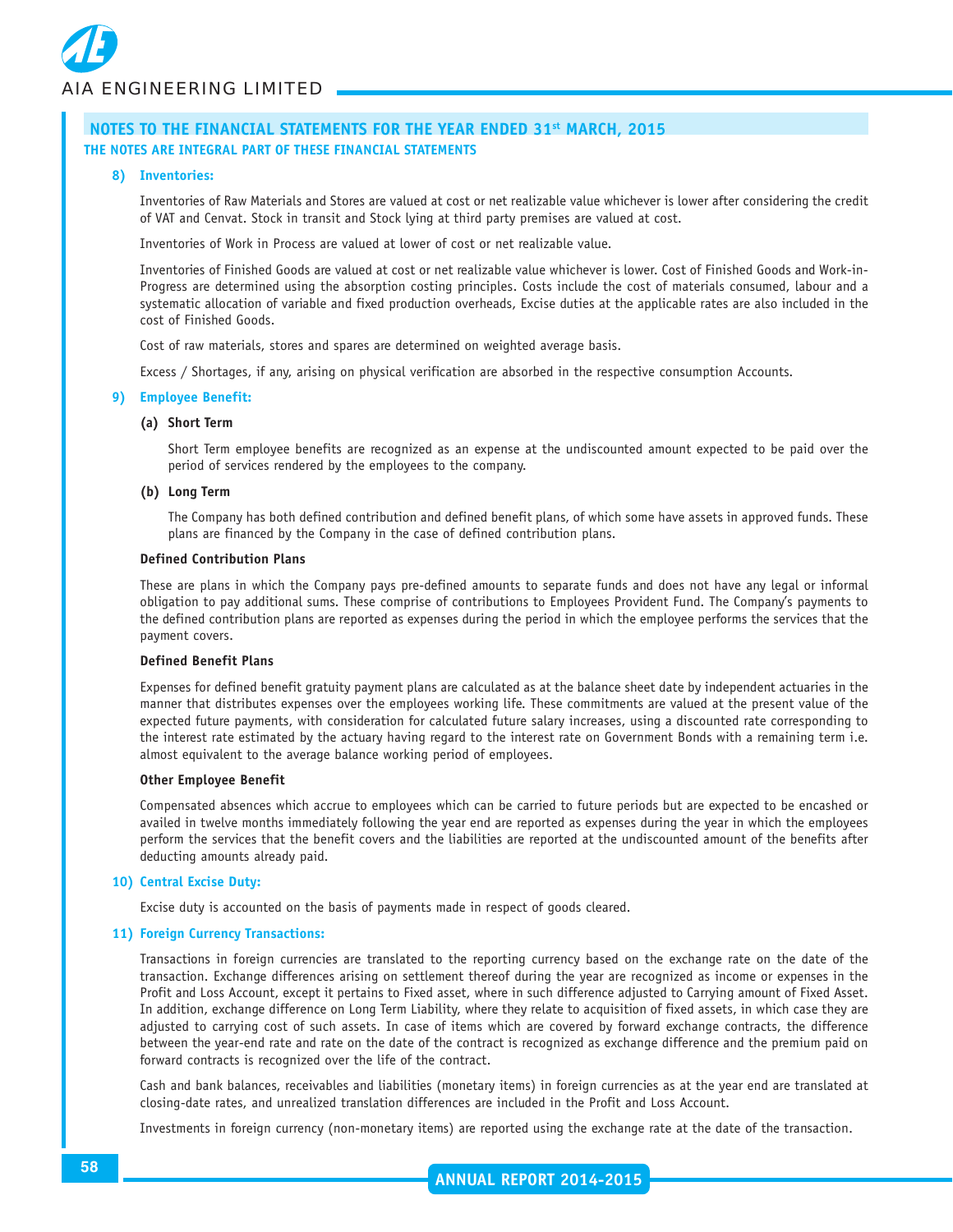#### **Derivative instruments and hedge accounting**

The Company strictly uses foreign currency forward contracts / Interest Rate Swap to hedge its risks associated with foreign currency / Interest Rate fluctuations relating to certain forecasted transactions. Effective 30th September, 2013, the Company designates these as cash flow hedges applying the recognition and measurement principles set out in the Accounting Standard 30 "Financial Instruments: Recognition and Measurements" (AS 30), to the extent it does not conflict with Accounting Standards specified under section 133 of the Companies Act, 2013, read with rule 7 of the Companies (Accounts) Rules, 2014.

Foreign currency forward contract / Interest Rate Swap derivative instruments are initially measured at fair value and are remeasured at subsequent reporting dates. Changes in the fair value of these derivatives that are designated and effective as hedges of future cash flows are recognized directly in Hedging Reserve (under Reserves and Surplus) and the ineffective portion is recognized immediately in the Statement of Profit and Loss.

The accumulated gains / losses on the derivatives accounted in Hedging Reserve are transferred to the Statement of Profit and Loss in the same period in which gains / losses on the underlying item hedged are recognized in the Statement of Profit and Loss.

Hedge accounting is discontinued when the hedging instrument expires or is sold, terminated, or exercised, or no longer qualifies for hedge accounting. When hedge accounting is discontinued for a cash flow hedge, the net gain or loss will remain in Hedging Reserve and be reclassified to the Statement of Profit and Loss in the same period or periods during which the formerly hedged transaction is reported in the Statement of Profit and Loss. If a hedged transaction is no longer expected to occur, the net cumulative gains / losses recognized in Hedging Reserve is transferred to the Statement of Profit and Loss.

#### **12) Borrowing Cost:**

Borrowing costs are recognized in the period to which they relate, regardless of how the funds have been utilized, except where it relates to the financing of construction or development of assets requiring a substantial period of time to prepare for their intended use. Interest on borrowings if any is capitalized up to the date when the asset is ready for its intended use. The amount of interest capitalized for the period is determined by applying the interest rate applicable to appropriate borrowings.

#### **13) Earning per Share:**

Basic earning per share is calculated by dividing the net Profit After Tax for the year attributable to Equity Shareholders of the Company by the weighted average number of Equity Shares outstanding during the year. Diluted earning per Share is calculated by dividing net profit attributable to equity Shareholders (after adjustment for diluted earnings) by average number of weighted equity shares outstanding during the year.

#### **14) Provisions, Contingent Liabilities and Contingent Assets :**

A provision is recognized when the Company has a present legal or constructive obligation as a result of past event and it is probable that an outflow of resources will be required to settle the obligation, in respect of which reliable estimate can be made. Provisions (excluding long term benefits) are not discounted to its present value and are determined based on best estimate required to settle the obligation at the balance sheet date. These are reviewed at each balance sheet date and adjusted to reflect the current best estimates. Contingent liabilities are not recognized but are disclosed in the notes to the Financial Statements. A contingent asset is neither recognized nor disclosed.

#### **15) Product Warranty Expenses :**

Product warranty expenses are determined based on Company's historical experience and estimates are accrued in the year of Sale.

#### **16) Taxation on Income :**

- (a) Provision for Current Tax is made as per the provisions of the Income Tax Act, 1961.
- (b) Deferred Tax resulting from "timing differences that are temporary in nature" between accounting and taxable profit is accounted for, using the tax rates and laws that have been enacted as on the Balance Sheet date. The deferred tax asset is recognized and carried forward only to the extent that there is a reasonable or virtual certainty, as the case may be, that the asset will be realized in future.

#### **17) Cash Flow Statement :**

The Cash Flow Statement is prepared by the "Indirect Method" set out in Accounting Standard 3 on "Cash Flow Statements" and presents the cash flows by operating, investing and financing activities of the Company.

Cash and Cash equivalents presented in the Cash Flow Statement consist of cash on hand, Balances with Schedule Bank and Short term highly liquid financial instruments which are readily convertible into cash and have original maturities of three months or less from date of purchase.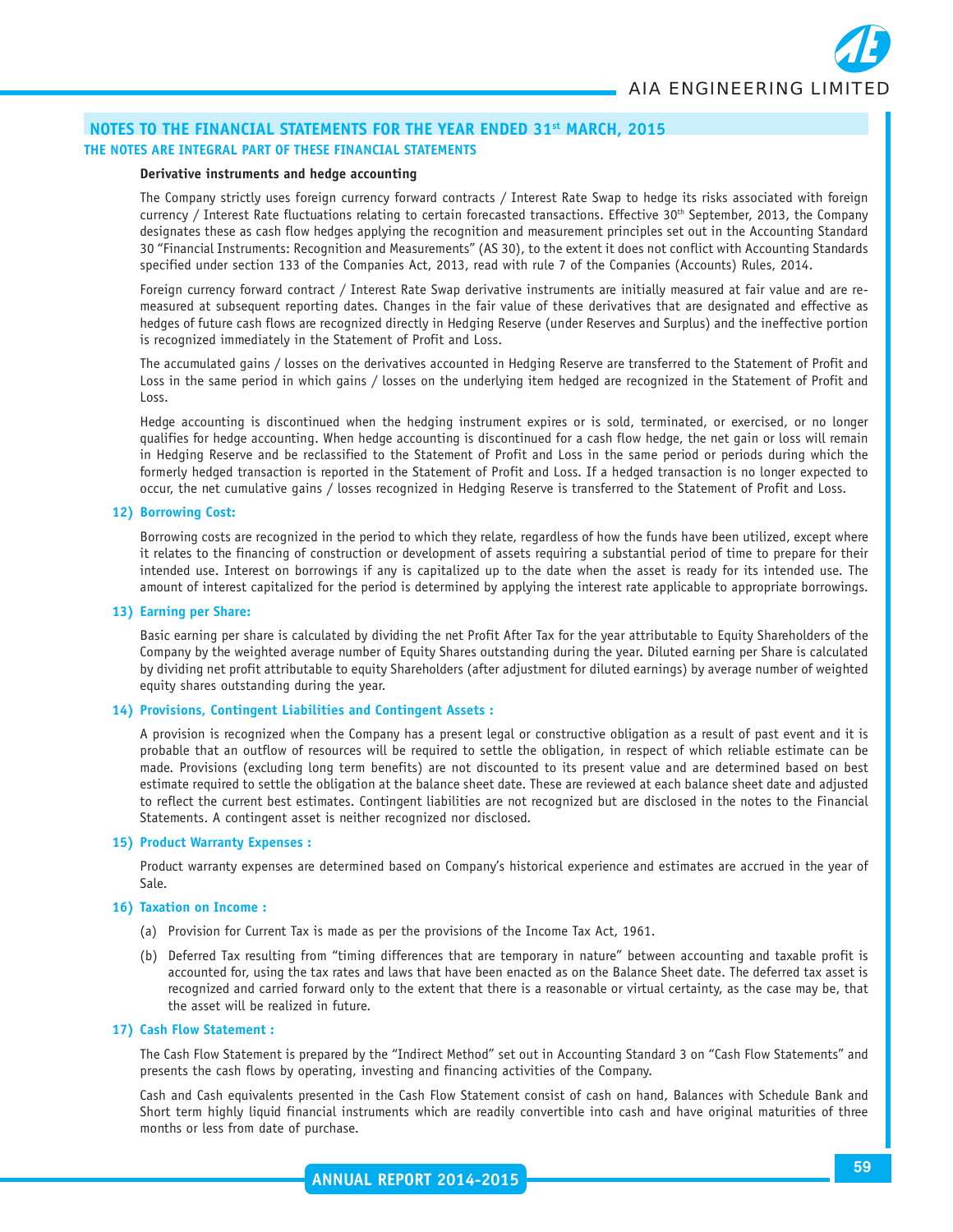#### *2. Share Capital:*

| Sr.<br>No.   | <b>Particulars</b>                                                                                                                                                                | As at<br>31 <sup>st</sup> March, 2015<br>₹ Lacs | As at<br>31 <sup>st</sup> March, 2014<br>₹ Lacs |
|--------------|-----------------------------------------------------------------------------------------------------------------------------------------------------------------------------------|-------------------------------------------------|-------------------------------------------------|
|              | <b>AUTHORISED SHARE CAPITAL</b><br>230,000,000 Equity Shares of ₹2 each<br>(Previous Year 230,000,000 Equity Shares of ₹2 each)                                                   | 4,600.00                                        | 4,600.00                                        |
|              | <b>Total</b>                                                                                                                                                                      | 4,600.00                                        | 4,600.00                                        |
| $\mathbf{2}$ | <b>ISSUED, SUBSCRIBED &amp; FULLY PAID UP CAPITAL</b><br>94,320,370 Equity Shares of ₹ 2 each fully paid up<br>(Previous Year 94,320,370 Equity Shares of ₹ 2 each fully paid up) | 1,886.41                                        | 1,886.41                                        |
|              | <b>Total</b>                                                                                                                                                                      | 1,886.41                                        | 1,886.41                                        |

#### **2.1 The reconciliation of the number of Equity Shares outstanding as at 31st March, 2015 and 31st March, 2014 is set out below:**

|                                                                                                                                    | As at<br>31 <sup>st</sup> March, 2015 |                           | As at<br>31 <sup>st</sup> March, 2014 |                      |
|------------------------------------------------------------------------------------------------------------------------------------|---------------------------------------|---------------------------|---------------------------------------|----------------------|
| <b>Equity Shares</b>                                                                                                               | No of shares                          | $\bar{z}$ Lacs            | No of shares                          | ₹ Lacs               |
| Shares outstanding at the beginning of the year<br>Add: Shares issued during the year<br>Shares outstanding at the end of the year | 94320370<br>94320370                  | 1,886.41<br>۰<br>1,886.41 | 94320370<br>94320370                  | 1,886.41<br>1,886.41 |

#### **2.2 Rights, preferences and restrictions attached to Equity Shares:**

The Company has one class of Equity Shares having a par value of ₹2 each. Each Shareholder is eligible for one vote per share held. The dividend proposed by the Board of Directors is subject to the approval of the Shareholders in the ensuing Annual General Meeting. In the event of liquidation, the Equity Shareholders are eligible to receive the remaining assets of the Company after distribution of all preferential amounts, in proportion to their shareholding.

During the year ended 31<sup>st</sup> March, 2015, the amount of Dividend proposed by the Board of Directors of the Company to the Equity Share holders is `8.00 per Share (Previous Year `6 per Share)

#### **2.3 The details of Shareholders holding more than 5% shares are set out below:**

|                                                      | As at<br>31 <sup>st</sup> March, 2015 |              | 31 <sup>st</sup> March, 2014 | As at        |
|------------------------------------------------------|---------------------------------------|--------------|------------------------------|--------------|
| Name of the shareholder                              | <b>No of Shares</b>                   | % of holding | <b>No of Shares</b>          | % of holding |
| Bhadresh K. Shah                                     | 58128900                              | 61.63%       | 39626875                     | $42.01\%$    |
| Bhadresh K. Shah Karta of Bhadresh K.<br>Shah H.U.F. |                                       | -            | 18502025                     | 19.62%       |
| Nalanda India Equity Fund Ltd.                       | 7918845                               | 8.40%        | 7918845                      | $8.40\%$     |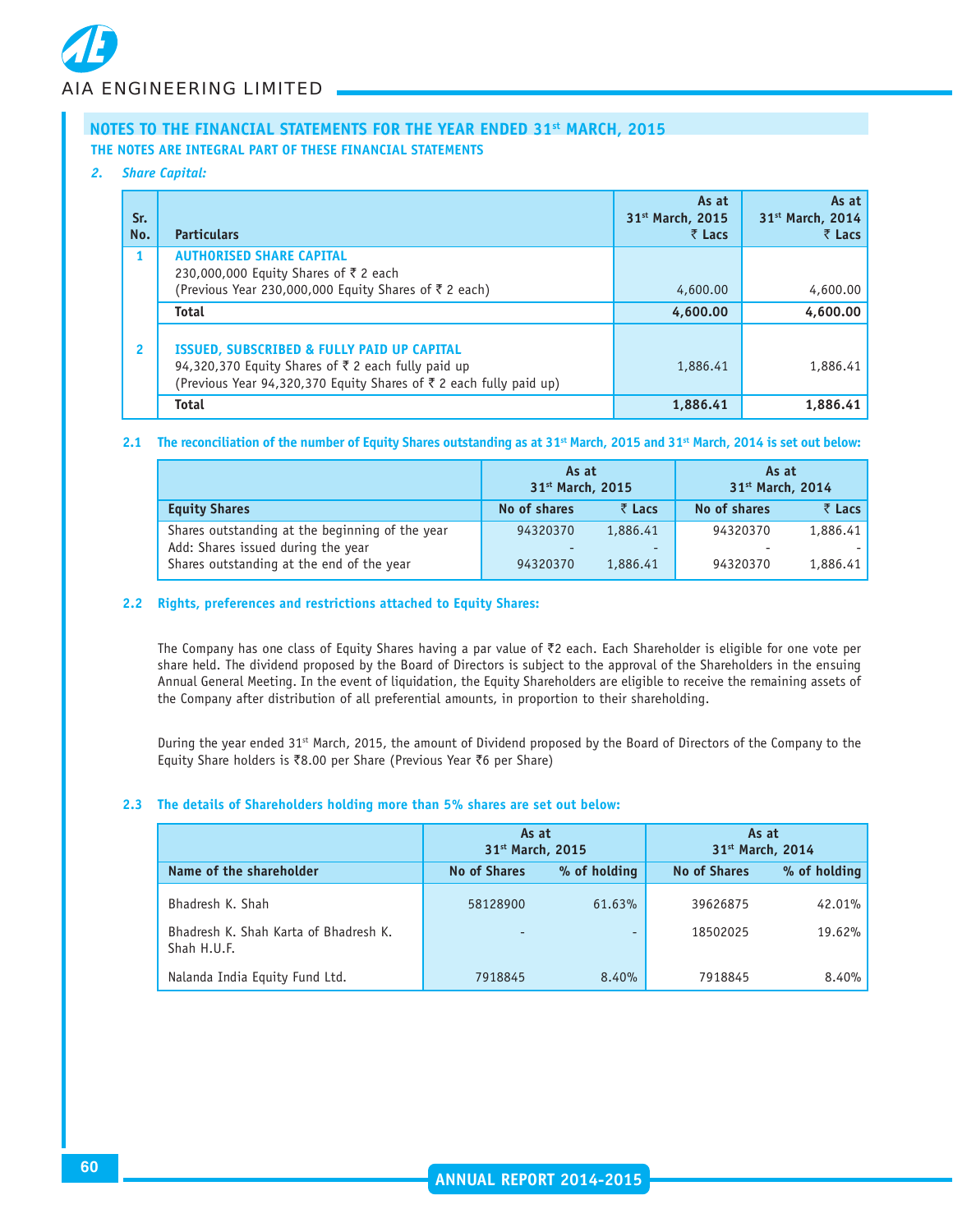

#### *3. Reserves & Surplus:*

| Sr.<br>No.                     | <b>Particulars</b>                        | As at<br>31st March, 2015<br>₹ Lacs |            | As at<br>31st March, 2014<br>₹ Lacs |            |
|--------------------------------|-------------------------------------------|-------------------------------------|------------|-------------------------------------|------------|
| $\mathbf{1}$                   | Capital Redemption Reserve                |                                     | 1,925.74   |                                     | 1,925.74   |
| $\overline{c}$<br>$\mathbf{3}$ | Securities Premium Reserve                |                                     | 26,579.52  |                                     | 26,579.52  |
|                                | Other Reserves<br>General Reserve         |                                     |            |                                     |            |
|                                | Balance as per last Financial year        | 12,202.98                           |            | 9,351.98                            |            |
|                                | Less: Adjustment relating to Fixed Assets | 159.71                              |            |                                     |            |
|                                | (Refer Note No:10.1)                      |                                     |            |                                     |            |
|                                | Add: Transferred from Statement           | 4,146.00                            |            | 2,851.00                            |            |
|                                | of Profit & Loss                          |                                     |            |                                     |            |
|                                |                                           |                                     | 16,189.27  |                                     | 12,202.98  |
| 4                              | Surplus in Statement of Profit & Loss     |                                     |            |                                     |            |
|                                | Balance as per last Financial year        | 87,664.19                           |            | 68,628.21                           |            |
|                                | Add : Profit for the year                 | 41,457.19                           |            | 28,503.93                           |            |
|                                | Less: Appropriations                      |                                     |            |                                     |            |
|                                | Transferred to General Reserve            | 4,146.00                            |            | 2,851.00                            |            |
|                                | Proposed Dividend on Equity Shares        | 7,545.63                            |            | 5,659.22                            |            |
|                                | (Dividend per Share ₹8.00                 |                                     |            |                                     |            |
|                                | (Previous Year ₹ 6))<br>Tax on Dividend   |                                     |            |                                     |            |
|                                |                                           | 1,534.17                            |            | 957.73                              |            |
|                                |                                           |                                     | 115,895.58 |                                     | 87,664.19  |
| 5                              | Hedging Reserve Account                   |                                     |            |                                     |            |
|                                | Balance as per last Financial year        | 946.45                              |            |                                     |            |
|                                | Add/ (Less) : Mark to Market of Hedging   |                                     |            |                                     |            |
|                                | Instruments designated and effective as   |                                     |            | 946.45                              |            |
|                                | Hedges of Future Cash Flow.               | 1,741.80                            |            |                                     |            |
|                                |                                           |                                     | 2,688.25   |                                     | 946.45     |
|                                | <b>Total</b>                              |                                     | 163,278.36 |                                     | 129,318.88 |

#### *4. Long Term Borrowings:*

| Sr.<br>No.     | <b>Particulars</b>                         | As at<br>31st March, 2015<br>₹ Lacs | As at<br>31 <sup>st</sup> March, 2014<br>₹ Lacs |
|----------------|--------------------------------------------|-------------------------------------|-------------------------------------------------|
| 1              | Term Loan (Secured)                        |                                     |                                                 |
|                | From banks                                 |                                     |                                                 |
|                | External Commercial Borrowings             | 5,437.39                            | 8,236.53                                        |
|                | Foreign Currency Loan Buyer's Credit       | ٠                                   | 342.91                                          |
| $\overline{c}$ | Deferred Payment Liabilities * (Unsecured) | 70.00                               | 92.32                                           |
|                | <b>Total</b>                               | 5,507.39                            | 8,671.76                                        |

#### **4.1 Terms of repayment for External Commercial Borrowings:**

External Commercial Borrowings ( ECB ) of US \$ 18700000 is secured by hypothecation of Identified Plant and Machineries procured from it and installed at Moraiya Unit ( M1 ) of the Company mentioned in Hypothecation Agreement. The Loan is repayable in 15 equal quarterly instalments of US\$ 1246667 after a moratorium period of 18 months from the date of first draw-down i.e.3rd October, 2012. The loan carries a floating interest rate of 285 bps 3M LIBOR to be reset at every 3 months. We have entered in to an interest rate swap to convert the loan to 4.1% fixed rate of interest. The first Instalment was due on 3rd April, 2014 and the loan will be fully re-paid on 3rd October, 2017.

| Repayment of External Commerical Borrowings (ECB) | ₹ Lacs   |
|---------------------------------------------------|----------|
| 2016-17                                           | 3,107.08 |
| 2017-18                                           | 2,330.31 |
|                                                   |          |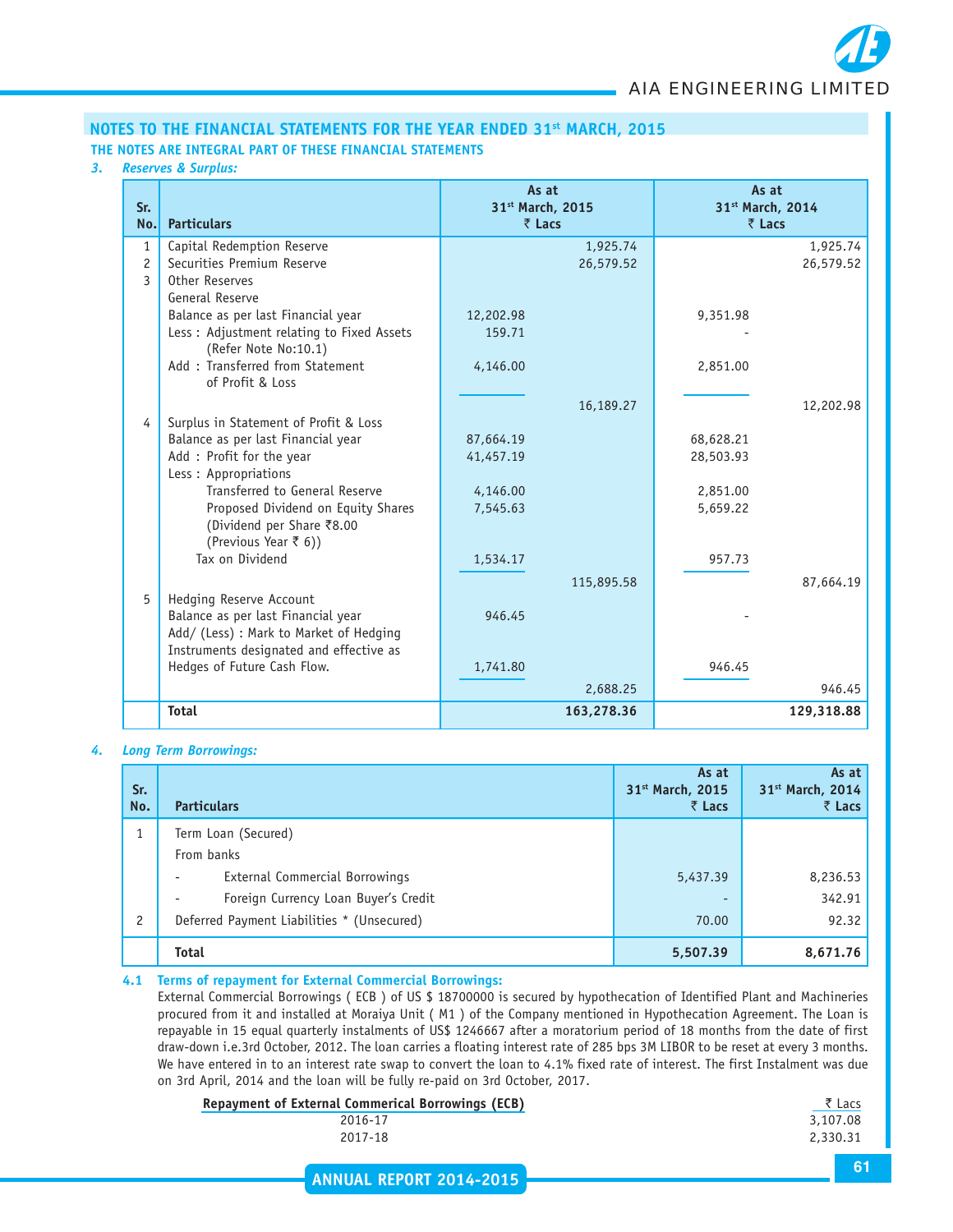

#### **4.2 Terms of repayment for Buyers Credit:**

The Company has availed Buyer's Credit of GBP 330204.10 and EURO 14840.46 are secured by first and exclusive charge over specific Plant and Machinery being imported. The Buyer's Credit loans are repayable at 4th January, 2016 and 9th February, 2016 respectively. The Interest rates are determined as a spread over 90 /180 days LIBOR and the spread is a function of liquidity available with the Bank.The Buyer's Credit finance arranged in this financial year has been at a spread of 150 bps over LIBOR.

#### **4.3 Terms of repayment for deferred payment liabilities are as set out below:**

| Repayment of Deferred Sales Tax under Package Scheme of Incentives 1993                                                    | ₹ Lacs |
|----------------------------------------------------------------------------------------------------------------------------|--------|
| 2016-17                                                                                                                    | 18.96  |
| 2017-18                                                                                                                    | 17.48  |
| 2018-19                                                                                                                    | 13.72  |
| 2019-20                                                                                                                    | 19.84  |
| . Defensed Calco Tarrington Dadrase Calcone of Theorities 4000 of Malengaling for controlled Damagenet Controller Captions |        |

Deferred Sales Tax under Package Scheme of Incentives 1993 of Maharashtra for erstwhile Paramount Centrispun Castings Pvt.Ltd.

#### *5. Deferred Tax Liability (Net):*

| Sr.<br><b>No</b> | <b>Particulars</b>                                                                                                                                           | As at<br>31 <sup>st</sup> March, 2015<br>₹ Lacs | As at<br>31 <sup>st</sup> March, 2014<br>₹ Lacs |
|------------------|--------------------------------------------------------------------------------------------------------------------------------------------------------------|-------------------------------------------------|-------------------------------------------------|
| $\mathbf{1}$     | <b>DEFERRED TAX LIABILITIES:</b><br>Arising on account of timing difference                                                                                  |                                                 |                                                 |
|                  | Fixed Assets: Impact of difference between Tax Depreciation and<br>$\overline{\phantom{a}}$<br>Depreciation/amortization charged for the financial reporting | 2,762.91                                        | 2,284.64                                        |
|                  | TOTAL DEFERRED TAX LIABILITIES (A)                                                                                                                           | 2,762.91                                        | 2,284.64                                        |
|                  | Less :                                                                                                                                                       |                                                 |                                                 |
| $\mathcal{P}$    | <b>DEFERRED TAX ASSETS:</b>                                                                                                                                  |                                                 |                                                 |
|                  | Arising on account of timing difference                                                                                                                      |                                                 |                                                 |
|                  | Leave Encashment<br>$\blacksquare$                                                                                                                           | 172.00                                          | 140.93                                          |
|                  | <b>Others</b><br>$\blacksquare$                                                                                                                              | 2.31                                            |                                                 |
|                  | TOTAL DEFERRED TAX ASSETS (B)                                                                                                                                | 174.31                                          | 140.93                                          |
|                  | Total $(A - B)$                                                                                                                                              | 2,588.60                                        | 2,143.71                                        |

#### *6. Long Term Provisions:*

| Sr.<br><b>No</b> | <b>Particulars</b>                                    | As at<br>31 <sup>st</sup> March, 2015<br>₹ Lacs | As at<br>31 <sup>st</sup> March, 2014<br>₹ Lacs |
|------------------|-------------------------------------------------------|-------------------------------------------------|-------------------------------------------------|
|                  | Provision for Employee Benefits (Refer Note No: 24.1) |                                                 |                                                 |
|                  | <b>Provision for Leave Encashment</b>                 | 450.08                                          | 371.45                                          |
|                  | Provision for Gratuity                                | 124.63                                          | 3.63                                            |
|                  | <b>Total</b>                                          | 574.71                                          | 375.08                                          |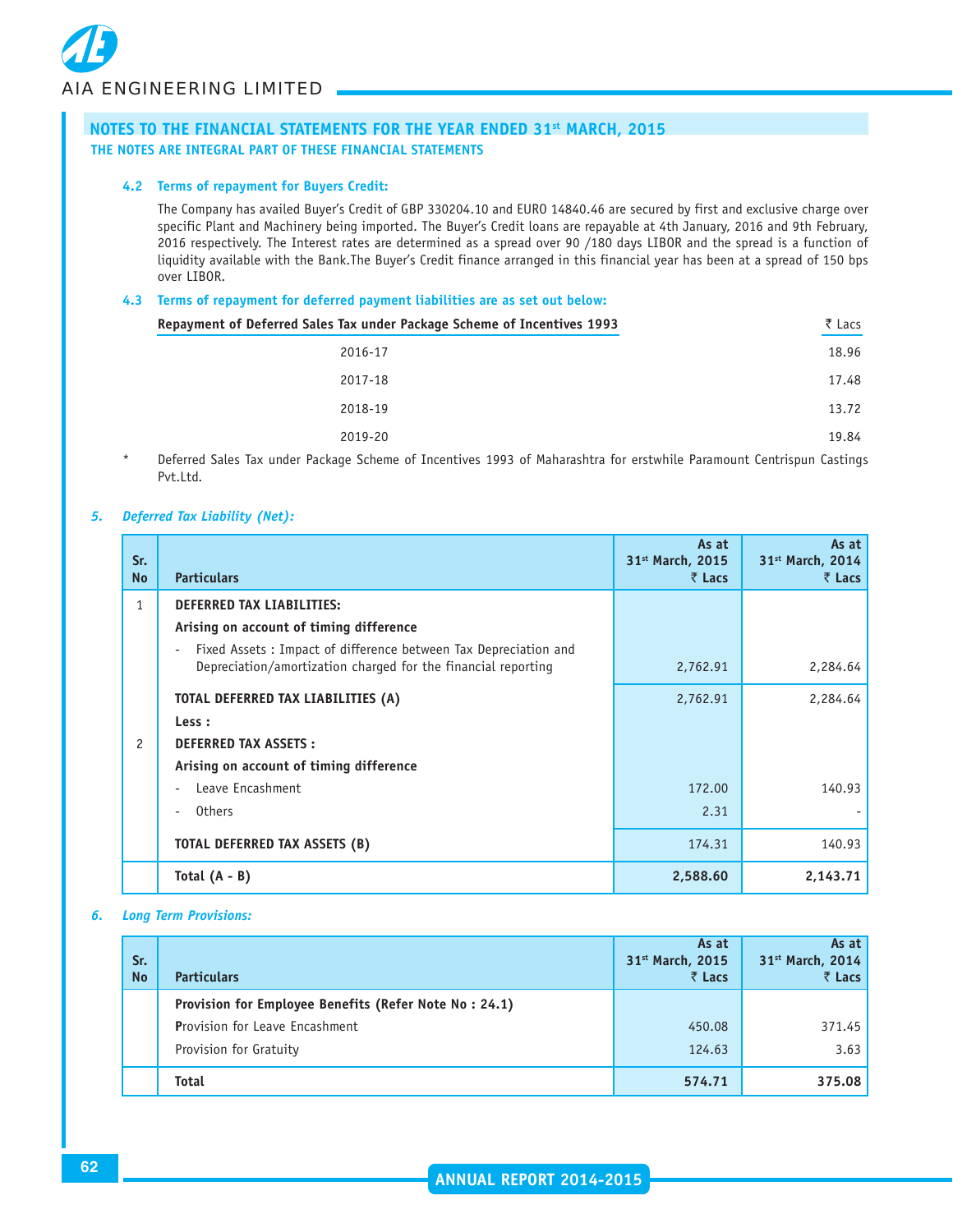

#### *7. Trade Payables:*

| Sr.<br><b>No</b> | <b>Particulars</b>                               |                 | As at<br>31 <sup>st</sup> March, 2015<br>₹ Lacs | As at<br>31st March, 2014<br>$\bar{z}$ Lacs |
|------------------|--------------------------------------------------|-----------------|-------------------------------------------------|---------------------------------------------|
| $\mathbf{1}$     | Due to Micro, Small and Medium Enterprises *     |                 | ٠                                               |                                             |
| $\overline{c}$   | Other than Micro, Small and Medium Enterprises # |                 | 11,286.98                                       | 11,968.38                                   |
|                  | Trade payables to the Subsidiaries are as under. |                 |                                                 |                                             |
|                  | # Includes dues to:                              | Maximum due     |                                                 |                                             |
|                  |                                                  | during the year |                                                 |                                             |
|                  | <b>Subsidiaries</b>                              | 906.16          | 746.77                                          |                                             |
|                  | Previous Year                                    | 741.49          |                                                 |                                             |
|                  | <b>Total</b>                                     |                 | 11,286.98                                       | 11,968.38                                   |

#### \* The Company has not received information from the Suppliers regarding their status under The Micro, Small and Medium Enterprises Development Act, 2006. Hence, disclosures, if any relating to amounts unpaid as at the balance sheet date together with interest paid or payable as per the requirement under the said Act, have not been made.

#### *8. Other Current Liabilities:*

| Sr.<br><b>No</b> | <b>Particulars</b>                 | As at<br>31 <sup>st</sup> March, 2015<br>₹ Lacs | As at<br>31 <sup>st</sup> March, 2014<br>₹ Lacs |
|------------------|------------------------------------|-------------------------------------------------|-------------------------------------------------|
|                  | Current Maturity of Long Term Debt | 3,444.78                                        | 3,053.04                                        |
| $\overline{c}$   | Unpaid Dividend *                  | 4.61                                            | 4.45                                            |
| 3                | Other Payables #                   | 3,192.03                                        | 1,402.98                                        |
|                  | <b>Total</b>                       | 6,641.42                                        | 4,460.47                                        |

\* There has been no delay in transferring the amount required to be transferred to Investor Education and Protection Fund.

# Includes Statutory dues and advances from customers.

#### *9. Short Term Provisions:*

| Sr.<br><b>No</b> | <b>Particulars</b>                                     | As at<br>31 <sup>st</sup> March, 2015<br>₹ Lacs | As at<br>31st March, 2014<br>₹ Lacs |
|------------------|--------------------------------------------------------|-------------------------------------------------|-------------------------------------|
| $\mathbf{1}$     | Provision for employee benefits; (Refer Note No.:24.1) |                                                 |                                     |
|                  | Provision for Bonus                                    | 443.18                                          | 402.62                              |
|                  | Provision for Gratuity                                 | 118.92                                          | 84.90                               |
|                  | Provision for Leave Encashment                         | 55.95                                           | 39.77                               |
| $\overline{2}$   | Others:                                                |                                                 |                                     |
|                  | Provision for Income Tax (Net of Advance Tax)          |                                                 | 2085.18                             |
|                  | Proposed Dividend                                      | 7,545.63                                        | 5,659.22                            |
|                  | Provision for Corporate Tax on Dividend                | 1,534.17                                        | 957.73                              |
|                  | Provision for Expenses                                 | 513.69                                          | 838.70                              |
|                  | Provision for Product Warranties Claims                | 301.02                                          | 185.00                              |
|                  | <b>Total</b>                                           | 10,512.56                                       | 10,253.12                           |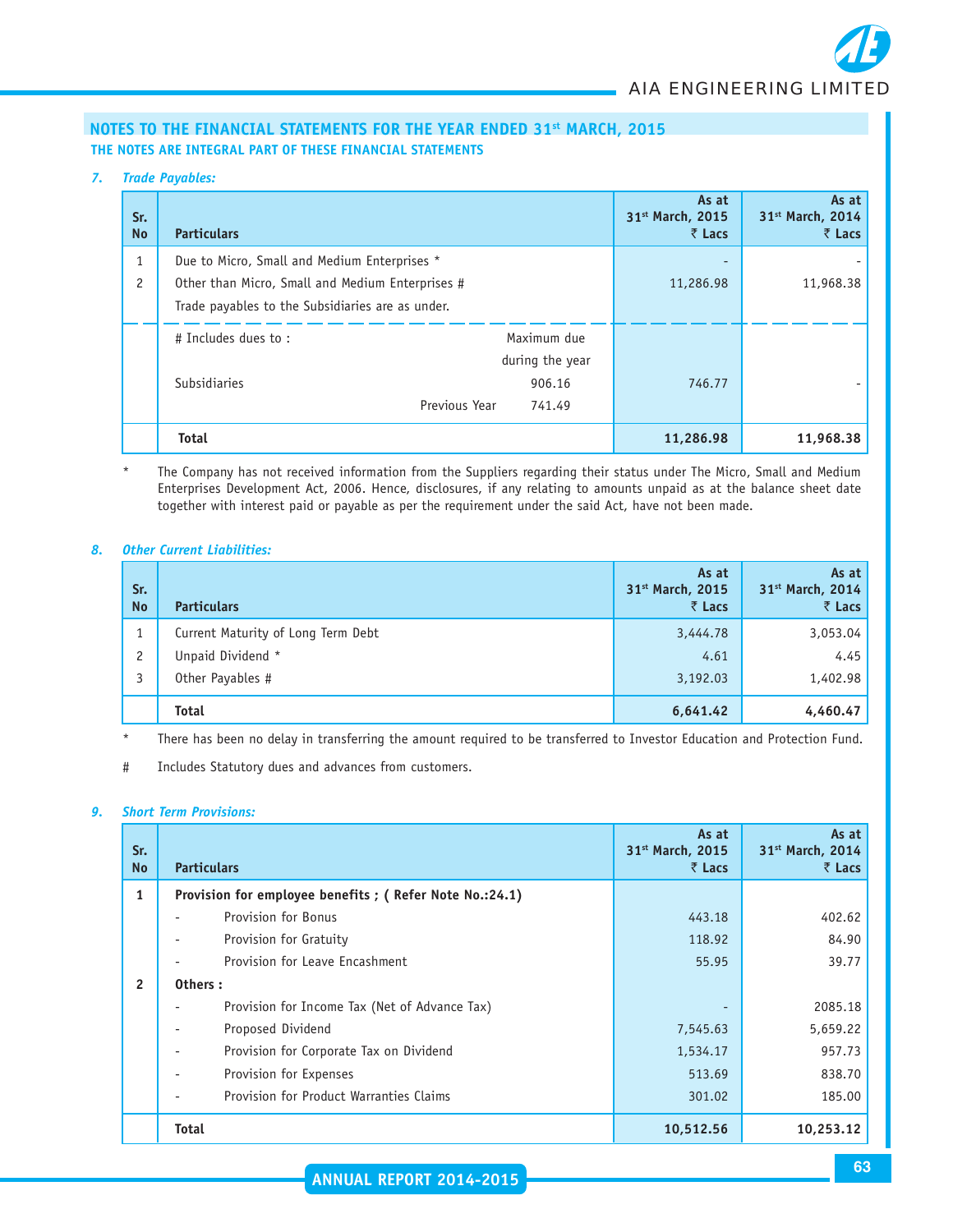#### *10. Fixed Assets:*

| <b>TANGIBLE ASSETS:</b>                                                                                   |                            |                                            |                                         |                                                |                                            | ₹ Lacs                            |                                  |                                       |                                             |
|-----------------------------------------------------------------------------------------------------------|----------------------------|--------------------------------------------|-----------------------------------------|------------------------------------------------|--------------------------------------------|-----------------------------------|----------------------------------|---------------------------------------|---------------------------------------------|
|                                                                                                           | <b>Free hold</b><br>Land   | Lease hold<br>$L$ and*                     | <b>Buildings</b>                        | <b>Plant</b><br>and<br><b>Machineries</b>      | <b>Furniture</b><br>and<br><b>Fixtures</b> | <b>Vehicles</b>                   | <b>Office</b><br>Equip-<br>ments | Others**                              | <b>TOTAL</b>                                |
| As at 1st April, 2013<br>On Amalgamation<br>Addition<br>Disposal / Adjustments                            | 2,628.71<br>4.19<br>341.73 | 1,333.44                                   | 16,406.02<br>507.33<br>1,609.09<br>9.03 | 23,618.31<br>1,237.42<br>1,539.64<br>86.59     | 1,289.80<br>11.90<br>104.27<br>17.27       | 358.12<br>5.03<br>87.99<br>118.61 | 162.18<br>1.15<br>35.54<br>2.41  | 2,623.39<br>185.56<br>397.15<br>11.65 | 48,419.97<br>1,952.58<br>4,115.41<br>245.56 |
| As at 31st March, 2014<br>Addition<br>Disposal / Adjustments                                              | 2,974.63                   | 1,333.44<br>905.09                         | 18,513.41                               | 26,308.78<br>$3,866.03$ ***17,172.64<br>115.61 | 1,388.70<br>94.45<br>0.53                  | 332.53<br>49.14<br>94.67          | 196.46<br>18.10                  | 3,194.45<br>1,284.98<br>17.11         | 54,242.40<br>23,390.43<br>227.92            |
| As at 31st March, 2015                                                                                    | 2,974.63                   | 2,238.53                                   | 22,379.44                               | 43,365.81                                      | 1,482.62                                   | 287.00                            | 214.56                           | 4,462.32                              | 77,404.91                                   |
| Depreciation<br>As at 1st April, 2013<br>On Amalgamation<br>Charge for the year<br>Disposal / Adjustments |                            | $\blacksquare$<br>٠<br>$\blacksquare$      | 2,128.66<br>44.08<br>606.13<br>5.10     | 10,773.85<br>280.27<br>2,390.31<br>64.68       | 351.75<br>1.35<br>76.43<br>16.16           | 142.04<br>1.06<br>34.33<br>57.57  | 69.07<br>0.09<br>9.44<br>2.29    | 1,266.71<br>50.53<br>357.84<br>10.87  | 14,732.08<br>377.38<br>3,474.48<br>156.67   |
| As at 31st March, 2014                                                                                    |                            | ÷.                                         | 2,773.77                                | 13,379.75                                      | 413.37                                     | 119.86                            | 76.31                            | 1,664.21                              | 18,427.27                                   |
| Charge for the year<br>Consequent upon change<br>in the useful life<br>Disposal / Adjustments             |                            | $\blacksquare$<br>$\overline{\phantom{0}}$ | 692.01<br>5.52                          | 4.995.14<br>163.78<br>94.61                    | 187.57<br>11.19<br>0.36                    | 38.47<br>0.69<br>46.02            | 39.89<br>19.94                   | 566.34<br>40.83<br>16.13              | 6,519.42<br>241.95<br>157.12                |
| As at 31st March, 2015                                                                                    |                            | $\overline{a}$                             | 3,471.30                                | 18,444.06                                      | 611.77                                     | 113.00                            | 136.14                           | 2,255.25                              | 25,031.52                                   |
| Net Block                                                                                                 |                            |                                            |                                         |                                                |                                            |                                   |                                  |                                       |                                             |
| As at 31st March, 2014                                                                                    | 2,974.63                   | 1,333.44                                   | 15,739.64                               | 12,929.03                                      | 975.33                                     | 212.67                            | 120.15                           | 1,530.24                              | 35,815.13                                   |
| As at 31st March, 2015                                                                                    | 2,974.63                   | 2.238.53                                   | 18.908.14                               | 24,921.75                                      | 870.85                                     | 174.00                            | 78.42                            | 2,207.07                              | 52,373.39                                   |
| <b>CAPITAL WORK IN PROGRESS:</b>                                                                          |                            |                                            |                                         |                                                |                                            |                                   |                                  |                                       |                                             |
| As at 31st March, 2014                                                                                    |                            |                                            |                                         |                                                |                                            |                                   |                                  |                                       | 9,976.19                                    |
| As at 31st March, 2015                                                                                    |                            |                                            |                                         |                                                |                                            |                                   |                                  |                                       | 4,647.57                                    |
| <b>INTANGIBLE ASSETS:</b>                                                                                 |                            |                                            |                                         |                                                | ₹ Lacs                                     |                                   |                                  |                                       |                                             |

|                                                                                                  | Goodwill | <b>Software</b> | ratents<br>and<br>Copyrights | <b>TOTAL</b>             |
|--------------------------------------------------------------------------------------------------|----------|-----------------|------------------------------|--------------------------|
| Cost of Assets<br>As at 1st April, 2013<br>On Amalgamation<br>Addition<br>Disposal / Adjustments | 767.81   | 370.05<br>1.22  | 22.97<br>8.13                | 393.02<br>767.81<br>9.35 |
| As at 31st March, 2014                                                                           | 767.81   | 371.27          | 31.10                        | 1,170.18                 |
| Addition<br>Disposal / Adjustments<br>As at 31st March, 2015                                     | 767.81   | 48.05<br>419.32 | 2.55<br>33.65                | 50.60<br>1,220.78        |
| Amortization<br>As at 1st April, 2013                                                            |          | 150.65          | 2.36                         | 153.01                   |
| On Amalgamation<br>Charge for the year<br>Disposal / Adjustments                                 | 153.56   | 0.04            | 1.40                         | 155.00                   |
| As at 31st March, 2014                                                                           | 153.56   | 150.69          | 3.76                         | 308.01                   |
| Charge for the year<br>Consequent upon change in the useful life<br>Disposal / Adjustments       | 153.56   | 86.79           | 1.68                         | 242.03                   |
| As at 31st March, 2015                                                                           | 307.12   | 237.48          | 5.44                         | 550.04                   |
| <b>Net Block</b>                                                                                 |          |                 |                              |                          |
| As at 31st March, 2014                                                                           | 614.25   | 220.58          | 27.34                        | 862.17                   |
| As at 31st March, 2015                                                                           | 460.69   | 181.84          | 28.21                        | 670.74                   |

**Patents**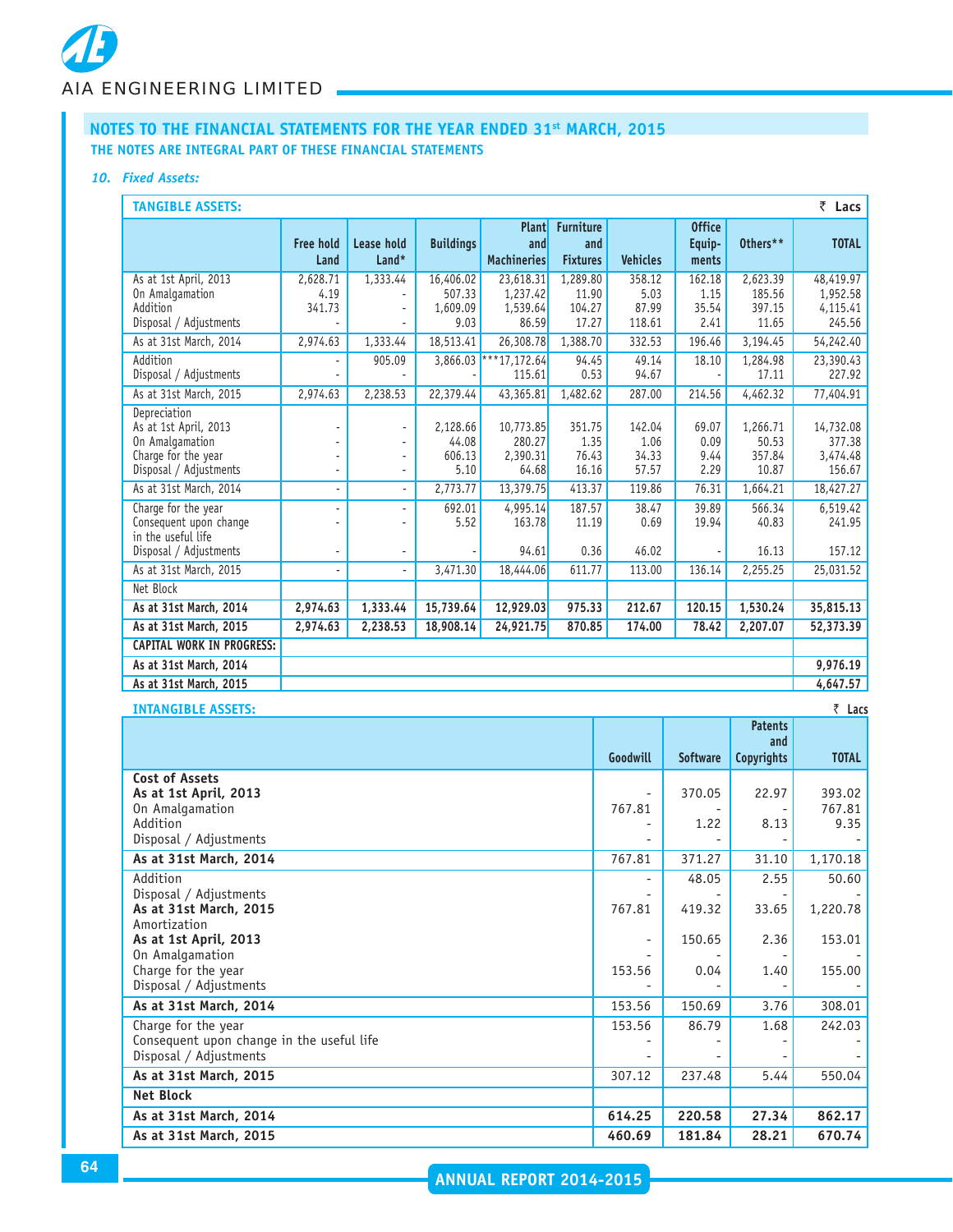- **10.1** During the year, the Company has calculated depreciation on certain Fixed Assets as per the useful life specified in Part C of Schedule II of the Companies Act, 2013 or useful life re-assessed by the Company on which useful life is different from those specified in Part C of Schedule II of Companies Act, 2013. However, Consequent to the Notification dated 29th August, 2014 of Ministry of Corporate Affairs, Govt. of India, New Delhi, Company has decided to calculate the Depreciation on its all Fixed Asset based on their useful lives prescribed in Part "C" of Schedule II of the Companies Act, 2013. Accordingly, the Company has also recomputed the Depreciation for the year on this line, which has resulted into excess Depreciation of ₹2,207.62 Lacs during this year.Considering the above, Depreciation of  $\bar{\tau}$  241.95 Lacs and Deferred Tax of  $\bar{\tau}$  82.24 Lacs thereon, on account of Assets whose useful life is already exhausted as on 1st April, 2014 have been adjusted to General Reserve.
- **10.2\*** Leasehold land held by the Company is acquired from Kerala GIDC, Ahmedabad, Gujarat is in the nature of Perpetual Lease, hence no depreciation has been provided on such Leasehold Land.
- **10.3\*\*** Others Includes Electrical Installations, Laboratory Equipments, Computer Hardware.
- **10.4\*\*\*** Includes Plant & Machineries of `5,870.63 Lacs Acquired & installed but not put to use and on which no depreciation has been calculated.

#### *11. Non Current Investments:*

| Sr.<br>No. | <b>Particulars</b>                       |                                     |                                                                             | As at<br>31 <sup>st</sup> March, 2015<br>$\bar{z}$ Lacs | As at<br>31 <sup>st</sup> March, 2014<br>$\bar{z}$ Lacs |
|------------|------------------------------------------|-------------------------------------|-----------------------------------------------------------------------------|---------------------------------------------------------|---------------------------------------------------------|
|            | <b>LONG TERM INVESTMENTS</b>             |                                     |                                                                             |                                                         |                                                         |
|            | Trade Investments (Valued at Cost)       |                                     |                                                                             |                                                         |                                                         |
| A          | Investment in Equity Instrument          |                                     |                                                                             |                                                         |                                                         |
| 1          | INVESTMENT IN SUBSIDIARY COMPANIES :     |                                     |                                                                             |                                                         |                                                         |
|            | (a)                                      | Fully paid Equity Shares (Quoted)   |                                                                             |                                                         |                                                         |
|            |                                          |                                     | 477661 Equity Shares of Welcast Steels Ltd. of ₹ 10 each                    | 1,341.05                                                | 1,341.05                                                |
|            |                                          |                                     | fully paid up. (Previous year 477661 Equity Shares)                         |                                                         |                                                         |
|            | (b)                                      | Fully paid Equity Shares (Unquoted) |                                                                             |                                                         |                                                         |
|            |                                          |                                     | 32,500 Equity Shares of Vega Industries (Middle East) FZE, U.A.E.           |                                                         |                                                         |
|            |                                          |                                     | of US\$ 10 each fully paid up (Previous year 32,500 Equity Shares)          | 149.39                                                  | 149.39                                                  |
| 2          | INVESTMENT IN JOINT VENTURE : (Unquoted) |                                     |                                                                             |                                                         |                                                         |
|            |                                          |                                     | 5000 Equity Shares of Polyex Minerals Pvt. Ltd. of ₹ 10 each fully paid up. |                                                         | 0.50                                                    |
|            | (Previous year 5000 Equity Shares)       |                                     |                                                                             |                                                         |                                                         |
| 3          | INVESTMENT IN OTHER COMPANY : (Unquoted) |                                     |                                                                             |                                                         |                                                         |
|            |                                          |                                     | 25 Equity Shares of Koramangla Properties Pvt. Ltd. of ₹ 100 each fully     | 0.03                                                    | 0.03                                                    |
|            | paid up (Previous year 25 Equity Shares) |                                     |                                                                             |                                                         |                                                         |
| B          |                                          |                                     | INVESTMENT IN GOVERNMENT SECURITIES : (Unquoted)                            |                                                         |                                                         |
|            | National Savings Certificates            |                                     |                                                                             | 0.06                                                    | 0.06                                                    |
|            | <b>AGGREGATE</b>                         | <b>QUOTED</b>                       | <b>UNQUOTED</b>                                                             |                                                         |                                                         |
|            | Cost                                     | 1341.05                             | 149.48                                                                      |                                                         |                                                         |
|            | Previous Year                            | 1341.05                             | 149.98                                                                      |                                                         |                                                         |
|            | Market Value                             | 2784.76                             |                                                                             |                                                         |                                                         |
|            | Previous Year                            | 1432.98                             |                                                                             |                                                         |                                                         |
|            | <b>Total</b>                             |                                     |                                                                             | 1,490.53                                                | 1,491.03                                                |

*12. Long Term Loans and Advances:*

| Sr.<br>No.     | <b>Particulars</b>                                   | As at<br>31 <sup>st</sup> March, 2015<br>₹ Lacs | As at<br>31 <sup>st</sup> March, 2014<br>₹ Lacs |
|----------------|------------------------------------------------------|-------------------------------------------------|-------------------------------------------------|
|                | Unsecured, Considered Good unless otherwise stated : |                                                 |                                                 |
|                | Capital Advances                                     | 2,668.44                                        | 1,324.70                                        |
| $\overline{c}$ | Advance Income Tax (Net of Provision)                | 509.09                                          |                                                 |
|                | Other Loans & Advances                               |                                                 |                                                 |
|                | Loans and Advances to Staff                          | 131.66                                          | 171.59                                          |
|                | <b>Total</b>                                         | 3,309.19                                        | 1,496.29                                        |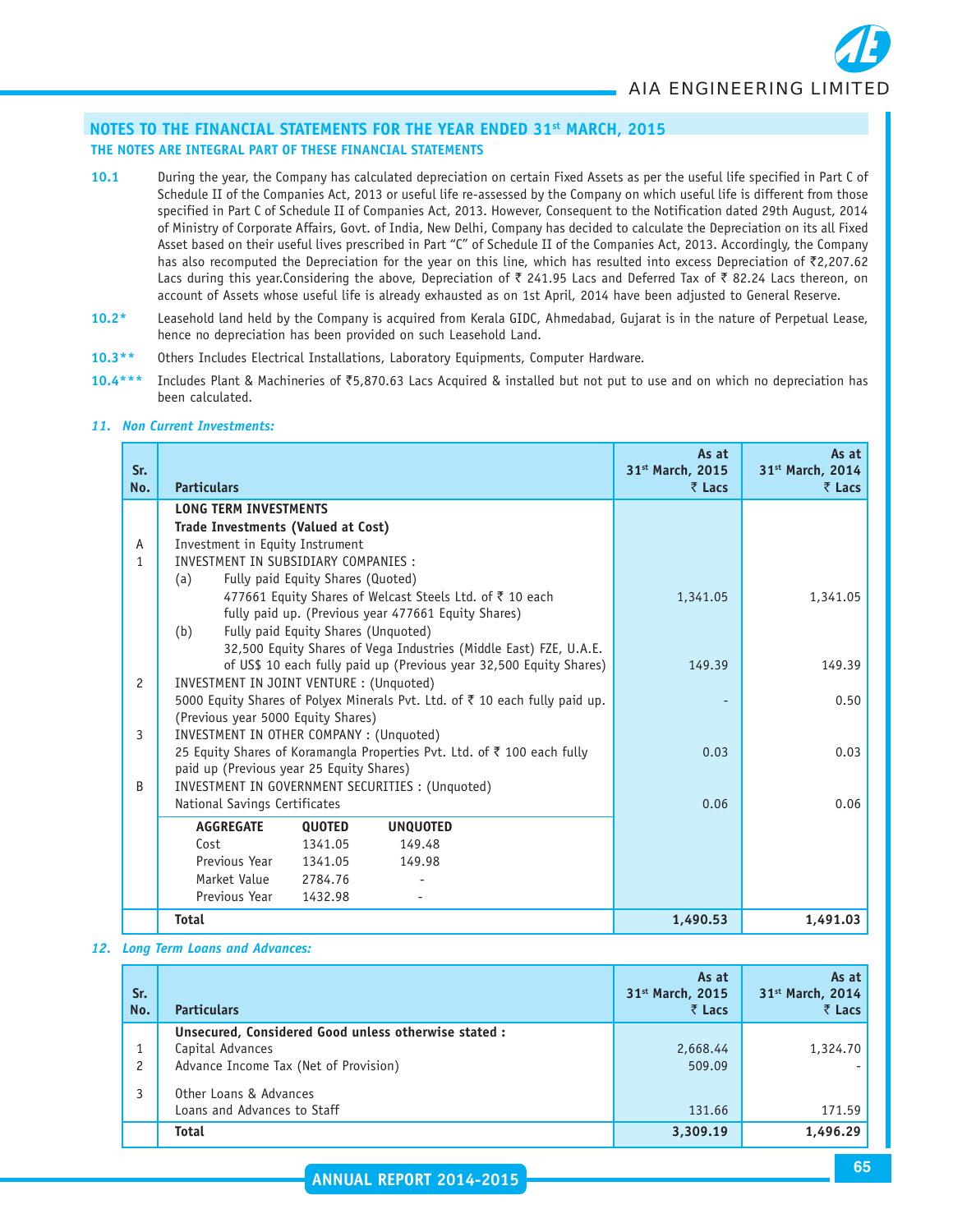#### *13. Other Non Current Assets:*

| Sr.<br>No. | <b>Particulars</b>                                                            | As at<br>31 <sup>st</sup> March, 2015<br>₹ Lacs | As at<br>31 <sup>st</sup> March, 2014<br>$\bar{z}$ Lacs |
|------------|-------------------------------------------------------------------------------|-------------------------------------------------|---------------------------------------------------------|
| 2          | <b>Long Term Trade Receivables</b><br>Unsecured, Considered Good:<br>Others * | 117.68<br>306.37                                | 83.24<br>15.03                                          |
|            | <b>Total</b>                                                                  | 424.05                                          | 98.27                                                   |

\* Others includes Bank FD more than 12 months and Interest Receivable thereon.

#### *14. Current Investments:*

| Sr.<br>No.     | <b>Particulars</b>                                                                                | As at<br>31st March, 2015<br>₹ Lacs | As at<br>31st March, 2014<br>$\bar{z}$ Lacs |
|----------------|---------------------------------------------------------------------------------------------------|-------------------------------------|---------------------------------------------|
|                | <b>Investment in Mutual Fund (Unquoted)</b>                                                       |                                     |                                             |
|                | (Valued at Cost unless otherwise stated)                                                          |                                     |                                             |
| $\mathbf{1}$   | HDFC Cash Management Fund Savings Plan Growth                                                     | 11,015.96                           | 5,648.17                                    |
|                | 38874701.840 Units NAV of ₹29.1838 each                                                           |                                     |                                             |
| $\overline{c}$ | (Previous year 53102280.324 Units NAV of ₹10.6364 each)<br>HDFC FMP 366 days March 2014 (I)       |                                     | 5,000.00                                    |
|                | NIL Units NAV of ₹NIL each                                                                        |                                     |                                             |
|                | (Previous year 50000000 Units NAV of ₹10.0573 each)                                               |                                     |                                             |
| 3              | <b>ICICI Prudential FMP Series 67</b>                                                             |                                     | 1,591.98                                    |
|                | NIL Units NAV of ₹NIL each                                                                        |                                     |                                             |
|                | (Previous year 15919820 Units NAV of ₹10.8712 each)                                               |                                     |                                             |
| 4              | ICICI Prudential Liquid Regular Plan Growth                                                       | 10,849.88                           | 5,008.48                                    |
|                | 5402034.328 Units NAV of ₹206.857 each<br>(Previous year 5005955.391 Units NAV of ₹100.0662 each) |                                     |                                             |
| 5              | ICICI Prudential FMP Series 73-391 Days                                                           | 5,000.00                            | 5,000.00                                    |
|                | 50000007 Units NAV of ₹10.4352 each                                                               |                                     |                                             |
|                | (Previous year 50000007 Units NAV of ₹10.0798 each)                                               |                                     |                                             |
| 6              | State Bank of India Premier Liquid Fund Plan DDR                                                  | 10,609.38                           | 13,333.00                                   |
|                | 1057501.684 Units NAV of ₹1003.25 each                                                            |                                     |                                             |
|                | (Previous year 1328980.484 Units NAV of ₹1003.25 each)                                            |                                     |                                             |
| $\overline{7}$ | State Bank of India Debit Fund Series A-11 385 Days                                               | 5,000.00                            | 5,000.00                                    |
|                | 50000073.827 Units NAV of ₹10.4182 each<br>(Previous year 50000073.827 Units NAV of ₹10.069 each) |                                     |                                             |
| 8              | State Bank of India Premier Liquid Fund Growth                                                    | 6,616.88                            |                                             |
|                | 310320.261 Units NAV of ₹2195.7218 each                                                           |                                     |                                             |
|                | (Previous year NIL Units NAV of ₹NIL each)                                                        |                                     |                                             |
| 9              | Birla Sunlife Cash Plus Growth Regular Plan                                                       | 10,982.76                           | 5,002.45                                    |
|                | 5044034.769 Units NAV of ₹224.2841 each                                                           |                                     |                                             |
|                | (Previous year 4992712.341 Units NAV of ₹100.3288 each)                                           |                                     |                                             |
| 10             | Birla Sunlife Quarterly Internal Fund Series-1                                                    |                                     | 1,526.99                                    |
|                | NIL Units NAV of ₹NIL each<br>(Previous year 15259083.274 Units NAV of ₹10.1059 each)             |                                     |                                             |
| 11             | Birla Sunlife Fixed Term Plan Series K                                                            |                                     | 3,023.89                                    |
|                | NIL Units NAV of ₹NIL each                                                                        |                                     |                                             |
|                | (Previous year 30238898 Units NAV of ₹10.0683 each)                                               |                                     |                                             |
|                | <b>AGGREGATE</b><br>QUOTED<br><b>UNQUOTED</b>                                                     |                                     |                                             |
|                | Cost<br><b>NIL</b><br>60074.88                                                                    |                                     |                                             |
|                | Previous Year<br><b>NIL</b><br>50134.96                                                           |                                     |                                             |
|                | Market Value<br>NIL<br>61352.23                                                                   |                                     |                                             |
|                | Previous Year<br><b>NIL</b><br>50419.91                                                           |                                     |                                             |
|                | <b>Total</b>                                                                                      | 60,074.86                           | 50,134.96                                   |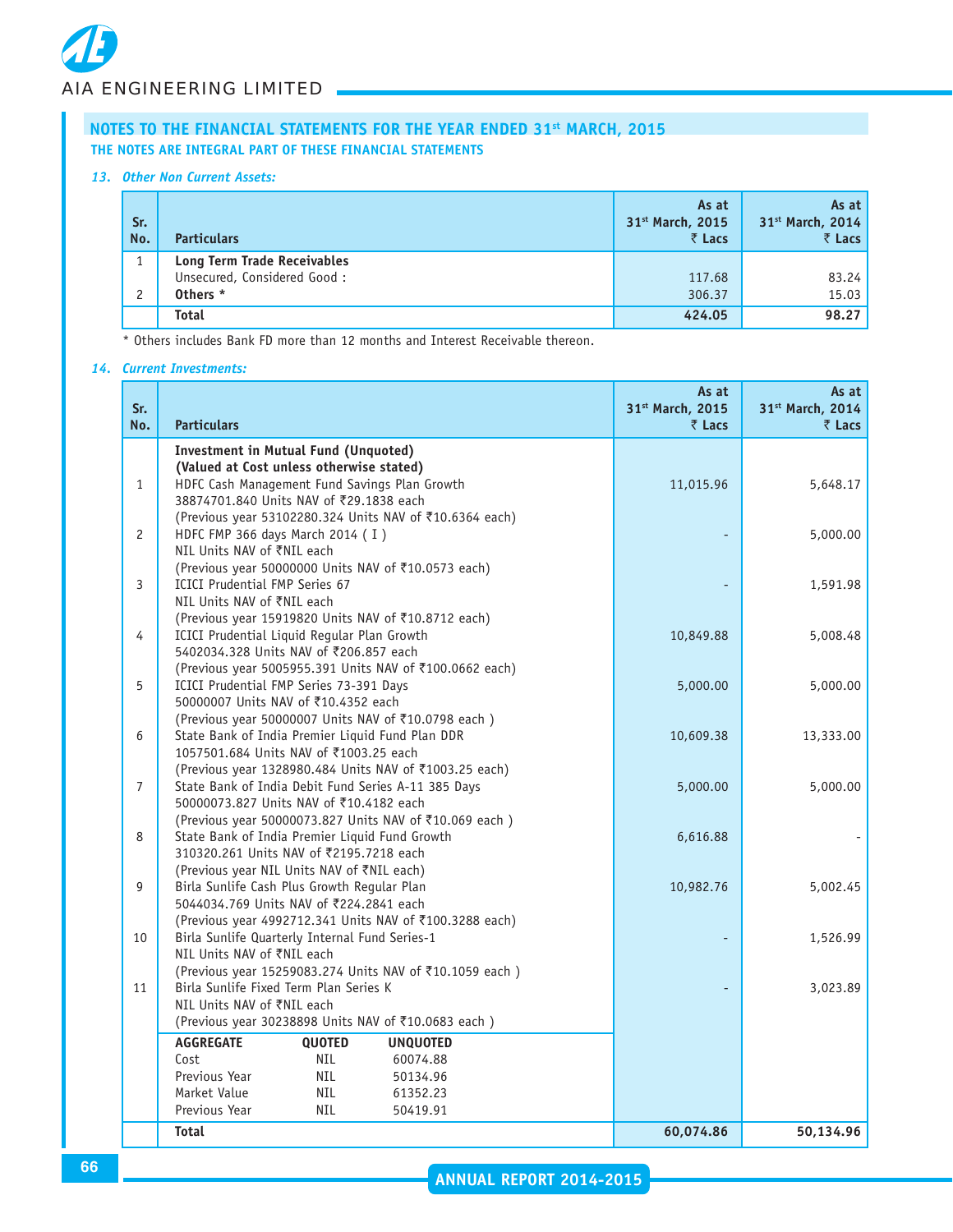#### *15. Inventories:*

| Sr.<br><b>No</b> | <b>Particulars</b>                               | As at<br>31 <sup>st</sup> March, 2015<br>₹ Lacs | As at<br>31 <sup>st</sup> March, 2014<br>₹ Lacs |
|------------------|--------------------------------------------------|-------------------------------------------------|-------------------------------------------------|
|                  | (As taken, valued & certified by the Management) |                                                 |                                                 |
|                  | (At lower of cost or Net Realisable Value)       |                                                 |                                                 |
|                  | Raw Materials                                    | 6,117.36                                        | 6,036.02                                        |
| 2                | Raw Materials in Transit                         | 1,426.17                                        | 2,073.17                                        |
| 3                | Work in progress                                 | 8,746.95                                        | 8,472.28                                        |
| 4                | Stores & Spares                                  | 6,045.66                                        | 5,352.86                                        |
| 5                | Stores and Spares in Transit                     | 307.11                                          | 5.92                                            |
|                  |                                                  |                                                 |                                                 |
|                  | <b>Total</b>                                     | 22,643.25                                       | 21,940.25                                       |

#### *16. Trade Receivables:*

| Sr.<br><b>No</b> | <b>Particulars</b> |                                                           |                                | As at<br>31st March, 2015<br>₹ Lacs | As at<br>31st March, 2014<br>₹ Lacs |
|------------------|--------------------|-----------------------------------------------------------|--------------------------------|-------------------------------------|-------------------------------------|
|                  |                    | Unsecured, considered Good: *                             |                                |                                     |                                     |
|                  |                    | Outstanding for more than six months                      |                                | 1,294.78                            | 883.24                              |
|                  | <b>Others</b>      |                                                           |                                | 21,343.44                           | 21,252.89                           |
|                  | $(*)$              | Includes Receivables from:                                | Maximum due<br>during the year |                                     |                                     |
|                  |                    | Welcast Steels Ltd.<br>Previous Year                      | 163.65<br>34.88                | 10.19                               |                                     |
|                  |                    | Vega Industries (Middle East) FZE U.A.E.<br>Previous Year | 12212.15<br>15760.93           | 9,074.08                            | 11,573.33                           |
|                  |                    | Vega Industries Ltd. U.K.<br>Previous Year                | 65.84<br>65.84                 | 55.30                               | 65.84                               |
|                  | <b>Total</b>       |                                                           |                                | 22,638.22                           | 22,136.13                           |

#### *17. Cash & Bank balances:*

| Sr.<br><b>No</b> | <b>Particulars</b>                                            | As at<br>31 <sup>st</sup> March, 2015<br>₹ Lacs | As at<br>31st March, 2014<br>₹ Lacs |
|------------------|---------------------------------------------------------------|-------------------------------------------------|-------------------------------------|
| $\mathbf{1}$     | Cash & Cash Equivalent                                        |                                                 |                                     |
|                  | (a) Balances with Schedule Banks                              | 8,980.57                                        | 4,346.50                            |
|                  | (b) Cash on Hand                                              | 9.57                                            | 6.68                                |
|                  | (c) Others                                                    |                                                 |                                     |
|                  | In Fixed Deposits                                             | 3,107.99                                        | 3,657.39                            |
|                  | Sub Total (A)                                                 | 12,098.13                                       | 8,010.57                            |
| $\mathcal{P}$    | <b>Other Bank Balances</b>                                    |                                                 |                                     |
|                  | (a) Fixed Deposits with Banks                                 |                                                 |                                     |
|                  | - Less than 12 months                                         | 286.47                                          | 283.74                              |
|                  | More than 12 months                                           | 298.99                                          | 12.99                               |
|                  | (b) Earmarked balances with Banks (Unpaid Dividend)           | 4.61                                            | 4.45                                |
|                  |                                                               | 590.07                                          | 301.18                              |
|                  | Less: Bank Fixed Deposits for more than 12 months transferred |                                                 |                                     |
|                  | to Non Current Assets                                         | (298.99)                                        | (12.99)                             |
|                  | Sub Total (B)                                                 | 291.08                                          | 288.19                              |
|                  | Total $(A+B)$                                                 | 12,389.21                                       | 8,298.76                            |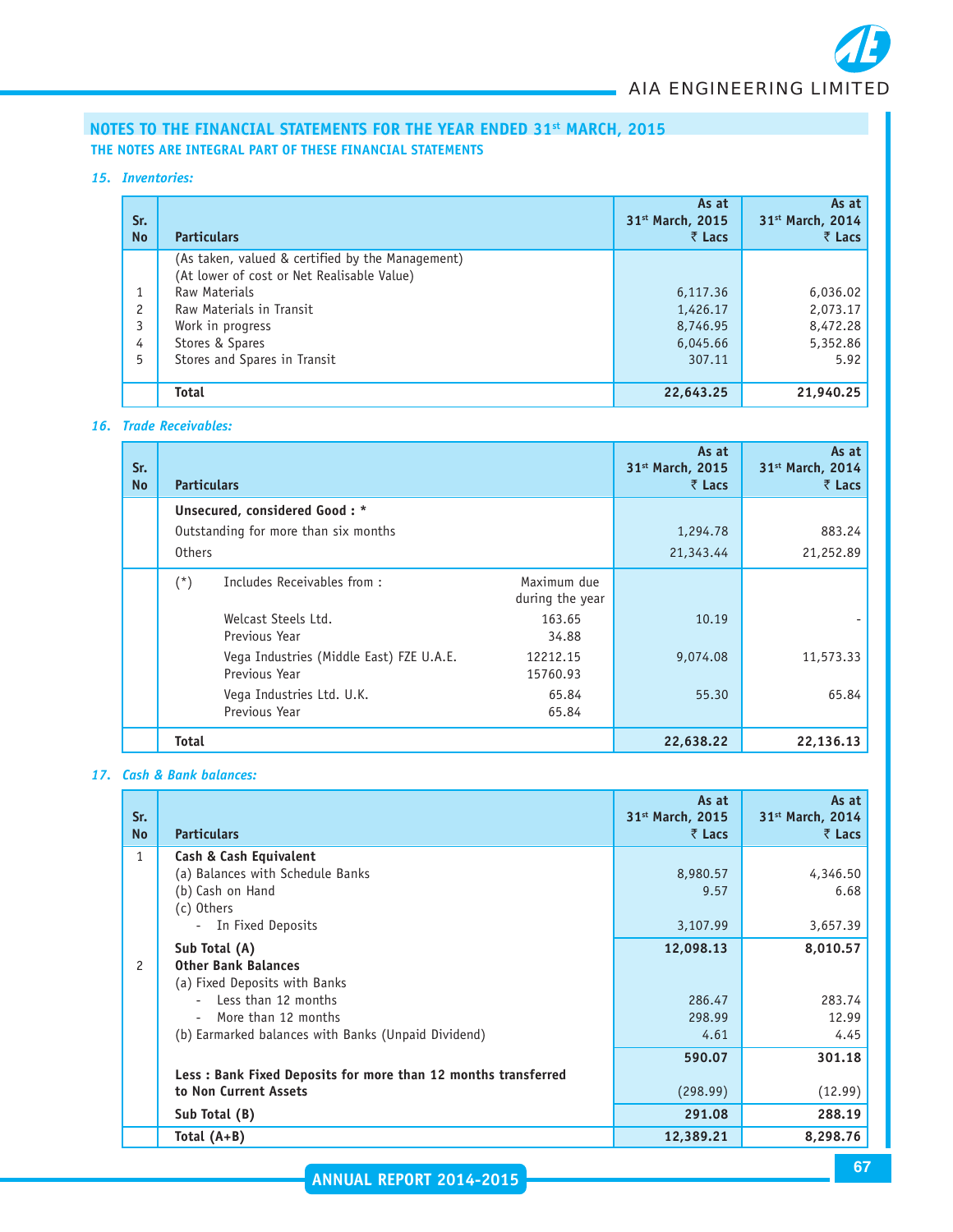#### *18. Short Terms Loans and Advances:*

| Sr.<br><b>No</b> | <b>Particulars</b>                                         |                                | As at<br>31 <sup>st</sup> March, 2015<br>₹ Lacs | As at<br>31 <sup>st</sup> March, 2014<br>₹ Lacs |
|------------------|------------------------------------------------------------|--------------------------------|-------------------------------------------------|-------------------------------------------------|
|                  | Unsecured, considered Good:                                |                                |                                                 |                                                 |
| $\mathbf{1}$     | Loans & Advances to related parties : (Refer Note No.29) * |                                |                                                 |                                                 |
|                  | Includes Receivables from:<br>$(*)$                        | Maximum due<br>during the year |                                                 |                                                 |
|                  | Welcast Steels Ltd.                                        | 1561.94                        |                                                 |                                                 |
|                  | Previous Year                                              | 2240.63                        |                                                 |                                                 |
| $\overline{c}$   | Others:                                                    |                                |                                                 |                                                 |
|                  | Advances to Suppliers                                      |                                | 1,752.79                                        | 1,932.16                                        |
|                  | Prepaid Expenses                                           |                                | 131.94                                          | 113.34                                          |
|                  | Sundry Deposits and Advances                               |                                | 618.58                                          | 583.80                                          |
|                  | Balance with Statutory / Government authorities            |                                | 15,809.18                                       | 12,801.51                                       |
|                  | Loans and Advances to Staff                                |                                | 140.81                                          | 138.37                                          |
|                  | Hedging Instruments                                        |                                | 3,150.51                                        | 1,234.73                                        |
|                  | <b>Total</b>                                               |                                | 21,603.81                                       | 16,803.91                                       |

#### *19. Other Current Assets:*

| Sr.<br><b>No</b> | <b>Particulars</b>              | As at<br>31 <sup>st</sup> March, 2015<br>₹ Lacs | As at<br>31st March, 2014<br>₹ Lacs |
|------------------|---------------------------------|-------------------------------------------------|-------------------------------------|
|                  | Interest Accrued on Investments | 11.61                                           | 24.72                               |
|                  | <b>Total</b>                    | 11.61                                           | 24.72                               |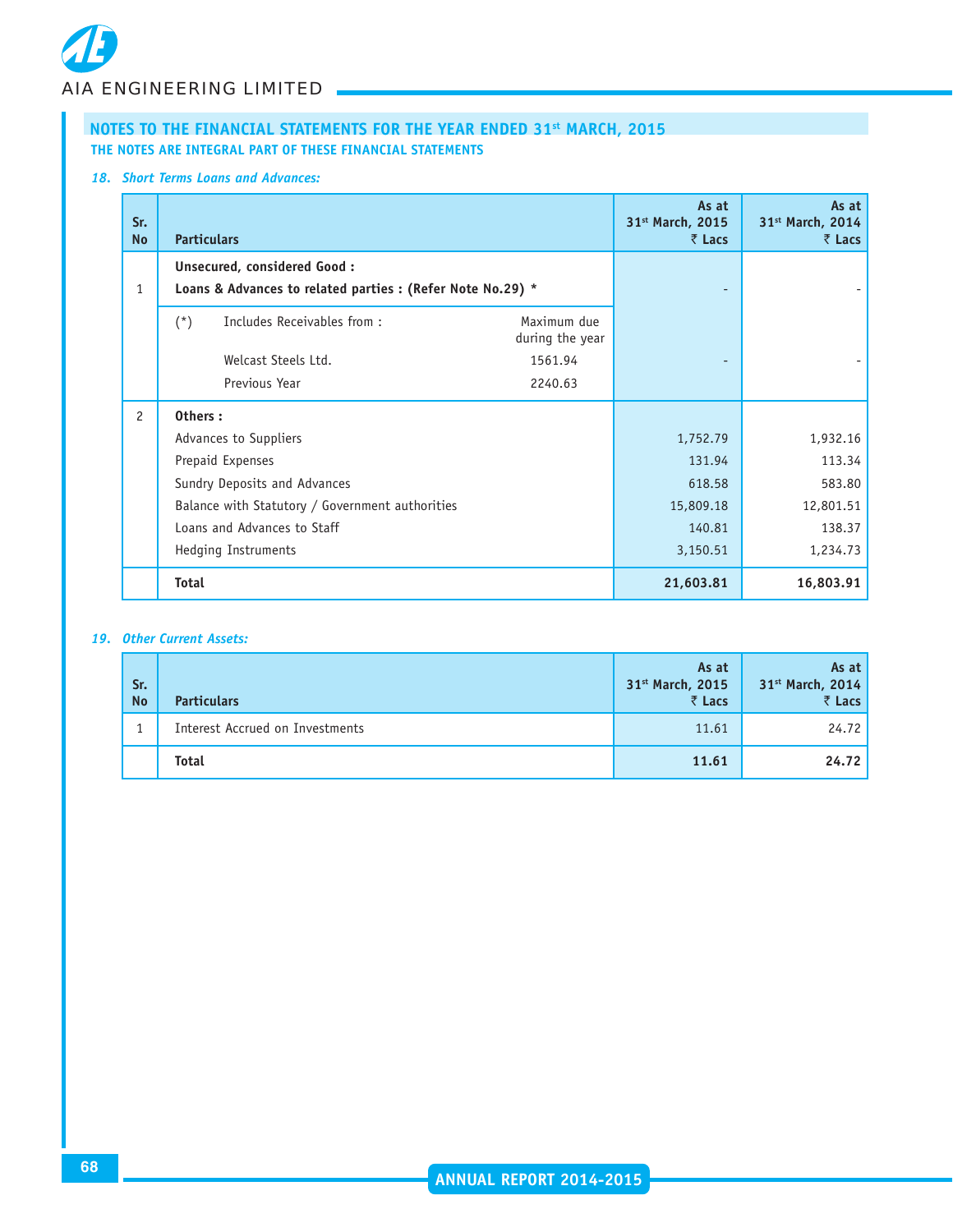#### *20. Revenue from Operations:*

| Sr.<br><b>No</b> | <b>Particulars</b>                                       | <b>Year ended</b><br>31 <sup>st</sup> March, 2015<br>₹ Lacs | <b>Year ended</b><br>31 <sup>st</sup> March, 2014<br>₹ Lacs |
|------------------|----------------------------------------------------------|-------------------------------------------------------------|-------------------------------------------------------------|
| $\mathbf{1}$     | <b>Revenue from Operations</b>                           |                                                             |                                                             |
|                  | Sale of Products - High Chrome Mill Internals (Castings) |                                                             |                                                             |
|                  | Domestic Sales                                           | 56,298.12                                                   | 49,022.92                                                   |
|                  | <b>Export Sales</b>                                      | 145,529.91                                                  | 122,970.36                                                  |
|                  |                                                          | 201,828.03                                                  | 171,993.28                                                  |
| $\mathbf{2}$     | <b>Other Operating Revenue</b>                           |                                                             |                                                             |
|                  | <b>Exports Incentives</b>                                | 7,574.76                                                    | 6,307.77                                                    |
|                  | <b>Total</b>                                             | 209,402.79                                                  | 178,301.05                                                  |

#### *21. Other Income:*

| Sr.<br><b>No</b> | <b>Particulars</b>                                             | <b>Year ended</b><br>31 <sup>st</sup> March, 2015<br>₹ Lacs | <b>Year ended</b><br>31 <sup>st</sup> March, 2014<br>$\bar{z}$ Lacs |
|------------------|----------------------------------------------------------------|-------------------------------------------------------------|---------------------------------------------------------------------|
|                  | Interest #                                                     | 90.99                                                       | 160.05                                                              |
| 2                | Dividend from Mutual Funds (Current Investment)                | 2,259.76                                                    | 1,762.47                                                            |
| 3                | Dividend from subsidiary (Trade Investment)                    | 5,442.24                                                    | 22.84                                                               |
| 4                | Profit on Sale of Mutual Fund Units (Current Investment) (Net) | 607.21                                                      | 876.77                                                              |
| 5                | Other Non Operating Income                                     |                                                             |                                                                     |
|                  | Gain on Exchange Rate Fluctuation                              | 5,034.09                                                    |                                                                     |
|                  | Profit on Sale of Fixed Assets                                 | 9.83                                                        | 36.18                                                               |
|                  | Insurance Claim received                                       | 31.81                                                       | 32.65                                                               |
|                  | Miscellaneous Receipts                                         | 143.95                                                      | 185.87                                                              |
|                  | Service Tax draw back Income                                   | 109.17                                                      | 93.23                                                               |
|                  | Sales Tax Refund                                               | 3.36                                                        | 36.24                                                               |
|                  | Sundry balances written back                                   |                                                             | 49.79                                                               |
|                  | <b>Total</b>                                                   | 13,732.41                                                   | 3,256.09                                                            |

# Interest amount mainly includes Interest on Fixed Deposits, Staff Loan and Refund of Income tax.

#### *22. Cost of Materials Consumed:*

| Sr.<br><b>No</b> | <b>Particulars</b>                                                      | <b>Year ended</b><br>31 <sup>st</sup> March, 2015<br>₹ Lacs | <b>Year ended</b><br>31 <sup>st</sup> March, 2014<br>$\bar{z}$ Lacs |
|------------------|-------------------------------------------------------------------------|-------------------------------------------------------------|---------------------------------------------------------------------|
|                  | Opening Stock<br>Add: Purchases<br>$=$ Sub Total<br>Less: Closing Stock | 8,109.19<br>72,594.09<br>80,703.28<br>7,543.53              | 8,197.00<br>57,765.95<br>65,962.95<br>8,109.19                      |
|                  | <b>Total</b>                                                            | 73,159.75                                                   | 57,853.76                                                           |

#### *23. Changes in Inventories of Finished goods, Work-in-progress and Stock-in-Trade:*

| Sr.<br><b>No</b> | <b>Particulars</b>                        | <b>Year ended</b><br>31st March, 2015<br>₹ Lacs | Year ended<br>31st March, 2014<br>₹ Lacs |
|------------------|-------------------------------------------|-------------------------------------------------|------------------------------------------|
|                  | Opening Stock: Work in Progress<br>Less : | 8,472.28                                        | 7,699.38                                 |
|                  | Closing Stock: Work in Progress           | 8,746.95                                        | 8,472.28                                 |
|                  | <b>Total</b>                              | (274.67)                                        | (772.90)                                 |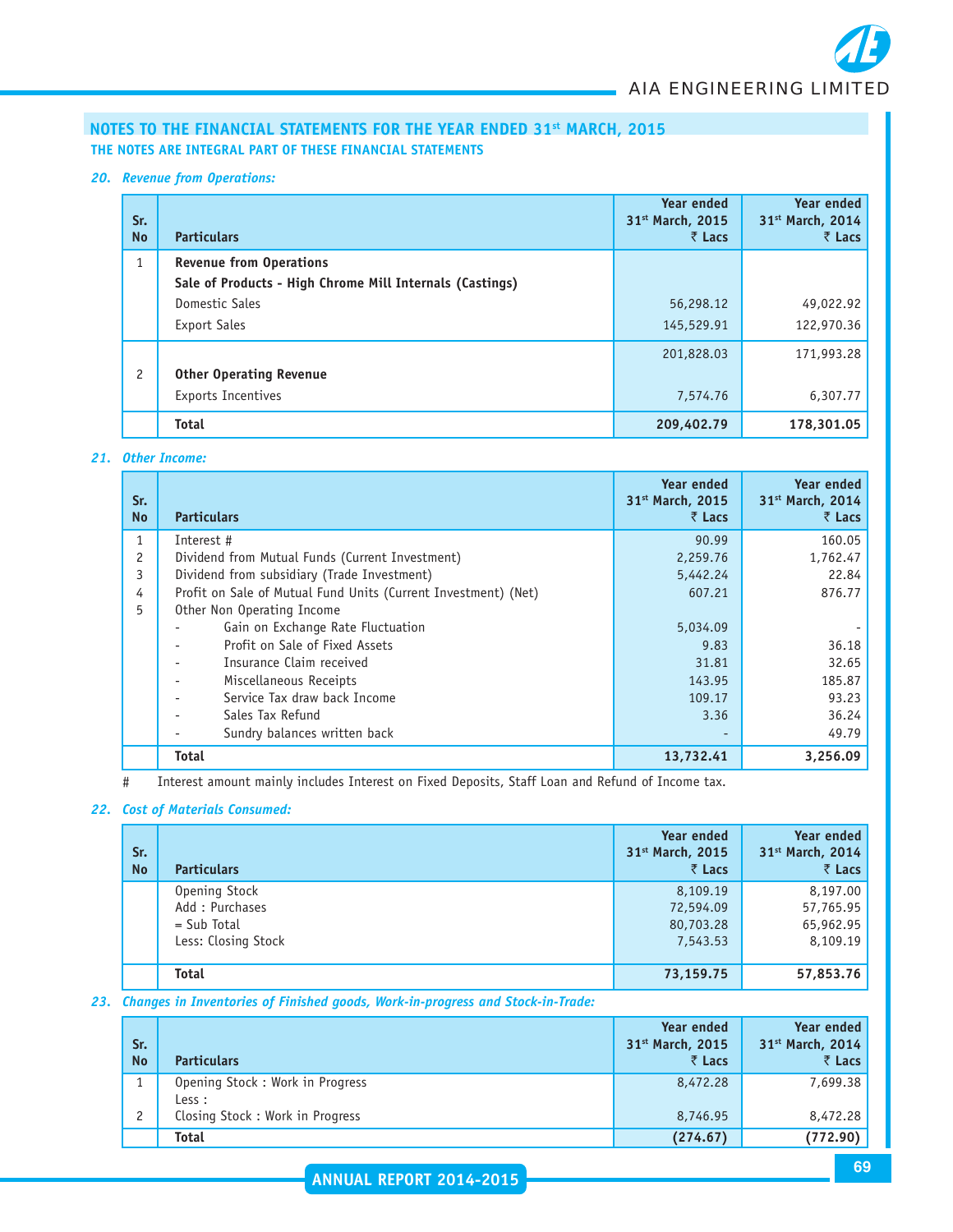#### *24. Employee Benefits Expense:*

| Sr.<br><b>No</b> | <b>Particulars</b>                                                                                      | <b>Year ended</b><br>31st March, 2015<br>₹ Lacs | Year ended<br>31st March, 2014<br>$\bar{z}$ Lacs |
|------------------|---------------------------------------------------------------------------------------------------------|-------------------------------------------------|--------------------------------------------------|
| 2                | Salaries, Wages and Bonus<br>Contribution to Provident Fund / ESIC / Gratuity<br>Staff Welfare Expenses | 5,916.23<br>649.73<br>55.39                     | 5,151.07<br>436.21<br>83.42                      |
|                  | <b>Total</b>                                                                                            | 6,621.35                                        | 5,670.70                                         |

As per Accounting Standard 15 "Employee Benefits", the disclosures of Employee benefits as defined in the Accounting Standard are given below:

#### **Defined Contribution Plan:**

Contribution to Defined Contribution Plan, recognised as expense for the year is as under:

|                                           | 2014-15<br>₹ Lacs | $2013 - 14$<br>$\bar{z}$ Lacs |
|-------------------------------------------|-------------------|-------------------------------|
| Employer's Contribution to Provident Fund | 304.08            | 268.90                        |

#### **Defined Benefit Plan:**

The employees' gratuity fund scheme managed by a Trust is a defined benefit plan.The present value of obligation is determined based on actuarial valuation using the Projected Unit Credit Method, which recognizes each period of service as giving rise to additional unit of employee benefit entitlement and measures each unit separately to build up the final obligation. The obligation for leave encashment is recognized in the same manner as gratuity.

#### **Reconciliation of opening and closing balances of Defined Benefit obligation:**

|                                                     | 2014-15<br>₹ Lacs | 2013-14<br>$\bar{z}$ Lacs | 2014-15<br>₹ Lacs | $2013 - 14$<br>₹ Lacs                 |
|-----------------------------------------------------|-------------------|---------------------------|-------------------|---------------------------------------|
|                                                     |                   | Gratuity<br>(Funded)      |                   | <b>Leave Encashment</b><br>(Unfunded) |
| Defined Benefit obligation at beginning of the year | 1,097.74          | 1,019.80                  | 411.22            | 415.16                                |
| Current Service Cost                                | 92.32             | 84.62                     | 56.02             | 51.35                                 |
| Interest Cost                                       | 94.43             | 78.81                     | 35.61             | 31.25                                 |
| Actuarial (Gain) / Loss                             | 158.21            | 8.25                      | 128.82            | (27.82)                               |
| Benefits paid                                       | (28.60)           | (93.74)                   | (125.64)          | (58.72)                               |
| Defined Benefit obligation at year end              | 1,414.10          | 1,097.74                  | 506.03            | 411.22                                |

**Reconciliation of opening and closing balances of fair value of plan assets:**

|                                                    | 2014-15<br>$\bar{z}$ Lacs | 2013-14<br>₹ Lacs | 2014-15<br>₹ Lacs                     | 2013-14<br>₹ Lacs |  |
|----------------------------------------------------|---------------------------|-------------------|---------------------------------------|-------------------|--|
|                                                    | Gratuity<br>(Funded)      |                   | <b>Leave Encashment</b><br>(Unfunded) |                   |  |
| Fair value of plan assets at beginning of the year | 1,009.18                  | 853.13            |                                       |                   |  |
| Expenses deducted from the fund                    | (1.02)                    |                   |                                       |                   |  |
| Expected return on plan assets                     | 87.52                     | 77.74             |                                       |                   |  |
| Actuarial Gain / (Loss)                            | 15.06                     | 7.77              | Not applicable as                     |                   |  |
| Employer contribution                              | 88.56                     | 164.28            | leave Liability is not funded         |                   |  |
| Benefits paid                                      | (28.60)                   | (93.74)           |                                       |                   |  |
| Fair Value of plan assets at year end              | 1,170.70                  | 1,009.18          |                                       |                   |  |
| Actual return on plan assets                       | 102.58                    | 85.51             |                                       |                   |  |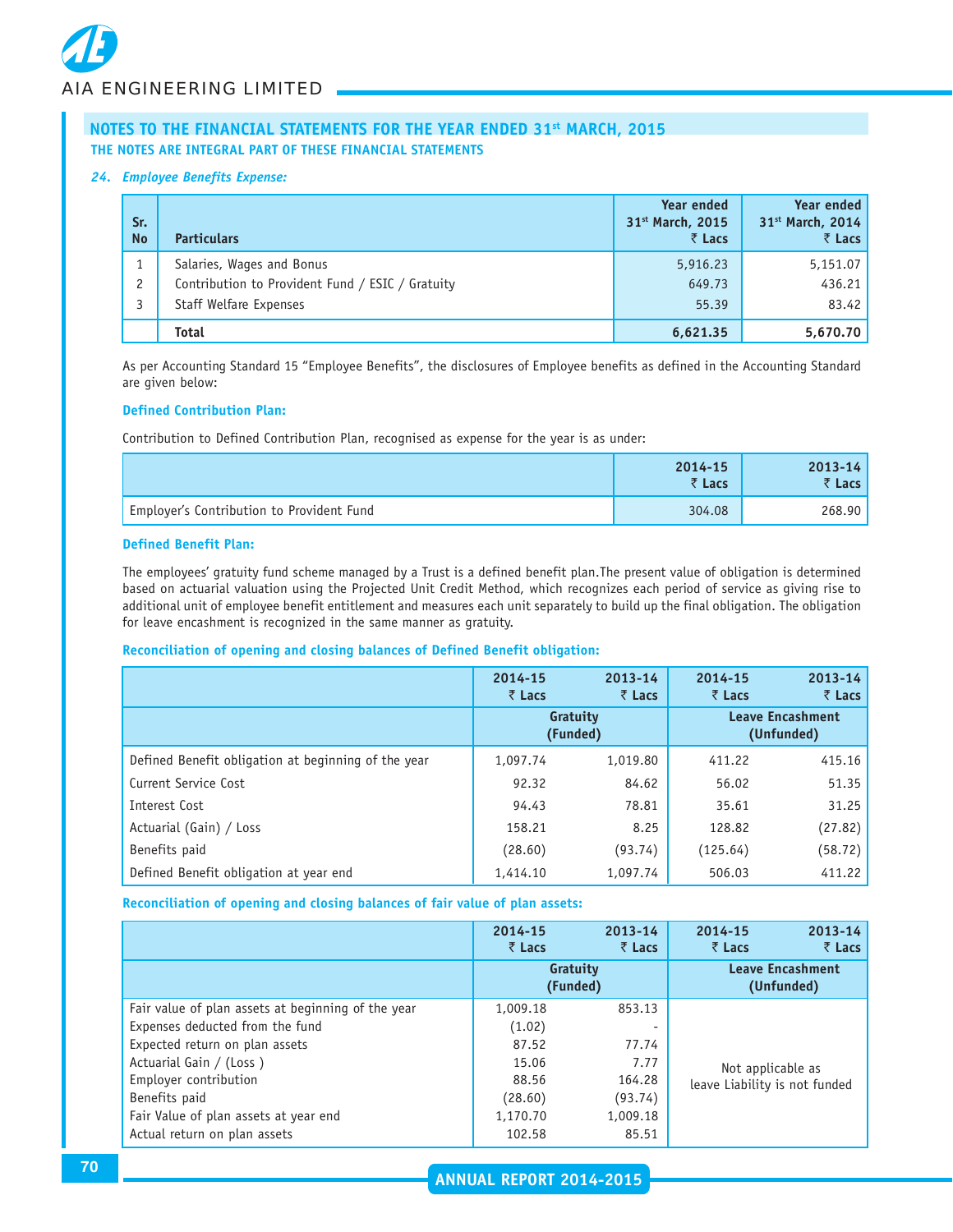#### **Reconciliation of fair value of assets and obligations:**

|                                    | 2014-15<br>₹ Lacs    | 2013-14<br>₹ Lacs | 2014-15<br>₹ Lacs                     | $2013 - 14$<br>$\bar{z}$ Lacs |
|------------------------------------|----------------------|-------------------|---------------------------------------|-------------------------------|
|                                    | Gratuity<br>(Funded) |                   | <b>Leave Encashment</b><br>(Unfunded) |                               |
| Fair value of plan assets          | 1,170.70             | 1,009.18          |                                       |                               |
| Present value of obligation        | 1,414.10             | 1,097.74          | 506.03                                | 411.22                        |
| Amount recognized in Balance Sheet | 243.40               | 88.56             | 506.03                                | 411.22                        |

#### **Expense recognised during the year:**

|                                | 2014-15<br>₹ Lacs    | 2013-14<br>₹ Lacs | 2014-15<br>₹ Lacs                     | 2013-14<br>₹ Lacs |
|--------------------------------|----------------------|-------------------|---------------------------------------|-------------------|
|                                | Gratuity<br>(Funded) |                   | <b>Leave Encashment</b><br>(Unfunded) |                   |
| Current Service Cost           | 92.32                | 84.62             | 56.02                                 | 51.35             |
| Interest Cost                  | 94.43                | 78.81             | 35.61                                 | 31.25             |
| Expected return on plan assets | (87.52)              | (77.74)           |                                       |                   |
| Actuarial (Gain) / Loss        | 143.15               | 0.48              | 128.82                                | (27.82)           |
| Net cost                       | 242.38               | 86.17             | 220.45                                | 54.78             |

#### **Investment Details:**

|                                | 2014-15              | 2013-14 | 2014-15                               | $2013 - 14$ |
|--------------------------------|----------------------|---------|---------------------------------------|-------------|
|                                | Gratuity<br>(Funded) |         | <b>Leave Encashment</b><br>(Unfunded) |             |
| Government of India Securities | 7%                   | 9%      |                                       |             |
| <b>Public Securities</b>       | 9%                   | 14%     | Not applicable as                     |             |
| State Government Securities    | 3%                   | 3%      | leave Liability is not funded         |             |
| Insurance Policies             | 78%                  | 66%     |                                       |             |
| <b>Others</b>                  | 3%                   | 8%      |                                       |             |
|                                |                      |         |                                       |             |

#### **Actuarial assumptions:**

|                                       | 2014-15              | 2013-14          | 2014-15                               | 2013-14          |
|---------------------------------------|----------------------|------------------|---------------------------------------|------------------|
|                                       | Gratuity<br>(Funded) |                  | <b>Leave Encashment</b><br>(Unfunded) |                  |
| Mortality Table                       | LIC<br>$(2006 - 08)$ | LIC<br>(2006-08) | LIC<br>$(2006-08)$                    | LIC<br>(2006-08) |
| Discount rate Expected rate of return | 7.80%                | 9.10%            | 7.80%                                 | 9.10%            |
| Expected rate of return               | 8.75%                | 8.75%            |                                       |                  |
| Rate of escalation in salary          | $8.00\%$             | 8.00%            | $8.00\%$                              | $8.00\%$         |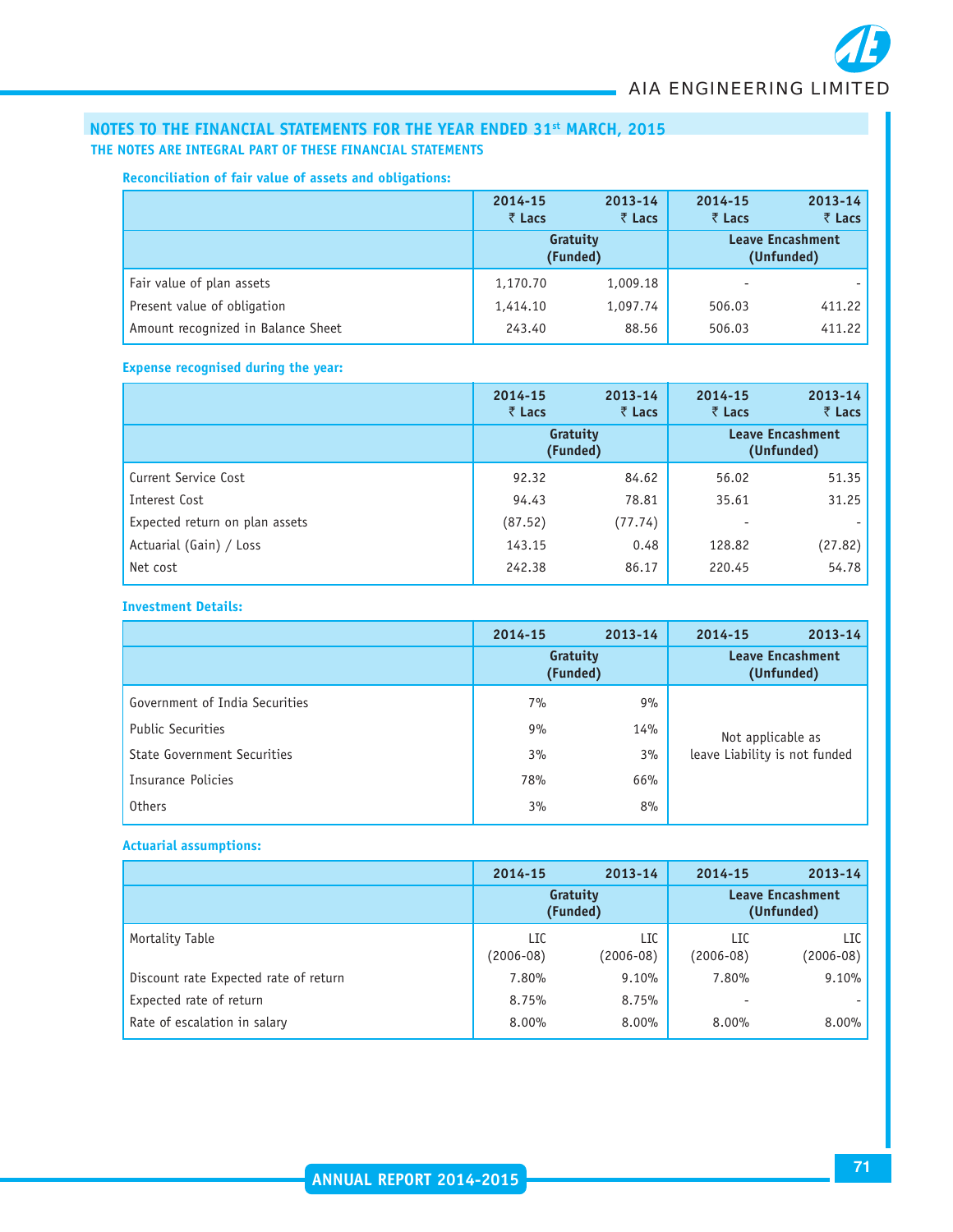#### **Amount for the current and previous four periods are as follows:**

|                                          |                                 |                                 |                                 |                                 | ∖ ∟als                          |
|------------------------------------------|---------------------------------|---------------------------------|---------------------------------|---------------------------------|---------------------------------|
|                                          | 31 <sup>st</sup> March,<br>2015 | 31 <sup>st</sup> March.<br>2014 | 31 <sup>st</sup> March.<br>2013 | 31 <sup>st</sup> March.<br>2012 | 31 <sup>st</sup> March,<br>2011 |
| Gratuity (Funded)                        |                                 |                                 |                                 |                                 |                                 |
| Defined Benefit obligation               | 1,414.10                        | 1,097.74                        | 1,017.41                        | 831.49                          | 734.85                          |
| Plan assets                              | 1,170.70                        | 1,009.18                        | 853.13                          | 737.25                          | 627.63                          |
| Surplus / (Deficit)                      | 242.38                          | 86.17                           | 164.28                          | 94.24                           | 107.21                          |
| Experience adjustments on plan liability | 10.31                           | 18.37                           | 55.69                           | 65.68                           | 47.71                           |
| Experience adjustments on plan assets    | (15.07)                         | (7.77)                          | (5.83)                          | (8.92)                          | (6.35)                          |
| Leave Encashment (Unfunded)              |                                 |                                 |                                 |                                 |                                 |
| Defined Benefit obligation               | 506.03                          | 411.22                          | 413.02                          | 298.03                          | 251.78                          |
| Experience adjustments on plan liability | 87.29                           | (27.97)                         | 74.57                           | 42.15                           | 33.55                           |

` **Lacs**

#### **Company's estimate of Contributions expected to be paid during Financial Year 2014-15 is as under:**

(i) Defined Contribution Plan :

| $\overline{\phantom{a}}$ | Emplover's contribution to Provident Fund | : 12% of Basic Salary                           |
|--------------------------|-------------------------------------------|-------------------------------------------------|
|                          | (ii) Defined Investment Plan:             |                                                 |
| (a)                      | Gratuity $\bar{\tau}$ in Lacs             | : 243.40                                        |
| (b)                      | Leave encashment                          | Not applicable as Leave Liability is not funded |

The estimates of rate of escalation in salary considered in actuarial valuation, take into account inflation, seniority, promotion and other relevant factors including supply and demand in the employment market. The above information is certified by the actuary.

The expected rate of return on plan assets is determined considering several applicable factors, mainly the composition of plan assets held, assessed risks, historical results of return on plan assets and the Company's policy for plan assets management.

# *25. Finance Costs:*

| Sr.<br><b>No</b> | <b>Particulars</b>                                                      | <b>Year ended</b><br>31 <sup>st</sup> March, 2015<br>₹ Lacs | <b>Year ended</b><br>31st March, 2014<br>$\bar{z}$ Lacs |
|------------------|-------------------------------------------------------------------------|-------------------------------------------------------------|---------------------------------------------------------|
| $\mathbf{1}$     | Interest Expense                                                        |                                                             |                                                         |
|                  | For Borrowings<br>$\overline{\phantom{a}}$                              | 294.93                                                      | 128.47                                                  |
|                  | For Income Tax<br>$\sim$                                                | 40.00                                                       | 202.00                                                  |
|                  | For Others<br>$\overline{\phantom{a}}$                                  | 4.95                                                        | 9.86                                                    |
| $\overline{c}$   | Other Borrowing Costs                                                   | $\overline{a}$                                              | 2.69                                                    |
| 3                | Applicable net loss on foreign currency<br>transactions and translation | $\overline{a}$                                              | 231.05                                                  |
|                  | <b>Total</b>                                                            | 339.88                                                      | 574.07                                                  |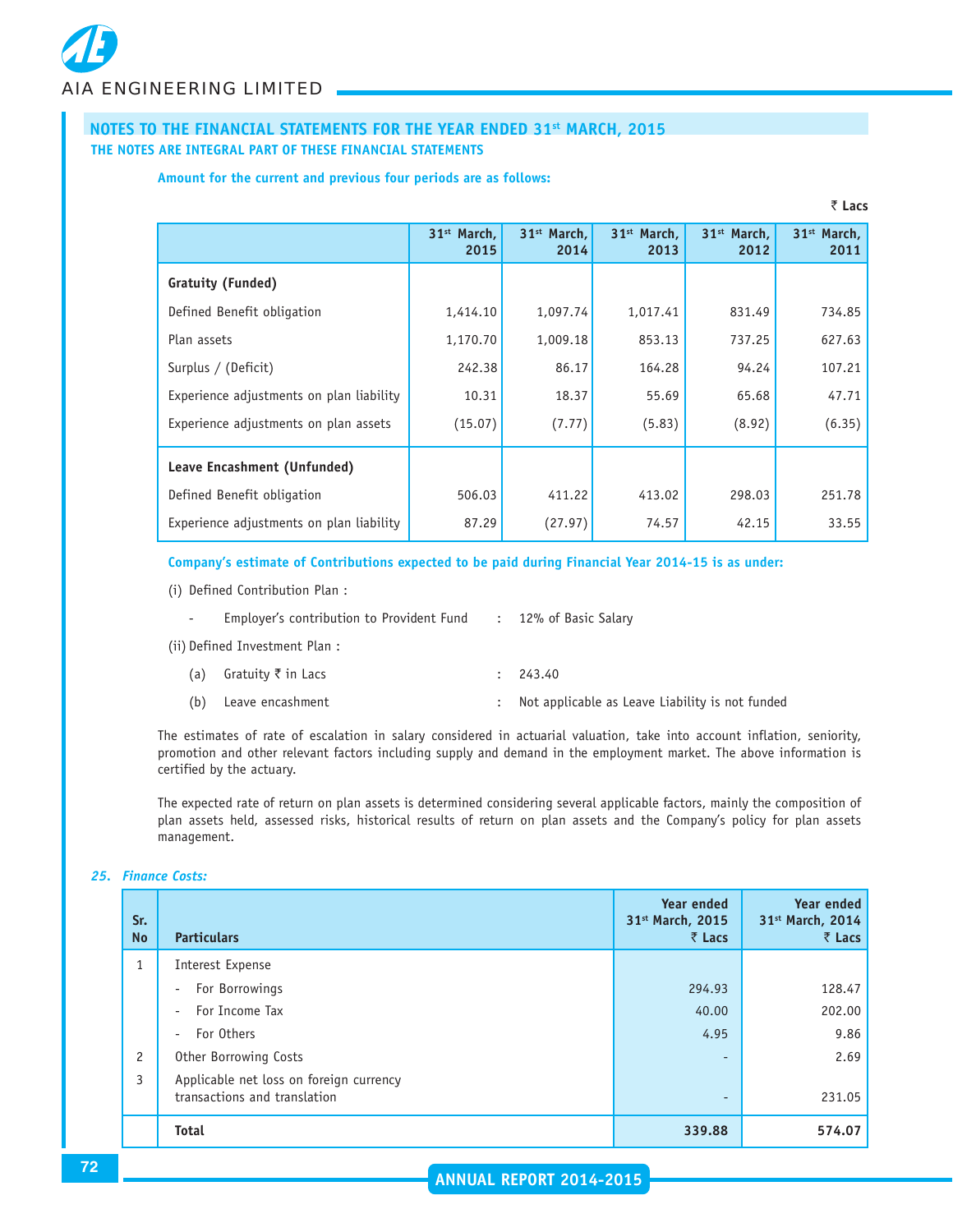

# *26. Other Expenses:*

| Sr.<br><b>No</b> | <b>Particulars</b>                           | Year ended<br>31st March, 2015<br>₹ Lacs | <b>Year ended</b><br>31st March, 2014<br>₹ Lacs |
|------------------|----------------------------------------------|------------------------------------------|-------------------------------------------------|
| $\mathbf{1}$     | <b>Manufacturing Expenses</b>                |                                          |                                                 |
|                  | Consumption of Stores                        |                                          |                                                 |
|                  | Opening Stock                                | 5,358.78                                 | 5,067.91                                        |
|                  | Add: Purchases                               | 20,460.95                                | 17,048.77                                       |
|                  | $=$ Sub Total                                | 25,819.73                                | 22,116.68                                       |
|                  | Less: Closing Stock                          | 6,352.77                                 | 5,358.78                                        |
|                  |                                              | 19,466.96                                | 16,757.90                                       |
|                  | Power and Fuel                               | 20,010.57                                | 14,424.34                                       |
|                  | Labour Charges                               | 5,137.47                                 | 4,580.30                                        |
|                  | Freight Inward, Octroi, Coolies and Cartages | 1,429.53                                 | 1,000.63                                        |
|                  | Repairs and Maintenance                      |                                          |                                                 |
|                  | To Buildings                                 | 177.06                                   | 120.63                                          |
|                  | To Plant and Machineries                     | 575.56                                   | 402.54                                          |
|                  | To Other Assets                              | 215.86                                   | 147.14                                          |
|                  | Rent Expenses                                | 114.55                                   | 80.46                                           |
| $\overline{2}$   | <b>Selling and Distribution Expenses</b>     |                                          |                                                 |
|                  | Freight Outward, Coolies and Cartages        | 8,057.20                                 | 7,056.13                                        |
|                  | <b>Commission Expenses</b>                   | 122.49                                   | 88.65                                           |
|                  | <b>Travelling Expenses</b>                   |                                          |                                                 |
|                  | For Directors                                | 38.07                                    | 15.22                                           |
|                  | For Staff and Guests<br>$\blacksquare$       | 359.60                                   | 307.85                                          |
|                  | Sales Promotion / Gift Expenses              | 24.66                                    | 39.27                                           |
|                  | Advertisement Expenses                       | 9.39                                     | 12.76                                           |
|                  | Product Warranty Expenses                    | 197.00                                   | 36.03                                           |
|                  | Late Delivery Charges                        | 42.00                                    | 9.81                                            |
|                  | <b>Bad Debts</b>                             | 30.86                                    | 8.57                                            |
|                  | Central Excise Duty and CVD                  | 57.52                                    | 35.69                                           |
|                  | Sales Tax                                    | 1.26                                     | 4.11                                            |
| 3                | <b>Administrative Expenses</b>               |                                          |                                                 |
|                  | <b>Insurance Premium Expenses</b>            | 256.18                                   | 205.89                                          |
|                  | Rent Expenses                                | 94.78                                    | 31.04                                           |
|                  | Rates and Taxes                              | 41.15                                    | 44.98                                           |
|                  | Service Charges                              | 3.91                                     | 3.60                                            |
|                  | Directors' Sitting Fees                      | 3.35                                     | 2.50                                            |
|                  | Payments to Auditors                         |                                          |                                                 |
|                  | As Auditor                                   |                                          |                                                 |
|                  | Statutory Audit fees                         | 13.00                                    | 13.00                                           |
|                  | Tax Audit Fees                               | 1.50                                     | 1.50                                            |
|                  | For Other Services                           | 3.30                                     | 2.49                                            |
|                  | Legal and Professional Consultancy Fees      | 672.81                                   | 725.38                                          |
|                  | <b>Bank Commission Charges</b>               | 185.00                                   | 137.89                                          |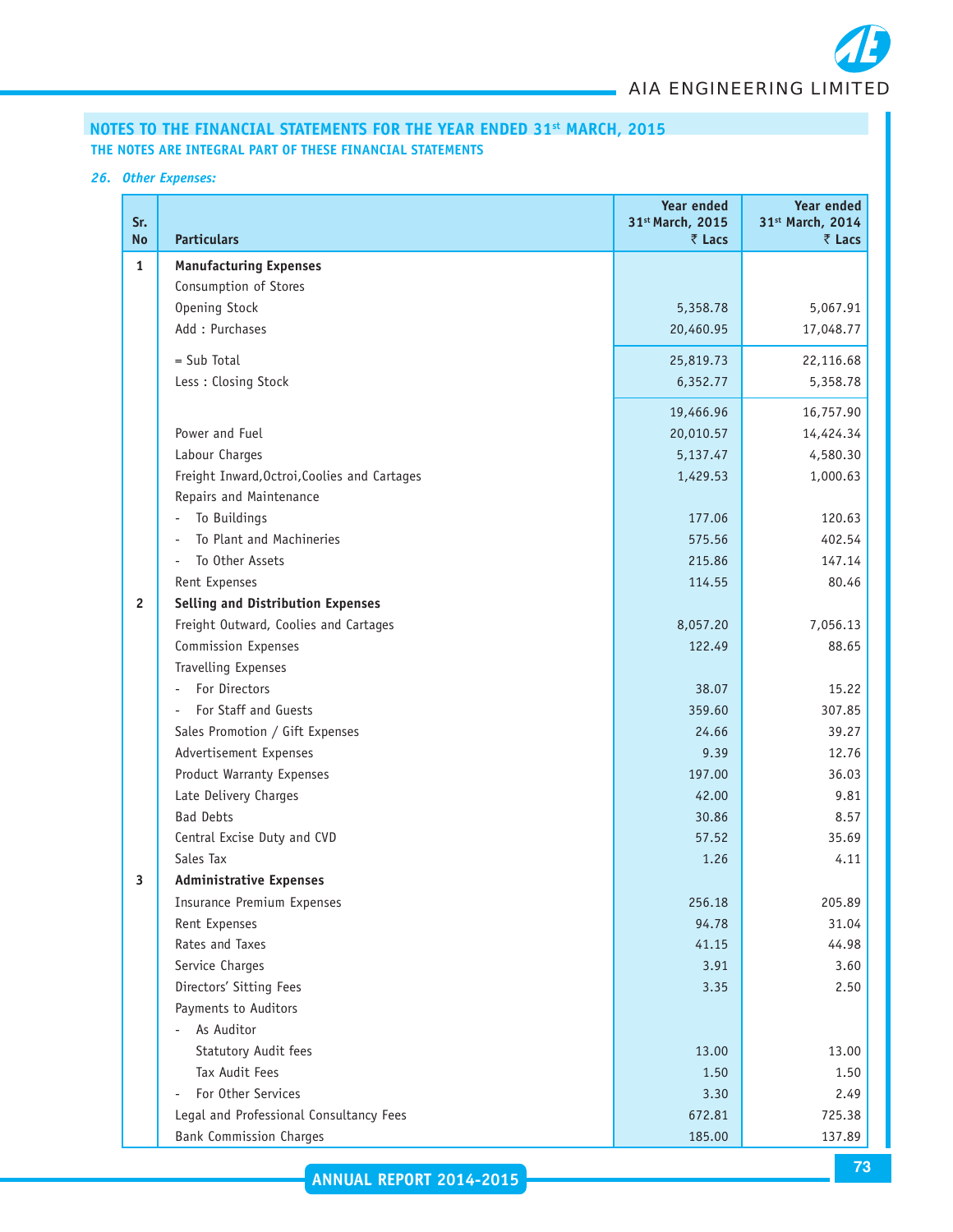# *26. Other Expenses: (Contd...)*

| Sr.<br><b>No</b> | <b>Particulars</b>                              | <b>Year ended</b><br>31st March, 2015<br>₹ Lacs | <b>Year ended</b><br>31st March, 2014<br>$\bar{z}$ Lacs |
|------------------|-------------------------------------------------|-------------------------------------------------|---------------------------------------------------------|
| 3                | Administrative Expenses (Contd)                 |                                                 |                                                         |
|                  | Printing and Stationery Expenses                | 25.29                                           | 26.33                                                   |
|                  | Postage, Telephones, Courier, Internet & E-mail | 105.49                                          | 105.91                                                  |
|                  | Computer Expenses                               | 1.58                                            | 1.27                                                    |
|                  | Vehicle Repairs and Maintenance                 | 85.36                                           | 85.50                                                   |
|                  | Conveyance Expenses                             | 222.34                                          | 161.35                                                  |
|                  | Security Expenses                               | 410.68                                          | 382.99                                                  |
|                  | Subscription and Membership Fees                | 26.04                                           | 10.47                                                   |
|                  | <b>Entertainment Expenses</b>                   | 11.06                                           | 13.90                                                   |
|                  | Donation Expenses                               | 22.61                                           | 28.94                                                   |
|                  | Seminar Expenses                                | 10.26                                           | 8.39                                                    |
|                  | License Fees                                    | 8.07                                            | 3.70                                                    |
|                  | <b>Inspection Charges</b>                       | 14.17                                           | 14.96                                                   |
|                  | Water Charges                                   | 42.77                                           | 30.12                                                   |
|                  | Office Expenses                                 | 39.14                                           | 29.34                                                   |
|                  | <b>Electricity Expenses</b>                     | 20.17                                           | 7.59                                                    |
|                  | <b>Tender Fees</b>                              | 1.00                                            | 2.88                                                    |
|                  | Service Tax                                     | 19.63                                           | 31.64                                                   |
|                  | Garden Expenses                                 | 20.99                                           | 10.49                                                   |
|                  | Festival Celebration Expenses                   | 13.87                                           | 18.75                                                   |
|                  | Factory GVMM / GIDC Administrative Charges      | 14.75                                           | 20.49                                                   |
|                  | <b>CSR Expenses</b>                             | 114.47                                          | 7.08                                                    |
|                  | Recruitment and Training Expenses               | 10.62                                           | 7.57                                                    |
|                  | Loss on Exchange Rate Fluctuation               |                                                 | 1,423.50                                                |
|                  | Loss on Sale of Fixed Assets                    | 19.09                                           | 11.47                                                   |
|                  | Sundry Balance Written Off                      | 40.30                                           |                                                         |
|                  | General / Miscellaneous Expenses                | 59.64                                           | 44.85                                                   |
|                  | <b>Total</b>                                    | 58,701.98                                       | 48,785.78                                               |

# **26.1 C. I. F. Value of Imports:**

|               |                              | 2014-15<br>₹ Lacs | $2013 - 14$<br>$\bar{z}$ Lacs |
|---------------|------------------------------|-------------------|-------------------------------|
|               | Raw Materials - Scrap        | 9,192.25          | 4,813.43                      |
| $\mathcal{P}$ | Raw Materials - Ferro Alloys | 11,787.29         | 6,809.91                      |
| 3             | Stores                       | 2,938.92          | 2,850.82                      |
| 4             | Capital Goods                | 1,221.80          | 1,959.69                      |

# **26.2 Expenditure in Foreign Currency:**

|   |                                          | 2014-15<br>₹ Lacs | 2013-14<br>₹ Lacs |
|---|------------------------------------------|-------------------|-------------------|
|   | <b>Travelling Expenses</b>               | 195.27            | 173.72            |
| 2 | Legal and Professional Consultancy Fees  | 16.13             | 185.46            |
|   | <b>Bank Charges</b>                      | 8.95              | 18.80             |
| 4 | Subscription and Membership Fees         | 5.15              | 2.96              |
| 5 | Interest on ECB /Buyer's Credit Loan     | 88.93             |                   |
| 6 | Compensation for Dismissal of Litigation |                   | 3,111.00          |
|   | <b>Others</b>                            | 7.49              | 22.23             |
|   | <b>Total</b>                             | 321.92            | 3.514.17          |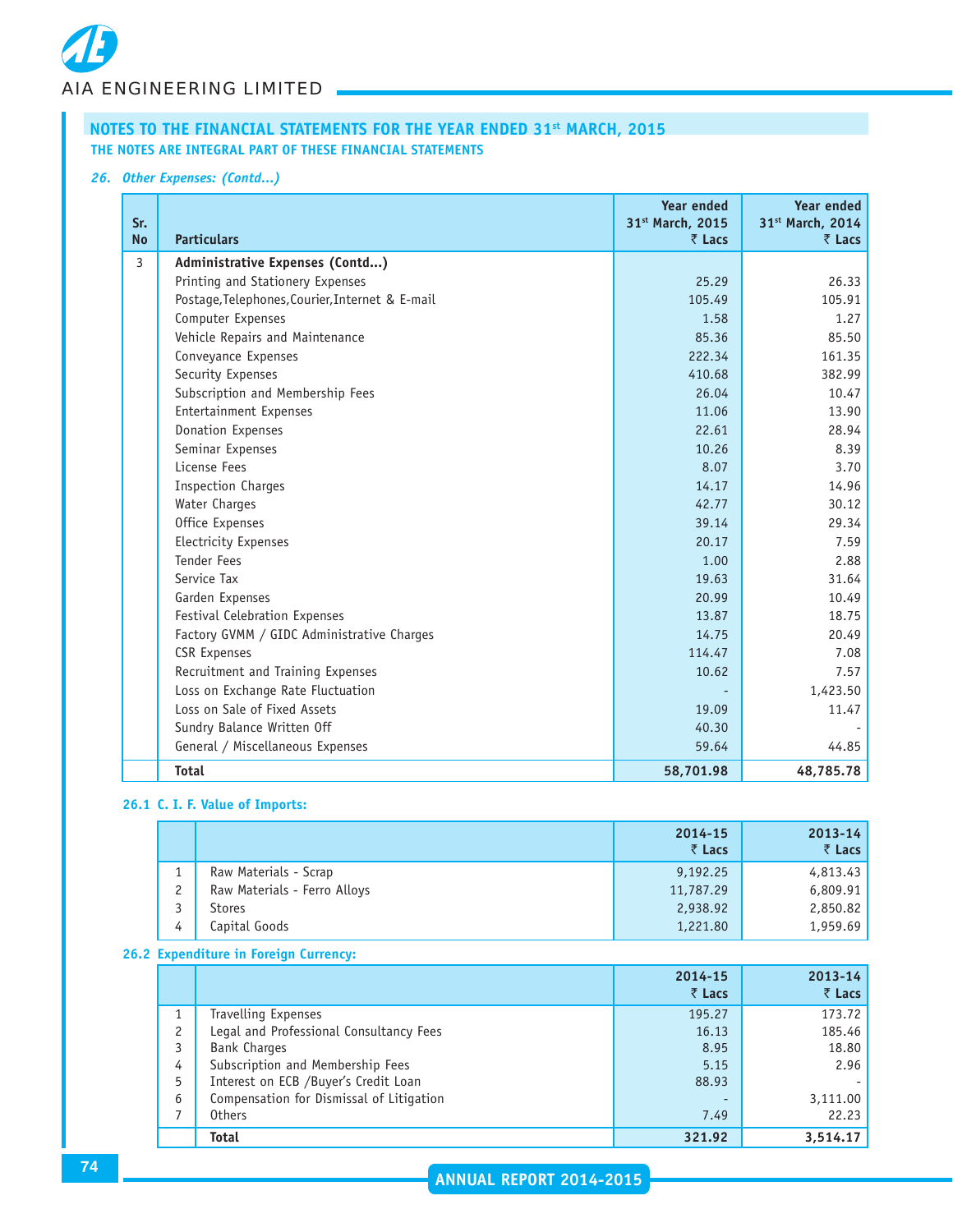|    |                                           | 2014-15<br>₹ Lacs | $2013 - 14$<br>₹ Lacs |
|----|-------------------------------------------|-------------------|-----------------------|
| a) | <b>Raw Materials</b>                      |                   |                       |
|    | Imported - Scrap<br>1                     | 9,212.09          | 6,590.00              |
|    | Percentage                                | 12.59%            | 11.39%                |
|    | $\overline{c}$<br>Imported - Ferro Alloys | 12,259.31         | 7,863.19              |
|    | Percentage                                | 16.76%            | 13.59%                |
|    | 3<br>Indigenous - Scrap                   | 29,382.60         | 24,877.79             |
|    | Percentage                                | 40.16%            | 43.00%                |
|    | Indigenous - Ferro Alloys<br>4            | 22,305.75         | 18,522.78             |
|    | Percentage                                | 30.49%            | 32.02%                |
|    | <b>Total</b>                              | 73,159.75         | 57,853.76             |
| b) | <b>Stores &amp; Spares</b>                |                   |                       |
|    | 1<br>Imported                             | 3,169.65          | 2,019.03              |
|    | Percentage                                | 16.28%            | 12.05%                |
|    | 2<br>Indigenous                           | 16,297.31         | 14,738.87             |
|    | Percentage                                | 83.72%            | 87.95%                |
|    | <b>Total</b>                              | 19,466.96         | 16,757.90             |

# **26.3 Value of Imported and Indigenous Raw Materials, Stores & Spares consumed and percentage thereof:**

# **26.4 Earning in Foreign Exchange**

|   |                                                                | 2014-15<br>₹ Lacs | $2013 - 14$<br>₹ Lacs |
|---|----------------------------------------------------------------|-------------------|-----------------------|
|   | Export of Goods                                                | 145,529.91        | 122,970.36            |
| 2 | Dividend Received from Subsidiaries                            | 5,418.36          |                       |
| 3 | Miscellaneous Receipts (Corporate Guarantee Charges recovered) | 133.46            | 133.82                |
|   | <b>Total</b>                                                   | 151,081.73        | 123,104.18            |

# *27. Current Tax:*

| Sr.<br><b>No</b>     | <b>Particulars</b>                         | Year ended<br>31 <sup>st</sup> March, 2015<br>₹ Lacs | Year ended<br>31st March, 2013<br>$\bar{z}$ Lacs |
|----------------------|--------------------------------------------|------------------------------------------------------|--------------------------------------------------|
|                      | Current Tax                                | 16,460.00                                            | 12,898.00                                        |
| $\mathbf{2}^{\circ}$ | Short/(Excess) Provision for earlier years | (919.96)                                             | 1.26                                             |
|                      | <b>Total</b>                               | 15,540.04                                            | 12,899.26                                        |

# *28. Earning Per Share:*

| Sr.<br><b>No</b> | <b>Particulars</b>                                                               |     | <b>Year ended</b><br>31st March, 2015 | <b>Year ended</b><br>31 <sup>st</sup> March, 2014 |
|------------------|----------------------------------------------------------------------------------|-----|---------------------------------------|---------------------------------------------------|
|                  | Net Profit attributable to the Equity Shareholders (₹ Lacs)                      | A   | 41,457.19                             | 28,503.93                                         |
|                  | Weighted average number of Equity Shares<br>outstanding during the period (Nos.) | B   | 94320370                              | 94320370                                          |
|                  | Nominal value of Equity Shares (₹)                                               |     | $\mathcal{P}$                         |                                                   |
| 4                | Basic/Diluted Earnings per Share ( $\bar{\zeta}$ )                               | A/B | 43.95                                 | 30.22                                             |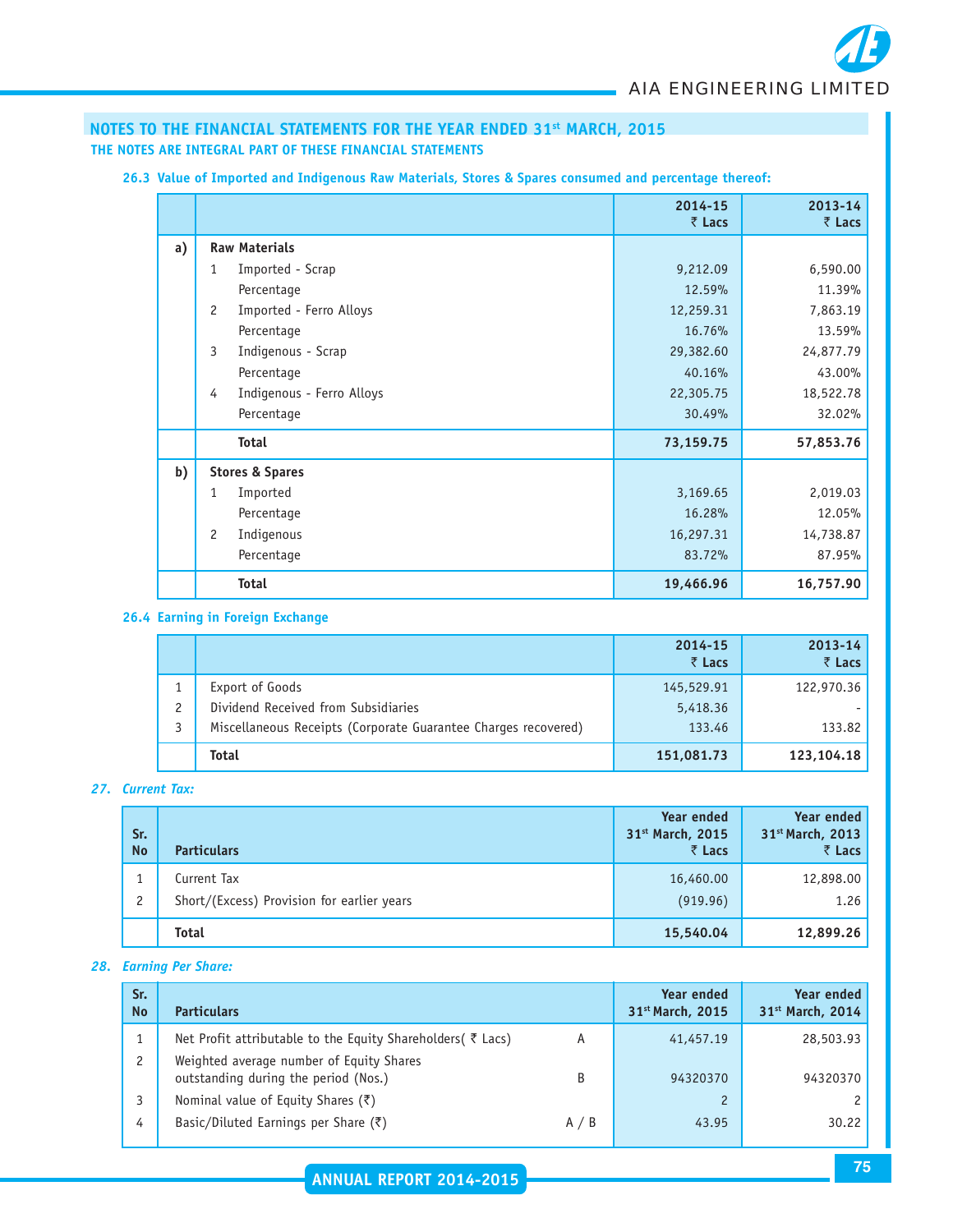#### *29. Related party disclosures under Accounting Standard 18:*

#### **(i) Subsidiaries:**

- 1. Welcast Steels Limited, Bangalore
- 2. Vega Industries (Middle East) FZE, U.A.E.
- 3. Vega Industries Ltd., U.K.
- 4. Vega Industries Ltd., U.S.A.
- 5. Vega Steel Industries (RSA) PTY Ltd., South Africa
- 6. Wuxi Weigejia Trade Co. Ltd., China

#### **(ii) Relatives of Key Management Personnel:**

- 1. Mrs. Giraben K. Shah
- 2. Mrs. Gitaben B. Shah
- 3. Mrs.Khushali Samip Solanki
- 4. Mrs.Bhumika Shyamal Shodhan
- 5. AB Tradelink Ltd.
- 6. Powertec Engineering Pvt. Ltd.
- 7. Vee Connect Travels Pvt.Ltd.
- 8. Discus IT Pvt Ltd.

#### **(iii) Key Management Personnel:**

- 1. Mr.Bhadresh K. Shah (Managing Director)
- 2. Mr.Yashwantbhai M. Patel (Whole-time Director)
- 3. Dr. S. Srikumar (Non Executive Director)

**Disclosures of Transactions between the Company and Related Parties and the status of outstanding balances as on 31st March, 2015:**

₹ Lacs

| Sr.<br><b>No</b> | <b>Nature of Transactions</b>                    |            | <b>Relatives of Key</b><br>Subsidiaries Management Personnel | Management<br><b>Personnel</b> |
|------------------|--------------------------------------------------|------------|--------------------------------------------------------------|--------------------------------|
| $\mathbf{1}$     | Revenue from Operations                          | 144,614.08 | <b>NIL</b>                                                   | <b>NIL</b>                     |
| $\mathfrak{p}$   | Miscellaneous receipt of Income                  | 133.46     | NTI                                                          | <b>NIL</b>                     |
| 3                | Purchase of Goods                                | 21,989.10  | <b>NIL</b>                                                   | <b>NIL</b>                     |
| 4                | Recovery of Travelling Expenses                  | 270.49     | NTI                                                          | <b>NIL</b>                     |
| 5                | Commission Expense on Purchases                  | <b>NIL</b> | 68.17                                                        | <b>NIL</b>                     |
| 6                | Legal and Professional Consultancy Fees          | <b>NIL</b> | 37.21                                                        | <b>NIL</b>                     |
| 7                | SAP ERP Functional and Technical Support         | <b>NIL</b> | 2.53                                                         | <b>NIL</b>                     |
| 8                | Salary and Bonus Expenses                        | NIL        | 1.48                                                         | <b>NIL</b>                     |
| g                | Rent, Rates & Taxes Expenses                     | <b>NIL</b> | 1.48                                                         | <b>NIL</b>                     |
| 10               | Repairs & Maintenance of Equipments              | <b>NIL</b> | 14.33                                                        | <b>NIL</b>                     |
| 11               | <b>Travelling Expenses</b>                       | NTI        | 170.09                                                       | <b>NIL</b>                     |
| 12               | Professional Tax                                 | 0.09       | <b>NTI</b>                                                   | <b>NIL</b>                     |
| 13               | Dividend received                                | 5,442.24   | <b>NIL</b>                                                   | <b>NIL</b>                     |
| 14               | Directors' Remuneration and perquisites          | <b>NIL</b> | <b>NIL</b>                                                   | 118.57                         |
|                  | <b>GRAND TOTAL</b>                               | 172,449.46 | 295.29                                                       | 118.57                         |
|                  | Balance Outstanding at the year end (Receivable) | 9,139.58   |                                                              | <b>NIL</b>                     |
|                  | Balance Outstanding at the year end (Payable)    | 746.77     | 17.37                                                        | <b>NIL</b>                     |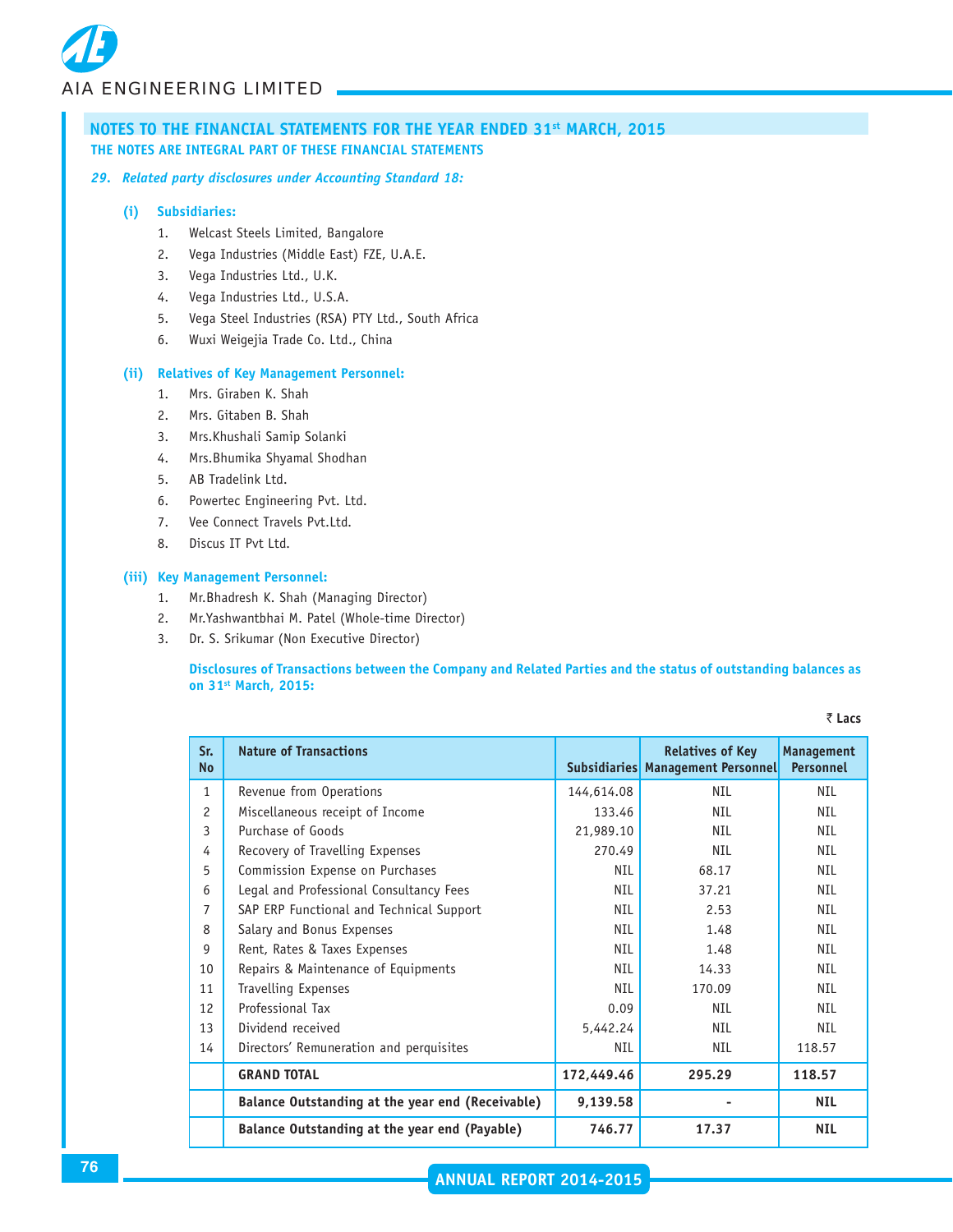|                | related parties during the year.         |                                   |            |  |  |  |  |
|----------------|------------------------------------------|-----------------------------------|------------|--|--|--|--|
| Sr.No.         | <b>Description</b>                       | <b>Related Parties</b>            | ₹ Lacs     |  |  |  |  |
| 1              | Revenue from Operations                  | Vega Industries (Middle East) FZE | 144,133.63 |  |  |  |  |
|                |                                          | Welcast Steels Limited            | 480.45     |  |  |  |  |
| $\overline{c}$ | Miscellaneous receipt of Income          | Vega Industries (Middle East) FZE | 78.16      |  |  |  |  |
|                |                                          | Vega Industries Limited, U.K.     | 55.30      |  |  |  |  |
| 3              | Purchase of Goods                        | Welcast Steels Limited            | 21,989.10  |  |  |  |  |
| 4              | Recovery of Travelling Expenses          | Vega Industries (Middle East) FZE | 270.49     |  |  |  |  |
| 5              | Commission Expense on Purchases          | AB Tradelink Ltd.                 | 68.17      |  |  |  |  |
| 6              | Legal and Professional Consultancy Fees  | Powertec Engineering Pvt. Ltd.    | 37.21      |  |  |  |  |
| 7              | SAP ERP Functional and Technical Support | Discus IT Pvt.Ltd.                | 2.53       |  |  |  |  |
| 8              | Salary and Bonus Expenses                | Mrs.Gitaben B. Shah               | 1.48       |  |  |  |  |
| 9              | Rent, Rates & Taxes Expenses             | Mrs.Giraben K. Shah               | 1.48       |  |  |  |  |
| 10             | Repairs & Maintenance of Equipments      | Powertec Engineering Pvt. Ltd.    | 14.33      |  |  |  |  |
| 11             | <b>Travelling Expenses</b>               | Vee Connect Travel Pvt.Ltd.       | 166.96     |  |  |  |  |

12 Professional Tax **Welcast Steels Limited 12 Professional Tax** 0.09 13 Dividend received **Vega Industries (Middle East) FZE** 5,418.36

14 Directors' Remuneration and perquisites Mr. Bhadresh K. Shah 111.05

Welcast Steels Limited 23.88

## **Disclosures in respect of transactions which are more than 10% of the total transactions of the same type with related parties during the year:**

**30.** Based on the guiding principles given in Accounting Standard on " Segment Reporting " (AS-17) issued by the Institute of Chartered Accountants of India, the Company operates mainly in manufacturing of High Chrome Mill Internals (Castings) and all other activities are incidental thereto, which have similar risk and return, accordingly, there are no separate reportable Segment as far as Primary Segment is concerned.

#### **Information about Secondary Geographical Segments:**

| <b>Particulars</b>                                    | Year ended<br>31st March, 2015<br>$\bar{z}$ Lacs | <b>Year ended</b><br>31st March, 2014<br>₹ Lacs |
|-------------------------------------------------------|--------------------------------------------------|-------------------------------------------------|
| <b>Revenue by Geographical Segment</b>                |                                                  |                                                 |
| India                                                 | 72,053.46                                        | 58,452.96                                       |
| Outside India                                         | 151,081.74                                       | 123,104.18                                      |
| <b>Addition to Fixed Assets and Intangible Assets</b> |                                                  |                                                 |
| India                                                 | 23,441.03                                        | 4,124.75                                        |
| Outside India                                         | $\overline{\phantom{0}}$                         |                                                 |
| Carrying amount of Fixed Assets (Net)                 |                                                  |                                                 |
| India                                                 | 57,696.67                                        | 46,653.49                                       |
| Outside India                                         | ٠                                                |                                                 |

Notes:

- 1) Geographical Segments considered for disclosures are as follows :
	- Sales within India includes Sales to Customers located within India.
		- Sales Outside India includes Sales to Customers located outside India.
- 2) Revenue comprises

| <b>Particulars</b>      | As at<br>31 <sup>st</sup> March, 2015<br>₹ Lacs | As at<br>31 <sup>st</sup> March, 2014<br>₹ Lacs |
|-------------------------|-------------------------------------------------|-------------------------------------------------|
| Revenue from operations | 209,402.79                                      | 178,301.05                                      |
| Other income            | 13,732.41                                       | 3,256.09                                        |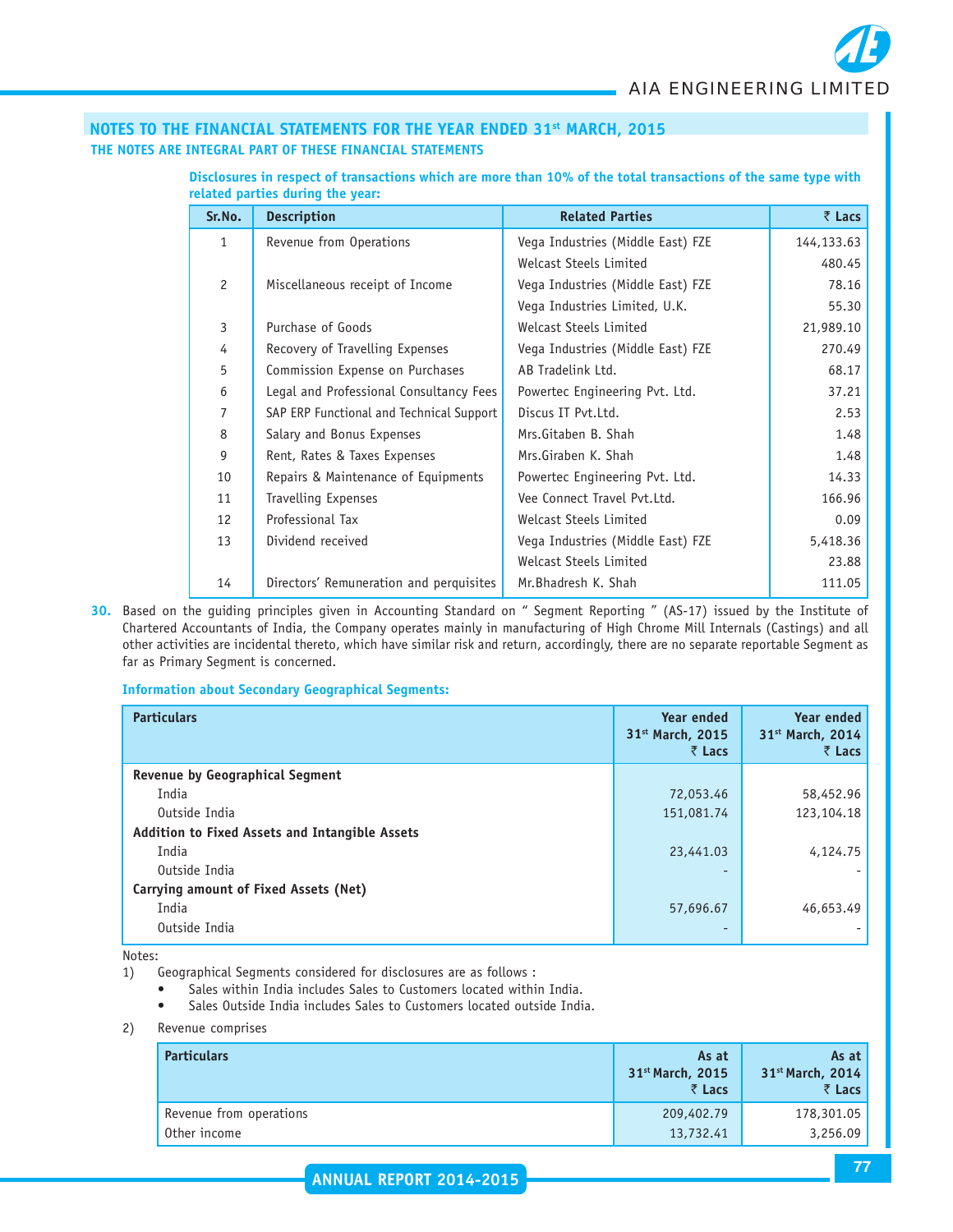# *31. Contingent Liabilities and Commitments (To the extent not provided for):*

|    | <b>Particulars</b>                                                                                 |                 |                                                                     | As at<br>31st March, 2015<br>$\bar{z}$ Lacs | As at<br>31 <sup>st</sup> March, 2014<br>$\bar{z}$ Lacs |
|----|----------------------------------------------------------------------------------------------------|-----------------|---------------------------------------------------------------------|---------------------------------------------|---------------------------------------------------------|
| 1. | Contingent Liabilities:                                                                            |                 |                                                                     |                                             |                                                         |
|    | a.                                                                                                 |                 | Claims against the Company not acknowledged as debts                |                                             |                                                         |
|    |                                                                                                    | $\mathbf{i}$    | Central Excise & Service Tax                                        | 1,714.84                                    | 3,698.49                                                |
|    |                                                                                                    | $\mathbf{ii}$   | Income Tax                                                          | 5,932.31                                    | 4,977.25                                                |
|    |                                                                                                    | iii)            | Sales Tax / Central Sales Tax                                       | 19.77                                       | 19.77                                                   |
|    | b.                                                                                                 |                 | Guarantees                                                          |                                             |                                                         |
|    |                                                                                                    | $\mathbf{i}$    | Bank Guarantees Outstanding                                         | 12,365.53                                   | 6,921.40                                                |
|    |                                                                                                    | $\mathbf{ii}$ ) | Corporate Guarantees Outstanding to Customers                       | 713.65                                      | 5,566.94                                                |
|    |                                                                                                    | iii)            | Guarantees given by the Company on behalf of Subsidiaries           | 3,621.31                                    | 3,490.51                                                |
|    |                                                                                                    | iv)             | Corporate Guarantees given by the Company on behalf of Subsidiaries | 2,632.28                                    | 2,033.05                                                |
|    |                                                                                                    | V)              | Letter of Credit (L/C)                                              | 33.55                                       | 765.58                                                  |
|    | $C_{\bullet}$                                                                                      | <b>Others</b>   |                                                                     | 650.05                                      | 628.32                                                  |
| 2. | Commitments:                                                                                       |                 |                                                                     |                                             |                                                         |
|    | Estimated amount of Contracts remaining to be executed on<br>Capital Account and not provided for. |                 | 2,782.82                                                            | 939.58                                      |                                                         |
|    | Total                                                                                              |                 |                                                                     | 30,466.11                                   | 29,040.89                                               |

# *32. Derivative Instruments:*

# **a) Derivatives outstanding as at the Balance Sheet date:**

| <b>Currency</b>        | <b>Exposure to Buy / Sell</b> | No. of contracts | As at the year ended<br><b>Foreign currency</b><br>₹ Lacs |                           |
|------------------------|-------------------------------|------------------|-----------------------------------------------------------|---------------------------|
| US Dollar              | Sell                          | 410              | 67,448.19                                                 | 108,250,000               |
| Euro                   |                               | 32               | 10,710.24                                                 | 16,000,000                |
| ZAR<br>(Previous year) |                               | 35<br>(223)      | 8,982.05<br>(43651.47)                                    | 175,000,000<br>(76250000) |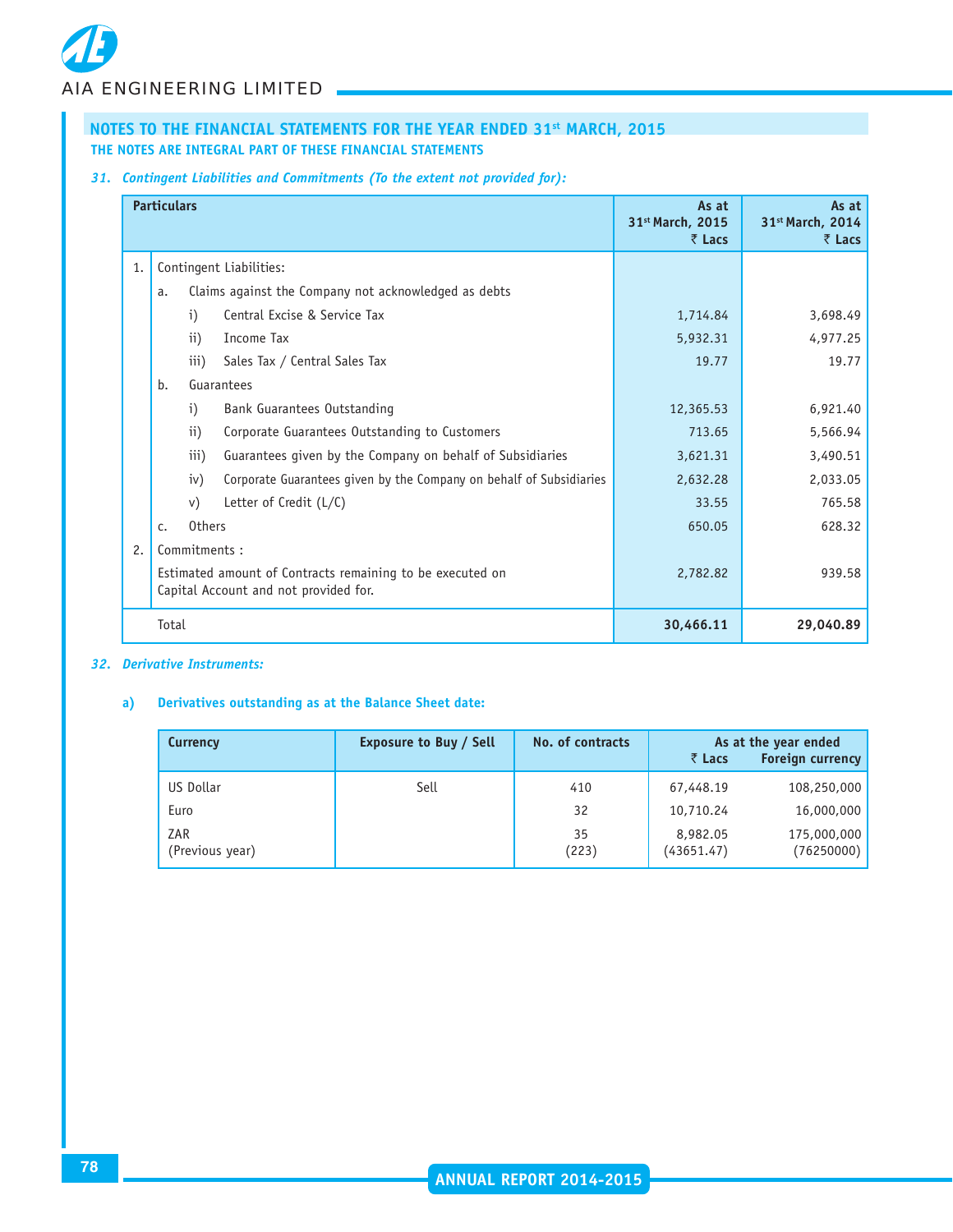**b) Foreign currency exposure at the year end not hedged by derivative instruments:**

| <b>Particulars</b>                            | As at            | As at            |
|-----------------------------------------------|------------------|------------------|
|                                               | 31st March, 2015 | 31st March, 2014 |
| Payables against import of goods and services |                  |                  |
| Rupees in Lacs                                | 10.53            | 20.09            |
| US Dollar                                     | ٠                | 18,551           |
| Euro                                          | 15726            | 4952             |
| GBP                                           | ٠                | 4718             |
| Advance payment to suppliers and for Expenses |                  |                  |
| Rupees in Lacs                                | 17.06            | 822.72           |
| US Dollar                                     | 26,327           | 918,248          |
| Euro                                          | 978              | 300,597          |
| ZAR                                           |                  | 94500            |

The Company enters in to derivative contracts strictly for hedging purposes and not for trading or speculation.The Company has voluntarily adopted Accounting Standard (AS) 30 "Financial Instruments" : Recognition and Measurement" to the extent the standard does not conflict with the Accounting Standards notified under section 133 of the Companies Act, 2013 read with rule 7 of the Companies (Accounts) Rules, 2014. Pursuant to the adoption , the Net Gain on foreign currency forwards and Interest rate swap of ₹2688.25 Lacs as required by AS-30 has been parked in the Cash Flow Hedging Reserve under Reserves & Surplus. This gain would be recycled in the Statement of Profit and Loss / Fixed Assets in the period during which the forecasted transactions occurs.

#### **33. Note on Corporate Social Responsibility :**

Based on the Guiding Notes on Accounting for Expenditure on Corporate Social Responsibility Activities (CSR) issued by the Institute of Chartered Accountants of India and Section 135 of the Companies Act, 2013 read with rules made thereunder, the Company has incurred the following expenditure on CSR activities during the Financial Year 2014-15:

| <b>Particulars</b>                                                  | Amount ₹ in Lacs | Amount ₹ in Lacs |
|---------------------------------------------------------------------|------------------|------------------|
| Prescribed CSR Expenditure (2% of Avg. Net Profit)                  |                  | 587.12           |
| Details of CSR Expenditure during the financial year 2014-15<br>2.  |                  |                  |
| Promoting Healthcare including preventing Health care<br>Cl.<br>(i) | 77.50            |                  |
| Promoting Education<br>Cl.<br>(iii)                                 | 20.00            |                  |
| Ensuring Environmental Sustainability<br>Cl.<br>(iv)                | 16.97            |                  |
| Total Amount Spent during the financial year 2014-15                |                  | 114.47           |
| Amount unspent, if any.                                             |                  | 472.65           |

**34.** Previous Year's figures have been regrouped / reclassified wherever necessary to confirm to current year presentation.

#### Signature to Notes 1 to 34

As per our report of even date attached. For **TALATI & TALATI** Chartered Accountants (Firm Regn. No. 110758W) **ANAND SHARMA**

#### *Partner* Membership No. 129033 Place : AHMEDABAD Date : 19th May, 2015

# **For and on behalf of the Board of Directors, (BHADRESH K. SHAH) (PHADRESH K. SHAH)** (VASHWANT M. PATEL)<br>
Managing Director (Whole-time Director Managing Director and Mole-time Director<br>1990 – DIN : 00058177

**(KUNAL D. SHAH) (S. N. JETHELIYA)** Executive Director (Finance) Company Secretary

Place : AHMEDABAD Date : 19th May, 2015 DIN : 02103312

ACS : 5343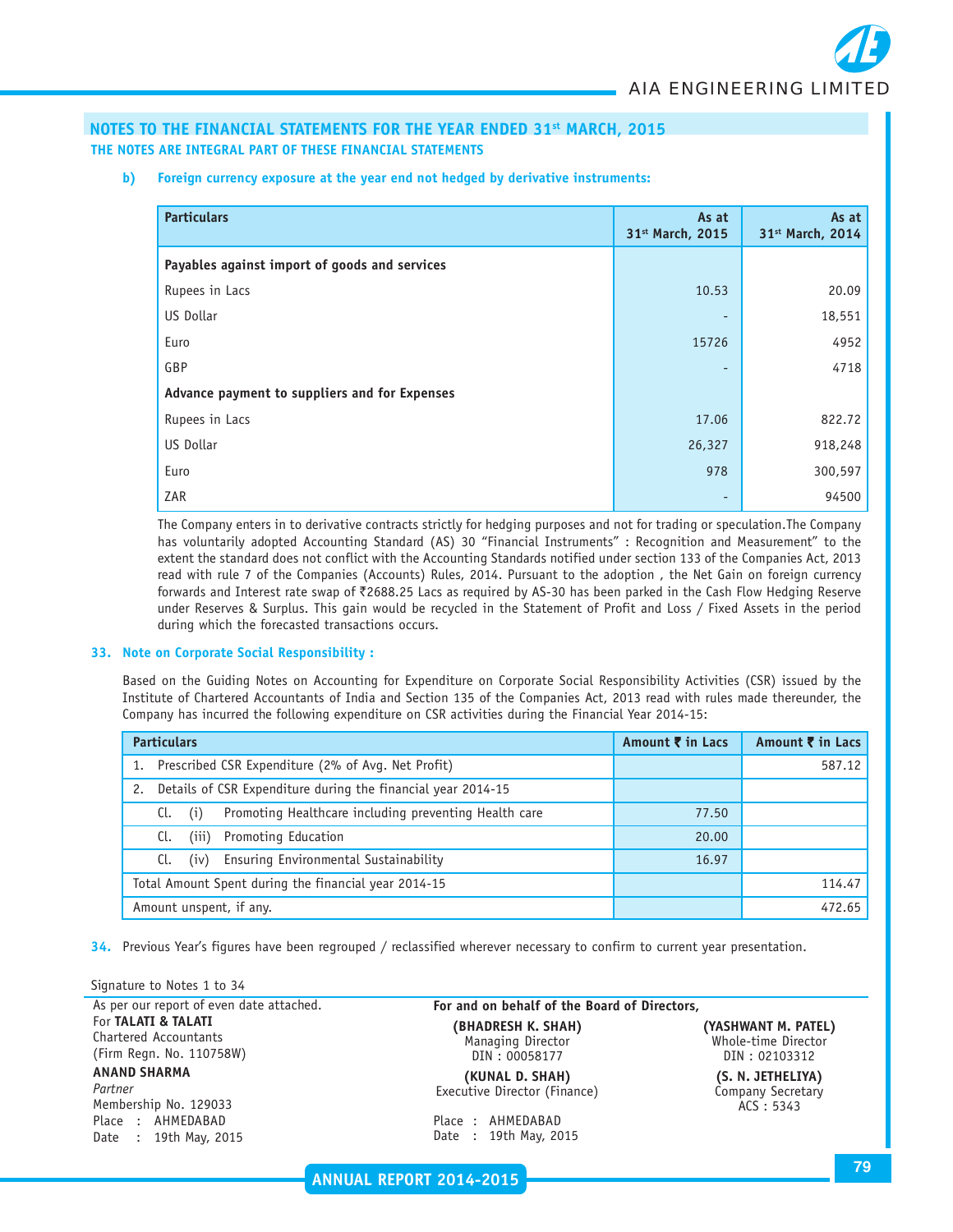# **AUDITORS' REPORT ON CONSOLIDATED FINANCIAL STATEMENTS**

# **THE MEMBERS OF AIA ENGINEERING LIMITED**

**TO**

#### **Report on the Consolidated Financial Statements**

We have audited the accompanying Consolidated Financial Statements of AIA ENGINEERING LIMITED (hereinafter referred to as "the Holding Company") and its Subsidiaries (the Holding Company and its Subsidiaries together referred to as "the Group") comprising of the Consolidated Balance Sheet as at 31st March, 2015, the Consolidated Statement of Profit and Loss, the Consolidated Cash Flow Statement for the year then ended, and a summary of the significant accounting policies and other explanatory information (hereinafter referred to as "the Consolidated Financial Statements").

#### **Management's Responsibility for the Consolidated Financial Statements**

The Holding Company's Board of Directors is responsible for the preparation of these Consolidated Financial Statements in terms of the requirements of the Companies Act, 2013 (hereinafter referred to as "the Act") that give a true and fair view of the consolidated financial position, consolidated financial performance and consolidated cash flows of the Group in accordance with the accounting principles generally accepted in India, including the Accounting Standards specified under Section 133 of the Act, read with Rule 7 of the Companies (Accounts) Rules, 2014. The respective Board of Directors of the Companies included in the Group and of its Subsidiaries are responsible for maintenance of adequate accounting records in accordance with the provisions of the Act for safeguarding the assets of the Group and for preventing and detecting frauds and other irregularities; the selection and application of appropriate accounting policies; making judgments and estimates that are reasonable and prudent; and the design, implementation and maintenance of adequate internal financial controls, that were operating effectively for ensuring the accuracy and completeness of the accounting records, relevant to the preparation and presentation of the financial statements that give a true and fair view and are free from material misstatement, whether due to fraud or error, which have been used for the purpose of preparation of the Consolidated Financial Statements by the Directors of the Holding Company, as aforesaid.

#### **Auditors' Responsibility**

Our responsibility is to express an opinion on these Consolidated Financial Statements based on our audit. While conducting the audit, we have taken into account the provisions of the Act, the accounting and auditing standards and matters which are required to be included in the audit report under the provisions of the Act and the Rules made thereunder.

We conducted our audit in accordance with the Standards on Auditing specified under Section 143(10) of the Act. Those Standards require that we comply with ethical requirements and plan and perform the audit to obtain reasonable assurance about whether the Consolidated Financial Statements are free from material misstatement.

An audit involves performing procedures to obtain audit evidence about the amounts and the disclosures in the Consolidated Financial Statements. The procedures selected depend on the Auditors' judgment, including the assessment of the risks of material misstatement of the Consolidated Financial Statements, whether due to fraud or error. In making those risk assessments, the auditor considers internal financial control relevant to the Holding Company's preparation of the Consolidated Financial Statements that give a true and fair view in order to design audit procedures that are appropriate in the circumstances but not for the purpose of expressing an opinion on whether the Holding Company has an adequate internal financial controls system over financial reporting in place and the operating effectiveness of such controls. An audit also includes evaluating the appropriateness of the accounting policies used and the reasonableness of the accounting estimates made by the Holding Company's Board of Directors, as well as evaluating the overall presentation of the Consolidated Financial Statements.

We believe that the audit evidence obtained by us and the audit evidence obtained by the other Auditors in terms of their reports referred to in sub-paragraph (a) of the Other Matters paragraph below, is sufficient and appropriate to provide a basis for our audit opinion on the Consolidated Financial Statements.

#### **Opinion**

In our opinion and to the best of our information and according to the explanations given to us, the aforesaid Consolidated Financial Statements give the information required by the Act in the manner so required and give a true and fair view in conformity with the accounting principles generally accepted in India, of the consolidated state of affairs of the Group, as at 31<sup>st</sup> March, 2015, and their consolidated profit and their consolidated cash flows for the year ended on that date.

#### **Other Matters**

(a) We did not audit the Financial Statements of Subsidiaries viz. Welcast Steels Limited, Bangalore, Vega Industries (Middle East) F.Z.E, UAE, Vega Industries Limited, U.K, Vega Industries limited, U.S.A, Vega Steel Industries (R.S.A) Proprietary Limited, South Africa, Wuxi Weigejia Trade Co. Limited, China whose financial statements reflect total assets of Rs 65,062.38 Lacs as at 31<sup>st</sup> March, 2015, total revenues of  $\bar{\tau}$ 1,74,135.42 Lacs and net cash outflow amounting to  $\bar{\tau}$ 7,387.47 Lacs for the year ended on that date, as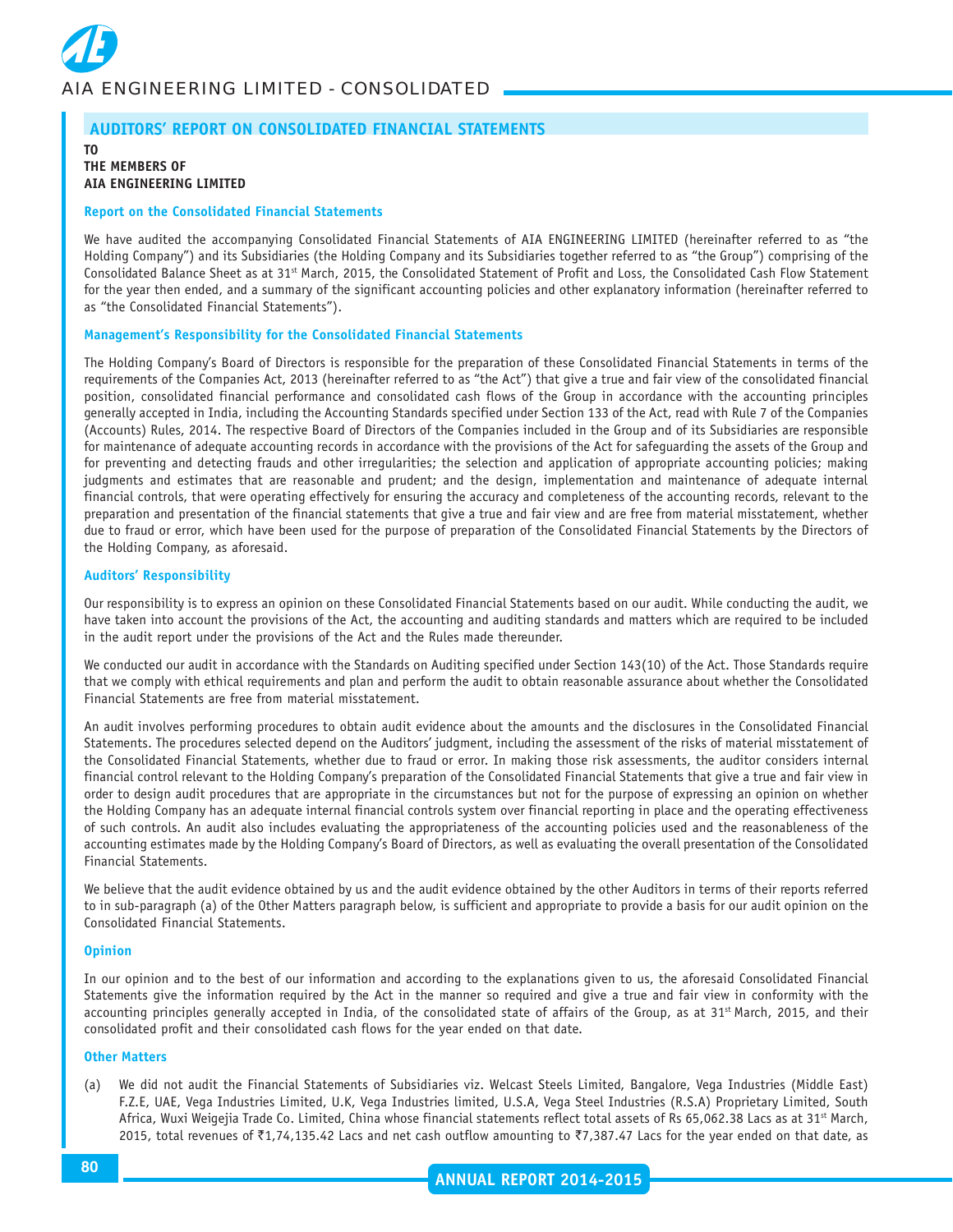

#### **AUDITORS' REPORT ON CONSOLIDATED FINANCIAL STATEMENTS**

considered in the Consolidated Financial Statements. The Consolidated Financial Statements also include the Group's share of Net Profit of  $z$ ,719.30 Lacs for the year ended 31<sup>st</sup> March, 2015, as considered in the Consolidated Financial Statements, whose financial statements have not been audited by us. These Financial Statements have been audited by other Auditors whose reports have been furnished to us by the Management and our opinion on the Consolidated Financial Statements, in so far as it relates to the amounts and disclosures included in respect of these Subsidiaries, and our report in terms of Sub-sections (3) and (11) of Section 143 of the Act, in so far as it relates to the aforesaid subsidiaries, is based solely on the reports of the other Auditors.

Our opinion on the Consolidated Financial Statements, and our report on Other Legal and Regulatory Requirements below, is not modified in respect of the above matters with respect to our reliance on the work done and the reports of the other auditors and the financial statements certified by the Management.

#### **Report on Other Legal and Regulatory Requirements**

- 1. As required by the Companies (Auditors' Report) Order, 2015 ("the Order"), issued by the Central Government of India in terms of Sub-section (11) of Section 143 of the Act, based on the comments in the Auditors' reports of the Holding Company and Subsidiary Companies incorporated in India, we give in the Annexure a statement on the matters specified in paragraphs 3 and 4 of the Order, to the extent applicable. Our Opinion/Comments/Observation in respect of Annexure to Independent Auditor's Report of Consolidated Financial Statements is based with respect to our reliance of work done by us in case of holding Company and audit Report of other auditors in case of Subsidiary Company incorporated in India.
- 2. As required by Section 143 (3) of the Act, we report, to the extent applicable, that:
	- (a) We have sought and obtained all the information and explanations which to the best of our knowledge and belief were necessary for the purposes of our audit of the aforesaid Consolidated Financial Statements.
	- (b) In our opinion, proper books of account as required by law relating to preparation of the aforesaid Consolidated Financial Statements have been kept so far as it appears from our examination of those books and the reports of the other auditors.
	- (c) The Consolidated Balance Sheet, the Consolidated Statement of Profit and Loss, and the Consolidated Cash Flow Statement dealt with by this Report are in agreement with the relevant books of account maintained for the purpose of preparation of the Consolidated Financial Statements.
	- (d) In our opinion, the aforesaid Consolidated Financial Statements comply with the Accounting Standards specified under Section 133 of the Act, read with Rule 7 of the Companies (Accounts) Rules, 2014.
	- (e) On the basis of the written representations received from the Directors of the Holding Company as on 31<sup>st</sup> March, 2015 taken on record by the Board of Directors of the Holding Company and the reports of the Statutory Auditors of its Subsidiary Company incorporated in India, none of the Directors of the Group Company incorporated in India, is disqualified as on  $31<sup>st</sup>$ March, 2015 from being appointed as a Director in terms of Section 164 (2) of the Act.
	- (f) With respect to the other matters to be included in the Auditor's Report in accordance with Rule 11 of the Companies (Audit and Auditor's) Rules, 2014, in our opinion and to the best of our information and according to the explanations given to us:
		- i. The Consolidated Financial Statements disclose the impact of pending litigations on the consolidated financial position of the Group Refer Note 34 to the Consolidated Financial Statements.
		- ii. Provision has been made in the Consolidated Financial Statements, as required under the applicable law or accounting standards, for material foreseeable losses, if any, on long-term contracts including derivative contracts – Refer Note 35 to the Consolidated Financial Statements in respect of such items as it relates to the Group.
		- iii. There has been no delay in transferring the amount required to be transferred to the Investor Education and Protection Fund by the Holding Company and its Subsidiary Company incorporated in India.

For **Talati & Talati** Chartered Accountants (Firm Regn No: 110758W)

**Anand Sharma**

Place of Signature : Ahmedabad Date : 19<sup>th</sup> May, 2015 **May, 2016** Mem No: 129033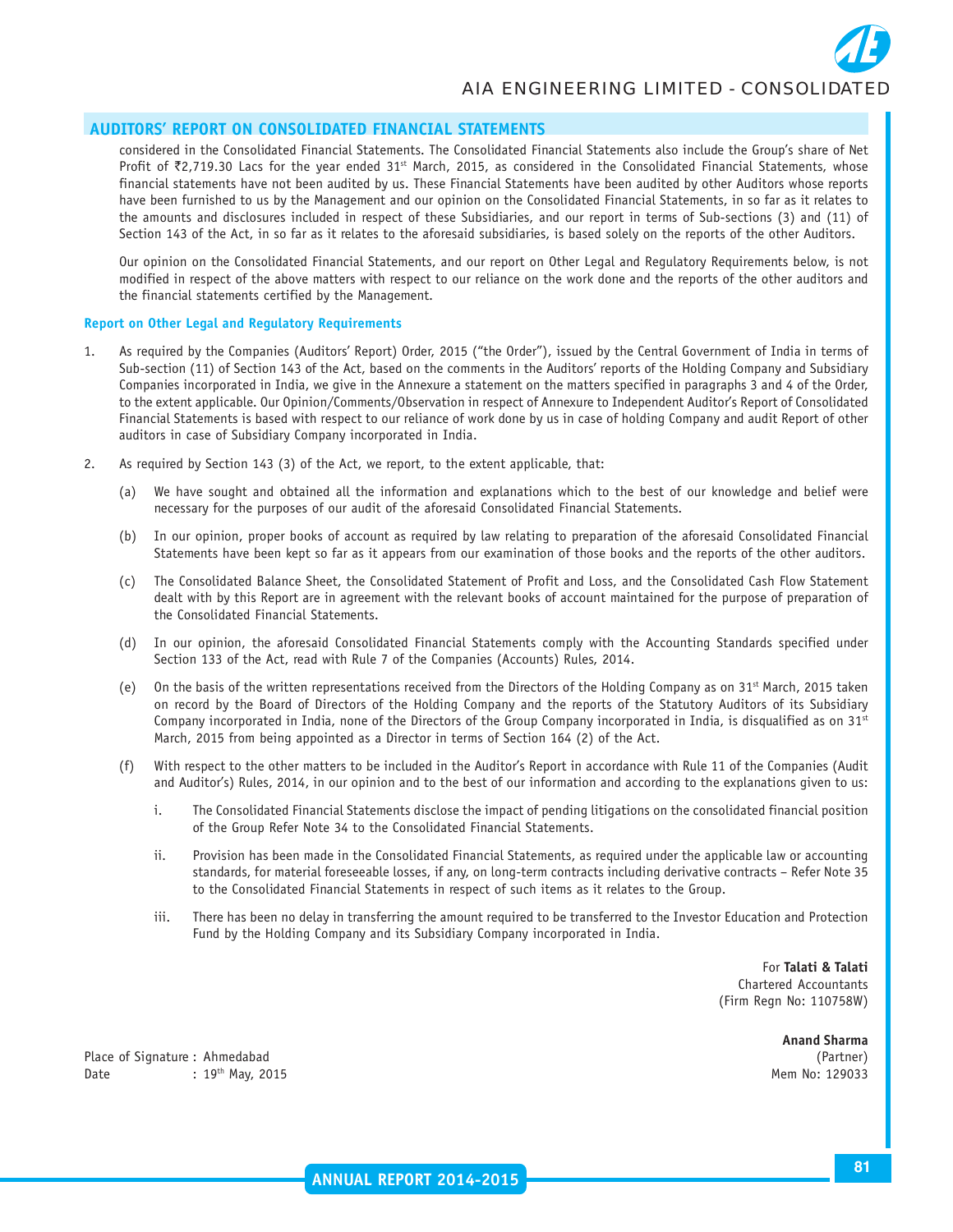# **ANNEXURE TO INDEPENDENT AUDITORS' REPORT (CONSOLIDATED FINANCIAL STATEMENT)**

# **(Referred to in paragraph 1 under the heading of "Report on Other Legal**

# **and Regulatory Requirements" of our report of even date.)**

- (i) In respect of its fixed assets:
	- (a) The Group in India has maintained proper records showing full particulars, including quantitative details and situation of fixed assets on the basis of available information.
	- (b) As explained to us, Majority of the fixed assets have been physically verified by the management during the year and there is a regular programme of verification which, in our opinion, is reasonable having regard to the size of the Group in India and the nature of its assets. No material discrepancies were noticed on such verification.
- (ii) In respect of its Inventories:
	- (a) The inventories have been physically verified during the year by the management. In our opinion, the frequency of verification is reasonable.
	- (b) In our opinion and according to the information and explanations given to us, the procedures of physical verification of inventories followed by the management are reasonable and adequate in relation to the size of the Group in India and the nature of its business.
	- (c) The Group in India has maintained proper records of inventories. As explained to us, there were no material discrepancies noticed on physical verification of inventories as compared to the book records.
- (iii) During the year the Group in India has not given any loans secured or unsecured to the companies, firms or other parties covered in the register maintained under Section 189 of the Companies Act, 2013. Hence Clause (iii) (a) and (b) are not applicable to the Group in India.
- (iv) In our opinion and according to the information and explanations given to us, there is an adequate internal control systems commensurate with the size of the Group in India and the nature of its business with regard to purchase of Inventory, Fixed Assets and with regard to the sale of goods and services. During the course of our audit, we have not observed any continuing failure to correct major weaknesses in internal control system.
- (v) In our opinion and according to the information and explanations given to us, the Group in India has not accepted any deposit and hence the provisions of Section 73 to 76 or any other relevant provisions of the Companies Act and the Companies (Acceptance of Deposits) Rules, 2014, with regard to the deposits accepted are not applicable to the Group in India. Therefore, the provisions of Clause (v) of paragraph 3 of the Order are not applicable to the Group in India. According to the information and explanations given to us, no order has been passed by Company Law Board or National Company Law Tribunal or Reserve Bank of India or any Court or any other Tribunal.
- (vi) We have broadly reviewed the cost records maintained by the Group in India pursuant to the Companies (Cost Records and Audit) Rules, 2014 prescribed by the Central Government under Section 148(1) of the Companies Act, 2013 and are of the opinion that prima facie the prescribed cost records have been maintained. We have, however, not made a detailed examination of the Cost Records with the view to determine whether they are accurate or complete.
- (vii) In respect of statutory dues:
	- (a) According to the records of the Group in India, the Group in India is regular in depositing with appropriate authorities undisputed statutory dues including Provident Fund, Employees' State Insurance, Income Tax, Sales Tax, Wealth Tax, Service Tax, Duty of Customs, Duty of Excise, Value Added Tax, Cess and any other statutory dues applicable to it. According to the information and explanations given to us, no undisputed amounts payable in respect of the aforesaid statutory dues were in arrears as at  $31<sup>st</sup>$  March, 2015 for a period of more than six months from the date they became payable.
	- (b) The disputed Statutory dues aggregating to  $\overline{5}5,163.21$  Lacs, that have not been deposited on account of disputed statutory matters pending before appropriate authorities are as under:

| Name of the Statute          | Nature of dues                                              | Amt. under<br>dispute not yet<br>deposited As on<br>31 <sup>st</sup> March, 2015<br>₹ Lacs | Periods to<br>which the<br>amount<br>relates<br>(F.Y.) | Forum where the<br>dispute is pending |
|------------------------------|-------------------------------------------------------------|--------------------------------------------------------------------------------------------|--------------------------------------------------------|---------------------------------------|
| The Central Excise Act, 1944 | Excise Duty including interest<br>and penalty as applicable | 36.13                                                                                      | 1998-99<br>and<br>1999-2000                            | Supreme Court                         |
|                              |                                                             | 82.82                                                                                      | 2003-04                                                | <b>CESTAT</b>                         |
|                              |                                                             | 5.43                                                                                       | Prior to 2006                                          | High Court                            |
|                              |                                                             | 34.77                                                                                      | 2006-07<br>and<br>2007-08                              | <b>CESTAT</b>                         |
|                              |                                                             | 2.34                                                                                       | 2006-09                                                | Asst. Commissioner                    |
|                              |                                                             | 436.60                                                                                     | 2009-10<br>to 2011-12                                  | Asst. Commissioner                    |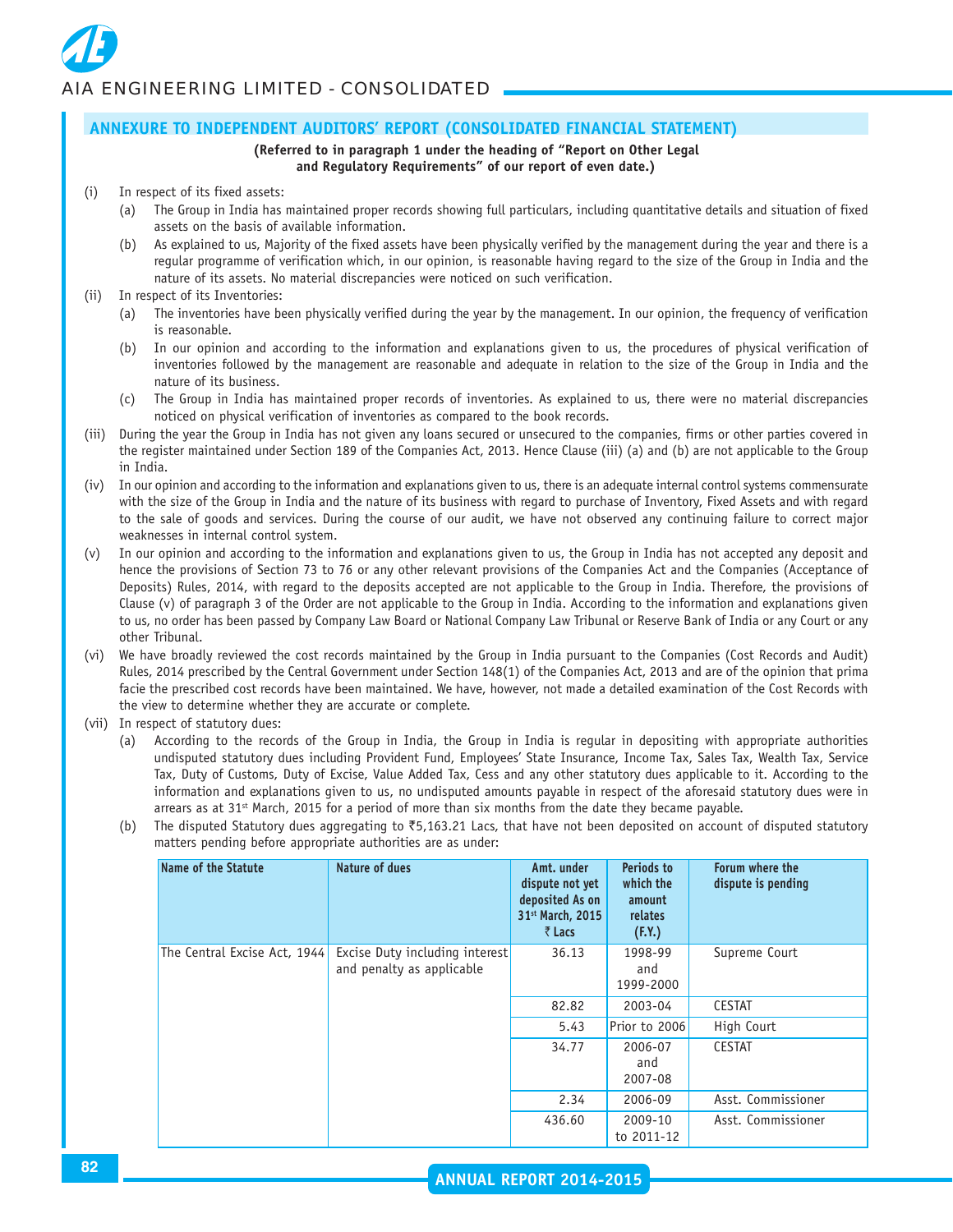

| <b>Name of the Statute</b>                                                  | Nature of dues                                              | Amt. under<br>dispute not yet<br>deposited As on<br>31 <sup>st</sup> March, 2015<br>$\bar{z}$ Lacs | Periods to<br>which the<br>amount<br>relates<br>(F.Y.) | Forum where the<br>dispute is pending          |
|-----------------------------------------------------------------------------|-------------------------------------------------------------|----------------------------------------------------------------------------------------------------|--------------------------------------------------------|------------------------------------------------|
| Finance Act. 1994<br>(Service Tax)                                          | Service Tax including interest<br>and penalty as applicable | 4.74<br>116.64                                                                                     | 2007-08<br>2007-08                                     | <b>CESTAT</b><br><b>CESTAT</b>                 |
|                                                                             |                                                             | 25.10                                                                                              | 2008-09                                                | <b>CESTAT</b>                                  |
|                                                                             |                                                             | 8.83                                                                                               | 2009-10                                                | <b>CESTAT</b>                                  |
|                                                                             |                                                             | 29.38                                                                                              | 2010-11                                                | <b>CESTAT</b>                                  |
|                                                                             |                                                             | 7.70                                                                                               | 2011-12                                                | Asst. Commissioner                             |
|                                                                             |                                                             | 24.69                                                                                              | 2011-12                                                | <b>CESTAT</b>                                  |
|                                                                             |                                                             | 6.23                                                                                               | 2007-08<br>to 2009-10                                  | Asst. Commissioner/<br>Divisional Officer      |
|                                                                             |                                                             | 2.08                                                                                               | 2005-06<br>and<br>2006-07                              | <b>CESTAT</b>                                  |
|                                                                             |                                                             | 16.37                                                                                              | 2010-11<br>to 2012-13                                  | <b>Commissioner Appeals</b>                    |
|                                                                             |                                                             | 28.39                                                                                              | 2012-13                                                | <b>Commissioner Appeals</b>                    |
|                                                                             |                                                             | 87.17                                                                                              | 2010-11<br>to 2013-14                                  | <b>CESTAT</b>                                  |
|                                                                             |                                                             | 12.11                                                                                              | 2011-12<br>to 2013-14                                  | Asst. Commissioner/<br>Divisional Officer      |
|                                                                             |                                                             | 33.93                                                                                              | 2013-14                                                | Asst. Commissioner/<br>Divisional Officer      |
|                                                                             |                                                             | 12.11                                                                                              | 2010-11<br>to 2013-14                                  | Asst. Commissioner/<br>Divisional Officer      |
|                                                                             |                                                             | 41.00                                                                                              | 2013-2014<br>and 2014-15                               | Asst. Commissioner/<br>Divisional Officer      |
|                                                                             |                                                             | 0.62                                                                                               | 2014-15                                                | Asst. Commissioner/<br>Divisional Officer      |
| Central Sales Tax Act, 1956<br>& Sales Tax Acts of various<br><b>States</b> | Sales Tax including interest<br>and penalty as applicable   | 19.76                                                                                              | 2001-02                                                | Dy. Commissioner of<br>Commercial Tax (Appeal) |
| Income Tax Act, 1961                                                        | Income Tax including interest<br>and penalty as applicable  | 17.24                                                                                              | 2007-08                                                | CIT (Appeals)                                  |
|                                                                             |                                                             | 1,520.34                                                                                           | 2008-09                                                | CIT (Appeals)                                  |
|                                                                             |                                                             | 1,830.28                                                                                           | 2009-10                                                | CIT (Appeals)                                  |
|                                                                             |                                                             | 9.38                                                                                               | 2007-08                                                | CIT (Appeals)                                  |
| Foreign Trade Regulation<br>Act (DEEC Scheme)                               | Custom Duty, Interest                                       | 711.03                                                                                             | 2006-07                                                | High Court of Kerala                           |
| <b>Total</b>                                                                |                                                             | 5.163.21                                                                                           |                                                        |                                                |

# **ANNEXU**

(c) There has been no delay in transferring the amount required to be transferred to Investor Education and Protection Fund of the Group in India.

(viii) The Group in India does not have any accumulated losses at the end of the Financial year. The Group in India has not incurred cash losses during the Financial Year covered by our audit and in the immediately preceding financial year.

(ix) Based on our audit procedures and on the information and explanations given by the management, we are of the opinion that the Group in India has not defaulted in repayment of dues to the financial institution or banks or debenture holders.

(x) In our opinion the Group in India has provided Guarantees for Non-fund based limits taken by its Subsidiaries from Banks. According to the information and explanation given to us, we are of the opinion that the terms and conditions thereof are not prejudicial to the interest of the Group in India.

(xi) According to the information and explanation given to us, the term loans were applied for the purpose for which it is obtained.

(xii) Based on the audit procedures performed and representation obtained from management we report that, no case of material fraud on or by the Group in India has been noticed or reported for the year under audit.

> For **Talati & Talati** Chartered Accountants (Firm Regn No: 110758W)

> > **Anand Sharma**

Place of Signature : Ahmedabad Date : 19th May, 2015 Mem No: 129033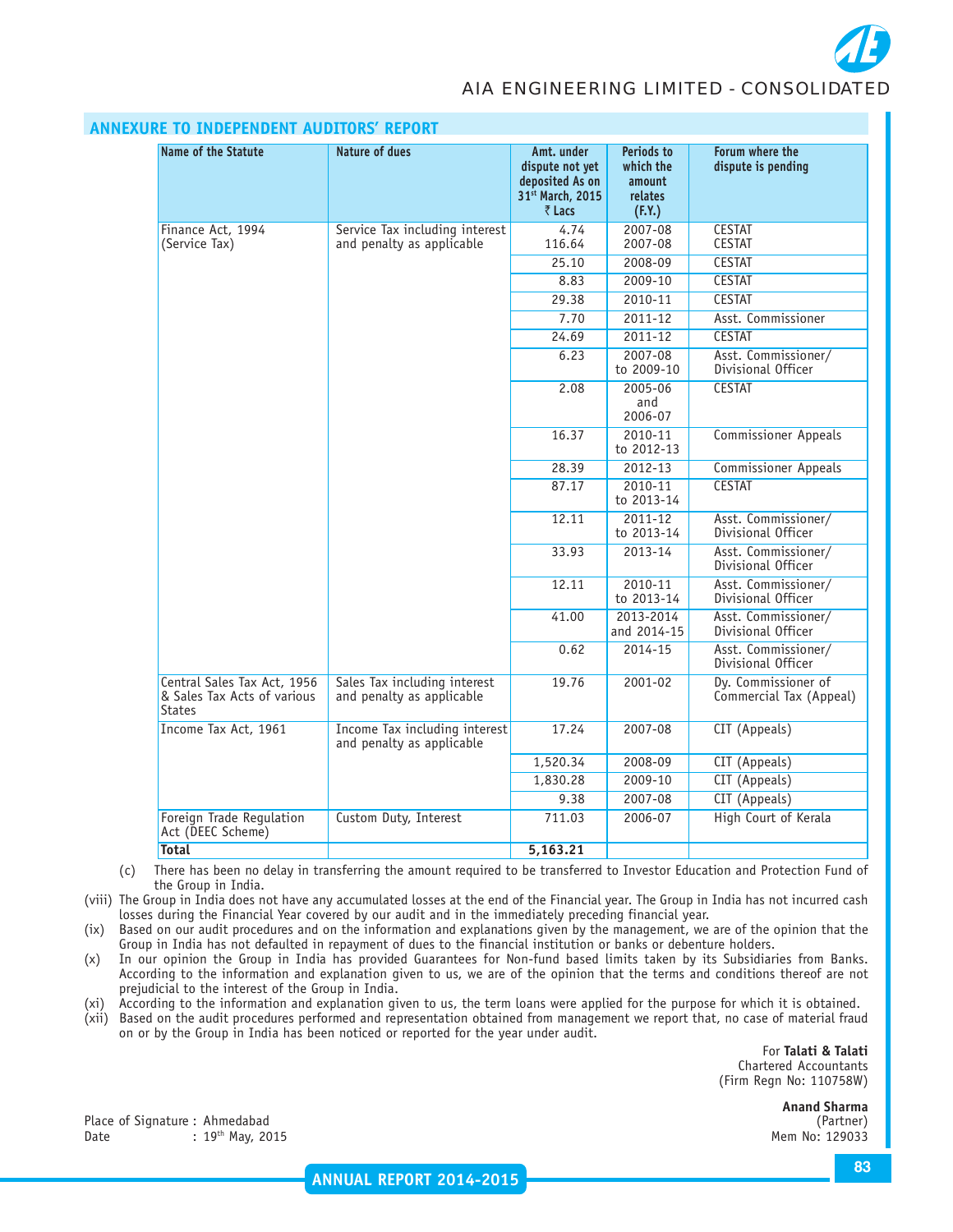# **CONSOLIDATED BALANCE SHEET AS AT 31st MARCH, 2015**

|      |               | <b>Particulars</b>                                                              | <b>Note</b><br>No.                              | As at 31 <sup>st</sup><br>March, 2015<br>₹ Lacs | As at 31st<br><b>March, 2014</b><br>₹ Lacs |
|------|---------------|---------------------------------------------------------------------------------|-------------------------------------------------|-------------------------------------------------|--------------------------------------------|
| Ι.   |               | <b>EQUITY AND LIABILITIES</b>                                                   |                                                 |                                                 |                                            |
|      |               |                                                                                 |                                                 |                                                 |                                            |
|      | (1)           | <b>Shareholders' Funds</b><br>Share Capital<br>(a)                              | 2                                               | 1,886.41                                        | 1,886.41                                   |
|      |               | Reserves and Surplus<br>(b)                                                     | 3                                               | 206,474.14                                      | 171,997.55                                 |
|      |               |                                                                                 |                                                 | 208,360.55                                      | 173,883.96                                 |
|      | (2)           | <b>Minority Interest</b>                                                        |                                                 | 773.42                                          | 781.01                                     |
|      | (3)           | <b>Non-Current Liabilities</b>                                                  |                                                 |                                                 |                                            |
|      |               | Long-Term Borrowings<br>(a)                                                     | 4                                               | 5,507.39                                        | 8,671.76                                   |
|      |               | Deferred Tax Liabilities (Net)<br>(b)                                           | 5                                               | 2,464.63                                        | 1,995.92                                   |
|      |               | Long Term Provisions<br>(c)                                                     | 6                                               | 898.26                                          | 646.05                                     |
|      |               |                                                                                 |                                                 | 8,870.28                                        | 11,313.73                                  |
|      | (4)           | <b>Current Liabilities</b>                                                      |                                                 |                                                 |                                            |
|      |               | Short-Term Borrowings<br>(a)<br>Trade Payables<br>(b)                           | 7<br>8                                          | 905.28<br>11,911.45                             | 325.00<br>13,289.94                        |
|      |               | Other Current Liabilities<br>(c)                                                | 9                                               | 10,182.90                                       | 11,611.27                                  |
|      |               | Short-Term Provisions<br>(d)                                                    | 10                                              | 13,876.12                                       | 12,084.68                                  |
|      |               |                                                                                 |                                                 | 36,875.75                                       | 37,310.89                                  |
|      |               |                                                                                 | <b>Total</b>                                    | 254,880.00                                      | 223,289.59                                 |
|      |               |                                                                                 |                                                 |                                                 |                                            |
| П.   | <b>ASSETS</b> |                                                                                 |                                                 |                                                 |                                            |
|      | (1)           | <b>Non-Current Assets</b>                                                       |                                                 |                                                 |                                            |
|      |               | <b>Fixed Assets</b><br>(a)                                                      | 11                                              |                                                 |                                            |
|      |               | Tangible Assets<br>(i)<br>Intangible Assets<br>(i)                              |                                                 | 52,979.23<br>2,165.02                           | 36,515.47<br>2,349.53                      |
|      |               | (iii) Capital Work in Progress                                                  |                                                 | 4,647.57                                        | 9,976.19                                   |
|      |               | Non-Current Investments<br>(b)                                                  | 12                                              | 0.10                                            | 0.60                                       |
|      |               | Long term Loans and Advances<br>(c)                                             | 13                                              | 4,030.17                                        | 2,118.15                                   |
|      |               | Other Non-Current Assets<br>(d)                                                 | 14                                              | 424.14                                          | 98.36                                      |
|      |               | <b>Current Assets</b>                                                           |                                                 | 64,246.23                                       | 51,058.30                                  |
|      | (2)           | Current Investments<br>(a)                                                      | 15                                              | 63,695.70                                       | 52,909.35                                  |
|      |               | Inventories<br>(b)                                                              | 16                                              | 45,963.67                                       | 35,077.41                                  |
|      |               | <b>Trade Receivables</b><br>(c)                                                 | 17                                              | 39,375.49                                       | 43,148.15                                  |
|      |               | Cash and Bank balances<br>(d)                                                   | 18                                              | 18,679.34                                       | 21,976.36                                  |
|      |               | Short-term Loans and Advances<br>(e)<br>(f)<br>Other Current Assets             | 19<br>20                                        | 22,865.03<br>54.54                              | 19,087.70<br>32.32                         |
|      |               |                                                                                 |                                                 | 190,633.77                                      | 172,231.29                                 |
|      |               |                                                                                 | Total                                           | 254,880.00                                      | 223,289.59                                 |
|      |               | The accompanying Notes 1 to 39 are integral part of these Financial Statements. |                                                 |                                                 |                                            |
|      |               | As per our report of even date attached.                                        | For and on behalf of the Board of Directors,    |                                                 |                                            |
|      |               | For TALATI & TALATI                                                             | (BHADRESH K. SHAH)                              |                                                 | (YASHWANT M. PATEL)                        |
|      |               | <b>Chartered Accountants</b><br>(Firm Regn. No. 110758W)                        | Managing Director                               |                                                 | Whole-time Director                        |
|      |               | <b>ANAND SHARMA</b>                                                             | DIN: 00058177                                   |                                                 | DIN: 02103312                              |
|      | Partner       |                                                                                 | (KUNAL D. SHAH)<br>Executive Director (Finance) |                                                 | (S. N. JETHELIYA)<br>Company Secretary     |
|      |               | Membership No. 129033                                                           |                                                 |                                                 | ACS: 5343                                  |
| Date |               | Place : AHMEDABAD<br>: 19th May, 2015                                           | Place: AHMEDABAD<br>Date : 19th May, 2015       |                                                 |                                            |
|      |               |                                                                                 |                                                 |                                                 |                                            |

**ANNUAL REPORT 2014-2015**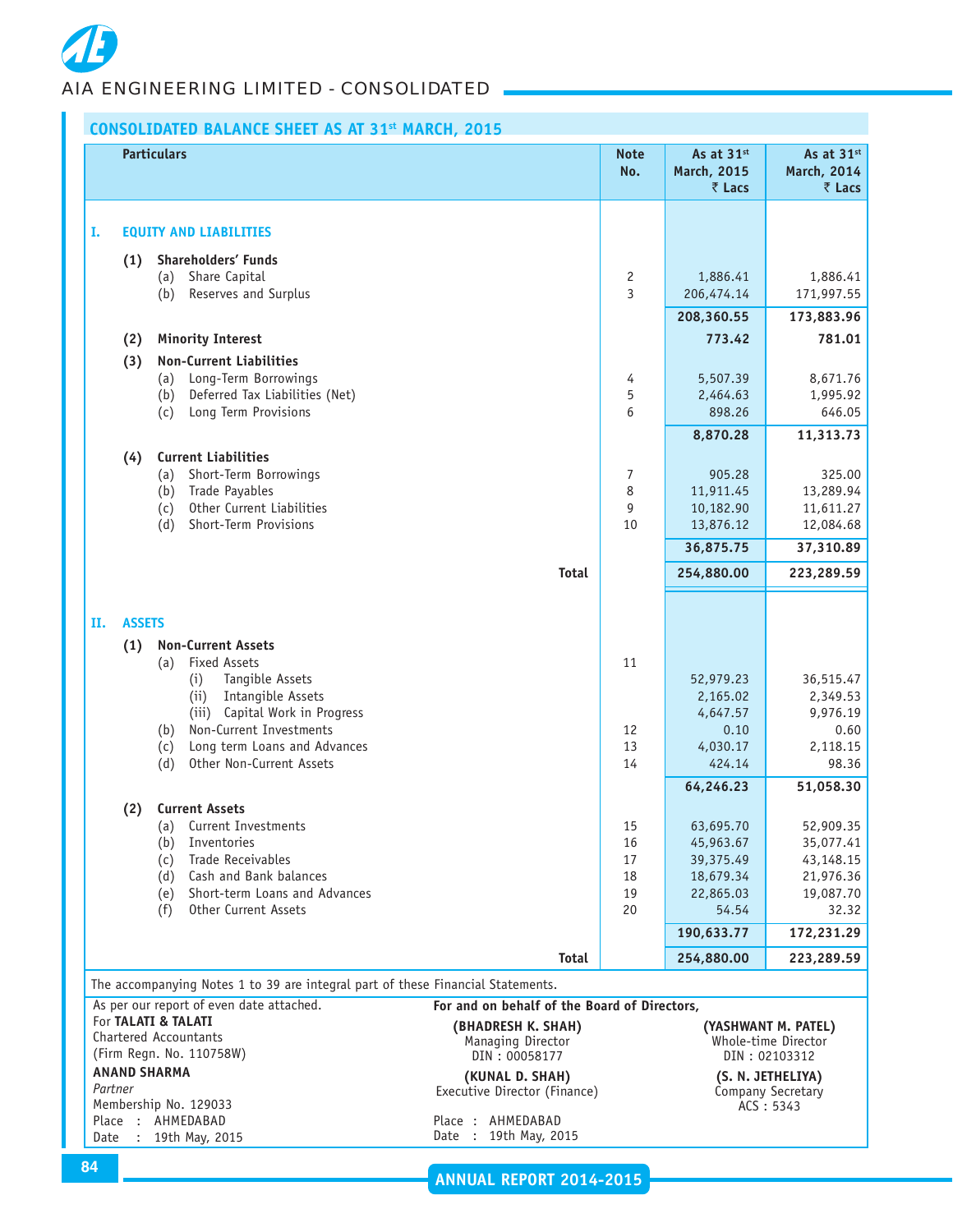*AIA ENGINEERING LIMITED - CONSOLIDATED*

| Year ended 31st<br><b>Particulars</b><br>Year ended 31st<br><b>Note</b><br>No.<br>March, 2015<br>March, 2014<br>₹ Lacs<br>₹ Lacs<br>Revenue from Operations<br>21<br>225,710.34<br>216,162.11<br>I.<br>Less : Central Excise Duty<br>7,346.65<br>8,154.28<br>Revenue from Operations (Net)<br>218,363.69<br>208,007.83<br>Other Income<br>22<br>8,321.59<br>3,340.71<br>н.<br>Total Revenue (I +II)<br>226,685.28<br>211,348.54<br>III.<br>IV.<br><b>Expenses:</b><br>Cost of Materials Consumed<br>23<br>86,063.29<br>72,681.49<br>Changes in Inventories of Finished goods, Work-in-progress and Stock-in-Trade<br>24<br>(9,903.05)<br>6,958.68<br>Employee Benefits Expense<br>8,883.53<br>25<br>9,811.13<br><b>Finance Costs</b><br>393.55<br>636.45<br>26<br>Depreciation and Amortisation Expense<br>27<br>6,974.68<br>3,814.22<br>Other Expenses<br>28<br>73,911.49<br>69,268.89<br><b>Total Expenses (IV)</b><br>167,251.09<br>162,243.26<br>Profit before exceptional items and Tax (III - IV)<br>V.<br>59,434.19<br>49,105.28<br>Exceptional Items (Refer Note No.19)<br>VI.<br>3,111.00<br>VII. Profit Before Tax (V - VI)<br>59,434.19<br>45,994.28<br><b>VIII. Tax Expense:</b><br>Current Tax<br>(1)<br>29<br>15,795.75<br>13,254.74<br>Deferred Tax<br>(2)<br>545.14<br>167.62<br>Profit for the year before Minority Interest (VII - VIII )<br>43,093.30<br>32,571.92<br>IX.<br>Minority Interest<br>(0.63)<br>74.94<br>X.<br>43,093.93<br>Profit for the year after adjustment of Minority Interest (IX-X)<br>32,496.98<br>XI.<br><b>XII.</b> Earnings per Equity Share: (Face Value of $\bar{\tau}$ 2/- each)<br>Basic and Diluted $(\overline{\zeta})$<br>45.69<br>34.45<br>30<br>The accompanying Notes 1 to 39 are integral part of these Financial Statements.<br>As per our report of even date attached.<br>For and on behalf of the Board of Directors,<br>For TALATI & TALATI<br>(YASHWANT M. PATEL)<br>(BHADRESH K. SHAH)<br>Chartered Accountants<br>Whole-time Director<br>Managing Director<br>(Firm Regn. No. 110758W)<br>DIN: 00058177<br>DIN: 02103312<br><b>ANAND SHARMA</b><br>(KUNAL D. SHAH)<br>(S. N. JETHELIYA)<br>Partner<br>Executive Director (Finance)<br>Company Secretary<br>Membership No. 129033<br>ACS: 5343<br>Place : AHMEDABAD<br>Place: AHMEDABAD<br>Date | CONSOLIDATED STATEMENT OF PROFIT & LOSS FOR THE YEAR ENDED 31 <sup>st</sup> MARCH, 2015 |                       |  |  |  |  |
|---------------------------------------------------------------------------------------------------------------------------------------------------------------------------------------------------------------------------------------------------------------------------------------------------------------------------------------------------------------------------------------------------------------------------------------------------------------------------------------------------------------------------------------------------------------------------------------------------------------------------------------------------------------------------------------------------------------------------------------------------------------------------------------------------------------------------------------------------------------------------------------------------------------------------------------------------------------------------------------------------------------------------------------------------------------------------------------------------------------------------------------------------------------------------------------------------------------------------------------------------------------------------------------------------------------------------------------------------------------------------------------------------------------------------------------------------------------------------------------------------------------------------------------------------------------------------------------------------------------------------------------------------------------------------------------------------------------------------------------------------------------------------------------------------------------------------------------------------------------------------------------------------------------------------------------------------------------------------------------------------------------------------------------------------------------------------------------------------------------------------------------------------------------------------------------------------------------------------------------------------------------------------------------------------------------|-----------------------------------------------------------------------------------------|-----------------------|--|--|--|--|
|                                                                                                                                                                                                                                                                                                                                                                                                                                                                                                                                                                                                                                                                                                                                                                                                                                                                                                                                                                                                                                                                                                                                                                                                                                                                                                                                                                                                                                                                                                                                                                                                                                                                                                                                                                                                                                                                                                                                                                                                                                                                                                                                                                                                                                                                                                               |                                                                                         |                       |  |  |  |  |
|                                                                                                                                                                                                                                                                                                                                                                                                                                                                                                                                                                                                                                                                                                                                                                                                                                                                                                                                                                                                                                                                                                                                                                                                                                                                                                                                                                                                                                                                                                                                                                                                                                                                                                                                                                                                                                                                                                                                                                                                                                                                                                                                                                                                                                                                                                               |                                                                                         |                       |  |  |  |  |
|                                                                                                                                                                                                                                                                                                                                                                                                                                                                                                                                                                                                                                                                                                                                                                                                                                                                                                                                                                                                                                                                                                                                                                                                                                                                                                                                                                                                                                                                                                                                                                                                                                                                                                                                                                                                                                                                                                                                                                                                                                                                                                                                                                                                                                                                                                               |                                                                                         |                       |  |  |  |  |
|                                                                                                                                                                                                                                                                                                                                                                                                                                                                                                                                                                                                                                                                                                                                                                                                                                                                                                                                                                                                                                                                                                                                                                                                                                                                                                                                                                                                                                                                                                                                                                                                                                                                                                                                                                                                                                                                                                                                                                                                                                                                                                                                                                                                                                                                                                               |                                                                                         |                       |  |  |  |  |
|                                                                                                                                                                                                                                                                                                                                                                                                                                                                                                                                                                                                                                                                                                                                                                                                                                                                                                                                                                                                                                                                                                                                                                                                                                                                                                                                                                                                                                                                                                                                                                                                                                                                                                                                                                                                                                                                                                                                                                                                                                                                                                                                                                                                                                                                                                               |                                                                                         |                       |  |  |  |  |
|                                                                                                                                                                                                                                                                                                                                                                                                                                                                                                                                                                                                                                                                                                                                                                                                                                                                                                                                                                                                                                                                                                                                                                                                                                                                                                                                                                                                                                                                                                                                                                                                                                                                                                                                                                                                                                                                                                                                                                                                                                                                                                                                                                                                                                                                                                               |                                                                                         |                       |  |  |  |  |
|                                                                                                                                                                                                                                                                                                                                                                                                                                                                                                                                                                                                                                                                                                                                                                                                                                                                                                                                                                                                                                                                                                                                                                                                                                                                                                                                                                                                                                                                                                                                                                                                                                                                                                                                                                                                                                                                                                                                                                                                                                                                                                                                                                                                                                                                                                               |                                                                                         |                       |  |  |  |  |
|                                                                                                                                                                                                                                                                                                                                                                                                                                                                                                                                                                                                                                                                                                                                                                                                                                                                                                                                                                                                                                                                                                                                                                                                                                                                                                                                                                                                                                                                                                                                                                                                                                                                                                                                                                                                                                                                                                                                                                                                                                                                                                                                                                                                                                                                                                               |                                                                                         |                       |  |  |  |  |
|                                                                                                                                                                                                                                                                                                                                                                                                                                                                                                                                                                                                                                                                                                                                                                                                                                                                                                                                                                                                                                                                                                                                                                                                                                                                                                                                                                                                                                                                                                                                                                                                                                                                                                                                                                                                                                                                                                                                                                                                                                                                                                                                                                                                                                                                                                               |                                                                                         |                       |  |  |  |  |
|                                                                                                                                                                                                                                                                                                                                                                                                                                                                                                                                                                                                                                                                                                                                                                                                                                                                                                                                                                                                                                                                                                                                                                                                                                                                                                                                                                                                                                                                                                                                                                                                                                                                                                                                                                                                                                                                                                                                                                                                                                                                                                                                                                                                                                                                                                               |                                                                                         |                       |  |  |  |  |
|                                                                                                                                                                                                                                                                                                                                                                                                                                                                                                                                                                                                                                                                                                                                                                                                                                                                                                                                                                                                                                                                                                                                                                                                                                                                                                                                                                                                                                                                                                                                                                                                                                                                                                                                                                                                                                                                                                                                                                                                                                                                                                                                                                                                                                                                                                               |                                                                                         |                       |  |  |  |  |
|                                                                                                                                                                                                                                                                                                                                                                                                                                                                                                                                                                                                                                                                                                                                                                                                                                                                                                                                                                                                                                                                                                                                                                                                                                                                                                                                                                                                                                                                                                                                                                                                                                                                                                                                                                                                                                                                                                                                                                                                                                                                                                                                                                                                                                                                                                               |                                                                                         |                       |  |  |  |  |
|                                                                                                                                                                                                                                                                                                                                                                                                                                                                                                                                                                                                                                                                                                                                                                                                                                                                                                                                                                                                                                                                                                                                                                                                                                                                                                                                                                                                                                                                                                                                                                                                                                                                                                                                                                                                                                                                                                                                                                                                                                                                                                                                                                                                                                                                                                               |                                                                                         |                       |  |  |  |  |
|                                                                                                                                                                                                                                                                                                                                                                                                                                                                                                                                                                                                                                                                                                                                                                                                                                                                                                                                                                                                                                                                                                                                                                                                                                                                                                                                                                                                                                                                                                                                                                                                                                                                                                                                                                                                                                                                                                                                                                                                                                                                                                                                                                                                                                                                                                               |                                                                                         |                       |  |  |  |  |
|                                                                                                                                                                                                                                                                                                                                                                                                                                                                                                                                                                                                                                                                                                                                                                                                                                                                                                                                                                                                                                                                                                                                                                                                                                                                                                                                                                                                                                                                                                                                                                                                                                                                                                                                                                                                                                                                                                                                                                                                                                                                                                                                                                                                                                                                                                               |                                                                                         |                       |  |  |  |  |
|                                                                                                                                                                                                                                                                                                                                                                                                                                                                                                                                                                                                                                                                                                                                                                                                                                                                                                                                                                                                                                                                                                                                                                                                                                                                                                                                                                                                                                                                                                                                                                                                                                                                                                                                                                                                                                                                                                                                                                                                                                                                                                                                                                                                                                                                                                               |                                                                                         |                       |  |  |  |  |
|                                                                                                                                                                                                                                                                                                                                                                                                                                                                                                                                                                                                                                                                                                                                                                                                                                                                                                                                                                                                                                                                                                                                                                                                                                                                                                                                                                                                                                                                                                                                                                                                                                                                                                                                                                                                                                                                                                                                                                                                                                                                                                                                                                                                                                                                                                               |                                                                                         |                       |  |  |  |  |
|                                                                                                                                                                                                                                                                                                                                                                                                                                                                                                                                                                                                                                                                                                                                                                                                                                                                                                                                                                                                                                                                                                                                                                                                                                                                                                                                                                                                                                                                                                                                                                                                                                                                                                                                                                                                                                                                                                                                                                                                                                                                                                                                                                                                                                                                                                               |                                                                                         |                       |  |  |  |  |
|                                                                                                                                                                                                                                                                                                                                                                                                                                                                                                                                                                                                                                                                                                                                                                                                                                                                                                                                                                                                                                                                                                                                                                                                                                                                                                                                                                                                                                                                                                                                                                                                                                                                                                                                                                                                                                                                                                                                                                                                                                                                                                                                                                                                                                                                                                               |                                                                                         |                       |  |  |  |  |
|                                                                                                                                                                                                                                                                                                                                                                                                                                                                                                                                                                                                                                                                                                                                                                                                                                                                                                                                                                                                                                                                                                                                                                                                                                                                                                                                                                                                                                                                                                                                                                                                                                                                                                                                                                                                                                                                                                                                                                                                                                                                                                                                                                                                                                                                                                               |                                                                                         |                       |  |  |  |  |
|                                                                                                                                                                                                                                                                                                                                                                                                                                                                                                                                                                                                                                                                                                                                                                                                                                                                                                                                                                                                                                                                                                                                                                                                                                                                                                                                                                                                                                                                                                                                                                                                                                                                                                                                                                                                                                                                                                                                                                                                                                                                                                                                                                                                                                                                                                               |                                                                                         |                       |  |  |  |  |
|                                                                                                                                                                                                                                                                                                                                                                                                                                                                                                                                                                                                                                                                                                                                                                                                                                                                                                                                                                                                                                                                                                                                                                                                                                                                                                                                                                                                                                                                                                                                                                                                                                                                                                                                                                                                                                                                                                                                                                                                                                                                                                                                                                                                                                                                                                               |                                                                                         |                       |  |  |  |  |
|                                                                                                                                                                                                                                                                                                                                                                                                                                                                                                                                                                                                                                                                                                                                                                                                                                                                                                                                                                                                                                                                                                                                                                                                                                                                                                                                                                                                                                                                                                                                                                                                                                                                                                                                                                                                                                                                                                                                                                                                                                                                                                                                                                                                                                                                                                               |                                                                                         |                       |  |  |  |  |
|                                                                                                                                                                                                                                                                                                                                                                                                                                                                                                                                                                                                                                                                                                                                                                                                                                                                                                                                                                                                                                                                                                                                                                                                                                                                                                                                                                                                                                                                                                                                                                                                                                                                                                                                                                                                                                                                                                                                                                                                                                                                                                                                                                                                                                                                                                               |                                                                                         |                       |  |  |  |  |
|                                                                                                                                                                                                                                                                                                                                                                                                                                                                                                                                                                                                                                                                                                                                                                                                                                                                                                                                                                                                                                                                                                                                                                                                                                                                                                                                                                                                                                                                                                                                                                                                                                                                                                                                                                                                                                                                                                                                                                                                                                                                                                                                                                                                                                                                                                               |                                                                                         |                       |  |  |  |  |
|                                                                                                                                                                                                                                                                                                                                                                                                                                                                                                                                                                                                                                                                                                                                                                                                                                                                                                                                                                                                                                                                                                                                                                                                                                                                                                                                                                                                                                                                                                                                                                                                                                                                                                                                                                                                                                                                                                                                                                                                                                                                                                                                                                                                                                                                                                               |                                                                                         |                       |  |  |  |  |
|                                                                                                                                                                                                                                                                                                                                                                                                                                                                                                                                                                                                                                                                                                                                                                                                                                                                                                                                                                                                                                                                                                                                                                                                                                                                                                                                                                                                                                                                                                                                                                                                                                                                                                                                                                                                                                                                                                                                                                                                                                                                                                                                                                                                                                                                                                               |                                                                                         |                       |  |  |  |  |
|                                                                                                                                                                                                                                                                                                                                                                                                                                                                                                                                                                                                                                                                                                                                                                                                                                                                                                                                                                                                                                                                                                                                                                                                                                                                                                                                                                                                                                                                                                                                                                                                                                                                                                                                                                                                                                                                                                                                                                                                                                                                                                                                                                                                                                                                                                               | 19th May, 2015                                                                          | Date : 19th May, 2015 |  |  |  |  |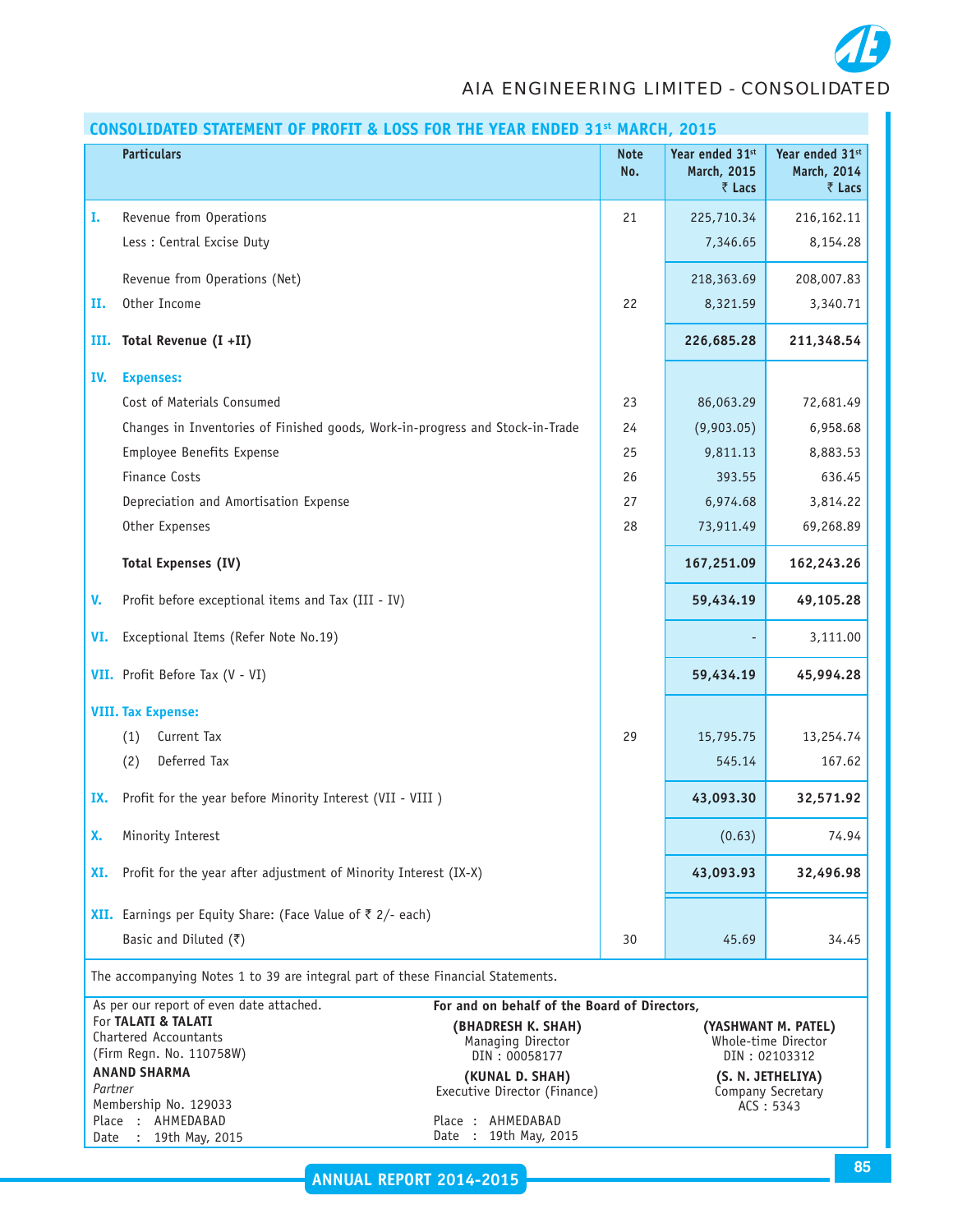# **CONSOLIDATED CASH FLOW STATEMENT FOR THE YEAR ENDED 31st MARCH, 2015**

|         | <b>Particulars</b>                                                                                                                                                                                                                                                                                                                             |                                                          | For the year<br>ended 31st<br>March, 2015<br>₹ Lacs                                                 | For the year<br>ended 31st<br>March, 2014<br>₹ Lacs                                            |
|---------|------------------------------------------------------------------------------------------------------------------------------------------------------------------------------------------------------------------------------------------------------------------------------------------------------------------------------------------------|----------------------------------------------------------|-----------------------------------------------------------------------------------------------------|------------------------------------------------------------------------------------------------|
|         |                                                                                                                                                                                                                                                                                                                                                |                                                          |                                                                                                     |                                                                                                |
| (A)     | <b>CASH FLOW FROM OPERATING ACTIVITIES :</b><br>Net Profit Before Tax as per the Statement of Profit and Loss<br>Adjustments for<br>Add:                                                                                                                                                                                                       |                                                          | 59,434.19                                                                                           | 45,994.28                                                                                      |
|         | Depreciation<br>Interest And Finance Charges<br>Loss on Sale of Assets<br>Change In Fair Value of Investments                                                                                                                                                                                                                                  |                                                          | 6,974.68<br>393.55<br>19.09                                                                         | 3,814.22<br>636.45<br>11.47<br>423.98                                                          |
|         | Change in Provisions made<br>Less :                                                                                                                                                                                                                                                                                                            |                                                          | 1,793.53<br>9,180.85                                                                                | 1,490.22<br>6,376.34                                                                           |
|         | Interest Income<br>Change In Fair Value of Investments<br>Dividend on Shares                                                                                                                                                                                                                                                                   |                                                          | 395.06<br>127.50<br>23.88                                                                           | 260.16<br>22.84                                                                                |
|         | Dividend on Mutual Fund<br>Profit on Sale of Assets                                                                                                                                                                                                                                                                                            |                                                          | 2,259.76<br>28.56                                                                                   | 1,762.47<br>36.19                                                                              |
|         | Profit on Sale of Mutual Funds                                                                                                                                                                                                                                                                                                                 |                                                          | 607.21<br>3,441.97                                                                                  | 877.55<br>2,959.21                                                                             |
|         | <b>Operating Profit Before Working Capital Changes</b><br>(Increase) / Decrease in Current Assets                                                                                                                                                                                                                                              |                                                          | 65,173.07                                                                                           | 49,411.41                                                                                      |
|         | Trade & Other Receivables<br>Inventories<br>Increase / (Decrease) in Current Liabilities                                                                                                                                                                                                                                                       |                                                          | (1,210.74)<br>(10,886.26)                                                                           | (4,063.87)<br>5,220.73                                                                         |
|         | Trade & Other Payables                                                                                                                                                                                                                                                                                                                         |                                                          | (3, 188.64)                                                                                         | 5,946.72                                                                                       |
|         | <b>Cash Generated From Operation</b><br>Direct Taxes Paid                                                                                                                                                                                                                                                                                      |                                                          | 49,887.43<br>(19,310.88)                                                                            | 56,514.99<br>(11, 346.32)                                                                      |
|         | NET CASH INFLOW FROM OPERATING ACTIVITIES (A)                                                                                                                                                                                                                                                                                                  |                                                          | 30,576.55                                                                                           | 45,168.67                                                                                      |
| (B)     | <b>CASH FLOW FROM INVESTING ACTIVITIES:</b><br>Interest Received<br>Dividend Received on Shares<br>Dividend Received on Mutual Fund<br>Purchase of Fixed Assets<br>Purchase of Investments<br>Change In Fair Value of Investments<br>Proceeds from Sale of Fixed Assets<br>Proceeds from Sale of Investments<br>Disinvestment in Joint Venture |                                                          | 395.06<br>23.88<br>2,259.76<br>(18, 258.10)<br>(24, 652.82)<br>127.50<br>82.54<br>14,473.70<br>0.50 | 260.16<br>22.84<br>1,762.47<br>(11, 109.86)<br>(48, 658.96)<br>(423.98)<br>120.76<br>16,036.54 |
|         | NET CASH INFLOW / (OUTFLOW) FROM INVESTING ACTIVITIES (B)                                                                                                                                                                                                                                                                                      |                                                          | (25, 547.98)                                                                                        | (41,990.03)                                                                                    |
| (C)     | <b>CASH FLOW USED IN FINANCING ACTIVITIES:</b><br>Proceeds from Borrowings<br>Repayment of Borrowings<br>Interest and Finance Charges paid<br>Dividend paid including Tax                                                                                                                                                                      |                                                          | 580.28<br>(2,778.89)<br>(393.55)<br>(5, 733.43)                                                     | 342.91<br>(4,373.26)<br>(636.45)<br>(4,449.04)                                                 |
|         | NET CASH INFLOW / (OUTFLOW) FROM FINANCING ACTIVITIES(C)<br>NET INCREASE / (DECREASE) IN CASH AND CASH EQUIVALENTS ( A+B+C)                                                                                                                                                                                                                    |                                                          | (8, 325.59)<br>(3, 297.02)                                                                          | (9, 115.84)<br>(5,937.20)                                                                      |
|         | <b>OPENING BALANCE OF CASH AND CASH EQUIVALENTS</b><br><b>CLOSING BALANCE OF CASH AND CASH EQUIVALENTS</b>                                                                                                                                                                                                                                     |                                                          | 21,976.36                                                                                           | 27,913.56                                                                                      |
|         | Note: Cash and Cash Equivalents include balances with Scheduled Banks in Unpaid Dividend Accounts ₹ 9.65 Lac (Previous Year ₹ 8.74<br>Lac) which are not available for the use by the Company                                                                                                                                                  |                                                          | 18,679.34                                                                                           | 21,976.36                                                                                      |
|         | The accompanying Notes 1 to 39 are integral part of these Financial Statements.                                                                                                                                                                                                                                                                |                                                          |                                                                                                     |                                                                                                |
|         | As per our report of even date attached.                                                                                                                                                                                                                                                                                                       | For and on behalf of the Board of Directors,             |                                                                                                     |                                                                                                |
|         | For TALATI & TALATI<br>Chartered Accountants<br>(Firm Regn. No. 110758W)                                                                                                                                                                                                                                                                       | (BHADRESH K. SHAH)<br>Managing Director<br>DIN: 00058177 |                                                                                                     | (YASHWANT M. PATEL)<br>Whole-time Director<br>DIN: 02103312                                    |
|         | <b>ANAND SHARMA</b>                                                                                                                                                                                                                                                                                                                            | (KUNAL D. SHAH)                                          |                                                                                                     | (S. N. JETHELIYA)                                                                              |
| Partner |                                                                                                                                                                                                                                                                                                                                                | Executive Director (Finance)                             |                                                                                                     | Company Secretary                                                                              |
| Date    | Membership No. 129033<br>Place : AHMEDABAD                                                                                                                                                                                                                                                                                                     | Place : AHMEDABAD<br>19th May, 2015<br>Date :            |                                                                                                     | ACS: 5343                                                                                      |
|         | : 19th May, 2015                                                                                                                                                                                                                                                                                                                               |                                                          |                                                                                                     |                                                                                                |

**ANNUAL REPORT 2014-2015**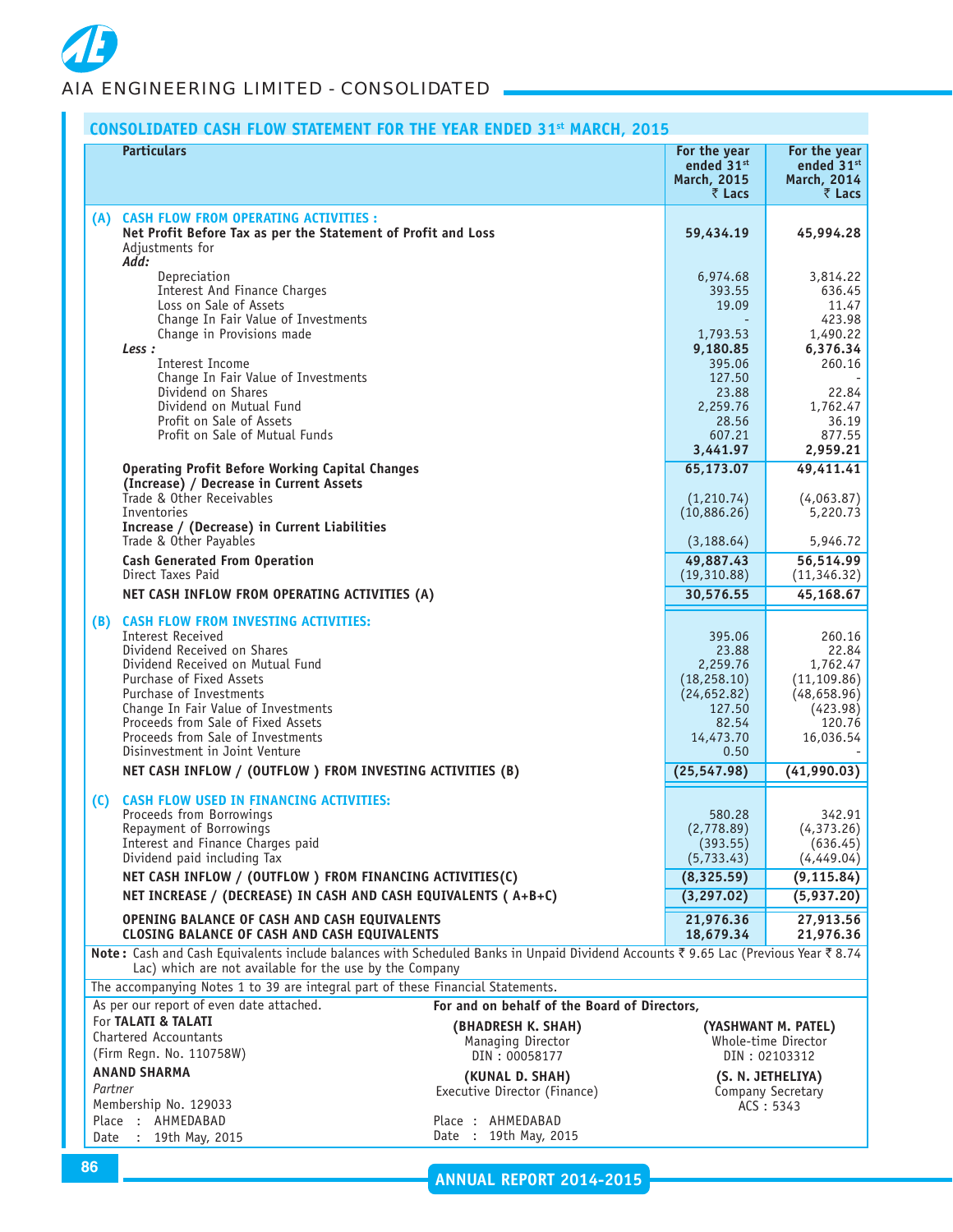#### **1. SIGNIFICANT ACCOUNTING POLICIES**:

#### **1) Principles of consolidation:**

- a) The Consolidated Financial Statements have been prepared in accordance with Accounting Standard 21 (AS 21) on "Consolidated Financial Statements" issued by the Institute of Chartered Accountants of India and on the basis of separate audited Financial Statements of AIA Engineering Limited ("the Company") and its Subsidiaries (collectively referred as Group).
- b) The Consolidated Financial Statements have been prepared on the following basis:
	- i. The Financial Statements of the Subsidiaries are combined on a line-by-line basis by adding together the book values of like items of assets, liabilities, income and expenses, after fully eliminating intra-group balances and intra-group transactions resulting in unrealized profits or losses in accordance with Accounting Standard-21 (AS 21).
	- ii. In case of Foreign Subsidiaries, being non-integral foreign operations, revenue items are consolidated at the average rate prevailing during the year. All assets and liabilities are converted at rates prevailing at the year end, any exchange difference arising on same is recognized in "Foreign Currency Translation Reserve".
	- iii. The difference between the cost of investments in the subsidiaries over the net assets at the time of acquisition of the investment in the subsidiaries is recognized in the Financial Statements as Goodwill or Capital Reserve as the case may be.
	- iv. Minority Interest's share of net profit/loss of consolidated subsidiaries for the year is identified and adjusted against the income of the group in order to arrive at the net income attributable to Shareholders of the Company.
	- v. Minority Interest's share of net assets of consolidated subsidiaries for the year is identified and presented in the Consolidated Balance Sheet separate from liabilities and the equity of the Company's Shareholder.
	- vi. As far as possible, the Consolidated Financial Statements are prepared using uniform accounting policies for like transactions and other events in similar circumstances and necessary adjustments required for deviations if any have been made in the Consolidated Financial Statements.

#### **2) The list of Subsidiary Companies included in consolidation with AIA Engineering Limited (AIA) and AIA's shareholding therein is as under:**

| <b>Name of Subsidiaries</b>                        | Country of<br>Incorporation | <b>Shareholding</b><br>as at 31-03-2015         | <b>Shareholding</b><br>as at 31-03-2014         |
|----------------------------------------------------|-----------------------------|-------------------------------------------------|-------------------------------------------------|
| Welcast Steels Limited                             | India                       | 74.85%                                          | 74.85%                                          |
| Vega Industries (Middle East) F.Z.E.               | U.A.E.                      | 100.00%                                         | 100.00%                                         |
| Vega Industries Limited                            | U.K.                        | 100% by Vega Industries<br>(Middle East) F.Z.E. | 100% by Vega Industries<br>(Middle East) F.Z.E. |
| Vega Industries Limited                            | U.S.A.                      | 100% by Vega Industries<br>Limited, U.K         | 100% by Vega Industries<br>Limited, U.K.        |
| Vega Steel Industries (RSA)<br>Proprietary Limited | South Africa                | 100% by Vega Industries<br>(Middle East) F.Z.E. | 100% by Vega Industries<br>(Middle East) F.Z.E. |
| Wuxi Weigejia Trade Co. Ltd.                       | China                       | 100% by Vega Industries<br>(Middle East) F.Z.E. | 100% by Vega Industries<br>(Middle East) F.Z.E. |

#### **3) Basis of Accounting**:

These financial statements have been prepared in accordance with the generally accepted accounting principles in India under the historical cost convention on accrual basis. These financial statements have been prepared to comply in all material aspects with the Accounting Standards specified under section 133 of the Companies Act, 2013, read with rule 7 of the Companies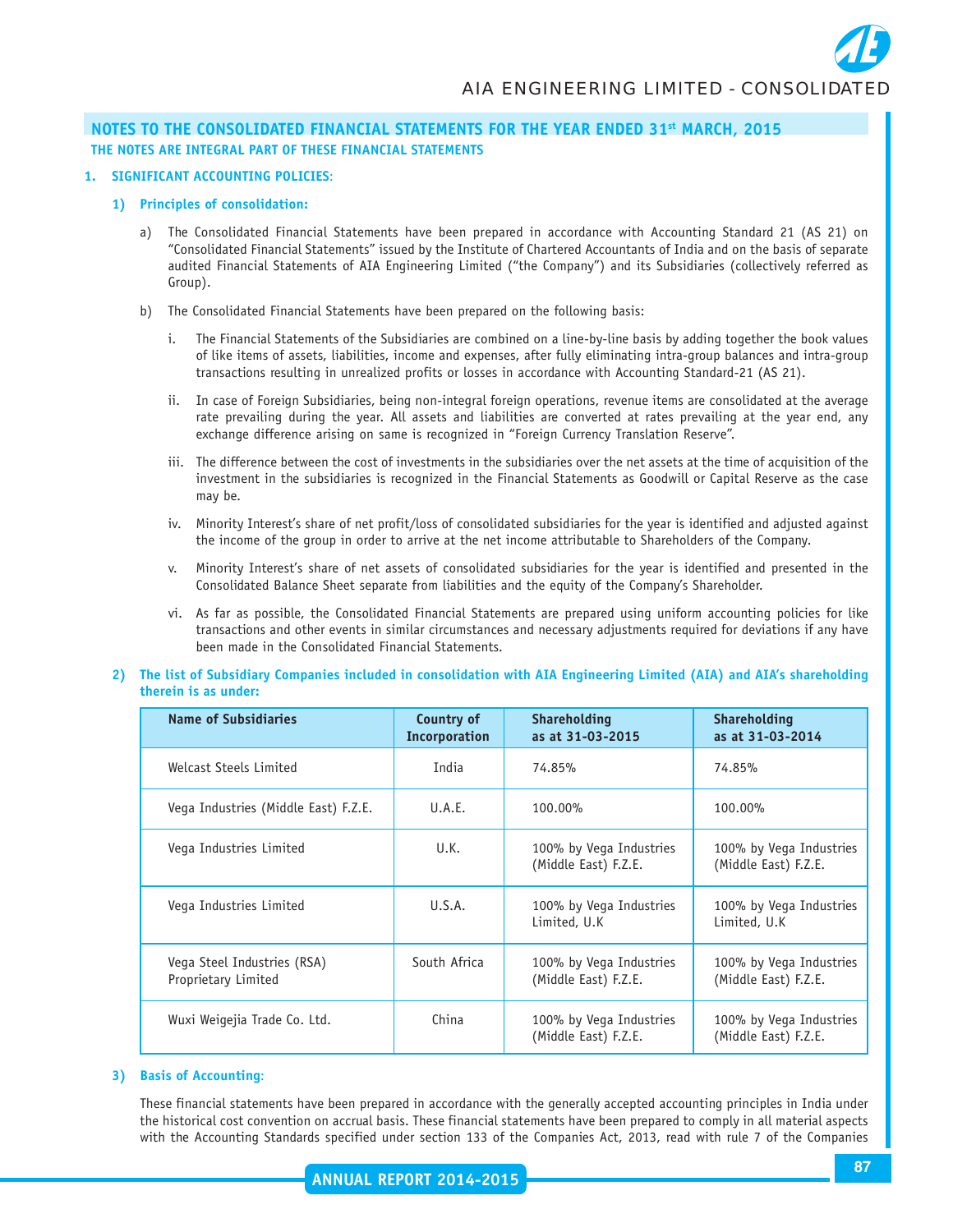(Accounts) Rules, 2014 and the relevant Provisions of the Companies Act, 2013 ("the Act"). All assets and liabilities have been classified as current or non-current as per the company's normal operating cycle and other criteria set out in the Schedule III to the 2013 Act.

#### **4) Use of Estimates:**

The presentation of the Financial Statements in conformity with the Generally Accepted Accounting Policies requires the management to make estimates and assumptions that affect the reported amount of Assets and Liabilities on the date of the financial statements and the reported amount of Revenues and Expenses during the reporting period and disclosure of contingent liabilities. Such estimation and assumptions are based on management's evaluation of relevant facts and circumstances as on date of Financial Statements. Difference between the actual results and estimates are recognized in the period in which the results are known / materialized.

#### **5) Revenue Recognition:**

Revenue is stated net of rebate and trade discount and excludes Central Sales Tax, State Value Added Tax. With regard to sale of products, income is reported when practically all risks and rights connected with the ownership have been transferred to the buyers. This usually occurs upon dispatch, after the price has been determined.

Export Benefits are accounted / recognized on accrual basis.

Dividends on Financial Instruments are recognized as and when realized. Interest is recognized on accrual basis.

#### **6) Fixed Assets:**

Tangible Fixed Assets acquired by the group are reported at acquisition value, with deductions for accumulated depreciation and impairment losses, if any. The acquisition value includes the purchase price (excluding refundable taxes) and expenses directly attributable to assets to bring it to the factory and in the working condition for its intended use. Where the construction or development of any such asset requiring a substantial period of time to set up for its intended use, is funded by borrowings if any, the corresponding borrowing cost are capitalized up to the date when the asset is ready for its intended use.

Intangible Assets are reported at acquisition value with deductions for accumulated amortization and any impairment losses.

Capital work in progress includes cost of assets at sites and construction expenditure.

#### **7) Impairment of Assets:**

The carrying value of assets of the group's cash generating units are reviewed for impairment annually or more often if there is an indication of decline in value. If any indication of such impairment exists, the recoverable amounts of those assets are estimated and impairment loss is recognized, if the carrying amount of those assets exceeds their recoverable amount. The recoverable amount is the greater of the net selling price and their value in use. Value in use is arrived at by discounting the estimated future cash flows to their present value based on appropriate discount factor.

Net selling price is the estimated selling price in the ordinary course of business, less estimated cost of completion and to make the sales.

#### **8) Inventories**:

Inventories of Raw Materials and Stores are valued at cost or net realizable value whichever is lower after considering the credit of VAT and Cenvat and stock in transit and stock lying at third party premises are valued at cost.

Inventories of Work in Progress are valued at lower of cost or net realizable value.

Inventories of Finished Goods are valued at cost or net realizable value whichever is lower. Cost of Finished Goods and Work-inprogress are determined using the absorption costing principles. Cost includes the cost of material consumed, labour and a systematic allocation of variable and fixed production overheads. Excise duties at the applicable rates are also included in the cost of Finished Goods**.**

Cost of Raw Materials, Stores and Spares are determined on weighted average basis.

Excess / Shortages, if any, arising on physical verification are absorbed in the respective consumption Account.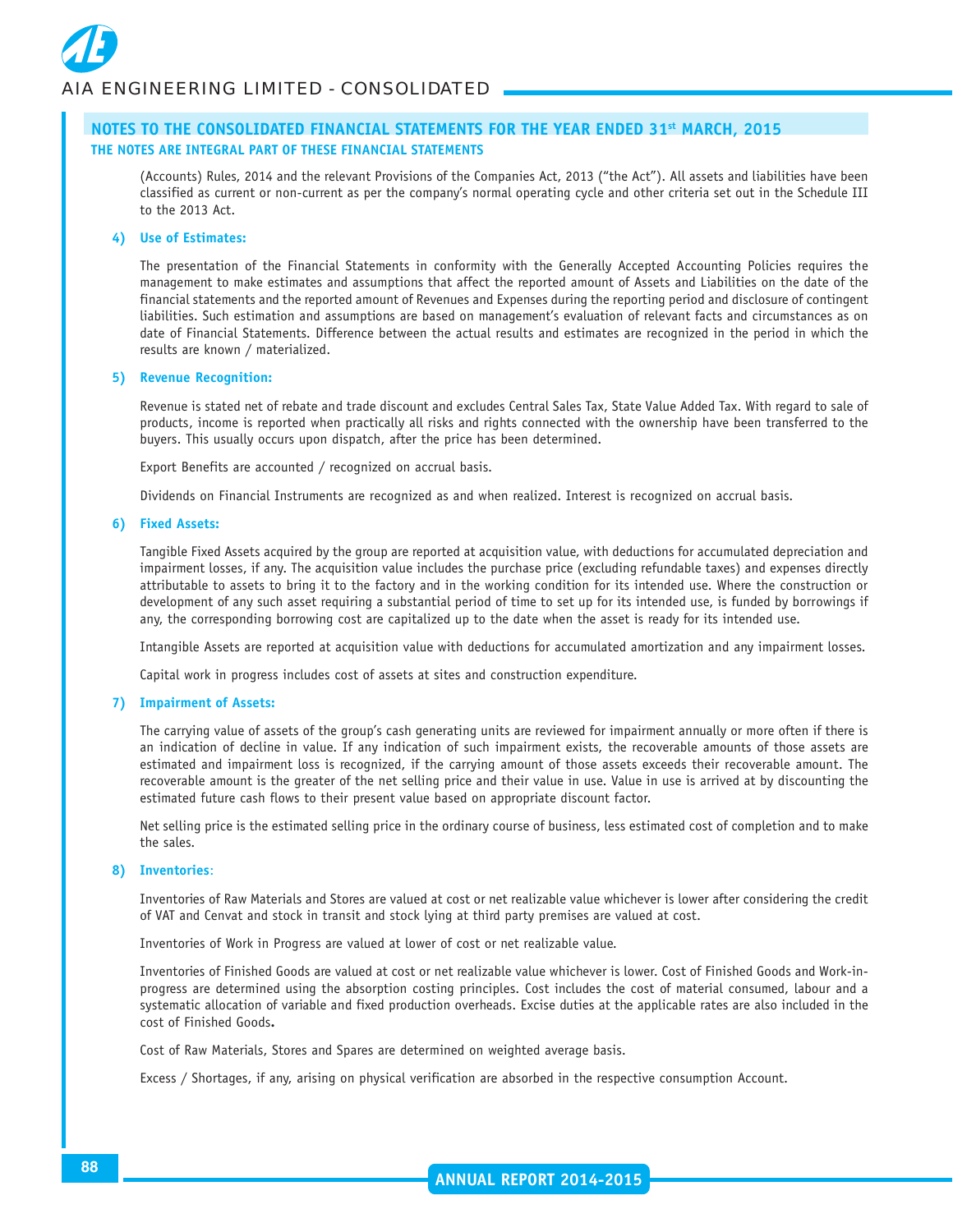#### **9) Depreciation**:

Depreciation has been provided on Fixed Assets on Straight Line Method as per the useful life specified in Schedule II of the Companies Act, 2013 as amended from time to time, except for the following Subsidiaries:

|   | <b>Name of Subsidiaries</b>                                   | <b>Basis of Depreciation</b>                                                                                                                           |
|---|---------------------------------------------------------------|--------------------------------------------------------------------------------------------------------------------------------------------------------|
| 1 | Welcast Steels Limited, Bangalore, India                      | In case of assets acquired after 31-3-1996, Written<br>Down Value Method as per the useful life specified<br>in Schedule II of the Companies Act, 2013 |
| 2 | Vega Industries (Middle East) FZE, U.A.E.                     | Equal annual installments over estimated useful<br>lives of the assets.                                                                                |
| 3 | Vega Industries Limited, U.S.A.                               | Straight-line method over the estimated useful lives<br>of the assets.                                                                                 |
| 4 | Vega Industries Limited, U.K.                                 | Written Down Value Method over the estimated<br>useful lives of the assets.                                                                            |
| 5 | Wuxi Weigejia Trade Co. Ltd., China                           | Straight-line method over the estimated useful lives<br>of the assets.                                                                                 |
| 6 | Vega Steel Industries (RSA) Proprietary Limited, South Africa | Straight-line method over the estimated useful lives<br>of the assets.                                                                                 |

Amortization of intangible assets takes place on a Straight Line basis over the assets anticipated useful life. The useful life is determined based on the period of the underline contract and the period of time over which the intangible assets is expected to be used.

Software is amortized over a period of 6 years. Patents are amortized over a period of 20 years on straight line basis as the benefits are generally available to the company for more than 10 years, however for Welcast Steels Limited Software is amortized over a period of 3 years. Goodwill is amortized over a period of 5 Years. No amortization is provided for in case of Leasehold Land on Perpetual Lease.

#### **10) Central Excise Duty**:

Central Excise duty is accounted on the basis of payments made in respect of goods cleared.

# **11) (a) Foreign Currency Transactions**:

Transactions in foreign currencies are translated to the reporting currency based on the exchange rate on the date of the transaction. Exchange differences arising on settlement thereof during the year are recognized as income or expenses in the Profit and Loss Account,except it pertains to Fixed Asset, where in such difference adjusted to carrying amount of Fixed Asset. In addition, exchange difference on Long Term Liability, where they relate to acquisition of fixed assets, in which case they are adjusted to carrying cost of such assets. In case of items which are covered by forward exchange contracts, the difference between the year-end rate and rate on the date of the contract is recognized as exchange difference and the premium paid on forward contracts is recognized over the life of the contract.

Cash and Bank Balances, Receivables and Liabilities (monetary items) in foreign currencies as at the year end are translated at closing-date rates and unrealized translation differences are included in the Profit and Loss Account.

Investments in foreign currency (non-monetary items) are reported using the exchange rate at the date of the transaction.

#### **b) Derivative instruments and hedge accounting**

The Company strictly uses foreign currency forward contracts / Interest Rate Swap to hedge its risks associated with foreign currency / Interest Rate fluctuations relating to certain forecasted transactions. Effective 30<sup>th</sup> September, 2013, the Company designates these as cash flow hedges applying the recognition and measurement principles set out in the Accounting Standard 30 "Financial Instruments: Recognition and Measurements" (AS 30), to the extent it does not conflict with Accounting Standards specified under Section 133 of the Companies Act, 2013, read with Rule 7 of the Companies (Accounts) Rules, 2014.

Foreign currency forward contract / Interest Rate Swap derivative instruments are initially measured at fair value and are re-measured at subsequent reporting dates. Changes in the fair value of these derivatives that are designated and effective as hedges of future cash flows are recognized directly in Hedging Reserve (under Reserves and Surplus) and the ineffective portion is recognized immediately in the Statement of Profit and Loss.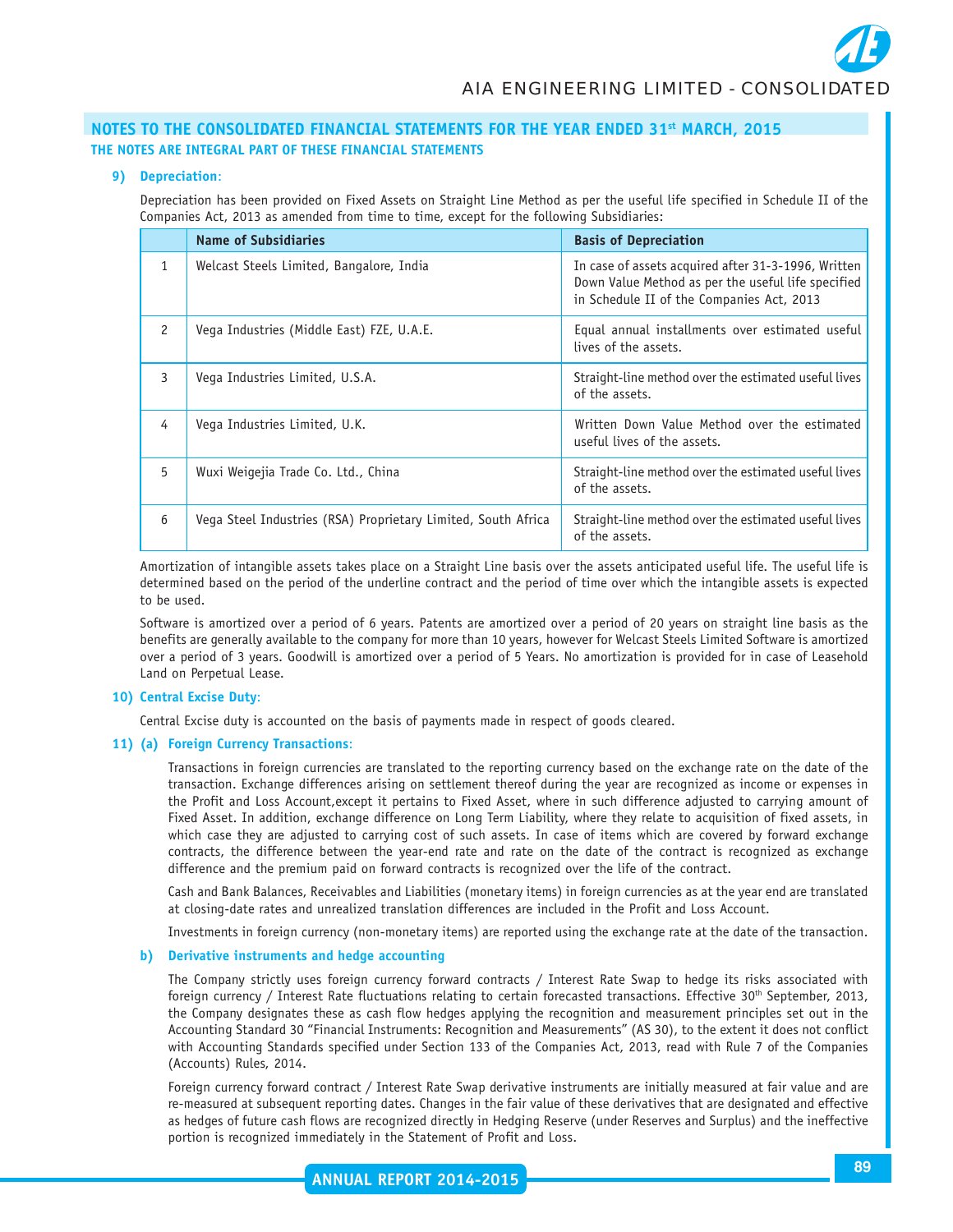The accumulated gains / losses on the derivatives accounted in Hedging Reserve are transferred to the Statement of Profit and Loss in the same period in which gains / losses on the underlying item hedged are recognized in the Statement of Profit and Loss.

Hedge accounting is discontinued when the hedging instrument expires or is sold, terminated, or exercised, or no longer qualifies for hedge accounting. When hedge accounting is discontinued for a cash flow hedge, the net gain or loss will remain in Hedging Reserve and be reclassified to the Statement of Profit and Loss in the same period or periods during which the formerly hedged transaction is reported in the Statement of Profit and Loss. If a hedged transaction is no longer expected to occur, the net cumulative gains / losses recognized in Hedging Reserve is transferred to the Statement of Profit and Loss.

#### **12) Investments**:

- i) Investments are classified as Long Term & Current Investments. Long Term Investments are valued at cost less provision for diminution other than temporary, in value, if any. Current Investments are valued at cost or fair value whichever is lower.
- ii) Investment in shares of foreign Subsidiary Company is expressed in Indian Currency at the rates of exchange prevailing at the time when the investment was made.

#### **13) Borrowing Costs:**

Borrowing costs are recognized in the period to which they relate, regardless of how the funds have been utilized except where it relates to the financing of construction or development of assets requiring a substantial period of time to prepare for their intended use. Interest on borrowings if any is capitalized up to the date when the asset is ready for its intended use. The amount of interest capitalized for the period is determined by applying the interest rate applicable to appropriate borrowings.

#### **14) Earnings per Share:**

Basic earnings per share is calculated by dividing the net profit after tax for the year attributable to Equity Shareholders of the Company by the weighted average number of Equity Shares issued during the year. Diluted earnings per Share is calculated by dividing net profit attributable to equity Shareholders (after adjustment for diluted earnings) by average number of weighted equity shares outstanding during the year.

#### **15) Provisions, Contingent Liabilities and Contingent Assets:**

A provision is recognized when the group has a present legal or constructive obligation as a result of past event and it is probable that an outflow of resources will be required to settle the obligation, in respect of which reliable estimate can be made. Provisions (excluding retirement benefits) are not discounted to its present value and are determined based on best estimate required to settle the obligation at the balance sheet date. These are reviewed at each balance sheet date and adjusted to reflect the current best estimates. Contingent liabilities are not recognized but are disclosed in the notes to the Financial Statements. A contingent asset is neither recognized nor disclosed.

#### **16) Product Warranty Expenses**:

Product warranty expenses are determined based on group's historical experience and estimates are accrued in the year of sale.

#### **17) Lease**:

Lease arrangements, where the risks and rewards incident to ownership of an asset substantially vests with the Lessor, are recognized as operating lease. Lease rentals under operating lease are recognized in the statement of Profit and Loss.

#### **18) Taxation on Income:**

#### **(1) The Company and other Indian Subsidiaries:**

- a) Provision for Current Tax is made as per the provisions of the Income Tax Act, 1961.
- b) Deferred Tax resulting from "timing differences that are temporary in nature" between accounting and taxable profit is accounted for, using the tax rates and laws that have been enacted as on the Balance Sheet date. The deferred tax asset is recognized and carried forward only to the extent that there is a reasonable or virtual certainty, as the case may be, that the asset will be realized in future.

#### **(2) Foreign Companies:**

Foreign Companies recognize tax liabilities and assets in accordance with the local laws.

#### **19) Cash Flow Statement:**

The Cash Flow Statement is prepared by the "indirect method" set out in Accounting standard 3 (AS 3) on "Cash Flow Statements" and presents the cash flows by operating, investing and financing activities of the Company. Cash and cash equivalents presented in the Cash Flow Statements consist of cash on hand and demand deposits with banks.

Cash and Cash equivalents presented in the Cash Flow Statement consist of cash on hand and Short term highly liquid financial instruments which are readily convertible into cash and have original maturities of three months or less from date of purchase.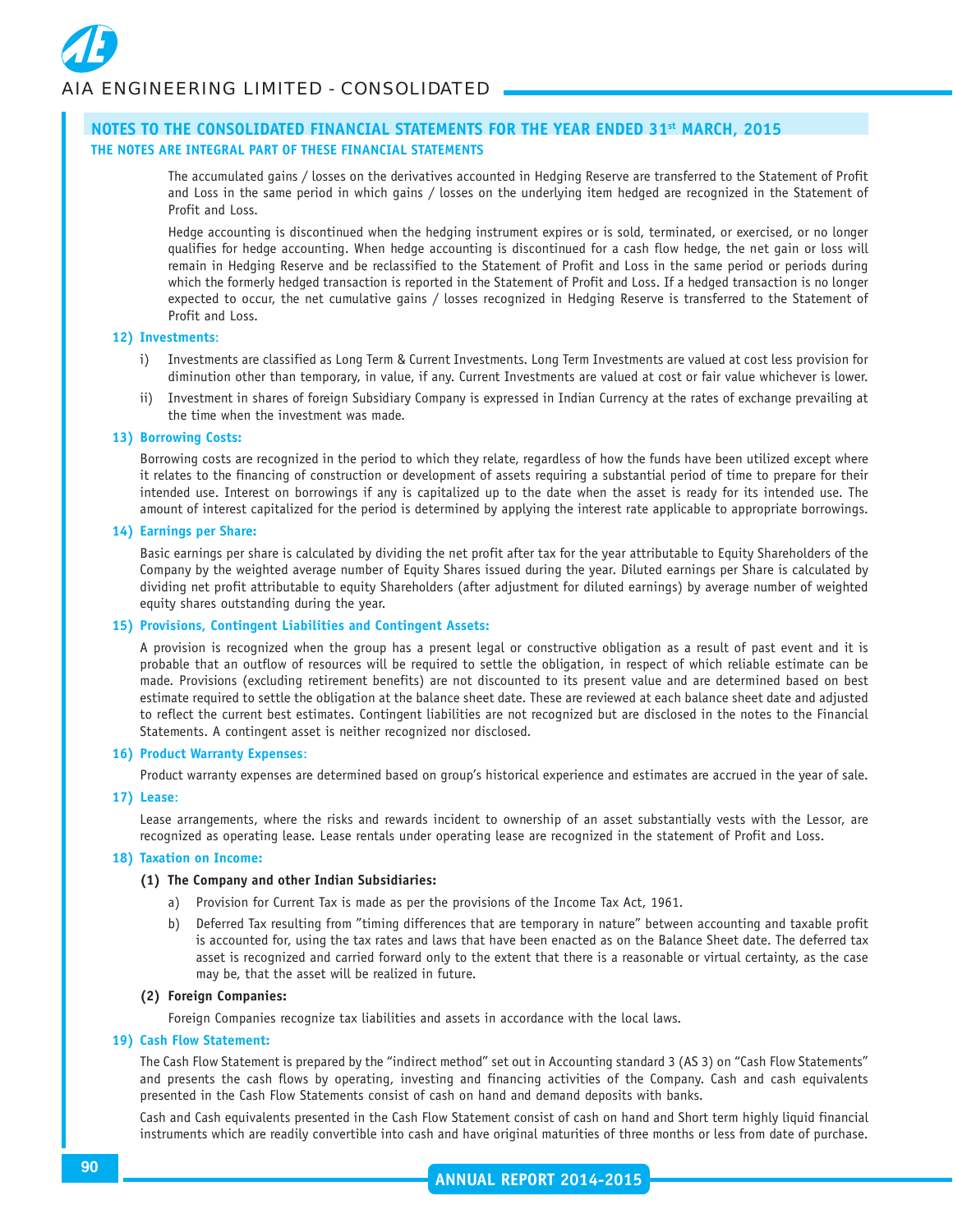#### *2. Share Capital:*

| Sr.<br>No.     | <b>Particulars</b>                                                                                                                                                           | As at<br>31 <sup>st</sup> March, 2015<br>$\bar{z}$ Lacs | As at<br>31 <sup>st</sup> March, 2014<br>$\bar{z}$ Lacs |
|----------------|------------------------------------------------------------------------------------------------------------------------------------------------------------------------------|---------------------------------------------------------|---------------------------------------------------------|
|                | <b>AUTHORISED SHARE CAPITAL</b><br>230,000,000 Equity Shares of ₹2 each<br>(Previous Year 230,000,000 Equity Shares of ₹ 2 each)                                             | 4,600.00                                                | 4,600.00                                                |
|                | <b>Total</b>                                                                                                                                                                 | 4,600.00                                                | 4,600.00                                                |
| $\overline{2}$ | ISSUED, SUBSCRIBED & FULLY PAID UP SHARE CAPITAL<br>94,320,370 Equity Shares of ₹ 2 each fully paid up<br>(Previous Year 94,320,370 Equity Shares of ₹ 2 each fully paid up) | 1,886.41                                                | 1,886.41                                                |
|                | <b>Total</b>                                                                                                                                                                 | 1,886.41                                                | 1,886.41                                                |

#### **2.1 The reconciliation of the number of Equity Shares outstanding as at 31st March, 2015 and 31st March, 2014 is set out below:**

|                                                                                       | As at<br>31 <sup>st</sup> March, 2015 |                | As at<br>31 <sup>st</sup> March, 2014 |                |  |
|---------------------------------------------------------------------------------------|---------------------------------------|----------------|---------------------------------------|----------------|--|
| <b>Equity Shares</b>                                                                  | No of shares                          | $\bar{z}$ Lacs | No of shares                          | $\bar{z}$ Lacs |  |
| Shares outstanding at the beginning of the year<br>Add: Shares issued during the year | 94320370                              | 1,886.41       | 94320370                              | 1,886.41       |  |
| Shares outstanding at the end of the year                                             | 94320370                              | 1,886.41       | 94320370                              | 1,886.41       |  |

#### **2.2 Rights, preferences and restrictions attached to Equity Shares:**

The Company has one class of Equity Shares having a par value of  $\bar{z}$  2 each. Each Shareholder is eligible for one vote per share held. The dividend proposed by the Board of Directors is subject to the approval of the Shareholders in the ensuing Annual General Meeting. In the event of liquidation, the Equity Shareholders are eligible to receive the remaining assets of the Company after distribution of all preferential amounts, in proportion to their shareholding.

During the year ended 31**st** March, 2015 the amount of Dividend proposed by the Board of Directors of the Company to the Equity Share holders is  $\bar{\tau}$  8 per Share (Previous Year  $\bar{\tau}$ 6 per Share)

#### **2.3 The details of Shareholders holding more than 5% shares are set out below:**

|                                                      | As at<br>31 <sup>st</sup> March, 2015 |              |                     | As at<br>31 <sup>st</sup> March, 2014 |
|------------------------------------------------------|---------------------------------------|--------------|---------------------|---------------------------------------|
| Name of the Shareholders                             | <b>No of Shares</b>                   | % of holding | <b>No of Shares</b> | % of holding                          |
| Bhadresh K. Shah                                     | 58128900                              | 61.63%       | 39626875            | 42.01%                                |
| Bhadresh K. Shah Karta of Bhadresh K.<br>Shah H.U.F. |                                       | $0.00\%$     | 18502025            | 19.62%                                |
| Nalanda India Equity Fund Ltd.                       | 7918845                               | 8.40%        | 7918845             | 8.40%                                 |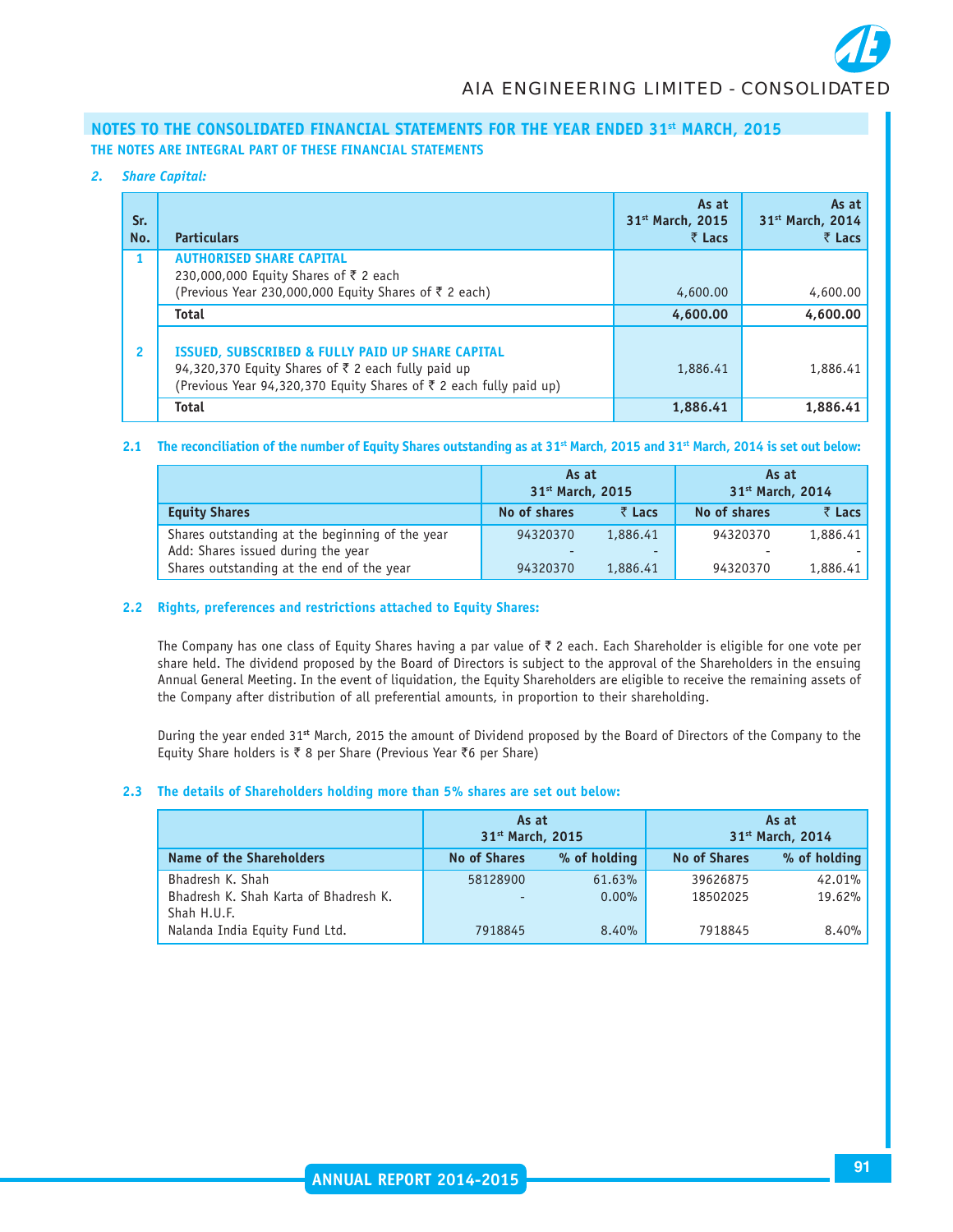#### *3. Reserves & Surplus:*

| Sr.<br>No.     | <b>Particulars</b>                                                                         | As at<br>31st March, 2015<br>$\bar{z}$ Lacs | As at<br>31st March, 2014<br>₹ Lacs |
|----------------|--------------------------------------------------------------------------------------------|---------------------------------------------|-------------------------------------|
| $\mathbf{1}$   | <b>Capital Redemption Reserve</b>                                                          | 1,925.74                                    | 1,925.74                            |
| $\overline{c}$ | <b>Securities Premium Reserve</b>                                                          | 26,627.31                                   | 26,627.31                           |
| $\overline{3}$ | <b>Revaluation Reserve</b>                                                                 |                                             |                                     |
|                | Balance as per last Financial year                                                         | 10.54                                       | 11.71                               |
|                | Less: Withdrawal on account of Depreciation Transferred<br>to Statement of Profit and Loss | 1.42                                        | 1.17                                |
|                | Sub Total                                                                                  | 9.12                                        | 10.54                               |
| 4              | <b>Other Reserves</b>                                                                      |                                             |                                     |
|                | (a) General Reserve                                                                        |                                             |                                     |
|                | Balance as per last Financial year                                                         | 12,587.11                                   | 9,686.11                            |
|                | Less: Adjustment relating to Fixed Assets (Refer note no. 11.1)                            | 171.98                                      |                                     |
|                | Add: Transferred from Statement of Profit and Loss                                         | 4,146.00                                    | 2,901.00                            |
|                | Sub Total                                                                                  | 16,561.13                                   | 12,587.11                           |
|                | (b) Foreign Currency Translation Reserve                                                   | 7,463.56                                    | 8,558.38                            |
| 5              | Surplus in Statement of Profit & Loss                                                      |                                             |                                     |
|                | Balance as per last Financial Year                                                         | 121,453.30                                  | 98,436.66                           |
|                | Add: Profit for the Year                                                                   | 43,093.30                                   | 32,570.75                           |
|                | Add : Depreciation transferred to Revaluation Reserve<br>Less: Appropriations :            | 1.42                                        | 1.17                                |
|                | Proposed Dividend on Equity Shares                                                         | 7,558.39                                    | 5,691.13                            |
|                | Tax on Dividend                                                                            | 1,536.77                                    | 963.15                              |
|                | Transferred to General Reserve                                                             | 4,146.00                                    | 2,901.00                            |
|                | <b>Sub Total</b>                                                                           | 151,306.86                                  | 121,453.30                          |
| 6              | Hedging Reserve account                                                                    |                                             |                                     |
|                | Balance as per last Financial year                                                         | 946.45                                      |                                     |
|                | Add: Loss on Mark to Market of Hedging Instruments designated                              |                                             |                                     |
|                | and effective as Hedges of Future Cash Flow.                                               | 1,741.80                                    | 946.45                              |
|                | <b>Sub Total</b>                                                                           | 2,688.25                                    | 946.45                              |
|                | <b>Total</b>                                                                               | 206,581.97                                  | 172,108.83                          |
|                | Less: Adjustment on account of Consolidation                                               | 107.83                                      | 111.28                              |
|                | <b>Net Total</b>                                                                           | 206,474.14                                  | 171,997.55                          |

# *4. Long Term Borrowings:*

| Sr.<br>No. | <b>Particulars</b>                                                   | As at<br>31 <sup>st</sup> March, 2015<br>₹ Lacs | As at<br>31 <sup>st</sup> March, 2014<br>₹ Lacs |
|------------|----------------------------------------------------------------------|-------------------------------------------------|-------------------------------------------------|
|            | <b>Secured</b>                                                       |                                                 |                                                 |
|            | Term Loan                                                            |                                                 |                                                 |
|            | From Bank-External commercial Borrowings<br>$\overline{\phantom{a}}$ | 5,437.39                                        | 8,236.53                                        |
|            | Foreign Currency Loan Buyer's Credit<br>٠                            | ٠                                               | 342.91                                          |
|            | <b>Unsecured</b>                                                     |                                                 |                                                 |
|            | Deferred Payment Liabilities *                                       | 70.00                                           | 92.32                                           |
|            | <b>Total</b>                                                         | 5,507.39                                        | 8,671.76                                        |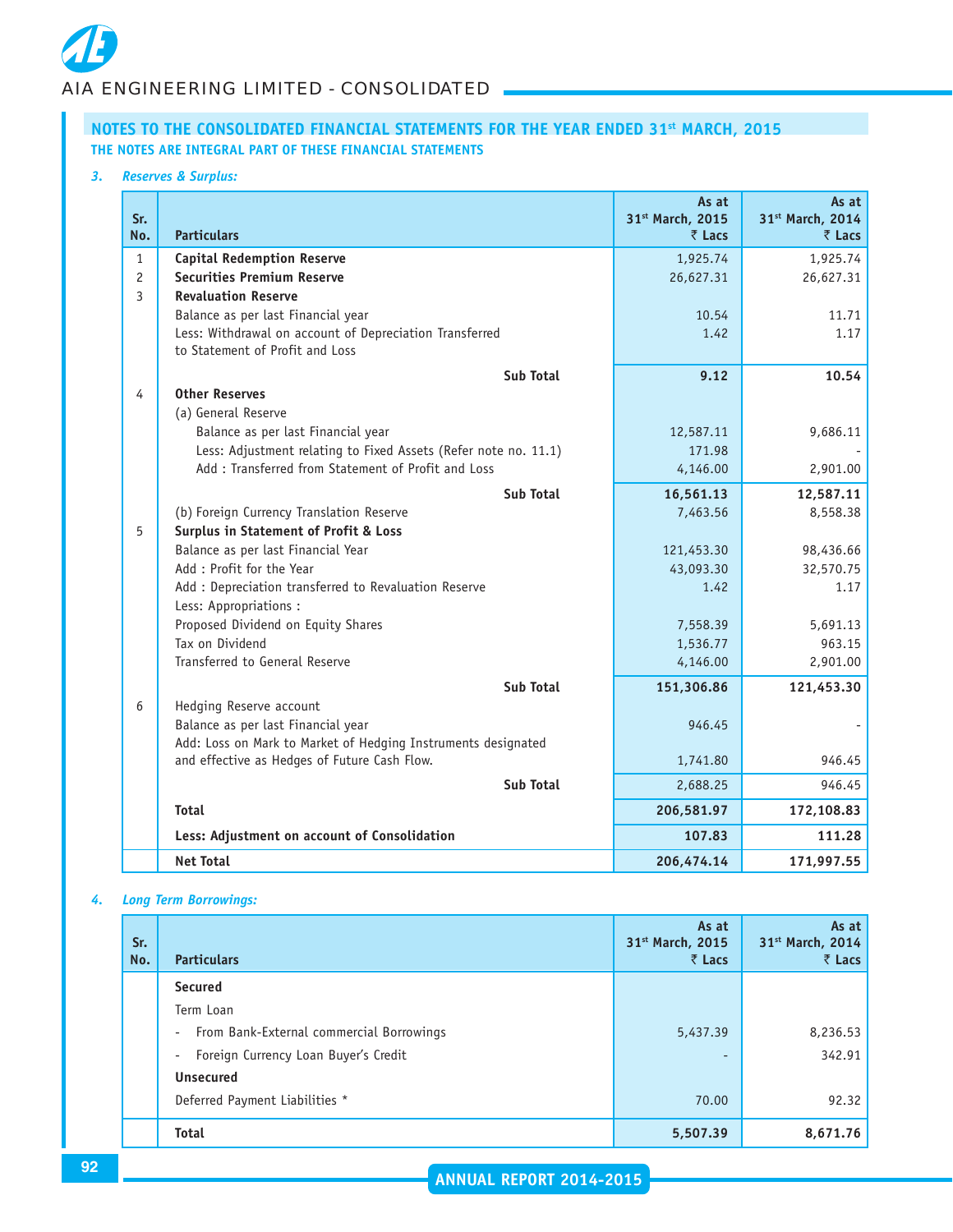# **4.1 Terms of repayment for External Commercial Borrowings:**

# **AIA Engineering Ltd.**

External Commercial Borrowings (ECB) of US\$ 18700000 is secured by hypothecation of Identified Plant and Machineries procured from it and to be installed at Moraiya Unit (M1) of the Company mentioned in Hypothecation Agreement. The Loan is repayable in 15 equal quarterly installments of US\$ 1246667 after a moratorium year of 18 months from the date of first draw-down i.e. 3rd October, 2012. Interest rates are reset every three months at the rate of 3 months US\$ LIBOR plus 285 bps p.a.. The first Installment had due on 3rd April, 2014 and the loan will be fully re-paid on 3rd October, 2017.

|        | <b>Repayment of External Commercial Borrowings (ECB)</b> | ₹ Lacs   |
|--------|----------------------------------------------------------|----------|
|        | 2016-17                                                  | 3,107.08 |
|        | 2017-18                                                  | 2,330.31 |
| - - -- |                                                          |          |

#### **Term Loan**

#### **Vega Industries Ltd. U.S.A.**

Secured by Hypothecation of Vehicles

- Term Loan carries interest @ 3.49% which is repayable over a year of Four years in monthly payment of USD 903.61 and guarantees of the Company and two officers of the Company.
- **4.2 Terms of repayment for Buyers Credit:**

#### **AIA Engineering Ltd.**

The Company has availed Buyer's Credit of GBP 330204.10 and EURO 14840.46 are secured by first and exclusive charge over specific Plant and Machinery being imported. The Buyer's Credit loans are each repayable at 4th January, 2016 and 9th February, 2016 respectively. The interest rates are determined as a spread over 90/180 days LIBOR and the spread is a function of liquidity available with the Bank. The Buyer's Credit finance arranged in this financial year has been a spread of 150 bps over LIBOR.

# **4.3 Terms of repayment for deferred payment liabilities are as set out below :**

# **AIA Engineering Ltd.**

| Deferred Sales Tax under Package Scheme of Incentives 1993 | ₹ Lacs |
|------------------------------------------------------------|--------|
| 2016-17                                                    | 18.96  |
| 2017-18                                                    | 17.48  |
| 2018-19                                                    | 13.72  |
| 2019-20                                                    | 19.84  |

Deferred Sales tax under Package Scheme of Incentives 1993 of Maharashtra for erstwhile Paramount Centrispun Castings Pvt.Ltd.

#### *5. Deferred Tax Liability (Net):*

| Sr.<br>No.    | <b>Particulars</b>                                                                                                                                                                                                                            | As at<br>31 <sup>st</sup> March, 2015<br>$\bar{z}$ Lacs | As at<br>31st March, 2014<br>₹ Lacs |
|---------------|-----------------------------------------------------------------------------------------------------------------------------------------------------------------------------------------------------------------------------------------------|---------------------------------------------------------|-------------------------------------|
| 1             | <b>DEFERRED TAX LIABILITIES:</b><br>Arising on account of timing difference<br>Fixed Assets: Impact of difference between Tax Depreciation and<br>$\overline{\phantom{a}}$<br>Depreciation / amortization charged for the financial reporting | 2,774.21                                                | 2,284.64                            |
| $\mathcal{P}$ | TOTAL DEFERRED TAX LIABILITIES (A)<br><b>DEFERRED TAX ASSETS:</b><br>Arising on account of timing difference<br>Fixed Assets: Impact of difference between Tax Depreciation and                                                               | 2,774.21                                                | 2.284.64                            |
|               | Depreciation/amortisation charged for the financial reporting<br>Leave Encashment/Compensated Absences/Gratuity<br>$\overline{\phantom{a}}$                                                                                                   | 74.61<br>234.97                                         | 82.87<br>205.85                     |
|               | TOTAL DEFERRED TAX ASSETS (B)                                                                                                                                                                                                                 | 309.58                                                  | 288.72                              |
|               | Total $(A - B)$                                                                                                                                                                                                                               | 2,464.63                                                | 1,995.92                            |

#### *6. Long Term Provisions:*

| Sr.<br>No. | <b>Particulars</b>                                                                                                       | As at<br>31 <sup>st</sup> March, 2015<br>₹ Lacs | As at<br>31 <sup>st</sup> March, 2014<br>₹ Lacs |
|------------|--------------------------------------------------------------------------------------------------------------------------|-------------------------------------------------|-------------------------------------------------|
|            | <b>Provision for Employee Benefits:</b><br>Provision for Gratuity<br>Provision for Leave Encashment/Compensated Absences | 418.45<br>479.81                                | 245.39<br>400.66                                |
|            | Total                                                                                                                    | 898.26                                          | 646.05                                          |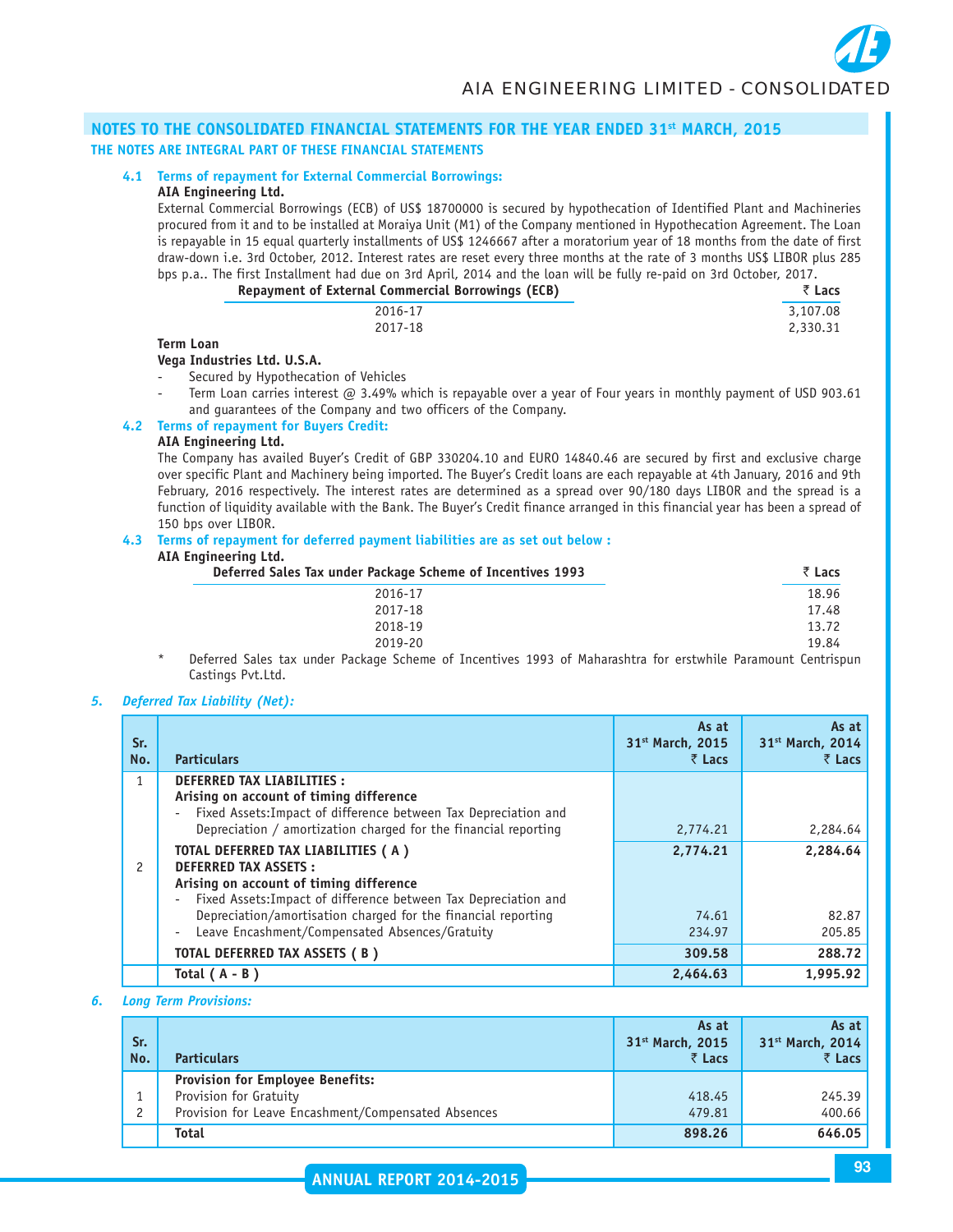#### *7. Short Term Borrowings:*

| Sr.<br>No. | <b>Particulars</b>                                                                             | As at<br>31st March, 2015<br>₹ Lacs | As at<br>31st March, 2014<br>₹ Lacs |
|------------|------------------------------------------------------------------------------------------------|-------------------------------------|-------------------------------------|
|            | <b>Secured</b><br>Loan Repayable on Demand from Bank<br>Packing credit / Cash Credit<br>$\sim$ | 905.28                              | 325.00                              |
|            | <b>Total</b>                                                                                   | 905.28                              | 325.00                              |

# **7.1 Terms of repayment for Packing Credit / Cash Credit :**

#### **Welcast Steels Limited**

- 1) Secured by hypothecation, by way of first charge on stocks of raw materials, semi finished, finished goods, packing materials, book debts, receivables and other current assets and fixed assets including Plant & Machinery, tools, accessories and other assets stored/installed in the factory or at any other place.
- 2) No default in repayment of above loan/in payment of interest

#### *8. Trade Payables:*

| Sr.<br>No. | <b>Particulars</b>                             | As at<br>31 <sup>st</sup> March, 2015<br>₹ Lacs | As at<br>31 <sup>st</sup> March, 2014<br>₹ Lacs |
|------------|------------------------------------------------|-------------------------------------------------|-------------------------------------------------|
|            | Due to Micro, Small and Medium Enterprises     | 10.98                                           | 28.69                                           |
| 2          | Other than Micro, Small and Medium Enterprises | 11,900.47                                       | 13,261.25                                       |
|            | <b>Total</b>                                   | 11,911.45                                       | 13,289.94                                       |

#### *9. Other Current Liabilities:*

| Sr.<br>No. | <b>Particulars</b>                    | As at<br>31 <sup>st</sup> March, 2015<br>₹ Lacs | As at<br>31 <sup>st</sup> March, 2014<br>$\bar{z}$ Lacs |
|------------|---------------------------------------|-------------------------------------------------|---------------------------------------------------------|
|            | Current Maturities of Long Term Debts | 3,450.33                                        | 3,064.85                                                |
| っ          | Unpaid Dividend *                     | 9.65                                            | 8.74                                                    |
|            | Other Payables #                      | 6,722.92                                        | 8,537.68                                                |
|            | <b>Total</b>                          | 10,182.90                                       | 11,611.27                                               |

\* There has been no delay in transferring the amount required to be tranferred to Investor Education and Protection Fund. # Includes Statutory dues and advances from customers.

#### *10. Short Term Provisions:*

| Sr.<br>No.   | <b>Particulars</b>                                                        | As at<br>31 <sup>st</sup> March, 2015<br>₹ Lacs | As at<br>31st March, 2014<br>₹ Lacs |
|--------------|---------------------------------------------------------------------------|-------------------------------------------------|-------------------------------------|
| $\mathbf{1}$ | Provision for employee benefits :                                         |                                                 |                                     |
|              | <b>Provision for Bonus</b>                                                | 479.05                                          | 438.84                              |
|              | <b>Provision for Gratuity</b>                                             | 136.87                                          | 115.58                              |
|              | Provision for Leave Encashment/Compensated Absences                       | 72.43                                           | 49.49                               |
| 2            | Others:                                                                   |                                                 |                                     |
|              | Provision for Income Tax (Net of Advance Tax)<br>$\overline{\phantom{a}}$ | 5.65                                            | 2,196.41                            |
|              | Proposed Dividend                                                         | 7,558.39                                        | 5,691.13                            |
|              | Provision for Corporate Tax on Dividend                                   | 1,536.77                                        | 963.15                              |
|              | Provision for Expenses<br>$\overline{\phantom{a}}$                        | 957.64                                          | 1,076.01                            |
|              | Provision for Product Warranties Claims                                   | 1,579.73                                        | 1,554.07                            |
|              | Provision for Claims Payable                                              | 1,549.59                                        |                                     |
|              | <b>Total</b>                                                              | 13,876.12                                       | 12,084.68                           |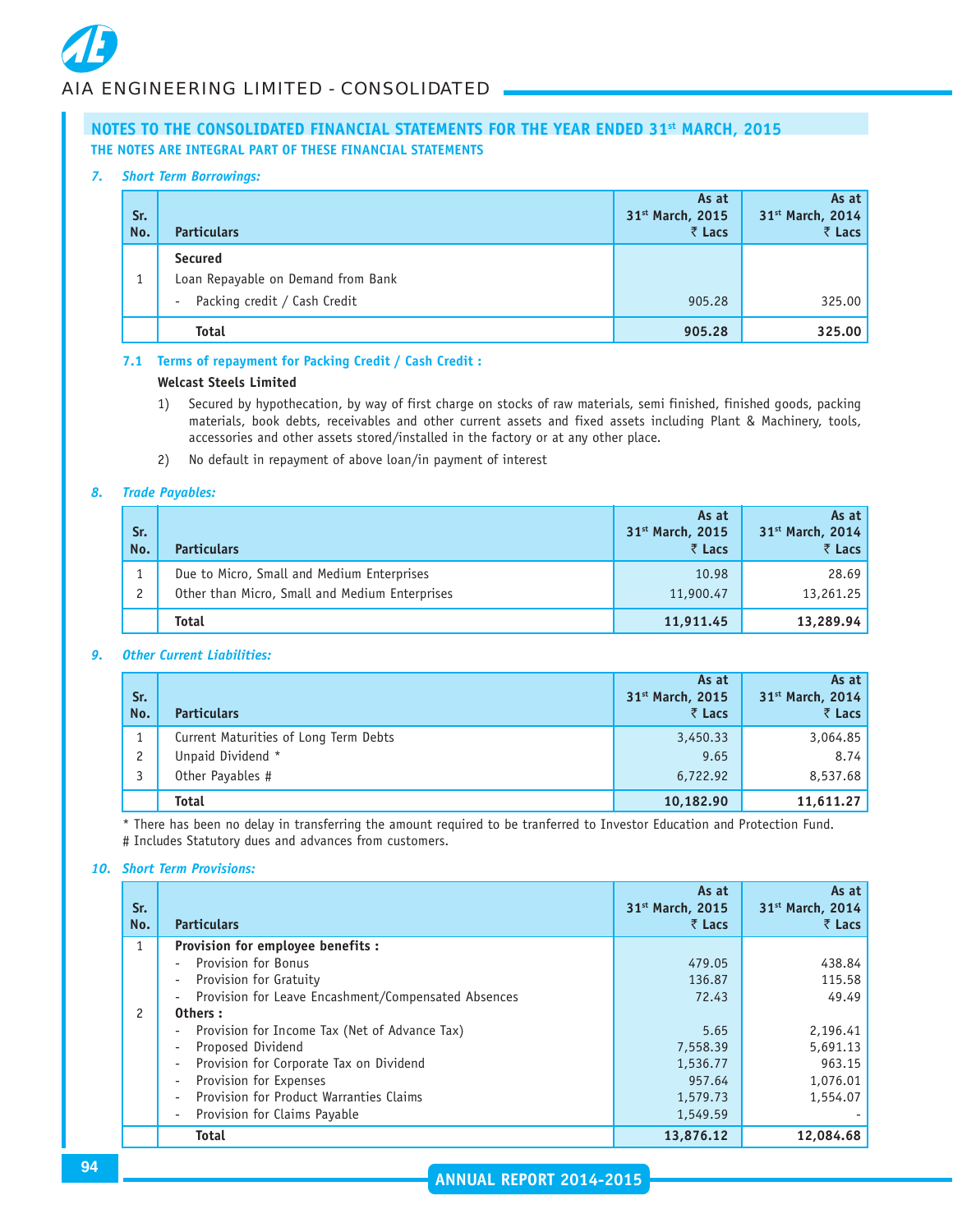# *AIA ENGINEERING LIMITED - CONSOLIDATED*

# NOTES TO THE CONSOLIDATED FINANCIAL STATEMENTS FOR THE YEAR ENDED 31<sup>st</sup> MARCH, 2015 **THE NOTES ARE INTEGRAL PART OF THESE FINANCIAL STATEMENTS**

# *11. Fixed Assets:*

| <i><b>FIXEU ASSELS:</b></i><br><b>TANGIBLE ASSETS:</b>                                                                                                                                                                                                                                                                                                                                                              |                            |                                                |                                     |                                           |                                            |                                  |                                   |                                      | ₹ Lacs                                    |
|---------------------------------------------------------------------------------------------------------------------------------------------------------------------------------------------------------------------------------------------------------------------------------------------------------------------------------------------------------------------------------------------------------------------|----------------------------|------------------------------------------------|-------------------------------------|-------------------------------------------|--------------------------------------------|----------------------------------|-----------------------------------|--------------------------------------|-------------------------------------------|
| <b>Particulars</b>                                                                                                                                                                                                                                                                                                                                                                                                  | <b>Free hold</b><br>Land   | Lease hold<br>$L$ and*                         | <b>Buildings</b>                    | <b>Plant</b><br>and<br><b>Machineries</b> | <b>Furniture</b><br>and<br><b>Fixtures</b> | <b>Vehicles</b>                  | <b>Office</b><br>Equip-<br>ments  | Others**                             | <b>TOTAL</b>                              |
| <b>Cost of Assets</b><br>As at $1st$ April, 2013<br>On Amalgamation<br>Addition                                                                                                                                                                                                                                                                                                                                     | 2,637.60<br>4.19<br>341.73 | 1,333.44                                       | 17,034.38<br>507.33<br>1,616.21     | 26,971.37<br>1,237.42<br>1,572.81         | 1,379.87<br>11.90<br>110.25                | 463.12<br>5.03<br>93.11          | 300.31<br>1.15<br>69.41           | 2,761.56<br>185.56<br>416.64         | 52,881.65<br>1,952.58<br>4,220.16         |
| Disposal / Adjustments<br>As at 31 <sup>st</sup> March, 2014                                                                                                                                                                                                                                                                                                                                                        | 2,983.52                   | 1,333.44                                       | 9.03<br>19,148.89                   | 86.59<br>29,695.01                        | 17.28<br>1,484.74                          | 118.61<br>442.65                 | 2.57<br>368.30                    | 11.65<br>3,352.11                    | 245.73<br>58,808.66                       |
| Addition                                                                                                                                                                                                                                                                                                                                                                                                            | $\blacksquare$             | 905.09                                         |                                     | 3,871.42 *** 17,258.79                    | 95.83                                      | 86.06                            | 23.07                             | 1,294.14                             | 23,534.40                                 |
| Disposal / Adjustments<br>As at 31 <sup>st</sup> March, 2015                                                                                                                                                                                                                                                                                                                                                        | 2,983.52                   | 2,238.53                                       | 23,020.31                           | 165.05<br>46,788.75                       | (4.54)<br>1,585.11                         | 128.04<br>400.67                 | 11.81<br>379.56                   | 4.10<br>4,642.15                     | 304.46<br>82,038.60                       |
| <b>Depreciation</b><br>As at 1 <sup>st</sup> April, 2013<br>On Amalgamation<br>Charge for the year<br>Disposal / Adjustments                                                                                                                                                                                                                                                                                        | ÷,<br>ä,<br>÷,             | $\overline{\phantom{a}}$<br>٠<br>$\frac{1}{2}$ | 2,497.06<br>44.08<br>632.13<br>5.10 | 13,756.29<br>280.27<br>2,496.02<br>64.68  | 413.01<br>1.35<br>85.68<br>19.21           | 210.82<br>1.06<br>46.43<br>52.88 | 149.81<br>0.09<br>23.83<br>(5.36) | 1,380.17<br>50.53<br>375.41<br>14.34 | 18,407.16<br>377.38<br>3,659.50<br>150.85 |
| As at 31 <sup>st</sup> March, 2014                                                                                                                                                                                                                                                                                                                                                                                  | ÷,                         | $\blacksquare$                                 | 3,168.17                            | 16,467.90                                 | 480.83                                     | 205.43                           | 179.09                            | 1,791.77                             | 22,293.19                                 |
| Charge for the year<br>Consequent upon<br>change in the useful life<br>Disposal / Adjustments                                                                                                                                                                                                                                                                                                                       | ÷,                         | ä,<br>$\blacksquare$<br>÷                      | 722.18<br>6.84                      | 5,102.02<br>175.77<br>138.41              | 198.42<br>11.46<br>2.08                    | 52.52<br>0.69<br>59.81           | 74.86<br>22.47<br>2.75            | 580.98<br>42.47<br>21.46             | 6,730.98<br>259.70<br>224.51              |
| As at 31 <sup>st</sup> March, 2015                                                                                                                                                                                                                                                                                                                                                                                  | $\blacksquare$             | $\blacksquare$                                 | 3,897.19                            | 21,607.28                                 | 688.63                                     | 198.83                           | 273.67                            | 2,393.76                             | 29,059.36                                 |
| <b>Net Block</b>                                                                                                                                                                                                                                                                                                                                                                                                    |                            |                                                |                                     |                                           |                                            |                                  |                                   |                                      |                                           |
| As at 31 <sup>st</sup> March, 2014                                                                                                                                                                                                                                                                                                                                                                                  | 2,983.52                   | 1,333.44                                       | 15,980.72                           | 13,227.11                                 | 1,003.91                                   | 237.22                           | 189.21                            | 1,560.34                             | 36,515.47                                 |
| As at 31 <sup>st</sup> March, 2015                                                                                                                                                                                                                                                                                                                                                                                  | 2,983.52                   | 2,238.53                                       | 19,123.12                           | 25,181.47                                 | 896.48                                     | 201.84                           | 105.89                            | 2,248.39                             | 52,979.24                                 |
| <b>CAPITAL WORK-IN-PROGRESS:</b>                                                                                                                                                                                                                                                                                                                                                                                    |                            |                                                |                                     |                                           |                                            |                                  |                                   |                                      |                                           |
| <b>Particulars</b>                                                                                                                                                                                                                                                                                                                                                                                                  |                            |                                                |                                     |                                           |                                            |                                  |                                   | ₹ Lacs                               |                                           |
| As at 31st March, 2014<br>As at 31 <sup>st</sup> March, 2015                                                                                                                                                                                                                                                                                                                                                        |                            |                                                |                                     |                                           |                                            |                                  |                                   |                                      | 9,976.19<br>4,647.57                      |
| <b>INTANGIBLE ASSETS:</b>                                                                                                                                                                                                                                                                                                                                                                                           |                            |                                                |                                     |                                           |                                            |                                  |                                   |                                      | ₹ Lacs                                    |
| <b>Particulars</b>                                                                                                                                                                                                                                                                                                                                                                                                  |                            |                                                |                                     |                                           | Goodwill<br><b>on</b><br>Consolidation     | Goodwill                         | <b>Software</b>                   | <b>Patents</b><br>and<br>Copyrights  | <b>TOTAL</b>                              |
| <b>Cost of Assets</b><br>As at 1st April, 2013<br>On Amalgamation<br>Addition                                                                                                                                                                                                                                                                                                                                       |                            |                                                |                                     |                                           | 1,421.53                                   | 767.81                           | 372.66<br>1.63                    | 22.97<br>8.13                        | 1,817.16<br>767.81<br>9.76                |
| Disposal / Adjustments                                                                                                                                                                                                                                                                                                                                                                                              |                            |                                                |                                     |                                           | (60.94)                                    |                                  |                                   |                                      | (60.94)                                   |
| As at 31 <sup>st</sup> March, 2014                                                                                                                                                                                                                                                                                                                                                                                  |                            |                                                |                                     |                                           | 1,482.47                                   | 767.81                           | 374.29                            | 31.10                                | 2,655.67                                  |
| Addition<br>Disposal / Adjustments                                                                                                                                                                                                                                                                                                                                                                                  |                            |                                                |                                     |                                           | (6.88)                                     | $\overline{\phantom{a}}$         | 49.77                             | 2.55                                 | 52.32<br>(6.88)                           |
| As at 31 <sup>st</sup> March, 2015                                                                                                                                                                                                                                                                                                                                                                                  |                            |                                                |                                     |                                           | 1,489.35                                   | 767.81                           | 424.06                            | 33.65                                | 2,714.87                                  |
| Amortisation<br>As at 1st April, 2013<br>On Amalgamation                                                                                                                                                                                                                                                                                                                                                            |                            |                                                |                                     |                                           | (3.02)                                     |                                  | 150.90                            | 2.37                                 | 150.25                                    |
| Charge for the year                                                                                                                                                                                                                                                                                                                                                                                                 |                            |                                                |                                     |                                           |                                            | 153.56                           | 0.94                              | 1.40                                 | 155.90                                    |
| As at 31 <sup>st</sup> March, 2014                                                                                                                                                                                                                                                                                                                                                                                  |                            |                                                |                                     |                                           | (3.02)                                     | 153.56                           | 151.84                            | 3.77                                 | 306.15                                    |
| Charge for the year<br>As at 31 <sup>st</sup> March, 2015                                                                                                                                                                                                                                                                                                                                                           |                            |                                                |                                     |                                           |                                            | 153.56                           | 88.46                             | 1.68                                 | 243.70                                    |
| <b>Net Block</b>                                                                                                                                                                                                                                                                                                                                                                                                    |                            |                                                |                                     |                                           | (3.02)                                     | 307.12                           | 240.30                            | 5.45                                 | 549.85                                    |
| As at 31 <sup>st</sup> March, 2014                                                                                                                                                                                                                                                                                                                                                                                  |                            |                                                |                                     |                                           | 1,485.49                                   | 614.25                           | 222.45                            | 27.33                                | 2,349.52                                  |
| As at 31 <sup>st</sup> March, 2015                                                                                                                                                                                                                                                                                                                                                                                  |                            |                                                |                                     |                                           |                                            |                                  |                                   |                                      | 2,165.02                                  |
| 183.76<br>1,492.37<br>460.69<br>28.20<br>During the year, the Company has calculated depreciation on certain Fixed Assets as per the useful life specified in Part C of<br>11.1<br>Schedule II of the Companies Act, 2013 or useful life re-assessed by the Company on which useful life is different from those<br>specified in Part C of Schedule II of Companies Act, 2013 or useful life re-assessed by the Com |                            |                                                |                                     |                                           |                                            |                                  |                                   |                                      |                                           |

Asset based on their useful lives prescribed in Part "C" of Schedule II of the Companies Act, 2013. Accordingly, the Company<br>has also recomputed the Depreciation for the year on this line, which has resulted into excess D

11.3\*\* Others includes Electrical Installations, Laboratory Equipments and Computer Hardware.<br>11.4\*\*\* Includes Plant & Machineries of ₹5,870.63 Lacs Acquired & installed but not put to use and on which no depreciation<br>has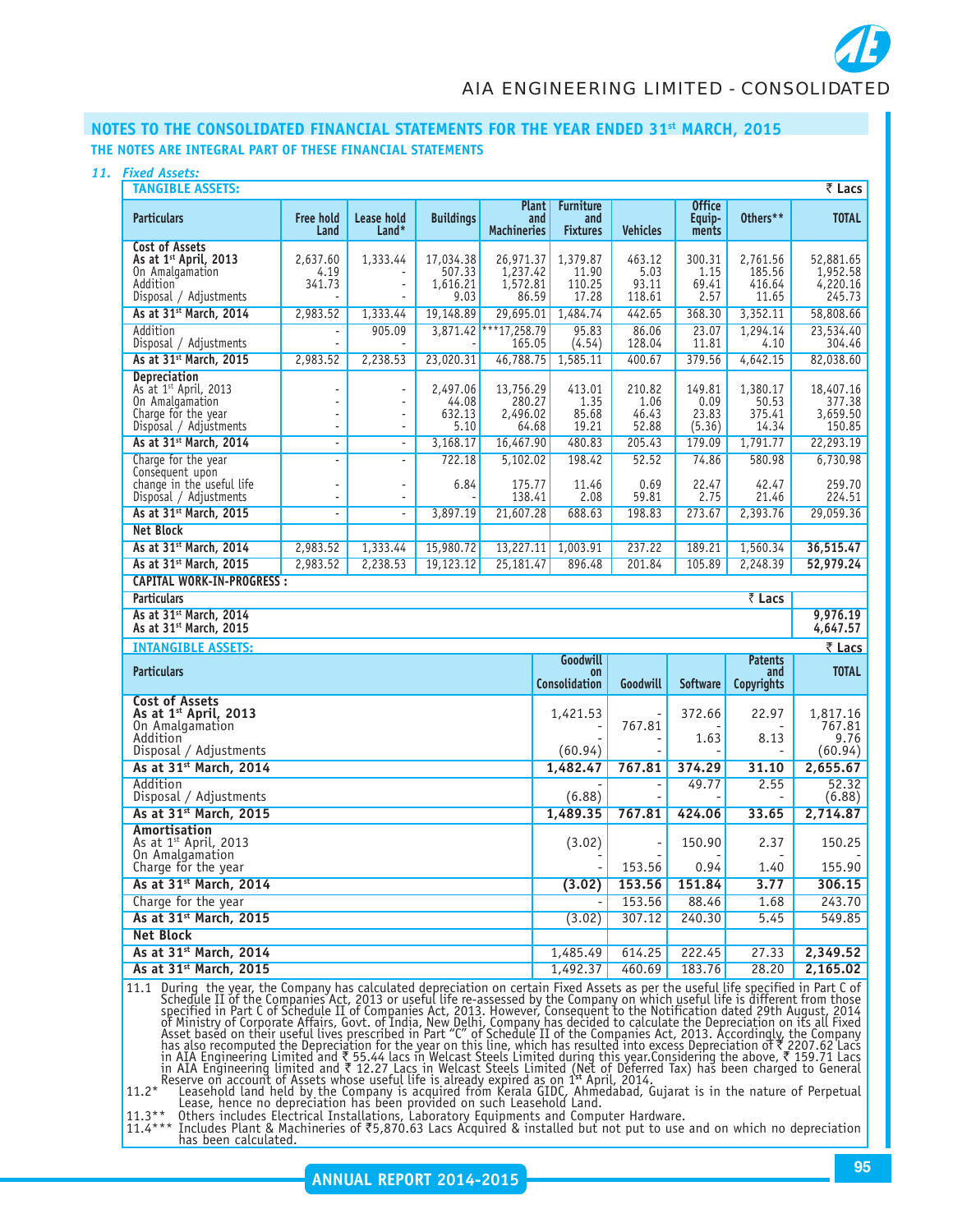#### *12. Non Current Investments*

| Sr.<br>No. | <b>Particulars</b>                                                                                                                                           | As at<br>31 <sup>st</sup> March, 2015<br>₹ Lacs | As at<br>31 <sup>st</sup> March, 2014<br>₹ Lacs |
|------------|--------------------------------------------------------------------------------------------------------------------------------------------------------------|-------------------------------------------------|-------------------------------------------------|
|            | LONG TERM TRADE INVESTMENTS: (UNQUOTED)<br>Investment in Equity Instrument<br>A. INVESTMENT IN OTHER COMPANY :                                               |                                                 |                                                 |
|            | 25 Equity Shares of Koramangla Properties Ltd. of<br>₹ 100 each fully paid-up.( Previous year 25 Equity Shares)<br>INVESTMENT IN JOINT VENTURE :             | 0.03                                            | 0.03                                            |
| 2          | 5000 Equity Shares of Polyex Minerals Pvt. Ltd. of ₹10/- each fully paid up.<br>(Previous year 5,000 Equity Shares)<br>INVESTMENT IN GOVERNMENT SECURITIES : |                                                 | 0.50                                            |
|            | National Savings Certificates                                                                                                                                | 0.07                                            | 0.07                                            |
|            | <b>Total</b>                                                                                                                                                 | 0.10                                            | 0.60                                            |

#### *13. Long Term Loans and Advances:*

| Sr.<br>No. | <b>Particulars</b>                                                                                                                               | As at<br>31 <sup>st</sup> March, 2015<br>₹ Lacs | As at<br>31 <sup>st</sup> March, 2014<br>₹ Lacs |
|------------|--------------------------------------------------------------------------------------------------------------------------------------------------|-------------------------------------------------|-------------------------------------------------|
| 2          | Unsecured Considered Good unless otherwise stated<br><b>Capital Advances</b><br>Advance Income tax (Net of Provision)<br><b>Security Deposit</b> | 2,856.84<br>608.68                              | 1,513.10                                        |
| 4          | Earnest Money Deposit<br>Other Deposit<br><b>Other Loans &amp; Advances</b><br>Loans and Advances to Staff                                       | 2.72<br>430.27<br>131.66                        | 2.71<br>430.75<br>171.59                        |
|            | Total                                                                                                                                            | 4,030.17                                        | 2,118.15                                        |

#### *14. Other Non Current Assets:*

| Sr.<br>No. | <b>Particulars</b>                                                    | As at<br>31 <sup>st</sup> March, 2015<br>₹ Lacs | As at<br>31 <sup>st</sup> March, 2014<br>₹ Lacs |
|------------|-----------------------------------------------------------------------|-------------------------------------------------|-------------------------------------------------|
|            | Long Term Trade Receivables<br>Unsecured, Considered Good<br>Others * | 117.68<br>306.46                                | 83.24<br>15.12                                  |
|            | <b>Total</b>                                                          | 424.14                                          | 98.36                                           |

\* Others includes Bank FD more than 12 months and Interest Receivable thereon/Deposits in Post office Savings bank accounts.

# *15. Current Investments:*

| Sr.<br>No. | <b>Particulars</b>                                                                                                  | As at<br>31 <sup>st</sup> March, 2015<br>₹ Lacs | As at<br>31 <sup>st</sup> March, 2014<br>₹ Lacs |
|------------|---------------------------------------------------------------------------------------------------------------------|-------------------------------------------------|-------------------------------------------------|
|            | (Valued at Cost unless otherwise stated)<br>Investment in Bonds (Unquoted)<br>Investment in Mutual Funds (Unquoted) | 3,620.83<br>60,074.87                           | 2,774.39<br>50,134.96                           |
|            | Total                                                                                                               | 63,695.70                                       | 52,909.35                                       |

#### *16. Inventories:*

| Sr.<br>No. | <b>Particulars</b>                               | As at<br>31 <sup>st</sup> March, 2015<br>₹ Lacs | As at<br>31 <sup>st</sup> March, 2014<br>₹ Lacs |
|------------|--------------------------------------------------|-------------------------------------------------|-------------------------------------------------|
|            | (As taken, valued & certified by the Management) |                                                 |                                                 |
|            | (At lower of Cost or Net Realisable Value)       |                                                 |                                                 |
|            | Raw Materials                                    | 7,113.16                                        | 6,611.81                                        |
| 2          | Raw Material -in-transit                         | 1,426.17                                        | 2,073.17                                        |
| 3          | Work in Progress                                 | 9,126.47                                        | 8,968.69                                        |
| 4          | Finished Goods                                   | 21,283.06                                       | 11,407.14                                       |
| 5          | Stores & Spares                                  | 6,707.70                                        | 6,010.68                                        |
| 6          | Stores & Spares in-transit                       | 307.11                                          | 5.92                                            |
|            | Total                                            | 45,963.67                                       | 35,077.41                                       |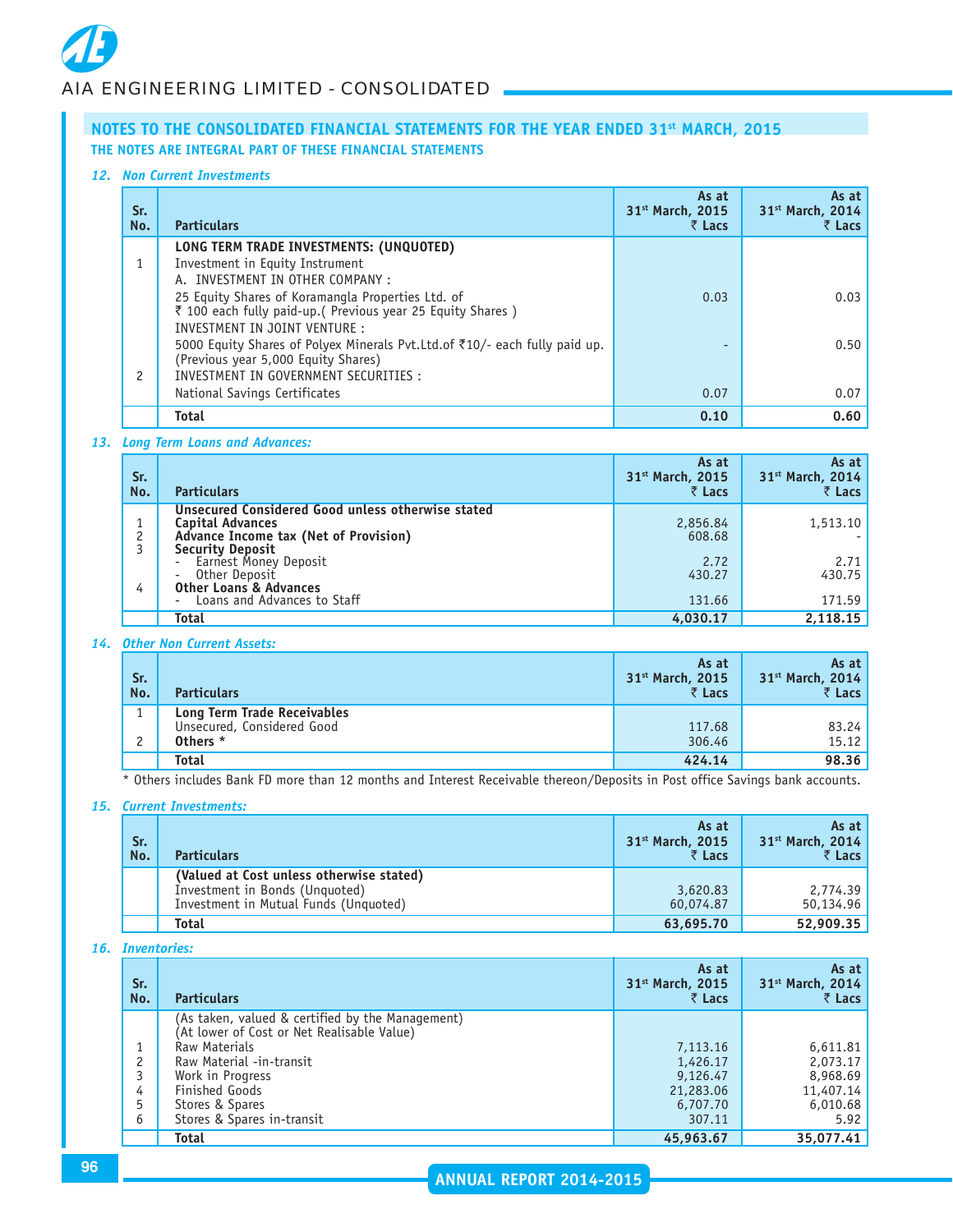#### *17. Trade Receivables:*

| Sr.<br>No. | <b>Particulars</b>                                                                   | As at<br>31 <sup>st</sup> March, 2015<br>₹ Lacs | As at<br>31 <sup>st</sup> March, 2014<br>₹ Lacs |
|------------|--------------------------------------------------------------------------------------|-------------------------------------------------|-------------------------------------------------|
|            | Unsecured, Considered Good:<br>Outstanding for more than six months<br><b>Others</b> | 1,342.10<br>38,033.39                           | 1,015.19<br>42,132.96                           |
|            | <b>Total</b>                                                                         | 39,375.49                                       | 43,148.15                                       |

# *18. Cash & Bank balances:*

| Sr.<br>No.   | <b>Particulars</b>                                                      | As at<br>31st March, 2015<br>₹ Lacs | As at<br>31 <sup>st</sup> March, 2014<br>₹ Lacs |
|--------------|-------------------------------------------------------------------------|-------------------------------------|-------------------------------------------------|
| $\mathbf{1}$ | Cash & Cash Equivalent                                                  |                                     |                                                 |
|              | (a) Balance with Scheduled Banks                                        | 15,005.70                           | 17,318.86                                       |
|              | (b) In Cash Credit Account Debit Balance                                |                                     | 79.96                                           |
|              | (c) Cash on Hand                                                        | 11.85                               | 7.91                                            |
|              | In Fixed Deposits                                                       | 3,365.67                            | 4,277.15                                        |
|              | Sub Total (A)                                                           | 18,383.22                           | 21,683.88                                       |
| 2            | <b>Other bank Balances</b>                                              |                                     |                                                 |
|              | (a) Fixed Deposits with Bank                                            |                                     |                                                 |
|              | Less than 12 months                                                     | 286.47                              | 283.74                                          |
|              | More than 12 months                                                     | 298.99                              | 12.99                                           |
|              | b) Earmarked Balances with Bank (Unpaid Dividend)                       | 9.65                                | 8.74                                            |
|              |                                                                         | 595.11                              | 305.47                                          |
|              | Less: Bank FD for more than 12 months transferred to Non Current Assets | 298.99                              | 12.99                                           |
|              | Sub Total (B)                                                           | 296.12                              | 292.48                                          |
|              | Total $[A + B]$                                                         | 18,679.34                           | 21,976.36                                       |

#### *19. Short Terms Loans and Advances:*

| Sr.<br>No. | <b>Particulars</b>                                                  | As at<br>31 <sup>st</sup> March, 2015<br>₹ Lacs | As at<br>31 <sup>st</sup> March, 2014<br>$\bar{z}$ Lacs |
|------------|---------------------------------------------------------------------|-------------------------------------------------|---------------------------------------------------------|
|            | Unsecured, Considered Good:                                         |                                                 |                                                         |
|            | <b>Others</b>                                                       |                                                 |                                                         |
|            | Advance Recoverable in cash or in kind or for value to be received. | 1,832.12                                        | 2,626.67                                                |
|            | Prepaid Expenses                                                    | 198.58                                          | 139.17                                                  |
|            | Sundry Deposits and Advances                                        | 651.04                                          | 616.46                                                  |
|            | Advance Income Tax (Net of Provision)                               |                                                 | 30.95                                                   |
|            | Income Tax Refund Due                                               | 10.05                                           | 3.91                                                    |
|            | Balance With Statutory / Government authorities                     | 16,745.21                                       | 14,144.56                                               |
|            | Loans and Advances to Staff                                         | 277.52                                          | 291.25                                                  |
|            | <b>Hedging Instruments</b>                                          | 3,150.51                                        | 1,234.73                                                |
|            | <b>Total</b>                                                        | 22,865,03                                       | 19.087.70                                               |

*20. Other Current Assets:*

| Sr.<br>No. | <b>Particulars</b>                                         | As at<br>31 <sup>st</sup> March, 2015<br>₹ Lacs | As at<br>31 <sup>st</sup> March, 2014<br>₹ Lacs |
|------------|------------------------------------------------------------|-------------------------------------------------|-------------------------------------------------|
|            | Interest Accrued on Investments<br><b>DEPB Receivables</b> | 46.94<br>7.60                                   | 24.72<br>7.60                                   |
|            | <b>Total</b>                                               | 54.54                                           | 32.32                                           |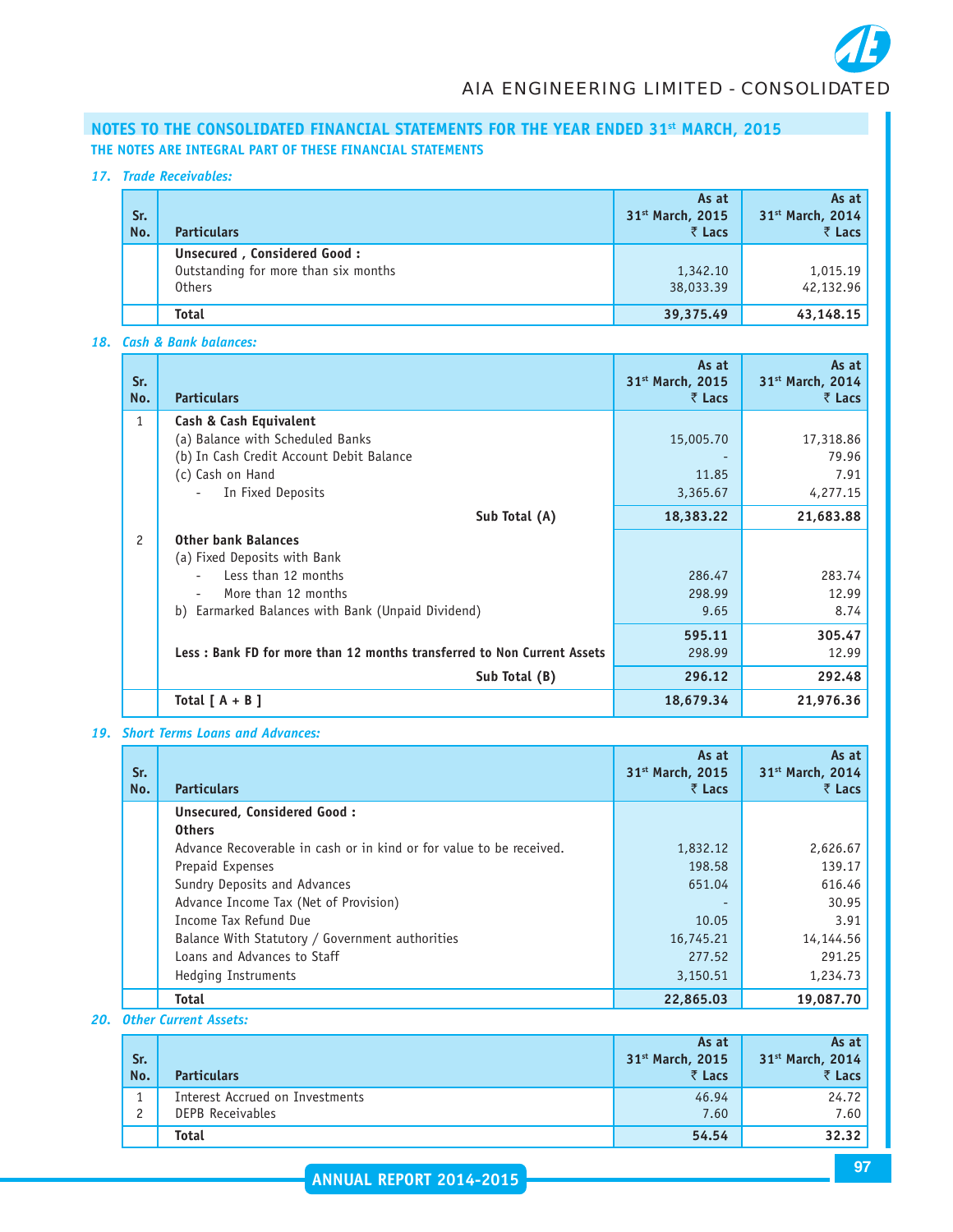#### *21. Revenue from Operations:*

| Sr.<br>No.     | <b>Particulars</b>             | Year ended<br>31 <sup>st</sup> March, 2015<br>₹ Lacs | Year ended<br>31 <sup>st</sup> March, 2014<br>₹ Lacs |
|----------------|--------------------------------|------------------------------------------------------|------------------------------------------------------|
| 1              | <b>Revenue from Operations</b> |                                                      |                                                      |
|                | <b>Sale of Products</b>        |                                                      |                                                      |
|                | A. Sales in India              | 63,066.70                                            | 59,043.68                                            |
|                | B. Sales Outside India         | 155,054.78                                           | 150,787.48                                           |
|                |                                | 218, 121. 48                                         | 209,831.16                                           |
| $\overline{c}$ | <b>Other Operating Revenue</b> |                                                      |                                                      |
|                | Exports Incentives             | 7,588.86                                             | 6,330.95                                             |
|                | <b>Total</b>                   | 225,710.34                                           | 216,162.11                                           |

# *22. Other Income:*

| Sr.<br>No. | <b>Particulars</b>                              | Year ended<br>31 <sup>st</sup> March, 2015<br>₹ Lacs | <b>Year ended</b><br>31 <sup>st</sup> March, 2014<br>$\bar{z}$ Lacs |
|------------|-------------------------------------------------|------------------------------------------------------|---------------------------------------------------------------------|
|            | Interest (Gross)#                               | 395.06                                               | 260.16                                                              |
| 2          | Dividend from Mutual Funds (Current Investment) | 2,259.76                                             | 1,762.47                                                            |
| 3          | Dividend from subsidiary (Trade Investment)     | 23.88                                                | 22.84                                                               |
| 4          | <b>Other Non Operating Income</b>               |                                                      |                                                                     |
|            | Profit on Sale of Mutual Fund Units (Net)       | 607.21                                               | 876.77                                                              |
|            | Gain on Exchange Rate Fluctuation               | 4,845.80                                             |                                                                     |
|            | Profit on Sale of Assets                        | 28.56                                                | 36.19                                                               |
|            | Insurance Claim received                        | 31.81                                                | 32.65                                                               |
|            | Sales Tax Refund                                | 3.36                                                 | 36.24                                                               |
|            | Miscellaneous Receipts                          | 16.98                                                | 170.38                                                              |
|            | Service Tax Draw back Income                    | 109.17                                               | 93.23                                                               |
|            | Sundry balances written back                    |                                                      | 49.78                                                               |
|            | <b>Total</b>                                    | 8,321.59                                             | 3,340.71                                                            |

# Interest amount mainly includes Interest on Fixed Deposits, Staff Loan and Refund on Income Tax.

# *23. Cost of Materials Consumed:*

| Sr.<br>No. | <b>Particulars</b>                   | <b>Year ended</b><br>31 <sup>st</sup> March, 2015<br>₹ Lacs | <b>Year ended</b><br>31 <sup>st</sup> March, 2014<br>$\bar{z}$ Lacs |
|------------|--------------------------------------|-------------------------------------------------------------|---------------------------------------------------------------------|
|            | Opening Stock<br>Add: Purchases      | 8,684.98<br>85,917.64                                       | 9,389.59<br>71,976.88                                               |
|            | $=$ Sub Total<br>Less: Closing Stock | 94,602.62<br>8,539.33                                       | 81,366.47<br>8,684.98                                               |
|            | <b>Total</b>                         | 86,063.29                                                   | 72,681.49                                                           |

# *24. Changes in Inventories of Finished goods, Work-in-process and Stock-in-Trade:*

| Sr.<br>No. | <b>Particulars</b>                      | <b>Year ended</b><br>31 <sup>st</sup> March, 2015<br>₹ Lacs | <b>Year ended</b><br>31 <sup>st</sup> March, 2014<br>$\bar{z}$ Lacs |
|------------|-----------------------------------------|-------------------------------------------------------------|---------------------------------------------------------------------|
|            | Opening Stock: Work in Progress         | 8,966.41                                                    | 8,150.97                                                            |
|            | Opening Stock: Finished Goods<br>Less : | 11,555.48                                                   | 19,329.60                                                           |
|            | Closing Stock: Work in Progress         | 9,126.47                                                    | 8,966.41                                                            |
|            | Closing Stock: Finished Goods           | 21,298.47                                                   | 11,555.48                                                           |
|            | <b>Total</b>                            | (9,903.05)                                                  | 6,958.68                                                            |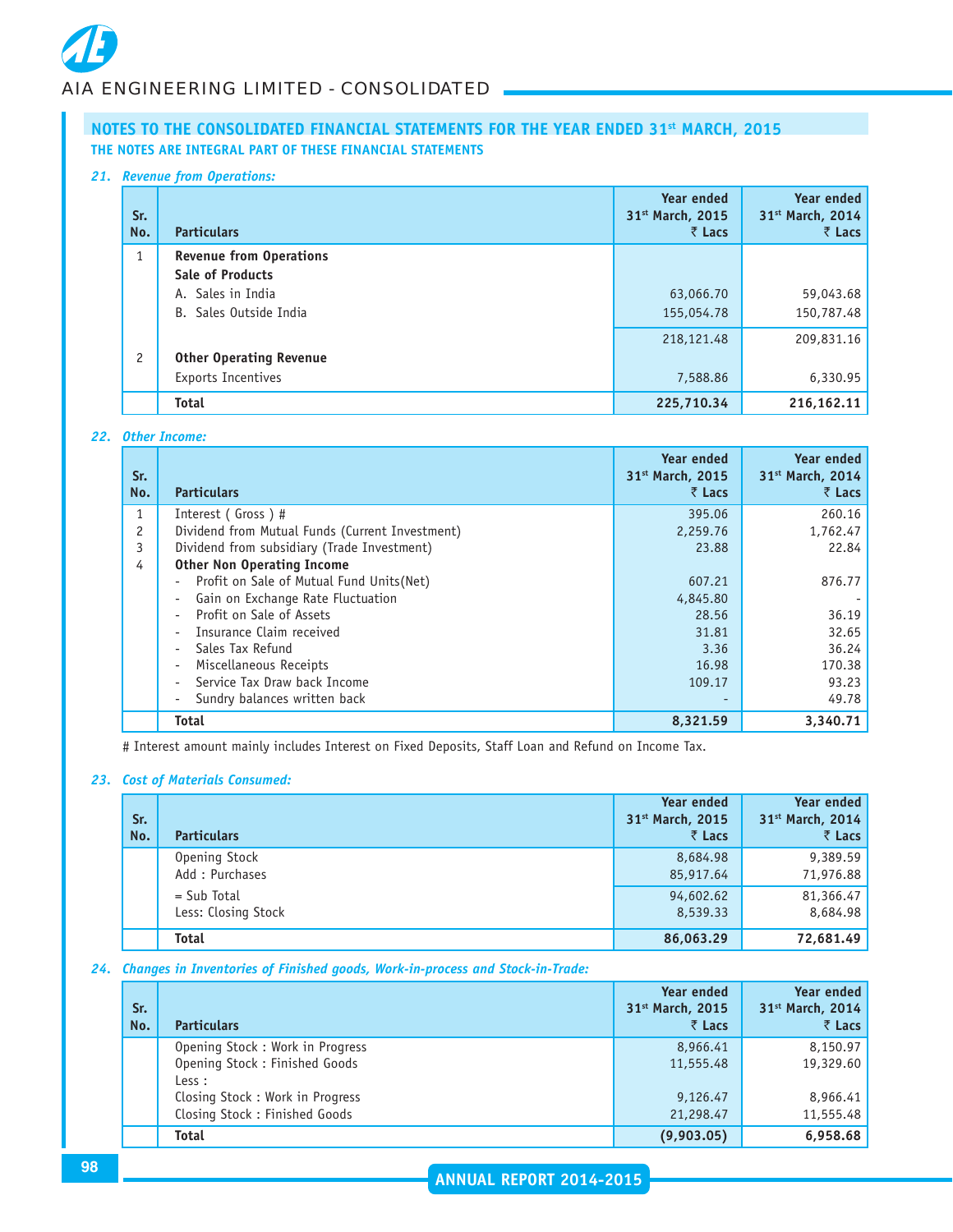# *25. Employee Benefits Expense:*

| Sr.<br>No.     | <b>Particulars</b>                               | <b>Year ended</b><br>31st March, 2015<br>₹ Lacs | <b>Year ended</b><br>31st March, 2014<br>₹ Lacs |
|----------------|--------------------------------------------------|-------------------------------------------------|-------------------------------------------------|
|                | Salaries, Wages and Bonus                        | 8,727.01                                        | 8,030.82                                        |
| $\overline{c}$ | Contribution to Provident Fund / ESIC / Gratuity | 766.53                                          | 550.88                                          |
|                | <b>Staff Welfare Expenses</b>                    | 317.59                                          | 301.83                                          |
|                | <b>Total</b>                                     | 9,811.13                                        | 8,883.53                                        |

# *26. Finance Costs:*

| Sr.<br>No.     | <b>Particulars</b>                                                          | <b>Year ended</b><br>31 <sup>st</sup> March, 2015<br>₹ Lacs | <b>Year ended</b><br>31st March, 2014<br>₹ Lacs |
|----------------|-----------------------------------------------------------------------------|-------------------------------------------------------------|-------------------------------------------------|
| $\mathbf{1}$   | Interest Expense ;                                                          |                                                             |                                                 |
|                | For Short Term Borrowings<br>$\overline{\phantom{0}}$                       | 348.41                                                      | 190.55                                          |
|                | For Others                                                                  | 5.14                                                        | 10.16                                           |
|                | For Income Tax<br>$\overline{\phantom{0}}$                                  | 40.00                                                       | 202.00                                          |
| $\overline{c}$ | Other Borrowing Costs                                                       | $\overline{\phantom{0}}$                                    | 2.69                                            |
| 3              | Applicable Net Gain / Loss on foreign currency transactions and translation | $\overline{\phantom{0}}$                                    | 231.05                                          |
|                | <b>Total</b>                                                                | 393.55                                                      | 636.45                                          |

# *27. Depreciation & Amortised Cost:*

| Sr.<br>No. | <b>Particulars</b>                                                             | <b>Year ended</b><br>31 <sup>st</sup> March, 2015<br>₹ Lacs | Year ended<br>31 <sup>st</sup> March, 2014<br>₹ Lacs |
|------------|--------------------------------------------------------------------------------|-------------------------------------------------------------|------------------------------------------------------|
|            | Depreciation & Amortization<br>Less: Amount Transferred to Revaluation Reserve | 6,974.68                                                    | 3,815.39<br>1.17                                     |
|            |                                                                                | $\overline{\phantom{a}}$                                    |                                                      |
|            | <b>Total</b>                                                                   | 6,974.68                                                    | 3,814.22                                             |

# *28. Other Expenses:*

| Sr.<br>No. | <b>Particulars</b>                                            | <b>Year ended</b><br>31 <sup>st</sup> March, 2015<br>₹ Lacs | <b>Year ended</b><br>31 <sup>st</sup> March, 2014<br>₹ Lacs |
|------------|---------------------------------------------------------------|-------------------------------------------------------------|-------------------------------------------------------------|
| 1          | <b>Manufacturing Expenses</b><br><b>Consumption of Stores</b> |                                                             |                                                             |
|            | Opening Stock                                                 | 6,016.60                                                    | 5,521.44                                                    |
|            | Add: Purchases                                                | 22,710.46                                                   | 19,976.37                                                   |
|            | $=$ Sub total                                                 | 28,727.06                                                   | 25,497.81                                                   |
|            | Less: Closing Stock                                           | 7,014.81                                                    | 6,016.60                                                    |
|            | = Stores Consumed                                             | 21,712.25                                                   | 19,481.21                                                   |
|            | Power and Fuel                                                | 22,568.45                                                   | 17,548.34                                                   |
|            | Labour Charges                                                | 5,610.79                                                    | 5,094.52                                                    |
|            | Freight Inward, Octroi, Coolies and Cartages                  | 1,429.53                                                    | 1,000.64                                                    |
|            | Other Purchases Expenses                                      | 1,149.61                                                    |                                                             |
|            | Repairs and Maintenance                                       |                                                             |                                                             |
|            | To Buildings                                                  | 208.76                                                      | 161.95                                                      |
|            | To Plant and Machineries                                      | 762.33                                                      | 573.58                                                      |
|            | To Other Assets<br>٠                                          | 226.27                                                      | 163.97                                                      |
|            | Rent Expenses                                                 | 114.55                                                      | 80.46                                                       |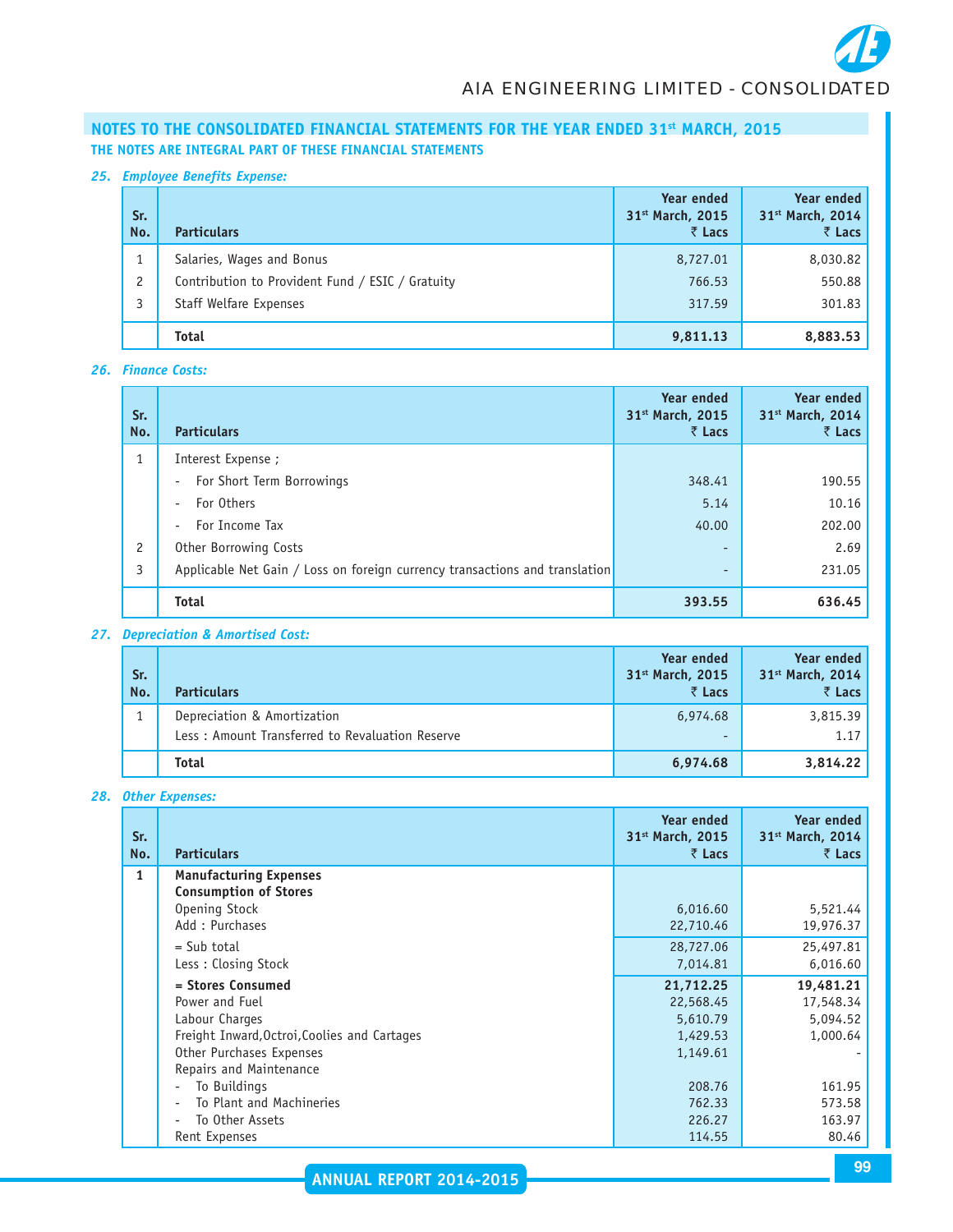#### *28. Other Expenses (Contd...):*

| Sr.<br>No.     | <b>Particulars</b>                                                                  | Year ended<br>31st March, 2015<br>₹ Lacs | <b>Year ended</b><br>31st March, 2014<br>$\bar{z}$ Lacs |
|----------------|-------------------------------------------------------------------------------------|------------------------------------------|---------------------------------------------------------|
| $\overline{c}$ | <b>Selling and Distribution Expenses</b>                                            |                                          |                                                         |
|                | Freight Outward, Coolies and Cartages                                               | 8,713.30                                 | 8,347.85                                                |
|                | Warehouse Expenses                                                                  | 1,048.14                                 | 830.15                                                  |
|                | <b>Commission Expenses</b>                                                          | 2,467.05                                 | 1,781.97                                                |
|                | <b>Travelling Expenses</b>                                                          |                                          |                                                         |
|                | For Directors<br>$\overline{\phantom{a}}$                                           | 38.76                                    | 15.88                                                   |
|                | For Staff and Guests<br>$\bar{a}$                                                   | 1,551.69                                 | 1,508.74                                                |
|                | Sales Promotion / Gift Expenses                                                     | 68.21                                    | 79.95                                                   |
|                | Advertisement Expenses                                                              | 10.94                                    | 21.53                                                   |
|                | Product Warranty Expenses                                                           | 1,476.55                                 | 36.03                                                   |
|                | Late Delivery Charges                                                               | 42.00                                    | 21.30                                                   |
|                | Claims payable                                                                      | 129.42                                   | 1,330.08                                                |
|                | <b>Bad Debts</b>                                                                    | 346.62                                   | 335.11                                                  |
|                | Central Excise Duty and CVD                                                         | 57.52                                    | 35.69                                                   |
|                | Sales Tax                                                                           | 150.90                                   | 89.62                                                   |
|                | Other Selling & Distribution Expenses                                               | 1.00                                     | 22.42                                                   |
| 3              | <b>Administrative Expenses</b>                                                      |                                          |                                                         |
|                | <b>Insurance Premium</b>                                                            | 421.64                                   | 258.91                                                  |
|                | Rent                                                                                | 208.62                                   | 144.06                                                  |
|                | Rates and Taxes                                                                     | 53.35                                    | 59.94                                                   |
|                | Service Charges                                                                     | 7.29                                     | 19.33                                                   |
|                | Directors' Sitting Fees                                                             | 5.65                                     | 4.70                                                    |
|                | Payment to Auditor                                                                  |                                          |                                                         |
|                | As Auditor<br>$\sim$                                                                |                                          |                                                         |
|                | <b>Statutory Audit fees</b>                                                         | 57.63                                    | 66.48                                                   |
|                | Tax Audit Fees                                                                      | 2.00                                     | 2.00                                                    |
|                | For Other Services                                                                  | 4.80                                     | 3.98                                                    |
|                | Legal and Professional Consultancy Fees                                             | 1,329.38                                 | 1,118.31                                                |
|                | <b>Bank Commission Charges</b>                                                      | 362.47<br>41.77                          | 332.16                                                  |
|                | Printing and Stationery Expenses<br>Postage, Telephones, Courier, Internet & E-mail | 277.26                                   | 45.59<br>279.37                                         |
|                | Computer Expenses                                                                   | 15.38                                    | 14.20                                                   |
|                | Vehicle Repairs and Maintenance                                                     | 157.79                                   | 127.27                                                  |
|                | Conveyance                                                                          | 229.38                                   | 167.56                                                  |
|                | Security Expenses                                                                   | 410.68                                   | 382.99                                                  |
|                | Subscription and Membership Fees                                                    | 27.12                                    | 14.90                                                   |
|                | <b>Entertainment Expenses</b>                                                       | 11.06                                    | 13.90                                                   |
|                | Donations                                                                           | 22.61                                    | 28.94                                                   |
|                | Seminar Expenses                                                                    | 22.89                                    | 25.65                                                   |
|                | License Fees                                                                        | 8.07                                     | 3.69                                                    |
|                | <b>Inspection Charges</b>                                                           | 14.17                                    | 14.96                                                   |
|                | Water Charges                                                                       | 42.77                                    | 30.12                                                   |
|                | Office Expenses                                                                     | 67.87                                    | 63.39                                                   |
|                | Electricity Expenses                                                                | 20.17                                    | 7.59                                                    |
|                | Service Tax                                                                         | 19.63                                    | 31.64                                                   |
|                | Garden Expenses                                                                     | 20.99                                    | 10.49                                                   |
|                | Festival Celebration Expenses                                                       | 13.87                                    | 18.75                                                   |
|                | Factory GVMM / GIDC Administrative Charges                                          | 14.75                                    | 20.49                                                   |
|                | <b>CSR Expenses</b>                                                                 | 114.47                                   | 7.08                                                    |
|                | Loss on Sale of Assets                                                              | 19.09                                    | 11.47                                                   |
|                | Loss on Exchange Rate Fluctuation                                                   |                                          | 6,859.32                                                |
|                | Sundry balances written off                                                         | 40.30                                    |                                                         |
|                | Change in fair Value of Investment                                                  | (127.50)                                 | 423.98                                                  |
|                | General / Miscellaneous Expenses                                                    | 89.43                                    | 94.69                                                   |
|                | Total                                                                               | 73,911.49                                | 69,268.89                                               |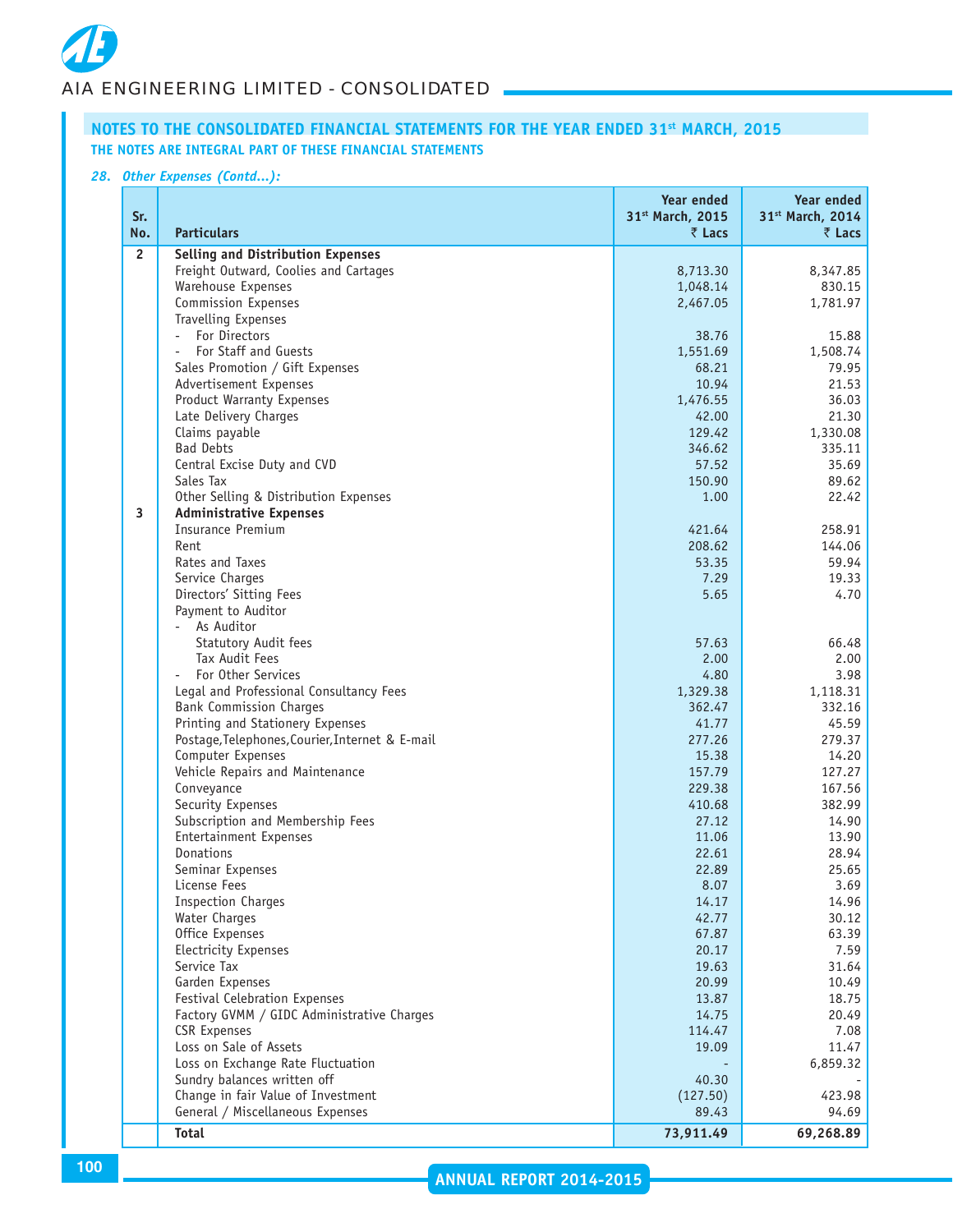*29. Current Tax:*

| Sr.<br>No.     | <b>Particulars</b>                                        | <b>Year ended</b><br>31 <sup>st</sup> March, 2015<br>₹ Lacs | Year ended<br>31 <sup>st</sup> March, 2014<br>₹ Lacs |
|----------------|-----------------------------------------------------------|-------------------------------------------------------------|------------------------------------------------------|
| $\overline{c}$ | Current Tax<br>(Excess)/Short Provision for earlier years | 16,718.56<br>(922.81)                                       | 13,254.74                                            |
|                | <b>Total</b>                                              | 15,795.75                                                   | 13,254.74                                            |

*30. Earnings Per Share:*

| Sr.<br><b>No</b> | <b>Particulars</b>                                                        |     | <b>Year ended</b><br>31 <sup>st</sup> March, 2015 | <b>Year ended</b><br>31 <sup>st</sup> March, 2014 |
|------------------|---------------------------------------------------------------------------|-----|---------------------------------------------------|---------------------------------------------------|
|                  | Net Profit attributable to the Equity Shareholders (₹ Lacs)               | A   | 43,093.93                                         | 32,496.98                                         |
|                  | Weighted average number of Equity Shares outstanding<br>during the period | B   | 94,320,370                                        | 94,320,370                                        |
|                  | Nominal value of Equity Shares (₹)                                        |     | 2.00                                              | 2.00                                              |
| 4                | Basic/Diluted Earnings per Share $(\bar{\zeta})$                          | A/B | 45.69                                             | 34.45                                             |

**31**. Based on the guiding principles given in Accounting Standard on "Segment Reporting" (AS-17) issued by the Institute of Chartered Accountants of India, the Group operates mainly in manufacturing of High Chrome Mill Internals (Castings) and all other activities are incidental thereto, which have similar risk and return, accordingly, there are no separate reportable Segment as far as Primary Segment is concerned.

Information about Secondary Geographical Segments:

| <b>Particulars</b>                             | Year ended<br>31st March, 2015<br>₹ Lacs | <b>Year ended</b><br>31 <sup>st</sup> March, 2014<br>₹ Lacs |
|------------------------------------------------|------------------------------------------|-------------------------------------------------------------|
| <b>Revenue by Geographical Segment</b>         |                                          |                                                             |
| India                                          | 66,078.67                                | 60,561.84                                                   |
| Outside India                                  | 160,606.60                               | 150,787.48                                                  |
| Addition to Fixed Assets and Intangible Assets |                                          |                                                             |
| India                                          | 23,550.42                                | 4,178.93                                                    |
| Outside India                                  | 36.29                                    | 50.99                                                       |
| Carrying amount of Fixed Assets (Net)          |                                          |                                                             |
| India                                          | 59,509.43                                | 48,563.58                                                   |
| Outside India                                  | 310.10                                   | 277.61                                                      |

**1) Geographical Segments considered for disclosures are as follows:**

- **•** Sales within India include Sales to Customers located within India.
- Sales outside India include Sales to Customers located outside India.

#### **2) Revenue comprises**

| <b>Particulars</b>      | Year ended<br>31 <sup>st</sup> March, 2015<br>₹ Lacs | <b>Year ended</b><br>31 <sup>st</sup> March, 2014<br>₹ Lacs |
|-------------------------|------------------------------------------------------|-------------------------------------------------------------|
| Revenue from operations | 218,363.69                                           | 208,007.83                                                  |
| Other income            | 8,321.59                                             | 3,340.71                                                    |

**32.** In case of Vega Industries (Middle East) FZE., U.A.E., the revenue and expense transactions at the year end reflected in Profit & Loss Account have been translated into Indian Rupees at an average of monthly exchange rate. The assets and liabilities in the Balance Sheet have been translated into Indian Rupees at the closing exchange rate at the year end. The resultant translation exchange gain/ loss have been disclosed as "Foreign Currency Translation Reserve".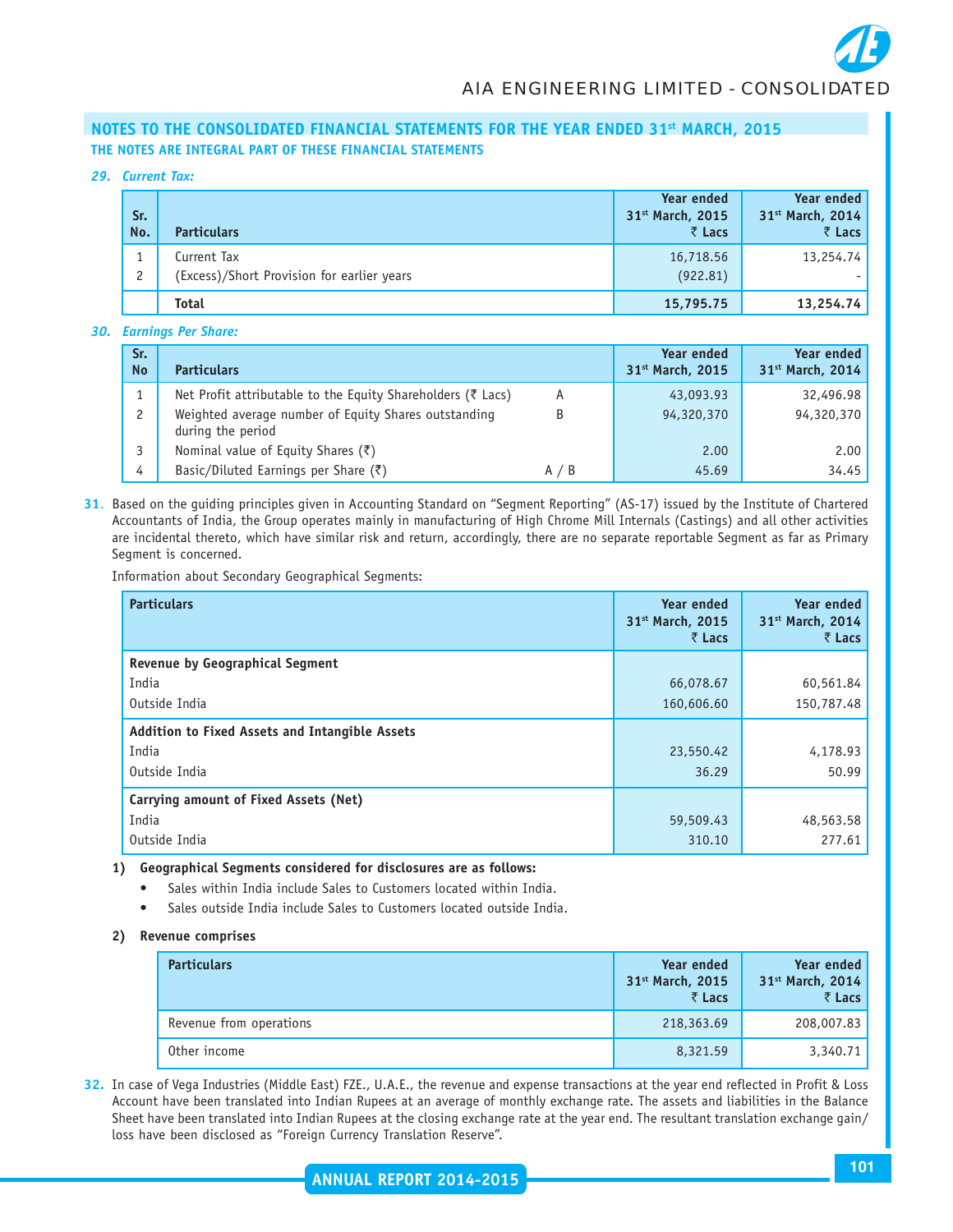#### **33**. *Related party disclosures under Accounting Standard 18:*

| (a)           | <b>Relatives of Key Management Personnel:</b> | (b)           | Key Management Personnel: |
|---------------|-----------------------------------------------|---------------|---------------------------|
|               | Mrs. Giraben K. Shah                          | 1             | Mr. Bhadresh K. Shah      |
| $\mathcal{P}$ | Mrs. Gitaben B. Shah                          | $\mathcal{P}$ | Mr. Yashwant M. Patel     |
| 3             | Mrs. Khusali Samip Solanki                    | 3             | Dr. S. Srikumar           |
| 4             | Mrs. Bhumika Shymal Sodhan                    | 4             | Mr. Pradip R. Shah        |
| 5             | AB Tradelink Ltd.                             | 5             | Mr. Paryank R. Shah       |
| 6             | Powertec Engineering Pvt.Ltd.                 | 6             | Mr. Jules Spede           |
|               | Vee Connect Travels Pyt.Ltd                   | 7             | Mr. R.A. Gilani           |
| 8             | Dicus IT Pyt.Ltd.                             | 8             | Mr. Vinod Narain          |

*Disclosures of Transactions between the Company and Related Parties and the status of outstanding balances as on 31st March, 2015:*

| Sr.<br><b>No</b> | <b>Nature of Transaction</b>                     | <b>Relatives of</b><br><b>Key Management</b><br><b>Personnel</b><br>$(3)$ Lacs) | <b>Key</b><br><b>Management</b><br><b>Personnel</b><br>(₹ Lacs) |
|------------------|--------------------------------------------------|---------------------------------------------------------------------------------|-----------------------------------------------------------------|
| $\mathbf{1}$     | Rent, Rates & Taxes                              | 1.48                                                                            |                                                                 |
| 2                | Legal and Professional Consultancy Fees          | 37.21                                                                           | 3.00                                                            |
| 3                | Commission                                       | 68.17                                                                           |                                                                 |
| 4                | Salary, Bonus and Perquisites                    | 1.48                                                                            |                                                                 |
| 5                | Repair & Maintenance of Equipments               | 14.33                                                                           |                                                                 |
| 6                | Directors' Remuneration and perquisites          |                                                                                 | 181.11                                                          |
| 7                | Traveling expenses                               | 170.09                                                                          |                                                                 |
| 8                | SAP ERP functional and technical support         | 2.53                                                                            |                                                                 |
|                  | <b>TOTAL</b>                                     | 295.29                                                                          | 184.11                                                          |
|                  | Balance outstanding at the year end (Receivable) |                                                                                 |                                                                 |
|                  | Balance outstanding at the year end (Payable)    | 17.37                                                                           |                                                                 |

*Disclosures in respect of transactions which are more than 10% of the total transactions of the same type with related parties during the year:*

| Sr.No.        | <b>Description</b>                      | <b>Related Parties</b>         | $\bar{z}$ Lacs |
|---------------|-----------------------------------------|--------------------------------|----------------|
|               | Rent, Rates & Taxes                     | Mrs. Giraben K. Shah           | 1.48           |
| $\mathcal{P}$ | Retainer ship Fee                       | Powertec Engineering Pvt. Ltd. | 37.21          |
| 3             | Commission                              | AB Tradelink Ltd.              | 68.17          |
| 4             | Salary, Bonus and Perquisites           | Mrs. Gitaben B. Shah           | 1.48           |
| 5             | Professional Charges                    | Mr. Pradip R. Shah             | 3.00           |
| 6             | Repair & Maintenance of Equipments      | Powertec Engineering Pvt. Ltd. | 14.33          |
|               | Directors' Remuneration and perquisites | Mr. Bhadresh K. Shah           | 111.05         |
|               |                                         | Mr. Paryank R. Shah            | 62.54          |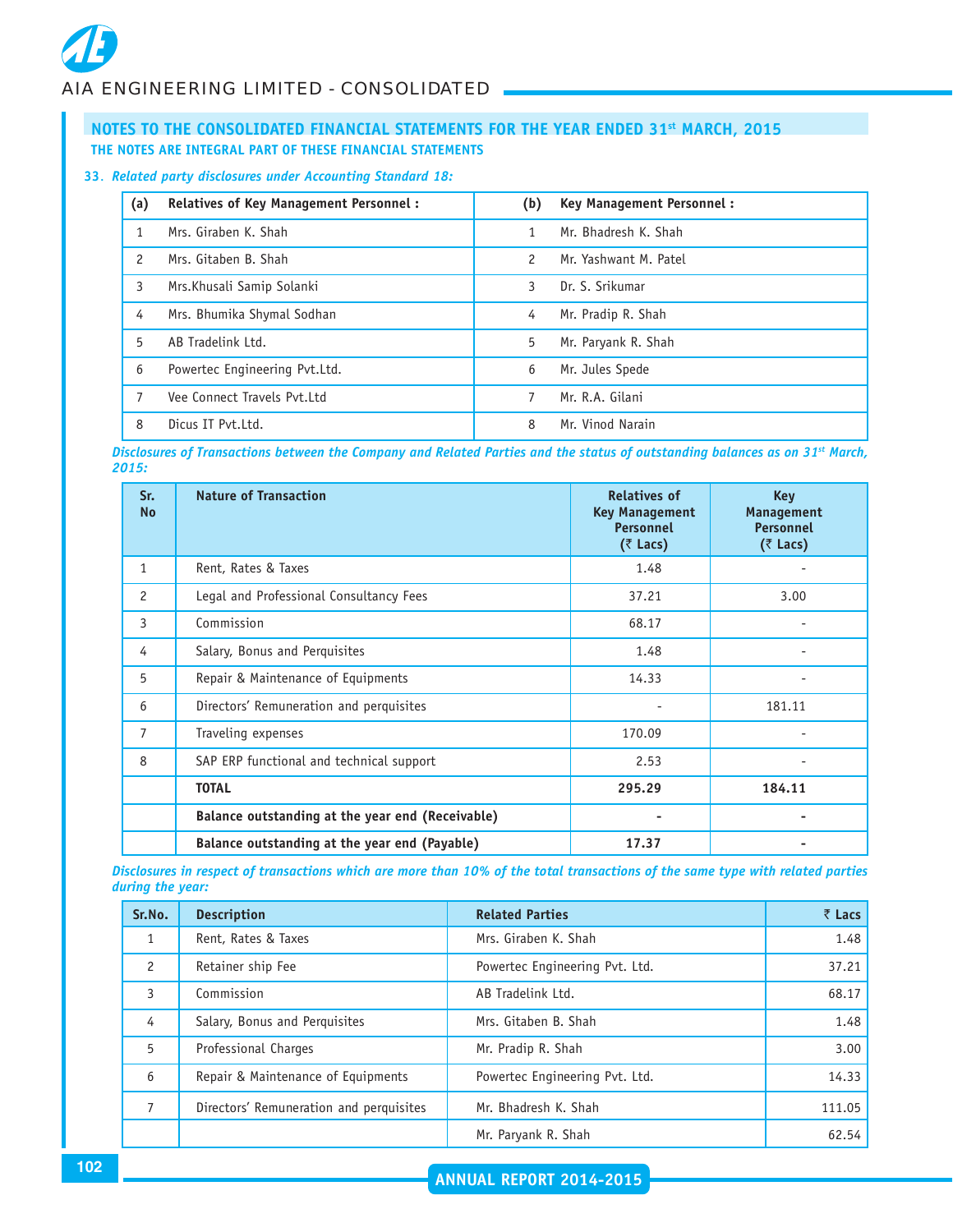# *AIA ENGINEERING LIMITED - CONSOLIDATED*

# **NOTES TO THE CONSOLIDATED FINANCIAL STATEMENTS FOR THE YEAR ENDED 31st MARCH, 2015 THE NOTES ARE INTEGRAL PART OF THESE FINANCIAL STATEMENTS**

**34.** *Contingent Liabilities not provided for in Accounts:*

| Sr.<br>No. | <b>Particulars</b>                                                                                       | As at<br>31 <sup>st</sup> March, 2015<br>$\bar{z}$ Lacs | As at<br>31st March, 2014<br>₹ Lacs |
|------------|----------------------------------------------------------------------------------------------------------|---------------------------------------------------------|-------------------------------------|
| 1.         | Contingent Liabilities                                                                                   |                                                         |                                     |
|            | Claims against the Company not acknowledged as debts<br>a.                                               |                                                         |                                     |
|            | Central Excise & Service Tax<br>$\mathbf{i}$                                                             | 1,831.48                                                | 3,815.13                            |
|            | Income Tax<br>$\mathbf{ii}$                                                                              | 5,932.31                                                | 4,978.47                            |
|            | Sales Tax / Central Sales Tax<br>iii)                                                                    | 19.77                                                   | 19.77                               |
|            | Interest payable to Financial institute<br>iv)                                                           | 7.60                                                    | 7.60                                |
|            | Custom duty matters in dispute<br>v)                                                                     | 711.03                                                  | 556.37                              |
|            | Guarantees<br>b.                                                                                         |                                                         |                                     |
|            | Bank Guarantees Outstanding<br>i)                                                                        | 13,521.56                                               | 7,901.62                            |
|            | Corporate Guarantees Outstanding to Customers<br>$\mathbf{ii}$                                           | 713.65                                                  | 5,566.94                            |
|            | Guarantees given by Company on behalf of Subsidiaries<br>iii)                                            | 3,621.31                                                | 3,490.51                            |
|            | Performance Guarantees Outstanding to Customers<br>iv)                                                   |                                                         | 523.78                              |
|            | <b>Bid Bond Guarantees</b><br>V)                                                                         |                                                         | 26.27                               |
|            | Corporate Guarantees given by the Company to<br>vi)<br>banks on behalf of Subsidiaries                   | 2,632.28                                                | 2,033.05                            |
|            | vii) Letter of Credit                                                                                    | 33.55                                                   | 1366.20                             |
|            | <b>Others</b><br>c.                                                                                      | 650.05                                                  | 628.32                              |
| 2.         | Commitments                                                                                              |                                                         |                                     |
|            | Estimated amount of Contracts remaining to be executed<br>a.<br>on Capital Account and not provided for. | 2,782.83                                                | 939.65                              |
|            | <b>Total</b>                                                                                             | 32,457.42                                               | 31,853.68                           |

#### **35.** *Derivative Instruments:*

*a) Derivatives outstanding as at the balance sheet date:*

| Currency              | <b>Exposure to Buy / Sell</b> | No. of contracts | As at 31 <sup>st</sup> March, 2015 |                         |
|-----------------------|-------------------------------|------------------|------------------------------------|-------------------------|
|                       |                               |                  | ₹ Lacs                             | <b>Foreign currency</b> |
| US Dollar (AIA)       | Sell                          | 410              | 67,448.19                          | 108,250,000             |
| EURO (AIA)            | Sell                          | 32               | 10,710.24                          | 16,000,000              |
| ZAR (AIA)             | Sell                          | 35               | 8,982.05                           | 175,000,000             |
| (Previous year) (AIA) | Sell                          | (223)            | (43, 651.47)                       | (76, 250, 000)          |

*b) Foreign currency exposure at the year end not hedged by derivative instruments:*

|                                               | As at<br>31 <sup>st</sup> March, 2015 | As at<br>31 <sup>st</sup> March, 2014 |
|-----------------------------------------------|---------------------------------------|---------------------------------------|
| Payables against import of goods and services |                                       |                                       |
| Rupees in lacs                                | 10.53                                 | 20.09                                 |
| US Dollar                                     | -                                     | 18551                                 |
| Euro                                          | 15726                                 | 4952                                  |
| GBP                                           | -                                     | 4718                                  |
| Advance payment to suppliers and for Expenses |                                       |                                       |
| Rupees in lacs                                | 17.06                                 | 822.72                                |
| US Dollar                                     | 2,6327                                | 918,248                               |
| Euro                                          | 978                                   | 30,0597                               |
| ZAR                                           | -                                     | 94,500                                |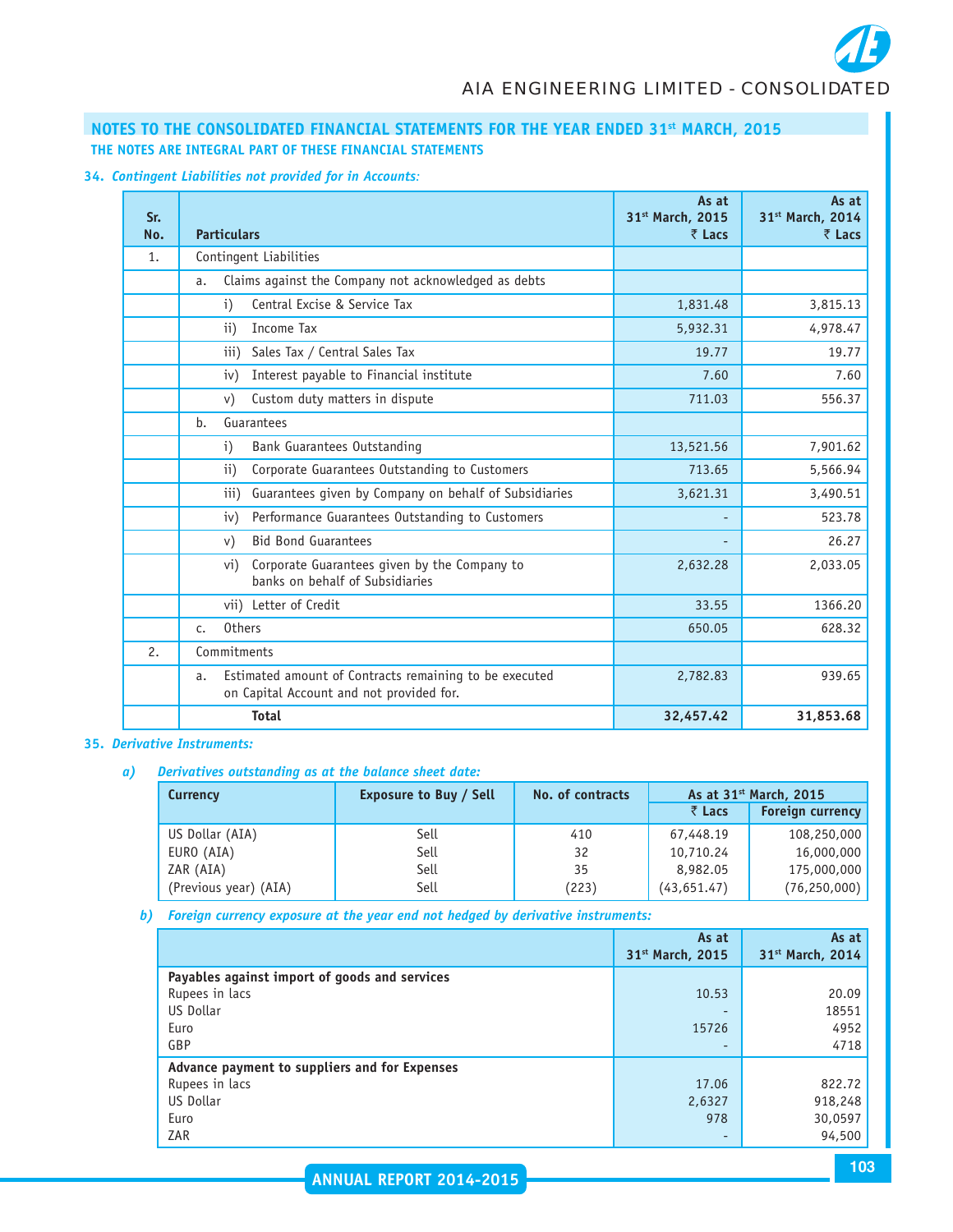The Company enters in to derivative contracts strictly for hedging purposes and not for trading or speculation. The Company has voluntarily adopted "Accounting Standard (AS) 30 Financial Instruments": Recognition and Measurement" to the extent the standard does not conflict with the Accounting Standards notified under Section 133 of the Companies Act, 2013, read with rule 7 of the Companies (Accounts) Rules, 2014. Pursuant to the adoption, the Net Gain on foreign currency forwards and Interest rate swap of ₹ 2,688.25 lacs as required by AS-30 has been parked in the Cash Flow Hedging Reserve under Reserves & Surplus. This gain would be recycled in the Statement of Profit and Loss / Fixed Assets in the period during which the forecasted transactions occurs.

#### **36.** *Operating Lease Agreements:*

Vega Industries Ltd. (U.S.A.), Vega Industries Ltd. (U.K.) and Vega Steel Industries (RSA) Proprietary Limited, South Africa, have entered in to a non-cancelable Lease Agreement for one of its office spaces with the lease term expiring at various dates through April, 2016

| At 31st March, 2015 the future minimum rental payments under non-cancelable operating lease consist of the following: |  |  |  |
|-----------------------------------------------------------------------------------------------------------------------|--|--|--|
|-----------------------------------------------------------------------------------------------------------------------|--|--|--|

| Year Ending 31 <sup>st</sup> March | (₹ Lacs) |
|------------------------------------|----------|
| 2016                               | 44.53    |
| 2017                               | 13.55    |
| 2018                               | 11.87    |
| 2019                               | 0.99     |

Total rent expenses as on 31<sup>st</sup> March, 2015 and on 31<sup>st</sup> March, 2014 were  $\bar{z}$  72.68 Lacs and  $\bar{z}$  67.58 Lacs respectively.

**37.** Based on the Guiding Notes on Accounting for Expenditure on Corporate Social Responsibility Activities (CSR) issued by the Institute of Chartered Accountants of India and Section 135 of the Companies Act, 2013 read with rules made thereunder, the Company has incurred the following expenditure on CSR activities during the Financial Year 2014-15:

| Sr. No. | <b>Particulars</b>                                              | Amount (₹ Lacs) | Amount(₹ Lacs) |
|---------|-----------------------------------------------------------------|-----------------|----------------|
| 1.      | Prescribed CSR Expenditure (2% of Avg. Net Profit)              |                 | 587.12         |
| 2.      | Details of CSR Expenditure during the Financial Year 2014-15    |                 |                |
|         | Cl. (i) – Promoting Healthcare including preventing Health care | 77.50           |                |
|         | Cl. (iii) – Promoting Education                                 | 20.00           |                |
|         | Cl. (iv)-Ensuring Environmental Sustainability                  | 16.97           |                |
|         | Total Amount Spent during the year 2014-15                      |                 | 114.47         |
| 3.      | Amount unspent, if any.                                         |                 | 472.65         |

**38.** Previous Year's figures have been regrouped, reclassified and rearranged wherever necessary to confirm to current year presentation.

**39.** Figures pertaining to the subsidiaries companies have been re classified where ever necessary to bring them in line with the group financial statements.

Schedules referred to herein above form an integral part of financial statement.

| As per our report of even date attached.                                 | For and on behalf of the Board of Directors,             |                                                             |
|--------------------------------------------------------------------------|----------------------------------------------------------|-------------------------------------------------------------|
| For TALATI & TALATI<br>Chartered Accountants<br>(Firm Regn. No. 110758W) | (BHADRESH K. SHAH)<br>Managing Director<br>DIN: 00058177 | (YASHWANT M. PATEL)<br>Whole-time Director<br>DIN: 02103312 |
| <b>ANAND SHARMA</b><br>Partner<br>Membership No. 129033                  | (KUNAL D. SHAH)<br>Executive Director (Finance)          | (S. N. JETHELIYA)<br>Company Secretary<br>ACS: 5343         |
| Place: AHMEDABAD<br>Date: 19th May, 2015                                 | Place: AHMEDABAD<br>Date: 19th May, 2015                 |                                                             |

**ANNUAL REPORT 2014-2015**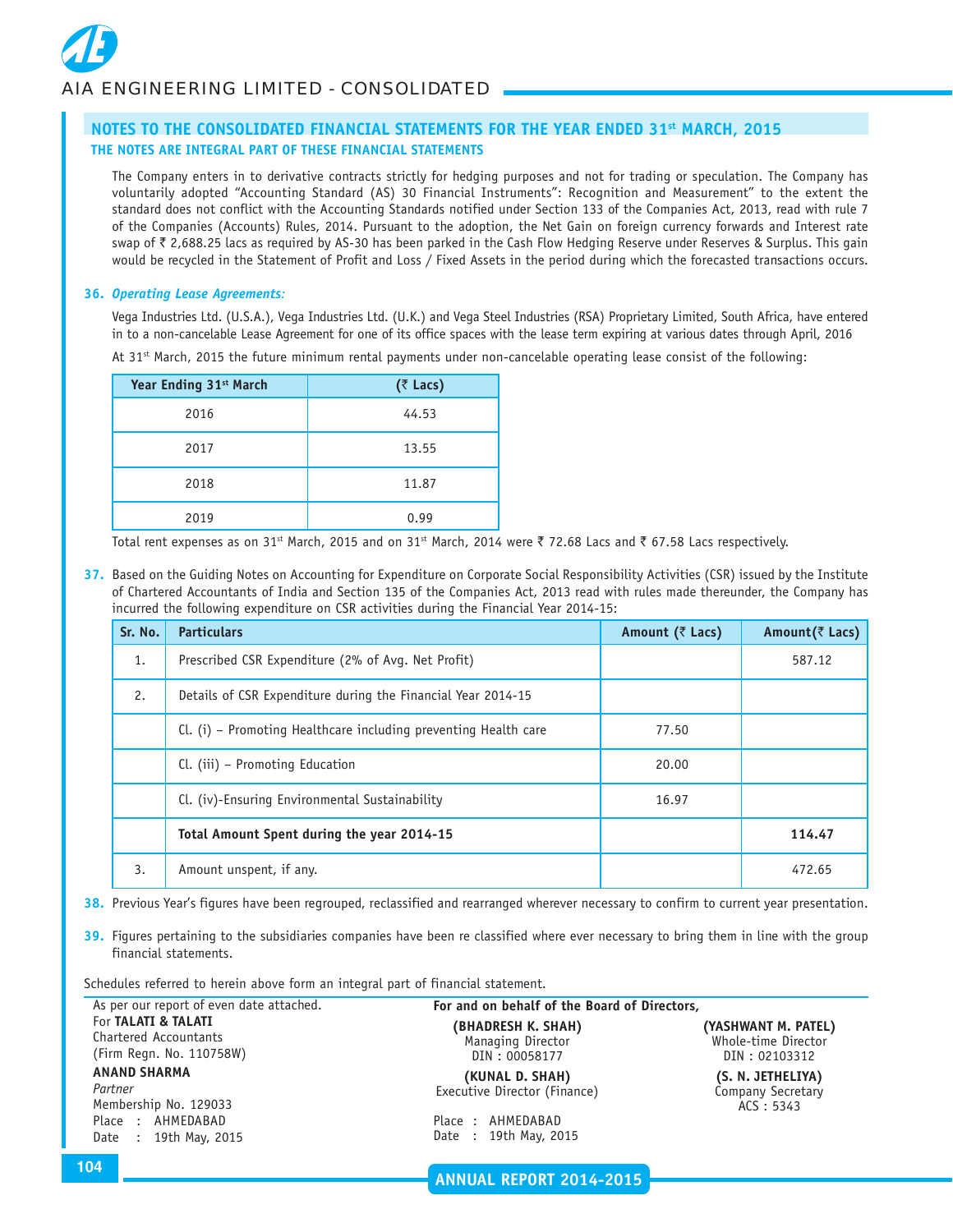# **NOTICE**

Notice is hereby given that the **TWENTY FIFTH ANNUAL GENERAL MEETING** of the members of **AIA ENGINEERING LIMITED** will be held on Thursday, the 24<sup>th</sup> September, 2015 at 10.00 A.M. at H. T. Parekh Convention Center, Ahmedabad Management Association, "ATIRA Campus", Dr. Vikram Sarabhai Marg, Ahmedabad–380 015, to transact the following business**:**

#### **ORDINARY BUSINESS:**

- 1. To receive, consider and adopt the Standalone and Consolidated Audited Balance Sheet as at 31<sup>st</sup> March, 2015 and the Statement of Profit and Loss for the year ended on that date and the Reports of the Board of Directors' and Auditors' thereon.
- 2. To declare Dividend on Equity Shares for the Financial Year ended  $31^{st}$  March, 2015.
- 3. To appoint a Director in place of Mr. Yashwant M. Patel (DIN 02103312), who retires by rotation and being eligible, offers himself for re-appointment.
- 4. To re-appoint M/s. Talati & Talati, Chartered Accountants, Ahmedabad (Firm Registration No. 110758W) the Statutory Auditors of the Company and fix their remuneration.

**"RESOLVED THAT** pursuant to the provisions of Sections 139, 142 and other applicable provisions, if any, of the Companies Act, 2013 (the Act) and The Companies (Audit and Auditors) Rules, 2014, (the Rules), (including any statutory modification(s) or re-enactment(s) thereof for the time being in force), Messrs. Talati & Talati, Chartered Accountants, Ahmedabad having ICAI Firm Registration No.110758W, who have offered themselves for re-appointment and have confirmed their eligibility to be appointed as Auditors, in terms of provisions of Section 141 of the Act, and Rule 4 of the Rules, be and are hereby re-appointed as Statutory Auditors of the Company, to hold office from the conclusion of this Annual General Meeting until the conclusion of the next Annual General Meeting of the Company on such remuneration as may be agreed upon by the Managing Director of the Company in consultation with the said Auditors, in addition to Service Tax and re-imbursement of out of pocket expenses incurred by them in connection with the audit of Accounts of the Company."

# **SPECIAL BUSINESS:**

5. To consider and if thought fit, to pass with or without modification(s) the following resolution as an Ordinary Resolution:

**"RESOLVED THAT** Mrs. Khushali Samip Solanki (DIN 07008918), who was appointed as an Additional Director of the Company by the Board of Directors with effect from 7th November, 2014 in terms of Section 161 (1) of the Companies Act, 2013 and who holds office of a Director up to the date of this meeting and in respect of whom a Notice has been received from a Member pursuant to Section 160 of the Companies Act, 2013 proposing her name for appointment as Director (Non-Executive Non-Independent Director), be and is hereby appointed as Director of the Company liable to retire by rotation."

6. To consider and if thought fit, to pass, with or without modification(s), the following resolution as an Ordinary Resolution:

**"RESOLVED THAT** Mrs. Bhumika Shyamal Shodhan (DIN 02099400), who was appointed as an Additional Director of the Company by the Board of Directors with effect from 7<sup>th</sup> November, 2014 in terms of Section 161 (1) of the Companies Act, 2013 and who holds office of a Director up to the date of this meeting and in respect of whom a Notice has been received from a Member pursuant to Section 160 of the Companies Act, 2013 proposing her name for appointment as Director (Non-Executive Non-Independent Director), be and is hereby appointed as Director of the Company liable to retire by rotation."

7. To consider and if thought fit, to pass with or without modification(s), the following resolution as an Ordinary Resolution:

**"RESOLVED THAT** Mr. Rajan Ramkrishna Harivallabhdas (DIN-00014265), who was appointed as an Additional Director of the Company by the Board of Directors with effect from 14<sup>th</sup> May, 2015 in terms of Section 161 (1) of the Companies Act, 2013 and who holds office of a Director up to the date of this meeting and in respect of whom a Notice has been received from a Member pursuant to Section 160 of the Companies Act, 2013 proposing his name for appointment as an Independent Director, be and is hereby appointed as an Independent Director of the Company for a period of five consecutive years with effect from 24<sup>th</sup> September, 2015 to 23<sup>rd</sup> September, 2020."

8. To consider and if thought fit, to pass with or without modification(s), the following resolution as a Special Resolution:

**"RESOLVED THAT** pursuant to the provisions of Section 188 of the Companies Act, 2013 read with Companies (Meetings of Board and its Powers) Rules 2014 and Clause 49 of the Listing Agreement (including any statutory modification(s) or re-enactment thereof for the time being force), the approval of the members be and are hereby accorded to the material Related Party Transactions entered into and carried out in Ordinary Course of Business and at Arm's Length price with Welcast Steels Limited, Bangalore (WSL), a Subsidiary of the Company and Related Party as per Accounting Standard (AS) 18, for purchase of goods during the Financial Year 2014-15 amounting to ₹225 crores approx. which exceeds the threshold limit of 10 percent of annual consolidated turnover of the Company for the Financial year ended 31st March, 2014 on the terms and conditions as mentioned in the Contract Manufacturing Agreement entered into by the Company with WSL on 1st January, 2014."

**"RESOLVED FURTHER THAT** pursuant to the provisions of Section 188 of the Companies Act, 2013 read with Companies (Meetings of Board and its Powers) Rules 2014 and Clause 49 of the Listing Agreement (including any statutory modification(s) or re-enactment thereof for the time being force), the approval of the members be and are hereby accorded to the material Related Party Transactions entered / to be entered into and carried out in Ordinary Course of Business and at Arm's Length price with Welcast Steels Limited, Bangalore (WSL), a Subsidiary of the Company and Related Party as per Accounting Standard (AS) 18, for the purchase of goods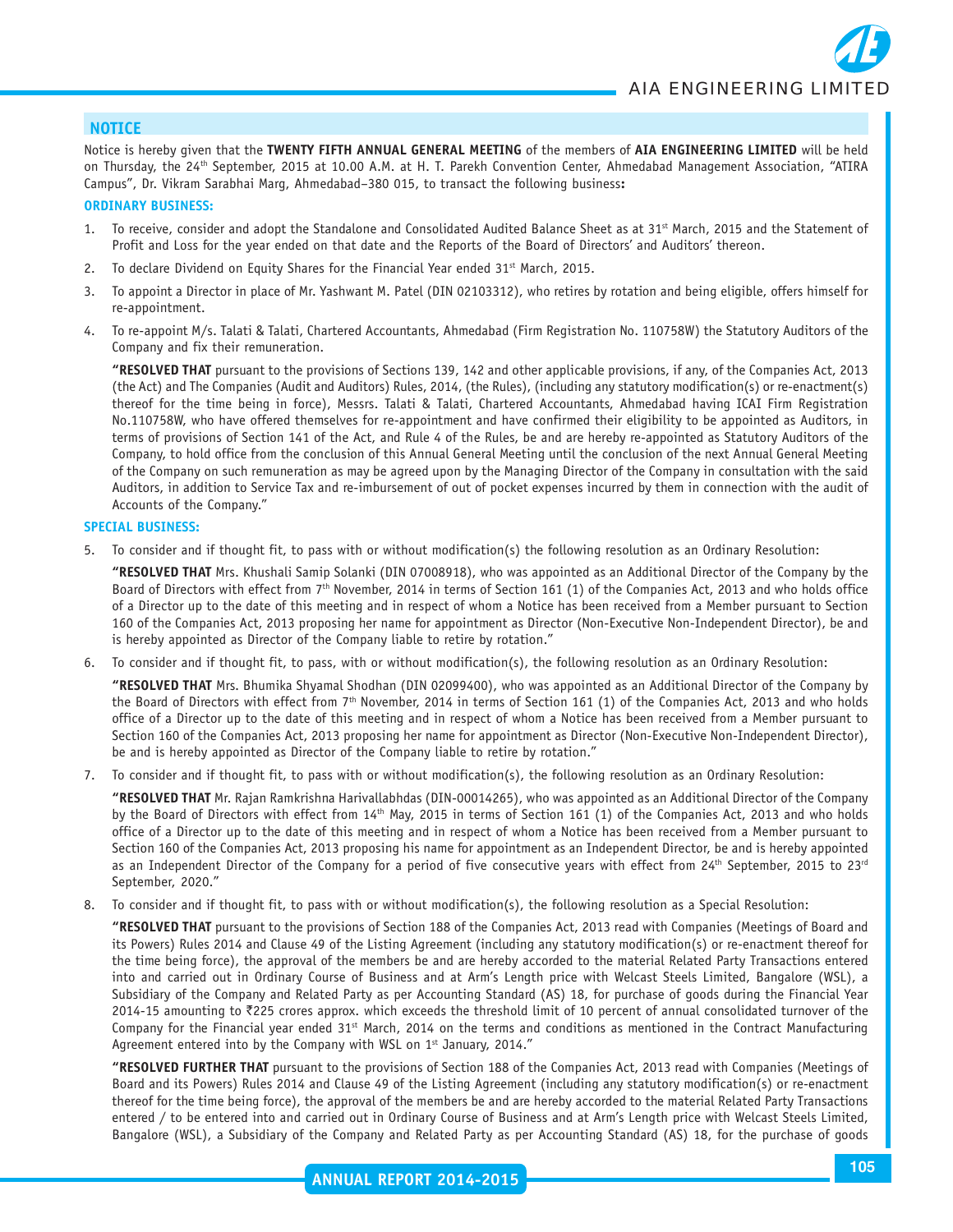

#### **NOTICE**

during the period from  $1<sup>st</sup>$  April, 2015 to 31 $st$  March, 2016 for an aggregate amount, which may exceed the threshold limit of 10 percent of Annual Consolidated Turnover of the Company for the Financial Year 2014-15."

**"RESOLVED FURTHER THAT** the Board of Directors of the Company be and are hereby authorized to do all acts and take all such steps as may be necessary, proper or expedient to give effect to the aforesaid resolution."

9. To consider and if thought fit, to pass, with or without modification(s), the following resolution as an Ordinary Resolution:

**"RESOLVED THAT** pursuant to the provisions of Section 148 and other provisions, if any, of the Companies Act 2013, read with Companies [Audit and Auditors] Rules, 2014 [including any statutory modification (s) or re-enactment (s) thereof for the time being in force], the consent of the Members be and is hereby accorded to ratify the remuneration decided by the Board of Directors on the recommendations of the Audit Committee of  $\overline{3}3.50$  Lacs payable to M/s. Kiran J. Mehta & Co., Cost Accountants, Ahmedabad appointed by the Board to conduct the audit of cost records of the Company for the Financial Year ending on  $31<sup>st</sup>$  March, 2016."

**"RESOLVED FURTHER THAT** the Board of Directors of the Company be and are hereby authorized to do all acts and take all such steps as may be necessary, proper or expedient to give effect to this resolution."

10. To consider and if thought fit, to pass with or without modification(s), the following resolution as a Special Resolution:

**"RESOLVED THAT** pursuant to the provisions of Section 188 and other applicable provisions, if any, of the Companies Act, 2013 and rules made thereunder [including any statutory modification (s) or re-enactment (s) thereof for the time being in force], the consent of the Members of the Company be and is hereby accorded for holding an office or place of profit in the Company by Mr. Yashwant M. Patel, a Whole-time Director of the Company whose son-in law Mr. Himanshu Patel has been appointed as Director of Vega Industries (Middle East) FZ Co., UAE, who is also an employee of Vega Industries Ltd., UK, Wholly-owned Subsidiaries of the Company."

**"RESOLVED FURTHER THAT** for the purpose of giving effect to this Resolution, the Board of Directors of the Company be and are hereby authorized to do all such acts, deeds, matters and things as may be necessary and incidental thereto."

By Order of the Board of Directors,

Place : Ahmedabad **(S. N. Jetheliya)** Date : 19<sup>th</sup> May, 2015 **Company Secretary** 

Sd/-

#### **NOTES**

- 1. The Explanatory Statements, pursuant to Section 102 of the Companies Act, 2013, which sets out details relating to Special Businesses to be transacted at the meeting, are annexed hereto.
- 2. **A MEMBER ENTITLED TO ATTEND AND VOTE AT THE MEETING IS ENTITLED TO APPOINT ONE OR MORE PROXIES TO ATTEND AND VOTE ON A POLL ONLY INSTEAD OF HIMSELF / HERSELF AND A PROXY NEED NOT BE A MEMBER.** A person can act as proxy on behalf of Members not exceeding fifty (50) and holding in aggregate not more than 10% of the total Share Capital of the Company.

The instrument of proxy in order to be effective must be received at the Registered Office / Corporate Office of the Company duly completed and signed, not less than 48 hours before the commencement of the meeting. A Proxy Form is annexed herewith. Proxy Form submitted on behalf of the Companies, Societies, etc. must be supported by an appropriate resolution / authority, as applicable authorizing their representative to attend and vote on their behalf at the meeting.

- 3. The Register of Members and Share Transfer Book of the Company will remain closed from Saturday, the 12<sup>th</sup> September, 2015 to Thursday the, 24th September, 2015 (both days inclusive) for annual closing and determining the entitlement of the Members to the Dividend for the Financial Year 2014-15.
- 4. Members are requested to bring the Attendance Slip duly filled in and hand over the same at the entrance of the Meeting Hall.
- 5. A dividend of  $\bar{z}$ 8 per share (400%) has been recommended by the Board of Directors for the year ended 31<sup>st</sup> March, 2015, subject to the approval of the Members at the ensuing Annual General Meeting, is proposed to be paid on or after 30<sup>th</sup> September, 2015.
- 6. Payment of Dividend:
	- (a) The Bank account particulars of the members holding Shares in physical form will be printed on the dividend warrants. Hence the members are advised to intimate changes, if any in their registered address along with Pin Code and submit particulars of their bank account viz. name and address of the branch of the bank, 9 digit MICR code of the branch, type of account and account number latest by 12th September, 2015 directly to the Company's Registrar & Share Transfer Agent (RTA), Link Intime India Pvt. Ltd., C/13, Pannalal Silk Mills Compound, Kantilal Maganlal Ind. Estate, L.B.S. Marg, Bhandup (West), MUMBAI – 400 078 or at its Branch Office at 303, 3<sup>rd</sup> Floor, Shopper's Plaza – V, Near 5 Government Society, Opp. Muncipal Market, C. G. Road, Navrangpura, Ahmedabad – 380009.
	- (b) To prevent fraudulent transactions, Members are advised to exercise due diligence and notify the Company of any change in Address or demise of any Member(s) as soon as possible. Members are also advised not to leave their demat account (s) dormant for long. Members holding Shares in demat form are advised to inform the changes, if any, in particulars of their bank account to their respective Depository Participants.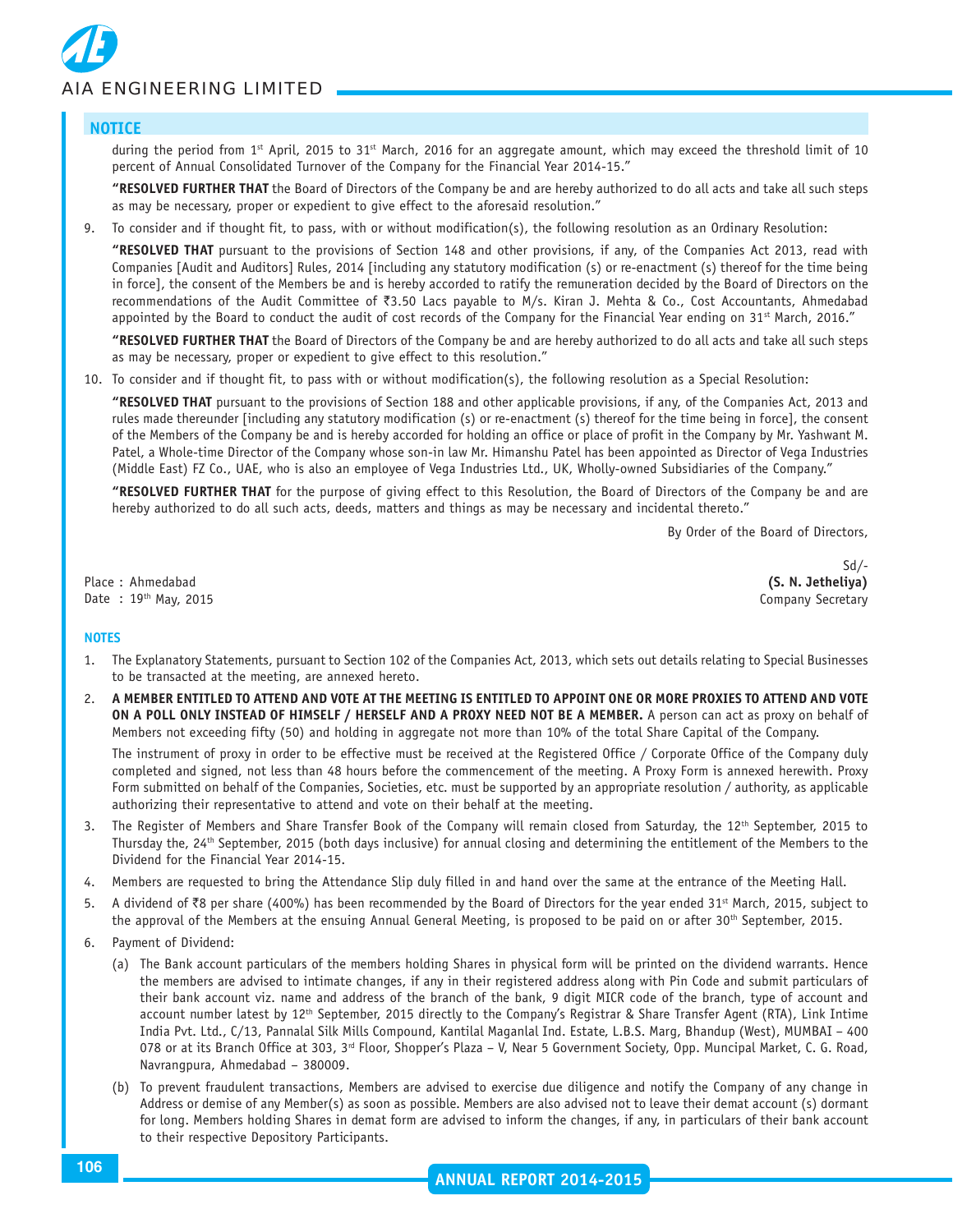# **NOTICE**

- 7. The Securities and Exchange Board of India (SEBI) has mandated the submission of Permanent Account Number (PAN) by every participant in securities market. Members holding Shares in electronic form are, therefore requested to submit the PAN to their Depository Participants with whom they are maintaining their demat accounts. Members holding Shares in physical form can submit their PAN details to the Company or Registrar & Share Transfer Agent.
- 8. In compliance with the circular of Ministry of Corporate Affairs for a "Green Initiative in the Corporate Governance" by allowing / permitting service of documents etc. in electronic form, electronic copy of the Annual Report of 2014-15 is being sent to all the members whose email IDs are registered with the Company / Depository Participant(s) for communication purposes unless any member has requested for a hard copy of the same. For Members who have not registered their email address, physical copies of the Annual Report for 2014-15 are being sent in the permitted mode.
- 9. All documents referred to in the accompanying Notice and the Explanatory Statements shall be opened for inspection at the Registered Office of the Company during normal business hours (9.00 a.m. to 5.00 p.m.) on all working days except Sundays, up to and including the date of the Annual General Meeting of the Company.

The Company proposes to send documents, such as the Notice of the Annual General Meeting and Annual Report etc. henceforth to the Members in Electronic Form at the e-mail address provided by them and made available to the Company by the Depositories from time to time.

The Un-audited half-yearly and Quarterly Financial Results of the Company are uploaded at the website of the Company.

In case you wish to receive the above documents in physical form, you are requested to please inform to the below mentioned E-mail ID. Please quote Name, your Demat Account No. [DP ID No. and Client ID No.].

Email ID for reply : ric@aiaengineering.com

Those members who have so far not en-cashed their Dividend warrants for the under mentioned Financial Years, may claim or approach the Company for the payment thereof as the same will be transferred to the Investors' Education and Protection Fund (IEPF) of the Central Government, pursuant to Section 205 C of the Companies Act, 1956.

| Sr. No. | <b>Financial Year</b>      | Due date of Transfer to IEPF |
|---------|----------------------------|------------------------------|
| 1.      | 2007-08                    | 23.09.2015                   |
| 2.      | 2008-09 - Interim Dividend | 19.11.2015                   |
| 3.      | 2008-09 - Final Dividend   | 30.10.2016                   |
| 4.      | 2009-10 - Interim Dividend | 15.02.2017                   |
| 5.      | 2009-10 - Final Dividend   | 19.08.2017                   |
| 6.      | 2010-11                    | 19.08.2018                   |
| 7.      | 2011-12                    | 20.08.2019                   |
| 8.      | 2012-13                    | 21.08.2020                   |
| 9.      | 2013-14                    | 11.09.2021                   |

Members are requested to note that after such dates, the members will loose their rights to claim such dividend.

10. Voting through Electronic means:

In compliance with the provisions of Section 108 of the Companies Act, 2013 and Rule 20 of the Companies [Management and Administration] Rules, 2014, and Clause 35(B) of the Listing Agreement, the Company is providing e-voting facility as an alternative mode of voting which will enable the members to cast their votes electronically. Necessary arrangements have been made by the Company with Central Depository Services [India] Limited (CDSL) to facilitate e-voting.

- (i) Mr. Tushar M. Vora, Practicing Company Secretary [Membership No. FCS 3459] has been appointed as the Scrutinizer to scrutinize the voting and remote e-voting process in a fair and transparent manner.
- (ii) Members who have cast their vote by remote e-voting prior to the meeting may also attend the meeting but shall not be entitled to cast their vote again.
- (iii) Members can opt for only one mode of voting i.e. either by e-voting or poll paper. In case Members cast their votes through both the modes, voting done by e-voting shall prevail and votes cast through Poll Paper shall be treated as invalid.
- (iv) The voting rights of members shall be in proportion to their Shares in the paid up Equity Share capital of the Company as on cutoff date. A person, whose names is recorded in the register of members or in the register of beneficial owners maintained by the depositories as on cut-off date only shall be entitled to avail facility of remote e-voting and poll process at the venue of the meeting.
- (v) Any person, who acquires Shares of the Company and becomes a member of the Company after dispatch of the Notice and holding Shares as on cut-off date, may cast vote after following the instructions for e-voting as provided in the Notice convening the Meeting, which is available on the website of the Company and CDSL. However, if you are already registered with CDSL for remote e-voting then you can use your existing User ID and password for casting your vote.

The detailed process, instructions and manner of e-voting facility is annexed to the Notice.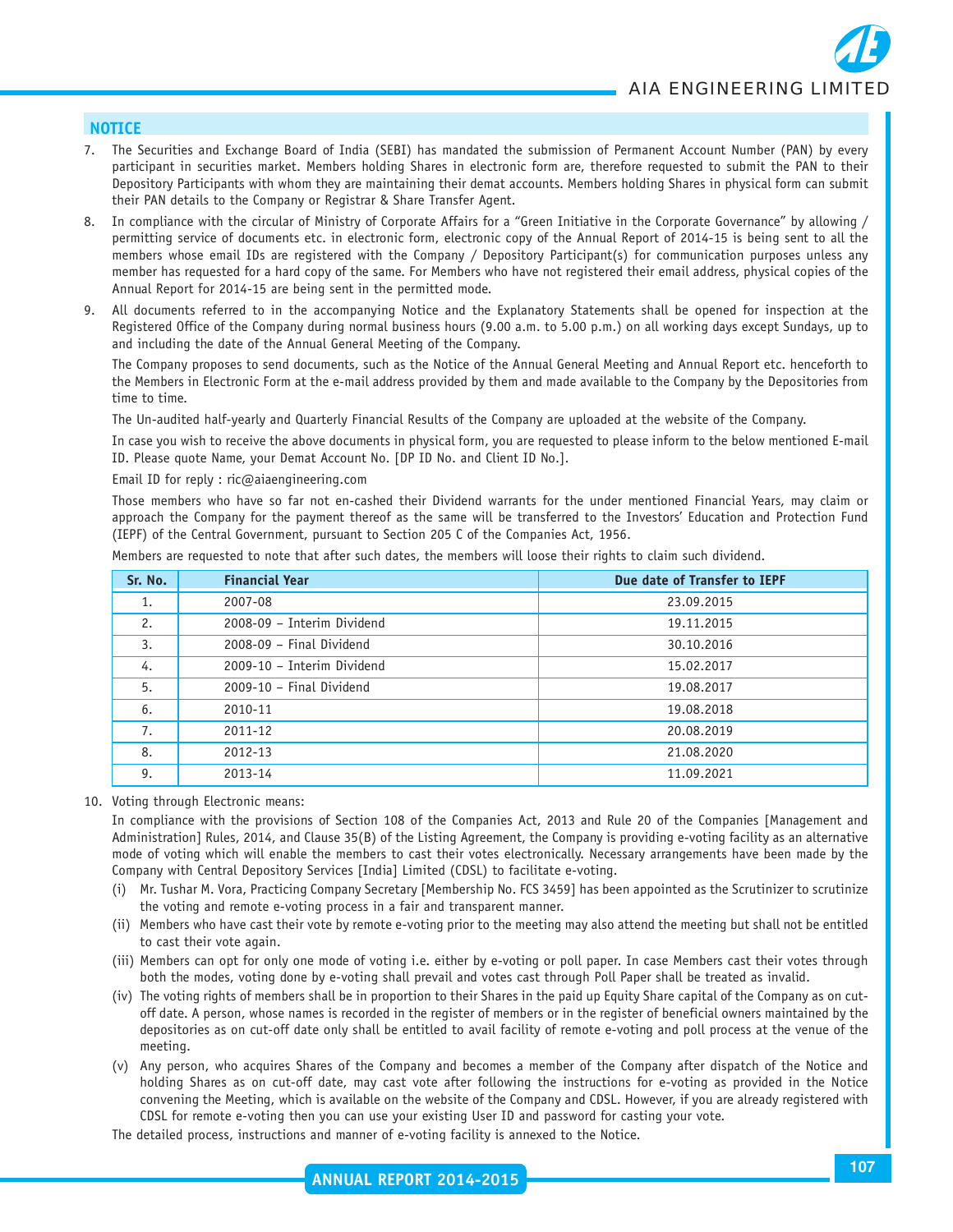

## **NOTICE**

### 11. Re-appointment / Appointment of Directors:

Mr. Yashwant M. Patel (DIN 02103312), Whole-time Director of the Company will retire by rotation at the ensuing 25<sup>th</sup> Annual General Meeting of the Members of the Company and being eligible, has offered himself for re-appointment.

Mrs. Khushali Samip Solanki (DIN 07008918) and Mrs. Bhumika Shyamal Shodhan (DIN 02099400), Additional Directors, who were appointed as an Additional Directors on 7<sup>th</sup> November, 2014, will hold the office of Directors upto the ensuing 25<sup>th</sup> Annual General Meeting of the Members of the Company and proposed to be appointed as Directors of the Company (Non-Executive – Non-Independent) liable to retire by rotations.

Mr. Rajan Ramkrishna Harivallabhdas (DIN-00014265), who was appointed as an Additional Director on 14th May, 2015, will hold the office of Director upto the ensuing 25th Annual General Meeting of the Members of the Company and proposed to be appointed as Director of the Company (Independent) for a period of five years from 24<sup>th</sup> September, 2015 to 23<sup>rd</sup> September, 2020.

Pursuant to the requirements under the Listing Agreement with the Stock Exchanges, relating to Corporate Governance, a statement containing brief resumes of the above Directors together with the details of Shares held by them, if any, is annexed hereto.

#### **REQUEST TO THE MEMBERS**

1. Members desiring any relevant information on the Accounts at the 25th Annual General Meeting are requested to write to the Company at least seven days in advance at its Registered Office / Corporate Office, so as to enable the Company to keep the information ready.

#### Members are requested to bring their copy of the Annual Report to the Meeting.

**EXPLANATORY STATEMENTS PURSUANT TO SECTION 102 OF THE COMPANIES ACT, 2013 SETTING OUT ALL MATERIAL FACTS RELATING TO SPECIAL BUSINESSES MENTIONED IN THE ACCOMPANYING NOTICE:**

#### **ITEM NO. 5**

The Board of Directors in their meeting held on  $7<sup>th</sup>$  November, 2014 appointed Mrs. Khushali Samip Solanki (DIN 07008918) as an Additional Director of the Company to hold office of an Additional Director up to the ensuring 25th Annual General Meeting of the Members of the Company.

Notice along-with requisite deposit as required pursuant to the provisions of Section 160 of the Companies Act, 2013 (the Act) has been received from a Member proposing the candidature of Mrs. Khushali Samip Solanki as a Director (Non-Executive – Non-Independent) of the Company liable to retire by rotation.

Mrs. Khushali Samip Solanki is not disqualified from being appointed as a Director in terms of Section 164 of the Act and has given her consent to act as a Director. Mrs. Khushali Samip Solanki possesses appropriate skills, expertise and knowledge in marketing and other fields. A brief profile of Mrs. Khushali Samip Solanki and names of companies in which she is a Director / interested as stipulated under the Companies Act, 2013 and rules made thereunder and Clause 49 of the Listing Agreement with the Stock Exchanges are annexed to this Notice.

In the opinion of the Board, Mrs. Khushali Samip Solanki fulfills the conditions specified in the Act and rules made thereunder for her appointment as a Director of the Company. A Copy of the draft letter of appointment of Mrs. Khushali Samip Solanki as a Director (Non-Executive – Non-Independent) setting out the terms and conditions would be available for inspection without any fee by the members at the Registered Office of the Company during the normal business hours on any working day.

Mrs. Khushali Samip Solanki is a daughter of Mr. Bhadresh K. Shah, the Managing Director and Promoter of the Company and sister of Mrs. Bhumika Shyamal Shodhan. Considering her eminence, rich experience, it will be in the best interest of the Company to appoint her as a Director (Non-Executive – Non-Independent) liable to retire by rotation. The Board considers that her continued association would be of immense benefit to the Company.

Except Mr. Bhadresh K. Shah and Mrs. Bhumika Shyamal Shodhan and their relatives, none of the Directors, Key Managerial Personnel or their relatives can be considered to be interested in or concerned in the resolution.

The Board recommends passing of the said resolution by way of an Ordinary Resolution for the approval of the members of the Company.

This explanatory statement may also be regarded as a disclosure under Clause 49 of the Listing Agreement with the Stock Exchanges.

#### **ITEM NO. 6:**

The Board of Directors in their meeting held on 7<sup>th</sup> November 2014 appointed Mrs. Bhumika Shyamal Shodhan (DIN 02099400) as an Additional Director of the Company to hold an office of an Additional Director up to the ensuring Annual General Meeting of the Members of the Company.

Notice along-with requisite deposit as required pursuant to the provisions of Section 160 of the Companies Act, 2013 (the Act) has been received from a Member proposing the candidature of Mrs. Bhumika Shyamal Shodhan as a Director (Non-Executive – Non-Independent) of the Company liable to retire by rotation.

Mrs. Bhumika Shyamal Shodhan is not disqualified from being appointed as a Director in terms of Section 164 of the Act and has given her consent to act as a Director. Mrs. Bhumika Shyamal Shodhan possesses appropriate skills, expertise and knowledge in marketing and other fields. A brief profile of Mrs. Bhumika Shyamal Shodhan and names of Companies in which she is a Director / interested as stipulated under Companies Act, 2013 and rules made thereunder and Clause 49 of the Listing Agreement with the Stock Exchanges are annexed to this Notice.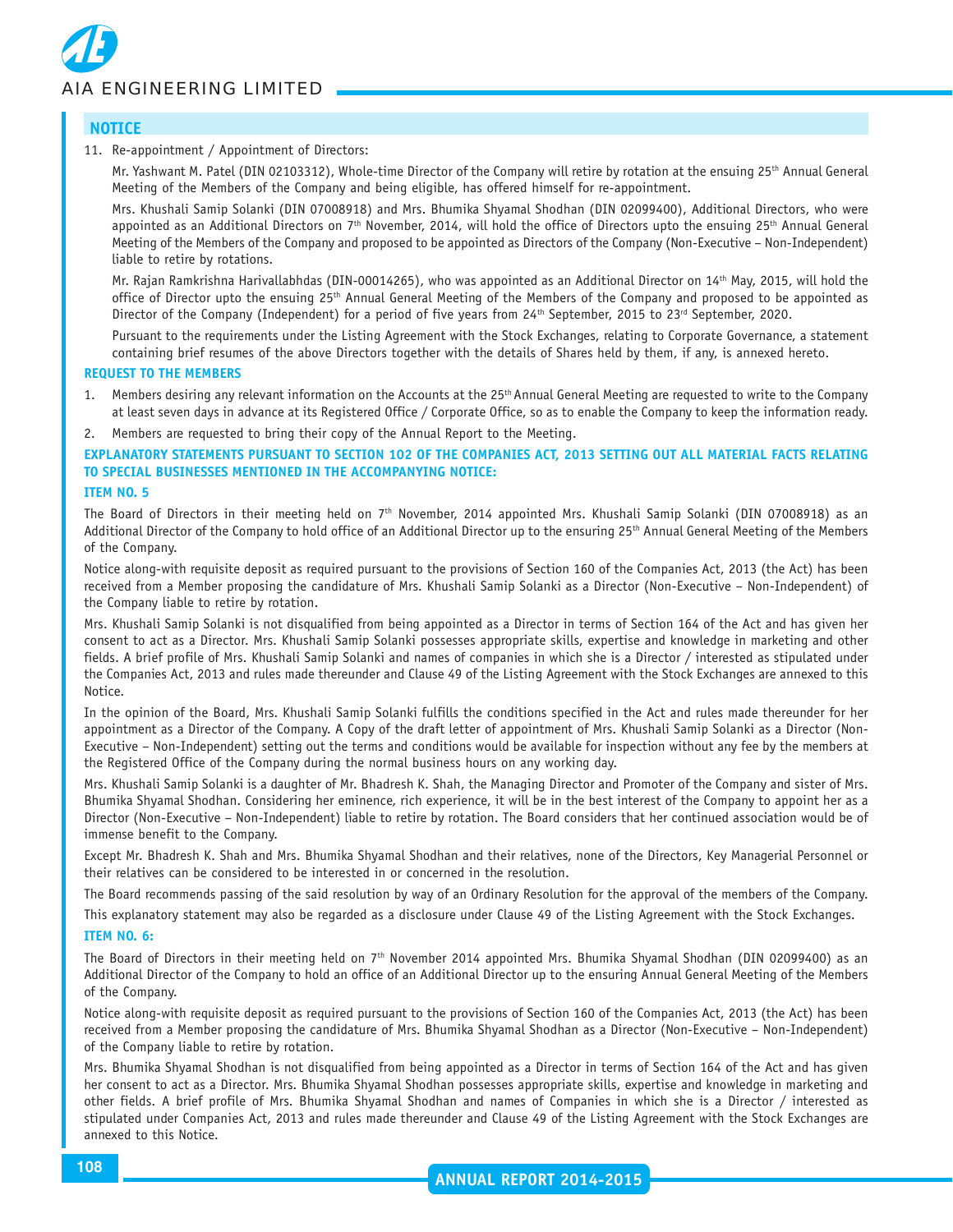*AIA ENGINEERING LIMITED*

## **NOTICE**

In the opinion of the Board, Mrs. Bhumika Shyamal Shodhan fulfills the conditions specified in the Act and rules made thereunder for his appointment as a Director of the Company. A Copy of the draft letter of appointment of Mrs. Bhumika Shyamal Shodhan as a Director (Non-Executive – Non-Independent) setting out the terms and conditions would be available for inspection without any fee by the members at the Registered Office of the Company during the normal business hours on any working day.

Mrs. Bhumika Shyamal Shodhan is a daughter of Mr. Bhadresh K. Shah, the Managing Director and Promoter of the Company and sister of Mrs. Khushali Samip Solanki. Considering her eminence, rich experience, it will be in the best interest of the Company to appoint her as a Director (Non-Executive – Non-Independent) liable to retire by rotation. The Board considers that her continued association would be of immense benefit to the Company.

Except Mr. Bhadresh K. Shah and Mrs. Khushali Samip Solanki and their relatives, none of the Directors, Key Managerial Personnel or their relatives can be considered to be interested in or concerned in the resolution.

The Board recommends passing of the said resolution by way of an Ordinary Resolution for the approval of the members of the Company.

This explanatory statement may also be regarded as a disclosure under Clause 49 of the Listing Agreement with the Stock Exchanges.

#### **ITEM NO. 7:**

The Board of Directors by way of Circular Resolution dated 14th May, 2015 appointed Mr. Rajan Ramkrishna Harivallabhdas (DIN-00014265) as an Additional Director of the Company to hold office of an Additional Director (Independent) up to the ensuring 25<sup>th</sup> Annual General Meeting of the Members of the Company.

Notice along-with requisite deposit as required pursuant to the provisions of Section 160 of the Companies Act, 2013 (the Act) has been received from a Member proposing the candidature of Mr. Rajan Ramkrishna Harivallabhdas (DIN-00014265) as an Independent Director of the Company to hold office of Director for period of five consecutive years with effect from 24th September, 2015 to 23rd September, 2020.

Mr. Rajan Ramkrishna Harivallabhdas (DIN-00014265) is not disqualified from being appointed as an Independent Director in terms of Section 164 of the Act and has given his consent to act as an Independent Director. Section 149 of the Act, inter alia stipulates the criteria of independence, for the appointment of an Independent Director in a Company and he shall not be included in determining the total number of Directors liable to retire by rotation.

Company has also received a declaration from Mr. Rajan Ramkrishna Harivallabhdas (DIN-00014265) that he meets the criteria of independence as prescribed under Section 149 [6] of the Act and Clause 49 of the Listing Agreement as amended from time to time. Mr. Rajan Ramkrishna Harivallabhdas (DIN-00014265) possesses appropriate skills, expertise and knowledge in Finance and other fields. A brief profile of Mr. Rajan Ramkrishna Harivallabhdas (DIN-00014265) and names of companies in which he is a Director and memberships / Chairmanships of the Board Committees, Shareholding etc. as stipulated under Clause 49 of the Listing Agreement with the Stock Exchanges are annexed to this Notice.

In the opinion of the Board, Mr. Rajan Ramkrishna Harivallabhdas (DIN-00014265) fulfills the conditions specified in the Act and rules made thereunder for his appointment as an Independent Director of the Company. Copy of the draft letter for appointment of Mr. Rajan Ramkrishna Harivallabhdas (DIN-00014265) as an Independent Director setting out the terms and conditions would be available for inspection without any fee by the members at the Registered Office of the Company during normal business hours on any working day.

Considering his eminence, rich experience and expertise in different fields, it will be in the best interest of the Company to appoint him as an Independent Director. The Board considers that his continued association with the company would be of immense benefit and is desirable to avail the services of Mr. Rajan Ramkrishna Harivallabhdas (DIN-00014265) as an Independent Director of the Company.

Except Mr. Rajan Ramkrishna Harivallabhdas (DIN-00014265), none of the Directors, Key Managerial Personnel or their relatives can be considered to be interested in or concerned in the resolution.

The Board recommends passing of the said resolution by way of an Ordinary Resolution for the approval of the members of the Company.

This explanatory statement may also be regarded as a disclosure under Clause 49 of the Listing Agreement with the Stock Exchanges.

#### **ITEM NO. 8:**

Welcast Steels Limited, (WSL), Bangalore is a Subsidiary of the Company. The Company is holding 74.85% of the Shares in the Share Capital of WSL. WSL is a Related Party as per definition under Section 2 (76) of the Companies Act, 2013 and Clause 49 of the Listing Agreement entered into with the Stock Exchanges ("Clause 49").

The provisions of Section 188 of the Companies Act, 2013 read with Companies (Meetings of Board and its Powers) Rules, 2014 as amended from time to time exempts any transactions entered into by the Company in its Ordinary Course of Business and done at Arm's Length price, from the requirement of prior approval of the Members by way of Special Resolution.

However, in terms of said provisions of Clause 49 of the Listing Agreement, the transactions as described hereunder has exceeded 10% of the Consolidated Annual Turnover of the Company as per the Audited Annual Accounts of the Company for the Financial Year 2014-15 exceeded the materially threshold limit as prescribed under Clause 49. Thus, in terms of Clause 49, these transactions would require the approval of the Members by way of a Special Resolution.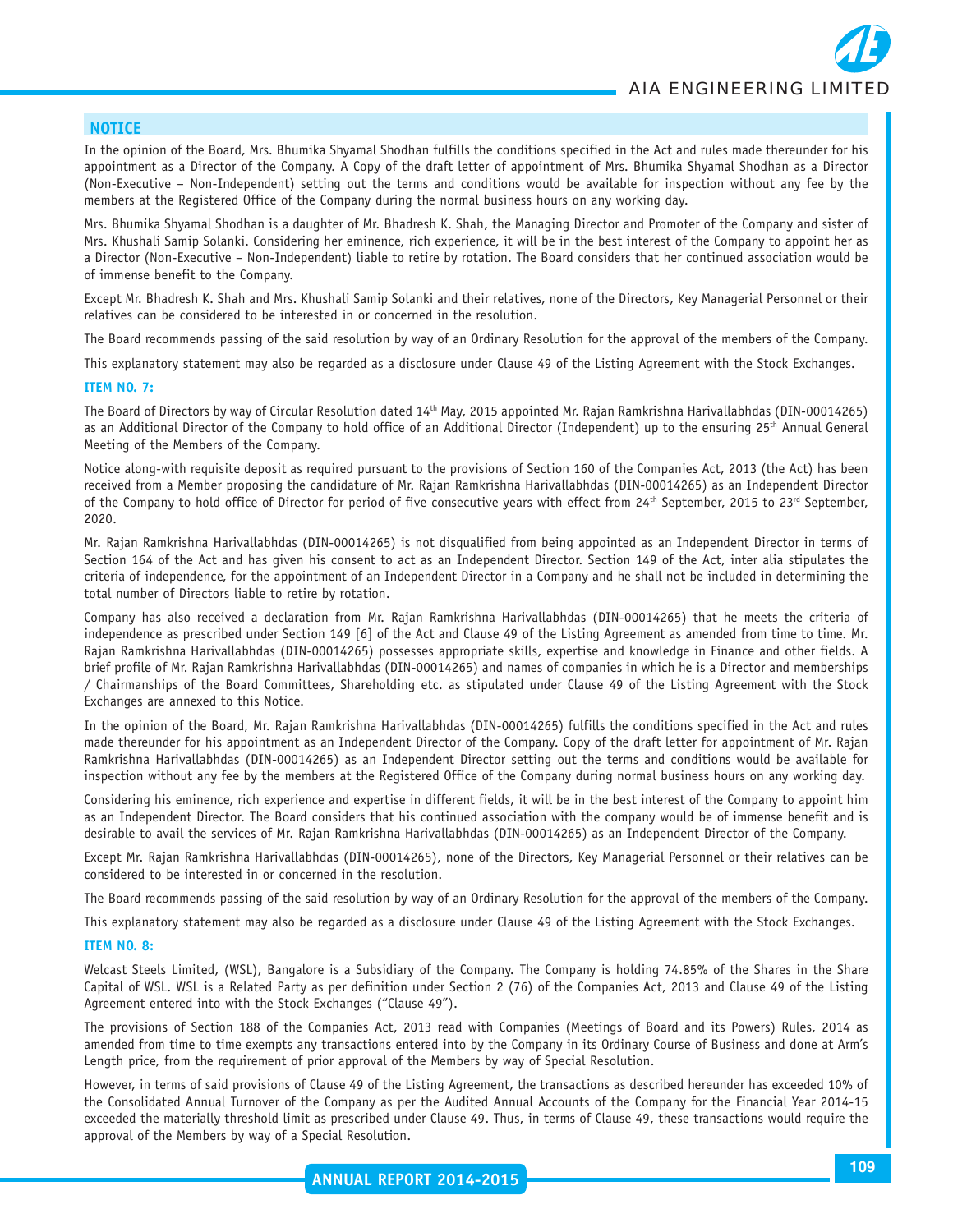

# **NOTICE**

The particulars of the transactions entered into with WSL are as under:

| Sr. No. | <b>Particulars</b>                                                                                                 | <b>Information</b>                                                                                                                                                                                                                                                                                                          |
|---------|--------------------------------------------------------------------------------------------------------------------|-----------------------------------------------------------------------------------------------------------------------------------------------------------------------------------------------------------------------------------------------------------------------------------------------------------------------------|
| 1.      | Name of Related Party                                                                                              | Welcast Steels Limited (WSL)                                                                                                                                                                                                                                                                                                |
| 2.      | Name of Director (s) or Key Managerial<br>Personnel who is related, if any                                         | Mr. Bhadresh K. Shah, Managing Director<br>Mr. Rajendra S. Shah<br>Mr. Sanjay S. Majmudar and<br>Mrs. Khushali Samip Solanki, Directors on the Board of WSL.<br>Mr. S. N. Jetheliya, Company Secretary who is also a Company<br>Secretary of WSL.                                                                           |
| 3.      | Nature of Relationship                                                                                             | Subsidiary Company of the Company                                                                                                                                                                                                                                                                                           |
| 4.      | Nature and Monetary value of Transactions with WSL                                                                 | Purchase of goods: Rs.219.00 Crore<br>Sale of Goods: ₹4.70 Crore                                                                                                                                                                                                                                                            |
| 5.      | Whether the transactions have been approved by the<br>Audit Committee                                              | Yes, the Related Party Transactions are in accordance with the<br>Related Party Transactions Policy of the Company and have been<br>approved by the Audit Committee and recommended to the Board<br>of Directors for their approval at their respective meetings held<br>on 20 <sup>th</sup> May, 2014 in the year 2014-15. |
| 6.      | Any other information relevant or important for the<br>Members to make a decision on the proposed<br>transactions. | WSL has obtained a Report for the Financial Year 2014-15<br>under Section 188 of the Companies Act, 2013 from BSR and<br>Associates, LLP which states that the Transactions with AIA are<br>at the Arms' Length and in Ordinary Course of Business.                                                                         |

The Annual Consolidated Turnover as per the last Audited Financial Statements for the year ended 31<sup>st</sup> March, 2014 was ₹2098.32 crore. As such, the transactions with WSL during the Financial Year ended 31st March, 2015 are material pursuant to Clause 49 of the Listing agreement requires the ratification of the members.

Currently, it cannot be ascertained the transactions to be entered in the Current Financial Year of 2015-16 would exceed the threshold limit of 10% of Annual Consolidated Turnover as per the latest Audited Financial Results. The approval of the members for the transactions proposed to be entered into and carried out with WSL from time to time, in Ordinary Course of Business and at Arm's length price, during the Financial Year 2015-16, is being sought by way of abundant caution and as a proactive measure.

Further, Clause 49 of the Listing Agreement requires that the entities falling under the definition of related party to abstain from voting irrespective of whether the entity is a party to the transaction or not. Accordingly, the Company being the promoter of WSL holding 74.85% of the Paid-up Capital, is required to abstain from the voting on this resolution of the notice.

Except Mr. Bhadresh K. Shah, Managing Director, Mr. S.N. Jetheliya, Company Secretary of the Company and their relatives, none of the Directors and Key Managerial Personnel of the Company and their relatives, are in any way concerned or interested in the said Resolution.

The Board recommends passing of the said Resolution by way of a Special Resolution for the approval of the Members of the Company. **ITEM NO. 9.**

The Board of Directors on the recommendations of the Audit Committee, appointed M/s. Kiran J. Mehta, Cost Accountants, Ahmedabad as the Cost Auditors to carry out the audit of Cost records of the Company for the Financial Year 2015-16 and fixed the remuneration of  $\overline{83.50}$ Lacs plus Service Tax and out of pocket expenses.

As per the provisions of Section 148 of the Companies Act, 2013 read with the Companies [Audit and Auditors] Rules, 2014, the remuneration fixed by the Board of Directors shall be ratified by the members by passing a Resolution.

Accordingly, consent of the members is being sought for passing an Ordinary Resolution for ratification of remuneration payable to the Cost Auditors to carry out the audit of Cost records of the Company for the Financial Year 2015-16.

None of the Directors, Key Managerial Personnel or their relatives can be considered to be interested in or concerned with the Resolution. The Board recommends passing of the said Resolution as an Ordinary Resolution for the approval of members of the Company. **ITEM NO. 10.**

Pursuant to the provisions of Section 188 and other applicable provisions, if any, of the Companies Act, 2013 and rules made thereunder [including any statutory modification (s) or re-enactment (s) thereof for the time being in force], for holding of an Office or Place of profit where the amount to be paid is more than ₹250000 per month, the consent of the members are to be sought by way of a Special Resolution. In view of the above, the consent of the members of the Company is being sought by way of a Special Resolution for holding an Office or Place of Profit in the Company by Mr. Yashwant M. Patel whose son-in law Mr. Himanshu Patel has been appointed, as Director of Vega Industries (Middle East) FZ Co., UAE, who is also an employee of Vega Industries Ltd., UK, the Wholly-owned Subsidiaries of the Company.

None of the Directors except Mr. Yashwant M. Patel, the Whole-time Director of the Company, and other Key Managerial Personnel or their relatives can be considered to be interested in or concerned with the Resolution.

The Board recommends passing of the said Resolution as a Special Resolution for the approval of members of the Company.

By Order of the Board of Directors,

Place : Ahmedabad **(S. N. Jetheliya)** Date : 19th May, 2015

Sd/-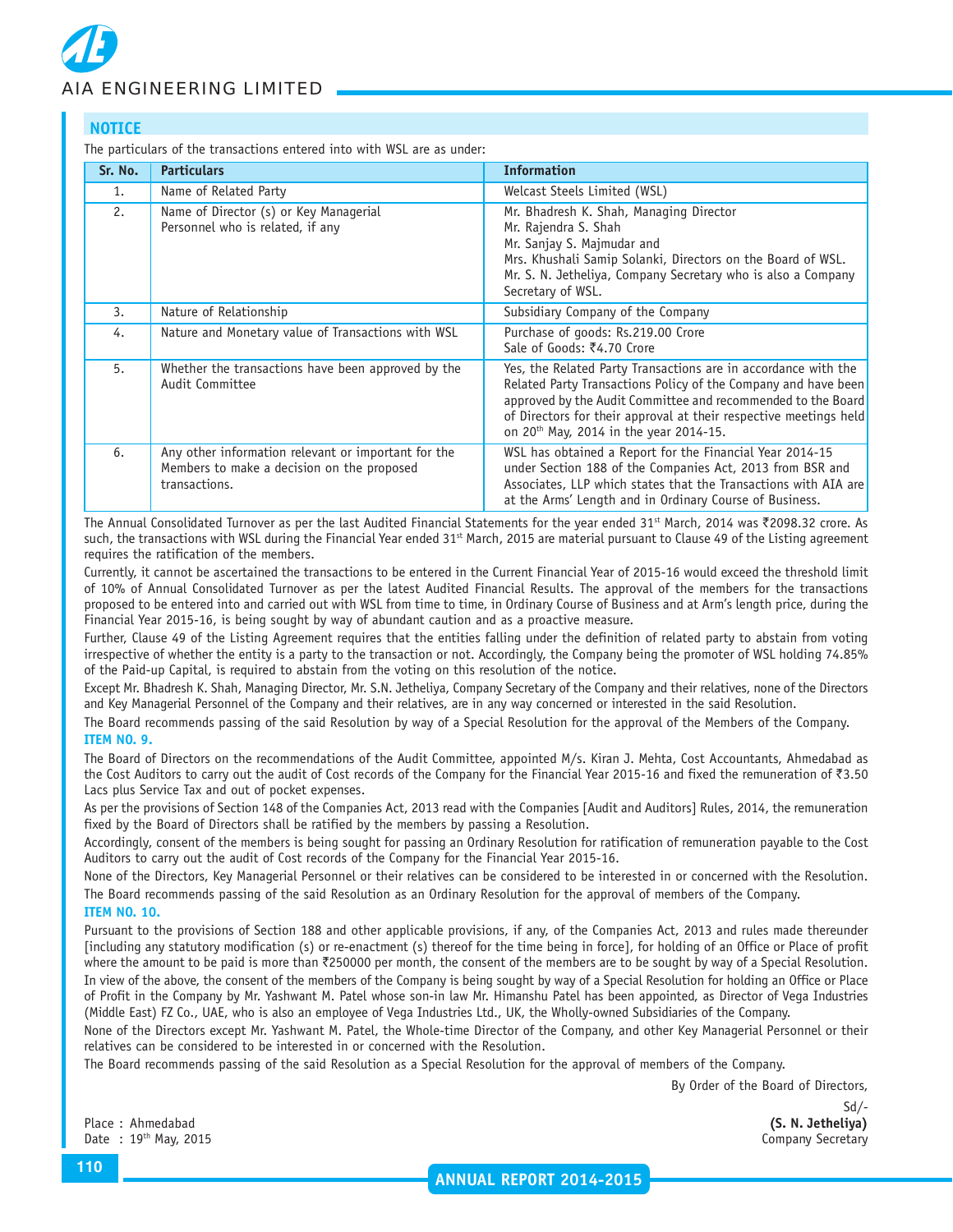# **ANNEXURE TO THE NOTICE**

Disclosure pursuant to Clause 49 of Listing Agreement with regard to the Directors seeking Appointment / Re-appointment at the forthcoming Annual General Meeting (Refer Item No. 3 and 5 to 7) of the Notice:

| <b>Name</b>                                                           | Mr. Yashwant M. Patel (DIN-02103312)                                                        |  |
|-----------------------------------------------------------------------|---------------------------------------------------------------------------------------------|--|
| Date of Birth / Age                                                   | 05.10.1943 - 72 yrs.                                                                        |  |
| Re-Appointed / Appointment on                                         | 12 <sup>th</sup> November, 2010                                                             |  |
| <b>Qualifications</b>                                                 | B.Sc (Chemistry)                                                                            |  |
| Expertise in specific functional areas                                | He possesses rich and varied experience in Production,<br>Administration and Accounts.      |  |
| Directorships held in other Public Companies                          | NIL                                                                                         |  |
| Membership/ Chairmanships of Committees across other Public Companies | NIL                                                                                         |  |
| No. of Equity Shares held in the Company.                             | NIL                                                                                         |  |
| <b>Name</b>                                                           | Mrs. Khushali Samip Solanki (DIN 07008918)                                                  |  |
| Date of Birth / Age                                                   | 09.05.1977 - 38 Years                                                                       |  |
| Re-Appointed / Appointment on                                         | 7 <sup>th</sup> November, 2014                                                              |  |
| <b>Qualifications</b>                                                 | Diploma in Hotel Management                                                                 |  |
| Expertise in specific functional areas                                | She possesses appropriate skills, expertise and<br>knowledge in marketing and other fields. |  |
| Directorships held in other Public Companies                          | Welcast Steels Ltd.                                                                         |  |
| Membership/ Chairmanships of Committees across other Public Companies | <b>NIL</b>                                                                                  |  |
| No. of Equity Shares held in the Company.                             | 10010                                                                                       |  |
| <b>Name</b>                                                           | Mrs. Bhumika Shyamal Shodhan (DIN 02099400)                                                 |  |

| name                                                                  | <b>MIS. DIIUIIIINA JIIVAIIIAI JIIVUIIAII (DIIVOLOPPHOO)</b>                                 |
|-----------------------------------------------------------------------|---------------------------------------------------------------------------------------------|
| Date of Birth / Age                                                   | 11.03.1980 - 35 Years                                                                       |
| Re-Appointed / Appointment on                                         | 7 <sup>th</sup> November, 2014                                                              |
| Qualifications                                                        | Diploma in Fashion Designing                                                                |
| Expertise in specific functional areas                                | She possesses appropriate skills, expertise and<br>knowledge in marketing and other fields. |
| Directorships held in other Public Companies                          | NIL                                                                                         |
| Membership/ Chairmanships of Committees across other Public Companies | NIL                                                                                         |
| No. of Equity Shares held in the Company.                             | 10005                                                                                       |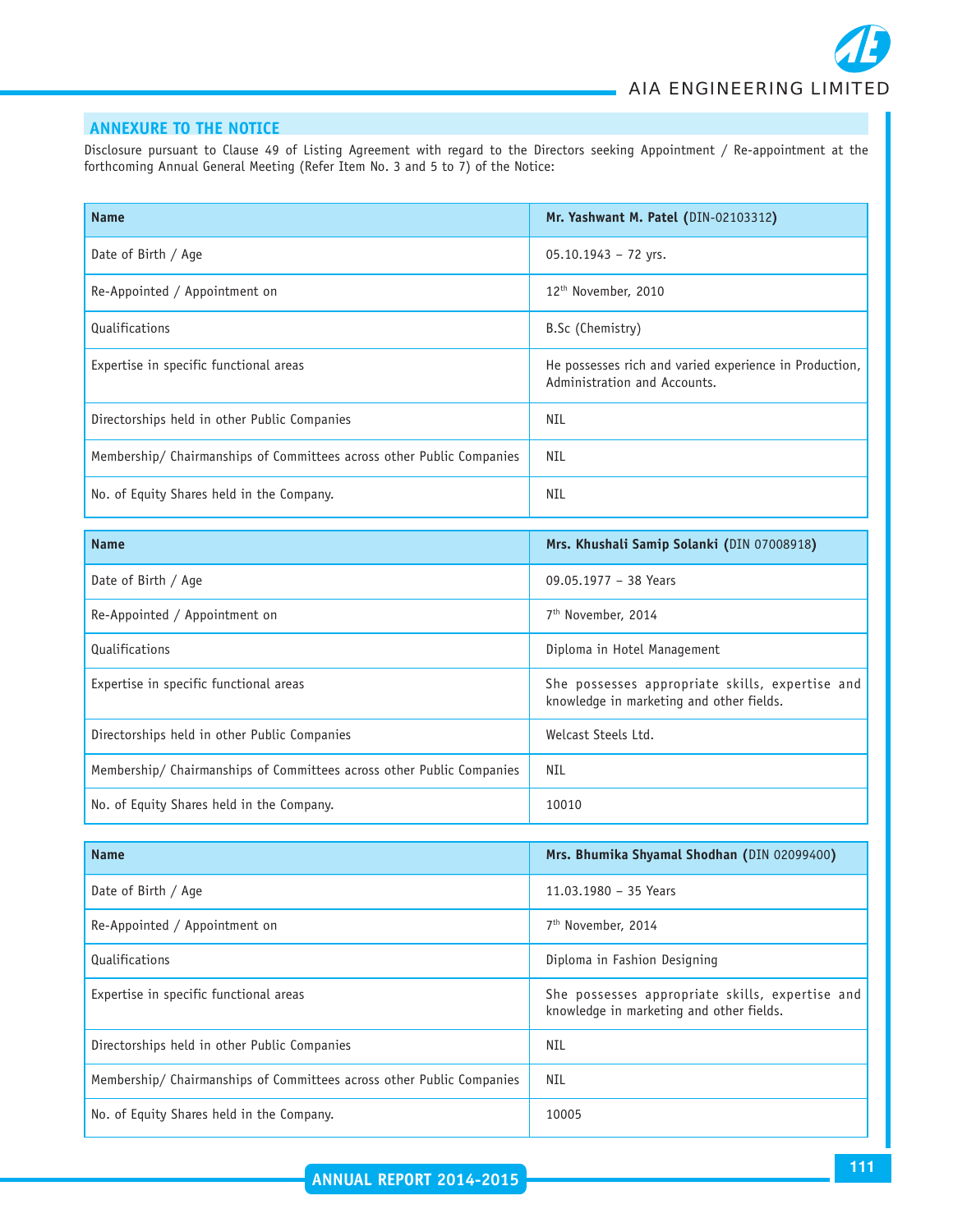| <b>ANNEXURE TO THE NOTICE</b>                                         |                                                                                                                                                                                                                                                                                                                                                                                                                                                                                                                                                                                                                                                                                                                                                                                                                                                                                                                                                                                                                               |  |  |
|-----------------------------------------------------------------------|-------------------------------------------------------------------------------------------------------------------------------------------------------------------------------------------------------------------------------------------------------------------------------------------------------------------------------------------------------------------------------------------------------------------------------------------------------------------------------------------------------------------------------------------------------------------------------------------------------------------------------------------------------------------------------------------------------------------------------------------------------------------------------------------------------------------------------------------------------------------------------------------------------------------------------------------------------------------------------------------------------------------------------|--|--|
| <b>Name</b>                                                           | Mr. Rajan Ramkrishna Harivallabhdas (DIN-00014265)                                                                                                                                                                                                                                                                                                                                                                                                                                                                                                                                                                                                                                                                                                                                                                                                                                                                                                                                                                            |  |  |
| Date of Birth / Age                                                   | 18.06.1948 - 67 Years                                                                                                                                                                                                                                                                                                                                                                                                                                                                                                                                                                                                                                                                                                                                                                                                                                                                                                                                                                                                         |  |  |
| Re-Appointed / Appointment on                                         | 14th May, 2015                                                                                                                                                                                                                                                                                                                                                                                                                                                                                                                                                                                                                                                                                                                                                                                                                                                                                                                                                                                                                |  |  |
| <b>Qualifications</b>                                                 | He is a graduate from Gujarat University (India) with a<br>Bachelors Degree in Commerce and Masters Degree of<br>Business Administration from USA.                                                                                                                                                                                                                                                                                                                                                                                                                                                                                                                                                                                                                                                                                                                                                                                                                                                                            |  |  |
| Expertise in specific functional areas                                | He was Managing Director and Director in various<br>companies as part of the family owning Textile,<br>Engineering and Chemical companies known as Shri<br>Ambica Group from 1973 to 1988. In this capacity he<br>dealt with US, Swiss and German companies and acquired<br>experience of management, finance and marketing from<br>1988 to 1996. He promoted and managed the family's<br>private chemical manufacturing companies. Later he<br>promoted and managed as Chairman and Managing<br>Director of a Public Listed chemical manufacturing<br>Company HK Finechem Ltd. from 1996 to 2010. The<br>Company is one of the few manufacturers of speciality<br>chemicals from vegetable oil based raw materials using<br>for the first time in India large molecular distillation<br>equipment imported from UIC GmbH of Germany along<br>with fractionation distillation column designed by Sulzer<br>of Switzerland. HK Finechem healthcare products were<br>exported and sold to US, Europe and Japanese<br>Companies. |  |  |
| Directorships held in other Public Companies                          | <b>ECHKE LIMITED</b>                                                                                                                                                                                                                                                                                                                                                                                                                                                                                                                                                                                                                                                                                                                                                                                                                                                                                                                                                                                                          |  |  |
| Membership/ Chairmanships of Committees across other Public Companies | <b>NIL</b>                                                                                                                                                                                                                                                                                                                                                                                                                                                                                                                                                                                                                                                                                                                                                                                                                                                                                                                                                                                                                    |  |  |
| No. of Equity Shares held in the Company.                             | NIL                                                                                                                                                                                                                                                                                                                                                                                                                                                                                                                                                                                                                                                                                                                                                                                                                                                                                                                                                                                                                           |  |  |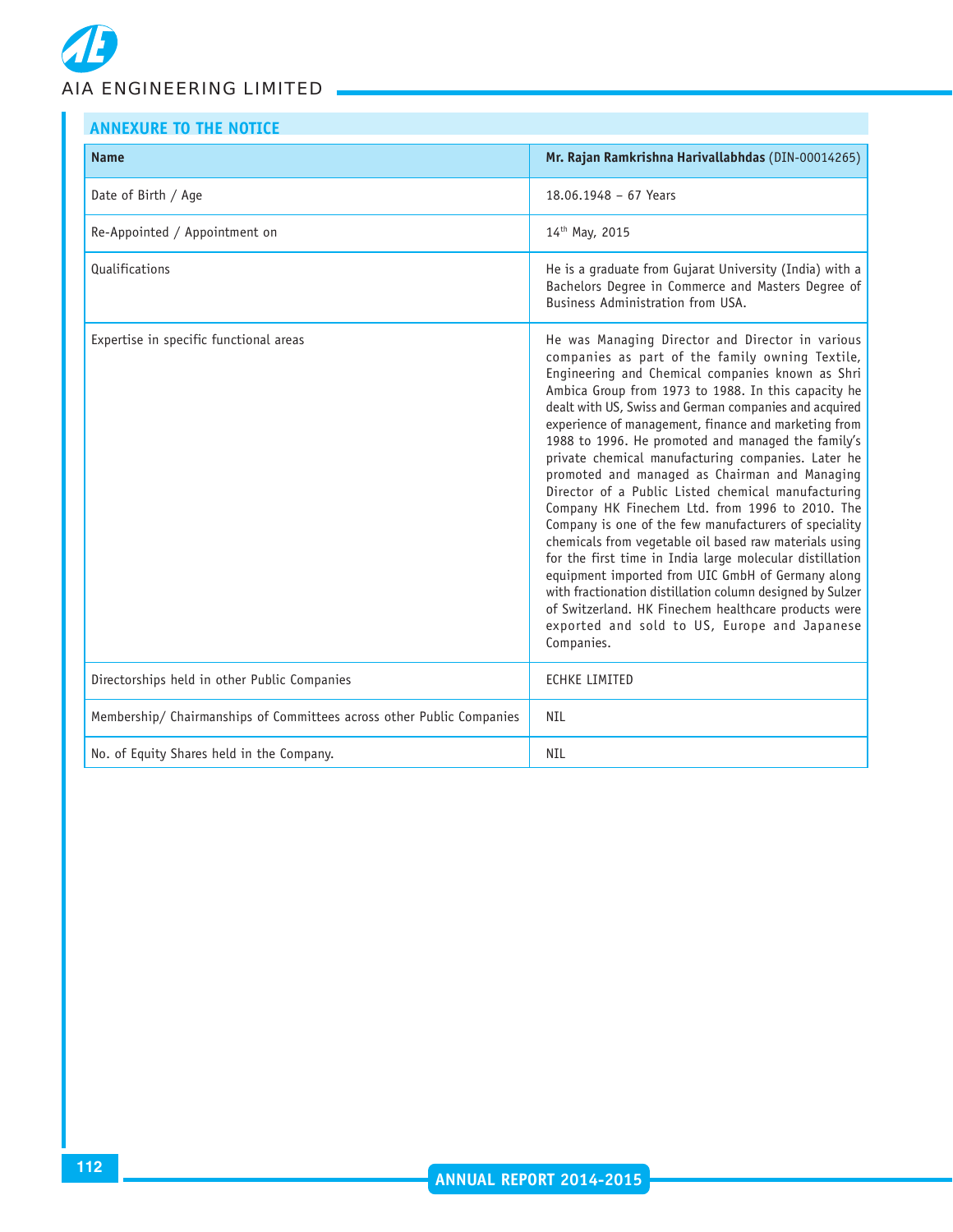# **INSTRUCTIONS FOR VOTING THROUGH E-VOTING**

I. In compliance with provisions of Section 108 of the Companies Act, 2013 and Rule 20 of the Companies (Management and Administration) Rules, 2014, the Company is pleased to provide Members facility to exercise their right to vote at the  $25<sup>th</sup>$  Annual General Meeting (AGM) by electronic means and the business may be transacted through e-Voting Services provided by Central Depository Services (India) Limited (CDSL).

The instructions for e-voting are as under:

- **A. In case a Member receiving intimation by email:**
	- (i) If you are holding Shares in Demat form and has logged on to www.evotingindia.com and casted your vote earlier for EVSN of any Company, then your existing login id and password are to be used.
	- (ii) Log on to e-voting website www.evotingindia.com.
	- (iii) Click on "Members" tab to cast your votes.
	- (iv) Now, select the Electronic Voting Sequence Number ("EVSN") **150808001** along with "AIA ENGINEERING LTD." from the drop down menu and click on "SUBMIT".

| (v) |  |  |  |  |  | Now, fill up the following details in the appropriate boxes: |  |
|-----|--|--|--|--|--|--------------------------------------------------------------|--|
|-----|--|--|--|--|--|--------------------------------------------------------------|--|

|                                                                                                                                                                                | For Members holding Shares in Demat Form                                                                                                                                                                                       | For Members holding Shares in Physical Form |  |  |
|--------------------------------------------------------------------------------------------------------------------------------------------------------------------------------|--------------------------------------------------------------------------------------------------------------------------------------------------------------------------------------------------------------------------------|---------------------------------------------|--|--|
| USER ID                                                                                                                                                                        | For NSDL: 8 characters DP ID<br>Folio number registered with the Company<br>Followed by 8 digits Client ID<br>For CDSL: 16 digits Beneficiary ID                                                                               |                                             |  |  |
|                                                                                                                                                                                | Enter the Image Verification as displayed and Click on Login                                                                                                                                                                   |                                             |  |  |
| If you are holding Shares in Demat form and had logged on to www.evotingindia.com and voted on an earlier voting of<br>any Company, then your existing password is to be used. |                                                                                                                                                                                                                                |                                             |  |  |
| PAN <sup>*</sup>                                                                                                                                                               | Enter your 10 digit alpha numeric *PAN issued by Income tax Department when prompted by the<br>system while e-voting [applicable for both Members holding Shares in Demat mode and Members<br>holding Shares in physical mode] |                                             |  |  |
| ANY ONE OF THE FOLLOWING TWO                                                                                                                                                   |                                                                                                                                                                                                                                |                                             |  |  |
| <b>DOB</b>                                                                                                                                                                     | Enter the Date of Birth as recorded in your Demat account or in the Company records for the said<br>Demat or Folio in dd/mm/yyyy format.                                                                                       |                                             |  |  |
| 0R                                                                                                                                                                             |                                                                                                                                                                                                                                |                                             |  |  |
| Dividend Bank Details Enter the Dividend Bank details as recorded in your Demat account or in the Company records for<br>the said Demat account or Folio.                      |                                                                                                                                                                                                                                |                                             |  |  |

\* Members who have not updated their PAN with the Company / Depository Participant are requested to use the default number: **<AIAENG1191L>** in the PAN field.

- (vi) After entering these details click on "SUBMIT" tab.
- (vii) Members holding Shares in Demat form will now reach Password change menu appears wherein they are requested to mandatorily change their Login password in the New Password field. The new password shall contain minimum eight characters consisting of at least one upper case [A-Z], one lower case [a-z], one numeric value [0-9] and a special character  $[@ \# $ %$ & \*]. Kindly note that this password will also be used by the Demat holders for voting for resolutions of other companies on which they are eligible to vote. It is strongly recommended not to share your password with any other person and take utmost care to keep your password confidential. Please note that this changed password is to be also used by the Members holding Shares in Demat mode for voting for resolutions for the Company or any other Company on which they are eligible to vote, provided that Company opts for e-voting through CDSL platform.
- (viii) Select "EVSN" (E-Voting Sequence Number) of AIA Engineering Limited.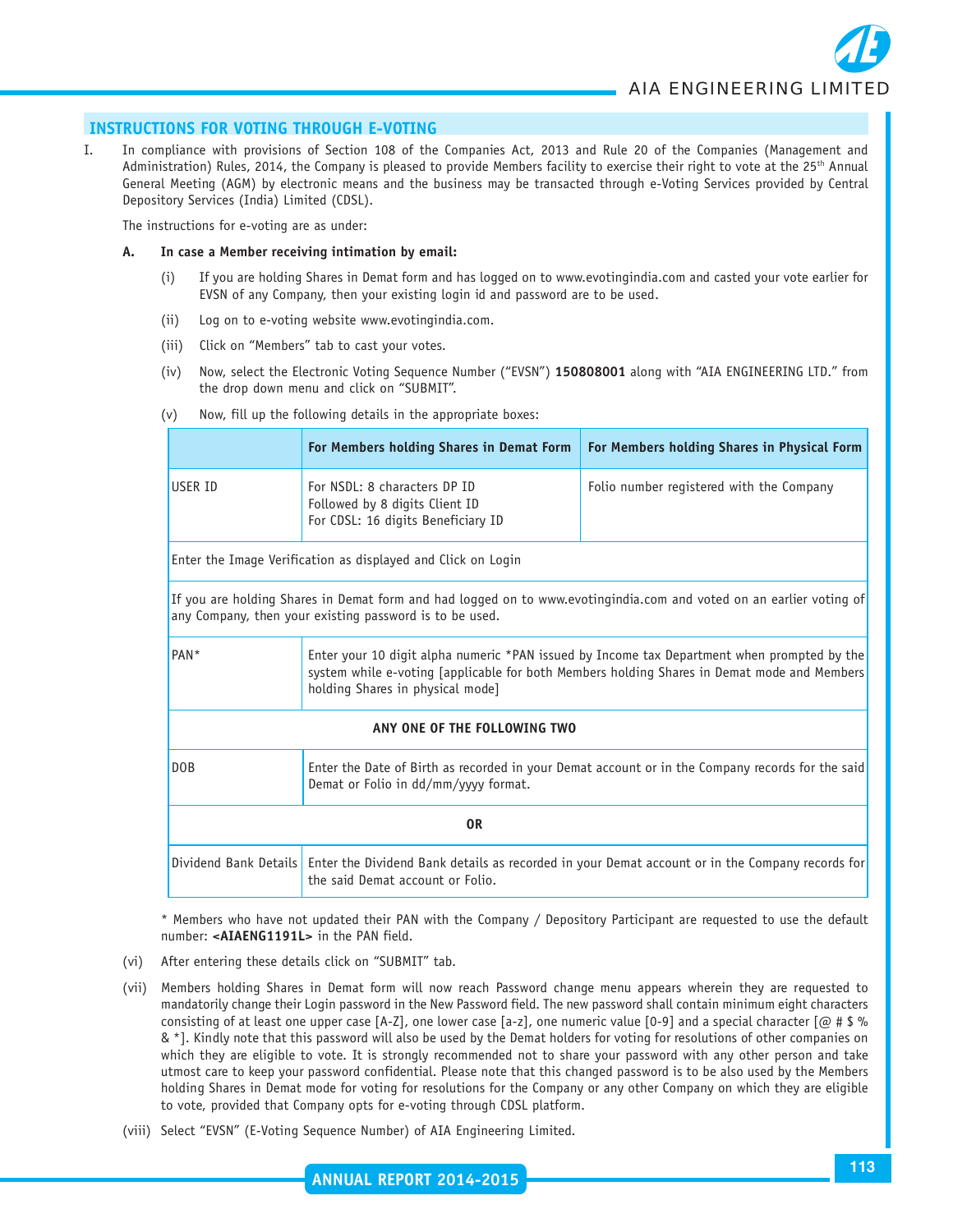

|                                                                                                                                                                                                                                                                           |                                                                                                                                                                                                                                                                                                                                                         | <b>INSTRUCTIONS FOR VOTING THROUGH E-VOTING</b> |                                                                                                                                                                                                                                                                                                                                                                                                                                                                                                                                                                                                                            |
|---------------------------------------------------------------------------------------------------------------------------------------------------------------------------------------------------------------------------------------------------------------------------|---------------------------------------------------------------------------------------------------------------------------------------------------------------------------------------------------------------------------------------------------------------------------------------------------------------------------------------------------------|-------------------------------------------------|----------------------------------------------------------------------------------------------------------------------------------------------------------------------------------------------------------------------------------------------------------------------------------------------------------------------------------------------------------------------------------------------------------------------------------------------------------------------------------------------------------------------------------------------------------------------------------------------------------------------------|
|                                                                                                                                                                                                                                                                           | (ix)                                                                                                                                                                                                                                                                                                                                                    | the resolution.                                 | On the voting page, you will see Resolution description and against the same the option "Yes/No" for voting. Select the<br>option YES or NO as desired. The option YES implies that you assent to the resolution and option NO implies you dissent to                                                                                                                                                                                                                                                                                                                                                                      |
|                                                                                                                                                                                                                                                                           | (x)                                                                                                                                                                                                                                                                                                                                                     |                                                 | Click on the "Resolution File Link" if you wish to view all the resolutions.                                                                                                                                                                                                                                                                                                                                                                                                                                                                                                                                               |
|                                                                                                                                                                                                                                                                           | (xi)                                                                                                                                                                                                                                                                                                                                                    |                                                 | After selecting the resolution you have decided to vote, click on "SUBMIT". A confirmation box will be displayed. If you wish<br>to confirm your vote, click on "OK", else to change your vote, click on "CANCEL" and accordingly modify your vote.                                                                                                                                                                                                                                                                                                                                                                        |
|                                                                                                                                                                                                                                                                           | (xii)                                                                                                                                                                                                                                                                                                                                                   |                                                 | Once you "CONFIRM" your vote on the resolution, you will not be allowed to modify your vote.                                                                                                                                                                                                                                                                                                                                                                                                                                                                                                                               |
| В.                                                                                                                                                                                                                                                                        |                                                                                                                                                                                                                                                                                                                                                         |                                                 | In case a Member receives physical copy of the Notice of AGM [for members whose email IDs are not registered with the<br>Company/Depository Participants or requesting physical copy]:                                                                                                                                                                                                                                                                                                                                                                                                                                     |
|                                                                                                                                                                                                                                                                           |                                                                                                                                                                                                                                                                                                                                                         |                                                 | Please follow all steps from Sl. No. (ii) to Sl. No. (xii) above, to cast vote.                                                                                                                                                                                                                                                                                                                                                                                                                                                                                                                                            |
| c.                                                                                                                                                                                                                                                                        |                                                                                                                                                                                                                                                                                                                                                         |                                                 | Institutional Shareholders (i.e. other than individuals, HUF, NRI etc.) are required to log on to https://www.evotingindia.co.in and<br>register themselves as Corporates, link their account which they wish to vote on and then cast their vote. They should submit a<br>scanned copy of the Registration Form bearing the stamp and sign of the entity to helpdesk.evoting@cdslindia.com. They should<br>also upload a scanned copy of the Board Resolution / Power of Attorney (POA) which they have issued in favour of the Custodian,<br>if any, in PDF format in the system for the scrutinizer to verify the vote. |
| D.                                                                                                                                                                                                                                                                        |                                                                                                                                                                                                                                                                                                                                                         |                                                 | The e-voting period commences on 20 <sup>th</sup> September, 2015 (9.00 a.m.) and ends on 23 <sup>rd</sup> September, 2015. (5.00 p.m.) During this<br>period Members' of the Company, holding Shares either in physical form or in Dematerialized form, as on the cut-off date of 18 <sup>th</sup><br>Septemebr, 2015, may cast their vote electronically. The e-voting module shall be disabled by CDSL for voting thereafter. Once the<br>vote on a resolution is cast by the Members, the Members shall not be allowed to change it subsequently.                                                                      |
| Е.                                                                                                                                                                                                                                                                        |                                                                                                                                                                                                                                                                                                                                                         |                                                 | The voting rights of Members shall be in proportion to their Shares of the paid-up equity share capital of the Company.                                                                                                                                                                                                                                                                                                                                                                                                                                                                                                    |
| F.                                                                                                                                                                                                                                                                        | Mr. Tushar Vora, Company Secretaries (Membership Number FCS-3459; CP No. 1745) [Address: 32 Arpan Society, Nr. Mayur High<br>School, Paliyad Nagar, Naranpura, Ahmedabad - 380010] has been appointed as the Scrutinizer to scrutinize the e-voting process<br>in a fair and transparent manner.                                                        |                                                 |                                                                                                                                                                                                                                                                                                                                                                                                                                                                                                                                                                                                                            |
| In case of any queries, you may refer the Frequently Asked Questions (FAQs) for Members and e-voting user manual for Members<br>G.<br>available at the Downloadable section of www.evotingindia.co.in under help section or write email to helpdesk.evoting@cdslindia.com |                                                                                                                                                                                                                                                                                                                                                         |                                                 |                                                                                                                                                                                                                                                                                                                                                                                                                                                                                                                                                                                                                            |
| н.                                                                                                                                                                                                                                                                        | The Scrutinizer shall within a period not exceeding three (3) working days from the closing of the e-voting period unblock the<br>votes in the presence of at least two (2) witnesses not in the employment of the Company and make a Scrutinizer's Report of the<br>votes cast in favour or against, if any, forthwith to the Chairman of the Company. |                                                 |                                                                                                                                                                                                                                                                                                                                                                                                                                                                                                                                                                                                                            |
| Ι.                                                                                                                                                                                                                                                                        |                                                                                                                                                                                                                                                                                                                                                         |                                                 | The Results shall be declared on or after the AGM of the Company. The Results declared alongwith the Scrutinizer's Report shall be<br>placed on the Company's website www.aiaengineering.com and on the website of CDSL within two (2) working days of passing of<br>the Resolutions at the AGM of the Company and communicated to the Stock Exchanges.                                                                                                                                                                                                                                                                    |
|                                                                                                                                                                                                                                                                           |                                                                                                                                                                                                                                                                                                                                                         |                                                 | <b>CONTACT DETAILS</b>                                                                                                                                                                                                                                                                                                                                                                                                                                                                                                                                                                                                     |
| Company                                                                                                                                                                                                                                                                   |                                                                                                                                                                                                                                                                                                                                                         |                                                 | : AIA Engineering Limited                                                                                                                                                                                                                                                                                                                                                                                                                                                                                                                                                                                                  |
|                                                                                                                                                                                                                                                                           | Regd. Office                                                                                                                                                                                                                                                                                                                                            |                                                 | : 115, GVMM Estate, Odhav Road, Odhav, Ahmedabad-382 410, Gujarat, India                                                                                                                                                                                                                                                                                                                                                                                                                                                                                                                                                   |
| CIN                                                                                                                                                                                                                                                                       |                                                                                                                                                                                                                                                                                                                                                         |                                                 | : L29259GJ1991PLC015182                                                                                                                                                                                                                                                                                                                                                                                                                                                                                                                                                                                                    |
| E-mail                                                                                                                                                                                                                                                                    |                                                                                                                                                                                                                                                                                                                                                         |                                                 | : snj@aiaengineering.com, ric@aiaengineering.com                                                                                                                                                                                                                                                                                                                                                                                                                                                                                                                                                                           |
|                                                                                                                                                                                                                                                                           |                                                                                                                                                                                                                                                                                                                                                         |                                                 | Registrar and Share Transfer Agent : Link Intime India Private Limited<br>C-13, Pannalal Silk Mills Compound, L.B.S. Marg, Bhandup (W), Mumbai-400078<br>Phone: +91-22-25946970 Fax: +91-22-2594 6969                                                                                                                                                                                                                                                                                                                                                                                                                      |
| E-mail                                                                                                                                                                                                                                                                    |                                                                                                                                                                                                                                                                                                                                                         |                                                 | : mumbai@linkintime.co.in                                                                                                                                                                                                                                                                                                                                                                                                                                                                                                                                                                                                  |
|                                                                                                                                                                                                                                                                           | e-Voting Agency                                                                                                                                                                                                                                                                                                                                         |                                                 | : Central Depository Services (India) Limited                                                                                                                                                                                                                                                                                                                                                                                                                                                                                                                                                                              |
| E-mail                                                                                                                                                                                                                                                                    |                                                                                                                                                                                                                                                                                                                                                         |                                                 | : helpdesk.evoting@cdslindia.com                                                                                                                                                                                                                                                                                                                                                                                                                                                                                                                                                                                           |
|                                                                                                                                                                                                                                                                           | <b>Scrutinizer</b>                                                                                                                                                                                                                                                                                                                                      |                                                 | : CS Tushar Vora,<br>Practicing Company Secretary                                                                                                                                                                                                                                                                                                                                                                                                                                                                                                                                                                          |
| E-mail                                                                                                                                                                                                                                                                    |                                                                                                                                                                                                                                                                                                                                                         |                                                 | : cstushar@tusharvora.com                                                                                                                                                                                                                                                                                                                                                                                                                                                                                                                                                                                                  |
|                                                                                                                                                                                                                                                                           |                                                                                                                                                                                                                                                                                                                                                         |                                                 |                                                                                                                                                                                                                                                                                                                                                                                                                                                                                                                                                                                                                            |
| 114                                                                                                                                                                                                                                                                       |                                                                                                                                                                                                                                                                                                                                                         |                                                 | <b>ANNUAL REPORT 2014-2015</b>                                                                                                                                                                                                                                                                                                                                                                                                                                                                                                                                                                                             |
|                                                                                                                                                                                                                                                                           |                                                                                                                                                                                                                                                                                                                                                         |                                                 |                                                                                                                                                                                                                                                                                                                                                                                                                                                                                                                                                                                                                            |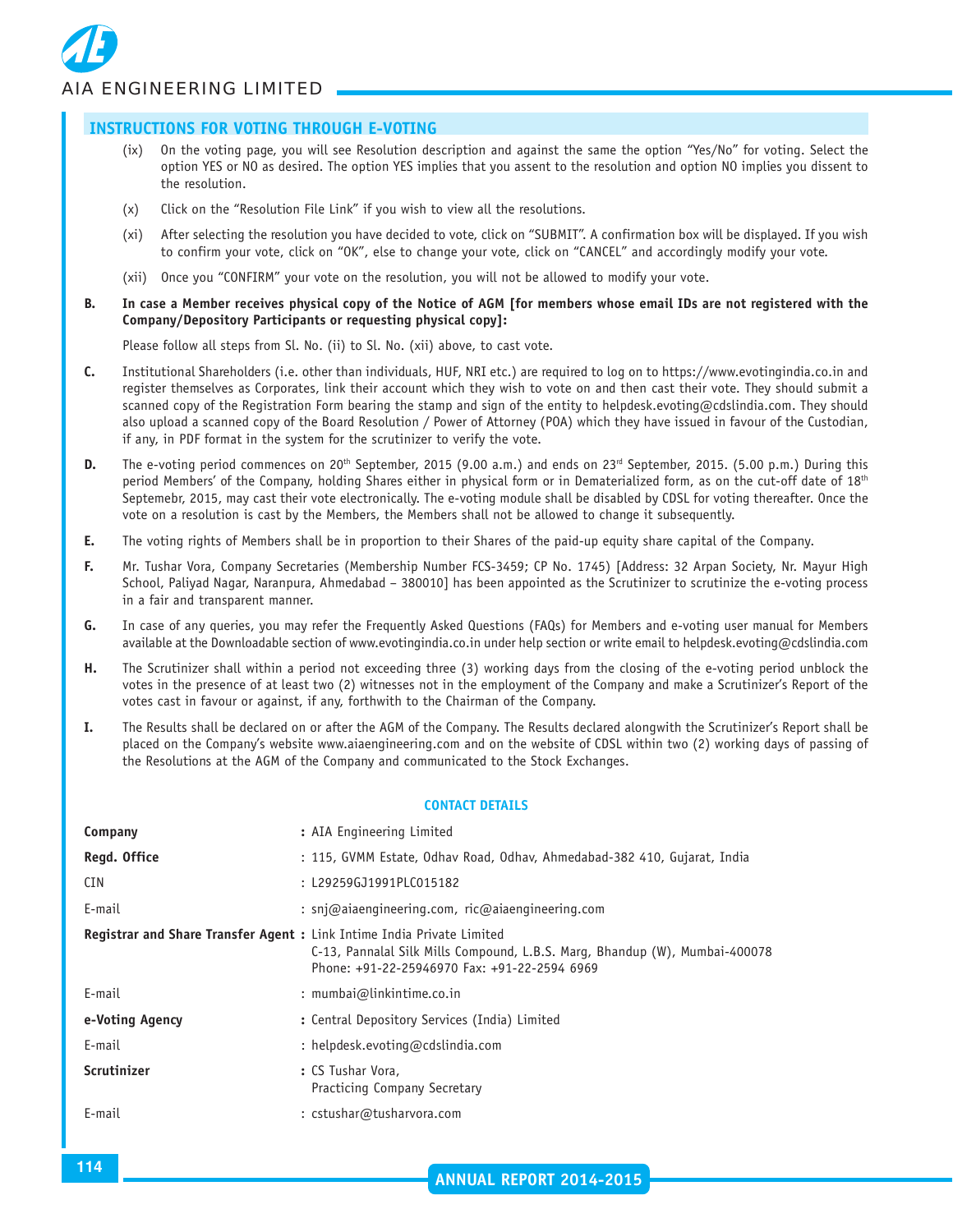

# **ATTENDANCE SLIP & PROXY FORM**

# **AIA ENGINEERING LIMITED ATTENDANCE SLIP**

## **[CIN:L29259GJ1991PLC015182]**

Regd. Office: 115, GVMM Estate, Odhav Road, Odhav, Ahmedabad – 382 410 Email: ric@aiaengineering.com website: www.aiaengineering.com Phone: 079-66047800 Fax: 079-66047848

**25th ANNUAL GENERAL MEETING**

I /We hereby record my / our presence at the 25<sup>th</sup> Annual General Meeting of the Company to be held at H. T. Parekh Convention Center, Ahmedabad Management Association, "ATIRA Campus", Dr. Vikram Sarabhai Marg, Ahmedabad-380 015 on Thursday, the 24<sup>th</sup> September, 2015 at 10.00 a.m.

| Member's Folio/DP ID-Client ID No.<br>———————— <del>\$&lt;</del> ——————————————— <del>\$&lt; —</del> —————————                                                                                                        | Member's/Proxy's Name in Block Letters | Member's/Proxy's Signature |
|-----------------------------------------------------------------------------------------------------------------------------------------------------------------------------------------------------------------------|----------------------------------------|----------------------------|
| <b>AIA ENGINEERING LIMITED</b>                                                                                                                                                                                        |                                        | <b>PROXY FORM</b>          |
| [CIN:L29259GJ1991PLC015182]<br>Regd. Office: 115, GVMM Estate,<br>Odhav Road, Odhav, Ahmedabad - 382 410<br>Email: ric@aiaengineering.com<br>website: www.aiaengineering.com<br>Phone: 079-66047800 Fax: 079-66047848 |                                        |                            |
| Name of the Member (s) :                                                                                                                                                                                              |                                        |                            |
| Registered Address                                                                                                                                                                                                    |                                        |                            |
| E-mail Id<br>÷                                                                                                                                                                                                        |                                        |                            |
| Folio / DP ID-Client ID No. :                                                                                                                                                                                         |                                        |                            |
|                                                                                                                                                                                                                       |                                        |                            |
|                                                                                                                                                                                                                       |                                        |                            |
| or failing him / her;                                                                                                                                                                                                 |                                        |                            |
| (2)                                                                                                                                                                                                                   |                                        |                            |
| or failing him / her;                                                                                                                                                                                                 |                                        |                            |
| (3)                                                                                                                                                                                                                   |                                        |                            |
|                                                                                                                                                                                                                       |                                        |                            |

as my /our proxy to attend and vote for my / our behalf at the **Twenty Fifth Annual General Meeting** of the Members of the Company to be held on Thursday, the 24<sup>th</sup> September, 2015 at 10.00 A.M. at H. T. Parekh Convention Center, Ahmedabad Management Association, "ATIRA Campus", Dr. Vikram Sarabhai Marg, Ahmedabad–380 015 and at any adjournment thereof in respect of Resolutions as are indicated below:.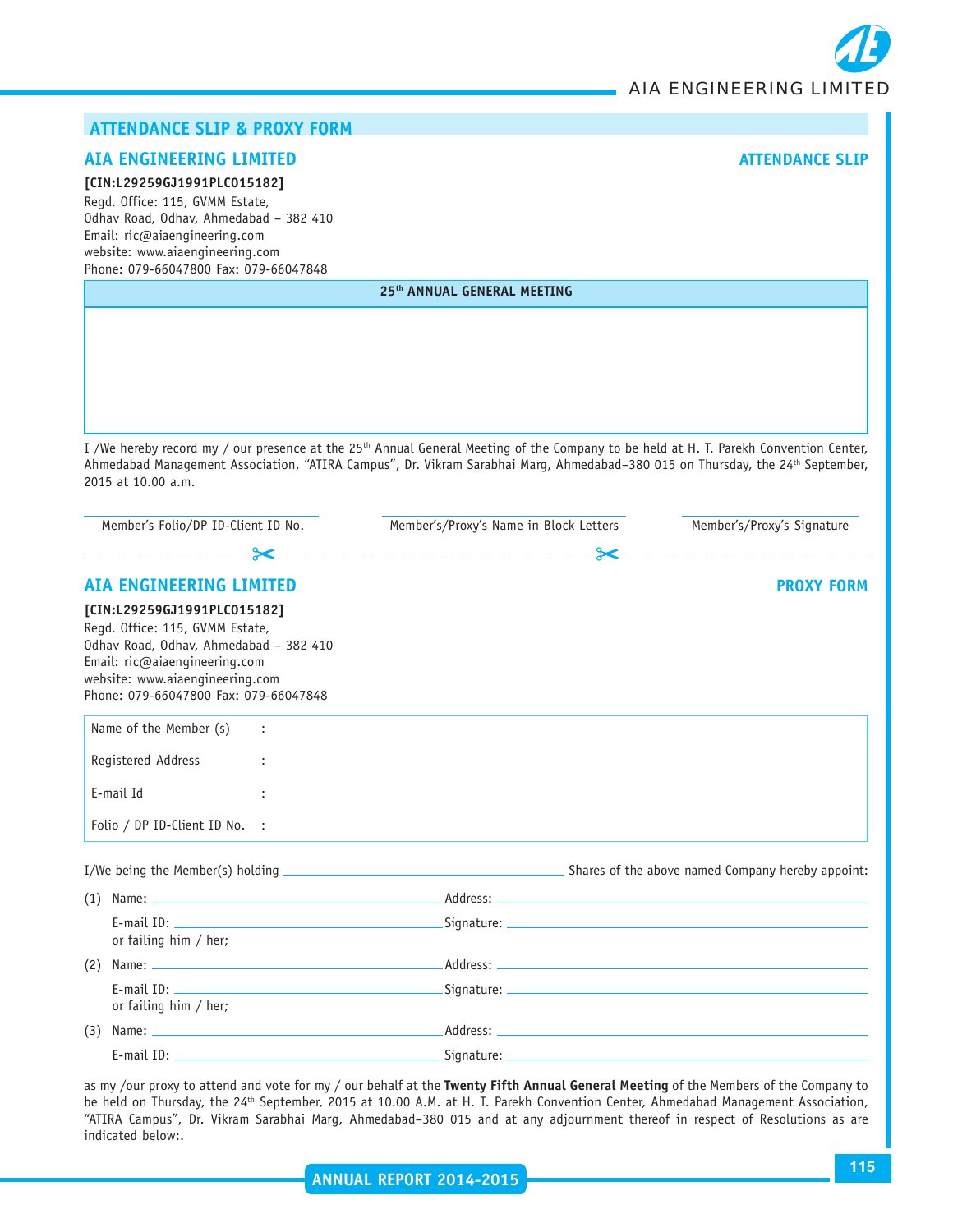

# **ATTENDANCE SLIP & PROXY FORM**

#### **Note:**

- 1. Please complete the Folio / DP ID-Client ID No. and Name, sign this Attendance Slip and hand it over at the Attendance Verification Counter at the ENTRANCE OF THE MEETING HALL.
- 2. Electronic copy of the Annual Report for 2014-15 and Notice of the 25<sup>th</sup> Annual General Meeting (AGM) along with Attendance Slip and Proxy Form are being sent to all the members whose email addresses are registered with the Company / Depository Participant unless any member has requested for a hard copy of the same. Members receiving electronic copy and attending the AGM can print copy of this Attendance Slip.
- 3. Physical copy of the Annual Report for 2014-15 and Notice of the Annual General Meeting along with Attendance Slip and Proxy Form are sent in the permitted mode (s) to all members whose email addresses are not registered or have requested for a hard copy.

| <b>Resolution No.</b> | <b>Particulars of Resolutions</b>                                                          |     | <b>Optional</b> |  |
|-----------------------|--------------------------------------------------------------------------------------------|-----|-----------------|--|
|                       |                                                                                            | For | Against         |  |
|                       | <b>ORDINARY BUSINESS</b>                                                                   |     |                 |  |
| 1.                    | Adoption of Financial Statements for the year ended 31 <sup>st</sup> March, 2015.          |     |                 |  |
| 2.                    | Declaration of Dividend for the Financial Year 2014-15.                                    |     |                 |  |
| 3.                    | Re-appointment of Mr. Yashwant M. Patel, Whole-time Director retires by rotation.          |     |                 |  |
| 4.                    | Re-Appointment of Statutory Auditors.                                                      |     |                 |  |
|                       | <b>SPECIAL BUSINESS</b>                                                                    |     |                 |  |
| 5.                    | Appointment of Mrs. Khushali Samip Solanki as a Director liable to retire<br>by rotation.  |     |                 |  |
| 6.                    | Appointment of Mrs. Bhumika Shyamal Shodhan as a Director liable to retire<br>by rotation. |     |                 |  |
| 7.                    | Appointment of Mr. Rajan Ramkrishna Harivallabhdas as an Independent Director.             |     |                 |  |
| 8.                    | Approval of Related Party Transactions.                                                    |     |                 |  |
| 9.                    | Ratification of Remuneration to Cost Auditors.                                             |     |                 |  |
| 10.                   | Holding of Office or place of Profit by Mr. Yashwant M. Patel                              |     |                 |  |

Signed this day of 2015

Signature of Shareholder

Signature of Proxy holder(s)

Affix Re 1 revenue stamp

**Note:**

- 1. This form of proxy in order to be effective should be duly completed and deposited at the Registered Office of the Company, not less than 48 hours before the commencement of the Meeting.
- 2. For the Resolutions, Explanatory Statement and Notes, please refer to the Notice of the 25<sup>th</sup> Annual General Meeting.
- 3. It is optional to put a 'X' in the appropriate column against the Resolutions indicated in the Box. If you leave the 'For' or 'Against' column blank against any or all Resolutions, your proxy will be entitled to vote in the manner as he / she thinks appropriate.
- 4. Please complete all details including details of member (s) in the above box before submission.